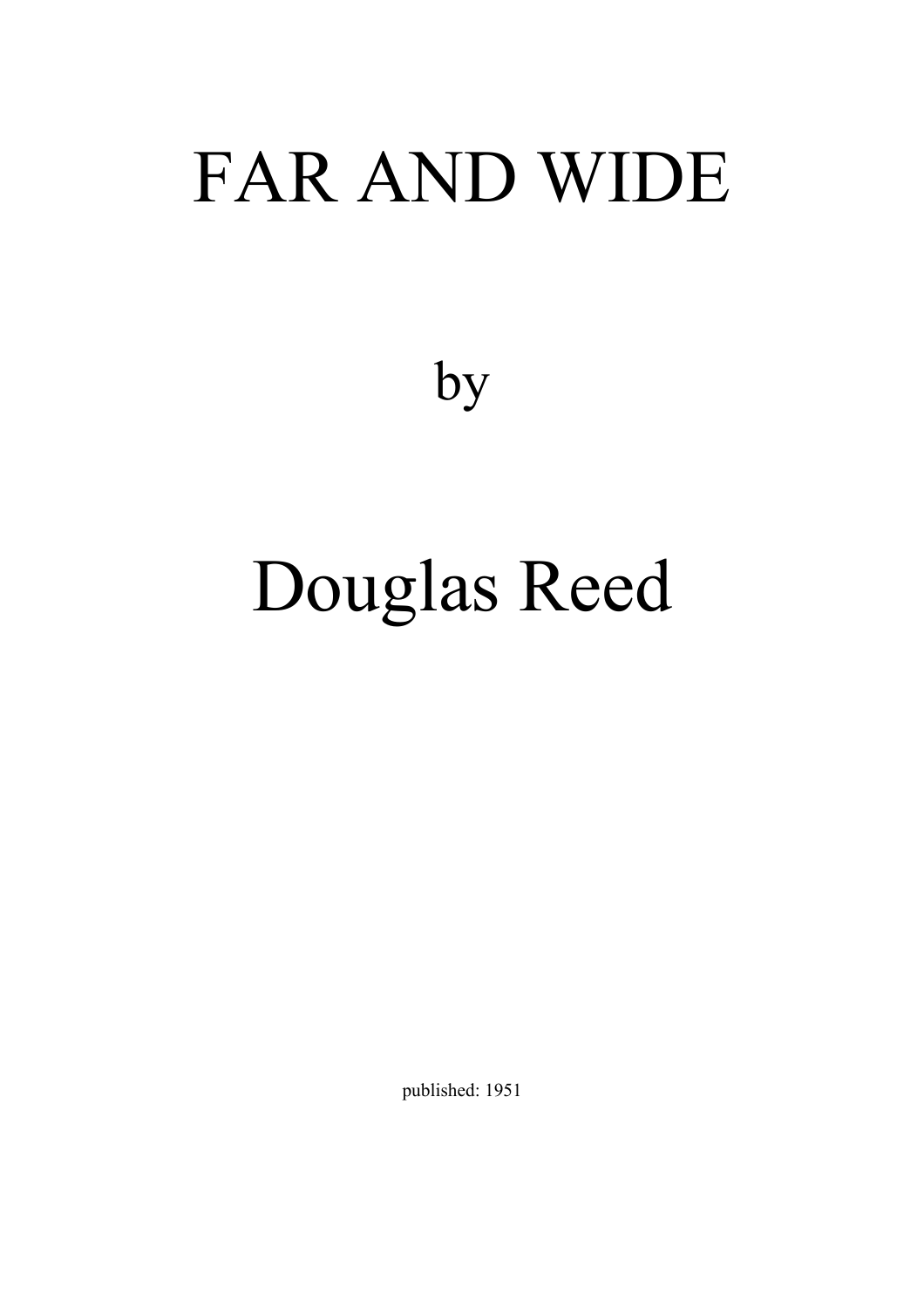## **CONTENTS**

\*\*\* prepared by Truth Seeker - www.douglasreed.co.uk \*\*\*

#### [FOREWORD: ALL ABOARD FOR ALABAM'](#page-3-0)

\*\*\*

### PART ONE

#### AMERICAN SCENE

- [WAY DOWN IN DIXIE](#page-7-0)
- [WHITE PILLARS, GREEN PASTURES](#page-11-0)
- [WHERE IT ALL BEGAN](#page-20-0)
- [CAPITAL OF THE CONTINUATION](#page-23-0)
- [OF MURDER AND MOTIVE](#page-26-0)
- [STRICKEN FIELD](#page-31-0)
- [SPEED THE COMING GUEST](#page-34-0)
- [VIA COLOROSA](#page-36-0)
- [NEW BABYLON](#page-38-0)
- [STREET SCENE](#page-43-0)
- [IN YANKEELAND](#page-49-0)
- [LIFE OF A SALESMAN](#page-51-0)
- [MAINE TO MASSACHUSETTS](#page-53-0)
- [OF WITCHCRAFT AND DELUSIONS](#page-55-0)
- [A BOAT IN BOSTON](#page-59-0)
- [ON GOING WEST](#page-62-0)
- [CHASING THE SUN](#page-64-0)
- [MIDDLE EMPIRE](#page-67-0)
- [ON OIL AND TWISTERS](#page-71-0)
- [THE ROAD TO SANTA FÉ](#page-74-0)
- [WHITE SANDS](#page-76-0)
- [WHERE BAD MEN WERE](#page-82-0)
- [ON DATES AND DESERTS](#page-86-0)
- [… AND MINISTERS OF GRACE](#page-88-0)
- [VALLEY OF LIGHTS AND SHADOWS](#page-91-0)
- [CASTLE OF DREAMS](#page-95-0)
- ['… ENJOYMENT OF PARADISE'](#page-97-0)
- [SNAKE-TEMPO IN SACRAMENTO](#page-100-0)
- [WIDE OPEN TOWN](#page-102-0)
- [THE GHOST OF GOLD](#page-105-0)
- [IN HONEYBEELAND](#page-108-0)
- [COLORADO: EL DORADO](#page-111-0)
- [MYSTERIOUS WAY](#page-114-0)
- [SILVER SPOON](#page-116-0)
- [FROM WYOMING TO](#page-119-0) ARMAGEDDON
- [ON DUDE RANCHES AND](#page-121-0) DINOSAURS
- [ART AND THE MOUNTAIN](#page-125-0)
- [ON MEALS AND MEALIES](#page-128-0)
- [OF BACON AND A BEACON](#page-130-0)
- [CITIES FULL OF VIOLENCE](#page-134-0)
- [SMALL TOWN](#page-143-0)
- [HOT SPOT](#page-147-0)
- [LAST LAP](#page-149-0)
- [WAITIN' ON THE LEVEE](#page-158-0)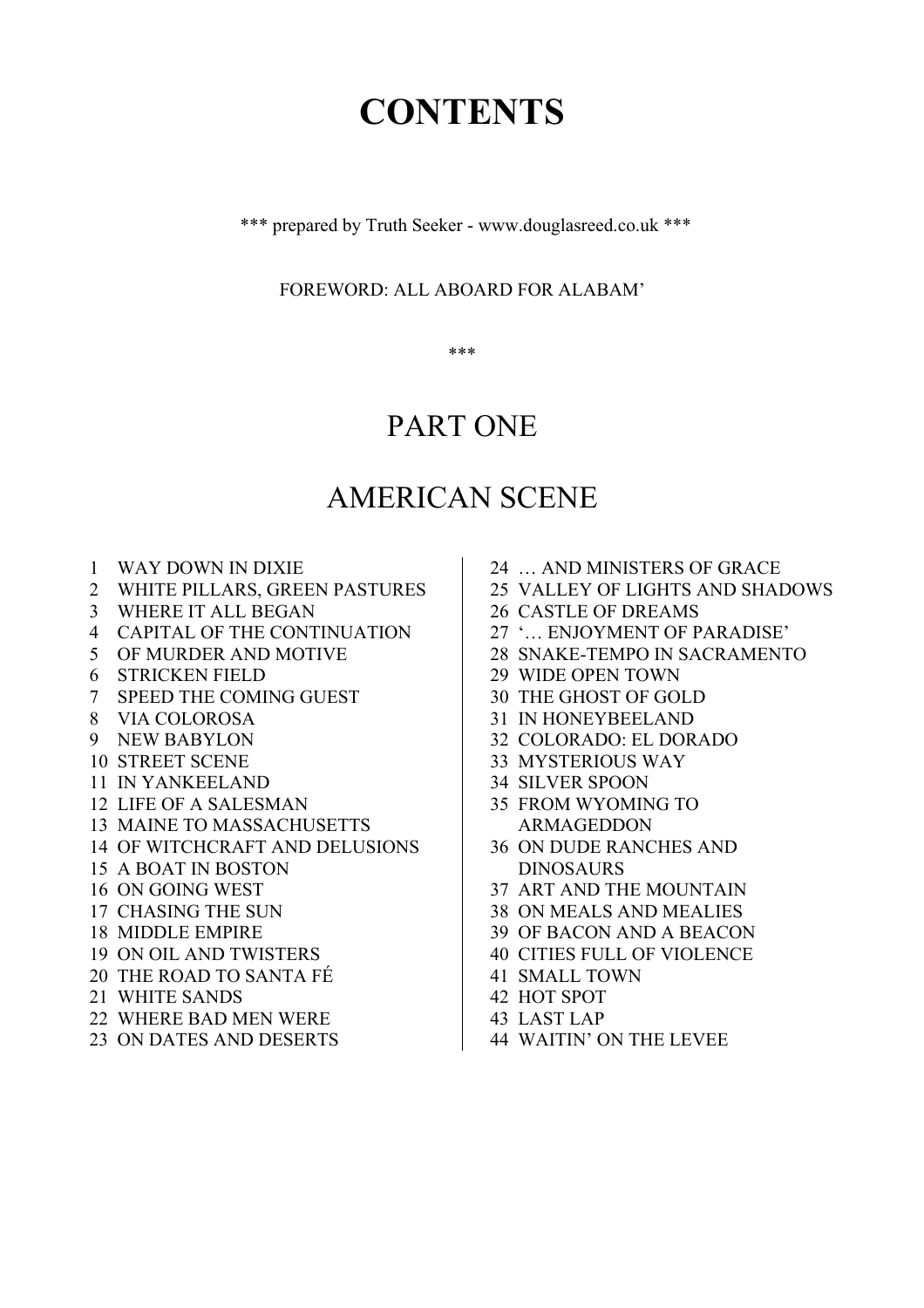## PART TWO

### BEHIND THE SCENE

- 1 [THREE SERVITUDES](#page-162-0)
- 2 [ZIONISM PARAMOUNT](#page-165-0)
- 3 [COMMUNISM PENETRANT](#page-191-0)<br>4 LOOKING BACK
	- **[LOOKING BACK](#page-216-0)**

\*\*\*

[POSTSCRIPT](#page-218-0)

\*\*\*

#### [P.P.S., JULY 1951](#page-228-0)

\*\*\*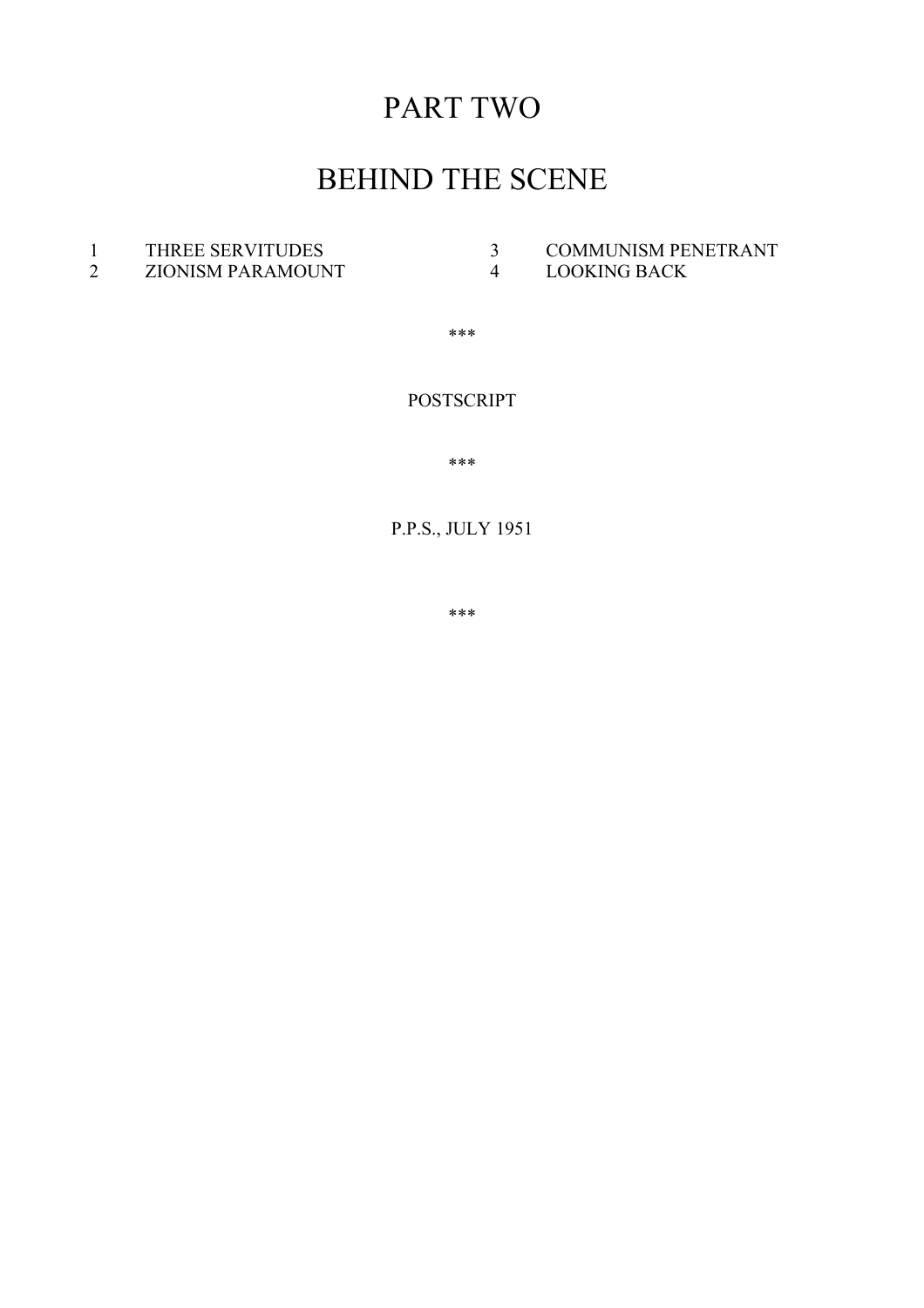#### Foreword

#### ALL ABOARD FOR ALABAM'

<span id="page-3-0"></span>I took ship one day for Alabama, and this is the tale of that far journey across wide seas and lands. It took me from Africa to, and through, America and back and was much longer than the earth's girth. The calling of political explorer, which chance bestowed on me some twenty years ago, becomes ever fussier, but I seem to he its only practitioner now and enjoy it.

My heart never urgently called me Americaward because it belongs to our cradle-land, Europe, and in serener times I would have stayed there. Today Europe is cut in two and, I believe, will either be wholly crushed into a servile oblivion at one more move in the great game, or rise again. The remaining years of our century should decide that stupendous issue of our age (or, as you like it, that petty incident in time and space).

Much power to sway the decision, either way, has passed from Europe to America, so that I felt an urgent need of the mind to go there. The balance of money-power and manufacture-power has greatly shifted thither; and if 'the world is governed by very different persons from what those believe who are not behind the scenes' (Disraeli's words) then America is today the land which they will chiefly seek to divide, rule and use for the completion of their plan.

The plan, I think, is the old one of world dominion in a new form. It is not merely that of one more Wicked Man, like the Hitler who, in Mr. Chaplin's film *The Great Dictator*, dreamily played with our planet. The political explorer early finds that other men than these spotlighted, evanescent, public figures also play with the globe.

It is, in my belief, the plan of a conspiratorial sect, the members of which wield much power in *all* countries, seldom openly appear, hold sway over the visible public figures, and are able so to direct the acts of governments, friendly or hostile, peaceable or warring, that these in the end all promote their prompters' own destructive ambition.

This ambition (and today I think it is apparent) is to set up a World State to which all nations, having ruined each other, shall be enserfed. The League of Nations was to my mind a first experiment in that direction and the United Nations is a second one, much more advanced.

A wandering journalist, I have gone through the thick of these events for many years and have no doubt left that this is the shape of things intended to come. Two groups, alien in all lands and powerful in all lands, chiefly promote that great design. The political explorer finds Soviet Communism and Zionist Nationalism in all countries to be forces powerful behind the scenes, and in sum their separate efforts serve a converging ambition.

It is, as I judge, to crush the nations into a flat, brazen servitude between the hammer of revolution and the anvil of gold. The founder of Zionist Nationalism, Theodor Herzl, openly described the method: 'The power of our purse ... the terrible power of the revolutionary proletariat.' It reveals the secret, the great discovery, of politics in our times. Politicians can ever be brought to yield either to the glitter of material reward (perhaps in the shape of votes), or, if that fails, to the threat of agitation and overthrow. Such is the conspirator's road to power, on high and higher to the highest levels.

Today the scene is set for the third act, intended to complete the process. The money-power and the revolutionary-power have been set up and given sham but symbolic shapes ('Capitalism' or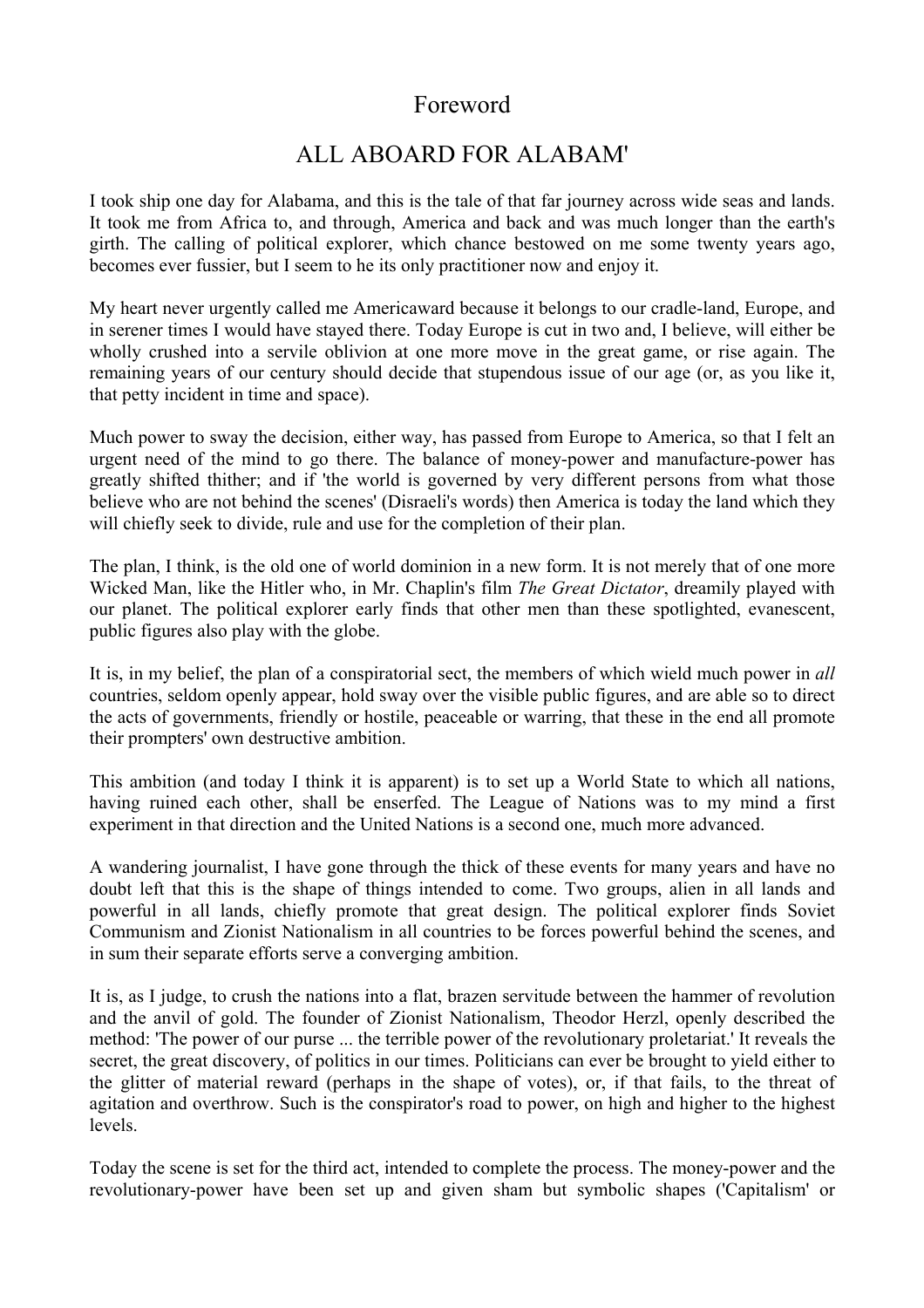'Communism') and sharply-defined citadels ('America' or 'Russia'). Suitably to alarm the massmind, the picture offered is that of bleak and hopeless enmity and confrontation: Black Knight and White Knight. One *must* destroy the other.

Such is the spectacle publicly staged for the masses. But what if similar men, with a common aim, secretly rule in both camps and propose to achieve their ambition through the clash between those masses? I believe any diligent student of our times will discover that this is the case. He will find that in all countries essential to the plan invisible or half-seen men, whose names are publicly little known, are powerful enough to dictate the major acts of governments at vital moments (President Roosevelt's near-deathbed admission that he signed the fatal order to bisect Germany 'at the request of an old and valued friend', who remained nameless, is a recent case in point).

In the United States, particularly, these powerful men behind-the-scenes have in the last thirty years been able to give such a slant to governmental actions that these went to promote the ends of Soviet Communism and Zionist Nationalism; at least, it looked like that to me from afar and when I went closer the same picture grew only clearer.

Thus I think that out of the smoke and smother of any new war, begun on the one side to 'destroy Capitalism' and on the other to 'destroy Communism', will at the end be produced (if this situation continues) what those managers really want: the Communist-Capitalist Super-State with all the Capitalist-Communist power over people and gold, and all the nations submerged. For the Second War proved beyond further doubt what the First War began to make probable: that aims and causes tossed to the masses at the start of these great conflicts have no relation to the ultimate plans in truth pursued.

In that matter another incident from the Roosevelt era is convincing. At one point during the Second War the British Government found that Mr. Roosevelt entertained massive ideas about reshaping the globe, and these affected British territories, among many others. The British Foreign Minister, courteously mentioning that they included no American (he might have added, or Russian) sacrifices, gently asked about the President's constitutional powers for redistributing the world while it was still at war.

President Roosevelt then inquired of his legal advisers and was reassuringly told that he could do anything he liked 'without Congressional action in the first instance' and 'the handling of the military forces of the United States could be so managed as to foster any purpose he pursued'.

The last sentence supplies the key to the mysteries of these wars. They are not for the ends publicly announced when The Boys set out. The important thing, apparently, is to get The Boys started; then their military operations may be 'handled' to foster 'any purpose' their rulers may pursue. But *who* are their rulers, today? In the most vital matters, 'old and valued friends', who never emerge from anonymity!

I think the method has become clear, and expect to see it pursued, and any further wars 'handled', until the purpose of setting up the World Servile State is accomplished, or finally fails. Long observation in Europe and Africa brought me to and confirmed these views. America was the essential last stage on my journey of political exploration. I knew all the rest, from Moscow through Berlin to London and Paris, and believed I had a good notion of what went on in America; but the personal experience lacked.

So I went to see for myself, with memories of the two wars and of twenty years of politics in twenty countries in my mind's eye. All those fragments now fitted into the picture of a continuing process, guided by master hands unseen, and I set out to learn how far the American one dovetailed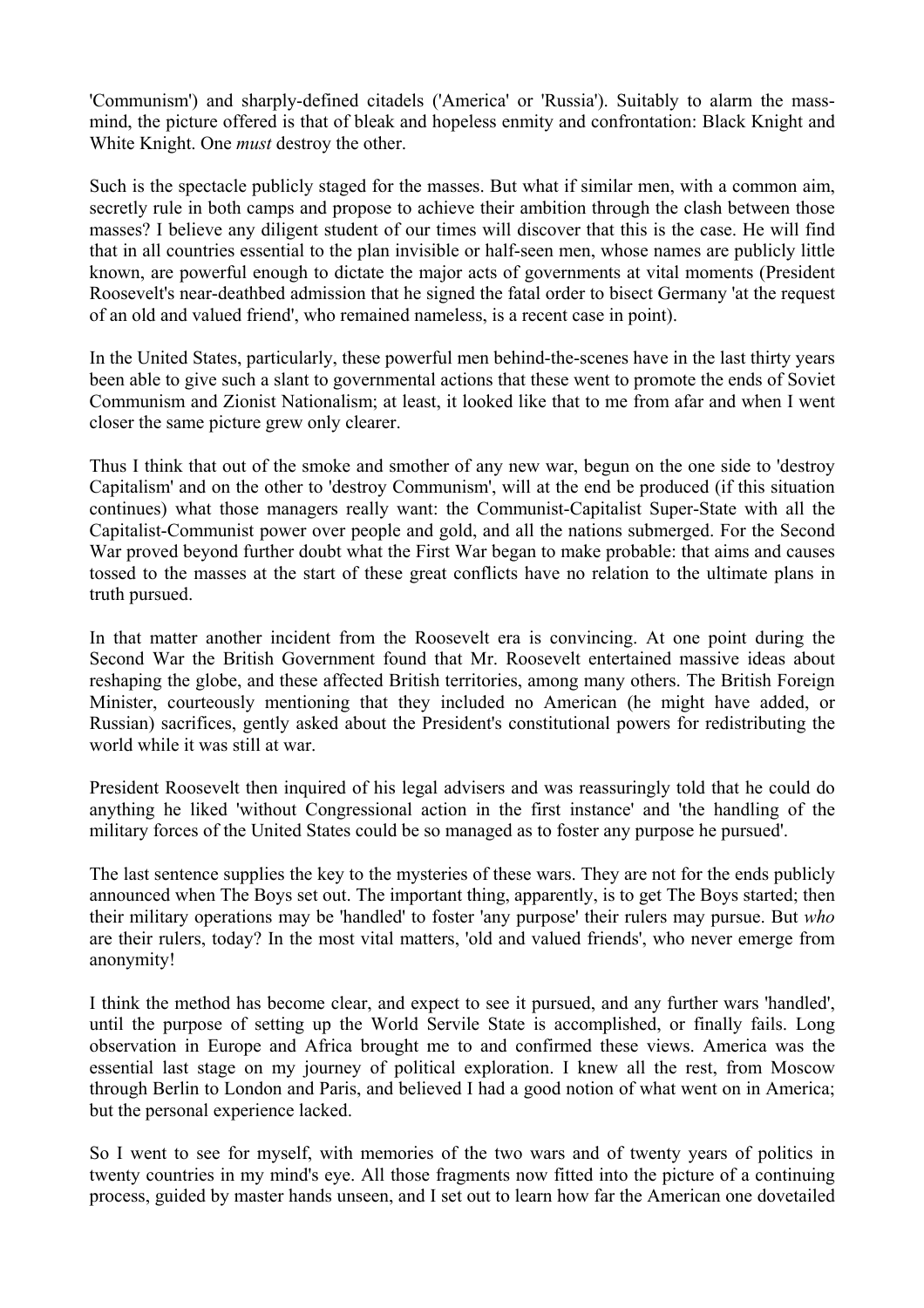into it. At the end I thought that America, like my own country, was in the business unwittingly but up to the neck. Matters have gone too far for the last great coup, The World State, not now to be tried; only the result, I think, now remains in doubt.

The first part of this book contains the visual picture of America as I saw it at the fateful midcentury during a very long overland journey; my experience is that you need to travel a country far and wide before you try to understand it. The second part contains, for what they are worth, the conclusions which I brought away.

\*\*\*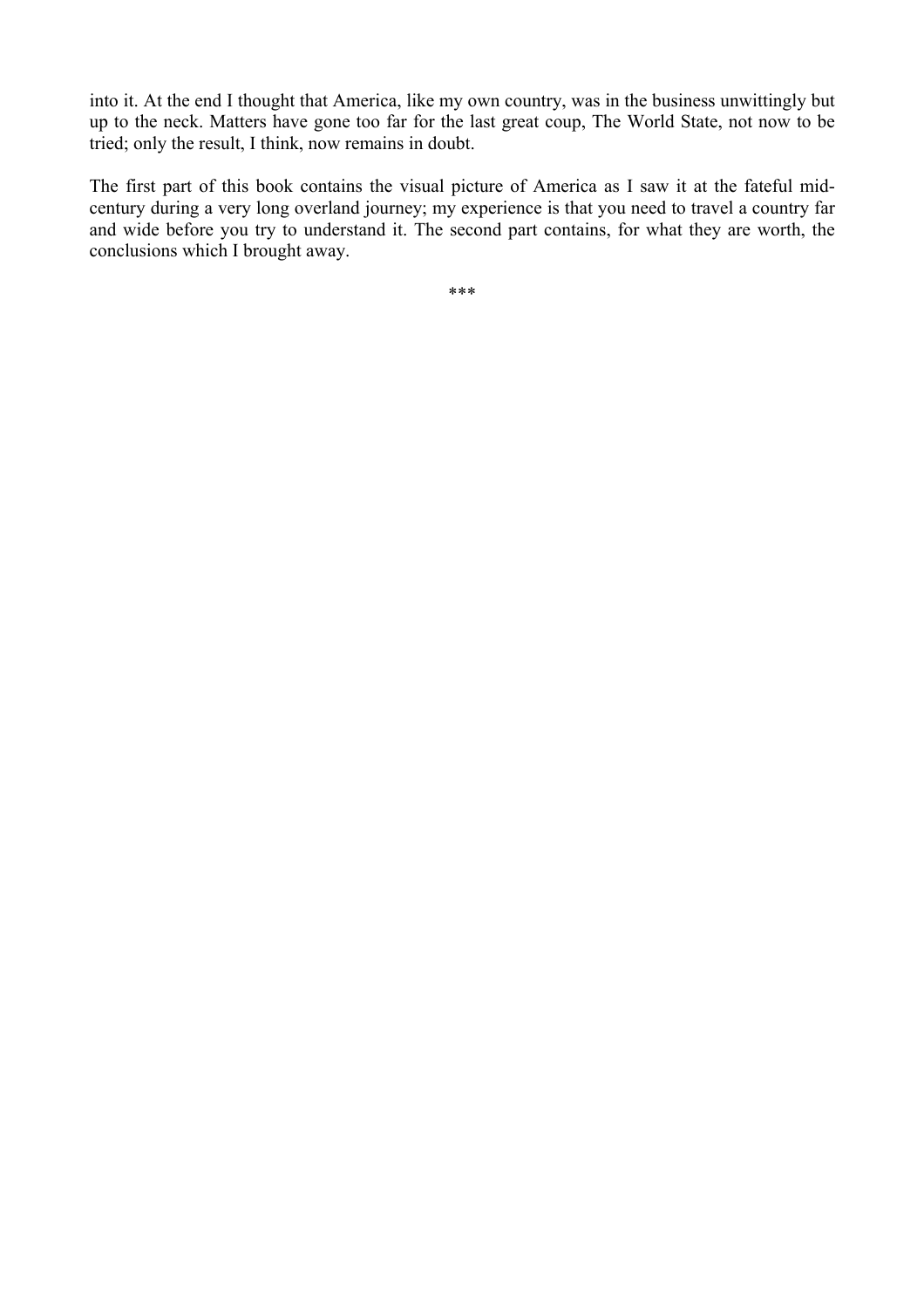## **PART ONE**

## **AMERICAN SCENE**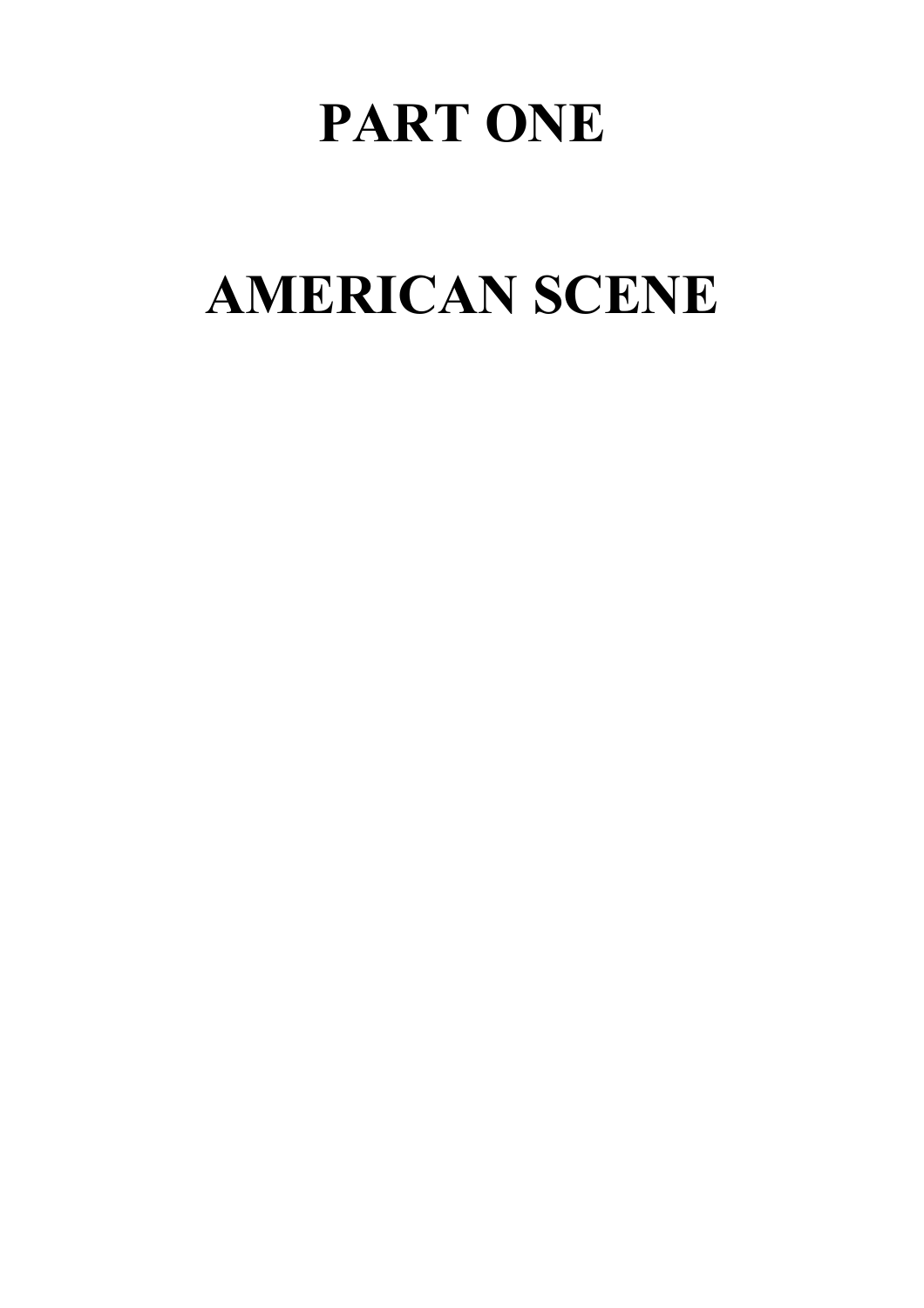#### Chapter One

#### WAY DOWN IN DIXIE

<span id="page-7-0"></span>The ship crept up the dun-coloured river and Mobile took growing shape, clustered round tall buildings that wore air-conditioning plants like hats atop. Much later, at my journey's end, I was glad to have begun it at Mobile. I doubt if the stranger who descends from the *Queen Mary* straight into the turmoil of New York ever fully recovers from that impact or thereafter gains a fair perspective of America. The better way is to start in Alabama or Maine and see the South and New England first. Having traced the root and stem of America, the traveller will study with more understanding the exotic fruit that has been grafted on at the top, an alien growth on an American stalk. He who arrives first in New York will continue his journey with senses benumbed and confused.

The things which captivate the innocent abroad at the outset are those which are new to him and in America these are, foremost, the gadgets. Already in the taxicab from the docks I wondered what sharp, staccato entertainment the car's radio emitted until I realized that its and other drivers were informing some central command-post of their whereabouts and receiving orders, like tankcommanders in Normandy. My driver took a hand microphone and joined in this brisk exchange. 'Seventy-five heah,' he said, 'coming in from the docks, and the commander's voice crisply returned, 'Okay, seventy-five, we want yuh for the deepoh.' 'Okay,' he said, and the operation orders continued: sixty-six was heah, forty-nine was at Bienville Square awaiting instructions, thirty-two was sought and twenty-one reported.

Awed at the start, I came to an hotel where the great glass door opened at my approach, without human help. Later I came to know this door well enough to have fun with it. I would stop as I drew near and it opened, and retreat a step; with smooth courtesy it halted and closed. It was the perfect dancing partner, and late one night, when I saw none about, I tried it with a rumba, which it performed perfectly. I was enjoying this dance (it is my favourite) when I felt that I was observed. Looking round I saw a negro porter watching me, not with disdain but with smiling sympathy.

The lifts, too, were playful. Two served my upper floor and faced each other across a wide landing. They were operated by regresses and were noiseless to the point of stealth. When I rang for and awaited the one I would hear a voice behind me say, in accents of suffering, 'Going down', and would spin round to find the other lift-girl looking at me, with some contempt added to the ageless sorrow of her liquid brown eyes. I tried ringing for one and quickly crossing the landing to the other, but then the one originally summoned would silently arrive and behind my back the deep, accusing voice would say, 'Going down'. At the bottom I said, 'Thank you', and she answered, 'You're welcome'; thus, when I finally left the hotel through the unattended door the last words I heard were those which used to greet the coming guest.

From the hotel into the town I followed the trail of such wonders. With a companion I visited the bank, which in America is often placed high among the seeworthy-things (as the Germans say). It seemed full of telephones, iced-water machines, and busy men in large hats from whose mouths cigars pointed like anti-aircraft guns. They incessantly picked up telephones and spoke into them at once, as if the instrument automatically connected them with the folk they wanted, and between calls they visited the iced-water machines. I thought I caught them sometimes telephoning into an iced-water machine or trying to drink from a telephone, but may have been confused. They greeted all, including me, with a cheery wave of the arm, two outstretched fingers at its end, and 'Howdy, pardner. How're yuh t'daye Nice t'see yer.' I at once became the partner of several leading Mobilians and also an officer in some unknown service ('Howdy, cap'n').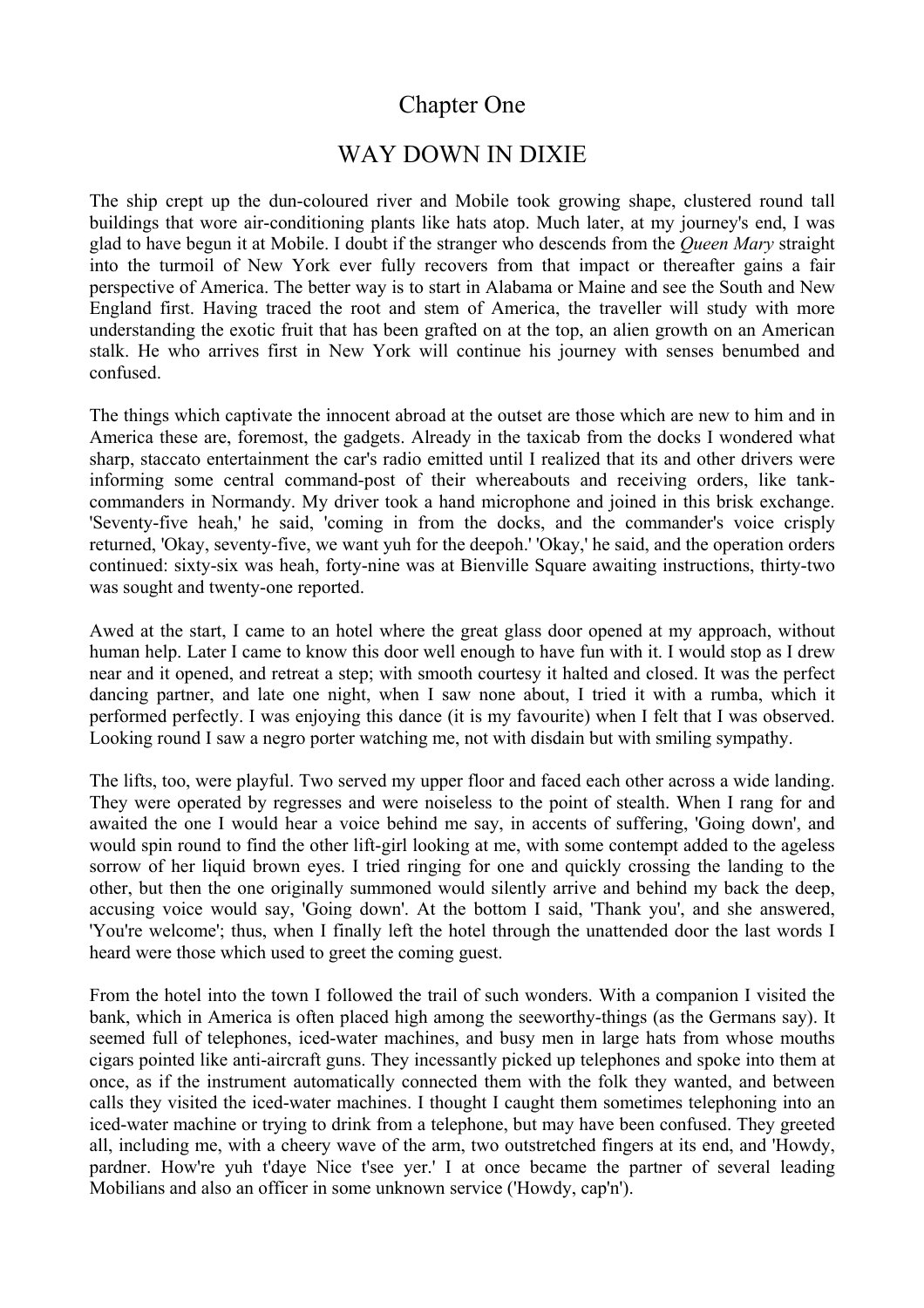These amiable forms are not general in America, I found in time. The slow, unhurried courtesy which was once the accepted manner of an American, of whatever station, widely survives in the South, but gives way to an impersonal brusqueness in other places, particularly those under the spiritual influence of New York, where hurly-burly seems to have been rewritten surly-burly. There a pleasant mien is apparently held a sign of weakness and its wearer 'a smoothy'. 'How strange that it should be a sign of affectation, and even of degeneracy, to be well-mannered and well-dressed, to speak English with correctness and live with a certain elegance;' (wrote Mr. Somerset Maugham in *A Writer's Notebook*), 'a man who has been to a good boarding-school and to Harvard or Yale must walk very warily if he wants to avoid the antagonism of those who have not enjoyed these advantages. It is pitiful often to see a man of culture assume a heartiness of manner and use a style of language that are foreign to him in the vain hope that he will not be thought a stuffed-shirt.' Once, slumped over hot-cakes in a chilly dawn, I saw before me a notice: 'Don't ask us for information; if we knew anything we shouldn't be here.' I wanted to inquire the way somewither, but forbore, wondering nevertheless why people should deny themselves the ancient pleasure of setting a wayfarer on his road.

The South is still unafraid of civility, or even a little blarney. I felt happier to be told by a waitress here, 'Yes sah, Ah'll gladly bring you that', or by a hotel manager there (when I asked for the bill), 'We hate ter do it, but if you must go ...'; and by a museum custodian, who had to deny some small request, 'Ah'm jest as sorry as Ah could be, but that's not allowed'. In Mobile the more elegant quality of the earlier time still showed through the shape of the later one. The America of Main Street does not yet compare to advantage with that which first grew out of the wilderness and the fortified settlements.

Mobile was French first, and France bequeathed to these parts an immortal name, that of the dixdollar notes, or dixies. Its pleasant old houses, now diminishing, with their lacey metalwork balconies, offer a challenge to Main Street which I found repeated all over America, not only in the South and New England. In a thousand small towns of the interior the pleasant white houses of the 'homes section' were projections of those which the early colonists built along the coast, using the timber of the new continent and the best models of the old. In the same thousand small towns the 'business section' was the projection of something different, incongruous and of poorer intrinsic quality. Mobile's Main Street contained a profusion of moneylenders; they were even more plentiful than pawnshops used to be in Camden High Street.

Exploring the town I first came on those suburbs of delightful white houses which continued to charm me all over America. Then I found the districts where the poor whites lived, and those of the negroes. The poor white trash (the name may first have been given them by the sugarfields darkies, for the residue from cane-crushing is 'trash') earned fifty pounds a month but remained an affront to the other white folk. The negroes lived in cheerful slovenry and their girls spent much time with their own beauty specialists, probably having their hair done.

Hair becomes a major problem for the young negress when she lives among white communities. Her own hair is much longer than it looks but clings so tightly to her scalp that white women's hats, which she admires, are too big for her. She cannot stretch it to its full length by plaiting or beading, as the Zulu warrior or baby sometimes does, but achieves this end by heavy grease. This enables her to attain something like the hair-do of her favourite white film-actress. Another method is to wear a wig, and these are manufactured for a lively market.

Down on the levees I found the darkies dreamily angling. They still looked as if they might have known Uncle Tom or Tom Sawyer, and still the ancient conflict racked their souls: whether to do a chore or go fishing. I believe this is for many of them life's major issue. It still is in the Africa from which their forefathers came. Though cast among white men, they do not fully accept the white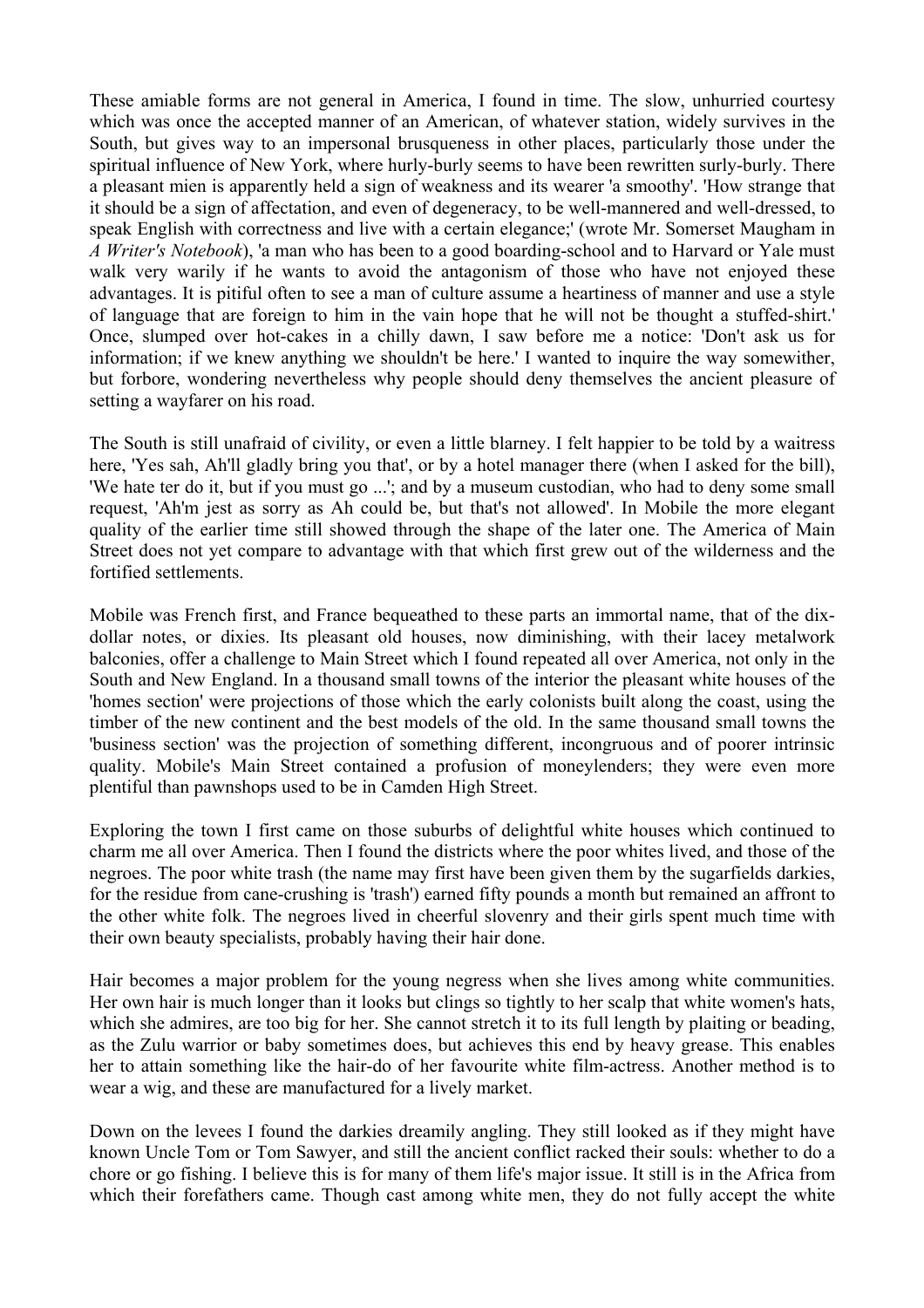man's philosophy. The Red Indian (who is neither Indian nor red) seems to reject it completely; prevented from warring and hunting, he huddles together in small reservations and impassively awaits extinction or unforeseeable revival. The negro prefers a compromise; he will work within limits, to gain leisure for fishing or dreaming. He survives and multiplies.

I landed in the Deep South and, therewith, in the middle of 'the colour problem', and was glad Southern Africa had taught me some rudiments of the matter. The question has four distinct aspects. The first, what the black man truly wants, is ignored by all parties to the great debate. The second and third are the conflicting opinions, between white men who live among black men, about what is good for him within the limits of what is good for them. The division is in my experience not very wide, but is broadened by the parties of the fourth aspect, the political groups far from negro-populated areas who use it to set white man against white man as a means of achieving votes and power. This is the chief aspect. The past hundred years have shown that white folk in New England and Old England may be violently incited against each other and against white folk in warmer latitudes by this means, to the point of civil wars. The American Civil War was the first of these.

The contemplation of sin in others is an ancient human enjoyment, particularly when the beholder is remote from temptation. It is a pleasure much enjoyed by unoccupied ladies at lace-curtained windows in suburban streets. Seated at her New England casement Mrs. Harriet Beecher Stowe grew wrathful about the goings-on of Simon Legree and the plight of Topsy, far, far away, to such effect that she similarly infuriated millions of other window-sitters and became (as President Lincoln said) 'the little lady who started the big war'. Later, when she *saw* the ruined South and Uncle Tom, free but bewildered, she wrote in alarm: 'Corrupt politicians are already beginning to speculate on the negroes as possible capital for their schemes and to fill their poor souls with all sorts of vagaries ... It is unwise and impolitic to endeavour to force negro suffrage on the South at the point of the bayonet.'

However, the thing was so enforced, with dire results; Mrs. Beecher Stowe, had she but known, was herself used by corrupt politicians for the furtherance of schemes; and *Uncle Tom* could not be unwritten when she saw the light. At this mid-century the book is used for new incitement in a land where pale-skinned folk, if not white ones in the true sense, endure a harsher slavery than her characters knew; time, the jester, dances on. *Uncle Tom's Cabin*, as a play, is a favourite medium of the present rulers in Moscow for teaching their herded masses to hate the Western white man. Moreover, Mrs. Stowe founded a school of writers, now innumerable. Her success led one Anna E. Dickinson to delight New York, in 1868, with a novel, *What Answer?* depicting the marriage of a rich young white man with a negress and since that day the theme has never been let drop. Its true importance seems to be fractional.

Because of this I found life and talk in the South much like those of South Africa; the same note of unease about the future ran through them. The clamour from outside paid little heed to people who were actually worse off than the negroes, namely, the original inhabitants, the Red Indians (so called by Columbus because he thought America was India, reached by a new route; they appear to be of Asiatic origin and to have reached America in remote ages by some icy trek from Siberia, across frozen seas, to Alaska). Mrs. Stowe never wrote the story of Sitting Bull's wigwam, though her own house may have stood on its site. The surviving American Indians are too few for the 'corrupt politicians' elsewhere to bother with.

With a companion I began to discover America, ranging round the Mobile countryside from the luxurious country clubs and fine Gulf-side houses to the poorer farmers' shacks and the coloured quarters. I felt at once the great wealth and energy of the country, also its disquiet and resentments,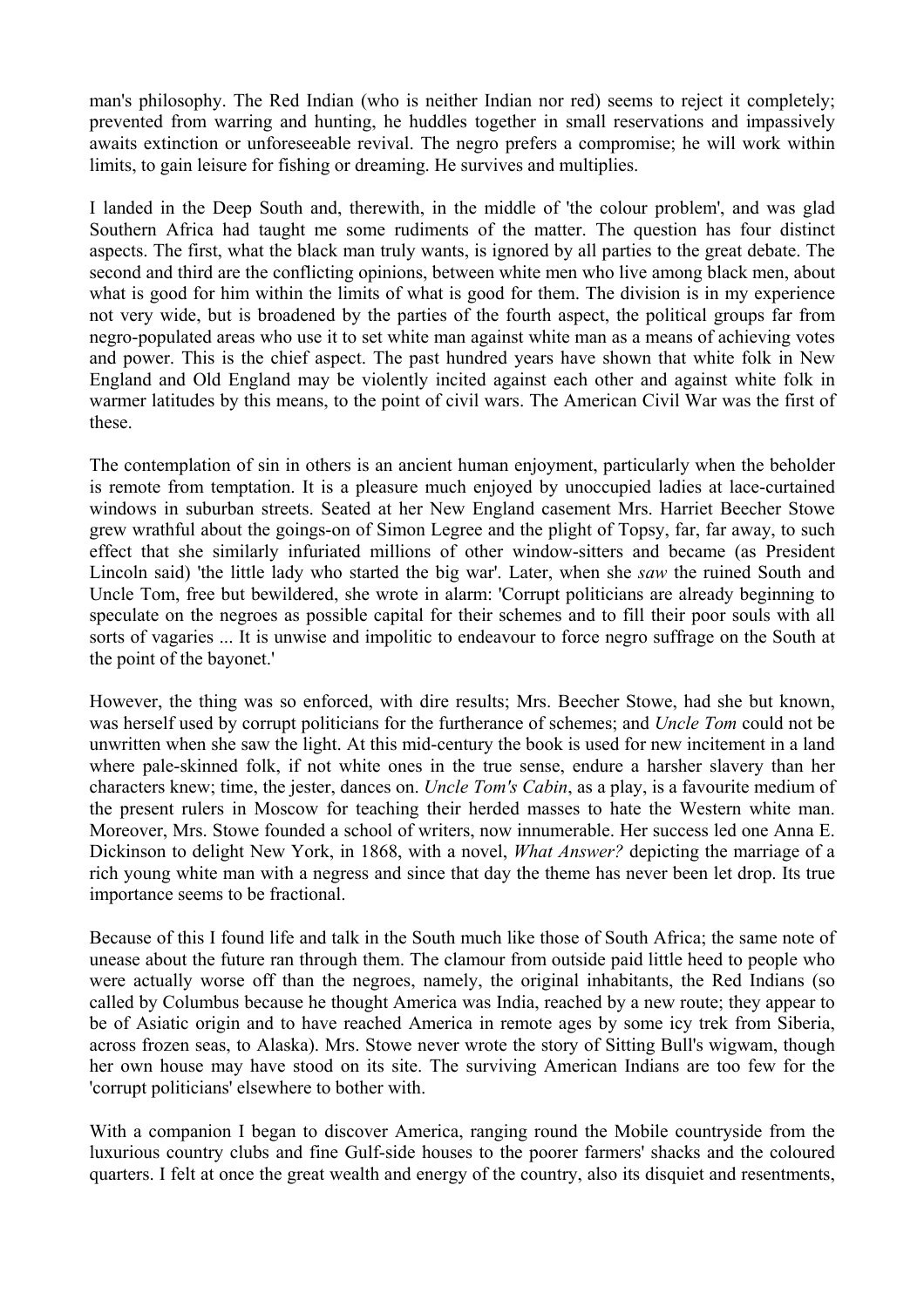from which no moving frontier now offers escape. I was fortunate to meet at the outset a companion who gave me a deep insight into many things, at first puzzling.

He was a remarkable man. Born to a hard lot, he had been all over America, afoot or by thumbedride. America was his life and being; he felt it as an enormous experience, the shape of which, nevertheless, he could not comprehend. He was full of its lore and in my room sang to me epic poems of the legendary giants of the wood-axe and the trail, Mike Fisk, Paul Bunyan, Johnny Appleseed and the others, the men who boasted they could outfight, outshoot, outjump and outrun all others. In them you could bear the crash of falling timber, the arrow's hiss, the song of the flatboats floating down-stream and of the conquering steamboats churning upriver. He felt himself the child of titans in a stupendous world and knew not which way to turn. He had made himself, from the raw, into an artist and sculptor of talent and found no field or market. He did not feel boundless freedom but an eroding frustration. What could an artist do in America, how could he even live? He sought an answer in a little room among tall buildings. He saw beauty in the great freight train, with its mile of box-cars, that with clanging bell rumbled straight through the middle of the town. These annihilators of space and distance mean to Americans of his kind something of what ships mean to Englishmen. With him I wandered along the quays, past the darkies daydreamily watching their lines. He knew their soul, too, and put it into his songs. 'Howdy, pardner,' he said to each, 'What you caught?' A sheepish backward grin and 'Nuthin'.' 'What, nuthin'! Gorn, Ah thought you caught a big catfish or somep'n.'

I said goodbye with regret one night and climbed aboard a train. When the midnight choo-choo leaves for Alabam', I hummed as its wheels began to turn. Then I tried to sleep but could not. I had fallen into a trap when a charming Mobilian at the booking-office asked me, 'Upper or lower berth? Upper's cheaper.' Grateful for the hint, I said, 'Upper'.

The sleeping-car was that which England knows as a saloon-car, with a central aisle and sets of seats on either side, facing each other in pairs. By some miracle these were transformed into beds at night, an upper and a lower for each four seats; the aisle remained free, between curtains. The occupant of the lower bed could dress or undress sitting on its edge with his feet on the floor; look out of the windows, sit upright, or even stand by bulging the curtains a little. The upper berth was a windowless cell, only reached or left by a ladder, which was procurable only by ringing for the attendant. The roof of the car was about two feet above the berth itself, so that I found myself undressing and dressing flat on my back in a dark horizontal cubicle, a surprising and difficult predicament. I was glad when, somewhat crumpled, I came to my next abiding-place, a little town in the heart of South Carolina.

\*\*\*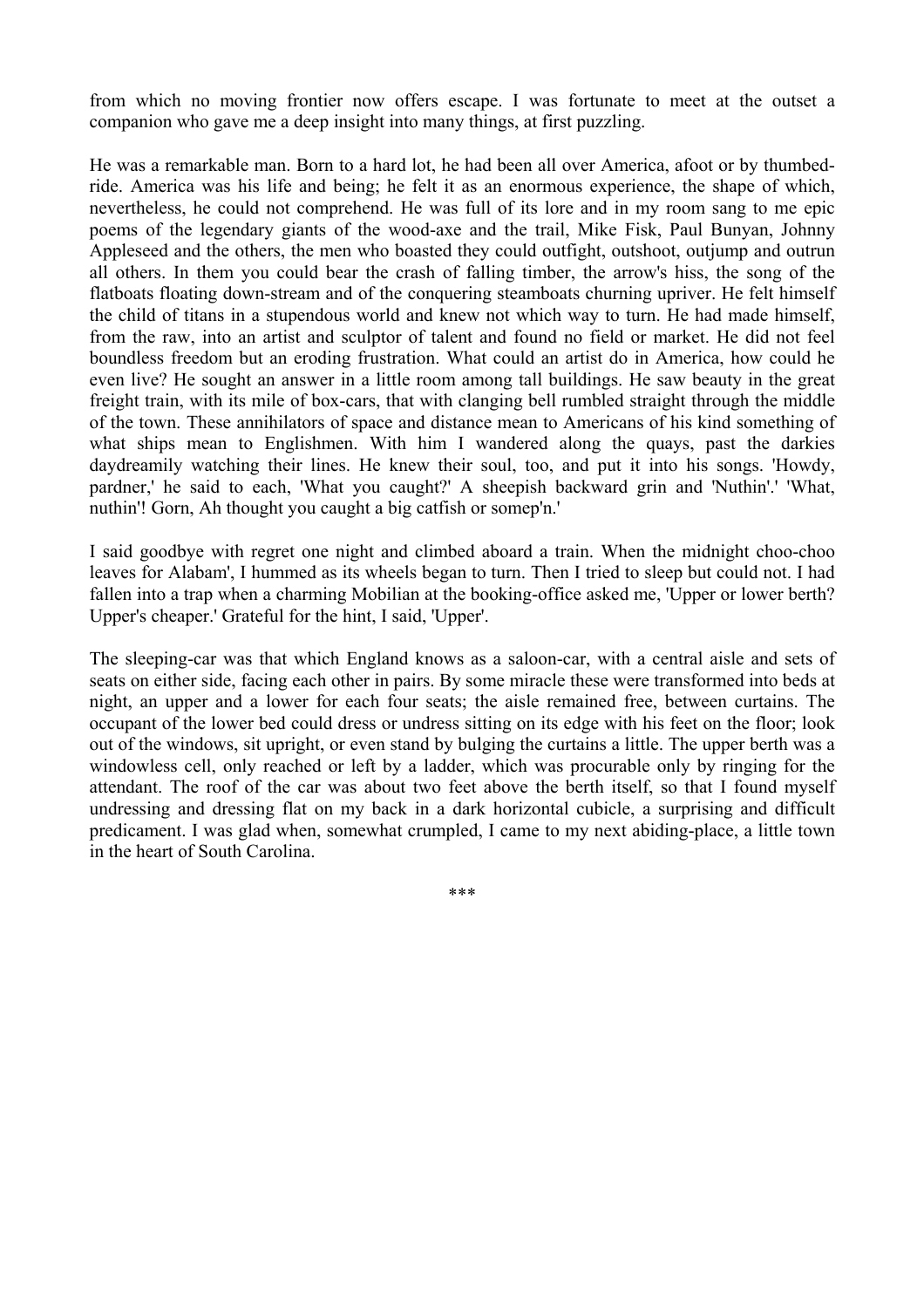#### Chapter Two

#### WHITE PILLARS, GREEN PASTURES

<span id="page-11-0"></span>It was a quiet, withdrawn place of white houses in a green setting, the relic of a way of life violently interrupted eighty years ago. The houses of the South (and of New England, I later found) share a cool, white dignity and charm. Wood, being abundant, was from the start more used than brick, but design closely followed English models remembered by the early colonists. More shade, however, was needed; and as the classic tradition was then respected and ready-made columns grew in the earth Athenian porticoes were added; the result, in all its variations, is delightful. A few great plantation houses remain in the hands of the original families, who for all their English names still chuckle over the discomfiture of the redcoats as much as they mourn the disastrous sequel of the blue ones. The majority of those that survive have been acquired by rich men of the later time who cherish them, thus using wealth beneficently in a country where great fortunes often go destructive ways in the hands of juniors striving indiscriminately to atone for affluence. While taste and elegance seem to have fled from Broadway and Main Street, the furniture and furnishings of such Southern and New England houses are on the highest level.

These houses were framed in trees that stood like giants; they seemed to grow twice as tall and full as elsewhere. Beneath these overhanging green masses, where blue jays and red admirals sported, and between the pillared, verandaed white houses I wandered, looking at America. Broad roadway, broad sidewalk and broad lawns, all were filled with a tangible hush that seemed not quite peace. The motor car has emptied such residential parts of the walking folk who once enlivened them. To English taste, which might be right or wrong, something else lacked. Americans, from the equalitarian idea or ideal which ever defeats itself, dislike hedges or fences, so that houses rub porches and walls without any line of domain between. That works against the life of gardens, of fathers tending flowers or children playing and the general animation which these pleasant scenes give.

American homes, therefore, somewhat bleakly confront the outer world, usually without any outer, private keep to soften the impact. Later, on Long Island, I saw a private builder's estate of ten thousand small houses where dividing fences were forbidden as a condition of sale. I believe this may cause a spiritual overcrowding, in a huge land, which discomforts many Americans. In a short story about an American girl who sought out her old nurse in England I found the words: 'Frances came upon Ainsty Street and stopped ... What was life here like? These were pleasant cottages ... they were not the facile, blank little homes that American developers grind out all over the landscape. The pride and the privacy of each was contained within walls and behind individual wooden gates.' Similarly a wise *Texan in England*, Professor J. Frank Dobie (Hammond, Hammond & Co., London, 1946) wrote, 'As for freedom and pleasance, I'll take a hedged-in cottage and its plot anywhere in England rather than many thousands of acres from which the grass that the buffaloes once grazed has all been destroyed and nothing but dollar wheat planted.'

This may be one cause of the lack of a pleasant domestic vivacity in American residential areas generally, but the South, where other things than buffalo lands were destroyed, is a special case and I ascribed also to its particular memories some of the brooding melancholy which I felt in these green avenues. This sadness, as of a dying strain of music, was caught by the title of Miss Mitchell's book, *Gone with the Wind*. I thought of it as I strolled past quiet white houses and remembered the long queues of people waiting, in London, to see the film that was made from it. They were there before France fell and still there, I believe, when France was freed. It was 'good entertainment' and few of those picturegoers saw anything else in it.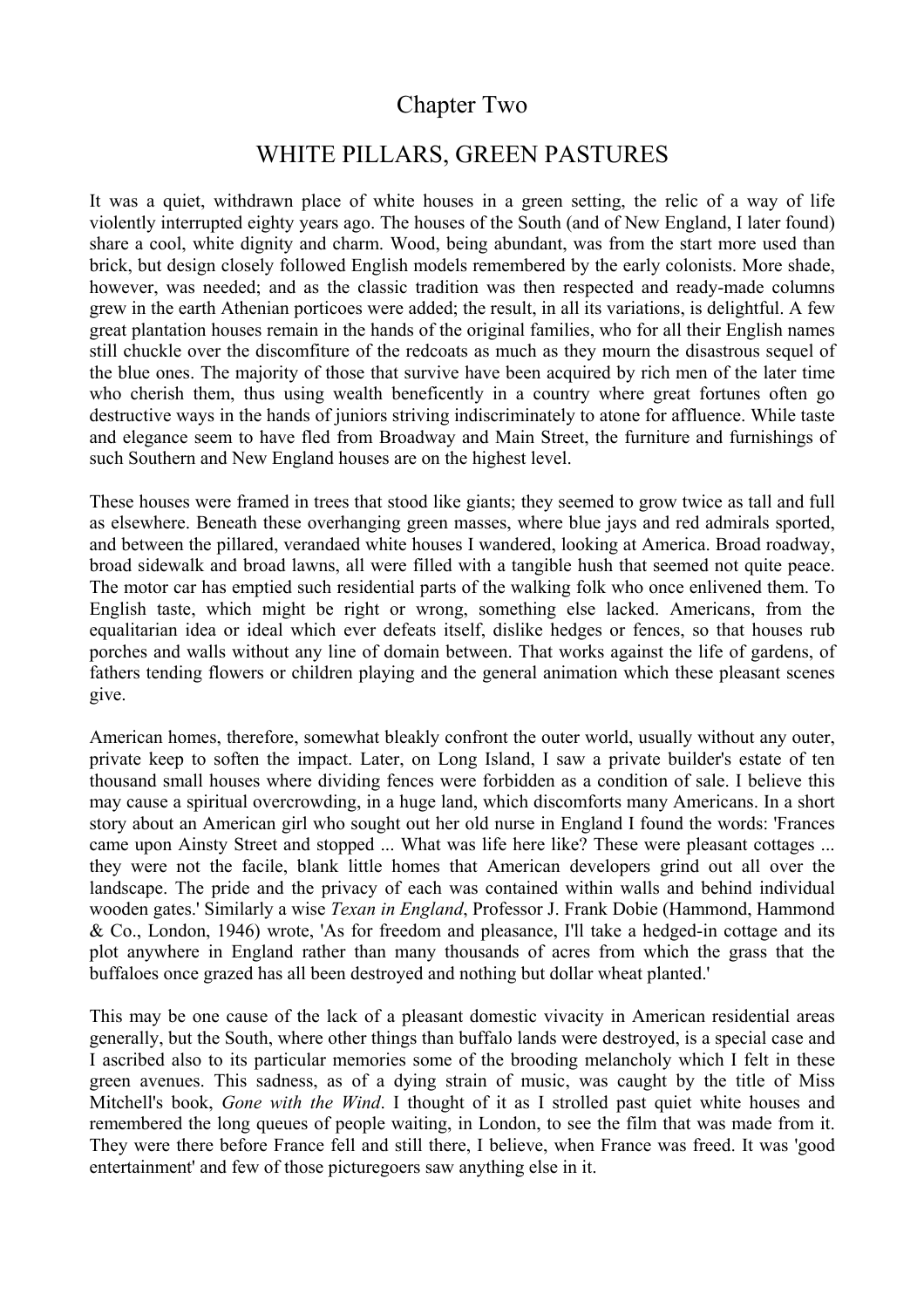For the South, for the present American Republic, and possibly for the entire white family the Civil War (its true name, I judge) remains of present significance. More Americans were killed in it than in both twentieth-century wars together. Not only for that reason is it a living American reality, whereas the others were more quickly forgotten. Brother fought against brother in it and never knew for what. Few now believe it was fought to free slaves, from whose importation Northern traders once grew rich. The fury of partisanship, on either side, was used to different ends.

It was the first war in which the lot of a third party (and not the aboriginal population) was employed to divide white men against each other in the new worlds they thought to have conquered, and to promote a worldwide revolutionary design. The real aim was to break the political power of the rural South and transfer it to the expanding, industrial North, where the revolutionary forces were strongest. It led to a weakening of the Union, which plainly showed in the Republic of 1950. When that war began America was a country of a homogeneous people, predominantly English, Scottish, Ulster-Irish, German and Scandinavian in origins and recognizably 'American'. In its aftermath, which opened the floodgates of immigration from Eastern Europe, this composition of the population was radically changed. Power passed, not to Northern Americans of the old stock, but more and more into the hands of newcomers. They brought with them schemes for a new Union; that of the world, with America and all other countries servient to it. Like the Republic's tombstone (it has that shape) their headquarters building was rising in New York when I went there; it was called the house of 'The United Nations'.

I think the road to the American Civil War, and beyond, clearly ran from the French Revolution. Today the war against the South continues. It is indispensable to the politics of New York and of the tombstone-building. Crushed in 1865, the South is still too strong. With that obduracy which attends God's processes, it has remained homogeneous, a surviving obstacle to the consolidation of the new power in America and the world.

Travelling in the South Mr. John Gunther (himself of more recent American vintage) remarked in *Inside U.S.A.*: 'The foreign-born and sons of foreign-born, who have been travelling with us for most of the course of this book, now leave our story to all practical purposes. The South is overwhelmingly of native-born Anglo-Saxon origin ... I might add, "predominantly of Scots-Irish, Ulster or Celtic stock". There are towns in North Carolina almost as Scottish as Aberdeen; there are backwoods in Tennessee and Arkansas as implacably Celtic as anything in Wales ... In every state except Florida and Louisiana 90 per cent or more of the white citizens come of parents who were both American born. The figure reaches 98.7 per cent in Arkansas ... That Arkansas should be one of the most unquestionably backward of American states naturally gives the observer slight pause and makes one wonder what peculiar characteristics the Celts and Gaels, when transported, contribute to a civilization.' (However, this writer recorded a notable contribution of the South to what in their day were presented as wars 'for civilization': 'The South from the beginning and most vividly took the Allied side in both World Wars ... The proportion of volunteer enlistments to conscripts was 85.3 for South Carolina, 92.6 for Georgia, 98.6 for Texas and 123.4 for Kentucky ... One factor in this is obviously the Anglo-Saxon origin of most Southerners ... Still another is the peculiar and ineffaceable persistence of the martial tradition, the fighting impulse.')

Mr. Gunther calls the South 'The Problem Child of the Nation'. This characteristically New York conception that the parent is the child and the child now the parent, is unremittingly suggested into the American mind by newspapers, books, plays, films and radio. Any demur is rebuked as racial discrimination. A reviewer in a New York newspaper, discussing a book called *Our English Heritage* said: 'One school of thought insists that the immense influx of people from central Europe makes the future of America belong to them. This reviewer does not agree.' Such words verge on punishable heresy in America today, and are rare to see in print.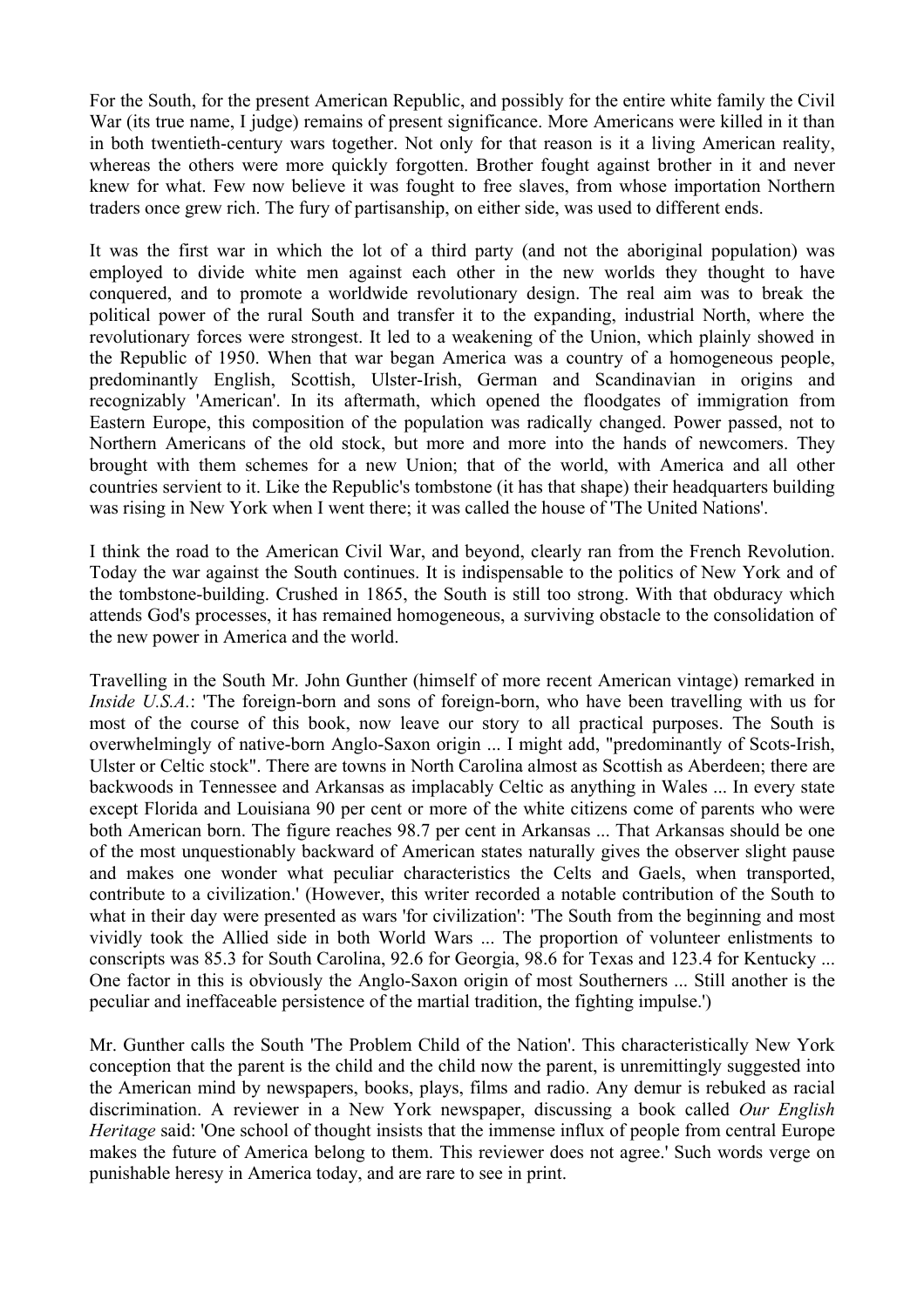The transference of power to a newly-arrived minority is, however, possible if the original stock can be kept fairly equally divided by the wedge of some exterior issue. For this purpose the negroes of the South continue to be used. The matter is explained by Mr. Robert. E. Sherwood, one of President Roosevelt's ghost-writers, in *Roosevelt and Hopkins*: 'Roosevelt said to me' (during the fourth-term election campaign) 'that, if there were some fifty million people who would actually vote on election day, you could figure roughly that some twenty million of them were determined to vote Democratic and another twenty million Republican (give or take a few million either way) regardless of the issues or candidates. This left ten, million or more uncommitted independents who were subject to persuasion during the course of the campaign, and it was to these that the strongest appeals must be made ... A substantial number of negroes was included in the independent minority, as Roosevelt reckoned it. It was obvious that anyone with his exceptionally positive social views would he implacably opposed to racial discrimination.'

The Southern negro thus plays in the 1950s, as in the 1860s, the part of stalking horse in the pursuit of political power. The cry of 'racial discrimination' is not genuinely raised on his behalf, the real meaning is that it would be 'racial discrimination' to oppose the new immigration from taking over the American future, as the intrepid reviewer remarked. The ambition, aspirants and method are not peculiar to America; they occur in England, South Africa and all countries known to me.

In England, for instance, the native masses equate two main parties with their beliefs and hopes. They vote Conservative to ensure the liberty of each man and the survival of the nation, and Socialist if they wish individual men to yield their liberty to the State and the State, then, to merge the nation in some international directorate. In fact they get the same thing either way, merely at a different pace, and in America the position is similar, only the labels being different: Republican for Conservative and Democratic for Socialist. Both parties, in both countries, appear to regard the small, indeterminate mass of votes, between the two main parties, as being in the gift of third groups and they court this support by surrender to the aims of those separate forces, which work for the supreme State, first, and the supreme World State, next.

In America, under this masterly manipulation, the two parties have even changed places, or faces. At the Civil War the Republicans, who cried 'Abolish slavery' (or 'down with racial discrimination') as a means to power were the party of the revolutionaries. The Democratic Party was that of the conservative South, and eventually resurrected it. The Republicans then enjoyed seventy years of power, almost unbroken, a period long enough to turn any party conservative. Seeing that, the revolutionary element transferred to the Democratic Party and proved, when President Roosevelt came to power, to be very strong in it; the last seventeen years have been filled again with the specious clamour of 'down with racial discrimination' and the atmosphere of pre-Civil War days has been reproduced. So strong is the memory of what the Republicans did after that war that Southerners still automatically vote Democratic. The most their representatives can do, when they reach Congress, is somewhat to retard the new campaign against the South; on the whole they promote the aim of the new immigration to 'take over the future of America'. The Republican Party, which now professes to stand for the traditional American Republic, in its turn feels ever forced by the thought of coming elections to court the graces of this overriding group. For the present no escape from the blind road offers to the voter, either in England or America.

The clear trail leading from the Civil War to the present was the first of my surprises in America. Like most Europeans, probably, I was ignorant of that war and when I studied it felt like an archaeologist who finds the original of the Communist Manifesto in Greek ruins. What went with that wind was more than the political power of the South; what came with the new one was the enslavement of white men by Soviet methods. Only the peculiar spirit of the South prevented that condition from becoming permanent. I read the records with growing amazement, because I recognized in them a continuing process of today. 'That the Southern people were put to the torture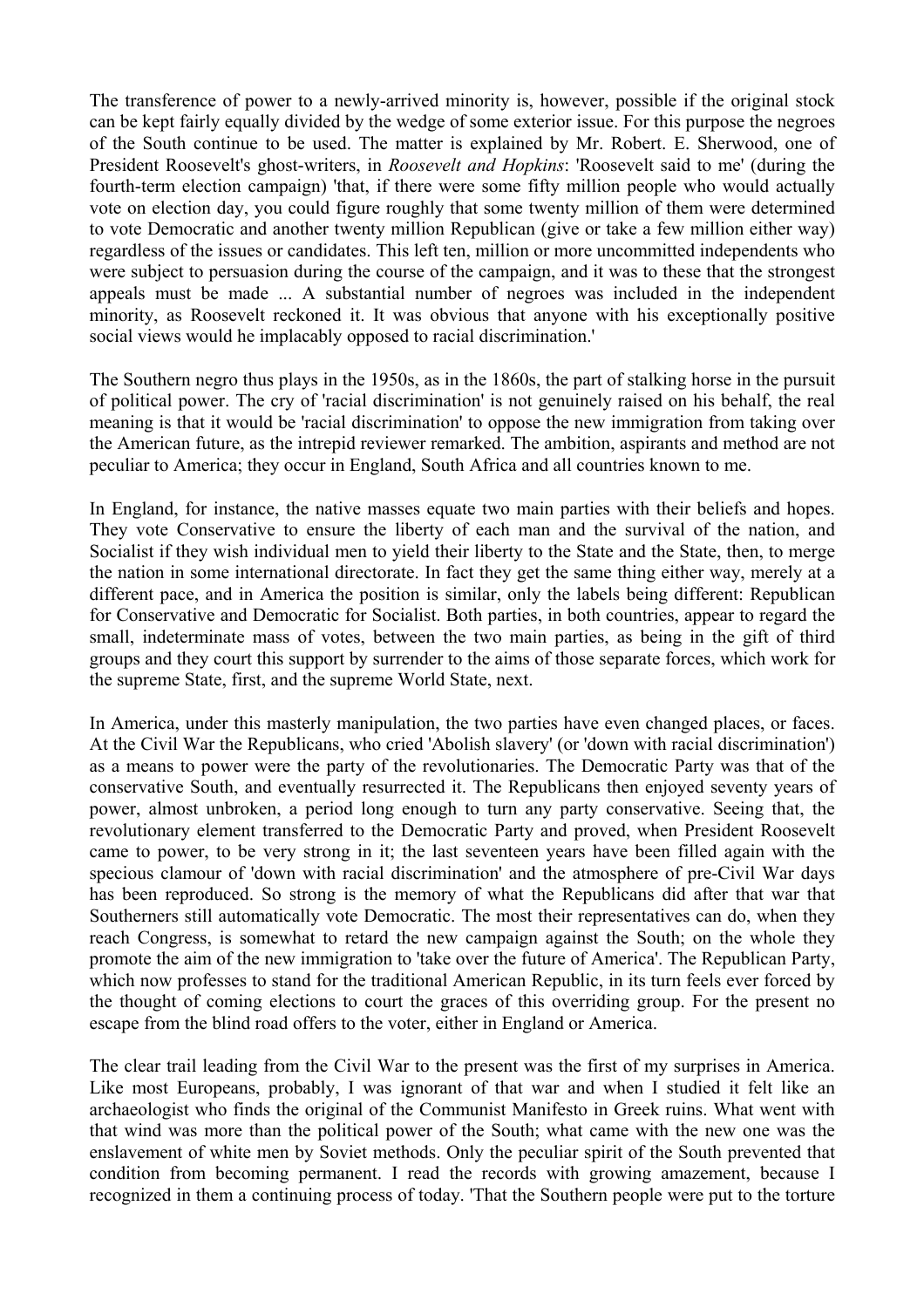is vaguely understood' (wrote Mr. Claude G. Bowers in 1929 in *The Tragic Era*), 'but even historians have shrunk from the unhappy task of showing us the torture chambers ... it is impossible to grasp the real significance of the revolutionary proceedings of the rugged conspirators working out the policies of Thaddeus Stevens without making many journeys among the Southern people and seeing with our own eyes the indignities to which they were subjected.'

The key-words are 'revolutionary' and 'conspirators' and they fit today's situation like a glove. That the North, with its newly-discovered gold, growing industry, command of the sea and increasing population would win that war was plain to clear heads in the South from the start, and did not deter them from a war which, they believed, had to be fought. Just as it ended President Lincoln, whose continued presidency would have meant reconciliation, was murdered. The way to the South was opened to persons recognizable today as the revolutionary conspirators we know as Communists.

Of the twelve years that followed, the miracle is that the South survived. Mr. John Gunther, who seems to have been startled by what he learned when he saw the South, says, 'If you read the history of those days you must inevitably be reminded of contemporary analogies. Atlanta in the 1870s must have startlingly resembled Warsaw or Budapest under the Nazis in the 1940s ... Chopping up the South and ruling it by an absolute dictatorship of the military, while every kind of economic and social depredation was not only allowed but encouraged, is so strikingly like what is going on in Germany at present that the imagination staggers.'

Slightly different comparisons might be more correct. The sufferings of the South compare more closely with those of Budapest, Warsaw and all of Eastern Europe under the Communists after the 1939-45 war ended than even under the Nazis in 1940. It is perfectly true, however, that things happened in the American zone of occupation of Germany after 1945 which strongly recall the years from 1865 to 1877 in the American South. They were chiefly due to the influence, inside the American Army, of the immigration from Eastern Europe and of them Mr. Bowers might today write that 'even historians have shrunk from the unhappy task of showing us the torture chambers'. The American public has not been told much of what went on, nor has the English, though to a lesser extent similar things happened in the British zone. The tale of mock-trials before a black altar, of brutal beatings and confessions extorted in the pretence that sentence of death was already passed, was told by an American Army board of inquiry, headed by a justice, but was not allowed to reach the conscious mind of the American masses. More was revealed in Mr. Montgomery Belgion's *Victors' Justice*, a book to which reviewers in America turned a strangely blind eye.

The close resemblance between the torture of the South in the years after 1865 and that of Europe in those after 1945 proved, to me, the existence of a permanent revolutionary organization, trained to intervene at such junctures in human affairs and give them a satanic twist. The day after Lincoln's death Ben Butler was appointed Secretary of State. That was a clear omen; he was the Northern general who ordered his troops at New Orleans in 1862 to treat as common prostitutes any white woman there who 'by word, gesture or movement insulted or showed contempt' for them. Outside the government, real power in the Republican Party passed to Thaddeus Stevens, a dying and malignant man. Club-footed, bald but bewigged, of indeterminate origins, clamant for blood and ruin, he was of the type of Marat, Goebbels, Dzherzhinsky or Szamuely. He lived with a mulatto woman at Lancaster, in Quaker Pennsylvania, and this private factor may have helped inflame his violent public demand for 'absolute equality, socially and politically, between the races'.

Stevens pointed the way: 'Hang the leaders, crush the South, arm the negroes, confiscate the land.' He wanted chaos in the negro-populated area as an essential step towards revolution in the North; the same idea was being taught to American Communists (as an apostate once testified) at the Lenin Institute in Moscow in 1930, and is the ruling aim of American Communists in 1951. The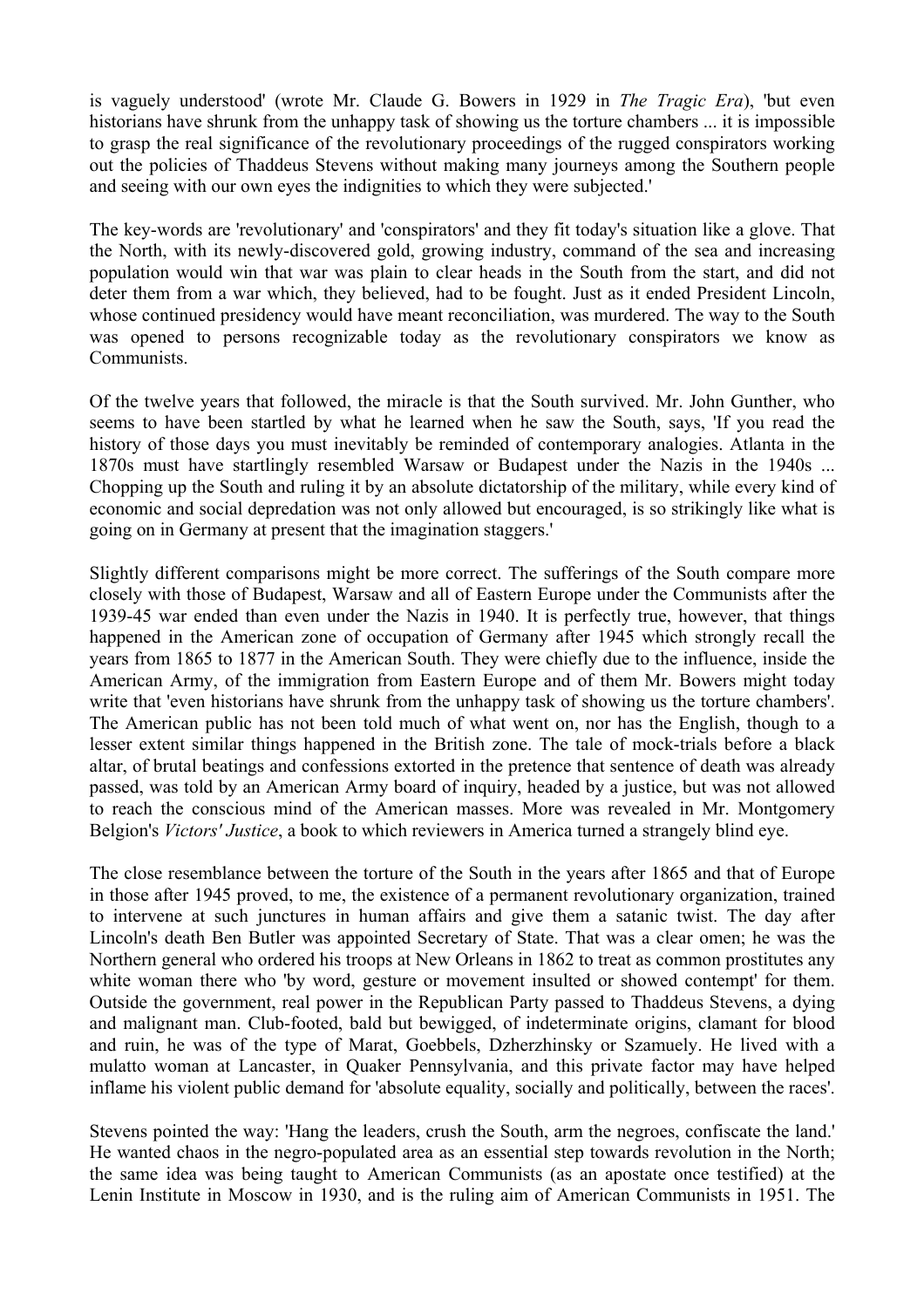negroes were 'better qualified to establish and maintain a republican government than the whites'. The vote should be taken from the whites and given to the negroes. Attacking 'racial discrimination' he forced through Congress a bill 'establishing for the security of the coloured races safeguards which went infinitely beyond what the government has ever provided for the white race' (President Lincoln's successor, Mr. Johnson, vetoed this bill and narrowly escaped arrest at General Butler's demand).

From the negroless North these white men raved for the extermination of the Southern whites. They tried to suspend trial by jury and, when the Supreme Court resisted, to pack this with compliant judges (President Roosevelt was the next to try that). When the victorious General Grant became president the military commander in Louisiana, General Sheridan, telegraphed asking him to declare the whites there 'banditti', saying 'no further action need he taken except that which would devolve on me'. The real aim of all this was, as Stevens said, 'to secure perpetual ascendancy to the Republican Party'. This continuing attempt to transfer power in the Republic to a more recently arrived section of the community is the reality of all politics there today, though it is now pursued by the other party.

Those fantastic years in the South, I found when I went over the ground, are illuminating for the understanding of the present. The mass of liberated slaves, utterly bewildered, returned to the plantations; chronicles of the day record the gratified surprise of the whites at their general behaviour. Some of them, however, received arms and joined with poor whites of the South and 'carpet-baggers' from the North in a twelve-year orgy of ruin and corruption. The carpet-baggers were men of the kind whom the Western Powers in 1945 forced on the countries of Eastern Europe, thus abandoning them to the Communist Empire. They descended on the South like flies on cadaver, making themselves leaders of the negroes and exerting every means to keep the freed men from returning to their former masters or befriending themselves with the whites.

These carpet-baggers offered the negroes the white man's lands, womenfolk and money, and incited them to take those. The moon looked down on wild festivals of drunken intermingling in the idle cottonfields. Negro superstition was exploited and at black masses (a recognisable feature of any such regime) fearful fates were depicted to any who voted the wrong way. On the ruins of State governments macabre Conventions met and carpet-bagger orators, inciting black audiences, disfranchised masses of the whites. In mock parliaments the people's representatives laughed and yelled, passed bills with their feet on the backs of chairs, sent out for cases of liquor and boxes of cigars, and ran up enormous debts; in Louisiana alone one of these sessions cost nearly \$1,000,000 as against \$100,000 before, some of the largest items being for champagne and other entertainment. One observer wrote, 'It is a monkeyhouse, with guffaws, disgusting interpolations, amendments offered that are too obscene to print, followed by shouts of glee. Members stagger from the basement bar to their seats; the Speaker in righteous mood sternly forbids the introduction of liquor on the floor. A curious old planter stands in the galleries a moment looking down on the scene and with an exclamation, "My God!" he turns and runs, as from a pestilence, into the street.'

Such corruption at the river's mouth could not come from a source less corrupt. Mr. Bowers wrote in 1929 that 'never have American public men in responsible positions, directing the destiny of the nation, been so brutal, hypocritical and corrupt'. Mr. Truslow Adams, in 1931, spoke of 'the most shameful decade in our entire national history' and of 'a moral collapse without precedent and, let us hope, without successor'. Since President Roosevelt reintroduced the 'racial discrimination' issue into the forefront of American political controversy these comments have become apt to the living present.

The wonder is that the South ever lifted itself from that prostration, and by its own bootstraps. During the worst years the minority of misguided negroes was held in check by the Ku-Klux-Klan,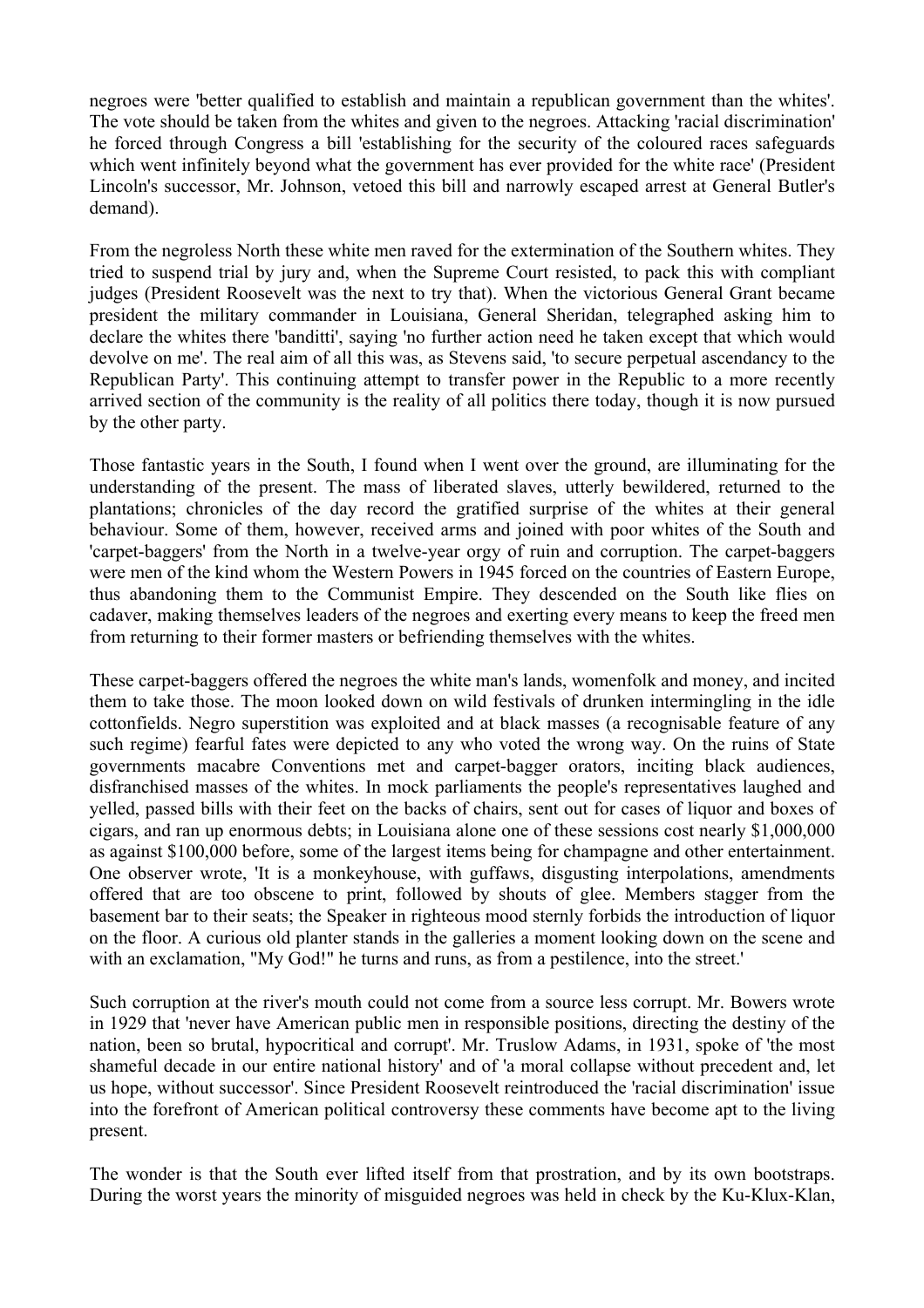which effectively played on superstitious fears. It was in truth a resistance movement, and only when I saw the South did I understand something that formerly puzzled me; why the Communists in 1950 still rail so much about the Ku-Klux-Klan. They fear future resistance movements, not the one of 1865-77. The negro also played a part in the recovery. He was unable, at little more than one remove from the Congo, to look after himself and turned to the white folks. His natural virtues also contributed. To me he seems, in Africa or America, an innately conservative man in the mass. He is not good revolutionary material, save possibly in the moment of ecstatic excitement to which he is prone, and he is often deeply religious. It was a Negro Senator who wrote in 1876: 'A great portion of our people have learned that they were being used as mere tools and determined, by casting their ballots against these unprincipled adventurers, to overthrow them.' That precisely describes the relationship between the negroes and the white politicians who use the racial-discrimination issue today. Mr. Truslow Adams says of the twelve years, 'There is no parallel for the situation in the history of modern civilized nations, and it is almost incredible that it occurred within our own country.' American politics of today, however, are moving parallel with those of 1860 and again, not for the good of the negro but to divide white people.

I was perhaps better equipped than most, by long experience, to relate the story of those years to our today. I was also in a good town and a good house to study them. The town knew the full brunt of the tragedy and by wonder escaped General Sherman's burning. The house once watched the young men go gaily off to fight, but saw few of them return; it knew also the anguished prayer meetings of 1865, when it was filled with weeping women, the South was in ruins, and no future offered. It had survived to know again the presence of a large and happy family in its fine rooms. Yet the -memory of many tears was in it, and all around. I paid a call on neighbours who, I was told, were rich people 'before the war' but now somewhat reduced. I expressed surprise, saying I thought America was richer, not poorer, through the war. 'Ah, I mean the Civil War,' said my companion, and I remembered that in South Africa too 'the war' means the old one, not either of the world wars.

The South has never fully recovered, though it is advancing quickly now. It still has people who have never been able to adjust themselves to the changed order and who live amid furniture and hangings which seem to have 1865 imprinted on them, ancestral portraits then discontinued, and the remnant of family silver, possibly saved by a faithful negro. Like Irish squireens, impoverished but unbowed, they live as in a vacuum suspended in time. Deliberately but without posturing they reject compromise with a time they feel inferior to the one that the wind destroyed. If neighbours arrive from afar these remain 'Northerners, but nice'.

In such a Southern town the America which grew out of 1865 has but one outpost: Main Street, with its drugstore, red-and-gilt five-and-ten-cent stores, movie theatre, hamburgeria, jukeboxes and all. Where hitching-posts may once have stood are now slot-machines which sell the parking motorist time for a dime and with moving finger record the length of his absence. The thought of this mechanical conscience is unnerving; you may see a behelmeted and beshrouded lady rush from a hairdresser's in mid-perm to propitiate the machine. These dime-boxes are often the consolation of American policemen; fearing that their superiors may not wish them to interfere with other forms of evildoing, they apply themselves to watching the red needle and the laggard motorist.

In this Main Street, having let my hair grow for a month at sea rather than submit it to an engineroom hand who claimed he could cut it, I sought a barber's shop. It was like a tonsorial church where barber's masses were celebrated. It had rows of high seats for those who only wanted their shoes polished. If it lacked censers with sweet-smelling herbs, it had brazen pots for another purpose, and music, broken only by announcements that it came by courtesy of Cosmic Cosmetics. While your hair was cut a kneeling black acolyte shone your shoes, and if you spread your hands, as in benediction, another, white and female, at once polished the nails. The barber seemed to be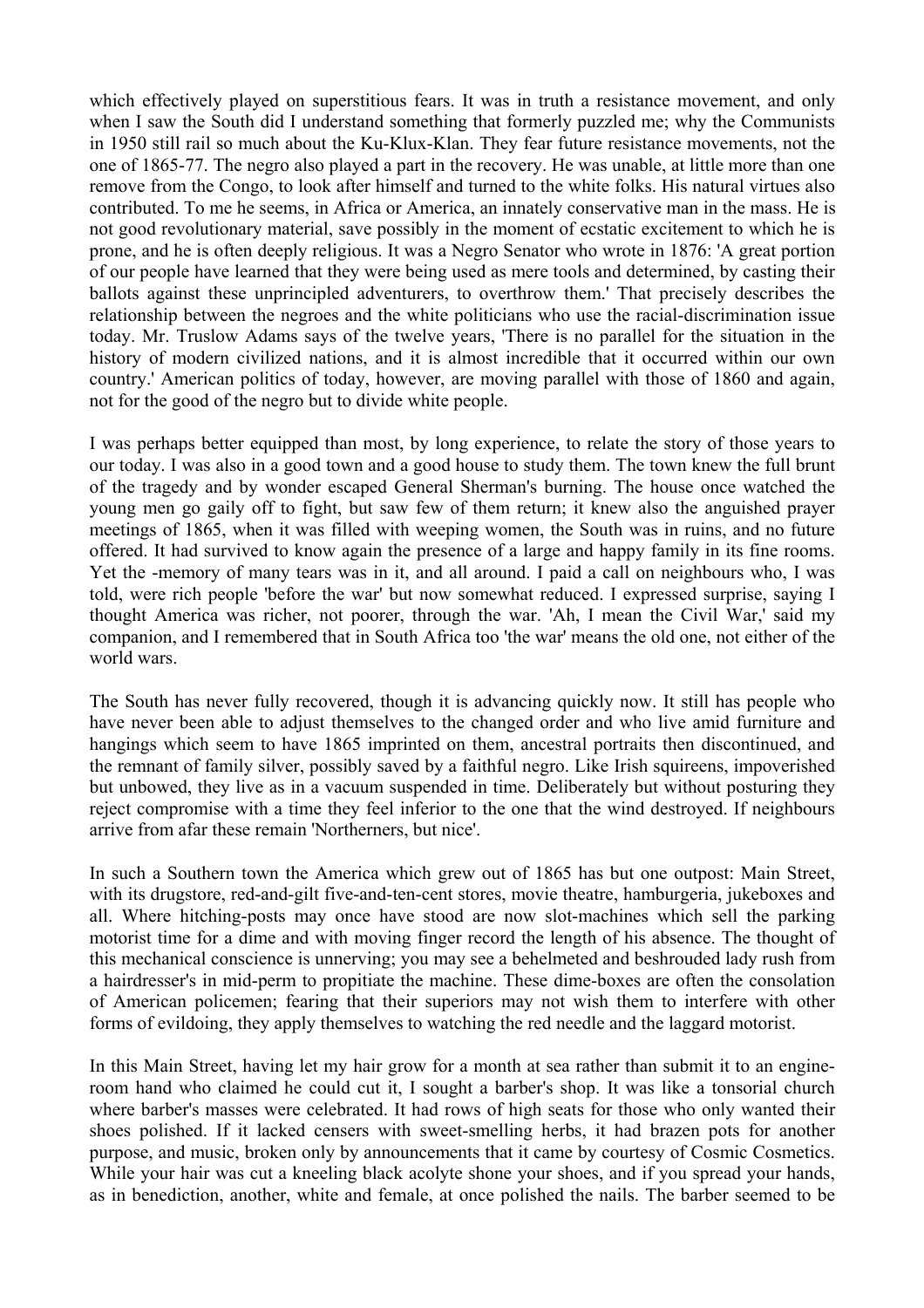invested with some inner authority; as he pressed a lever and tilted me into a prostrate and helpless position I reflected that he had in fact power of life and death.

I asked for 'a light trim' and received a ruthless shearing; when I returned to the vertical I wondered if the old scalping tradition yet fingered. Not long ago a man could earn good money by bringing in a scalp; in 1800 old Thomas Armit of Pittsburgh lamented that his son legally married a squaw whereas in his own day 'ye could have drawed fifty dollars good money for her skelp'; perhaps my barber had scalping-blood in his veins? He said my hair would look nice next time it was cut, then hurriedly added, It looks pretty nice now'. 'I heard you the first time,' I said. 'It sure needed cutting badly,' he said. 'It needed cutting well,' I said, 'I've just made a long sea voyage.' 'You don't say!' he said, 'I was at sea until last fall.' 'An engine-room hand?' I asked. 'Sure,' he said, 'how did you know?' 'I wondered,' I said, 'thank you.' 'You bet,' he said.

I usually try to learn what people read. The Main Street American often says, 'I don't read as much as you could put in your eye'; this self-imposed outlawry from the thought of the ages seemed a lonely thing to me. However, I did not then know this and looked about until I found The Little Bookshop (America has given way to the Quainte and the Olde, a vogue now outlived in England, and I even saw a Gifte Shoppe). The Little Bookshop's large window contained a big stuffed horse; any books must have been in hidden recesses. The main source of literary supply, I later learned, is often the drugstore, which displays racks of paper-covered volumes. These may be classics or shockers, but impartially wear a cover-picture of a girl in a low dress, revealing pumpkin-like contents; I never elsewhere saw books sold exclusively on cleavage-appeal. This seems part of the New America; many planters of the old South had standing orders with booksellers in London and Paris and rare editions are to be found in their houses.

In these early days everything was new, different, delightful, surprising or strange, especially days spent in an American home among young people, all approaching marriage, and their parents. Life moved at speed; the young men came and went by car or aeroplane and the girls rode high-voltage horses, the sight of which made my cracked backbone wince. Had I known, this was to be the last chance of pleasant conversation for some while. In America as a whole time does not suffice for talk.

One girl came, from broadcasting work, late to a meal because she had to deputize for an announcer stricken with hiccups. I thought this was a chance missed, for everybody has heard an announcer *without* hiccups; he should have been introduced to listeners in suitable words, 'We bring you something you have never heard before, the hiccuping announcer.' Then the hiccuper: 'This programme comes to you, hup pardon, by courtesy of Pepper's Anti-Dyspeptic Pepsin, hup sorry.

(I was glad this amused, for the wayfarer in the Republic, if he is of jesting bent, will leave his ewelambs scattered behind him, unrecognized and unwanted. Even my good companion in Mobile was unresponsive to a joke. He first introduced me to the cafeteria, and as he sat down with food and drink asked the negro attendant for a straw. 'No straw, sah,' said the man. 'You don't have a *straw*!' exclaimed my friend in irritable surprise. 'Perhaps they've used it to break the camel's back,' I said. 'I guess so,' he said, looking at me gravely.)

Now the girl who broadcast told the story of the radio-announcement of the executions at Nuremberg. All the 'ace' American broadcasters strained themselves to outdo each other in dramatic effect, and one fell headfirst over the uttermost brink of hyperbole by crying hoarsely into the microphone, 'Goering cheated death tonight by committing suicide!' This reminded me of a wartime headline in London's *Evening Standard* when the boxer Joe Louis was enlisted in the American Army: 'My fighting days are over, says Joe Louis.'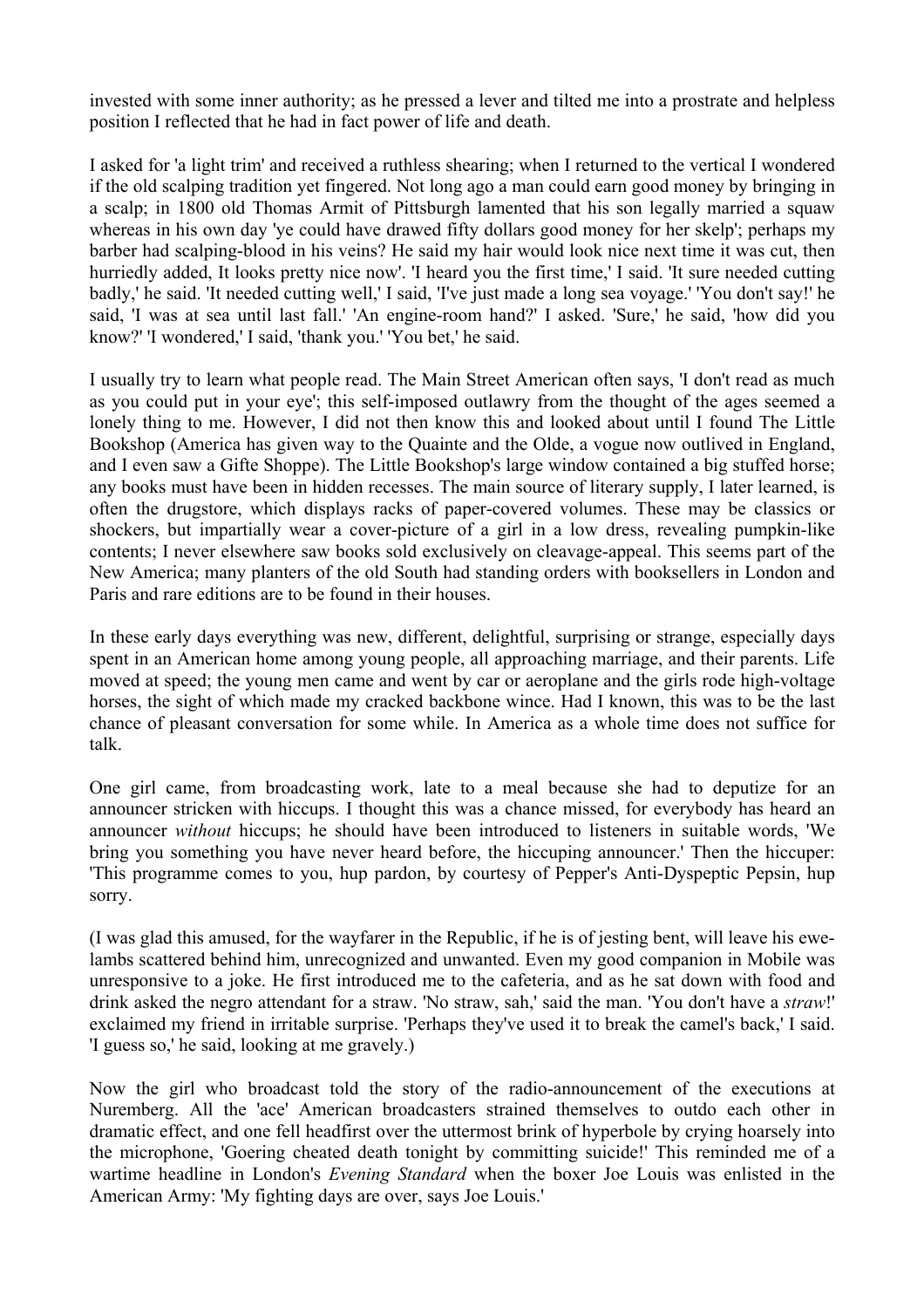There was a bright moment, too, when a son of the house used the word desultory, pronouncing it desultory. He checked himself and asked me if that were right. I said humbly that, for what it was worth, the word was spoken desul*tory* in England; we had been so much intimidated about the word Tory that we instinctively slurred it now. In the South that point immediately took.

One night the negro singers gathered in the music-room, four women and three men. Their faces were still the African ones I knew, though Africa was but a legend to them, like Saxony to an Anglo-Saxon. I often heard negro spirituals before, but found that to be really 'heard' (in the sense the African negro himself uses the word) they need to be sang in an old plantation house of the South which once had its own slaves. In it the most poignant memories of both races mingle; those of the grey-coated young men tightly setting out and the women waiting in fading hope; those of black folk transplanted from their original continent. Perhaps the white man and the black one come nearest together in these songs.

Song was the solitary way in which these people could express their souls when they were slaves and sat in the evenings by their huts, among the cottonfields. A typical figure, at once sorrowful and reassuring, of the American scene today, Mr. Whittaker Chambers, once described the negro spiritual in inspired words: 'It was the religious voice of a whole religious people ... One simple fact is clear: the spirituals were created in direct answer to the psalmist's question, "How shall we sing the Lord's song in a strange land?" ... Grief, like a tuning-fork, gave the tone, and the Sorrow Songs were uttered.'

That is the arresting truth; these people sang, on a note of abiding faith, to and of the Christian God. They no longer knew what gods, or idols, their forefathers had. Listening, I wondered whither music has fled from many Christian churches. If passers-by heard singing like this come from a spired building in any mean street of London or New York the churches would be ever full, and that croaking raven of our day, the communist cleric, would flap dismally away from their belfries.

I listened in enchantment to the blending of voices, the harmony and variations, the subtle repetitions and interventions:

Nobody knows what trouble I've seen, Nobody knows but Jesus ... Sometimes I'm up, sometimes I'm down, Sometimes I'm right to the groun'. Glory Hallelujah!

There was one with a tremendous, infectious beat and rhythm, in which I clearly heard the native dances of Africa. The corpuscle is still in the blood and gives the same itch to feet and shoulders:

I went to the rock to hide my face, The rock cried out, 'No hiding place, There's no hiding place down there!' The sinner man, he gambled and fell, Wanted to go to heaven but had to go to hell, There's no hiding place down there!

And then one which rolled and dwindled like a peal of distant thunder echoing down the ages:

Were you there when they crucified my Lord? Were you there when they nailed Him to the cross? Sometimes it causes me to tremble ...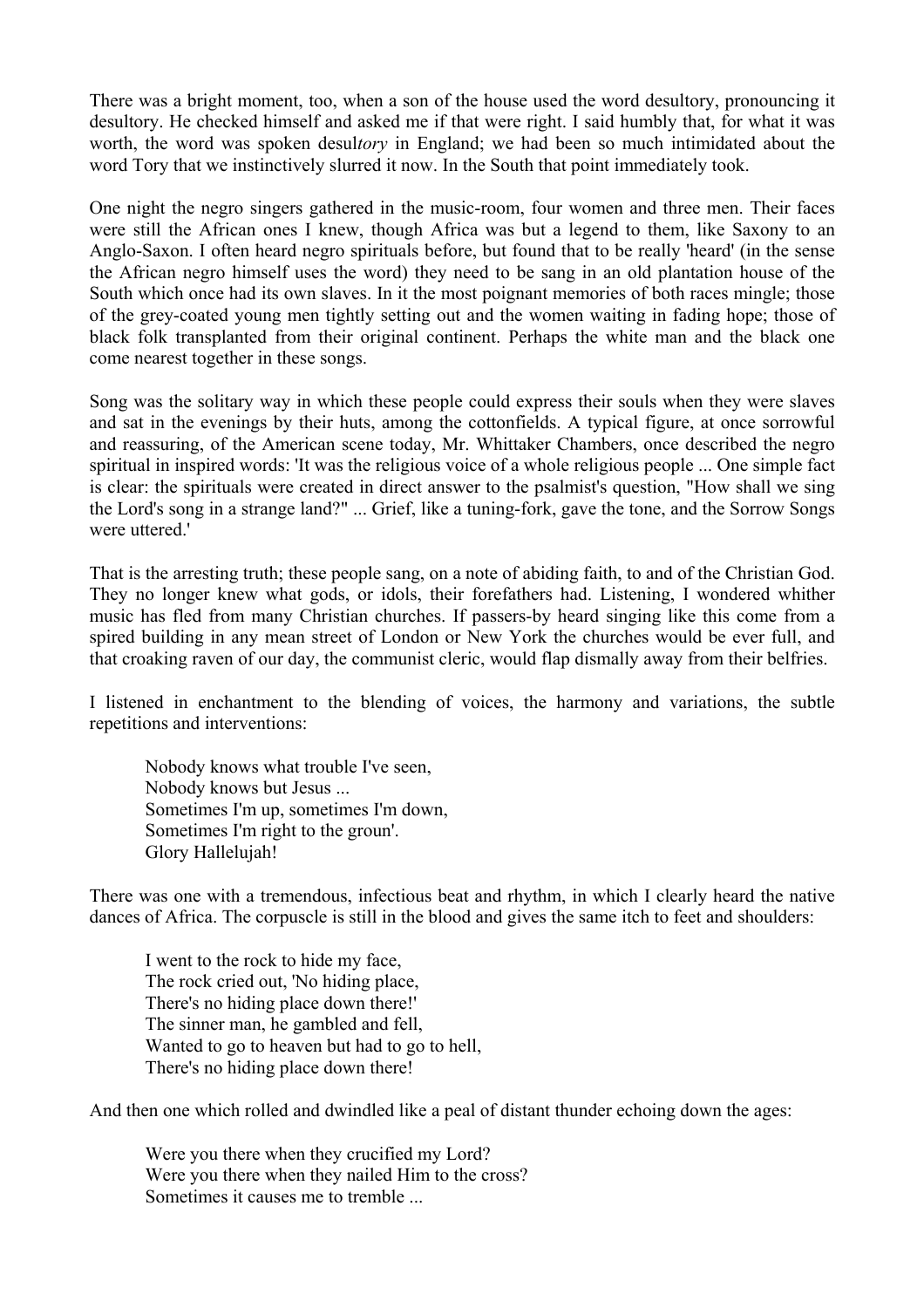tremble ... tremble ... Were you there when they crucified my Lord?

The grandchildren of freed slaves sang it to the grandchildren of Southern planters and a harmony filled the pleasant room.

Reluctantly, one day, I left this green and white retreat and set out on my further way, along roads marked to commemorate the battles of the colonists against the King's men and then those of the South against the North. They lead eventually, like signposts, to the different America which emerged from them.

\*\*\*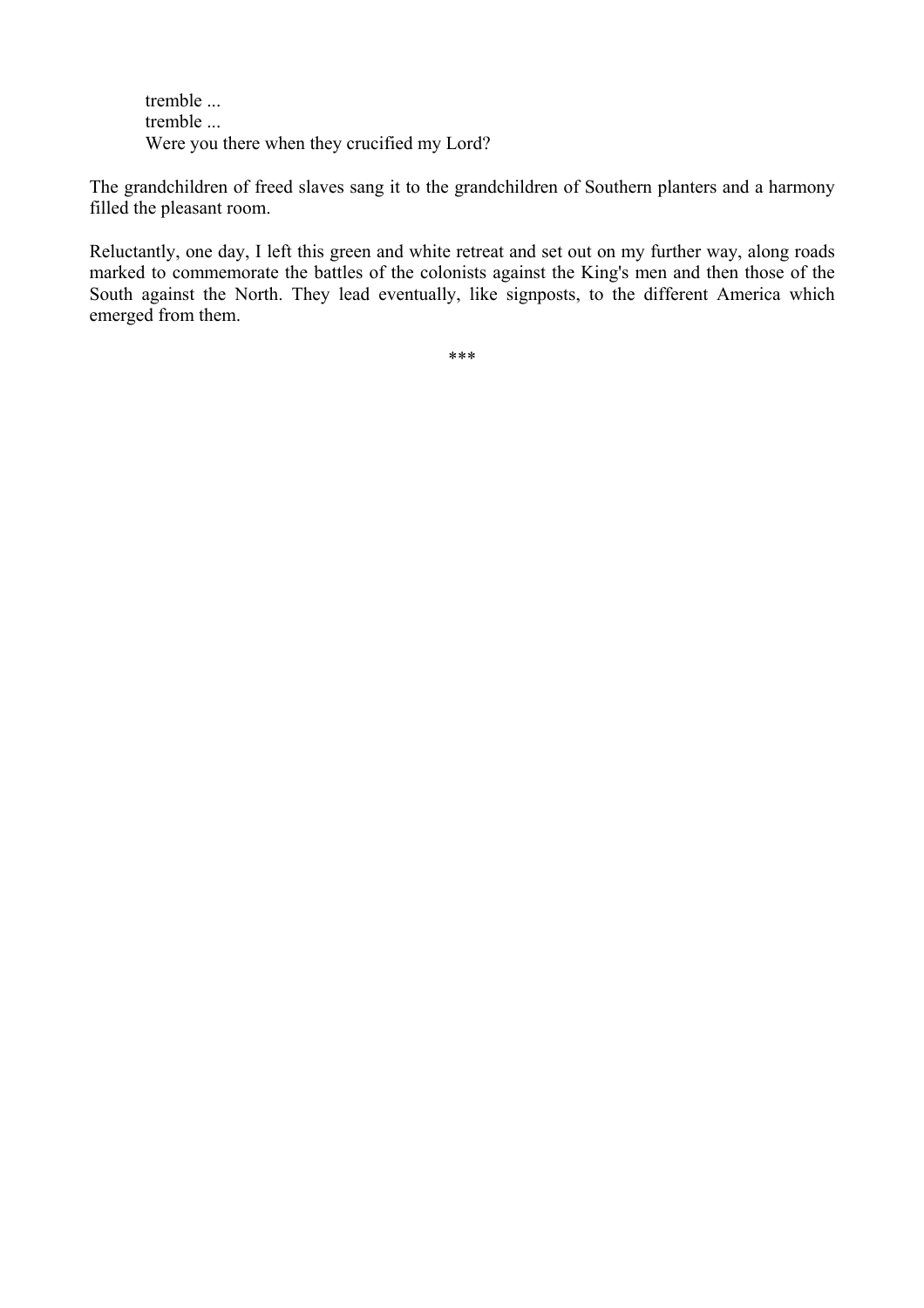#### Chapter Three

#### WHERE IT ALL BEGAN

<span id="page-20-0"></span>The car slid along the road like a ring on silken ribbon as I went through the Carolinas towards Virginia. I wondered if all American roads were as excellent. I found they are; if all human life were suddenly removed from earth, later visitors from other planets might find these roads among the most remarkable works left behind by its dwellers.

On the wayside tablets famous names showed and were gone: Washington and Cornwallis, Grant and Lee. The countryside was much like England in its contours and spring colouring; the white houses, large and small, continued familiar in shape to an English traveller despite the clapboard walls. The names too: I came to Raleigh, so called after that Sir Walter who had named the first colony for his unmarried queen. Not far away was Roanoke Island where at the third attempt in 1587 he landed 150 men, women and children from Devon. The supply ships, four years later, found only empty huts and a mysterious word, 'Croatoan', carved on a tree (today the Roanoke islanders, in the manner of Passion Play villagers in Germany, re-enact the mystery of those vanished colonists each year). When the next colonists came, in 1607, James was king and they established Jamestown on the James River, a little farther north.

So it all began. Had Drake not sunk the Armada in 1588 the Spaniards might have pushed their civilization northward along this coast from Mexico; had Wolfe not taken Quebec in 1759 the French might have come southward from Canada and clinched their hold on the innerlands. Instead the English spread north, south and west and founded the American Republic.

Raleigh in 1949, was far from all that. Hunger drove me to a drugstore there and I asked for a sandwich. The girl took one readymade out of its wrapping, thrust it into a toaster, and in a recognizable trice a hot sandwich lay before me. I was only starting to learn the stool-and-counter way of eating, the quickfire service, the staccato vocabulary. Soon I knew the 'short stack' and the 'cheeseburger', but never fully accustomed myself to the impersonal haste of it all.

The quieter South fell behind and I met the busy roadside life of the teeming central region. The gaps grew ever smaller between filling-stations, drive-in theatres, diners, cafés, roadhouses, trailercourts and tourist-camps, stalls and booths. The first entry into a city of size, Richmond, was bewildering. Awed by innumerable signs forbidding the traveller to stop, pause or turn, I was swept along in a traffic-stream from which I could conceive no escape. However, these problems of the newcomer do solve themselves and at nightfall I found myself in an hotel bedroom. Tired out, I put my shoes in the passage and fell asleep. At two in the morning I was wakened by loud knocking and shouts of 'Bellboy, sah, yoh shoes is outside the door'. I opened the door to a smiling negro whose grin plainly said, 'Lawdy, how drunk you musta bin!' Too sleepy to be intelligent, I said the shoes were there to be cleaned. 'Ah never heard of that,' he said in patent disbelief, and waited expectantly. I saw he thought he had saved my shoes from theft and remembered a remote inn in the Carpathians where I suffered such loss.

These are all minor frustrations, for the stranger. Later I realized that shoeshine parlours would complain if shoes were cleaned in hotels, and that hat-blocking parlours might fail if hats were brushed in them. The charm about people is that they are different; Americans seem to feel the day ill begun if they have not had a hat blocked, while I have spent my adult years trying to reduce mine to a devil-may-care shabbiness, always being defied by their obstinate selfwill. Once I rescued one from the debris of a bombed cleaner's in London, thinking its dents would now stay in and its brim remain down, but it was more arrogant than ever. I put three intolerable hats on a rose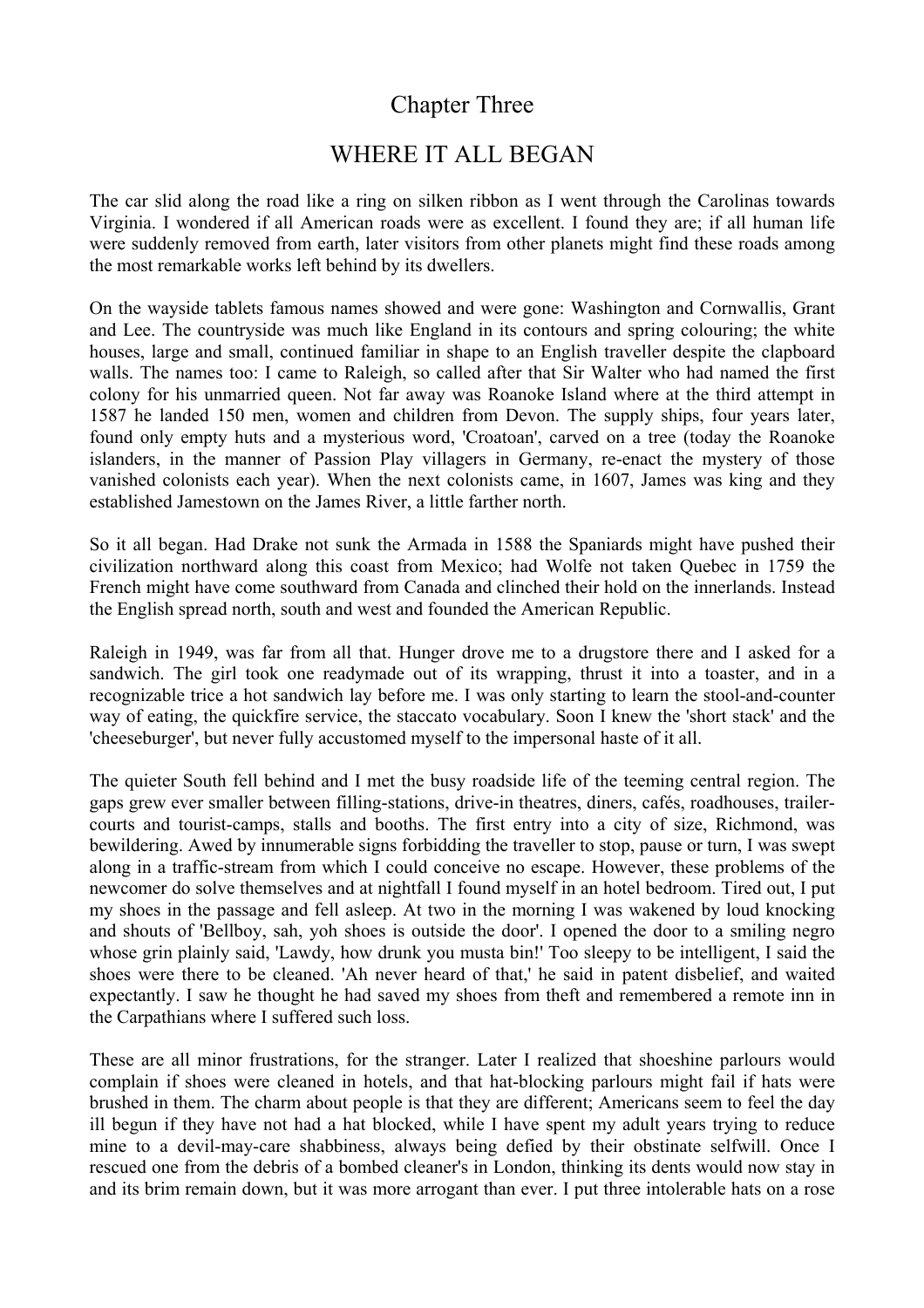bush in a Sussex garden during a drenching rainstorm once, hoping to break their spirits. The vicar, calling on a new resident, saw them there and was curious, so that I explained; his visit seemed brief, even for a duty call.

Presumably Richmond-on-James was named from Richmond-on-Thames, a royal town. Had the South won the Civil War it might be the American capital today. Had the war ended in reconciliation under a living Lincoln, its spirit and influence, with those of an earlier Washington, might have been greater in the shaping of the new America, which is its opposite. The line of the violent break is clear in the picture of America today.

It is particularly plain in Richmond. I looked at Capitol Square with sensations of recognition and pleasure. Thomas Jefferson took the Maison Carrée at Nîmes as model for the Capitol itself, while fine old English-type houses surround it. Here is dignity and, what puzzled me at first, the feeling of age. Later I realized that New England and the South are older than their buildings, because these, through their models, include the best of former centuries. The earlier Americans turned their faces towards, not from, the two thousand years of European civilization; they meant to improve on and not to deny it. This attitude towards life was expressed also in the lives of Americans of that time. The break came with the end of the nineteenth century and the United Nations building in New York is the symbol of the new philosophy.

Washington's statue prompts a question: were men better then, or merely sculptors? What could any sculptor make of Lenin, Stalin, Hitler or Mussolini? Does that which is bred in the bone come out in the bronze? This statue is as near truth as can be, for it is a portrait, to measurement, of a man of fifty-two, over six feet tall, of noble appearance, who saw it when Houdon finished it. The one in Trafalgar Square is a cast from it. Another, in Grosvenor Square, shows an American president erect who in fact could not stand alone. The subject of truth in statuary is of some interest.

From old Richmond I turned to new; Main Street. This was the biggest Main Street yet, though smaller than many yet to come. I found in time that they all reproduce each other; Henry James, who did not like Main Street and its intersections, wrote of 'the dreadful multiplied numberings which seem to reduce the whole place to some vast ledger-page, overgrown, fantastic, of ruled and crisscrossed lines and figures'. Their variety of merchandise is immense, and the personal touch is now that of a vanished hand.

In Capitol Square, Richmond, I felt as I would feel in the Place de la Concorde or Pall Mall. In Main Street, Richmond, though it is but a corner's turn away, I felt as if I were in an Eastern bazaar; and indeed Main Street is an Eastern bazaar that runs from New York to Los Angeles, and puts out branches left and right. There I first felt the speed of life in today's America, that philosophy of pace at any price which the people adopt, either to reach or escape from something. The South has effectively resisted it, and Richmond is very much the South; but its Main Street, like all the others, belongs to New York. In the roadway State Troopers whizzed past on screaming motor-bicycles and as they went talked by microphone with some equally audible Chief, no doubt steely-eyed and iron-jawed, at police headquarters. On the sidewalks a tomboyish vogue reigned for the moment and the young girls set out to look as if they came straight from a shakedown, not from a make-up; they wore tousled and tumbled hair, a tough air, and crumpled shirts loose outside rolled-up and stained blue jeans, the ensemble being called 'Sloppy Joe'. They looked for the nonce like orphans of the Bolshevist Revolution but soon were to change, at the Garment Centre's next dictate, to the opposite cult of perfect neatness. The men remained recognizably Southerners, the young ones personable and deferential, the older ones quiet and easy-mannered.

By chance I was in Richmond on Army Day and saw a military parade which, to me, vividly symbolized the story of the Republic. It was led by detachments of two famous regiments, the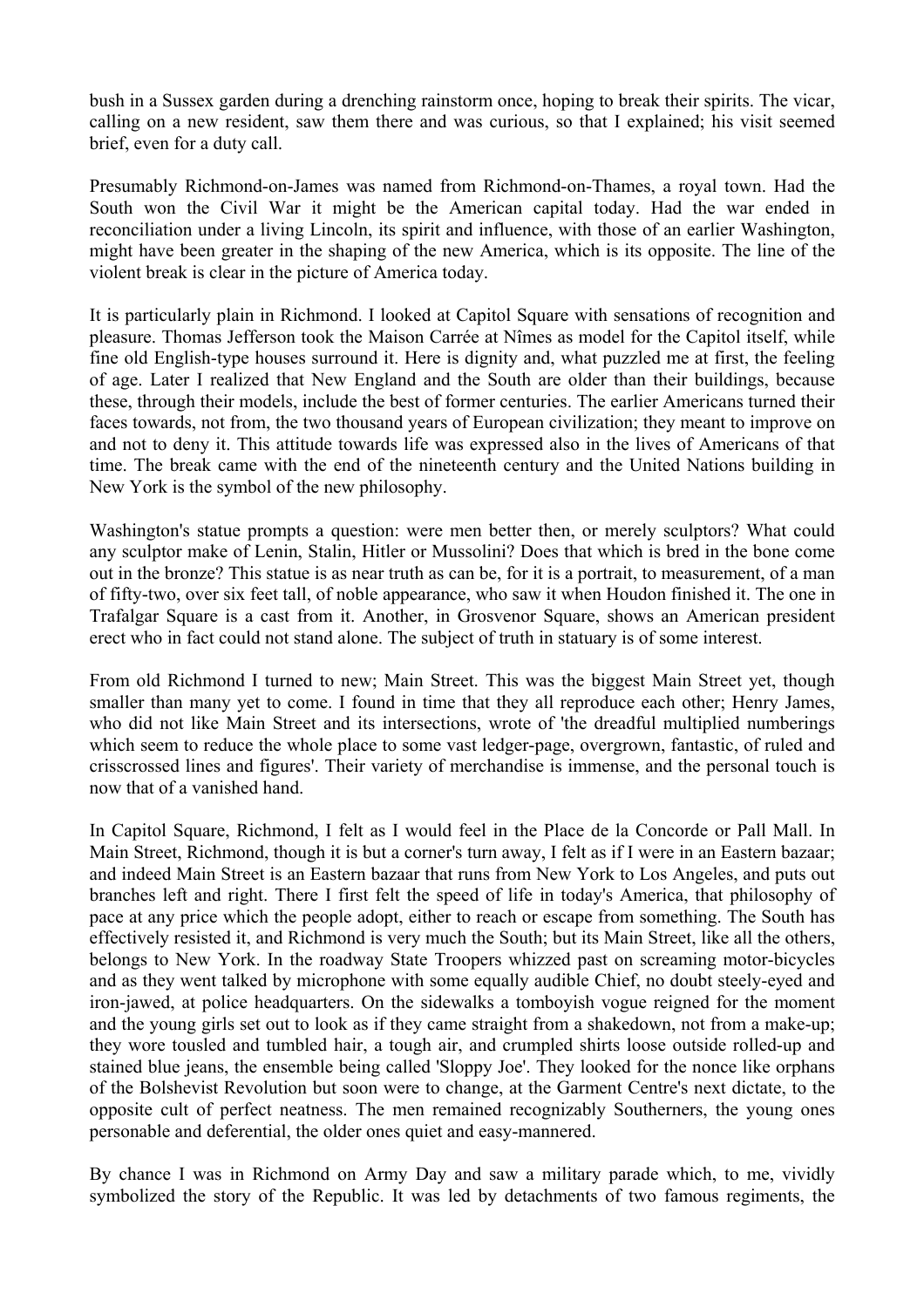Richmond Grays and Richmond Blues, in their historic shakoes and tailcoats. They fought, in their time, under Washington, with the British against the French and Indians and next, still under him, against the British; then for the South against the North, and later wherever opportunity offered. They were fine lads in the spotlights and marched across Capitol Square towards a question mark: the future. If they and their kind had the making of it the answer would be reassuring, but that was the doubtful point. Next to me a lady watched them with love in her eyes and chatted about them. Though of great age she was in the first fine careless rapture. She put in fourteen hundred hours of war work in the first war, she said, and in the second taught four hundred people how to knit; her simple faith seemed to be impaired by no misgivings about the *results* of those two wars, and in it she was plainly ready to spring to her knitting needle again at any alarm.

I remember Richmond for a quite different spectacle, too, that offered by a Human Cannonball. I was interested in Human Cannonballs because, many years ago, I met a pretty one in Berlin who said her painful profession frustrated all maternal hopes, so that I asked why she didn't get herself fired. That left me with an idea, never pursued but never quite abandoned, for a novel about a Human Cannonball. I saw it as a story of frustrated love and motherhood, of a feminine Pagliacci flying ever above the gaping crowd with aching heart behind the goggles and crash helmet, as it were; how could a girl aspire to settle down to conjugal joys, with all those bruises! Now I went to watch Richmond's Human Cannonball. A lover of fireworks, I was enthralled by the great howitzer, the fine explosion, the smoke and the white figure flying over the wheel to the net. Best of all, I found that my unwritten comedy had a happy ending. Despite the bruises (which are the least injuries to be feared in the calling) this Human Cannonball was the mother of two fine children; I hoped my earlier acquaintance, who by now must have put her projectile days behind her, similarly found her fears empty and her arms full.

Within a few jumps of Richmond are the still older places from which it, Virginia, the group of English colonies, the American Republic and today's heterogeneous Union all sprang. This region, even more than New England to the north, is the cradle of the giant who has now reached adolescence and, on that brink, looks uncertainly into what lies beyond. First comes Williamsburg, the colonial centre before Richmond rose. Its historic Colonial Capitol and Sir Christopher Wren's College of William and Mary have been restored to complete beauty by Rockefeller money, and stand monuments to the quality of the early pioneers and a challenge to the present. Next door to it is Jamestown, where all began, with the ivy-covered ruin of an English church. A little farther on is Yorktown, where Comwallis surrendered to Washington and the second stage in the American odyssey began; the fortifications of that siege remain.

This is the perfect route for the understanding of America. Richmond, Washington and New York are the successive tiers of the edifice. Richmond was the capital-city of the thirteen Colonies; Washington was that of the Republic of thirty States which grew out of them and pushed inland from the eastern seaboard; New York is the real capital of today's transcontinental empire of fortynine States. Whose is the inheritance? Were the War of Independence and the Civil War but two wars of the succession, which new pretenders are following with a third, possibly unarmed one, in the twentieth century?

The process looked to have that shape. A new struggle for power in the Republic was in progress. I set out for Washington, through a hundred miles of history as momentous as Napoleon's hundred days.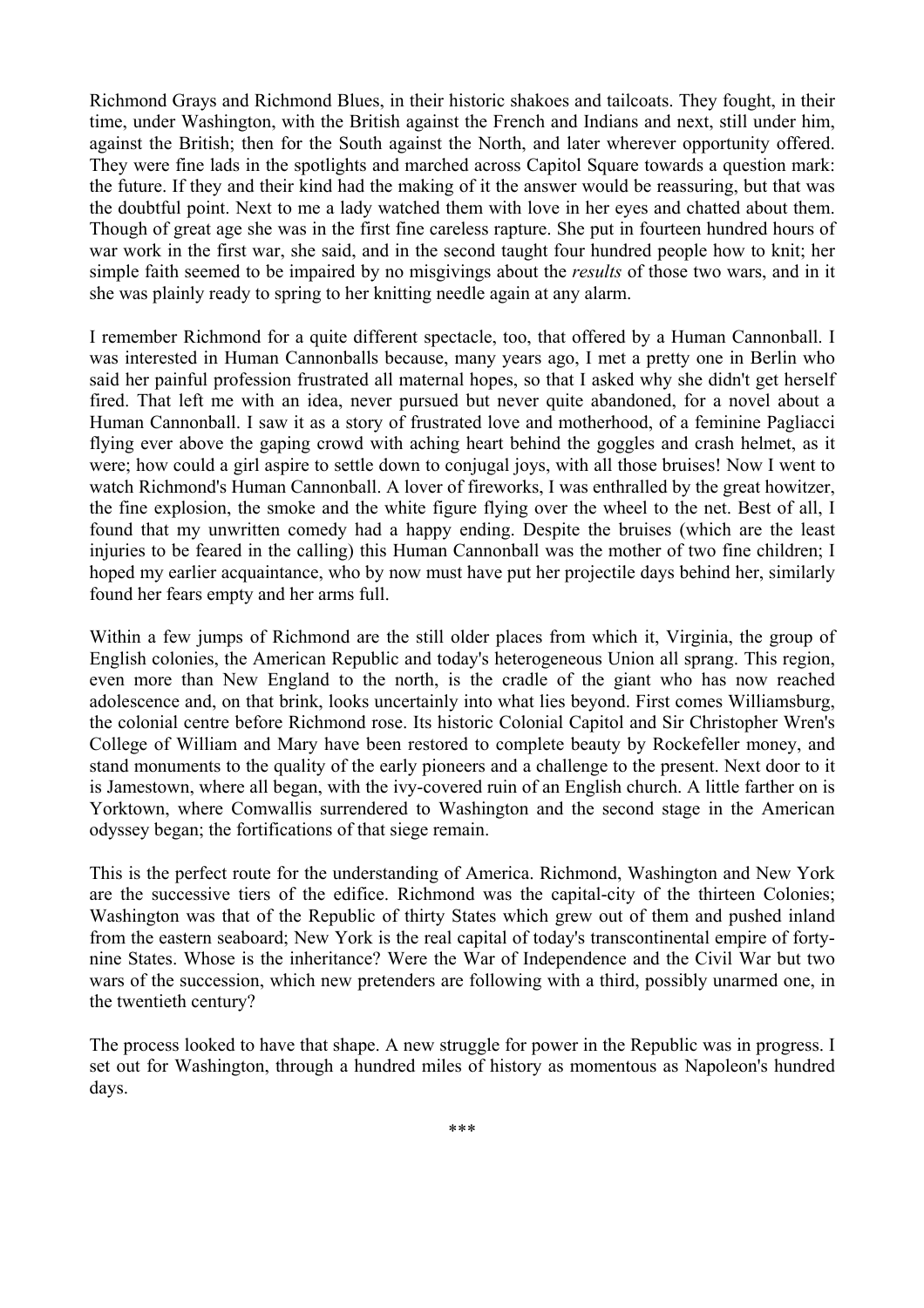#### Chapter Four

#### CAPITAL OF THE CONTINUATION

<span id="page-23-0"></span>A great city gleamed softly ahead in the haze and roads curved towards it between green expanses. In that dulcet early morning light it might have been Camelot but for the clamant throng of fourwheeled traffic, which gave it the look of an anthill and made me halt while afar off, like a foraying commander in a strange land, to consider how I might best enter. Once in the main torrent, I knew, I would be swept on, the helpless captive of stop-signs, traffic-lights and policemen's whistles. Carefully I studied the lie of the land, saw a roadside advertisement offering cheap rooms, went into a filling-station and telephoned. Yes, I might have a room; when would I arrive? 'That, I said, like King Harry's soldier before Agincourt, 'is more than I know.'

Bracing myself against the shock, I plunged into the maelstrom. To travel in America with sleeping berths, rooms and air-liner seats fore-booked is one thing; to explore it alone and humbly is another. I was carried through and out of Washington, then back and out again, and at the third attempt, like an unwelcome guest repeatedly re-entering swing-doors from which he has been thrown, contrived to turn quickly into a parking-lot with one vacant place. Then, blessing the three Rs, I set out afoot to unravel the lettered or numbered streets and find a particular conjunction. Arrived, breathless, I fell into a seat and ordered a coffee. A pleasant young man at once appeared and asked if I would try a camel. While I still wondered how one could help me, in Washington, he handed me a packet, said 'It's a mild smoke, sir', and vanished.

These initial encounters with American cities are major experiences. The traveller's feeling of hopeless homelessness changes to triumph when he succeeds in dodging the hooting pursuers, doubling up and down side streets, sighting a lodging, and being accepted. It deepens into a fugitive's misery when he enters a crowded convention city at dusk, is whirled along by a Mississippi of motor cars, and finds any door he can reach closed against him.

From this furious chase I took brief, happy refuge in Washington. Standing, like Belgrade, where two rivers meet, it is of the world's fine cities, and plainly a cousin of the European ones. Here the era of the Colonies merged, without violent change, into that of the Republic just as the Corinthian columns grew on to the Southern mansions. These splendid white buildings and memorials descend from Greece and Rome, like those of Munich. The formal gardens and vistas speak of Fontainebleau and Versailles. Likewise, the surrounding countryside, and Washington's house there, reflect the firm dignity of domestic architecture in seventeenth-century England. In Washington the symbols of the Republic's unexampled rise run to and from each other across shining river and green parkland in a straight line, itself symbolic: the Capitol, Washington's obelisk, Lincoln's temple, Lee's house. With them the straight line fades into an enigmatic future. If it is to be prolonged to the tombstone building in New York, that is a sharp turn to the left and a leap into obscurity.

Of Athens, Cicero said that its glories in stone delighted him less than the thought of the great men who lived, worked, debated, disputed, died and were buried there. In Washington the feeling of a group of great men, Washington, Jefferson, Lee and Lincoln, is tangible and the buildings express their quality. The question mark at the end of them is equally palpable. Great presidents may make a great republic, but what happens if the noble breed gives out? The four-yearly election is not merely that of a prime minister, but of a head of State. Henry Adams thought 'the succession of Presidents from Washington to Grant is almost enough in itself to upset the whole Darwinian theory' and Mr. Albert Jay Nock in 1943 added: 'Had Adams lived to see the succession extended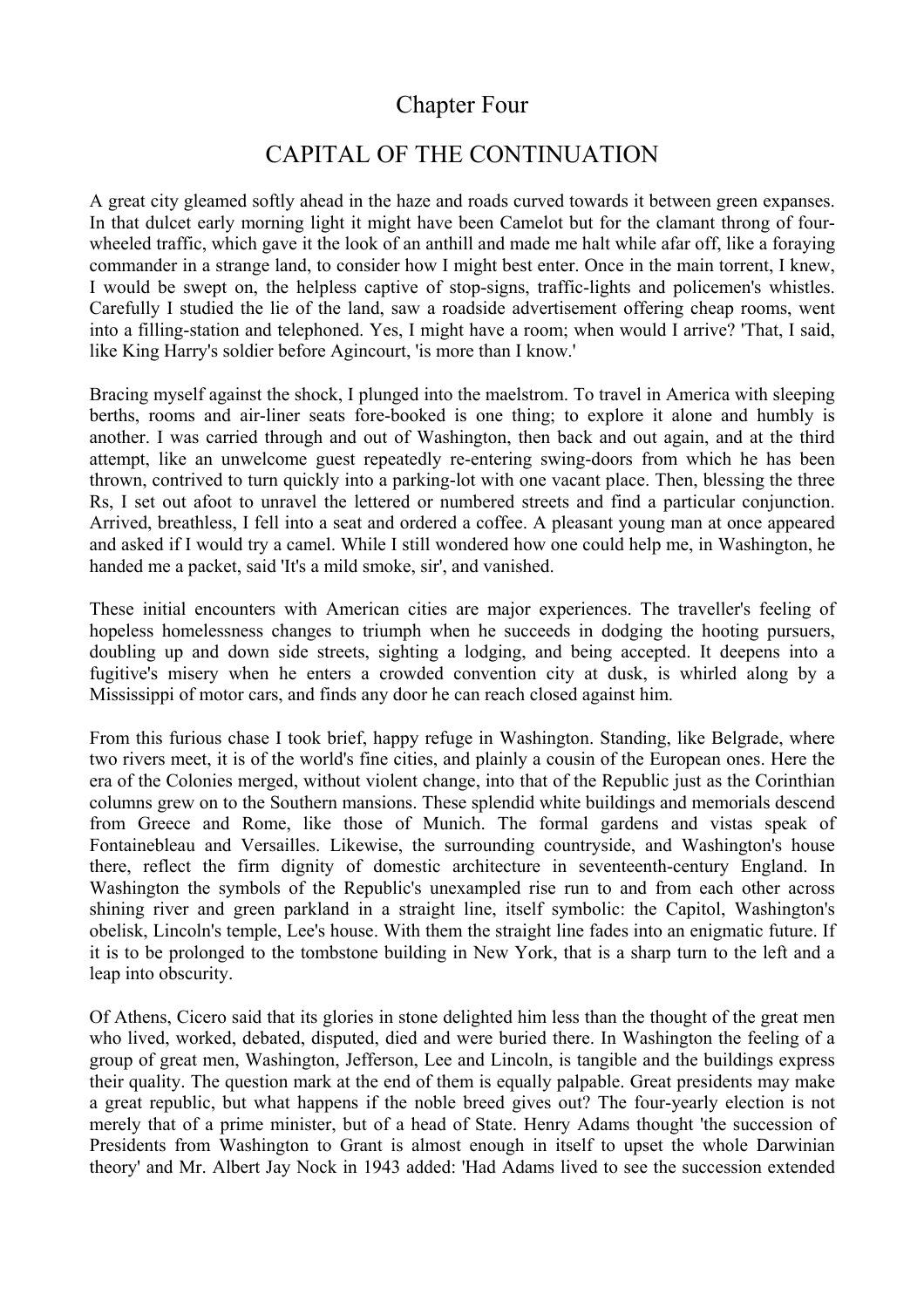to the present time he would perhaps say it was quite enough.' Mr. Nock did not see the events of 1944-50; he died calling himself *A Superfluous Man* in an American era which alarmed him.

Despite the still living echo of Northern armies tramping along Pennsylvania Avenue to crush the South, Washington remains a Southern city; the memory of great Southerners and their works fills it. It owes much of its beauty to the original plan, which was the child of L'Enfant, a French military engineer. Urbane charm often grows better in towns laid out for defence than in those conceived on draught-boards by civic planners. L'Enfant designed long, broad boulevards, similar to those of Haussmann, which intersected each other at circular junctions; from these round-points the military could mow down invaders or rioters from all directions.

Time plays its pranks. The result is a delightful place to live but one indefensible against today's infiltrators, who may arrive at Capitols and government departments, in Washington or Westminster, by limousine, and be saluted by janitors as they enter. L'Enfant's roundabouts today impede only the American motorist, and tunnels are being made beneath them so that he may gain the world a few seconds quicker. The beauty of Washington cannot be impaired in its basic quality, but is much blurred or masked by the enormous mass of traffic, moving and standing. I could see no final answer to the parking problem, unless by some new device of claws or grappling hooks, cars become enabled to scale tall houses and hang themselves from the window-sills.

The human scene of the city, at this mid-century, was not congruous to the classic dignity of its inanimate shape. The effort to dethrone Washington, with all other national capitals, in favour of the super-national committee in New York gave the tone to life in it and all the political intrigues of the world seemed to have moved into it. Congress, when I looked down on it, was a pleasant place, but in its lobbies prowled the 'fixers' and priority-pedlars, who courted politically influential men with flattery and gifts, usually small. In Washington, as in London, committees inquired into such practices and, again in both capitals, missed the important point, which was not that of petty venality or of 'priority' gained for 'a project' of the fixer's friends. Politicians, once caught in such toils, may later find themselves under pressures, then less easily resisted, in major affairs of State, especially foreign ones. The political affiliations of well-known 'fixers', in Washington and London, might be instructive if they were more publicly known, but this aspect of the matter is never examined by the commissions which, in both capitals, are periodically charged to investigate the evil.

Congressmen and Senators seemed unaware of the fish that might be fried at barbecues and cocktail parties given for them by newcomers to the capital. Political Zionists, Communists, Irish Republicans and others wooed the powerful by flattery or covert intimidation. At the top level Political Zionism looked like a ruling power; to express doubt about its undertakings was like confessing heresy before an inquisition. Beneath the surface, the Communists rose by permeation to ever higher levels. Always denying their real allegiance, they had in twelve years come to infest the capital. Partial disclosures were recurrently made of this fermenting mass at the Republic's centre and each time some master hand pulled down a blind between the matter and the public gaze. Washington was become rather like the medieval courts of Naples, on a greater scale. I later learned, from one of these fragmentary exposures, that a drugstore where I sometimes drank coffee was a clearing-centre between Washington's Communists and Moscow, where papers purloined from official files were handled.

This corrosive influence displayed itself in curious ways, alien to the Christian principles on which the Republic was founded. In a busy street I saw a large covered vehicle from which a loud, mechanical voice invited all to 'come in and see Goering's treasures', and as admission-fee to make a donation to the United States Marine Corps League. The United States Marines (like the Royal Marines) are an elite corps of the highest tradition, whose recruiting posters say: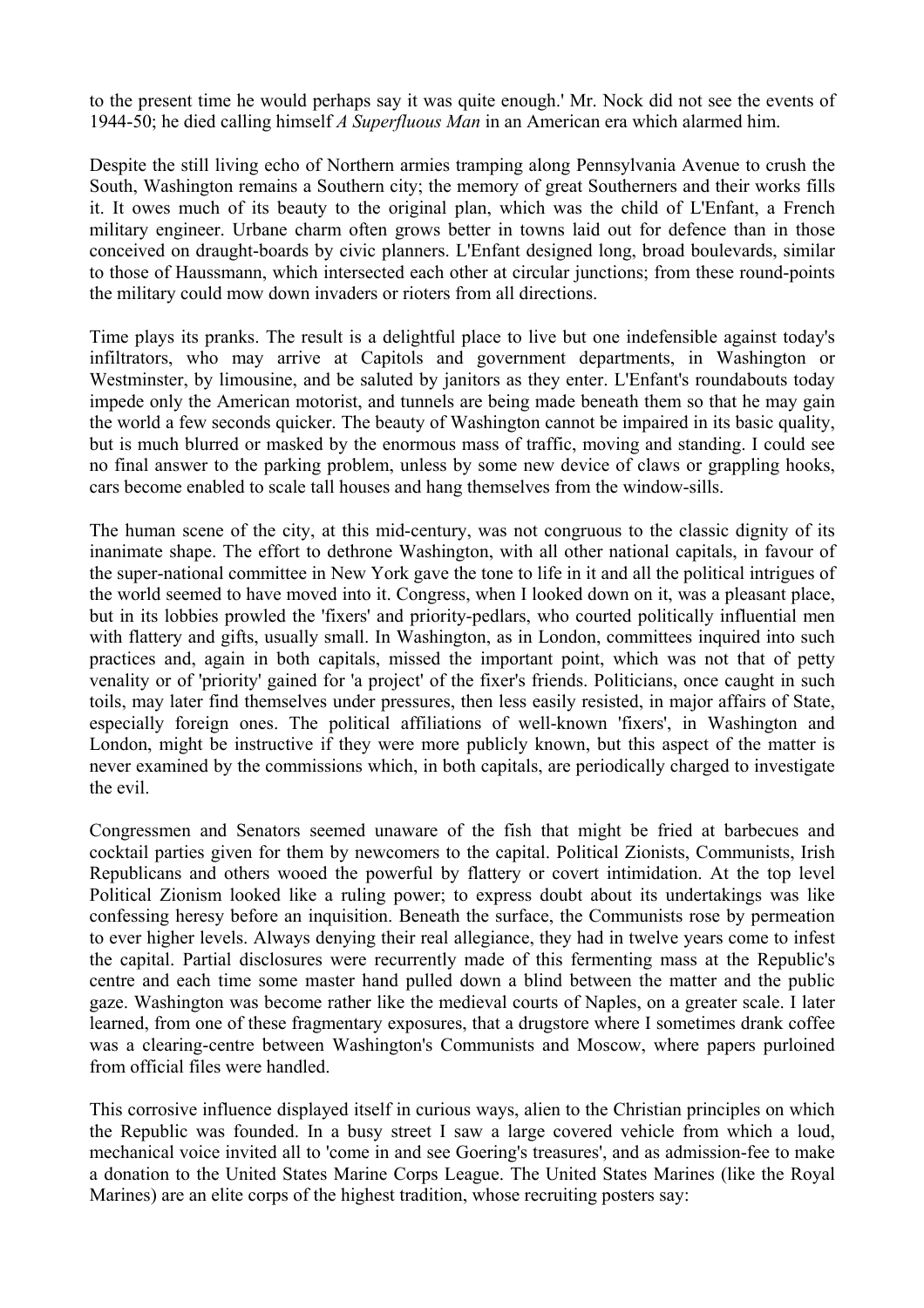First to fight for right and glory And to keep our honour clean, We are proud to bear the title Of United States Marines.

They may have had little to do with this exhibition, which redounded to nobody's honour. The truck contained wedding-gifts (presumably looted) made to Goering when he married his second wife, the actress Emmy Sonnemann, in Berlin about 1934: a silver dinner-set from Hitler, a silver inkstand from the City of Berlin, a vanity-set from the German Air Force and so on. The mechanical voice roared into the streets of Washington that this or that gift was made to Goering on his wedding-night 'by his mistress, Karin'. Karin Goering married him just after the first war, when he was a penniless and out-of-work young ex-officer, and died long before Hitler even came to power. This was the first word I ever heard uttered against a woman twenty years dead; the owner of the mechanical voice apparently knew and cared nothing about the facts of Goering's life.

Washington was filled with a kind of whispered, muttered tumult, that of the world's conflicting political ambitions, nearly all pursued behind the cloak of other purposes. In this conspiratorial hubbub a quiet spot held me most absorbed. I liked to eat in a restaurant facing Ford's Theatre, where Lincoln was murdered. From my table I looked across at the door through which he was carried, to a house adjoining the restaurant, where he died. I went into the theatre and saw the door of the box in which he was shot. I began to study the event itself and soon felt again like a man who finds unexpectedly familiar things in an old tomb. This was not something that merely happened seventy-five years ago, but part of something that continued today. I drove to the Anacostia Bridge, over which the murderer fled, and followed the line of his flight to the Potomac River. Then I read the accounts of the crime and the evidence.

Here was something I recognized ...

\*\*\*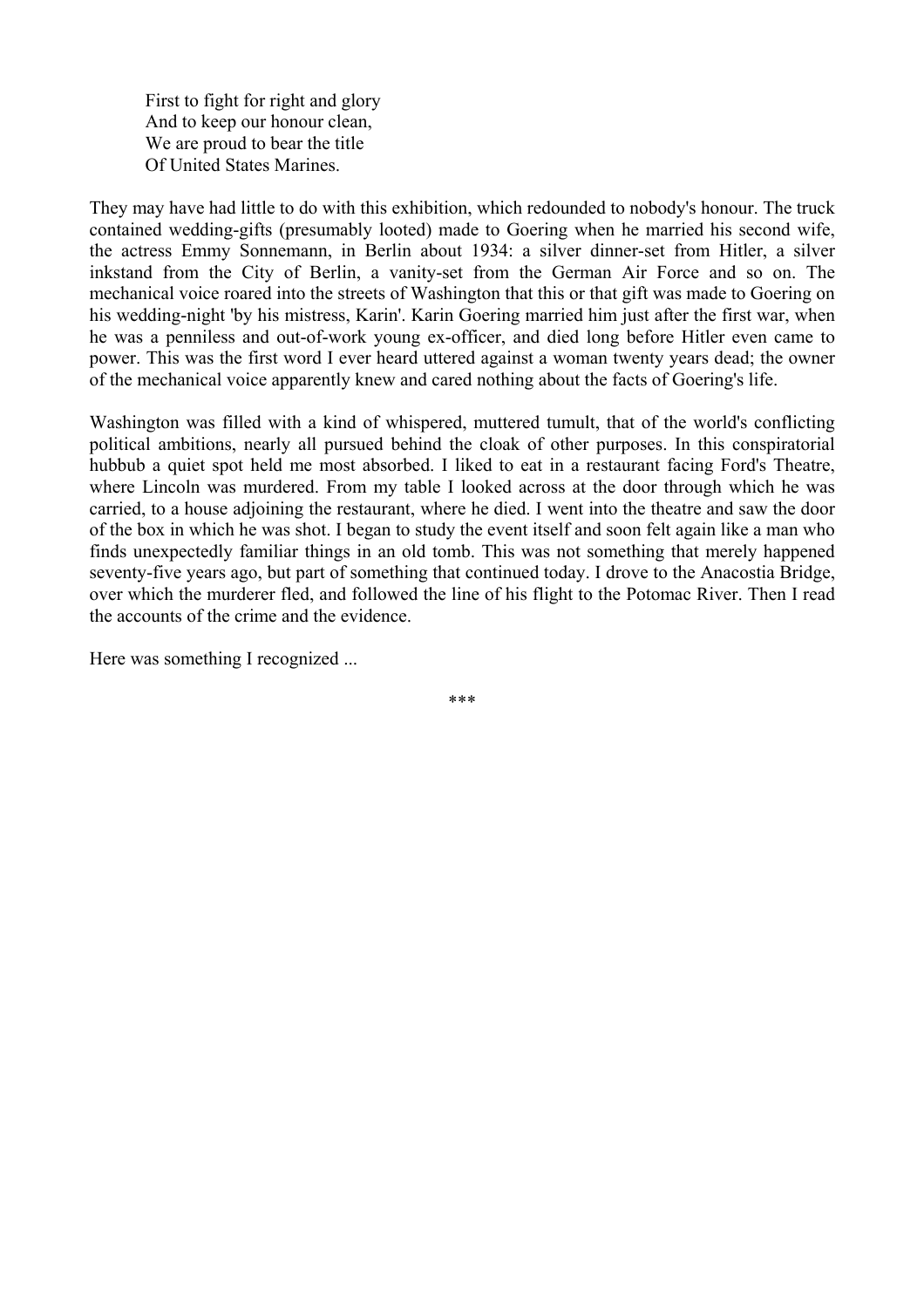#### Chapter Five

#### OF MURDER AND MOTIVE

<span id="page-26-0"></span>... This mystery has four chief parts: the man, the moment, the murderers and the motive.

The man, like the victims of other comparable crimes, was a unifier and reconciler. He fought the South to preserve the Union, *not* to abolish slavery: 'My paramount object is not to save or destroy slavery ... If all earthly powers were given me I should not know what to do with the existing institution' (of slavery). Though he unwillingly issued the slave-freeing Proclamation he never departed in conviction from the original, declared aim of the war: 'It is not for any purpose ... of interfering with the rights or established institutions of the Secession States but to preserve the Union with all the dignity, equality and rights of the several States unimpaired.' He intended to defeat only the claimed right to secede; $\begin{bmatrix} 1 \end{bmatrix}$  then to restore the Union and leave the legal institution of slavery to be gradually modified into abolition by judicial courts.

In that policy the Leftist Republicans around him saw the danger of the conservative Democrats returning to power. They introduced the false issue of slavery into the war to perpetuate the Republican Party in power by taking the vote from the Southern States and the Southern whites and giving it to the negroes, of whom not one in a hundred could then read. (Similarly the aims of the Second World War, when it was half run, were changed from the liberation of countries overrun and the restoration of parliamentary governments to 'the defeat of Fascism', which meant their resurrender to Soviet Communism.)

Lincoln's Republican Party contained the mass of Leftists, who were near to dominating it. Lincoln knew that they raised the bogus issue to inflame passions and prolong the war; his own Secretary of War, Edwin Stanton (who with Thaddeus Stevens headed this group), said so: 'The great aim of the war is to abolish slavery. To end the war before the nation is ready for that would be a failure. The war must be prolonged and conducted so as to achieve that.' (The Second World War was similarly prolonged, through wasteful detours, to achieve 'the defeat of Fascism', but *not* the original aim.) Lincoln was an obstacle to the forces of destruction in his own party.

Such was the *man*. The *moment* of his murder was that at which he was about to fulfil his policy of reconciliation and accomplish the declared aim of the war. Two days before Lee at last surrendered and Washington was lit up. At the very moment Lincoln's emissary, General Sherman, was negotiating with the Southern leaders a truce following Lincoln's constant line: no confiscation or political disablement, recognition of the Southern States governments if they took the oath to the Constitution, reunion, conciliation. (That was as if President Roosevelt, at Yalta, had upheld the war aims originally understood by the Western peoples, instead of surrendering half of Europe to a regime resembling that endured by the South after Lincoln's death.) At Lincoln's last cabinet meeting, on the day he was killed, he said he was glad Congress was adjourned; the extremists in it would not he able to hinder the work of reviving State governments in orderly fashion. 'There must be no bloody work', he would have no part in hangings or killings; the task was 'to extinguish resentments'.

At that moment the man was killed. In the choice of time and victim the crime startlingly resembles four others, which also struck down unifiers and conciliators just when they seemed likely to impede the process of universal revolutionary destruction. Alexander II of Russia emancipated twenty million serfs in 1861 and pursued his work of reconciliation until he was murdered in 1881; of that crime Soviet Communism and Political Zionism were born. In 1913 the Archduke was killed at Serajevo; he had the reputation of a unifier and conciliator who might have saved the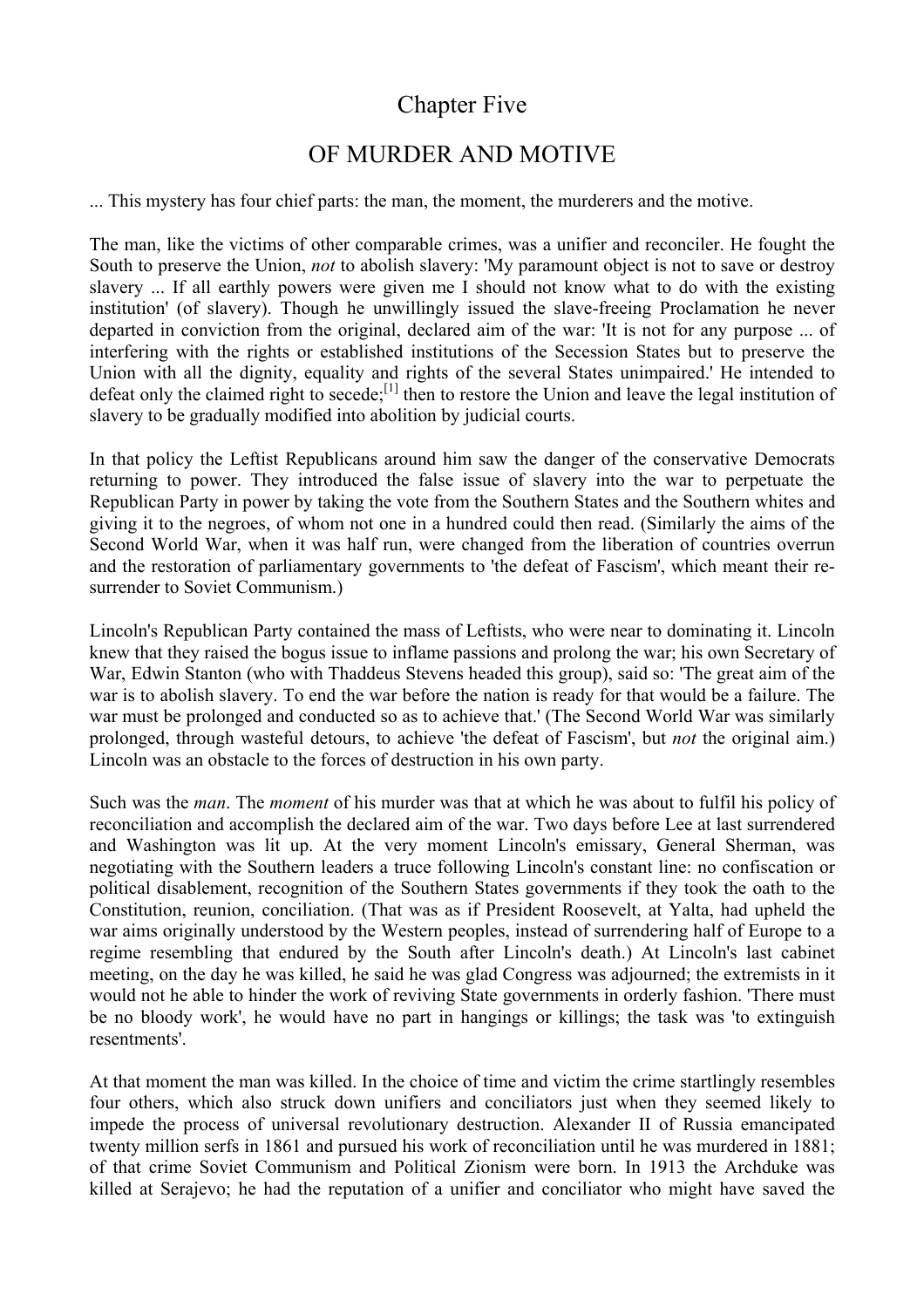Austro-Hungarian Empire from war and disintegration, *had he lived*. In 1934 Alexander of Yugoslavia was killed at Marseilles; he was a unifier who could not have been turned from his throne by an ally, as his little-known eighteen-year-old son Peter was in effect in 1945 by Mr. Churchill, and a Communist dictator set in his place. In 1948 Count Bernadotte was murdered as he completed a plan of truce and pacification in Palestine.

Each of these events changed the course of history for the worse. Together with the wars and annexations to which they led and the revolutionary movements which profited by them, they produced the state of affairs with which the Western world finds itself faced at this mid-century. In each case the men marked for death were ones who stood for reconciliation, unity, orderly judicial reforms and 'the extinguishing of resentments', as Lincoln said. In each instance (save that of Count Bernadotte, where no pretence of justice was done), nondescript individuals were publicly presented as the culprits. On each occasion a powerful organization obviously stood behind those puppets and each time all was done to prevent its exposure.

None can doubt today that Lincoln was removed to prevent the reconciliation of North and South and the consolidation of the Union. Though the wound did seem later to heal, the events of today show it still to be raw, so that the conspirators' aim of 1865 cannot yet be said, in 1950, to have failed. Time has yet to show this result, with all others.

The culprits displayed to the populace were the usual group of obscure individuals, who clearly could not have carried out the deed unaided. Lincoln's killer, the actor John Wilkes Booth, escaped for a while. A benchful of generals promptly executed one Lewis Paine.<sup>[\[2\]](#page-236-0)</sup> a youth called David Herold who accompanied Booth in his flight, a mysterious German, George Atzerodt, and a woman boarding-housekeeper, Mrs. Suratt. Pending trial, the prisoners were kept in solitary cells, with empty cells on either side, and made to wear thick padded hoods, with small holes for nose and mouth, over head and shoulders. The only plausible explanation is that communication with any other person whatsoever was to be prevented. These four, and four men sent to a remote island, all *knew* Booth and his associates. Men who helped him escape, but did not know him before, were not even charged.

That looks as if the capital offence was to be in possession of information about Booth's movements and acquaintances in Washington. For that the State prosecutor seems to have demanded death and the four men sent to an island only escaped it because the generals shied at wholesale hangings without evidence of complicity. Studying this aspect of the matter, I recalled van der Lubbe, the vagrant found in the burning Reichstag. I believe he was kept drugged during his trial and until his beheading; he alone could have said who put him in the Reichstag. The demeanour of Rudolf Hess, at the Nuremberg Trial, was similar to that of van der Lubbe; none but he could publicly explain the wartime mission on which he was sent to England.

The circumstances of Lincoln's murder speak for themselves. Booth fired the shot into his neck as he watched the play. The door of the box was unlocked, but on the inner side of it someone had placed a wooden bar and a mortice, so that Booth could ensure that none entered it *after* himself ! At the door should have been Lincoln's armed bodyguard, a Washington policeman, recently enlisted, called John F. Parker. Only his empty chair was there and no word survives in the records to say why he was not in it ! This collapse of protective vigilance was a feature of the Serajevo, Marseilles and Jerusalem murders. President Lincoln's danger was well known. That very afternoon he asked his Secretary of War if Stanton's stalwart aide, a Major Eckert, could accompany him to the theatre for his protection. Stanton refused and Eckert, asked by the President himself, also declined (on the next day Stanton telegraphed to General Sherman that he too was in danger 'and I beseech you to be more heedful than Mr. Lincoln was of such knowledge').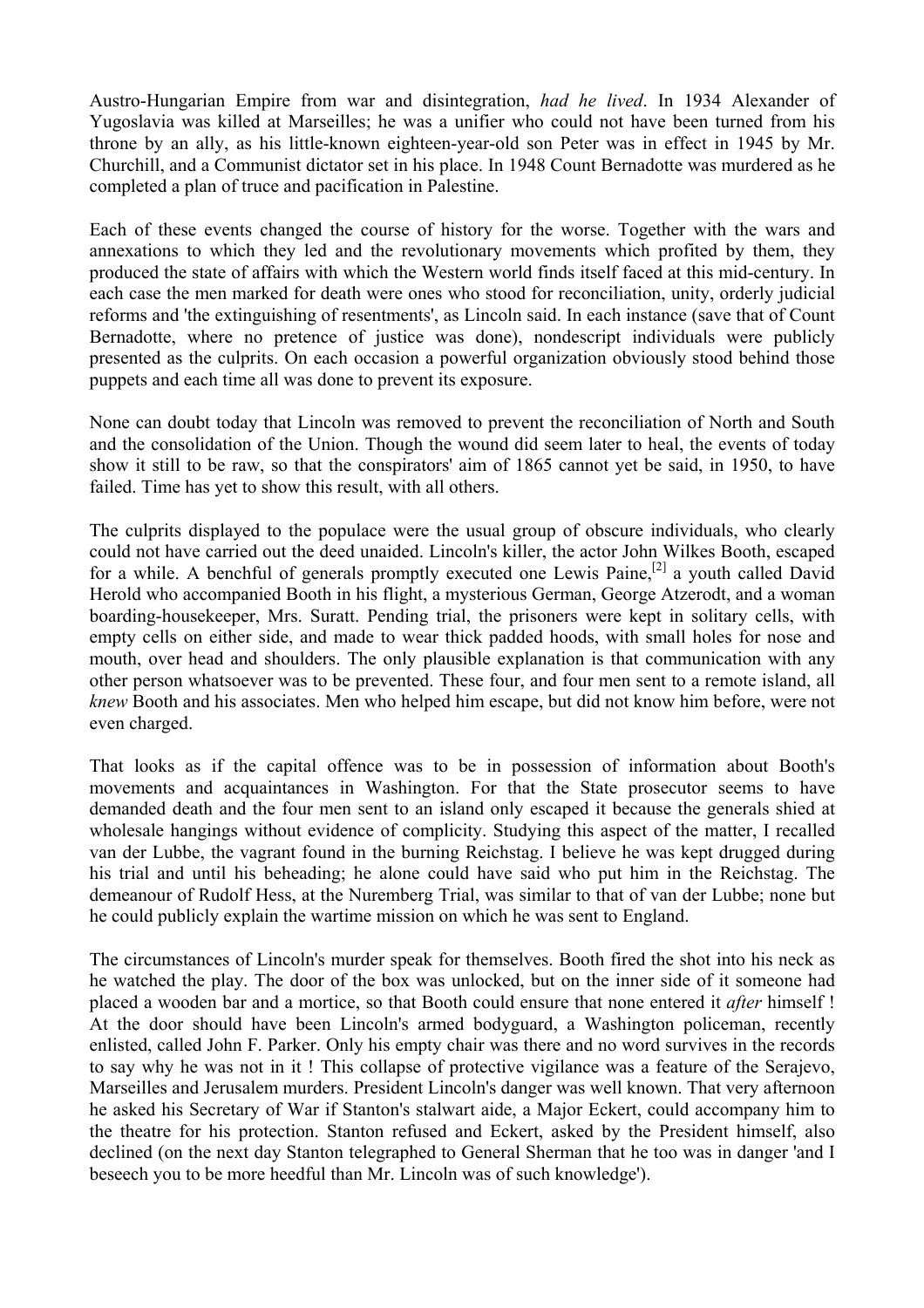The missing bodyguard, Parker, was appointed less than a fortnight before the murder, during Lincoln's absence from Washington, so that the usual presidential confirmation of his appointment was never obtained. In three years service serious complaints of 'neglect of duty' were several times made against him and in April 1864 he was dismissed. In December 1864 he was reinstated and in April 1865, immediately before the deed, allotted to the President's personal protection ! After the murder he was again charged with 'neglect of duty'; the trial was secret, the complaint was dismissed and the records of the hearing have vanished from the files. Three years later he was once again charged with dereliction, dismissed, and at that point vanishes from history !

Thus Booth walked into an unguarded box, shot the President, jumped on to the stage, ran through unguarded wings to the back door, jumped on a waiting horse and rode away. He caught his spurred boot on some bunting as he jumped, fell awkwardly and broke a small bone in his leg.

This alone seems to have prevented him from getting clean away. He rode across the Anacostia bridge and along the well-known route to Virginia which the Southerners, throughout the war, used for spies and communications with the North. Behind him galloping cavalrymen were sent to scour the country, north and west, which he obviously would avoid. This one southward route, which a flying Southerner would clearly take, was left open long enough for him to escape. His unforeseeable injury prevented that; unable to go on the actor went into hiding.

If his escape was desired, this naturally threw up a new problem. After a few days his whereabouts became known and the chase was converging on him when the military Provost Marshal, who led it, was suddenly recalled to Washington and the pursuit entrusted to the head of the secret service, one Colonel Lafayette C. Baker. He was given 'twenty-six cavalrymen' commanded by 'a reliable and discreet commissioned officer', Lieutenant Doherty. This officer, however, was placed under the orders of two of Colonel Baker's detectives, his cousin, ex-Lieutenant Luther B. Baker, and an ex-Colonel Conger, who 'by courtesy was conceded the command'. Whose courtesy is not recorded, though Lieutenant Doherty's chagrin is. This force eventually surrounded the barn where Booth lay hidden, with strict orders to take him alive. Of the twenty-nine men none could clearly say later who fired the shot which killed him. Baker thought Conger did; Conger denied it.

Clearly Booth would have escaped but for his damaged foot. With his death none remained who could tell the whole truth; those who knew most were quickly hanged or exiled.

Thus the *man*, the *moment*, and the *apparent murderers*. The *motive* today seems as clear as the organization behind it remained, and remains, obscure. It was to remove Lincoln because he was an obstacle to the destruction of the South. The student from afar, who finds Lincoln honoured equally with Washington, on deeper study learns how lonely he was when he died. To the collapsing South he was the destroyer; to the North he was the enemy of further destruction. Today's traveller may perceive a great flaw in the array of memorials erected to Lincoln in his country. Suggestively, they commemorate his [ed: him ?] as the slayer of slavery, first and foremost. It is the continuation of a falsehood; that was not his primary aim, he was against violent demagogic actions, preferred judicial gradualness, and had at heart only the unity of the Union. Thus his memory is misused today in the further pursuit of ulterior schemes; the false issue, the falsity of which he saw, is raised in his name and his words and monuments are presented as its also.

In the South the news was received as a last unaccountable blow of destiny. In the North different feelings were expressed. Clerics, frequently thirsty for a vengeance claimed by God, avowed that the deed must be a divine act, albeit mysteriously performed. A Republican Congressman, Mr. George Julian, later recalled that his party met the day after the murder 'to consider a line of policy less conciliatory than that of Mr. Lincoln'; while everybody was shocked the feeling of the meeting was overwhelmingly that the accession of a new President 'would prove a Godsend to the country'.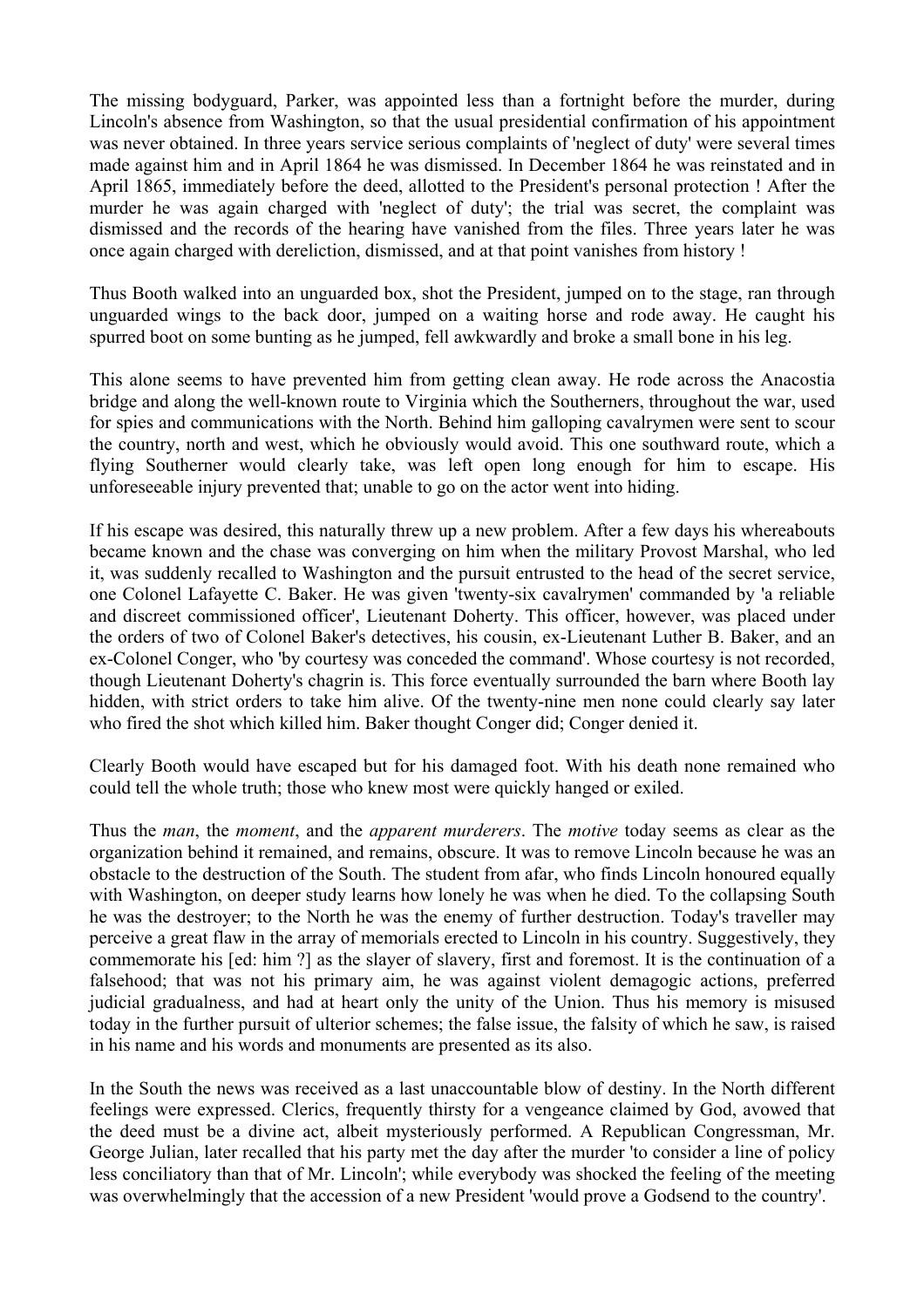Mr. Truslow Adams's *Epic* dismisses 'the conspiracy of a handful, led by a half-madman, which destroyed the one man who stood between his country and the powers of evil and plunged us all into a sea of infamy and misery'. The description of the deed and its effects is accurate, but the theory of the recurrent madman grows thin. Coincidence did not drop Gavrile Princep at the spot where he could kill the Archduke, Vlada the Chauffeur into a Marseilles street as King Alexander went by, and the deadbeat van der Lubbe into the Reichstag (I saw him and his trial and can vouch for that). Even if coincidence's arm were so long, it could not always reach to the suppression of inquiry in these cases.

This is a chapter by itself in our times, and in my opinion the most important. I remember how governments combined, at the League of Nations in 1935, to shelve the inquiry into the complicity of other governments in the murder of King Alexander. The same thing happened in the case of Count Bernadotte; the United Nations dropped the matter of its own emissary's murder as if it were a hot coal. The truth is not, as American writers put it, that 'history shrinks' from exposing these things. Politicians recurrently cover them up and conceal the continuing process. The study of Lincoln's murder did more than anything hitherto to convince me that it is a continuing process, with an enduring organization behind it. It shares identical and recognizable features with the later series of murders, which all led to the spread of the area of destruction. These conspiracies cannot he improvised; obviously the experience of generations, or centuries, lies in the choice of moment, method, line of retreat and concealment. The little folk who are trotted out after each such deed may be 'the handful', but the hand is never seen. Particularly in this matter of covering-up is Lincoln's murder of present-day significance in America. The same resolute and efficient methods are used to defeat public curiosity about Communist infiltration into government departments, the public services and high places. In America (and for that matter in England and Canada), a cat sometimes slips out of the bag, a Dr. May, a Dr. Fuchs, a Mr. Alger Hiss. But then the bag is tied more tightly than before, and the public mind forgets.

Booth was not a madman. He kept a diary and the entries he made while he lay hidden show a sane man, even though pages were apparently removed before its existence became known, two years after it was taken from his body ! He wrote among other things, 'I have almost a mind to return to Washington and in a measure clear my name, which I feel I can do' (the anonymous bullet effectively prevented his return to Washington). A Congressman asked, 'How clear himself ? By disclosing his accomplices ?' A parliamentary commission also set about to find who were the persons 'many of them holding high positions of power and authority ... who acted through inferior persons who were their tools and accomplices'. Nothing much came of that in 1865, or of similar efforts in 1950.

Among high persons of that time the eye of today's curiosity falls chiefly on Edwin Stanton. As Secretary of War in a country at war he was almost supremely powerful. All communications were under his personal censorship. All acts tending to deflect Booth's pursuit, or after Booth's death to obscure the trail, seem trace-able to him and the Leftists around him. Within a few hours of the murder he wrote to the American Minister in London of 'evidence obtained' to show that the murder was 'deliberately planned and set on foot by rebels, under pretence of avenging the South'. Just so did Goering claim to have proof that Communists fired the Reichstag, while it still burned. Stanton may have pictured himself as dictator; he nearly achieved such status in the sequel of events. He forced through Congress a Reconstruction Bill to dissolve the Southern States and degrade them to military districts, and a Tenure of Office Bill framed to deprive the new President of the constitutional power to dismiss himself, Stanton. When President Johnson did dismiss him he refused to resign and only failed by one Senator's vote to secure the President's impeachment. Andrew Johnson proved a stauncher man than the Leftists expected when he succeeded Lincoln. Among the most arresting questions of American history is, what would have ensued had Johnson's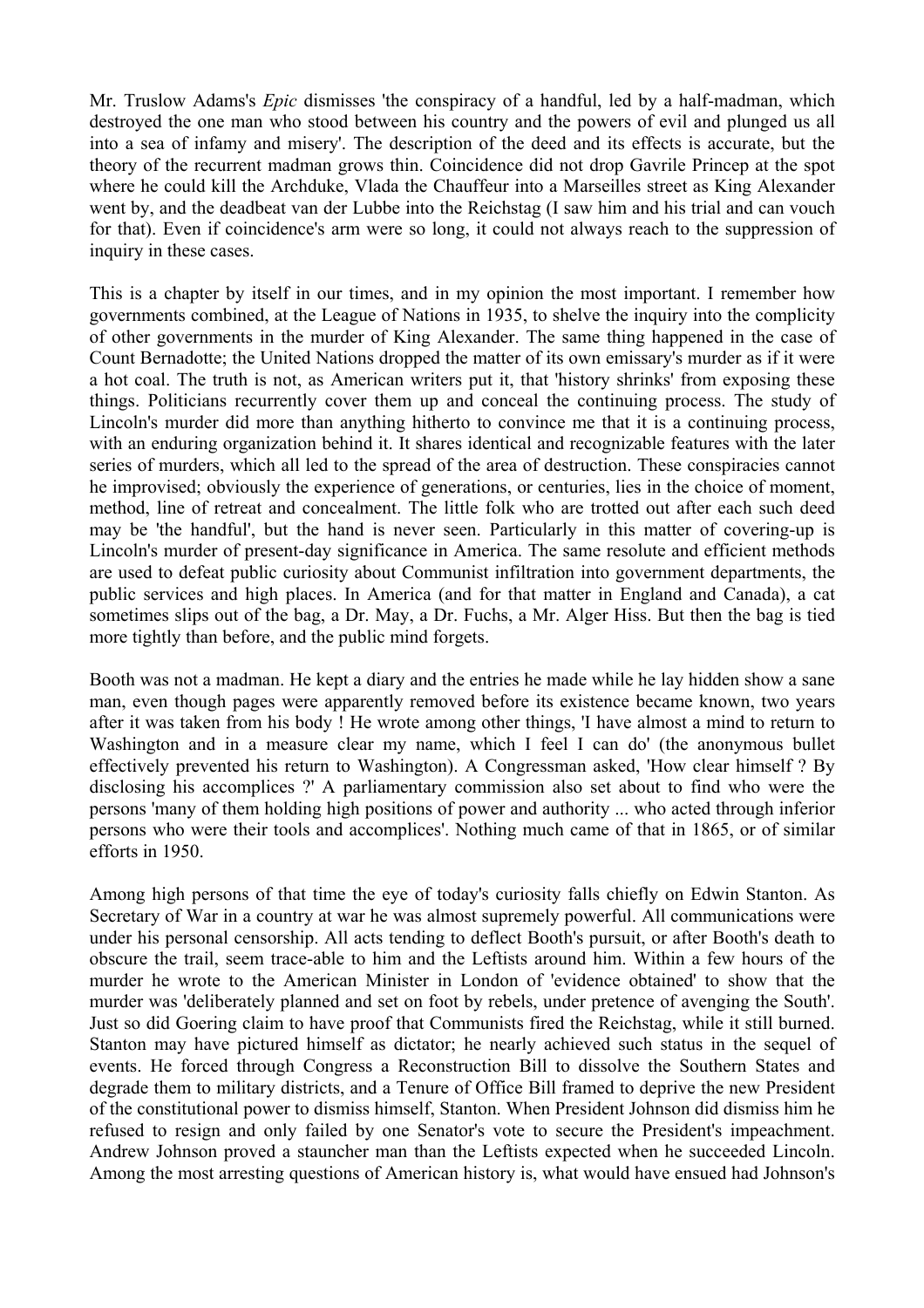impeachment succeeded by one vote, not failed. Since President Roosevelt revived the political issues of Reconstruction days the conundrum has gained new and current interest.

Sitting at my restaurant window I pictured Booth riding away from Ford's Theatre. 'There you go,' I thought, 'Wilkes Booth, Gavrile Princep, Marinus van der Lubbe, Vlada the Chauffeur: whatever your name, your unimportant shape is clear, but the darkness around you hides your masters ...'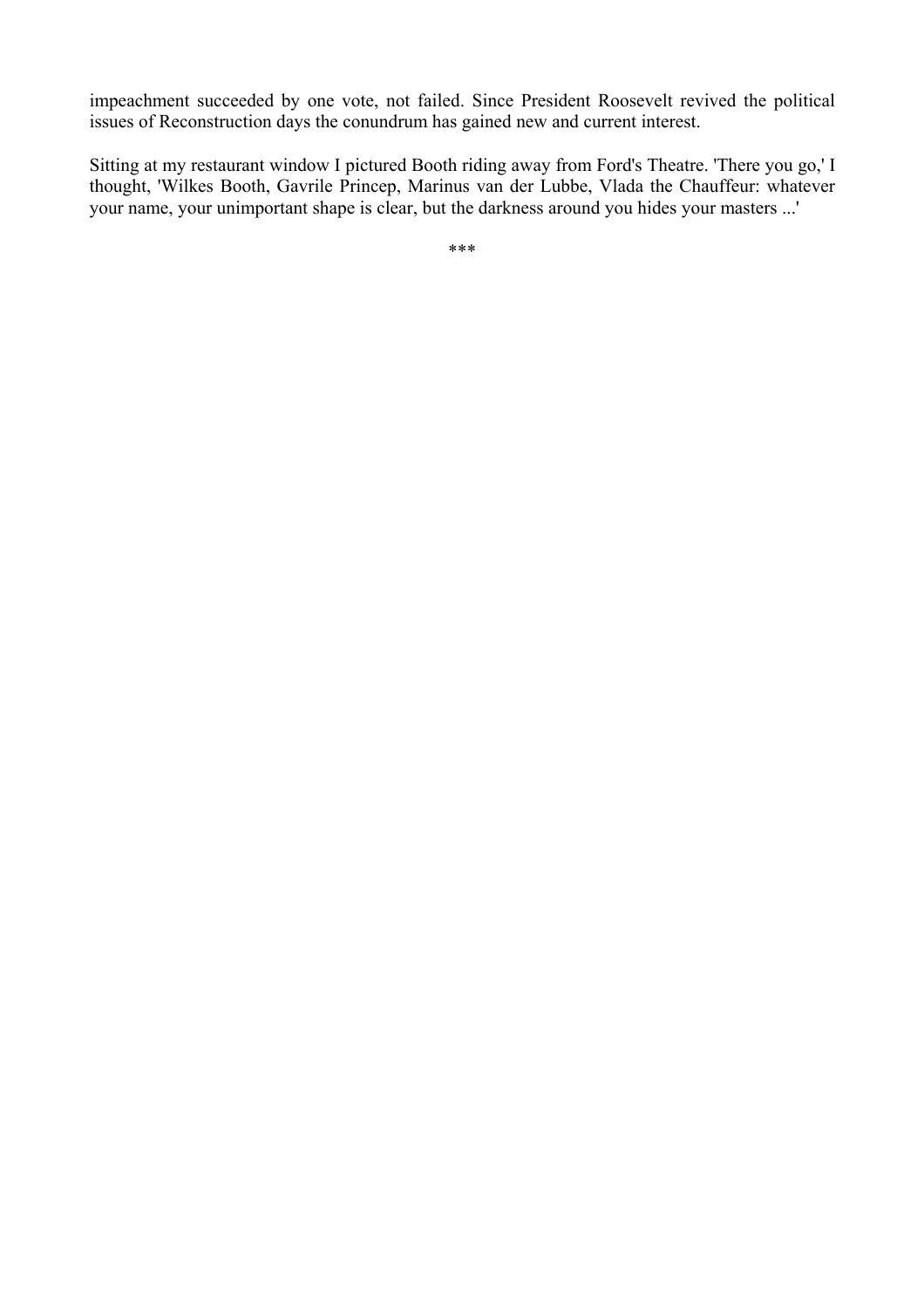#### Chapter Six

#### STRICKEN FIELD

<span id="page-31-0"></span>Early rising is proverbially profitable and to this habit I owe the sight of a man who came out of Blair House one morning and strode briskly towards Fourteenth Street. While I would not turn a corner merely to 'see' either Naples or Napoleon, I have always welcomed accidental encounters with notable men in the flesh. It adds another dimension to the subjects about which I write. Having seen most of the leading figures of our time, I have a kind of collector's interest for such glimpses; I do not go out of my way to increase the collection but contentedly add to it when chance insists. This was such an occasion; not every day, even in these times, can you see a man who took on himself the burden of ordering the death by atom bomb of some scores of thousands of civilians.

Therefore I looked with much interest at this other early riser. The White House was falling down and being shored up for repair, so that he used Blair House for a time. He was of medium build, energetic, and when saluted by those he met responded with the beaming smile which partymanagers like prominent party-men to wear; they believe it to reassure the populace about the state of the world. The weight of his formidable decision seemed to lie lightly on him. American newspapers said that the four years following it had left him 'four pounds heavier and a good deal more confident'. They added, however, that the decision 'was still on his mind', and he himself, about that time, said at a social gathering, 'I had to make that decision on the basis of the welfare of not only this country but of our enemy country. And I made that decision because I thought 200 thousand of our young men and some 300 or 400 thousands of the enemy would be saved ... Now I believe that we are in a position where we will never have to make that decision again, but if it has to be made for the welfare of the United States, and the democracies of the world are at stake, I wouldn't hesitate to make it again.'

I thought, four years later, that the area of what might by any stretch be called democracy was much diminished in the sequel to that event. The argument seemed dubious, but the tone of the words was arresting. American presidents seemed truly much more confident than in a day when one, Thomas Jefferson, said, 'I tremble for my country when I reflect that God is just'. So much faith appeared nowadays to be invested in the personal pronoun, the leanest letter of the alphabet, where it stands like a weak sapling among robuster growths.

The day after I saw the confident man I drove out of Washington, with regret, on my further way. I crossed a river and saw people waiting for a great river-steamer, with tall chimney and many, windowed decks, that moved towards them. It was called the *Robert E. Lee*, and I found myself humming, 'Waiting on the levee, waiting for the *Robert E. Lee*'. A little later I ran into Maryland. 'Maryland, my Maryland,' I thought, and suddenly realized how much Englishmen of my age have grown up with songs of the American South. They accompanied me all the way from Mobile, and made me think of leave from the trenches and shows in London, for I was of the generation that first began to sing of coal-black mammy down in Alabamy, of peaches down in Georgia, of Carolina where nuthn' could be finer, of Virginia and the loveliness that's in yer. This was a musical ride back through my own lifetime, and I wondered how these Southern songs, with their negro rhythm and their attendant, jungle-born dances, gained such appeal for the youthful British mind. Mainly it was the result of the mass-production of songs in New York during this century and their dissemination through paid 'song-plugging'. However, the original appeal of primitive folk to ones less primitive was genuine.

I made a detour in order to visit Gettysburg, a hallowed place where a gentle peace intervenes in the hurried American scene. It must be unique, this battlefield stricken, as it were, at the combat's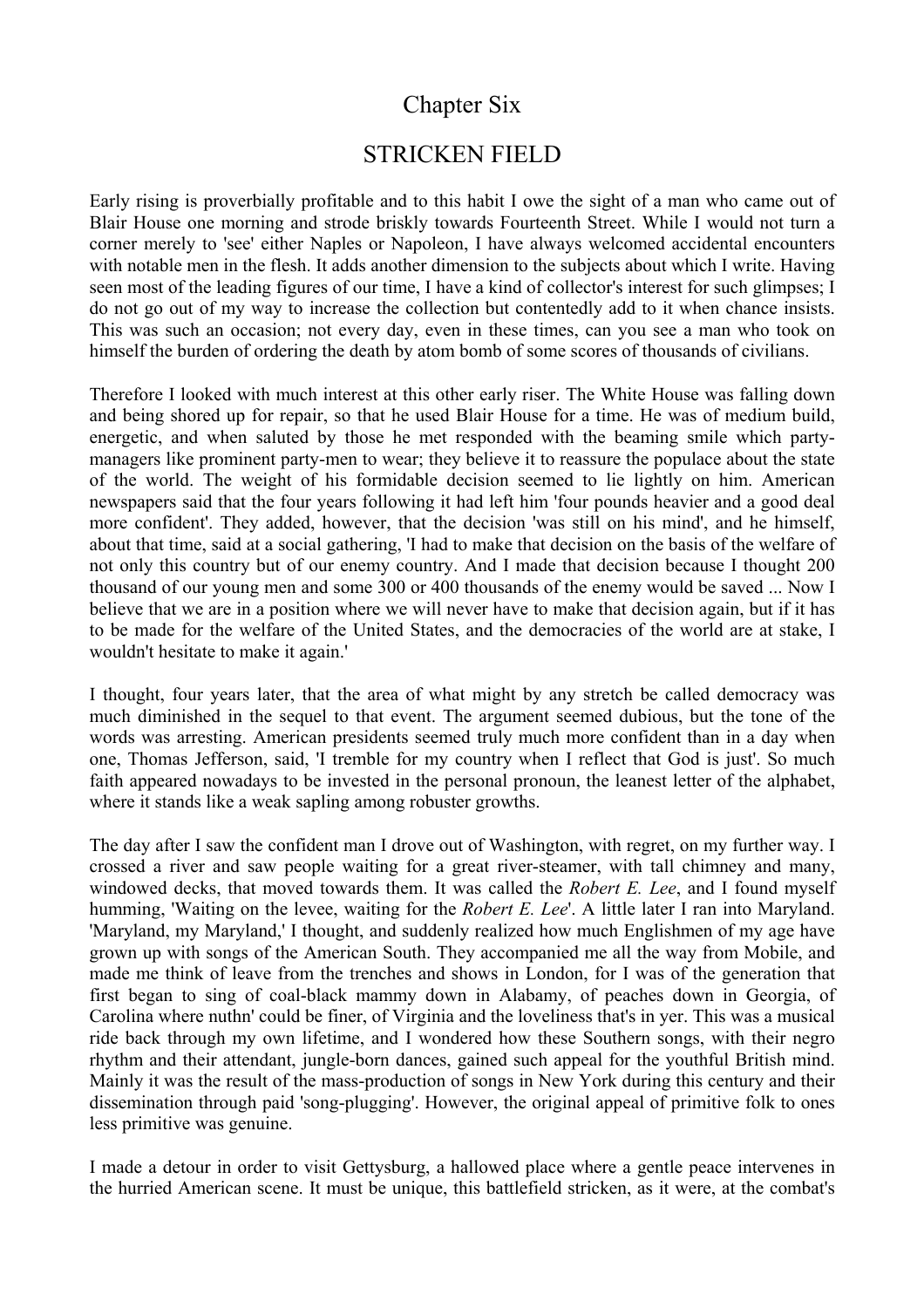height. Breast-works and gunpits remain; every gun is in place; homestead walls show bullet holes; the famous peach orchard has been replanted as it was in 1863 and bloomed before me in Arcadian tranquillity. Nothing but the soldiers and the din are absent, and eight hundred memorials mark the position of every company, troop, battalion, brigade, division and corps.

I looked down on the scene of Pickett's charge from Cemetery Ridge, where the Southern tide reached its high-water mark and then fell back. The unanswerable questions of history! What if Blucher had not come in time; if the sea had not been calm at Dunkirk; if the South had won at Gettysburg? The South would not then have won the war, for the Southern leaders never expected to and only fought because they felt they must; but there might have been an earlier and better peace, with all that would have meant for today. Instead the war was prolonged, the false issue inserted, and the Leftists at Washington were enabled to pursue their aim of exterminating and depopulating the South, almost to success. The Civil War was America's real revolutionary war, not the one Washington fought. When brother fought brother at Gettysburg, and father even son, they comprehended nothing of the destructive conspiracy in Washington.

I went on through Lancaster and York, ever nearer to the central throng and tumult of America, and felt more and more the awesome, almost distressful energy of the land. The mind can hardly picture an immense further multiplication of the road-traffic and when it asks whither that road finally leads, echo only answers 'Where?' The American devotion to machine-driven progress baulks at no such imaginings, but drives on. Mountains, ravines and torrents are there to be tunnelled, surpassed, by-passed or bridged, no matter what their size. This process, without an apparent spiritual goal, alarms some, like the American-born poet, Mr. T. S. Eliot. Living in Chelsea rooms over those once inhabited by an earlier fugitive who was filled with similar misgivings, Mr. Henry James, he wrote:

... The rabbit shall burrow and the thorn revisit, The nettle shall flourish on the gravel court, And the wind shall say: 'Here were decent godless people: Their only monument the asphalt road And a thousand lost golf balls ...'

For Americans, however, the process is its own spiritual goal; God is in the machine. A different view of it was offered by an Englishman of much American experience, Mr. Bertrand Russell: 'In America the hopefulness and enterprise that circumstances permit increase the success that is achieved beyond what would be possible for men of a different temperament. Obstacles, it is felt, exist to be overcome, and therefore they are overcome. All this is admirable. It existed in Elizabethan England, and to a lesser degree in Victorian England. A little more of the American spirit would do us far more good than any amount of austerity unrelieved by hope.' That seems reasonable, for austerity unrelieved by hope is also a road without a spiritual destination; between the two might lie one with a goal.

These reflections are for poets and philosophers. The Americans in bulk do not delay with them but drive with quickening materialistic gusto along the asphalt road. I thought, as I whirled over huge bridges that bestrode wide rivers, 'They do these things like shelling peanuts'. The Americans have much enriched the English language. They picture a thing in two or three vivid words by reflecting it in some dazzling glimpse of the American yesterday or today. 'Shelling peanuts' is perfect. 'The horse-and-buggy age' and 'climbing aboard the band wagon' depict a whole era. 'We must hang together or we shall hang separately' and 'a necktie party' put a matter in terms plain to any child who ever read Zane Grey or saw a Western. 'The calm confidence of a Christian with four aces' sharply conveys truth through a sudden peep into a gambling-saloon. When the long-levered gaming-machine is called 'a one-armed bandit' the last word has been said (not that it has been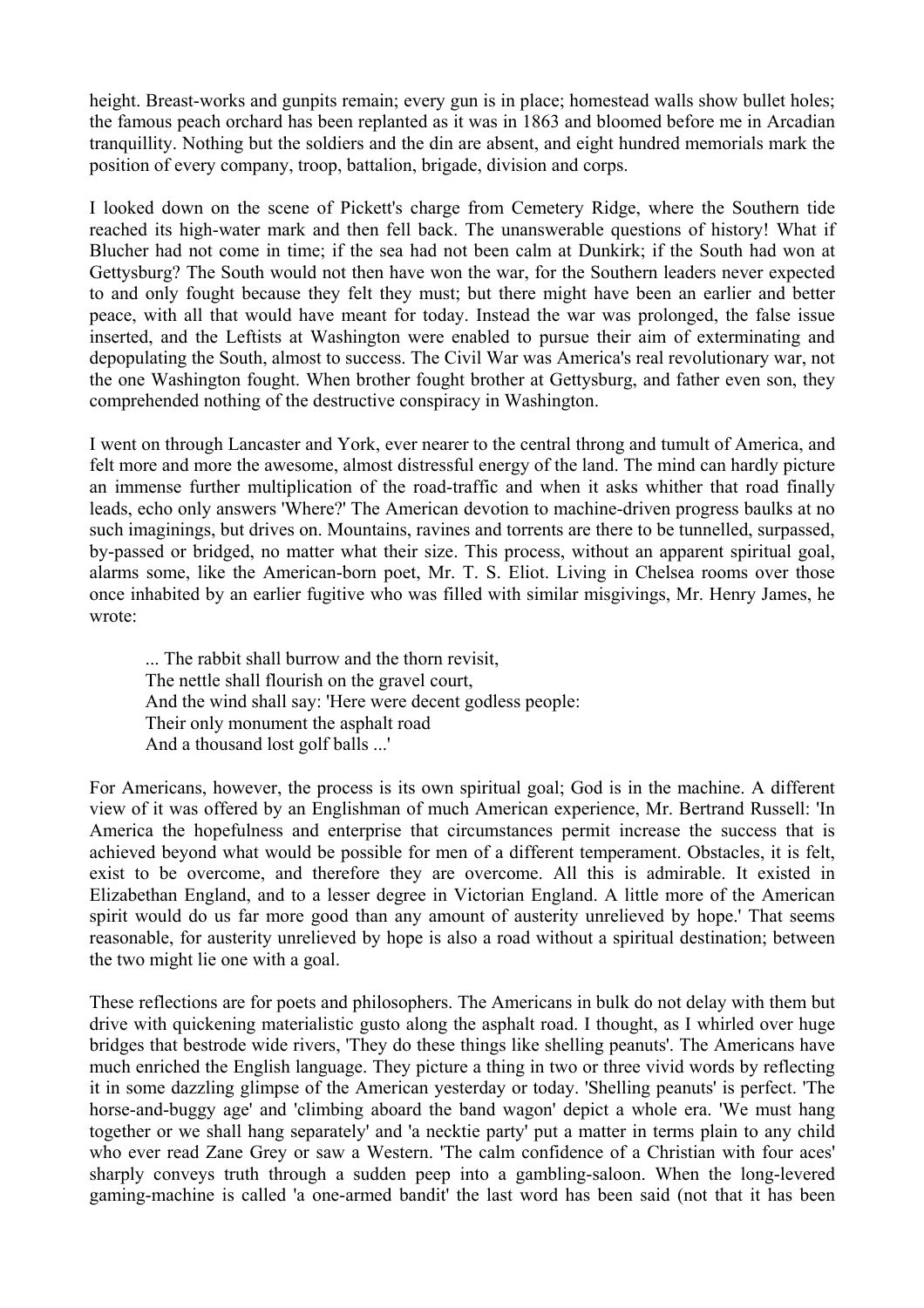heard, for Americans adore to hand cash to these. If they once feared the hold-up man, they love this mechanical one, and in many parts well-advised sheriffs leave him alone).

Thinking on these things I found myself off to Philadelphia one morning, or at all events through it, on my way to New York.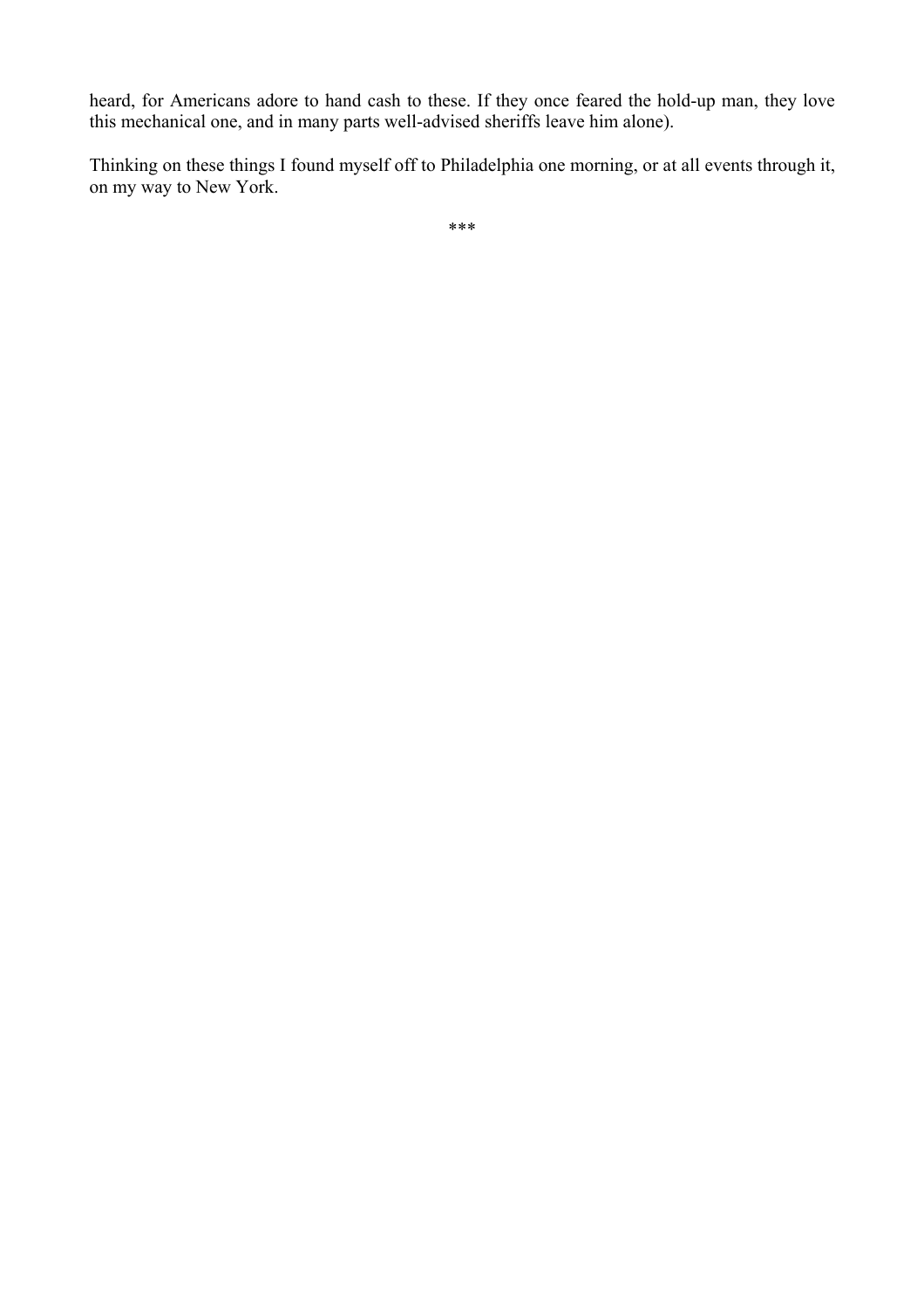#### Chapter Seven

#### SPEED THE COMING GUEST

<span id="page-34-0"></span>I felt myself within the aura of New York long before I saw it. Its effluence filled the air, which contained a sense of quickening, nervous haste. The traffic thickened, and the specklessness of town and countryside deteriorated a little; I saw more litter and lumber and even a few inferior houses. Through it all ran the superb road, so marked that the traveller was drawn along as by invisible strings. A child could find its way all over America; I only once went astray, through a missing detour-sign.

It was like sleep-walking, and then sleep-sprinting. Ten miles away, at length, I saw the city's mountainous shape and the race began. I was drawn by the hypnotic force of the signs on to a motor-road where all life ceased but that of the wheeled traveller. It led straight towards Manhattan, the core of New York. Manhattan is an island, long and narrow from north to south, in a loop of two rivers. It can only be reached by bridge or tunnel, or from the east by ocean liner.

I became a fly on a wheel. Signs commanded a low speed but the traffic moved at some forty miles an hour and, tightly contained in it, I was carried along. Wayside notices forbade all further stopping to think or looking before leaping. For the initiated exits offered, but not for me. The road became a bridge, miles long. It did not merely span a river, though I fleetingly saw one or more beneath; on huge stilts it strode over water, fields, houses, factories and sped the newcomer towards Manhattan, while the concrete mountains loomed nearer. My ears were filled with an unaccustomed noise, the unbroken whoosh-whoosh of wheels. I sought the Lincoln Tunnel, having been told to use it, not the Holland Tunnel. Signs flashed by announcing the Holland Tunnel. Suddenly, when I was nearly past it, one said 'Lincoln Tunnel, turn left.' A quick turn at forty miles an hour, a dizzy roundabout, a run downhill, a brief pause to make payment at a turnstile, and I was in the Lincoln Tunnel beneath the Hudson River.

It was about two miles long, but felt much longer. It seemed dark, though it was bathed in a ghostly fluorescent lighting. The whooshing noise was amplified in this cylinder and speed seemed greater; it was not low, at that, but I felt as if I hurtled to some whirling destiny, pursued by furies. Placarded orders flashed by, and from a narrow platform policemen watched on their observance; they looked like the saints of some strange religion as they stood in niches in the curved walls. 'Unlawful to cross the line, said a sudden proclamation, immediately gone; I strained to keep my side of the line of glittering, mesmeric metal knobs. 'Stop at the red lights,' said another; seeing none, I assumed these appeared when some mishap piled up all the traffic in this vault. 'Keep intervals of 75 feet,' abruptly ordered a third; in the mirror I guiltily saw a car treading on my heels and accelerated to sixty to overtake the one in front, which was a quarter-mile ahead, fearing that some unwitting transgression would bring out all the red lights and down on me, like dark avenging angels, all those sentinels. Whoosh-whoosh went the scourging refrain of the tunnel; it stretched ahead like the corridor of doom; dazed but dogged I gripped the wheel. Then the dark pin-point at its end brightened and, like a mariner on a spar, I was thrown ashore, bruised and breathless, into daylight and Manhattan.

A rare but fortunate impulse of caution led me to attempt this first invasion of Manhattan on Sunday; had I emerged into an exitless stream of work-a-day traffic I should have had to circulate until night fell or fuel failed. Now the streets were empty and I was able to seek a lodging. I found, on a sixteenth floor, a small but astonishingly complete room, with cupboards that concealed a cooker, pantry, refrigerator, bath and lavatory. Hunger then led me to an automatic restaurant. I knew the *Automat* from Berlin, but this was a later model, where a hot-dish slot impersonally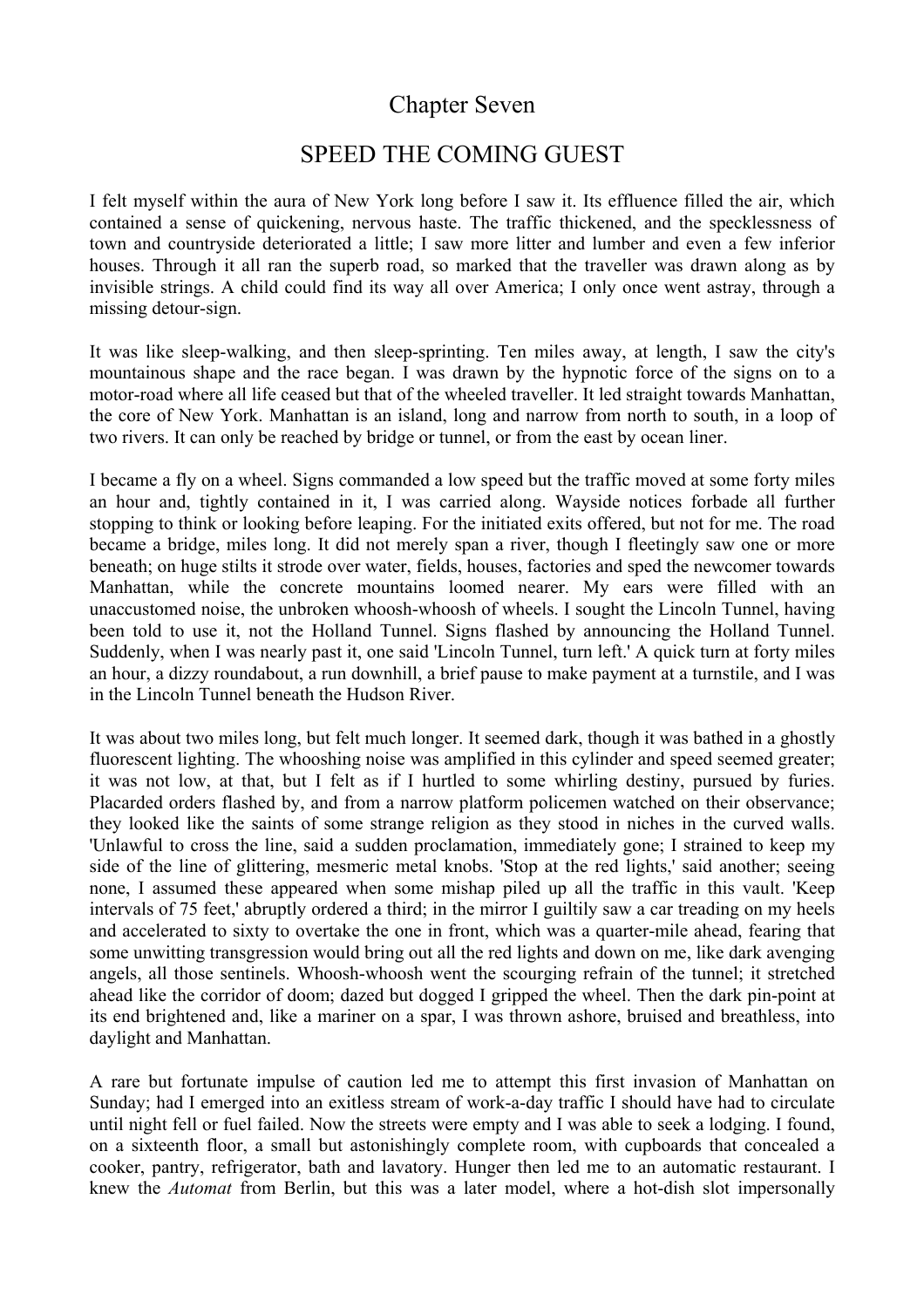presented me with macaroni-cheese and a hot-coffee slot aloofly poured me a cup, adding milk from another tap just as I feared this was forgotten. I took these to a table where a man talked to himself in Viennese German; he seemed filled with *Weltschmerz* and twice told himself not to talk nonsense: 'Red'n S' do' ka' Unsinn.'

Feeling smaller and lonelier than ever before, I went out, always the busy worker, to look at New York. Making the most of Sunday, I contemplated it afoot and awheel, from subway and elevated, from the Brooklyn Bridge and from a Hudson River ferryboat. It is easy to unravel, for the short and narrow east-west thoroughfares are called streets and are numbered and the long and broad north-south ones are called avenues (save for one, called Broadway, which is narrower). Thus the newest newcomer can at once find 'Fifth Avenue and Fifty-Fifth East', or any other conjunction.

I wandered with apprehensive curiosity through the empty canyons on this springtide Sunday, and compared this marvel of the twentieth century with older ones of Europe and of America. Most of all my mind's eye compared it with Richmond and Washington, the capitals of the first and second phases. This was the third tier in the edifice. The violent break in the tradition was plain even at first sight. It looked rather like a pagan banner planted on a Christian rampart.

\*\*\*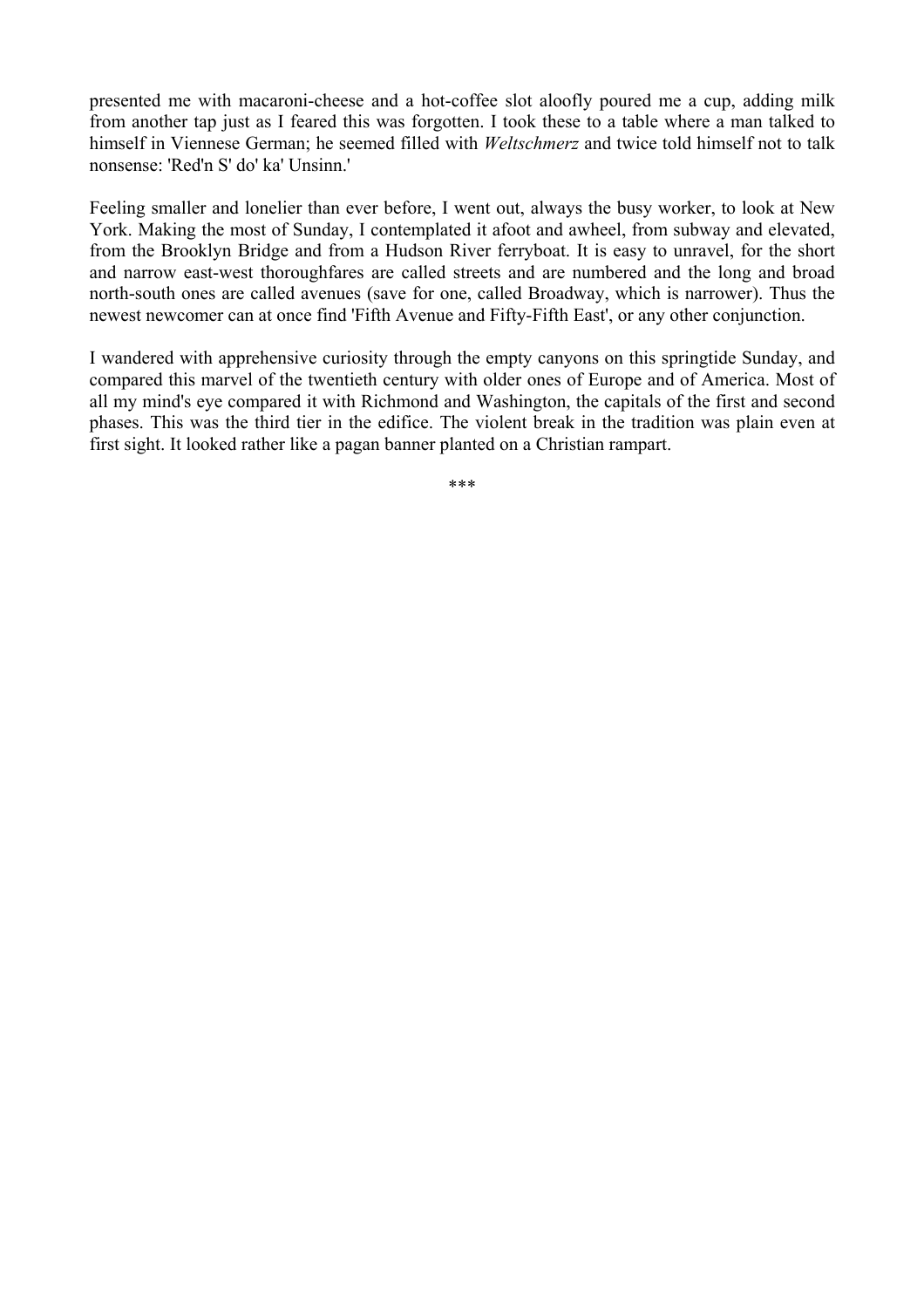## Chapter Eight

## VIA COLOROSA

A distant glow at the end of a rather sombre street between dark, high walls led me that Sunday evening, when I wanted a late breath of air, to Broadway. It was more than I expected. Checked by the first impact, I blinked and then saw that the Great White Way was not white but multi-coloured, and the dominant hue was red. Around me were more lights than I ever saw in one place, red, green, yellow, orange, mauve and blue, all twinkling, coruscating, scintillating, revolving, jumping and jerking. Had all human sound and movement suddenly ceased, the effect would still have been that of pandemonium; there was even less room for one more bulb than in the tulip-fields of Holland.

Among the lesser lights rose great setpieces of salesmanship-by-night. From a huge face, with Oshaped mouth, came putts of smoke (to advertise a cigarette), that mingled with clouds of steam from manholes in the roadway, below which I supposed the subway trains ran. A neon waterfall played, fifty feet above the pavement. Above a beer-restaurant a train ran through Bavarian mountains, eternally vanishing into and reappearing from Alpine tunnels. Two enormous nude figures, a man and a woman, dazzlingly surmounted a clothing store; their meaning alone was veiled. Between crammed and glittering shops, packed with buyers at this eleven o'clock of the Christian Sabbath, surged thick, human masses. Loud-speakers blared, pin-tables rattled, barkers hoarsely praised the girls within their dancehalls and night-clubs, a man without legs propelled himself on a truck, playing a kind of hurdy-gurdy in this street of dollars and of dolours. Sirens wailed as riot-car or ambulance screamed past, with warning red fights tumbling like a juggler's clubs. Confusedly I scribbled in my mind the song of the Innocent on Broadway:

A roseate, roaring, coruscating roadway (and rather narrow, too; it isn't broad). I wonder, did they only call it Broadway To obfuscate the innocent abroad?

From manhole covers, steamy clouds ascending (Are dragons down below, or demon's fires?) 'Walk in, walk in, and see The Happy Ending!' (The screech of brakes on rims, and tortured tires).

Polychromatic taxicabs a-honking, ('Here's Swingland, come on in, we've Lovely Girls!') Bright honky-tonks all brazenly a-tonking, Kaleidoscopic lights, all whirls and twirls.

Strident strains cacophonously clashing, A legless beggar grinding out a tune, The great white moon beholds a great red Fasching. ('O mon amour, comme elle est blanche - la lune!')

The change of pace, like one of altitude, is merely a matter of adjustment. The body and soul quickly key themselves to the speed of life in New York. When I went to bed that first night the attunement was not complete; my senses hurt, like the ears of an air traveller who quickly descends from 10,000 feet to land. I could not sleep and lay listening to the sirens. I found in time that all urgent public services in American cities carry these frenzied warnings; whether the call be one of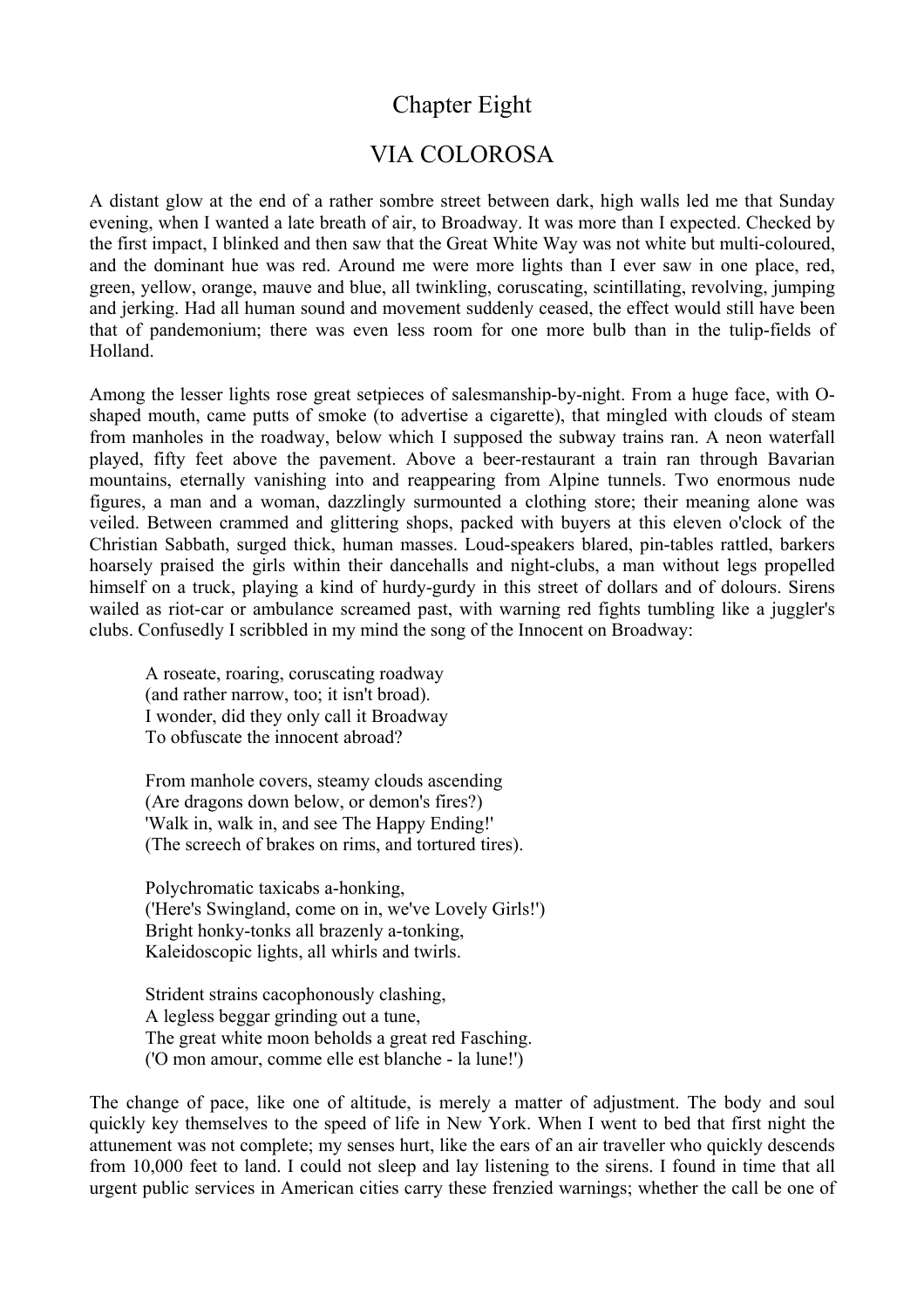fire or sickness, burglary or riot, the missioners' clamour is the same. It was like London during the air-bombardment and, as I lay awake and read, I received a jolt of surprise from some words of Mrs. Angela Thirkell's latest novel:

'Suddenly the air' (of tranquil Barsetshire) 'was rent by the hideous wail of a siren, rising and falling, rising and falling. The war was long over ... "The only Aubrey," said Jessica, "he had that siren fitted to his car to show Americans the horrors of war, but I think it's stopped being funny."'

Aubrey was deluded. Far from showing Americans the horrors of war, his siren probably made them homesick (for I do not imagine American sirens were copied from war-time London; assuredly they were first in the field. They belong essentially to the pursuit strenuous and are the tantivy of the machine age).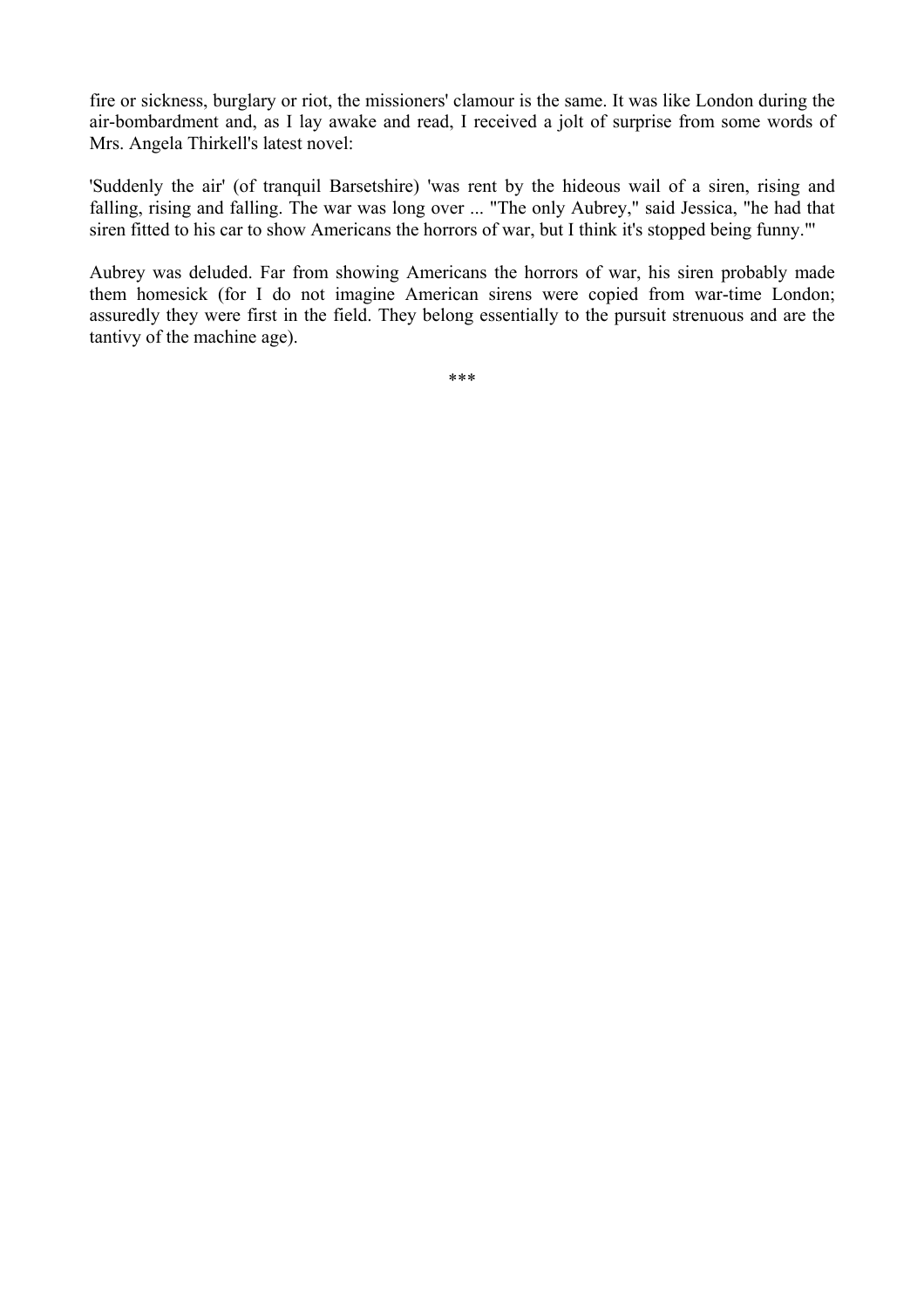## Chapter Nine

## NEW BABYLON

I spent some time in New York at various visits and set down here my final feeling about it, not the surface impression of a first encounter. Whatever it may be, it is unlike anything in America or the world as far as I know them, save that a group of American cities, Chicago and Los Angeles chief among them, and Johannesburg in South Africa are in their nature its satellites, while Tel Aviv, I am told, visibly relates to it. If a new force is rising in the world, which aspires to transcend and rule all nations, these cities may be its citadels.

Its chief characteristic is a nervous unease, palpably felt in an island where millions of people pursue each other between tall buildings, each of which at morn and eve absorbs and releases the population of a small European town. In midsummer the high walls make the streets steambaths from which the citizen may only find refuge in an air-conditioned store; midwinter gales, hurtling through them, may drive him to that same shelter, then warmed. New York is without repose. The traffic moves at speed, for all the congestion, and furious clamour assails any driver who dares pause. 'The bus-drivers must collect fares and count takings while braking and accelerating between the frequent stops and such tension arises between them and their passengers that one of them once set his whole cargo on the street, then driving off empty to the garage with the remark that he had wanted to do this for years. There are boulevards and bouleversements, but no boulevardiers; here is no time for strollers. The New Yorkers themselves fear the strange thrall and their journals mourn 'the lost art of doing nothing' and 'the sad cult of going nowhere quickly'.

The outer world formerly thought of the average American as an unhurried, deliberate and imperturbable being. Is today's strained impatience a new thing, and is it now an American trait in general, or a symptom of New York? Mr. Truslow Adam's *Epic* attributes it to Americans in mass, and even to pre-American Americans (the Red Indians), for he says, 'For the most part the climate throughout the continent seems to have been one which tended to produce a high nervous tension in the living beings subjected to it, even the savages, not only from its sudden changes, but from some quality which we do not know ... The Red Indians' nervous systems were unstable and they were of a markedly hysterical make-up, peculiarly susceptible to suggestion.'

Mr. Jay Nock, who thought the haste aimless, wrote of his own New York boyhood in the 'nineties, 'Our people had resources in themselves which enabled them to get on with few mechanical aids to amusement'. He quoted Edison's words, 'I am not acquainted with anyone who is happy', and Stendhal's, 'The springs of happiness seem to have dried up'. Once I stood in Fifth Avenue with a well-known American writer much hounded for his opinions. He watched the throng with apprehensive interest and said, 'No people in history were ever clothed or fed like these. But where are they going, and why are they so unhappy?'

The tortured unease of New York seemed to me a separate thing, distinct from any native 'nervous tension', born of climate and geography, which may inhabit the mass of Americans. So many folk are squeezed into the central island, all hastening, in the steambath or the wind-tunnel, as if from some pursuant fate. The galley-slaves used to call for the lash, when the uttermost was demanded of them; so do New Yorkers seem to scourge themselves. The reasons why 'Manhattan had to be that way' are oft proclaimed; because the island was small the buildings had to be tall, and so on. Anyway, it is that way, and is as different from Richmond and Washington as cloudy from clear; here the shape of things American was abruptly changed.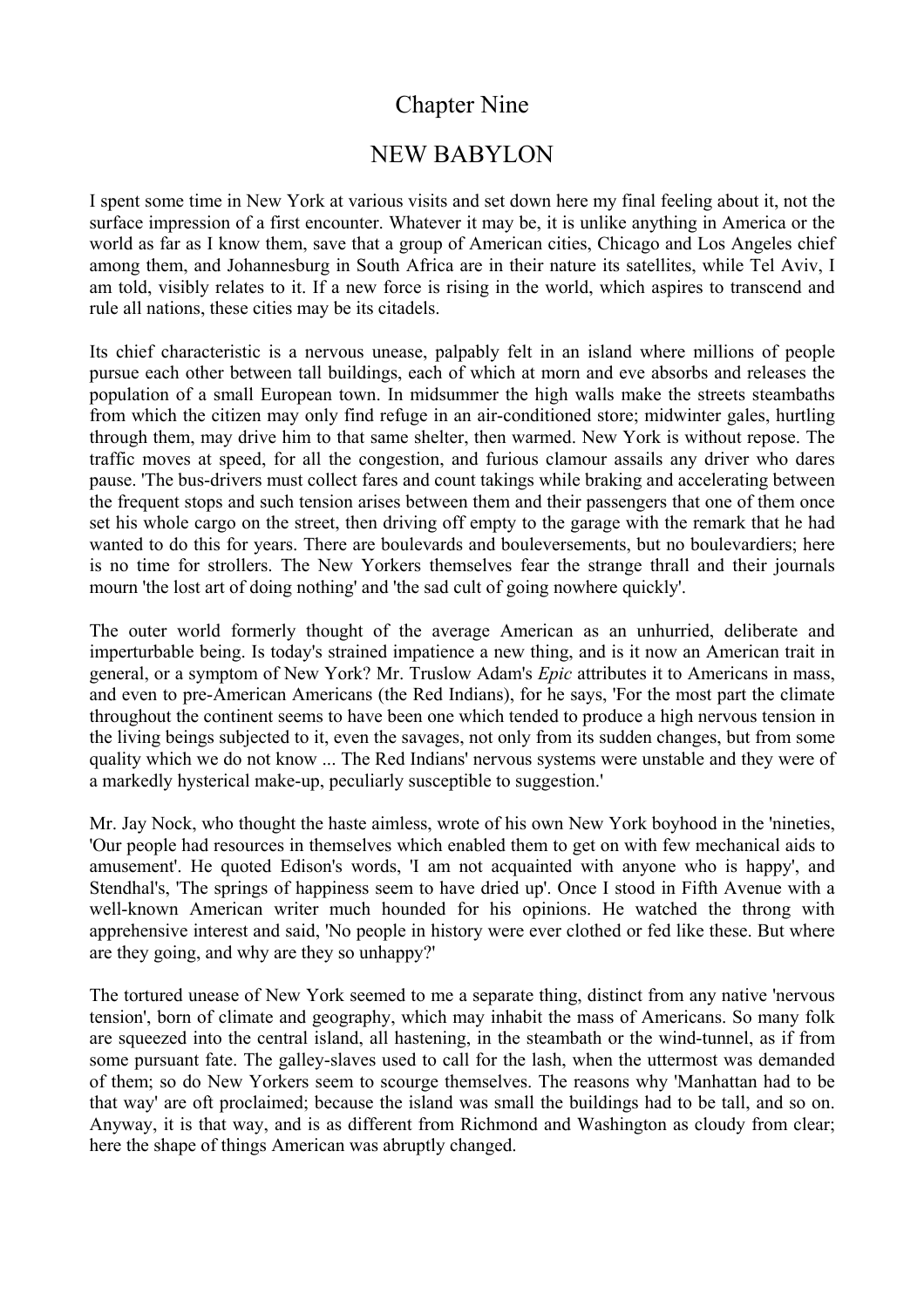It is in effect the city of the later immigration, which followed the Civil War. While the landings, the settlements, the War of Independence and the conquest of the wilderness went on the population remained homogeneous; it was predominantly of British, German and Scandinavian stock, continually renewed, which merged smoothly into the 'American' whom the world then knew. When all those clearances were finished the new and different immigration began, from Eastern and Southern Europe, which today (as the reviewer remarked) claims to take over the future. 'Between 1860 and 1880,' (says the *Epic*) 'less than 250,000 Eastern and Southern Europeans came to us; between 1890 and 1910 they numbered over 8,000,000 ... These people were much more 'foreign' in their background and outlook than those who had come previously, and less easily assimilable to our social life and institutions ... They kept themselves from the desire to assimilate themselves to American social life, to learn English and to adapt themselves to American ways. They thought adaptation should come from the reverse direction and with much success pursued that belief.' 'Before 1882' (says *The American People*), 'most of the immigrants were from Germany, the British isles and the Scandinavian peninsula; after 1882 they came from Southern and Eastern Europe ... By 1900 one-third of all white people in the country were either themselves foreign-born or had parents one or both of whom were foreigners.'

New York today is the monument to that sudden change in the American course. It is the city of the later corners, whose resolve to remain apart may have been obscured by a misleading phrase, 'The Melting Pot'. The new immigration did not melt into the mass and this mid-century has shown that it aspires to rule America and the world, through American strength. It set out to make New York a state within the State, and then a super-State; the United Nations building is the signpost of that ambition. The charter of this new, transcendent body omitted the name of God, as its flag, if all nations submitted to fly it, would banish the cross from any national banners that still display it. That was logical, for in such a universal directorate the Christian peoples would be far outnumbered and reduced to correspondingly inferior status. In this body the long American trail might find a strange end.

From these things springs the peculiar feeling of New York. Soil and climate may generate a 'nervous tension' in Texas and Oregon as well as Brooklyn and the Bronx, yet the 'nervous tension' of New York is different. It is in its temper and passion recognizably Asiatic or Eurasian to any man who knows those parts. New York was once New Amsterdam, the foreordained capital of the New Netherlands. It became New York, pendant to New England. Today it may be New Minsk, New Pinsk or even New Naples; it is distinctly not New *York* or New *Amsterdam*. Mr. John Gunther quoted a friend 'who always says that Manhattan is like Constantinople ... He means not merely the trite fact that New York is polyglot, but that it is full of people, like the Levantines, who are interested basically in only two things, living well and making money.'

The words where opinions differ are 'living well'. The new masses changed New York from a place where 'there were values other than the beastly rent values' to one where 'there are no reasons but of dollars', as Henry James, returned to New York in middle age, wrote when he looked back on his New York youth. The New Yorkers I knew did not feel they lived well, save in material things not conclusively material. They lived to get out of New York, and that was a criticism. Its thrall was all-possessing while they were in it; it is without quiet backwaters, secluded places and the rustic corners which seem essential to urbanity. Its people eat well but often in discomfort; the stool, food-machine and self-service counter make for speed but not for content. They may drink what they please, without the bans and adulterations of other lands, and in doing so sit in rows in a dim light, all gazing one way; they seem to await some coming but in fact watch the television screen.

Eating and drinking can hardly count among the day's amenities in New York now. Once, with an American friend, I went to the Pierpoint Morgan Library, a quiet corner in the tumult where early printed books were on display. From the open page of a very early one, John Lydgate's *The Horse,*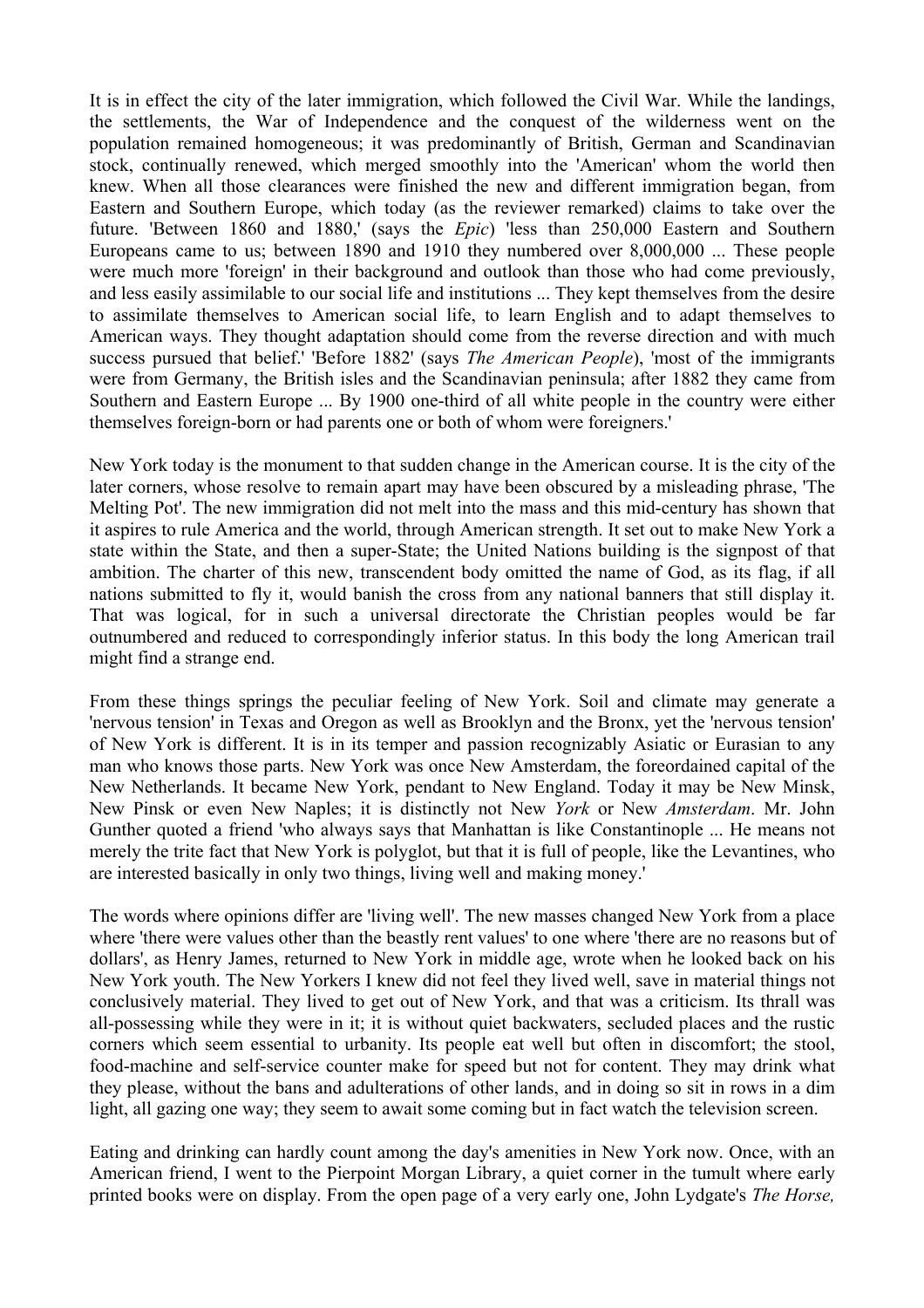*the Sheep and the Goose*, printed by William Caxton in 1477, words sprang out at us. 'Atte thy mele be glad in contenance. In mete and drynke be thou mesurable. Beware of surfite and misgovernance. They cause men oft to be Unresonable. Suffre nothing be said at thy table that ony may hurte or displese.'

'Sound rules for living well,' I said. 'Not in New York,' he said, 'we must have slipped back a long way if those standards were generally accepted in 1477.' 'They weren't,' I said, 'but the idea of a standard was accepted, if not the standard itself' 'The only standard here is that of the quick-lunch counter,' he said, 'sit, eat, pay, git. I guess the guy was right who said American society is the only one which has passed directly from barbarism into decadence without once knowing civilization.' 'Who said it?' I asked. 'Some Frenchman,' he said. 'It sounded smoothly Gallic,' l said, 'sparkling but paste. It might fit New York. It isn't true of America. A clear line of civilization shows in the South' (and later, after travelling farther, I would have added 'and New England'), 'New York seems to be a bogus façade, subsequently imposed.'

Here and there, in this city of mountains and canyons, were remains of that earlier period so plainly to be seen north and south of it. They needed search, the pleasant streets in the East Fifties, the Little Church Round The Corner, Gramercy Square, Wanamaker's Store left downtown by the uptown tide, the Battery, a few nooks and corners by the East River. Each time I found such relics I had a mental picture of the city that might have been. It is a vision that haunted Henry James. His last story, *The Jolly Corner*, shows an American expatriate (obviously himself) returning to the old New York house of his boyhood and finding it haunted by the ghost of the self he would have become, had he remained in America. The spectre reveals a face 'evil, odious, blatant, vulgar', from which he recoils

Henry James's whole life was shaped by a prescient fear of what was coming over America, and it drove him to take his body abroad, though not his heart. But for an injury he would have fought for the North against the South, like his brothers; nevertheless some revelation disclosed to him the changed shape which that war was to give his country and some of his novels seem to me allegorical treatments of this theme. The corrupted characters (usually Americans, as are the innocent ones) impart a sinister feeling of possession by an evil spirit; the later New York made that same effect on him, whereas his boyhood memories of it were filled with grace, charm and happiness. He wrote with more foreknowledge than knowledge and New York today is the full reality of his presentiment.

It is polyglot, but one of its breeds is paramount. 'New York is a Jewish city' (wrote the *Zionist Record* of Johannesburg), 'when you have got over the first terrific impact which New York makes on you, you wake up to discover that New York is a Jewish city.' That is true and to my mind is the secret of New York's especial tension; it is that of Jewry in ferment. Any man who knew the Jewish quarters of Warsaw, Berlin, Vienna, Prague and Budapest in this age of Political Zionism recognizes the condition, and it is tauter and more vibrant in New York than it ever was anywhere. It has more Jews than any city in the world and is the stronghold of Political Zionism, which now grasps all of Jewry, Zionist and anti-Zionist, as firmly as the Nazis held all Germans and the Communists hold all Russians.

The unease which this causes among Jews would alone be enough to fill it with unrest. It stirs them, for or against, to the depths of their natures, for they (if not the Gentiles) know what it portends: that though the world has made peace with the Jews the Jews refuse to make their peace with the world (as Mr. Shaw, by report, once said). They are anew to be torn between the teaching of Jeremiah, 'Seek the peace of the city whither I have caused you to be carried away captive', and that of the nameless psalmist, 'How shall we sing the Lord's song in a foreign land?'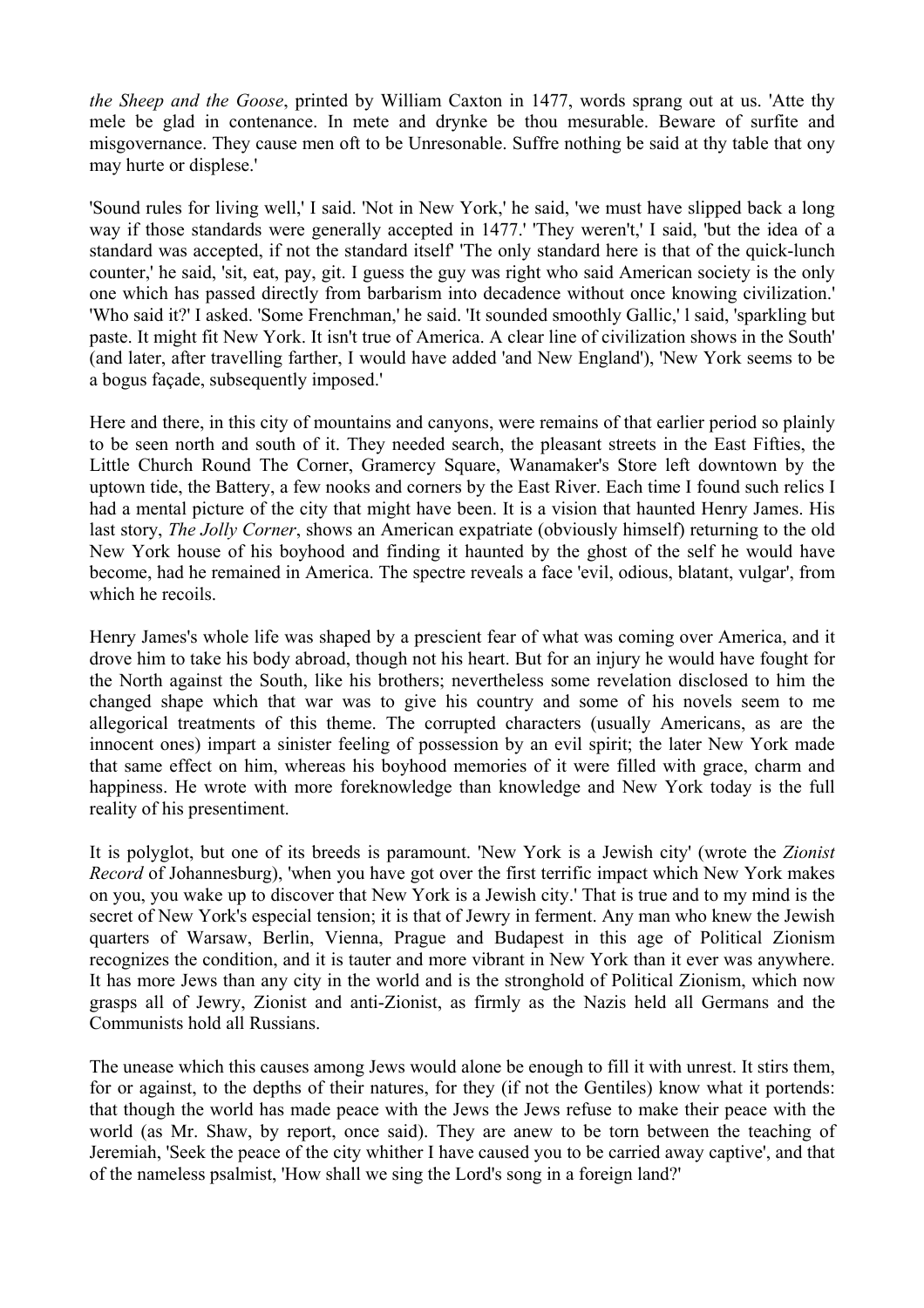If Mr. Shaw did use those words, however, they were wrong; not 'the Jews' but Political Zionism refuses peace and scourges Jewry towards new wanderings. From New York the Political Zionists persist, so far with success, that the American Republic must hitch its wagon to the star of David. The same claim has been made with success in England, but the strength of America is apparently considered decisive for the final ambitions; the expansion of the Zionist State and the setting-up of a world one. This seems to me the chief cause for the uncanny sense of a sinister destiny which overhangs the nervous tumult of New York. I met many Americans, including native New Yorkers, and foreigners who felt it. Mr. Priestley (who would presumably not agree about its cause) described the condition in words which fit my own sensations:

'... I would be visited, after the first enchantment of landing in New York had vanished, by a growing feeling of spiritual desolation. ... In this mood, which has never missed me yet in New York, I feel a strange apprehension, unknown to me in any other place. The city assumes a queer, menacing aspect, not only to me, I feel, but to all the people I know there ... When Americans say that New York does not represent America, they are leaving much unsaid ... My deep uneasiness remains, grows, even accompanying me into the houses of friends there, calm, smiling, hospitable friends. Outside those houses, it begins to take on a nightmare quality. I feel like a midget character moving in an early scene of some immense tragedy, as if I had had a glimpse in some dream, years ago, of the final desolation of this city, of seabirds mewing and nesting in these ruined avenues. Familiar figures of the streets begin to move in some dance of death. That barker outside the Broadway burlesque show, whose voice has almost rusted away from inviting you day and night to step inside and see the girls, now seems a sad demon croaking in hell. The traffic's din sounds like the drums in the March to the Gallows of a Symphonie Fantastique infinitely greater, wilder, more despairing than Berlioz's. Yes, this is all very fanciful, of course, the literary mind playing with images; yet the mood behind it, that feeling of spiritual desolation, that deepening despair, are real enough. And nowhere else in America do I catch a glimpse of this Doomsday Eve. Only New York does that to me ... Has something been seen, some faint glimmer of writing on one of these walls, some echo of the voice that was suddenly heard, pronouncing judgment, at Babel?' (*Midnight on the Desert*.)

So it is, precisely. It is what I and many whom I know feel. It is the same spectre that Henry James saw. I often went by day and night to look at this astonishing city from the Staten Island ferryboat. The ferryboats offer the one easy way of brief withdrawal from a town where the only other form of relaxation is the seventh-inning-stretch (also, I heard cricket was played somewhere in Staten island and wanted to see so strange an affair, but I never found it). My chief reason was that New York can only be seen as a whole from the ferryboats. When you are deep in the canyons it is incomprehensible; when you look at its shape from afar you may hope to find a meaning. Also, the excursion is pleasant. It still costs but five cents, and hardly anything at that price is now offered in the five-cent store. You may see the *Queen Mary*, coming in or going out, and refresh your spirit in the ocean breeze. You pass the Statue of Liberty, with the curious lines on its base:

Give me your tired, your poor, Your huddled masses yearning to breathe free, The wretched refuse of your teeming shore ...

The goddess wears a strange, spiked coronet, rather like a crown of thorns. At night the ferryboats afford New York's one romantic retreat to lovers, who fill them. These busy craft have their own histories, sometimes eventful. Even in their brief voyages mates have delivered babies and men have jumped overboard. I often used a ferry-boat with a macabre story to tell. A passenger came aboard with a bundle containing the head of a man killed by him and in midstream elbowed it off the broad rail; another passenger caught it as it fell and restored it to him with a friendly smile.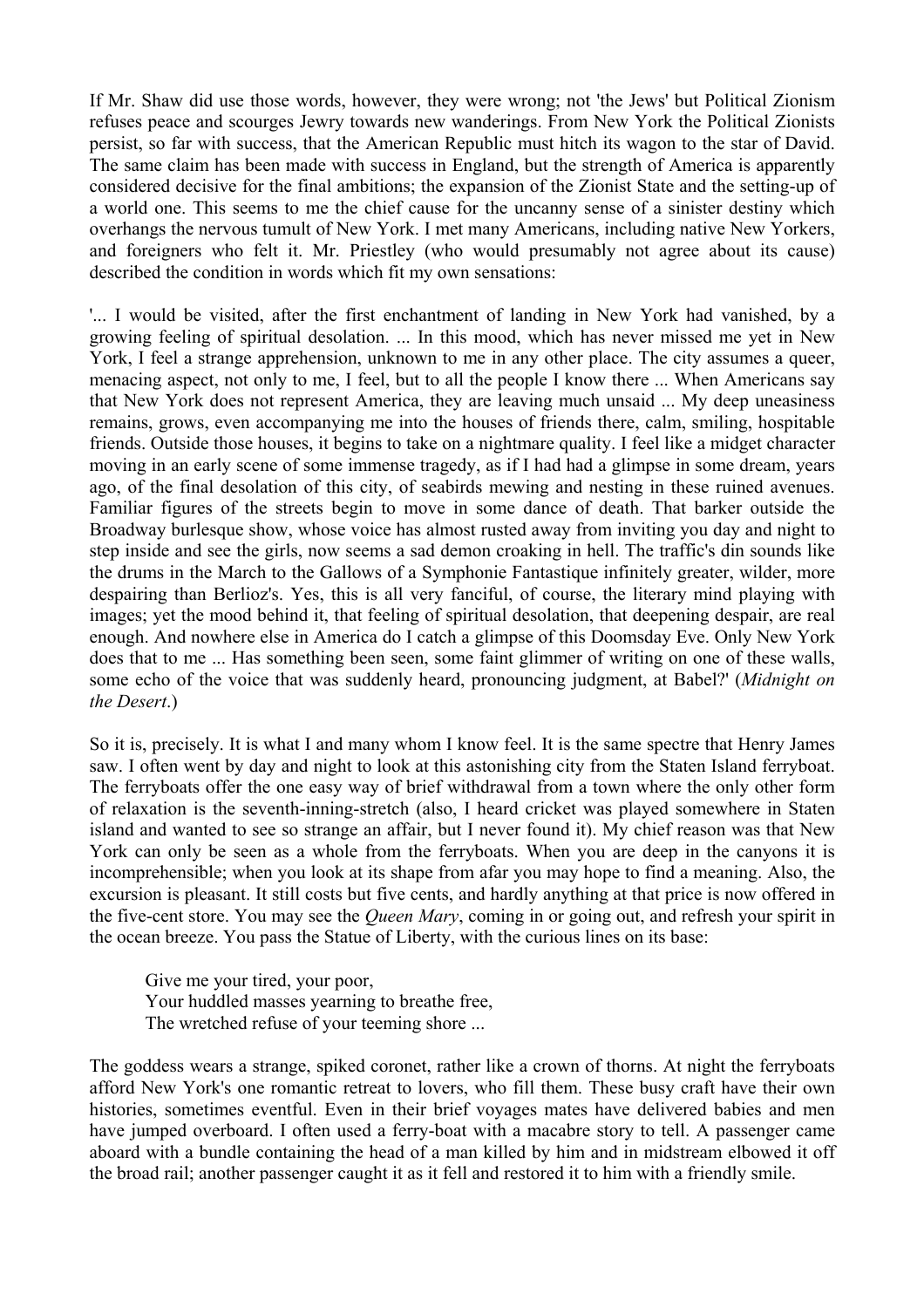From these decks I looked in spellbound conjecture at New York's silhouette. If it is beautiful, it may be New York's one beauty. It is arresting, bizarre, exotic, wonderful as Babylon was wonderful. It rises like a mountain range without foothills. Its huge but impotent fingers point at or appeal to heaven.

The name Babylon is no cliché; it jumps unbeckoned to the beholder's mind. The drawbacks of the hundred-story buildings having been learned, new 'baby-scrapers' are going up. The regulations demand that the upper stories of these shall be set back, so that they taper towards the top and are crowned with blockhouses containing the elevator-and-air-conditioning equipment. In this form they are replicas of the step-storied *ziggurats* of Babylon, surmounted by block-houses. Remarking that, an American pastor wrote, 'The ziggurat was none other than the Tower of Babel, a culture centre for men intent on creating a world unified without God; alas, alas, that great city!' (To point his comment, the United Nations building was at that moment rising alongside the East River.)

A Soviet newspaper recently compared New York to disadvantage with Moscow (that is, the Moscow yet to be, not the present one, where anything of beauty is the work of pre-Communist Czars). 'The new skyline,' it said, 'will bear no resemblance to the chaotic and unharmonious New York skyline, in which ugly stalagmites rear between streets that are dark gloomy cracks into which the rays of the sun cannot penetrate.' The Soviet architects would avoid the mistakes made in such buildings as the Empire State one in New York. The new Moscow buildings would be limited to thirty-two stories. From this vision, and the details of New York's 'baby-scrapers', it seems that New Moscow (which will also be as un-Russian as New York is un-American), will in fact closely resemble New York; another Babylon arises.

One day, with an American friend, I looked from a high window of the huge Empire State Building (presumably by some perverse mis-chance, its hundred stories are crowned by what looks like the phallic symbol, limned in red at night). On a misty day some years ago he looked from this window and saw a bomber flying towards him. It hit two stories higher, destroying itself but not deeply denting the edifice. With native celerity he telephoned the radio authorities and immediately broadcast an eye-witness account of the affair.

Another American, gazing down at the scene far below, said 'I sometimes think I am looking at something that will he vanished to- morrow, never to return.' He added, 'Is this not great Babylon, that I have built for the house of the kingdom by the might of my power and for the honour of my majesty?'

'How does that go on?' I asked. He continued. 'While the word was in the king's mouth, there fell a voice from Heaven, saying "O king Nebuchadnezzar, to thee it is spoken; the Kingdom is departed from thee. And they shall drive thee from men, and thy dwelling shall he with the beasts of the field; they shall make thee to eat grass as oxen, and seven times shall pass over thee, until thou know that the most High ruleth in the kingdom of men, and giveth it to whomsoever he will. The same hour was the thing fulfilled upon Nebuchadnezzar; and he was driven from men, and did eat grass as oxen, and his body was wet with the dew of Heaven, till his hairs were grown like eagles' feathers, and his nails like birds' claws."'

'Is that what you feel about New York?' I said. 'Well, it fits,' he said, 'there's some menace in this fevered air.'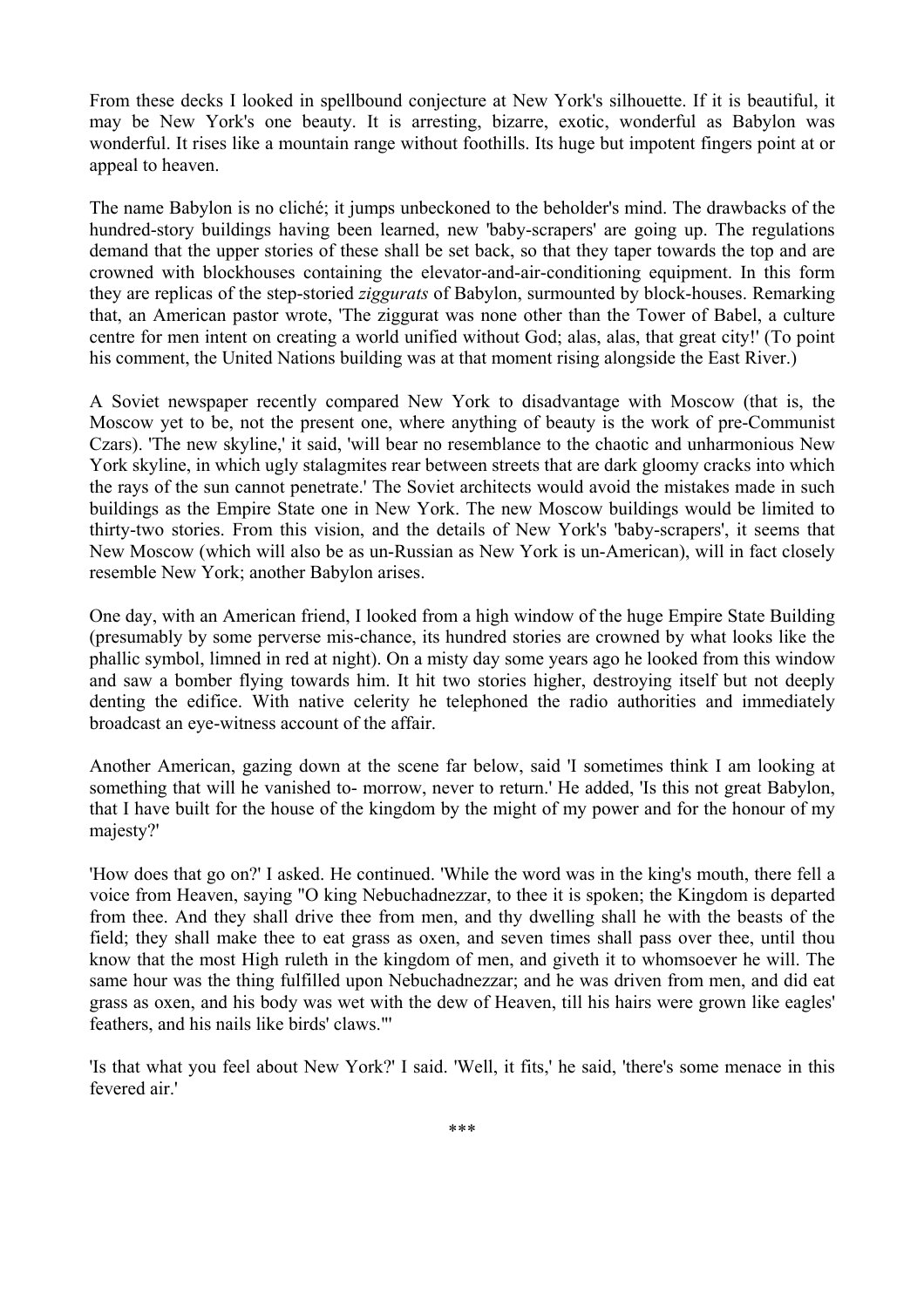### Chapter Ten

### STREET SCENE

My mind's eye retains a thousand pictures of the street scene of New York as it stood, in 1949, on the verge of something, yet to be revealed; some decision possibly fateful for the entire white family. I see, near my hotel, the early morning breadline outside the Franciscan monastery. An industrious man cannot easily stay workless in America today, yet a residue of human beings remains, unable or unwilling to earn a livelihood: the bums and deadbeats. After the monk came with the sandwiches they would disperse to pick up cigarette ends, beg a nickel for a cup of coffee, mooch around, lie down somewhere at night and join the breadline again next morning. Farther on I see two prosperous and well-fed men, one gesticulating and the other listening. 'How'd I do it? Why, I gotta hardship-priority, see!' says the voluble one as I pass.

Still farther away was the Garment Centre, the preserve of the suit-and-cloak trade. I will risk a massive generalization and say the world has nothing like it. Here, block on block, clothing factories and warehouses stand, inhabited by Eastern European and Italian tailors and seamstresses. The narrow streets are choked with great trucks, the narrow pavements with heavy, wheeled racks of clothing, pushed about by negro, Puerto Rican and other labourers. During working hours the Garment Centre is congested enough; at mealtimes, when the cutters and sewers surge into the streets and remain there, shouting, jostling and gesticulating, it is almost impassable. The Garment Centre belongs to them and this ownership is demonstrated in a 'Keep out if you don't like it' spirit. This is the new immigration showing that 'the future of America belongs to it'.

The Garment Centre decides what America shall wear tomorrow and spreads its influence through all the Main Streets. Soon after Christmastide those myriad shop-windows fill with the attire of spring; long before spring ends the gossamer clothing of summer invades them; while New York wilts in the heat the autumn fashions supplant that; and before the leaves are red furs and topcoats are there. Each clearance is early and ruthless, and the window-shopper who liked a beach-frock in May will vainly ask for it when the sun fries the skyscrapers; by then the Garment Centre is reaping the fall harvest. The pace is terrific.

All this energy does not end with apparel. The garment industry is politically organized, for political ends. The vote of New York is held to be of decisive importance in elections and the Garment Centre controls a large section of this, so that party-managers urge aspiring mayors, governors and even presidents to court it, and Garment Centre leaders have the entry to the highest places. 'The two garment industry unions (in New York and Chicago) have as yet always been led by men from the revolutionary areas of Russia or Russian-Poland where Soviet Communism and Political Zionism were born. Together their membership forms an inconsiderable fraction of the American population but their political claims are imperious. In 1950 the Chicago union 'demanded' that the State Department should 'consult American labour on foreign policy' and 'draw on the labour movement for its personnel'. Zionist newspapers state that the influence of these bodies 'has long since gone beyond mere matters of wages and hours and entered wider political, national and even international spheres of influence', which is clearly true. In 1949 and 1950 the two unions supplied two million dollars to the Zionist State. These contributions were 'suggested' to the branches, but 'imposed an obligation on members'; if members objected their union benefits, such as holiday pay, were stopped. The two unions claim at present to be 'anti-Communist', but the description might resemble one of their own reversible garments, which may be turned according to vogue.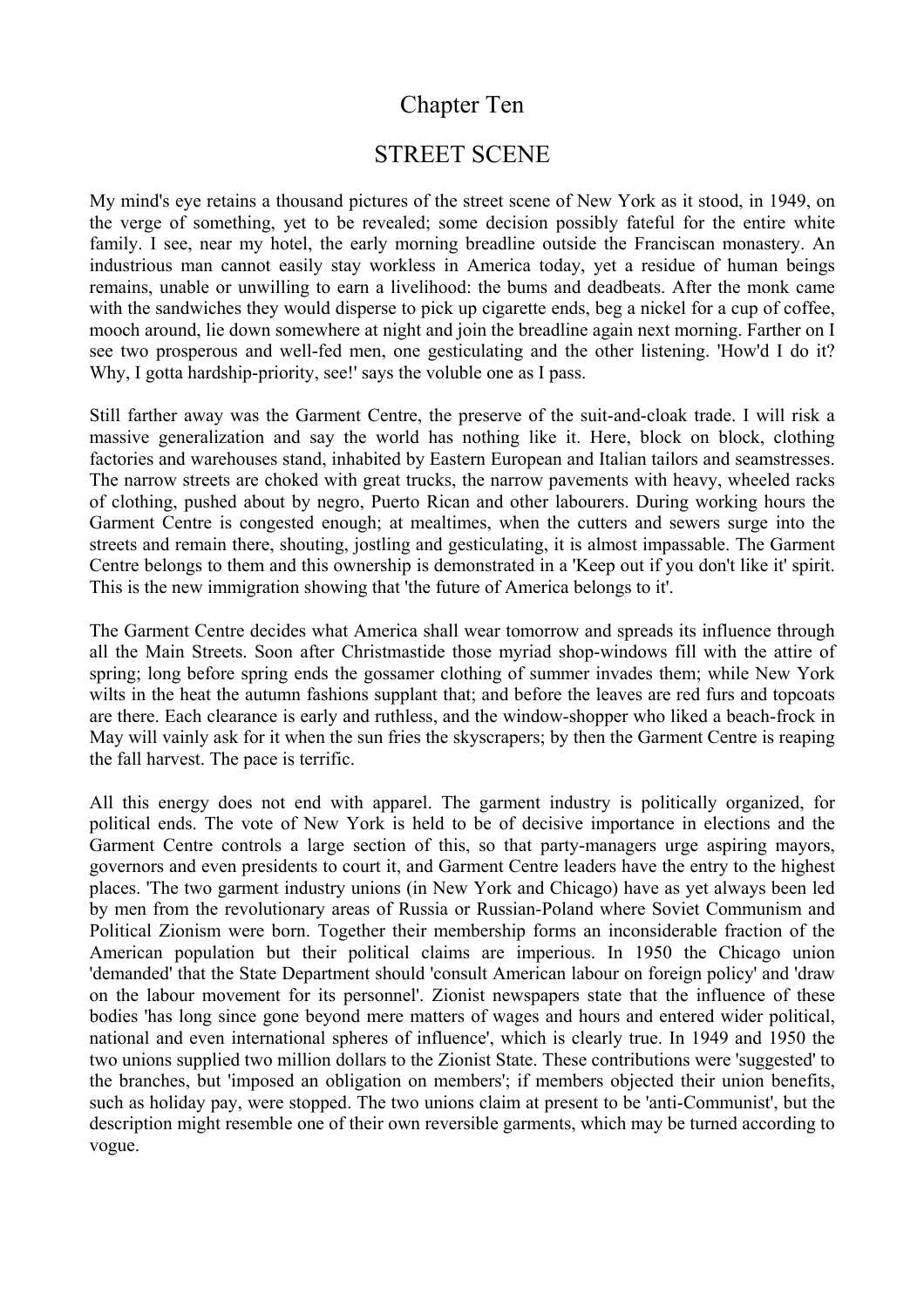In any case, the Garment Centre is powerful in American politics, openly supports one of the two foreign adventures into which the Republic has been drawn, and may not wear its heart on its sleeve in the other case. It is the most striking example of the progress of that new immigration which began when all conquests were completed. 'The old immigration' (says the *Short History*), 'spread out pretty evenly throughout the North and West, and went in about equal numbers into farming and industry ... The new immigrants congregated in the industrial centres of the East and Middle West.' The political results are now being seen.

The Garment Centre, the symbol of this new power in America, stands at the leftmost extreme of the New York street scene. At the other end (though not far away) stands the Rockefeller Centre, the symbol of the carter civilization and its puzzled striving to maintain and build up the old tradition and virtues. The amassing of money produces a problem: what to do with it when acquired. In America (said John Adams) wealth became an end in itself; 'the conception of work as a moral virtue' (says the *Epic*), changed into 'the further conception of moneymaking as both a personal virtue and a patriotic duty'. The giants of gain came by this road to a signpostless land; they may not have had more money than they knew what to do with, but often did not know what to do with the money they had.

Some of it began to devour its begetters. In early days the tradition was followed which bore good fruits in Europe, where rich men endowed almshouses or schools for poor scholars, founded universities, became the patrons of poets and painters; money fructified life. In the Republic, when music, reading and all culture came to be scorned as things effeminate, best left to women's clubs, rich men often lost the instinct of direction. Their huge but unmeditated generosities sometimes had unforeseen effects, for money, unskilfully employed, may take on the nature of a cur, biting the giving hand. Great libraries, passing into the care of committees, often became propaganda centres for subversion, or, in farming and cattle states, the resting-places of deadbeats. The juniors, too, often played havoc. The inheritors of great fortunes, cast into the stormy twentieth century without spiritual goal or the need to toil, sometimes sought a facile popularity by showering money into Communist coffers, especially if they bore the label, Liberal. Much money found this level and famous grandsires in the shades may have wept like anything to see it. The instinct of nursery rebellion against parental restraints often produced this effect in affluent adolescents. The titans of money in the last century, who publicly declared that gain was its own self-blessed goal, bear much responsibility for the spiritual anchorlessness and adriftness of American youth today, for by elevating this puny creed to the standard of a national ideal they deprived the next generation of all others, such as God and country. Their descendants found that this patrimony was not enough. In their spasmodic striving to rediscover faith they are the prey of worse misleaders than the dollar Colossi, and this is one explanation of the doubts and confusions which beset America today.

The Rockefeller Centre is a case of money wisely spent and improving itself. It is a lonely example, in Fifth Avenue, of what New York might be, were not Henry James's 'beastly rent-values' the general rule. It is the proof that light, air, trees, flowers and fountains may survive between high buildings; for a few blocks New York becomes an urbane metropolis. Even here the good purpose was turned aspishly against itself. A painter living in Mexico was invited to do the murals for its great entrance hall. The contractual theme was 'Man at the Crossroads looking with uncertainty but with Hope and High Vision to the choosing of a course leading to a New and Better Future'. His murals showed this choice in the form of a group of Rockefeller Americans drinking, gambling and wantoning, on the one hand; and a benevolent Lenin presiding over happily united workers on the other. The painting was rejected and now, aptly, adorns the lounge of the garment-workers' holiday home in the Pennsylvania mountains.

In the street scene of New York the Communist (or Political Zionist) picket-line, too, was a constant feature. I met it first when, looking in a restaurant window, a voice behind me cried,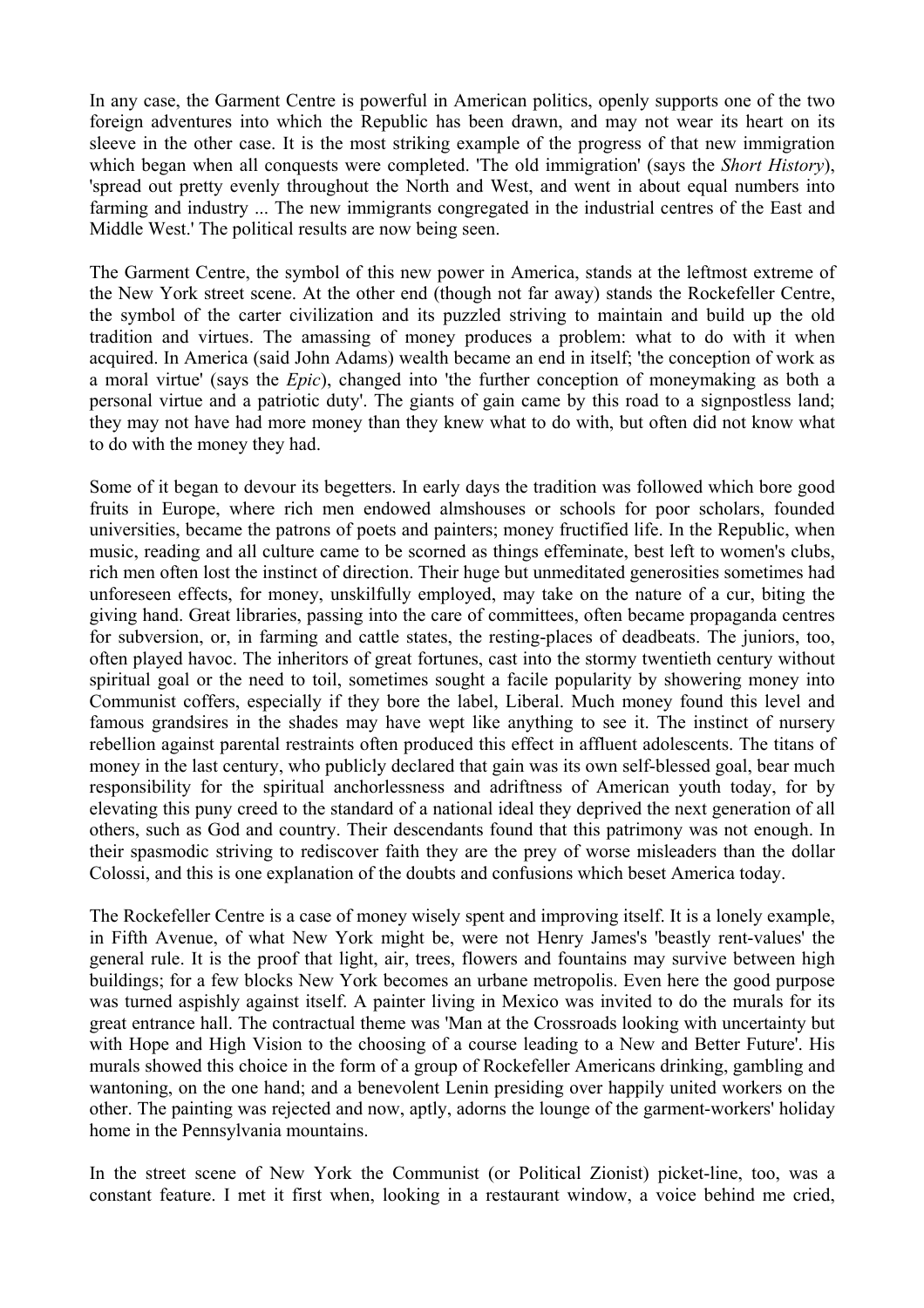'Passa-them by, passa-them by, they are no good, passa-them by.' I turned, saw a lonely striker, and resumed my reading of notices in the window, which proved to be the proprietor's answer to him. 'Do notta-reada them,' cried the voice to my back, 'it issa alla-lies, passa-them by.' From then on voices soft or hoarse, wheedling or intimidating, repeatedly told me not to enter this shop or store, and the thing went on all over New York. People on twentieth floors were suddenly left without elevators, and the liftmen traipsed up and down the sidewalk crying 'Unfair!' while milkless breakfasts were eaten far above and unemptied ashcans overflowed. When peace was made in one sector the war at once broke out in another, ten blocks away.

A major picket-line, of Communists, Zionists and a negro or two, revolved slowly and endlessly before a small German exhibition, crying 'How much for human lampshades?' 'What price Belsen!' and 'Who said Ilse Koch?' To me a repugnant sequel to the Second War was the persecution of the womenfolk of defeated enemies, apparently for their wifehood alone. Neither the British nor the American people ever associated themselves with such barbaric things before. I recalled the horror with which, in 1933. I saw a Socialist woman in Berlin who was thrashed by Nazis. My report of that, to *The Times*, went over the world; I would not then have believed that the American or British name could ever be linked with anything similar.

This Ilse Koch was the wife of the commandant of Buchenwald concentration camp, and her name was strung to a story about the making of lampshades from human flesh. In every war this story recurs, in such similar form as to suggest a continuing source of fabrication. In the American Civil War Northern tales were spread of Union soldiers' bones being crushed to make fertilizer for the South and of their skulls being fashioned into drinking-cups. In the First World War Allied propaganda unhappily produced the story of soldiers' bodies being made into German soap. The truth of it later came out, yet in 1945 at Danzig, after the Second War, an American ambassador was again persuaded that he saw 'the remains of human bodies, still lying in vats of alcohol, the fats from which were to be converted into soap', while 'dried human skin was still stretched out in the laboratory for the manufacture of lampshades'.

Some unknown hand appears to direct an especial malignity at this particular woman, Ilse Koch. An American occupation-zone court sent her to life imprisonment for 'participating in the management of a concentration camp', which is a bad but much lesser thing. Mr. Montgomery Belgion later disclosed something of the methods of these courts (in the British zone as well) and in 1949 the sentence was reduced to four years 'for lack of evidence' (which was once ground for acquittal or possibly redress). At that clamour broke out in New York and her release (sentence, on lacking evidence, served) was prevented; she was handed over to some 'German court' which arranged to try her for 'twenty-nine murders', and presumably the world will learn as little of what transpires as it did before. These things make talk of an Iron Curtain illusory; one can only be said to exist if different principles prevail on either side.

The purpose of the picket-lines seemed to be that of fanning hatreds of race, class and creed in the pretence of combating them. They piled unrest on unrest in the restless street scene of New York:

Round about the cauldron go, In the poison'd entrails throw ... For a charm of powerful trouble, Like a hell-broth boil and bubble. Double, double toil and trouble, Fire, burn; and cauldron, bubble.

Soviet Communism and Political Zionism stirred the brew and sometimes the Irish Republicans helped. Their pickets, around a building which contained the British Consulate, thrust at me leaflets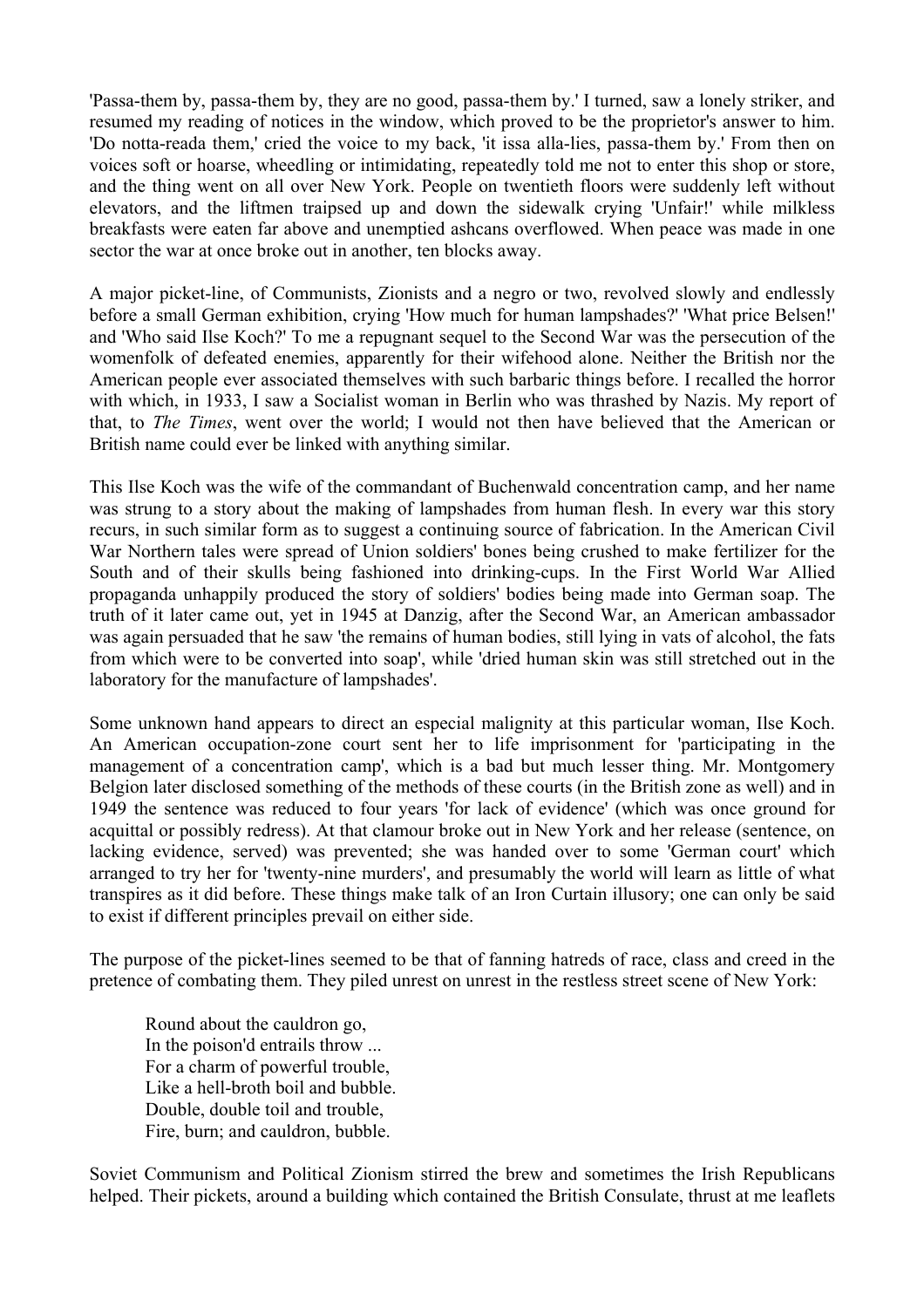bearing the names of Zionist rabbis, whose words were used to portray Southern Ireland as a happy sanctuary for Jews, harassed by 'religious discrimination in the British island and Ulster! However, Irish Republicans are not without native humour. 'You have new allies against Partition!' l said, 'are you for or against Partition in Palestine?' The picketer grinned and said, 'That's a long way away'.

New York seldom knows a respite from such incitements. I came to a small riot around the New York High School. Students milled to and fro, yelling and waving placards; a few policemen uneasily tried to keep order. These demonstrations went on for some days and I learned they were directed against two professors; one was supposed to be anteye-semidick and the other to have put white and negro students in separate dormitories. The besieged Rector issued deprecatory bulletins, intimating that he could hardly dismiss his two colleagues, though they were rather naughty and the salary of one had been reduced. Beyond that (he implied) he could not go unless pushed very hard.

Then in Madison Square Park I found the President of Israel, Chief Rabbi of Jerusalem, other speakers and a fair crowd gathered to celebrate the anniversary of Israel. Angry applause followed attacks on Britain and 'Bevinism' and glad tumult greeted references to 'our beloved America'. Having heard similar voices speak earlier of 'our beloved Germany', 'our beloved Austria' and 'our beloved England', I felt that Americans were like folk in the Political Zionist barber's shop, waiting for the words, 'Next, please!'

As the permanent United Nations building in New York was not ready, I took train to a place outside, that looked like wasteland, where a lonely sign said 'United Nations'. The temporary headquarters was a repellent place, like some remote base in wartime, where only the bar seemed busy, butterfly-ladies sat about in club-chairs, and the members of the new bureaucracy, immunized from taxation and other discomforts of life, lounged aimlessly around. It had also the distinctive atmosphere, recognizable to any experienced visitor, of a Communist cell. Its first Secretary-General, who also helped draft its Charter, was a Communist who betrayed his country's secrets to the Soviet Empire, and when it was founded, in the confusion of 1945, its organization was wide open to the Communist technique of infiltration. Today it runs a kind of shop in Fifth Avenue which distributes to all-comers literature full of the teachings of subversion. If this body should become supreme above nations the future would be bleak indeed.

As to that, the temporary home sufficed for the first ill-omened deed, in Palestine. Count Bernadotte was dead and in New York the Mayor turned out a police band to welcome a leader of the organization which claimed his death. Americans, and most others, do not know what that first act may imply for them; if the partition of Palestine can be ordered, so can that of the United States or any other country. While I was in America an appeal judge in California set aside a judgment, involving property ownership, on the ground that it 'conflicted with United Nations law'. The Charter of the United Nations, he declared, was not only 'the supreme law of the land' but also 'paramount to every law of every State in conflict with it'. If that should become true, every law born in the history of America or any other land will have been swept aside without a question put to the peoples concerned. Fitting is the tombstone shape of the new United Nations building in New York.

In a city where such huge ambitions gather and hatreds are unremittingly incensed, the nervous tension must needs be great. It was never small; before all this began New York and its 'cold, dreary streets' moved the negro singer Daniel Emmett yearningly to compose that rollicking national anthem of the South, 'Way down south in Dixie'. Today it has an added excitement, a kind of suppressed frenzy. Once a suicide stood for many hours on a sixteenth-story window-ledge, contemplating the jump. The policeman who vainly tried, while time ticked by, to lure him back said afterwards that his nerves suffered most from the screaming of women in the street far below; it never ceased.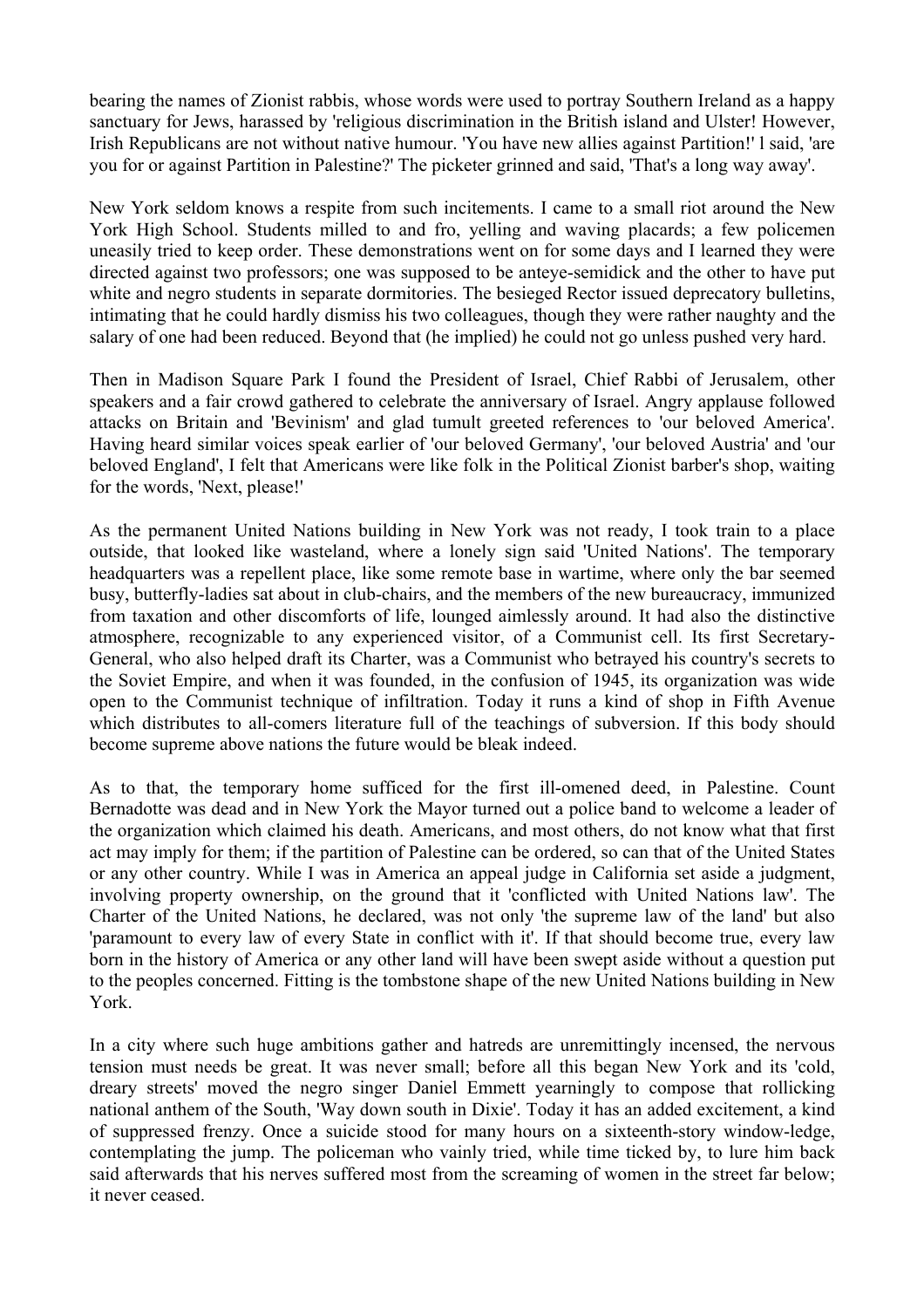From the ordeal of uncomprehended suspense few escapes offer, save by wheel to the distant country. To my own surprise I often sought respite and repose in various hospitable and friendly New York clubs. In my London youth I thought clubs the resorts of a selfish affluence, fortified against the unemployed young man. Experience has taught me to prefer Colonel Blimp to Commissar Blimp, on the Kremlin walls or in the United Nations Assembly. The New York clubman was being lampooned as Colonel Blimp was in England twenty years ago, or ten. He was 'Mr. Groton', the butt of the party-line comedians (Groton is a leading New England school). 'Have you selected your chair for the winter, Mr. Groton?' asks the club servant, or, 'I think you should wake up now, Mr. Groton; spring is here and the Socialists have taken over.' Alternatively he appears as 'Senator Claghorn of the Deep South' ('I'm so anti-North, sir, I won't wear a union suit').

The New York clubs, anyway, were places of peace among an instigated turbulence. One of them awoke in me memories of an affair which gratified the sensation lovers many years ago, for I learned it was designed by Stanford White, who was shot by Harry Thaw at Madison Square Garden. That had a sequel, to me amusing. Years later Marie Lloyd was denied entry to America for 'moral turpitude'. Many years after that again, Harry Thaw, now free, was refused admission to England. An American newspaper said this was a neat tit-for-tat; I doubt if it was ever so meant, but the point was well taken.

The little matters that mutually irritate related peoples are often diverting. Unthinking travellers in either direction tread in the footsteps of old clichés; Americans complain of warm beer and cold coffee in England and Englishmen feel superior about flatulent beverages drunk from the bottle. Americans are often made uneasy by small things about Englishmen, and sometimes are affronted when, his attention being drawn to them, he admits their unreason and smilingly continues in error. I have known Americans almost indignant because Englishmen draw shirts over their heads instead of buttoning them like jackets. They dislike English affectations of speech, for instance, the pronunciation of clerk as clark or Berkley as Barkley. They think words should be pronounced as spelt, like P'ke'psy. The long 'a' frets their ears and 'tomarto' seems to them an intolerable quirk implicitly admitted by 'potehto'; 'a' should be spoken short as in Kansas (not long, as in Arkansas).

They will forgive an Englishman much if he can strike the right note. Once I found myself the only guest at a dinner in New York of former students of the University of California, and knew no soul save my host, who was seated far from me. Everybody else was on Al-and-Ed terms and between the excellent courses, and after, speeches continued until I realized, with alarm, that everyone present would be called on to say something. All spoke lovingly of distant California, to me unknown. I did not want to appear stupid or give offence, but I thought several highballs had gone to my eyeballs and my mind would not work. When the inexorable moment came I said, on the moment's spur, that in a company of Californians I could only offer the slightest of pretexts for being present; I believed, on my mother's authority, that as a child I had on several occasions made passing acquaintance with California Syrup of Figs. A dead pause of about five seconds followed, in which I heard the dwindling tinkle of lost ewe-lambs' bells. Then a crash of laughter filled the room and honour was saved.

One morning I left New York; it was Friday and the 13th. I did not look forward to a second acquaintance with the tunnel, but did not then know New York well enough to try and find one of the bridges. I thought of taking the second tunnel, the Holland one; from my map it looked better for my purpose. However, better the tunnel I know, I thought, and went out through the Lincoln Tunnel. At that moment a 16-ton trailer truck carrying four thousand gallons of inflammable carbon disulphide blew up in the Holland Tunnel. It held, the river did not come through, and none was killed, by wonder, but sixty-six people were injured or half-asphyxiated, while a-long line of trucks,

\*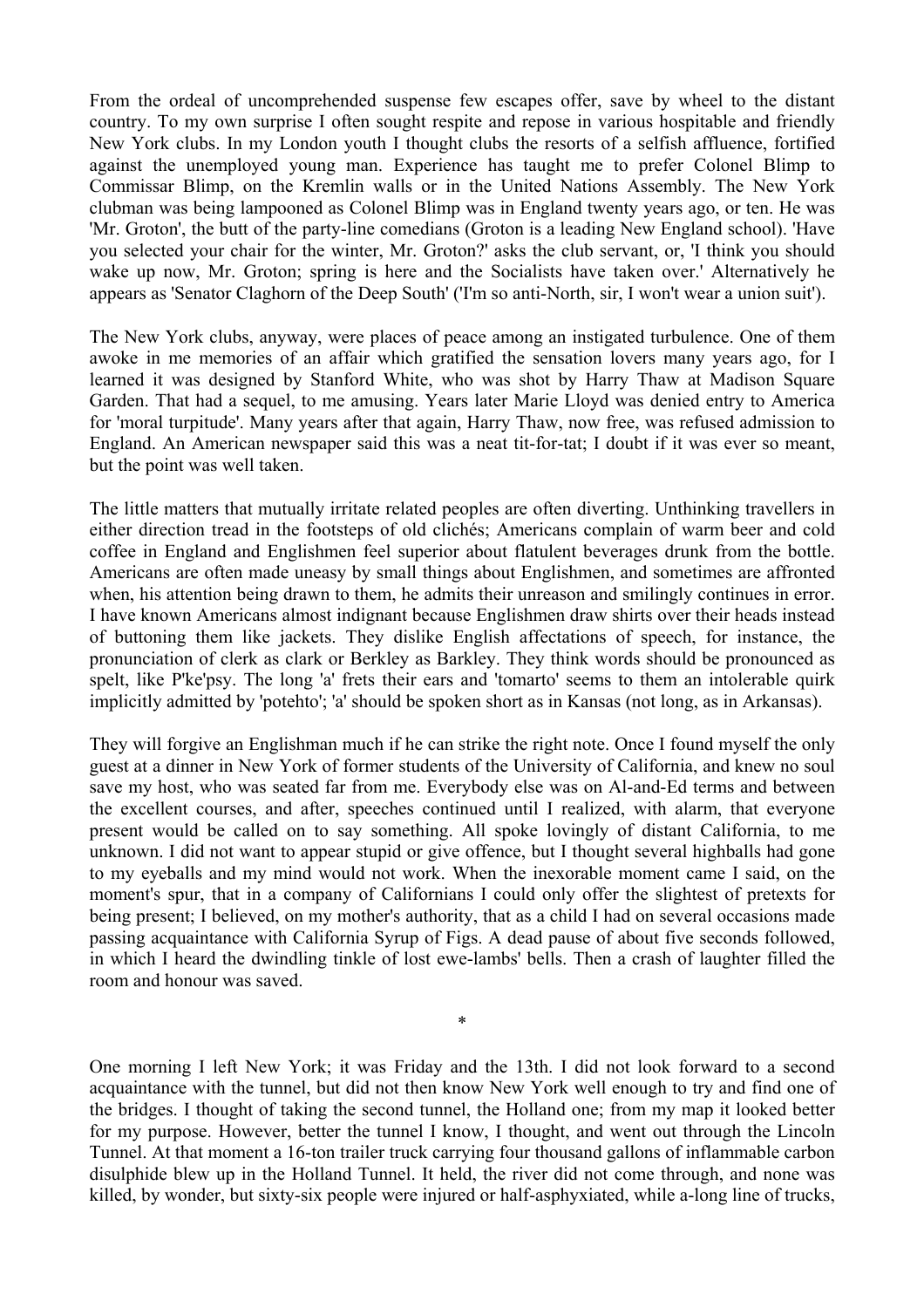jammed hard against each other at the moment of halting, was destroyed; their drivers escaped miraculously by running from the blaze through falling tiles and chunks of concrete. At the entrance to the tunnel thousands of cars piled up and all their drivers honked in a fury of frustrated haste.

However, I only learned about that later. I ran blithely through the Lincoln Tunnel on Friday the 13th and found it much less alarming at the second experience.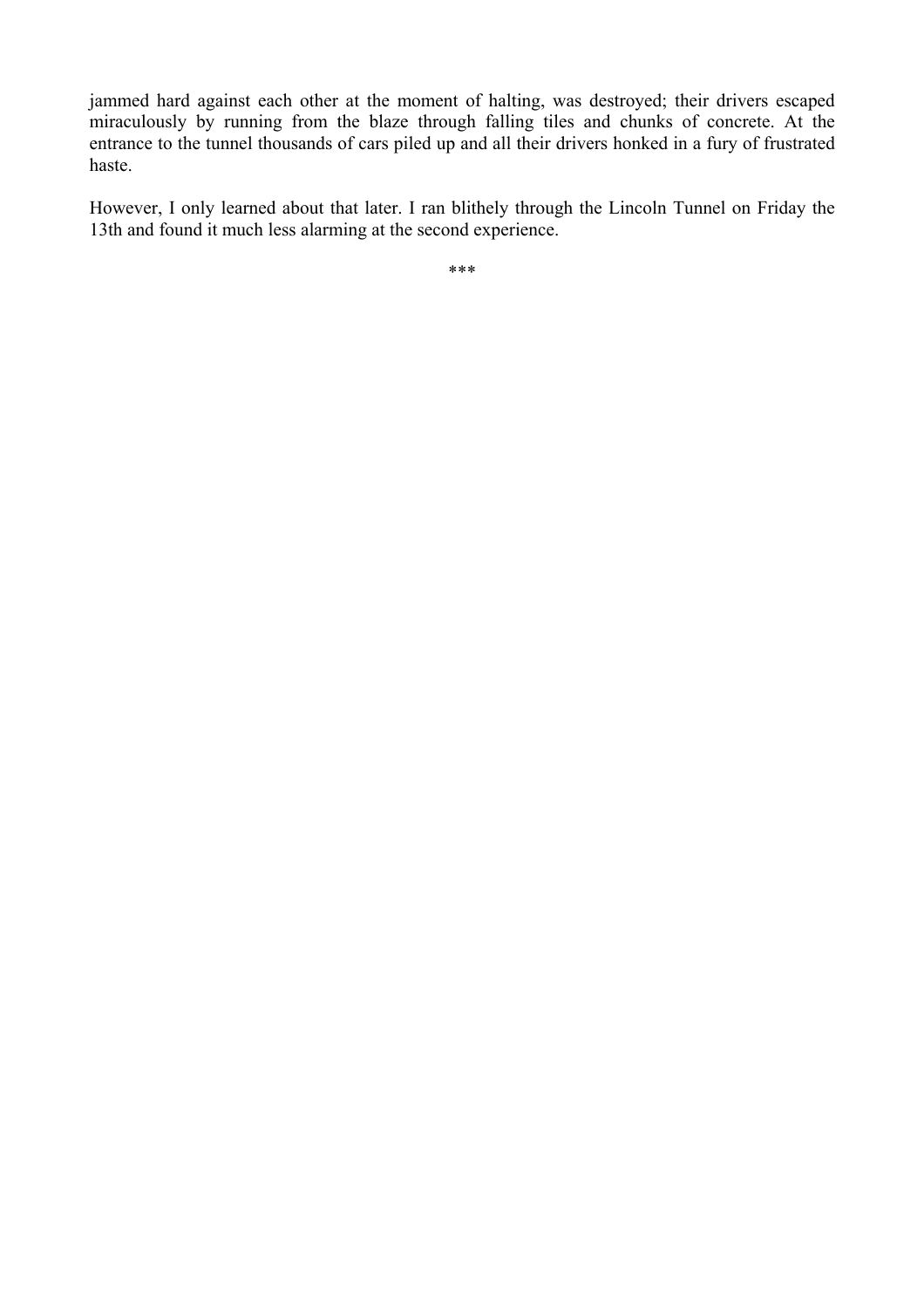## Chapter Eleven

## IN YANKEELAND

From the old South, through New Babylon, to the old North, then on to the newer West: that is the best way to understand America, if it can be understood. It baffled an eminent American, Walt Whitman:

How can I pierce the impenetrable blank of the future? I feel thy Ominous greatness, evil as well as good; I watch thee, advancing, absorbing the present, transcending the past I see thy light lighting and thy shadow shadowing, as if the entire globe. But I do not undertake to define thee - hardly to comprehend thee.

After the political witches' cauldron of New York the cool beauty of Connecticut and all New England was like a benison. The differences from the South were mainly those of latitude. The South has low-lying, sandy pine barrens, swamps, mud-brown rivers, even snakes and alligators (I once saw a snake bigger than any personally met in Africa); the Gulf and the tropics are not far away. The North has green downlands, 'rolling hills, low mountains covered with forest, sparkling streams and innumerable lakes; here you think of trout, salmon and hushed winter snows. The longitudinal line of the same civilization, however, runs clear from South to North along this seaboard, and is broken only by New York. It springs from a common Christian and European root.

I began this journey in a quiet, white village of fine houses set around a green. Only in New England and a few places in the South do you find villages and village greens, and they reveal the continuing Saxon tradition, carried into these American lands. The colonists, remembering disputed commonages, laid out a common ground where all men's rights were equal. Thus many New England villages remain homogeneous communities clustered round the green, and Main Street has to step aside.

This village was almost deserted. It waited for Decoration Day at the end of May (when flags are placed on American war graves) to bring the brief summer season and the holidaymakers. Mist, rain and snow fill the other nine months and often, on western highways, you may meet New Englanders migrating towards Arizona's or California's sun (or encounter them returning to the damp green lands, which they find they prefer when they go away).

From this first Connecticut village I explored New England, travelling always along green aisles beneath green arches and being ever astonished by what the earlier colonists built. The feeling of a mellow culture accompanied me through Litchfield, Sharon and Salisbury, on to Stockbridge and Williamstown in Massachusetts; again, these places seemed older than they were because they contained so much of a parent civilization. The early colonists, when they took home names and clapped 'New' on to them, must have meant 'another', not 'different'. It was a confession, not an apostasy. They meant to build another place on foundations they knew, not a 'new' one, the newness of which would be a denial of the old. They used the old models for their houses, for the excellent inns, for their schools and above all for their exquisite churches. Architects or masterbuilders from England built many Southern mansions. New England was harder and poorer soil and men fended for themselves, but with equally fine results. Taste was good and many valuable builders' manuals were available, especially one, the *Country Builder's Assistant*, published by an enterprising Jew, Asher Benjamin. All contained drawings after Wren and to them and the skill of local craftsmen New England owes these delightful white churches.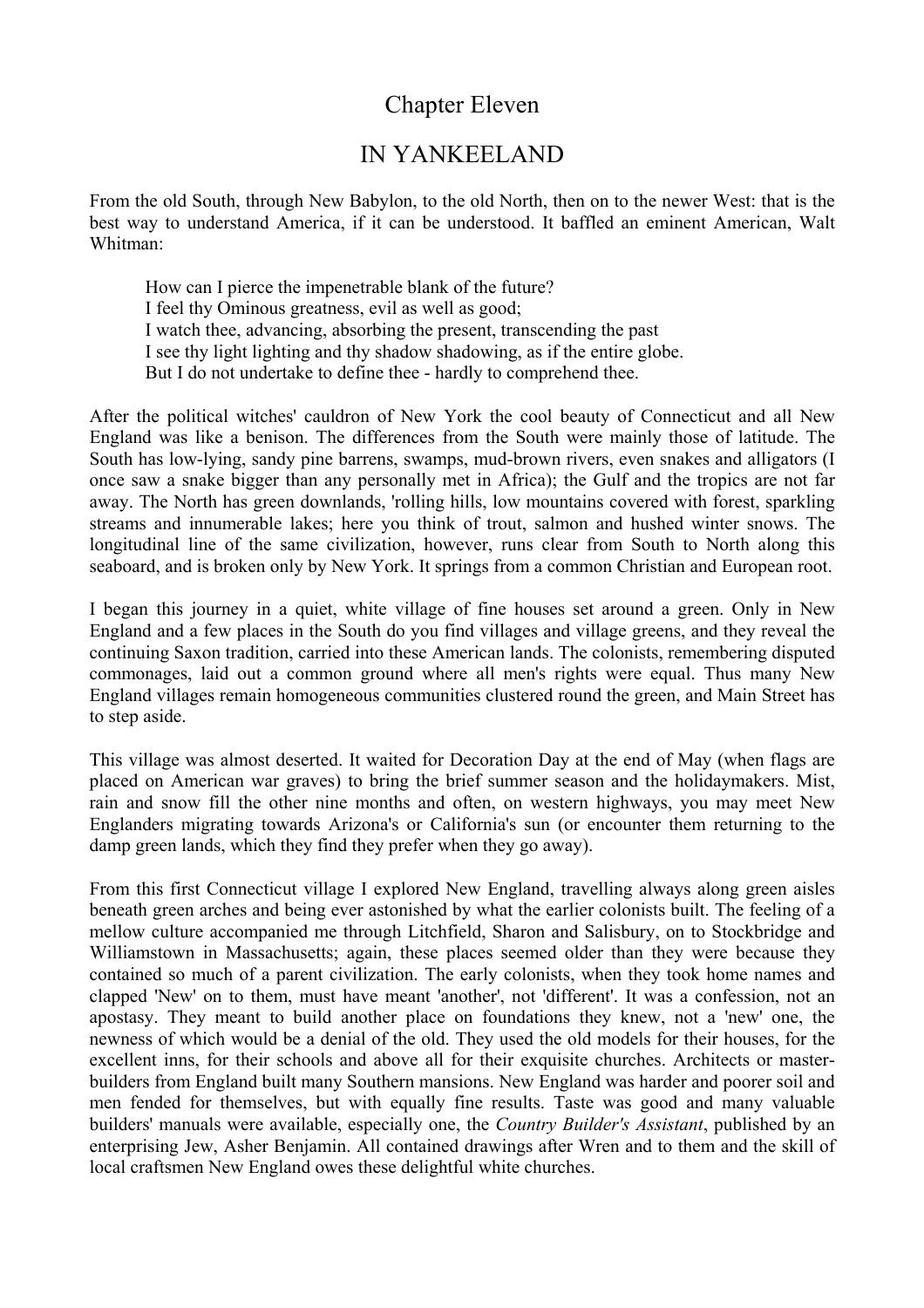I found one of the loveliest in Vermont, the Old First Church at Bennington, a little town still lively with the memory of battles against the redcoats (near it was the old First Meeting House where the Vermonters 'met in prayer for assistance against the oppressive measures of New York and the overwhelming power of King George', a prayer, the first part of which might not be inapt today). The model is Wren's, but the tall columns from foundations to roof are single white pine trees. The inner dome is held in the arms of a cross, 'the cross triumphant over the world'; the UNO building in New York is today's answer to that.

Bennington interested me also because of its part in a very strange affair; here, in the early 1800s, two men were sentenced to death because their uncle dreamed they had murdered someone. Two toenails were all that could be produced of the *corpus delicti*, and fortunately for them the victim appeared while they were awaiting execution.

The mass and speed of motor traffic blur this countryside of endless delight to today's traveller. I wished I could explore it by bicycle, or in a surrey. Either method is theoretically possible, but in practice a wanderer afoot, a-cycle or driving something horsedrawn is almost as inconceivable as a woad-painted caveman in Piccadilly Circus. New England calls for time and leisure, to enjoy it, but that style of travel is dead in America. A trace of it remains only in the New England inns, which are survivals of the colonial past.

The rich men or companies that now operate them maintain them with care, furnish them with taste and serve excellent food, so that they combine the best of old and new. I stayed at one, at Wallingford in Vermont, which was a model in both respects. It was a fine house, aged in the wood and full of good furniture, which took thought of everything a modern guest could possibly need. Hotels in America are not all of this standard, and as the wayfarer delves into the West, seeking humble lodgings, he may fare pretty roughly. A novelty to me, in those parts, was the cutaway lavatory door, which saved the proprietor the cost of a lock and some wood, for the newcomer needed merely to look for a pair of feet. At one, quite large though modest hotel in Colorado, economy was carried farther still; no doors were provided.

I went on through New Hampshire to Maine, pondering on the immense quiet of New England, beneath the surface noises of the road. Norwich and Hanover, Orford and Haverhill, Bethlehem and Bethel: English, Royal Georgian and Biblical names marked the way. Save for Bethlehem, which was much overrun by New Babylonians, as if to spite its name, they breathed the spirit of the early colonists and a deep respect for these grew in me. This was all bitter wilderness when they came. Their remoteness from civilization was daunting to think of even now, yet they seemed to have remained nearer to its heart, as they built these white towns in green groves, than the masses of people are today.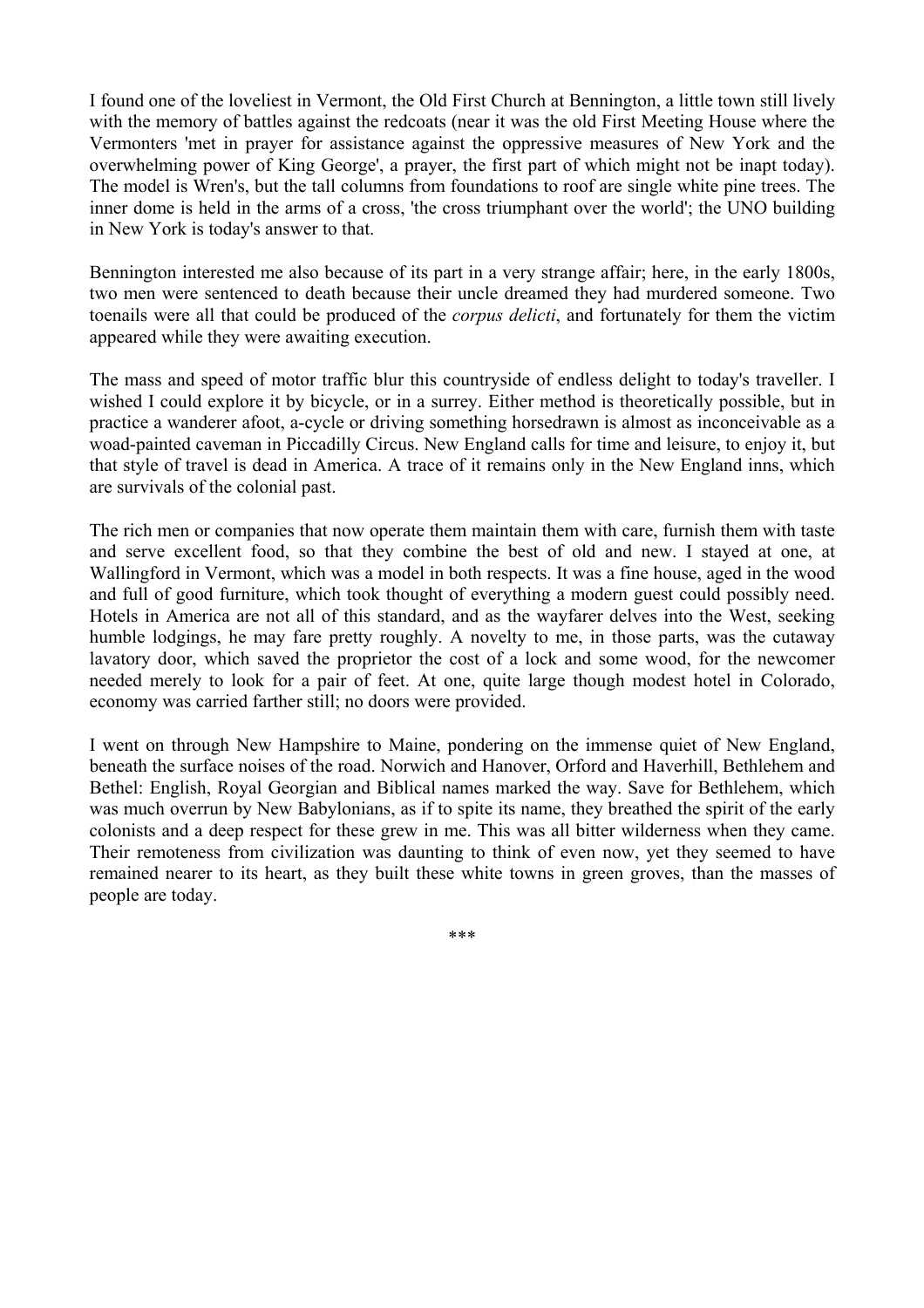# Chapter Twelve

#### LIFE OF A SALESMAN

Through the woods of Maine I came, in quest of a night's lodging, to a little place called Skowhegan, and stopped at a modest-looking inn where a very fat, wheezy and jovial landlord rocked himself on the stoop. To my surprise he took my heavy bags one in either hand and sped lightly upstairs with them; I never knew a man's appearance so deceptive. He surprised me again by showing me a cheap room and saying he had one cheaper and just as good, if I cared to use a public bathroom. Such probity may once have been general among inn-keepers but is rare now. I was tired and hungry and asked where I could eat. This is often a major problem for the stranger in America; the stool and hamburger pall in time and his being calls for a solid meal, a chair beneath him and a table before him.

'Down by the river,' he said, 'half a mile away.' I went and found a log-cabin restaurant and a table by a window. Outside, logs were floating gently downstream and the senses were restored after the rush of the road by their reassuring movement. In a smooth partnership of man and nature, they were cut in the mountains, slid down the slopes, and then the river did the rest; it brought them to some distant boom which fed them to the mill where they were pulped for paper. It was an enchantingly primitive arrangement, slow, but surer than speed. Of course, there were libertarians among them and these sought to gather in any corner where they might escape the stream; then they set up log-jams, another American expression which has enriched the English language. It is the perfect image for any obstructive congestion in industry, traffic or aught else. English politicians, liking the mixed metaphor, usually prefer 'bottle-neck', which is the opposite of what they mean; the neck of a bottle ensures smooth, uncongested efflux, neither rudely swift nor obdurately slow.

While I mused on these things a good-looking and engaging young man asked to share my table. 'Gladly,' I said, and either this one word or my look told him I was English, so that he invited me pleasantly to be his guest, adding a word about friendliness received in England. He suggested, from the menu, 'Chicken in the rough'. 'I'd like that,' I said, 'what *is* chicken in the rough?' It proved to be all the most tooth-some parts of the fowl, served to be eaten with the fingers, and restored me after hard travel.

Forthwith he told me all about himself. He was training to be a salesman of refrigerator parts and expected to spend five years learning the craft. That showed me graphically the place which salesmanship holds in the respect of Americans. Five years seemed to me a long probation. From casual reading and hearsay I thought until then that salesmanship was a natural gift, quickly tested by practical success or failure. I saw it was a high science demanding long novitiate; a talent acquired, not inborn.

To him I owe much lore of the road. When he began his five-year travels, he said, he stayed at hotels and ate regular meals, but soon found this used up both his expenses allowance and his salary. He systematically applied himself to economy. He stayed only at the cheapest tourist-camps, lived during the day on a carton of milk and a packet of crackers, and allowed himself one good meal, at night (thereafter a lone rider, one D. Reed, travelled America with carton and packet beside him). He never drove faster than forty miles, because his fuel bill was lowest at that speed. He put his laundry in a machine which washed, rinsed and dried it all for twenty-five cents; to press these things he ran a little travelling-iron from the electric light in his quarters. Thus his salary remained intact and he saved something from his expenses allowance too.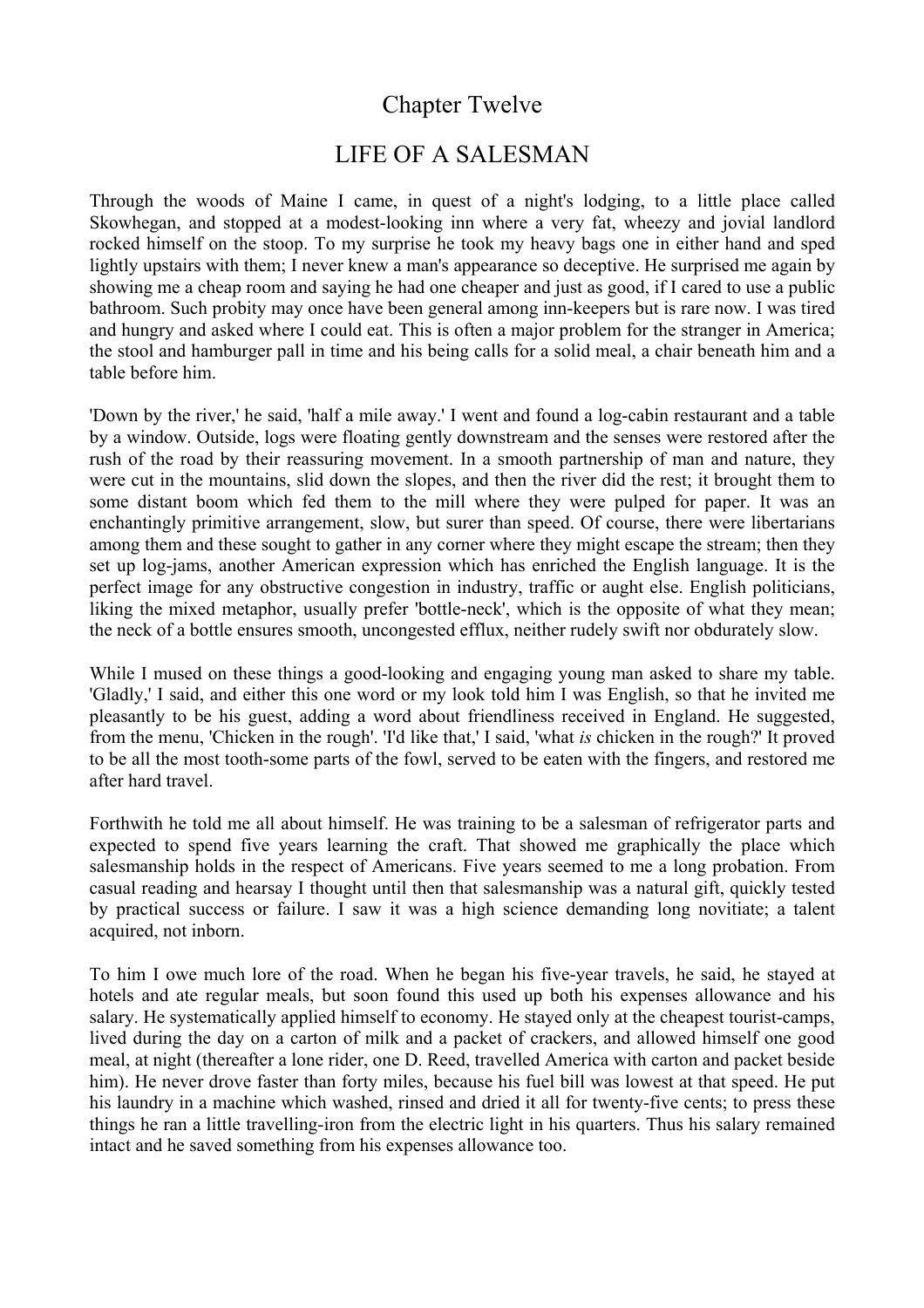His life, perfectly organized, lay before him like a smooth, straight road, with a desirable haven five years away. It seemed an excellent plan, the exact opposite of that of the young American in the days when he set out for the uncharted West. 'You are not married?' I said.

'No,' he said, and spoke of a turning missed on life's road, to which, I thought, he would have liked to return. Like many other youngsters whom I met, his thoughts were much in Europe, wither his military service led him; it holds an appeal for which they cannot account. He lived in memory in days spent with an Italian girl, and talked with a romantic nostalgia of 'three beautiful months' spent in her company. For two years after leaving her, he said, he was utterly miserable.

'Two years!' I said, 'then it was no fleeting fancy. Why didn't you marry her?'

'I couldn't ever make up my mind whether she loved me or my food,' he said.

I knew what he meant. The American soldier was thrown among hungry people in strange lands in wartime, with a cornucopia in his hands. Nevertheless, if he was so happy with her, I thought he might have dismissed his doubt about what attracted her in the first place and have set himself to ensure what should hold her in the last. I felt that a shadow of regret darkened his straight, secure road. 'Yeah, she married another guy in my regiment,' he continued, 'he stayed on in Italy and married her. I guess my ideas were in a jam.'

He fell silent and we both watched the floating logs. The movement of those endless, unformed battalions, drifting, drifting downstream was impressive; it looked like destiny at work.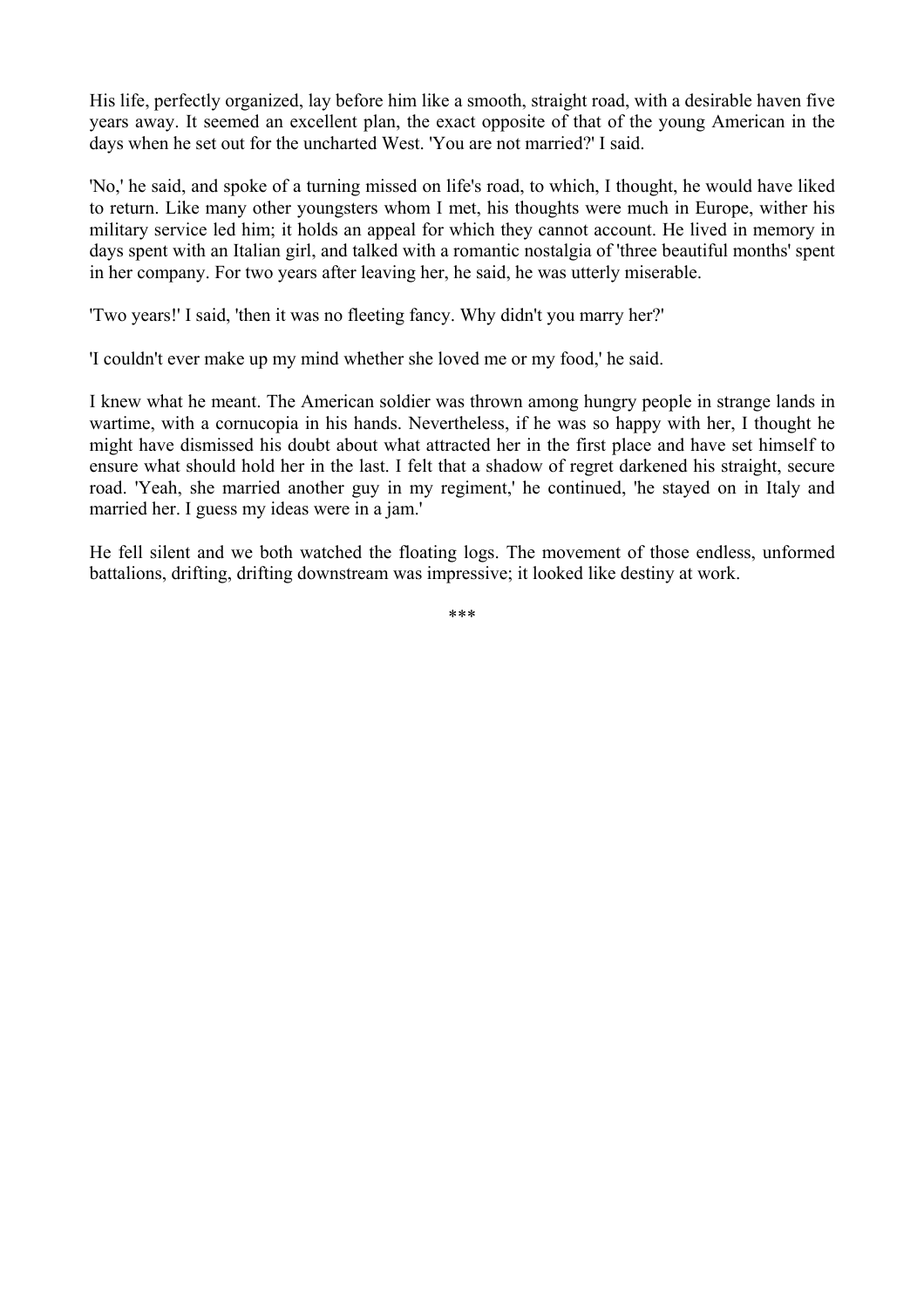# Chapter Thirteen

# MAINE TO MASSACHUSETTS

After the verdancy of New Hampshire and Vermont, Maine was higher and wilder; towns grew fewer and farmland rarer. I went through this country of mountain and forest, lake and river, which the French and English disputed until Wolfe prevailed at Quebec, on my way to Bar Harbour and the sea. New England now is a holidaymaker's land and it was sleepy and empty between the two high seasons of winter and summer sports. Nevertheless, the sun was already hot and rain was needed, so that lonely dwellers in the immense woodlands, though barely freed from snow and ice, were beginning to worry about forest fires.

Bar Harbour, which is almost on the edge of Canada, was the northernmost point on my route, and is one of the world's lovely places. All down this coast the mountain's footlands fall away into islands and islets as if the earth shed hard tears at the ocean's victory. It is a scalloped battleline, where green promontories and peninsulas resist the amethystine siege of coves and bays and the endless combat joins in a smoke of white spume and spray; where the scents of firs and newlysawn wood meet salt breezes. No road could follow these convolutions, which are like those of an uncompleted jigsaw puzzle, so that, although you continually see landlocked water, the ocean remains distant. This is the coast which gave the Republic most of its ships, fisherfolk and seamen.

Having seen the inner countryside of New England I set off southward along its coast for New York again. The day was astonishingly hot and I pulled up at a place which seemed to offer food and shade. There was a mile of beach, the smell of mussels and cockles which pleases English nostrils, a few tables beneath striped umbrellas, and two sheds, which promised 'Lovely Food' and 'Lobster Picnic Plate'. I saw visions of a succulent trifle nestling in crisp green leaves, and of a cooling plunge. On closer view I forewent the bathe; the beach was rockier than Brighton's. I entered one shed and ordered Lobster Picnic Plate.

The counter-hand looked hot and troubled and was too busy, over some sizzling dish, to serve me at once. He turned from his cooker to a box, touched a switch, and spoke to 'Joe' (in the other shed, I supposed). 'Joe,' he said, 'Al here, how's about you coming over and giving a hand with this hamburger?' (a child waited, presumably for the hamburger). Joe's answer was inaudible, but he did not come, and Al turned wearily to me, leaving hamburger and child to fate. He looked happier when I asked for Lobster Picnic Plate and said, 'Sure'.

He took a deep papier mâché dish and filled it with clam-shells, damp from the sea. Then he lifted the lid from an urn, releasing hot clouds of vapour, and with tongs extracted a huge scarlet lobster, intact and steaming like a locomotive, which he laid on the clam-shell bed and proffered to me. I pictured myself rending a boiling lobster with my hands and recoiled. 'You don't wannit?' he said; he was of few words. 'No,' I said. 'Okay,' he said, and put it in the urn. I ate some ice-cream, which, like chop-suey, I find inflating at the moment of intake and lowering later. A little farther along the road I was hungry again and stopped at one of the string of ice-cream palaces which you encounter all over America; in mid-desert and on rocky mountainside alike these excellent resorts offer 'twenty-eight kinds of ice-cream'.

I could not believe, until I made this test, that ice-cream could he made in twenty-eight separate flavours. Now I counted them and they added up to thirty-three, all with names as fine as those of jewels or apples: Orange Pineapple, Peppermint Stick, Butterscotch, Butter Crunch, Black Raspberry, Walnut Brittle, Pistachio, Butter Pecan, Chocolate Chip, Grapenut, Fruit Salad and so on. Yet though this be heresy I found (or imagined) a sameness in flavour and texture. In Vienna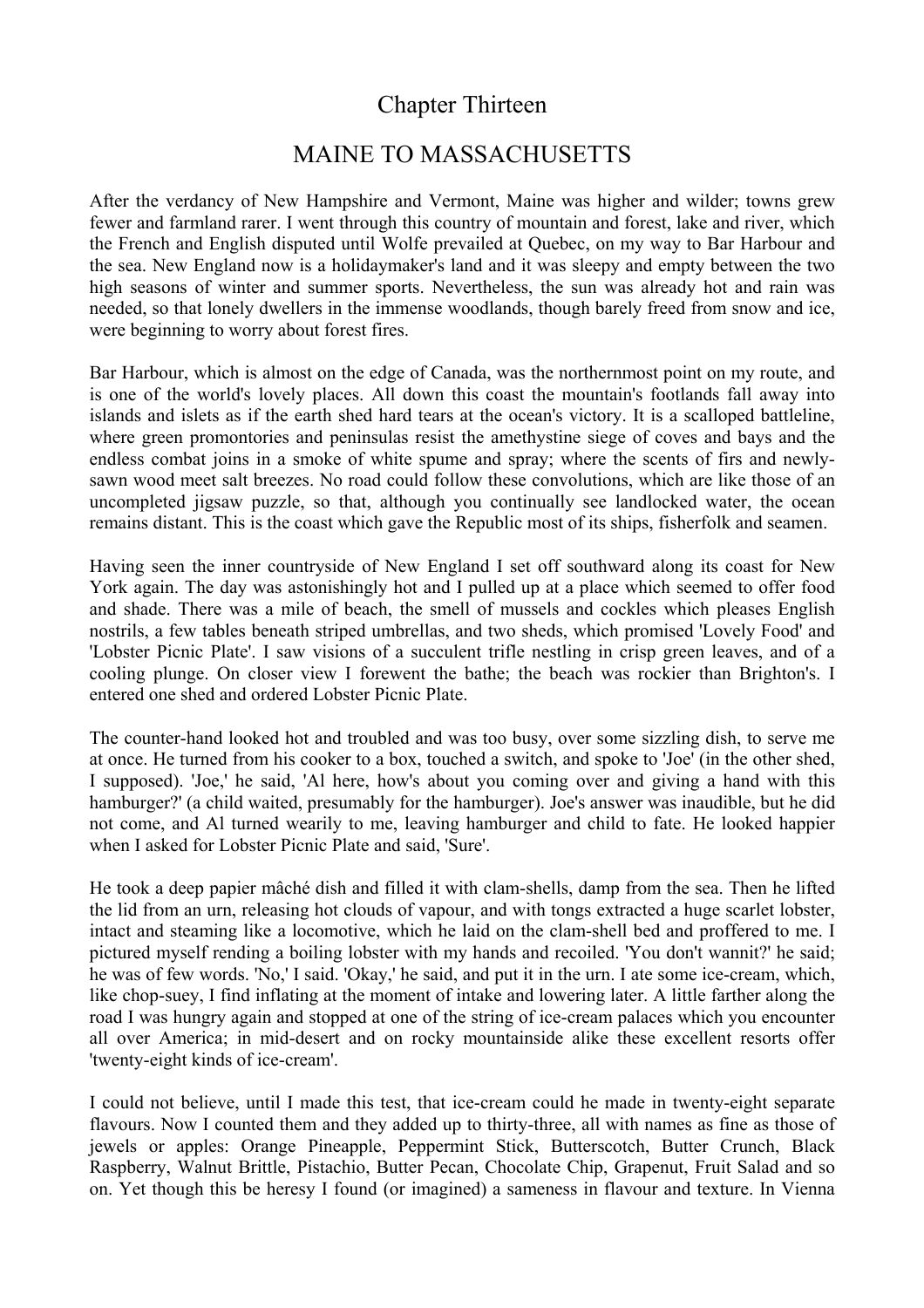formerly, and I suppose nevermore, Italians came from Italy each summer and opened ice-cream shops. One such was beneath my lodging there and each morning, even before shaving, I visited it. I can still taste that confection of *Hazelnuss* und *Citron*, which cost but fifteen groeschen. Never since have I looked on its like.

As you come southward the roadside life thickens again, so that the coastal country of New England disappears, or the senses cannot comprehend it. Everybody appears to sell something. Scarcely a house but is ready to receive Overnite Guests, Nite Crawlers or Tourists, or to sell eggs, fruit, puppies, Persian kittens, curios, antiques, maple candy, cider, icecold pop or sizzling steaks. All around and between the townships are the Dew Drop Inn and Dusty's Clams, Joe's Place and Aunt Martha's Home Cooking, the Dine-a-Mite Diner and the Hot Dog Shack. Any spaces that remain are filled with filling-stations and cabin-courts, and between them the combustion engine ceaselessly roars.

The traveller who is not native to this furious pace may yearn for a little bucolic quiet and I found it for a few miles when I left the clamant highway to seek a little seaport called Gloucester. In green lanes signposts pointed to Essex, Andover or Newbury, and here still beat the heart of the folk who colonized New England. I came over an old stone bridge that spanned a dreamy stream into Ipswich; Elizabethan houses, built of wood and untouched, stood around a village green where militiamen once trained to fight King Philip long before their grandsons threw off the English king. Here the names of the earliest settlers survive and some families still inhabit houses built by their forebears three centuries ago.

Ipswich was a cloistered survival, aside from the life of U.S. Route 1 and Main Street. Gloucester proved as pretty as Polperro, but was invaded by the mechanized times and by new colonists, those of Art. Its old-world streets were full of Art Shops, Art Schools, Art Training Institutes, Lessons in Watercolour, Painting Lessons, Art Exhibitions, and in many windows were the results of this activity; pictures of Ships in The Harbour. Regretfully I abandoned thoughts of a sleepy inn and of a peaceful hour leaning on a quayside wall by lapping tidewater. I turned about and drove to Salem.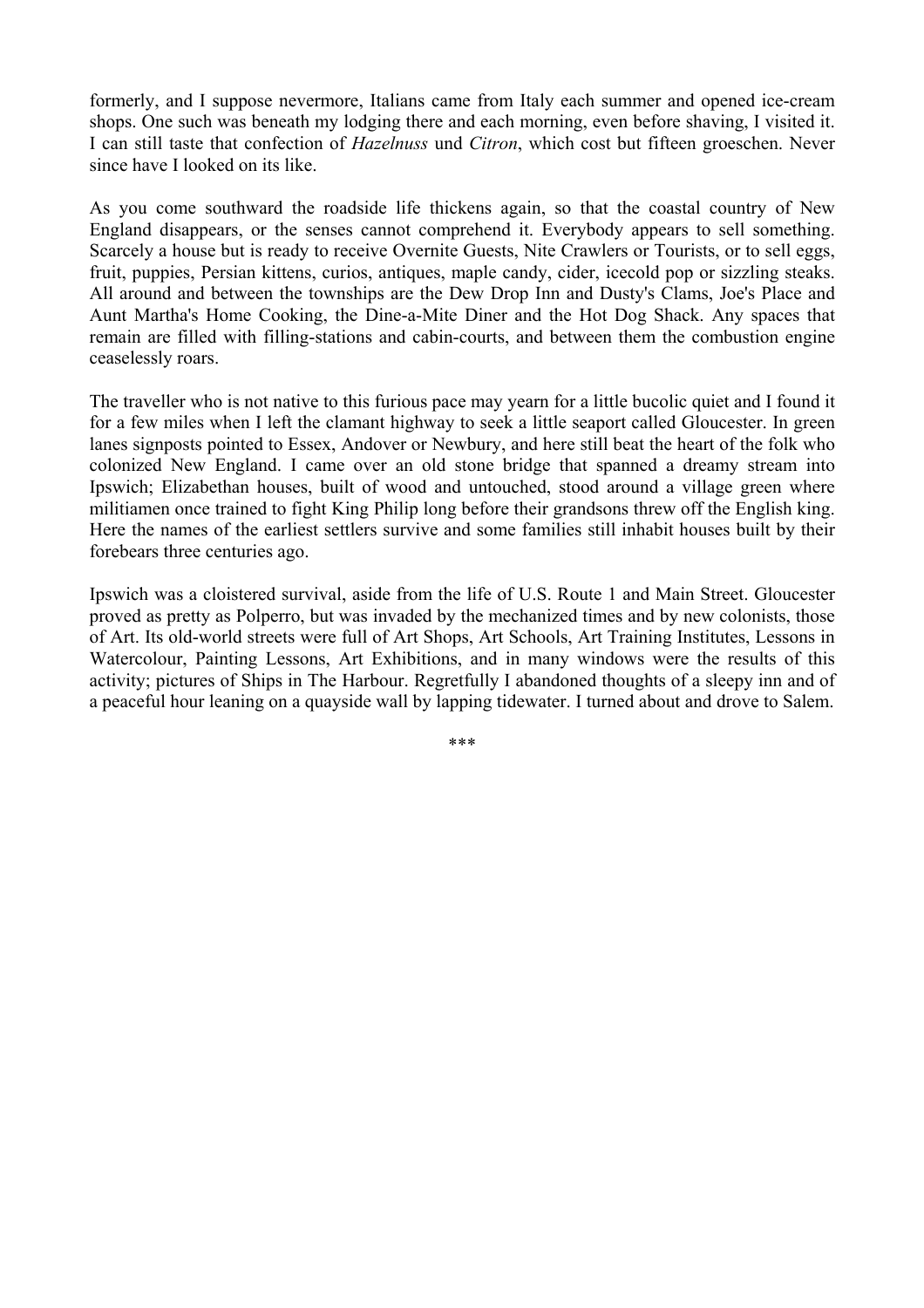# Chapter Fourteen

# OF WITCHCRAFT AND DELUSIONS

Salem, whatever it may be to its inhabitants, was to this wanderer a place of repose and revelation. The roots of the Republic's story are in it and Salem remains small enough for them to be studied in peace. It resisted or was shunned by the industrial age and thus retains much of urbanity and charm. It is of the towns that grow quickly and stop abruptly. In 1650 it was hardly begun; by 1750 it was a thriving seaport; by 1850, when the great sailing-ships came no more and the trade went to Boston and New York, it was arrested and sleepy. It has stayed much like that and seems unlikely to change.

By the water, near to its busiest streets and yet strangely remote, is the most fascinating memorial in America. This is the Pioneers' Village, a faithful reconstruction, not a bogus one, of the first habitations of the colonists from England. The site is genuine, for Salem was one of the earliest settlements, preceded only by those of Jamestown in Virginia and of the Pilgrim Fathers from Plymouth who landed from the *Mayflower* to found Plymouth, Massachusetts (not far away) in 1621.

Here in the twentieth century you may see what it meant to land on a rocky shore in 1626 and set about to colonize a wilderness. The ocean lay behind and England three months away; in front was a barren shore and something, boundless, hostile and savage, which had to be made into New England. The settlers were fifty men with a handful of tools. Here are the bark-covered wigwams and sod-roofed dugouts, in which they first sheltered, while they felled and hewed timber for something better; the thatched pine cottages, with catted chimneys of logs and clay and deep fireplaces, which they next built in the shape of humble homesteads remembered in England; the first rough-hewn stools and tables and the cleared patches where they grew only edible or medicinal plants. Here is the first crude Governor's House (the governor's lady, however, soon died in it), and, moored alongside, a scale model of the wooden ship, the *Lady Arabella*, which the settlers watched sail over the horizon after it landed them. From such hard and tiny beginnings grew all the rest. Today's beholder feels the huge and oppressive isolation still.

In New England and in the South the struggle and achievement were the same and the men who performed them were of the same blood. How came the violent breach? The antagonism, skilfully exploited by third parties in 1861, was the projection into new lands of the one which caused a king's beheading and a brief dictatorship in England. The colonists of the South and of New England may in fact be roughly divided into Roundheads and Cavaliers. They were men of all classes, from labourers to squires, but of different minds. The Puritans and Pilgrims founded New England. The Southern settlers were men of more conservative feeling. Differences of soil and climate may have sharpened innate differences. The South with its cotton and tobacco became a land of big estates and plantations. The colder and less fertile North was a place for merchants and manufacturers.

'For the most part the New England immigrants' (says the *Epic*) 'came from the extreme Left Wing and were Puritans of the Puritans, as far as their leaders were concerned. A large part of the general mass was not, but from the first the colony, with a good bit of rebelling now and then, was forced to take the impress of the clerical and lay Left Wing leaders ... The type of life which evolved in the South was in many ways the most delightful America has known and that section has become in retrospect our land of romance.'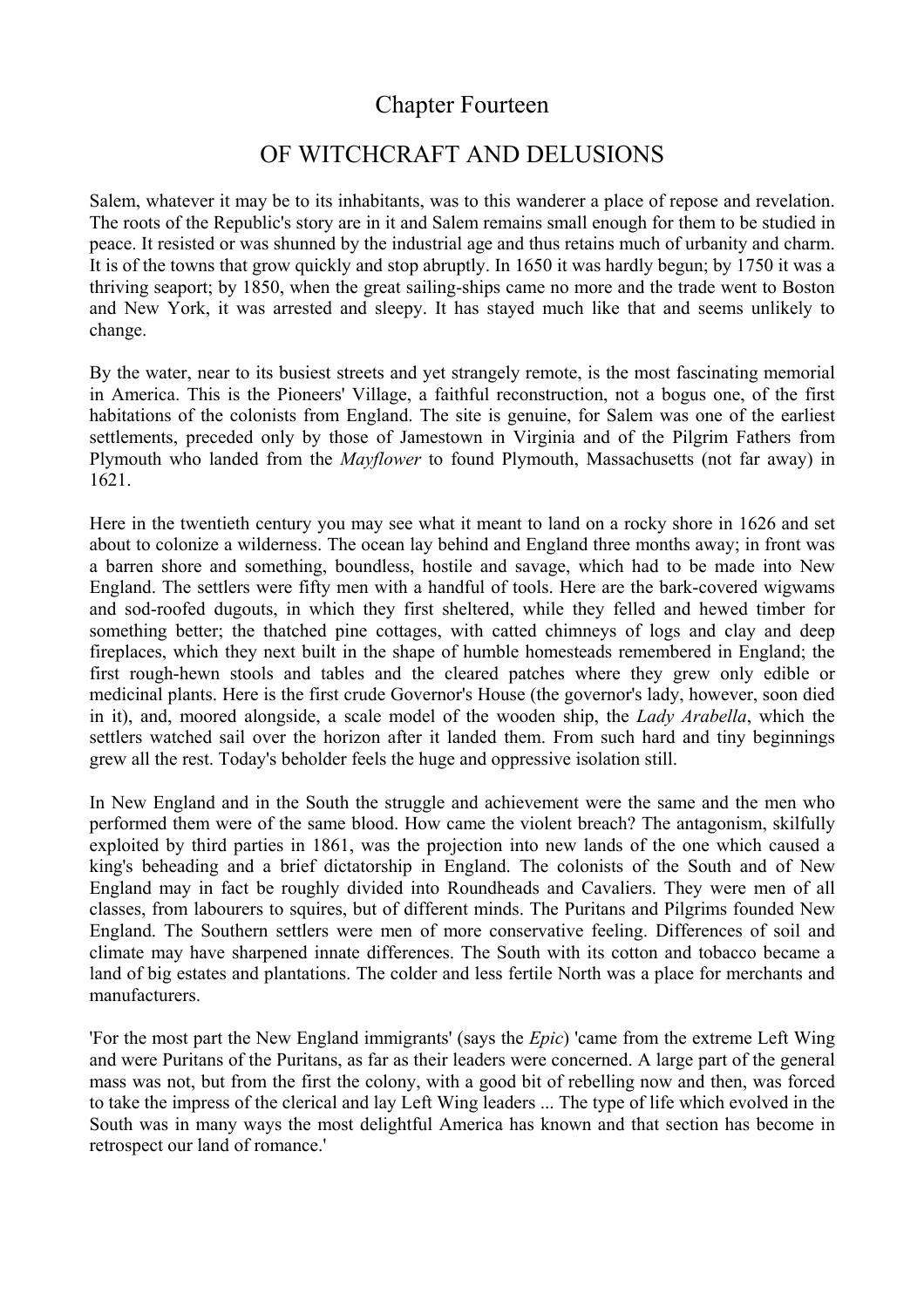In terms of today, then, the North was Leftist and the South Conservative. In the North the Puritan spirit kept much of its cold, hard shape, self-righteous and abhorrent of sin in others. At Salem this distinctive spirit led to events which the New Englanders of today like to call the Witchcraft Delusion. The suggestion of a passing error, now realized, might be another error. The age of delusions does not seem dead. People in the mass love their terrors; they hug themselves in a titillating fear of sorcerers one day and of flying saucers the next. Between the last wars American radio-listeners turned out in masses to repel a Martian attack; after the second war an Ecuadorean mob, similarly panicked, burned seventeen people alive in a broadcasting headquarters.

Thus Salem's outburst of 1692 was not so old-fashioned as New England now likes to think. It began when a clergyman saw children performing 'strange antics' and, in consultation with a colleague, diagnosed witchcraft, so that twenty persons, men, women and a clergyman, were executed (and also two dogs, which gave passing folk nasty looks, an error to which dogs still are prone).

Witchcraft in Salem ended suddenly when the townsfolk, excessively zealous, put word about that the Governor's wife was a witch. At that the thing was declared A Delusion. The witch-destroying judge in time publicly confessed his error and became Chief Justice; confession was good for Judge Sewall. The times, and their delusions, do not change much.

Salem was Nathanial Hawthorne's town. In life it did not like him, or he it; now he has the proverbial statue and other commemorations. The old colonial Custom House where he worked stands exactly as he described it in *The Scarlet Letter*. He claims to have found in an unused room there the papers of a long-dead official and the scarlet emblem of an adulteress which Hester Prynne was made to wear. That symbol, 'A', is equally typical of the New England conscience and of the parts of Old England whence its roots sprang.

Treading his haunts, I became deeply interested in Hawthorne's writing life. He wrote for years before he came by his Surveyor's post in the Custom House. Presumably he desired it, but it killed the creative impulse in him; he could not write. The decision to cast away a sure livelihood, as many later writers know, was hard. He was helped to it by a political custom of his country. A president died, a new one was elected, and offices throughout the land wore redistributed to the friends of the new president's party. Hawthorne, already contemplating resignation, was dismissed and wrote that he was thus like a man who, having decided he ought to commit suicide, was fortunate enough to he murdered. This started him writing again and he became famous. It also led him to quit Salem. Before that he felt it 'almost as a destiny' to remain where his folks settled and lived for two hundred years. Afterwards he realized that 'human nature will not flourish, anymore than a potato, if it be planted and replanted, for too long a series of generations, in the same wornout soil'.

Hawthorne is part of an American conundrum: why did a group of great writers, Emerson, Whittier, Hawthorne, Longfellow, Thoreau and others, spring up at one time in this neighbourhood, in or around Boston? For a few decades a prolific literary growth flowered in America, only then and only there. These writers all believed in God, life and their country. At the same time, and also in New England, appeared the first prophets of the Civil War and of the pessimism which was to supplant the immense optimism of that day: William Lloyd Garrison and Mrs. Beecher Stowe. When the literary descent reached Mark Twain that writer saw the American Republic perishing, like republics before it, through baseness and corruption.

From then until today the literary inheritance has gone through a rake's progress towards an alldenying pessimism. Writers must exist in America today who see positive values in life, faith, tradition, the family and art. They are drowned in the clamour of the literary slummers. Jack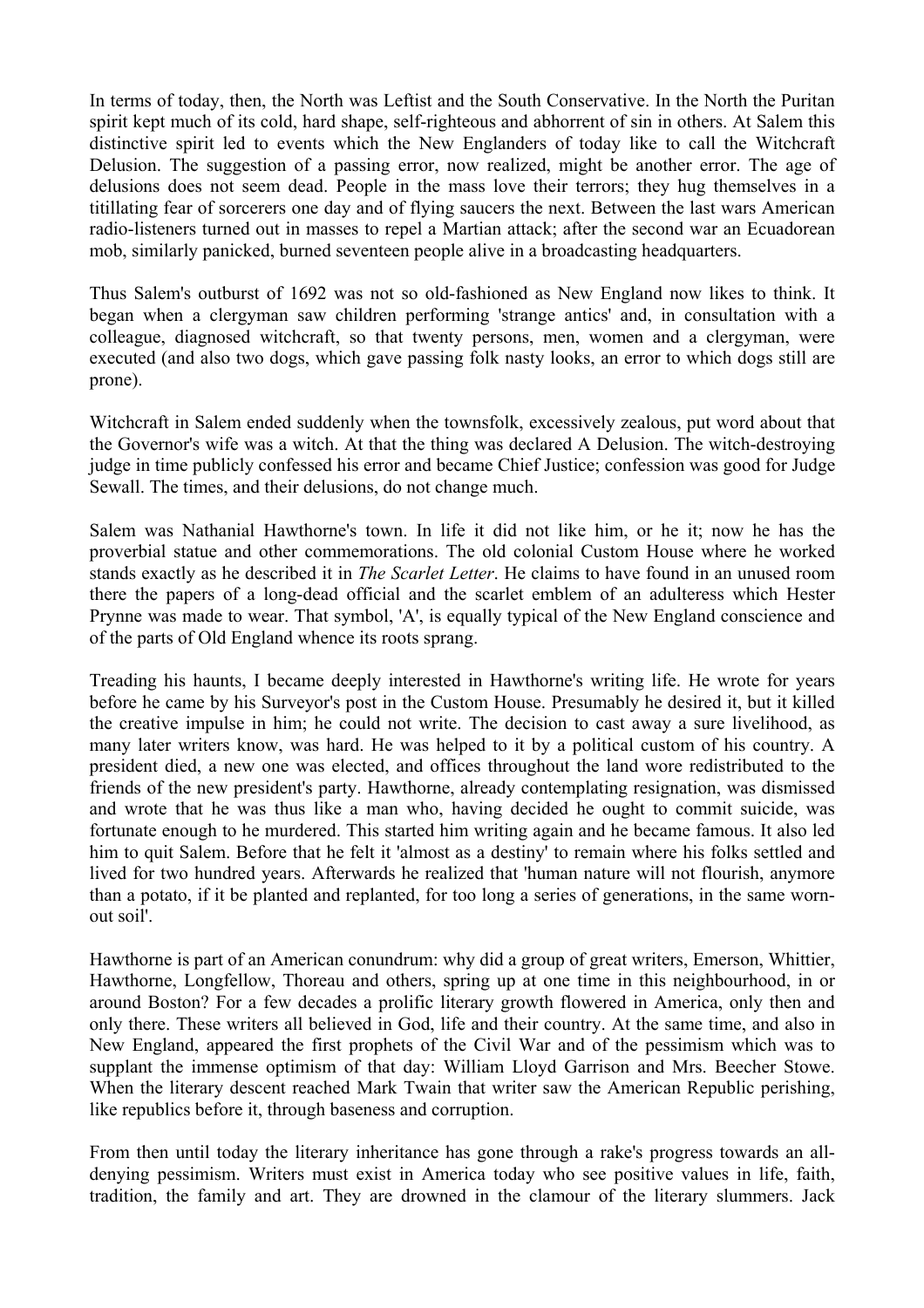London seems unwittingly to have given impetus to the trend. His earlier writing was virile and he wrote of slums because he grew up in them; personal experience is the raw material of any writer's trade. He then suffered the mischance of becoming typed, which sometimes befalls actors. He grew into a slum-writer and *sought* slums; he was invited to write a book about the London ones and dressed as a slumsman for the task. The approach may contain the seeds of degeneration in itself; towards the end he came to glorify suicide.

His countless imitators saw that dirt was pay-dirt. They were seldom of his type, hard-hitting buckos of the waterside, forecastle and gold-fields, but sedentary men who exploited a vogue. For them America became one great slum, from Main Street to Tobacco Road in the South and the San Joaquin Valley in the Far West. They descended from physical slums to the slums of the soul. The First World War brought in America (as in England and Germany) a large literature of incoherent disillusionment, like the mouthings of a drunken man sprawled on a bar-room floor. On the stage life as pictured by Mr. Eugene O'Neill appeared (one American journal said), 'a Freudian nightmare', while the Hemingway heroes (wrote another), 'wallowed in self-pity'. Jack London, jailed for vagrancy at Niagara Falls in 1894, wrote that the things he saw in prison were 'unprintable, unthinkable to me until I saw them, and I was no spring chicken in the ways of the world and the awful abysses of human degradation'. In the American fiction of the nineteen-thirties and forties no degradation seemed too abysmal for print, and the abysses were often depicted as the common level.

The thing became a literary infection. The Second War produced many books even more anarchic than those which followed the first one (in England, for some reason, this repetition did not occur; balance returned). In America some of the Boys Who Went Through Hell burst into the wildest fulminations. To judge by such books (said an American newspaper), 'Americans have only two diversions, liquor and sex. And when they aren't a-drinkin' and a-hellin' around they are talking about it with an obscenity that is utterly and hopelessly unimaginative and monotonous.' These books surprised me when I read them. In former times a man who fought in a war took that as part of his life and described his experience soberly, if he wrote about it. Such books remain good to read, from Sergeant Bourgogne's account of the retreat from Moscow, through Colonel Denys Reitz's story of the South African War, to Colonel Spencer Chapman's *The Jungle is Neutral*. If young men wrote of war before they reached it, they just said, 'If I should die, think only this of me ...' or, had they the gift of a Julian Grenfell, in simplicity of spirit composed an 'Into Battle'. There was no whining, before or after. But at this mid-century the episode of war unaccountably brought back youngsters who saw only pollution and depravity in life.

When I was in America fiction fell into three main groups. The writers of the first, abandoning the present, pursued full-bosomed heroines in period costume from bed to worse through seven hundred pages. The second group contained the son-of-a-bitchin' G.I.s, discussing fornication from fortification to fortification. The third comprised the race-problem novels, in which villainous mobs persecuted harmless Jews or negroes; in translation to stage or screen the Jewish hero often became a negro or the reverse. Of ten novels discussed in one week by a leading New York literary review seven were on this theme; it was the fission-propaganda of the Civil War, renewed.

I sometimes seek a novel about any strange city where I may be, for these often give a quicker insight to its nature than any handbook. In one such city I bought such a book, which, if it was at all a picture of American life, was horrific. On page 1 the hero 'called for a drink; on page 2 he said 'fix me a drink'; on page 5 he said 'I want a drink, would you like a drink?'; on page 6 'drinks came in'; on page 7 he 'poured himself a bourbon with trembling hand'; on page 8 he told his negro servant, 'pour yourself a drink'. This went on for three hundred pages, during which his friend married a prostitute, 'queers' betrayed each other with other 'queers' and alcoholic lechery ran riot. In its middle the story was interrupted for a page or two by the reflections of the hero, on a high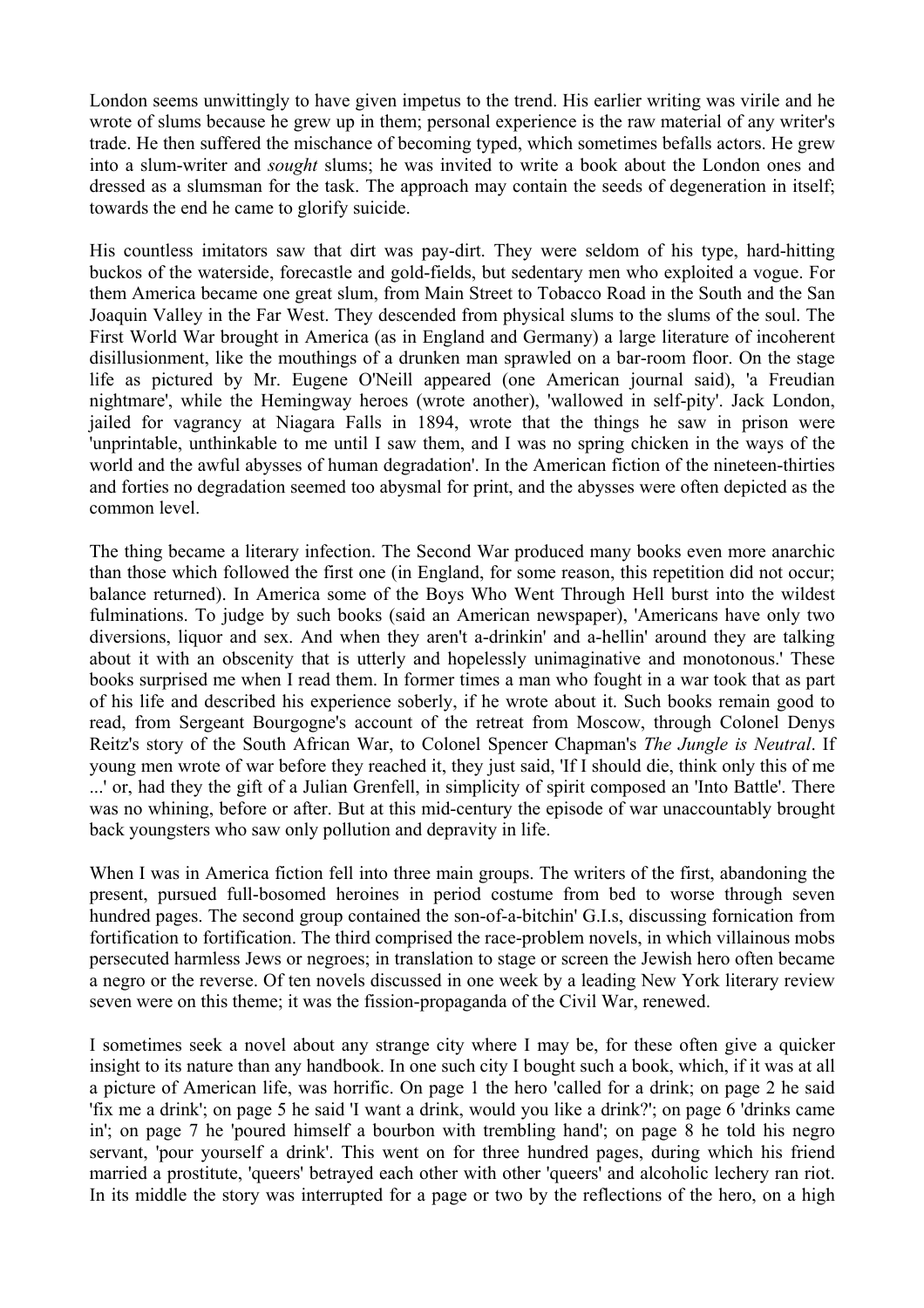moral tone, about his sister. He hated her; she had an aversion to Jews and an aloofness from negroes; she was unclean, undemocratic and anti-social.

I sometimes wondered about the sum effect of a mass of writing of this kind, over forty or fifty years, on successive generations. It might not be so great as its producers would like, for the thing in time breeds a revulsion. I read in 1950 that American book-sales steeply declined, and this may be a reason. Turning from such thoughts, I went to see Hawthorne's House of the Seven Gables.

I shall promptly revisit it if ever I go to America again. The house was delightful, with a secret staircase most suitable for escape when witch-hunters were at the door. True, I wondered vaguely if it could be so old; however, it was there. So were Hawthorne's picture, his desk and chair. Above all, the house *had* seven gables.

The American attitude to historical things is sometimes unusual, by our reckoning. They are used for what the traffic will carry, as Mark Twain said. Thus when I bought a copy of the book at the very house, I was slightly shaken to read, in the erudite introduction, that no such house authentically existed. Subsequently I heard rumour that a gable or two might have been added, for verisimilitude.

I later decided that this was of no importance. The house was undeniably lovely, whether it was the one Hawthorne wrote of or not. It lay by the waterside, in a pleasant garden. It was not run commercially in a narrow sense. Having been acquired by a woman of good works, the proceeds from visitors and the sale of this or that were devoted to some worthy purpose. I surmised, therefore, that the young women who guided me around and then served my meal were performing voluntary duty. This meal, eaten in the garden, made me feel that the loss was Hawthorne's, if this was not *his* House of Seven Gables. I could not recall one like it since a dinner at Le Perouse in Paris just before the Germans broke through. Salmon mousse with cucumber mayonnaise, a salad of the crispest lettuce and a subtle dressing, pear-jelly mould, grape-jam and succotash, muffins and butter, pôt-au-chocolat with whipped cream, and coffee; we eat so many meals in a lifetime and so few are perfect. I shall never forget that one.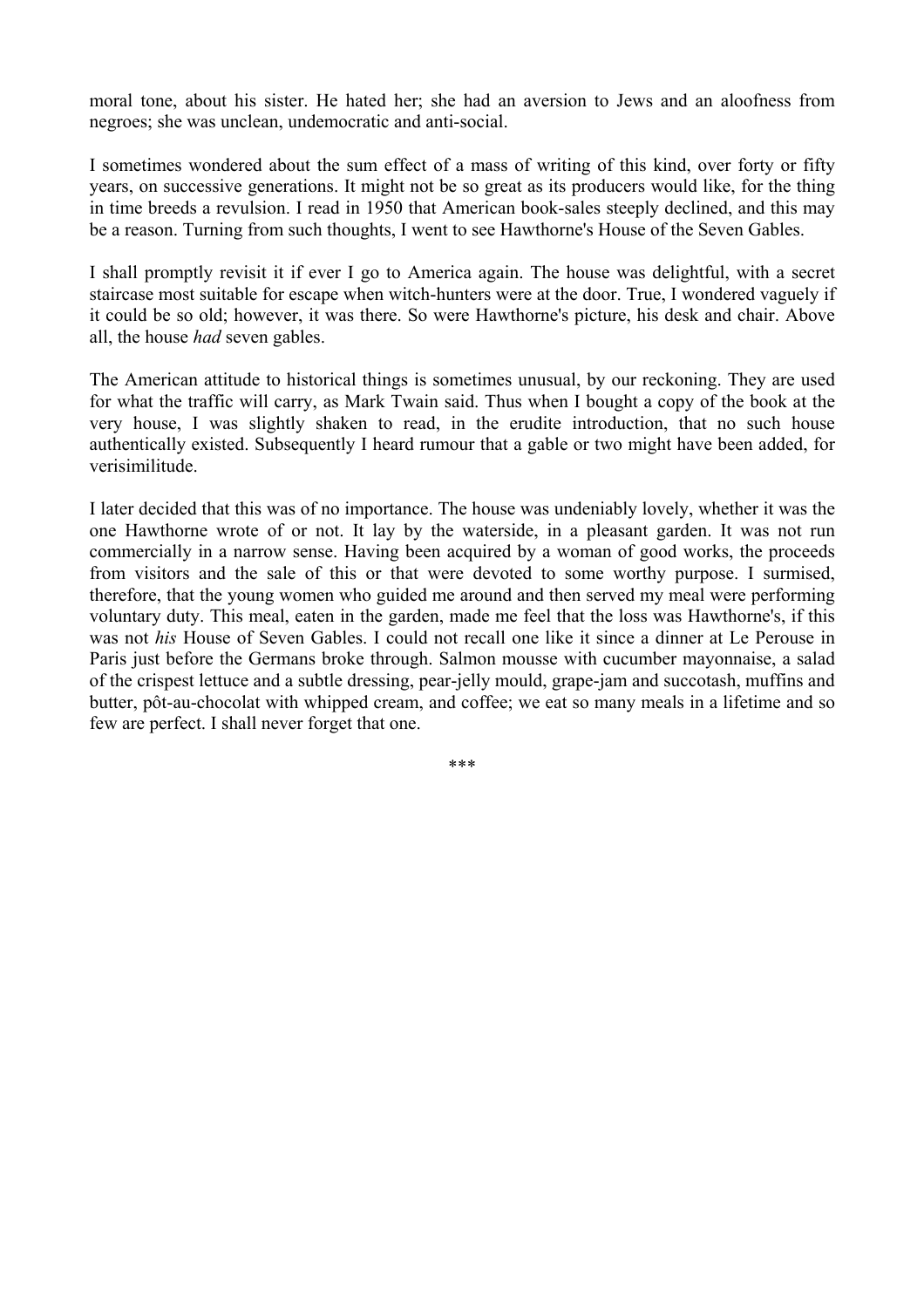## Chapter Fifteen

### A BOAT IN BOSTON

Boston is but a corkpop from Salem and in its harbour lay a friend's boat, with cook and steward aboard. This was a brief haven for me from the motor-roads and cities, the harried search for food and lodgings, and the moving finger of the parking-machine, hastening to name me 'Violator!' while I looked for these things. The hardest thing to do in America is to sit back and look at it, to collect thoughts in peace. Now, suddenly, haste and distraction ceased. Boston lay spread before me and islands behind me. I lay on a sheltered after-deck and listened to wavelets lapping the boat's sides, or watched, in the pale-green paint of the awning, the reflection of moving water, like a grey curtain, softly stirred by the wind. The boat swayed soothingly; although I do not like rockingchairs I think I would build a rocking-house, if I could. When I went into Boston I had no cares of bed or board and returned to peace; it was the perfect respite for a way-worn traveller.

It is the capital city of New England, and to the North what Richmond is to the South. Here the Republic began, for the Boston riots of 1770 and 1773 were the first thunder of the War of independence and the first battle was fought at Bunker Hill. From my deck-chair I could see Bunker Hill and the spire of the Old North Church, where the sexton flashed signals to Paul Revere below that the British were moving to attack, so that Revere galloped round the countryside rousing the farmers to resist.

Today Boston and New England have been much invaded by the new immigration. In that the North is different from the South, which has remained homogeneous; Mr. Gunther mentions this, approvingly of the North and reprovingly of the South. The explanation lies in the different character. Puritans and friends, in all countries, ever saw virtue in a stranger and sin in a friend. Nevertheless, much of the earlier spirit and stock remain. To the political columnists and comedians of New York, driving the wedge ever deeper, Boston's Backbay is a target for derision (rather as 'Bayswater' once was in London).

Boston grew up before the chequerboard pattern became general for American cities, and its streets are mazy, winding and narrow. They would be delightful, too, but for the press of traffic; to that problem the wit of men can perceive no outcome. It is a good-humoured place, where the large Irish population rids itself of native gall on those days of the year when some redcoat defeat is remembered; then uproarious festival is held. Once, needing to separate myself from a car, I was told by an Irish policeman, 'Sure, leave it there. Nobody will bother you if it's an out-of-State car. Even if they do fine you, they don't fine you the first time.' This fine Irish distinction pleased me as much as the spirit in which it was made.

Boston also has large Italian and Eastern European communities. I asked a stranger the way to the post office and he affably said he was going that way. As we went along he asked what I was and I said 'a foreigner'. 'Well, aren't we all!' he said. 'I mean that I don't live here, I'm a visitor,' I explained, 'where are you from?' 'I'm from the other side of Germany - Jewish,' he said. 'That would be Poland, wouldn't it?' I said. 'Yes, ' he said, 'but I've been a long time here.' 'And how do you find it?' I asked.

'Oh, there's nothing like it, but I'm afraid they're going to spoil it,' he said. 'How so?' I asked. 'By a new war,' he said, 'none of us will gain from a new war.' 'I see,' I said, 'and who is going to make the new war?' 'Well,' he said, 'it's the Catholics and their feud against Communism. People have got so worked up about it you don't dare to talk about Communism or they call you a Red. But you can't keep it down like that.' 'But who is going to *make* this new war?' I repeated gently. 'It's the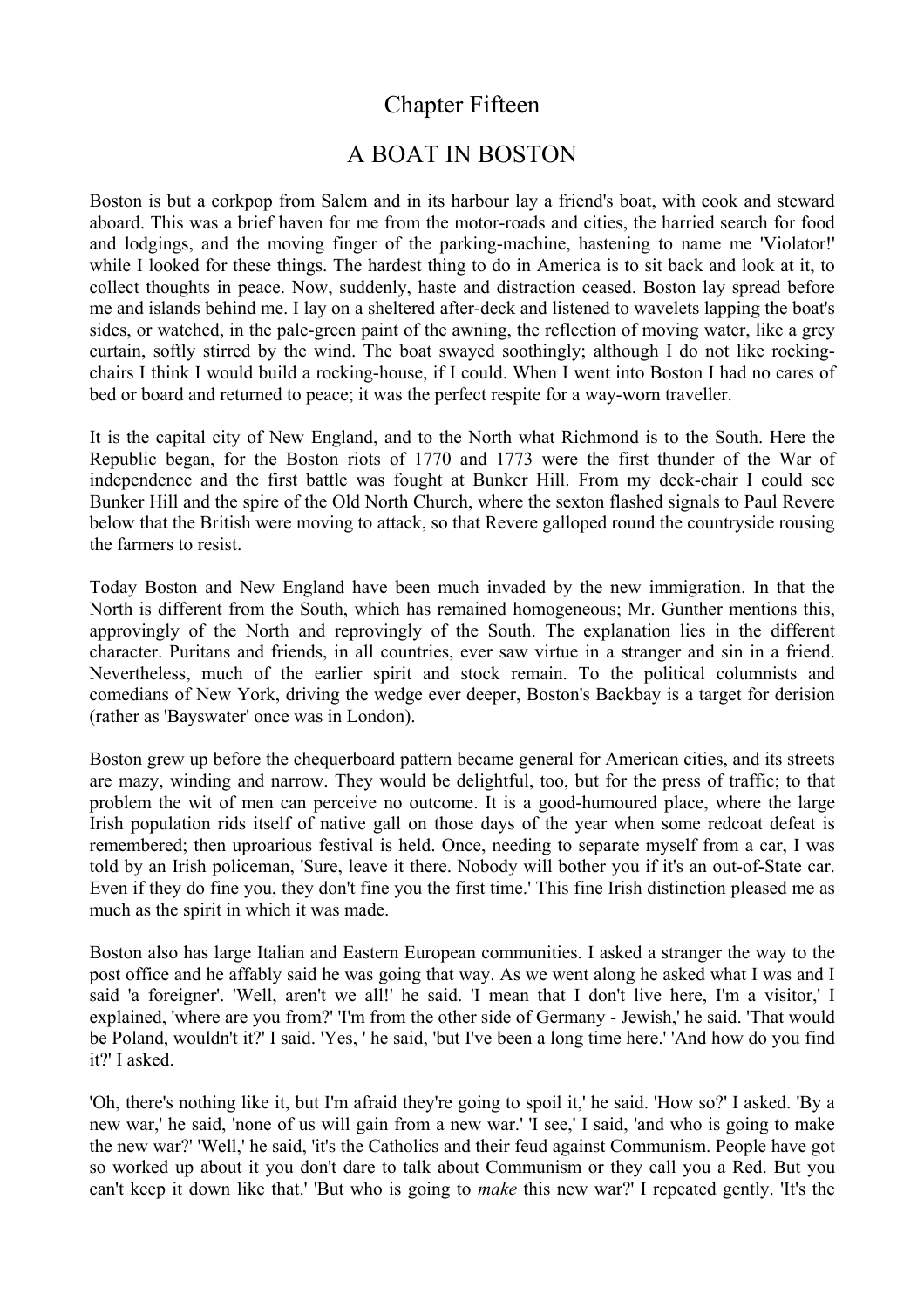Catholics,' he said again, 'now in Boston there are 75,000 Irish. They came here to escape English persecution, but it's funny, people who have been persecuted, once they're free they want to start persecuting other people.' 'I've noticed that,' I said, 'in Palestine particularly, it's very odd.'

He ignored that. Well,' he went on, if we have a new war that's the end. If the atomic bomb is used we can kiss the world goodbye. What we want is a world government.' 'I differ there,' I said, 'the world government would persecute somebody, and with the latest firework. But I don't think even a world government could destroy all mankind. Some would remain and start again and build something new, possibly better. That's happened before on this planet.' 'Say,' he said, 'where you from?' 'I came here from Africa, I said. 'But ... but ... we're all in this,' he said, 'you don't think you'll be out of it in Africa.' 'I don't expect to be out of it anywhere,' I said, 'I'm just not worried. I think it's all going to be for the good in the long run. I don't suppose you or I will see the turn for the better, but if some people are going to make another war in order to set up a world government we'd better see who they are ...' He sputtered in some agitation. 'That's not what I said,' he said, 'say, I just remembered, I gotta call on a friend here,' and he was gone, leaving me to find the post office.

The historical places of Boston seem to show the new time to even more disadvantage than those of the South, possibly because there is more of the new to accentuate the contrast. King's Chapel and the Old South Meeting House, where the Tea Party was organized, still stand. The Old State House, with the balcony from which the Declaration of Independence was read, survives among towering office buildings, and the Lion and Unicorn still support its pediment. The Old North Church and Paul Revere's wooden house are quiet islands, almost lost in a seething Italian quarter lively with the sounds and smells of Italy.

In the delightful little garden outside I found a tablet to one 'John Childs, who here on September 13, 1757 had given public notice of his intention to fly from the steeple and performed it to the satisfaction of a great number of spectators.' That, I thought, must have been even before the Flying Tailor of Ulm on his bench-sewn wings floundered into the Danube. If in 1757 a man truly flew from this steeple, surely everyone would want to know how he did it! But I met incuriosity and could only learn from an old record that 'as his performance led many people from their Business, he is forbid flying any more in this town'. I wondered what our times might have been, had such a ban been made universal for human flight, or even for the combustion engine. In South Africa there is an ancient Xosa tribesman who believes all the world's woes derive from it and he might be largely right. Where lies truth, between the man who deliberately chooses to remain primitive, if he is allowed, and the one who devises, first a metal blade for his plough, then a wheel, and so on ... and on ...?

I spent pleasant days in old Boston, among friendly folk, and deeply contented ones afloat, watching the sun rise or go down, the lights wax or wane, and the water gently heave. There was only one distraction, a peculiarly American one which might have surprised Mrs. Thirkell's Aubrey. At the harbour-mouth was an automatic foghorn, in its sound exactly like a London air-raid warning. It apparently responded to a certain degree of moisture in the air, not to visible fog, and continued without cease for three days and two nights, during most of which time the weather to my landsman's eye seemed perfectly clear.

Too soon the respite ended. I packed my bags, was rowed ashore and went my way, through Rhode Island, the smallest but most crowded state, to the Connecticut coast. One day soon after that I was on the grandiose Merritt Parkway, running through enchanting country towards ...

The name need not be said. As it is approached a hypnotic spell comes down and you become a leg of a human centipede. You are part of a machine which moves, like a horizontal escalator, into New York. You watch the back of the car in front and the front of the car behind and become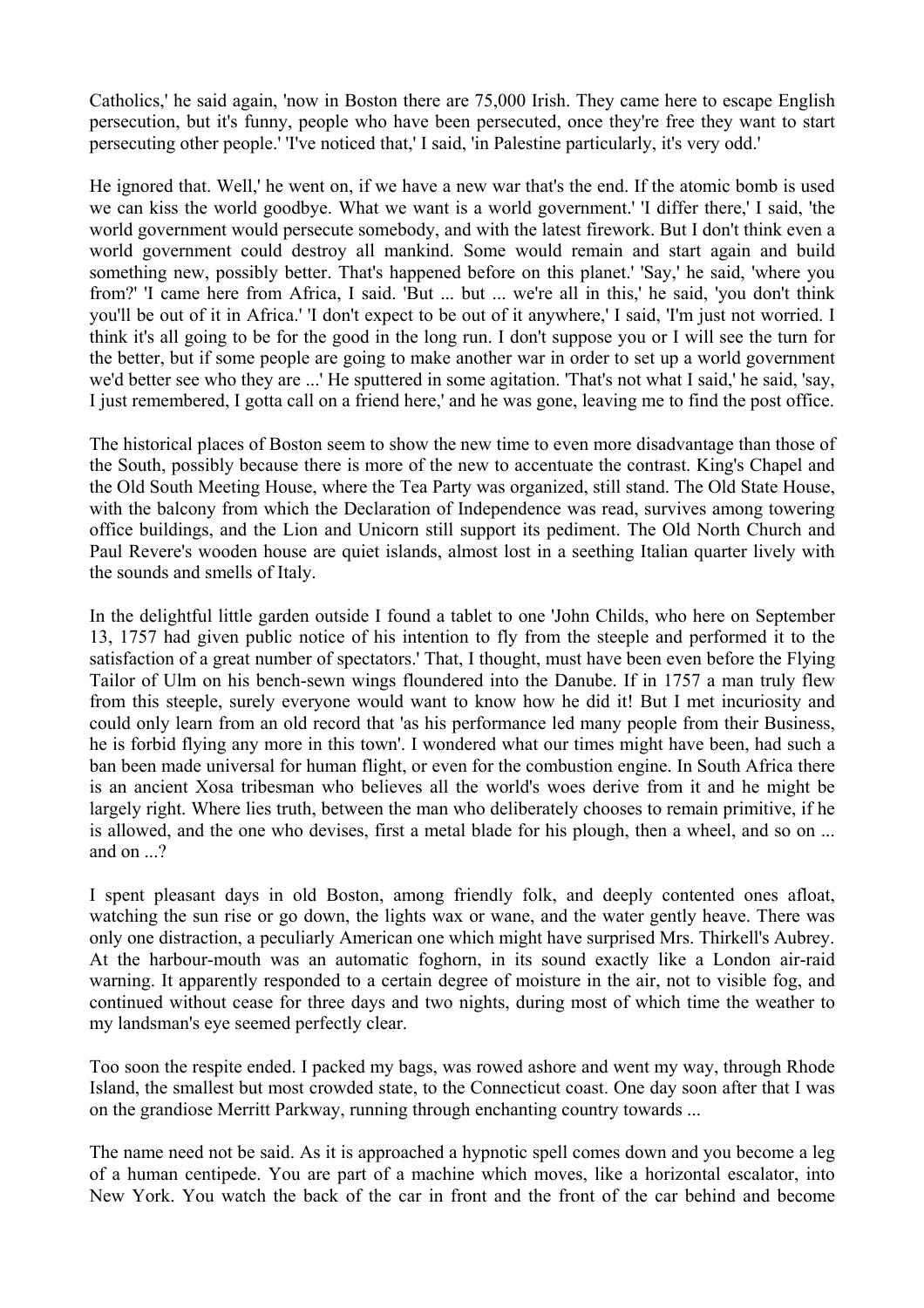possessed by the shimmer of light on their enamel, the whoosh-whoosh of cars passing, overhauling, approaching. The speed-limit signs drop by degrees from fifty to fifteen and at forty miles you whoosh-whoosh into New York while other cars still pass at sixty. Over a bridge this time, and whoosh-whoosh along Riverside Drive until you can dive into a side-street, pause, take breath and begin the battle anew.

I made a badly planned entry, after dark, when I was very tired. To find a lodging at such an hour is no easy thing, and I was more than jaded when I secured one. An elderly lift-girl took me and my bags to a high floor and a most uncomfortable room. I heard a familiar accent. 'Yes, Ah'm from Man-chester', she said. 'You must have been here a long time,' I said. 'Forty-faive years,' she said, 'boot Ah've never lost mah accent. They all think Ah'm Scotch here. Ah was over theer last year. Mah son's theer.' 'How did you find it?' I asked. 'Ee, awful,' she said, 'woorse than ever. Ah wish he'd coom hoam. Ee, England's 'ad its daay. It's finished now.' 'It always is,' I said, 'but it doesn't lie down, does it?' 'No, it doosn't, doos it,' she said, 'it's foonny, izzntit?'

I left this gloomy New Yorker to her calling, went to bed and read Jack London's life. I came on a letter of his written to a friend in 1899: 'You say, "This is the beginning of the end - you'll see, within ten years the British Empire will have followed its predecessors, the Greek, Roman, French." Well, well, well! I'd like to talk with you for a few moments. It's simply impossible to take it up on paper. The day England goes under, that day sees sealed the doom of the United States. ... When England falls the United States will be shaken to its foundations, and the chances are one hundred to one that it never recovers again ... But England is not going to fall. It is not possible. To court such a possibility is to court destruction for the English-speaking people.'

Among thinking Americans I found a lively awareness that their Republic and the British island are in fact in the same boat, threatened by the same forces of destruction. I never found there, or in England, anyone who wanted the two countries 'mixed up' as Mr. Churchill said in one of his curious war-time speeches. Their whole genius is separate, if their destiny is linked. The disappearance of the separate outline, in fact, is desired only by the super-national planners of today, who aspire to be the World Governors of tomorrow. Jack London divined that fifty years ago. 'You mistake,' he added, 'I do not believe in the universal brotherhood of man. I believe my race' (he meant the Anglo-Saxon one) 'the salt of the earth. I am a scientific socialist, not a utopian.' Had he lived another thirty years he would by now have discarded 'socialist', I fancy. He was conservative to his marrow, and wanted to improve, not to destroy, which is the difference. He felt heavy on him the prescience of the perils now gathering round his country.

I was tired enough that night to be irritated by a gossip in an elevator. In the next room a man coughed and rasped incessantly. Mine was airless and dingy. I thought longingly of Boston Harbour.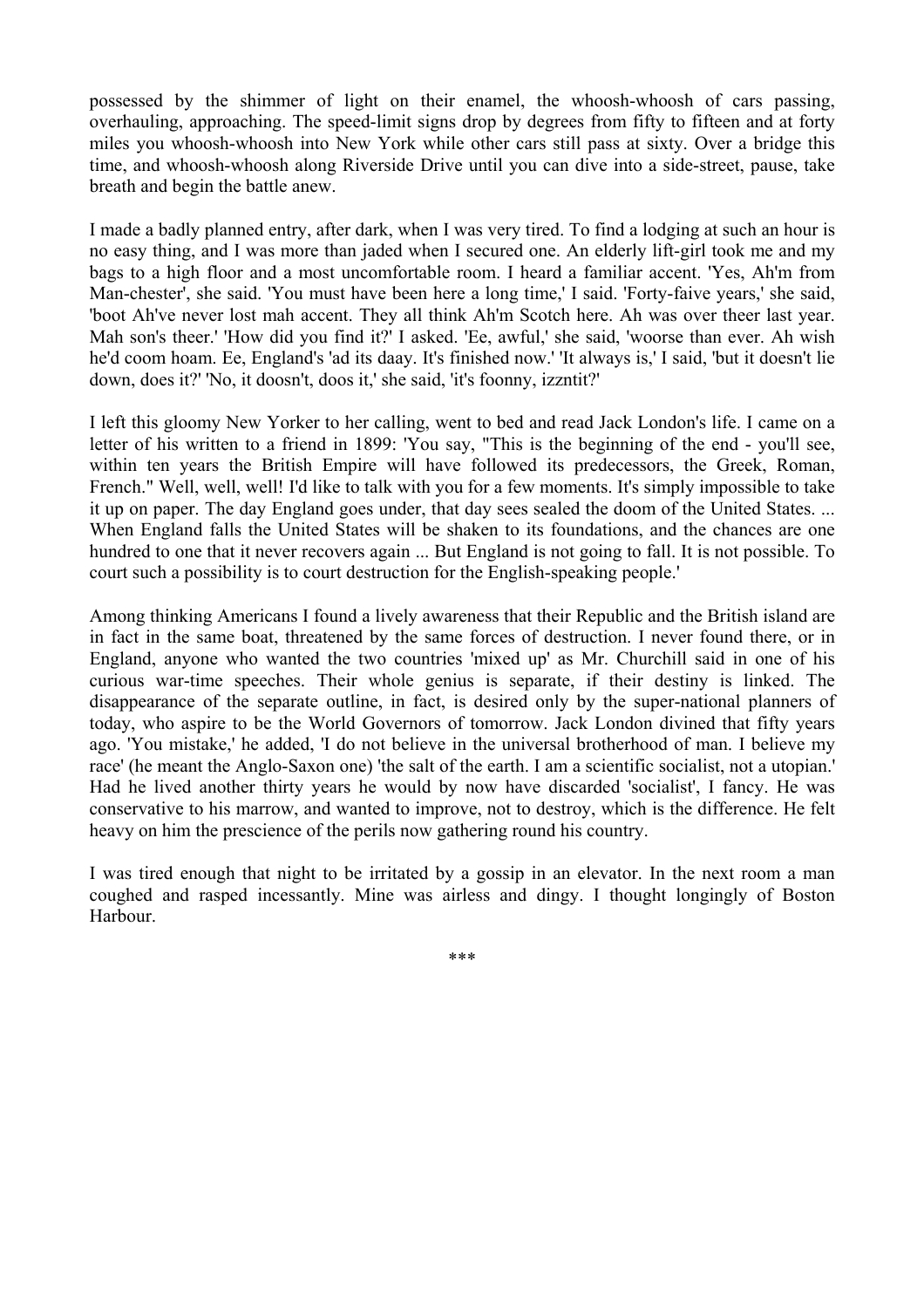### Chapter Sixteen

### ON GOING WEST

I was going West, and spent a farewell evening with friends whose apartment overlooked the Hudson River. They were young people, friendly as Americans are when you come to them introduced; then you are passed pleasantly along from helping hand to helping hand. The nicest member of their circle was Joan Brent, whose loveliness and charm needed to be seen; but somehow we never reached her.

They were filled with the unquiet of New York. I enjoyed myself and wondered why the question so oft recurred, 'What shall we do now?' What we were doing seemed good enough, but 'We mustn't let Joan Brent down,' said Anne, 'I know she'll expect us. She's so lovely.' I expected a move, but the talk returned to the pace of life in America. Ben said he could only take one week's vacation this year and he would spend it at a Yogi camp, that way he'd get a week with peace and if he went to friends he'd get a week with drink, and he really needed a rest; at the present tension of business he wouldn't be any good in five years. We must go on to Joan Brent, said Betty, she was perfectly lovely. Anne said John was always telling her she'd better make the most of him for another five years and then find somebody else. Well, said John, it was true enough, look how young men were dying these days; the obituary pages showed that they were dying younger and younger and the dental decay rate in the United States was the highest in the world.

'Are things that bad?' I asked Betty. Well, she said, you've seen New York and you know what life is here, and I said, yes, but I supposed that was New York, I meant, it wouldn't be like that all over America. Ben said he guessed we ought to go on to Joan Brent, she was lovely. Well, I don't know, said Betty, you see our men have to work so hard to keep ahead of other men and of course their wives keep prodding them to get ahead and make more money. What should we do now, said Anne. John said he hoped I'd have an interesting trip but I'd find America much the same everywhere, it was all small-townish now. 'Something's gone out of this country,' said Ben, 'in the old days a man could say, I don't like this place and I don't like my neighbours, I'm going to move on somewheres else.' 'Now you see American life, this is how it is,' said Betty. 'What do you say we go over to Joan Brent?' said Ben. 'I'm hungry,' said John, 'what do we have in the ice-box, Anne?' Anne said she would soon fix something and quickly produced an excellent meal. 'What shall we do after?' said Betty while we ate it. Ten dollars a day for an odd job man, said John, and forty dollars a week for the least little bit of a girl to do your letters, it was murder. 'Shall we make ourselves fancy and go over to Joan Brent?' said Anne. 'Yes, do that,' said John. But we did not.

These glimpses of the American mind were much in my mind when I started westward next day. I had seen old America from the deep South to New England, with New York thrust into it like the later comers' bridgehead; now everything that lay before me was new. In the original seaboard, about three hundred miles broad, between the Atlantic and the Alleghanies, something that seemed permanent was begun in 1607 and by 1750 was a strong and vigorous civilization. Beyond those westward mountains lay a huge wilderness, claimed by France but containing only a fistful of French priests, trappers and voyageurs. Then in 1763 France ceded to England all the land between those mountains and the Mississippi, but simultaneously England forbade the colonists to cross the mountain barrier; the Indians were to be left their forests, plains and buffalo. After the War of Independence the Americans cancelled the Royal Proclamation of 1763 and began to move over the mountains to the Mississippi. Then in 1803 Napoleon, hoping to embarrass the English, sold the rest of the huge valley, westward from the Mississippi to the Rockies, to the Republic for 15 million dollars. 'Happy Austria, while others make war, you marry!' America grew in a different manner, acquiring Old Man River's huge domains for the price of songs.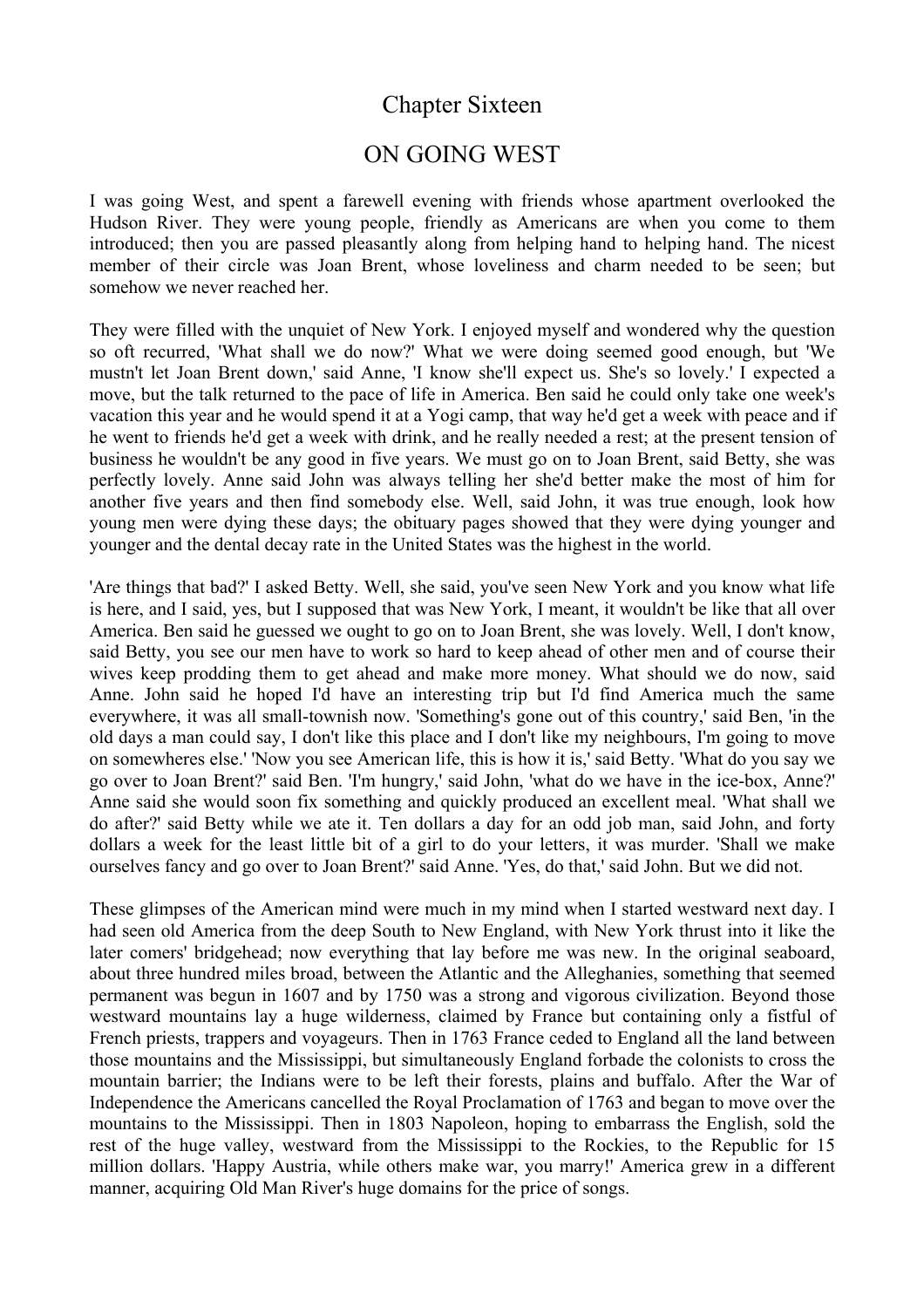Thus began that overland migration which history cannot match. At the start, around 1750, eighty thousand Germans and fifty thousand Scottish-Irish added themselves to the English population, so that, although they were smoothly absorbed, a distinctively 'American' personality began to form. It continued in that shape for a hundred years, until the westward-moving frontier halted in 1890. Into the subdued half-continent then poured the masses of the new immigration, quite different in character, and the future of the Republic, not its population, was cast into the melting-pot.

That is the shape of the American enigma today. There is no more escape to open spaces. Escape, from social, economic or religious barriers, was always a motive in all emigrations, to America, or across America. The first colonists resented the King and the Church and built up a fine civilization with a powerful upper class. Then, within it, groups took shape which resented those successful ones and simply moved out, seeking freedom in the West. That vent is closed now. The social and political conflict is a static one. Later newcomers press against men who cannot any longer say, 'I don't like this place or my neighbours, I'll go somewheres else.'

The young American today has to stand and fight, or stand and yield, in New York or Los Angeles, Saint Louis or Detroit. If he is of the older stock he is hard pressed by the later claimants to the American inheritance. A new America is rising round him, nowhere much more than a hundred years old. Eager to see it, I went West.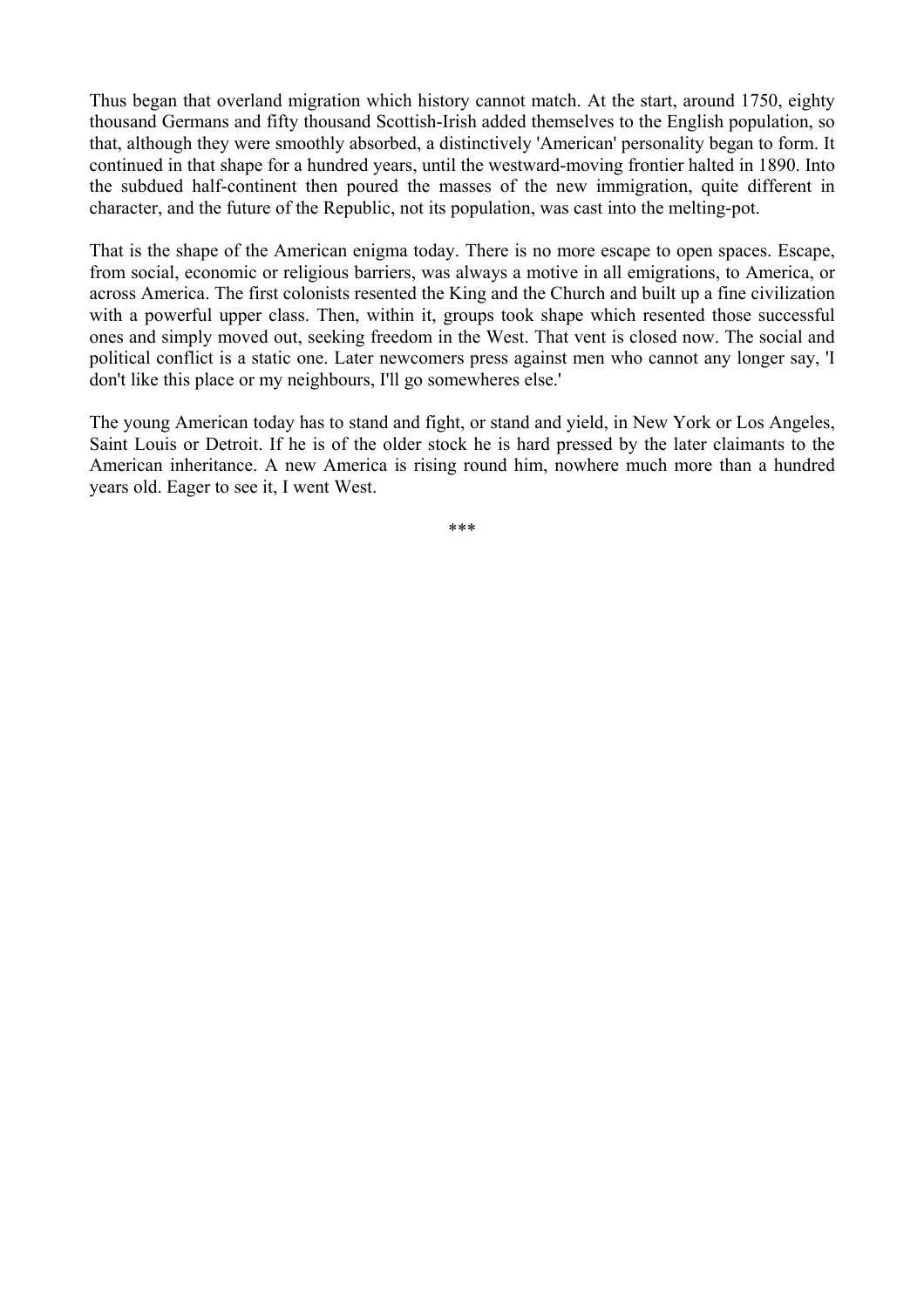## Chapter Seventeen

## CHASING THE SUN

I set out on the road to Baltimore, turned westward across the Blue Ridge Mountains of Virginia, and even saw a lonesome pine; the musical ride continued. This range is part of the high wall which was the inland limit of Colonial America for 150 years. Like the Pioneers' Village at Salem, it plainly tells the tale of immense obstacles overcome; the transmontane adventure must have been nearly as hard as the initial coastal landing. It is a country of wild grandeur now tamed; wooded mountainside, rolling downland and splendid farmland; streams cascading into green or steel-blue lakes; rivers muddy, sandy or red as rust. The swelling green breakers of the forests stretch endlessly and the soil looks good enough to eat.

Even today, in a car, the endless ups-and-downs and hairpin-bends are exhausting. To pioneers afoot this trail through almost impenetrable forests, where only wild men and beasts lived, must have been hard indeed. Beyond these mountains French and Indian names appear among the English ones, for the Jesuits and the French earlier penetrated these fastnesses by water from the north. Like the Spanish, they interbred cheerfully, and the Indians later mourned the French: 'They called us children and we found them fathers. We lived like brethren in the same lodge, and we had always wherewithal to clothe us. Seven generations of men have passed away, and we have not forgotten it. Just, very just, were they towards us.'

The Anglo-Saxons when they came did not, and still do not interbreed in the rule. These deep instincts in peoples are beyond easy understanding, and interbreeding and aloofness alike should he above criticism by any who have not lived with such matters. A curious thing in America is that, although the 'squaw man' was despised, Indian blood today is proudly owned by its possessors, whereas negro blood is not, any more than white man's blood is by the prouder negroes.

In these lands the stranger begins to feel the immensity of America, and never again loses the accompanying sense of it. By way of complete contrast, between America of the wilderness and America tamed, I listened as I went along to soap-opera in the car-radio. Soap-opera (to which the housewife listens while she works, unless she can find a coloured girl to come in daily for twenty dollars a week) is in the line of Lyceum melodrama and continues like *The Perils of Pauline*; all seems lost at the end of each instalment, but the next instalment brings salvation and if the story ever ends it ends well, after true love has run through a haunted house of mishap, where villains, heroes, spies and jealous rivals pop up incessantly.

In this episode Gloria, in a motor car, confided her troubles to a sympathetic girl friend. She was to have been married the day before to Jim when a telegram announced the arrival of Jim's wife Helen, thought to be dead, and daughter Jane. The sympathetic friend said, 'All will come right for Jim loves you,' and Gloria said, 'No, no, it cannot be, I cannot come between a man and his wife and child'; tears. Then, as the car drove on, Gloria suddenly said, 'Molly, you didn't ... you didn't bring me here on purpose?' Molly, all unwitting, had driven past the Home where Gloria now would be honeymooning with Jim, but for yesterday's mischance. Then the microphone switched to Jim, at an airport, awaiting lost Helen. He, too, had a sympathetic friend, who said, 'All will come right, Jim,' but Jim said, 'No, no, Will, it cannot be, I love Gloria but Helen will never set me free.' The scene switched again to the incoming aeroplane, where Helen sat in front of a Mysterious Male Passenger, who had The Papers; Helen, clearly, was a grand girl after all and only pretended to be dead in order to trail this spy and get The Papers. The machine landed, Helen rose, the Mysterious Male Passenger produced a revolver, and this thrilling serial, which comes to you by courtesy of Consolidated Popcorn, will be continued tomorrow ...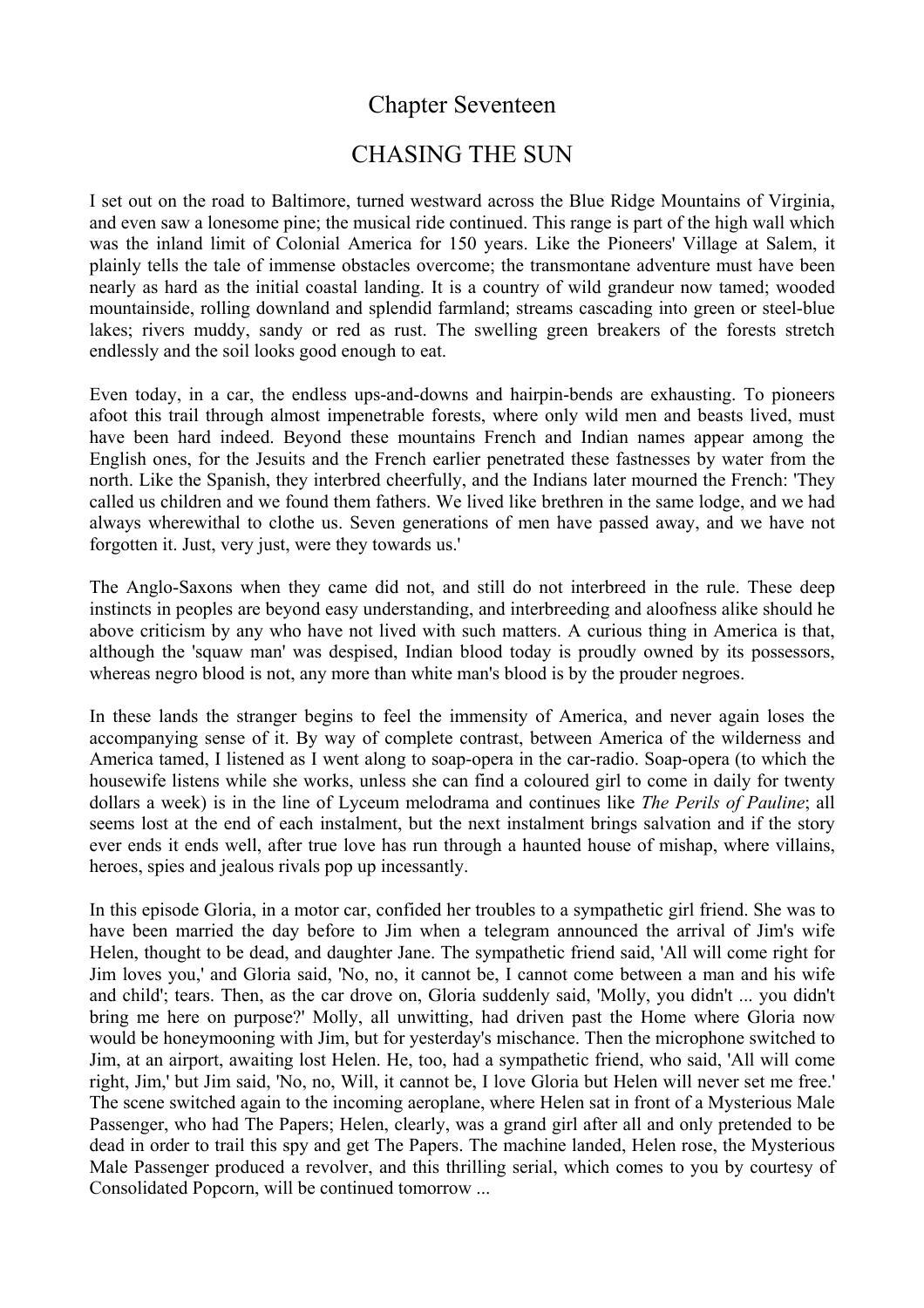Absorbed, I ran into Columbus, Ohio, while I listened and was so much intimidated by the mass of life, lights and traffic that I went on through, hoping to find a tourist-camp. The traveller on this road continually outruns the sun and has to adjust his watch, and I was glad of these gained hours in the nightly struggle for a lodging. The roadside was thick with pretty settlements of one-room cabins, cottages and chalets, and innumerable bright signs beckoned me to this Motel or that Tourist Park. My reception at each, however, was cool. I soon learned another lesson of the American highway. These comfortable little places are usually made for two; the price is 'per person'; and the proprietors do not like single guests unless they will pay the double price. Americans told me later that their function is primarily romantic, if that is the word. Thus the lot of the lone traveller is hard and only at a rather inferior camp far out of town could I get a cabin.

Then, needing food, I walked back some distance between the luminous encampments, looking for a place with chairs and tables. I found one called La Rumba, which sparklingly advertised cheap meals. Inside two mature ladies leaned against a long bar and chatted to an elderly barman whom they called Pop. Another man in shirt-sleeves wandered about and I asked him if I could eat. He seemed taken aback but a negress, aged but with skirts above her knees and frizzed hair, scampered up and said, 'Oh, yas, yas, yas, oh shoh you kin eat, oh yas, die gempmun kin eat' and vanished, whereon the shirt-sleeved man said, 'I guess she's crazy', and vanished too. I asked Pop for some fried chicken, which seemed to perplex him, and then saw that one of the ladies at the bar, fiftyish and buxom, looked at me with a curious, leery, half-compassionate smile. 'I'll get it for you,' she suddenly said and also disappeared.

I sat down to wait, wondering whether I ought to stick some of the drinking-straws in my hair. A really enormous woman in red sweater and red slacks passed through, followed by the negress carrying a wastepaper basket, and called to Pop, 'Give Mary a bottle of beer'. Then she turned, saw the negress, and cried furiously. 'Gorn out of it, Mary, follering me round with that dirdy old basket, gorn out of it, will yer, gorn,' whereon Mary scampered crazily out to regions unknown and Pop tried to climb into the cash register. Then the buxom woman brought my meal, calling into empty space, 'Mary, go and find the show girl, her dinner's ready'; she put it on my table with a strange, significant simper.

I felt an uneasy curiosity invade me, as in a troubled dream, about what might happen next; it all reminded me of the *Cabinet of Dr. Caligari*. Then, as at a wand's touch, the empty place filled with buxom, bustling waitresses, all of the forty-fifty generation, who busied themselves with the vacant tables as if these were crowded with guests. At the next table appeared a beautiful woman in a backless and strapless gown, and then Mary re-emerged from some depths, leading a massive creature whom I supposed to be the show girl; I could not guess what she was to show but if by chance it were herself, it would be much. She joined the other beauty and they talked volubly in some tongue unknown to me while they ate quantities of spring onions. Meanwhile my plump attendant watched me from a doorway, still with a meaning smile, as if she knew something unknown to me.

I may have been overtired; I could not get the feel of the place and my hair showed a tendency to rise. Why were all the waitresses like retired *Floradora* girls? Who were the two women next to me? Had I been in Berlin in 1930 I should have said *Animierdamen*, ladies whose duty is to remind gentlemen guests of their duty to the house. But all those spring onions!

It was unaccountable. What high revelry would follow in this strange Place? I asked the motherly but enigmatic woman as she took my plate. 'What goes on here?' I said, in the vernacular, 'do you have a floor show or somep'n?' 'Sure,' she said, again with that odd look, 'it gets pretty busy here later. Stick around!' She went away and at the door turned with the most baffling leer of all. 'Stick around!' she said.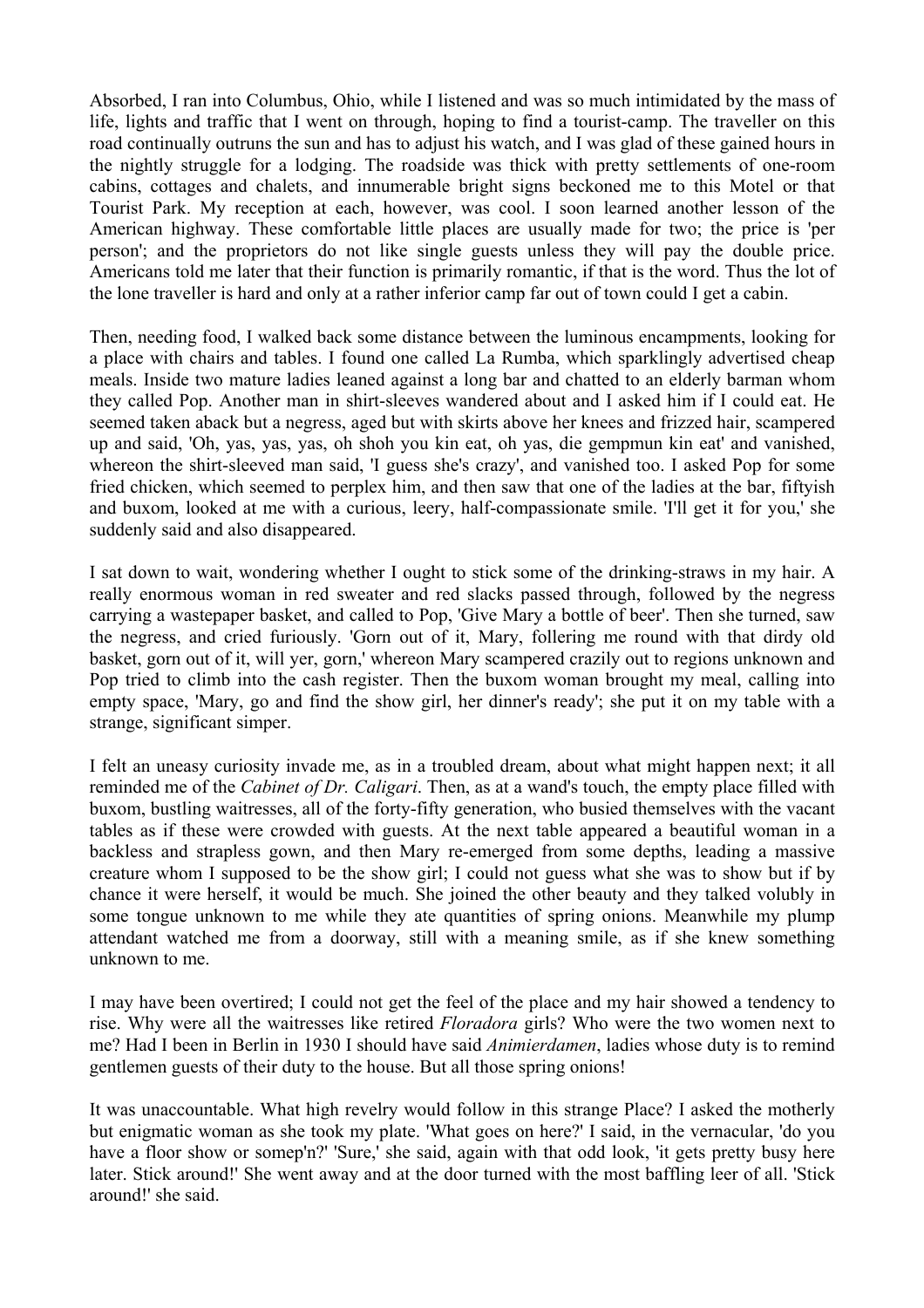Who knows what I might have seen had I stuck around! I never knew a more unusual start to a night's entertainment. But I went, while mysterious glances followed me, and paused only at the door to watch a newcomer drop many coins in a gaming-machine. I have sometimes found profit in inserting just one coin after such an optimist has filled the machine. He achieved three pineapples, or something stated to pay a good return. The machine welshed. He called Pop, who came over and said, 'oh, izzatso, h'm, well if that ain't the darndest thing, I guess that's funny too, because these machines had a card on 'em last night saying they wuz for amusement only.' Without demur the guest humbly departed.

Evidently life went new ways on these highways, I thought. I strolled back to my cabin and bed. 'R.R.noises' woke me several times, but between them I slept soundly and woke fresh as the lark.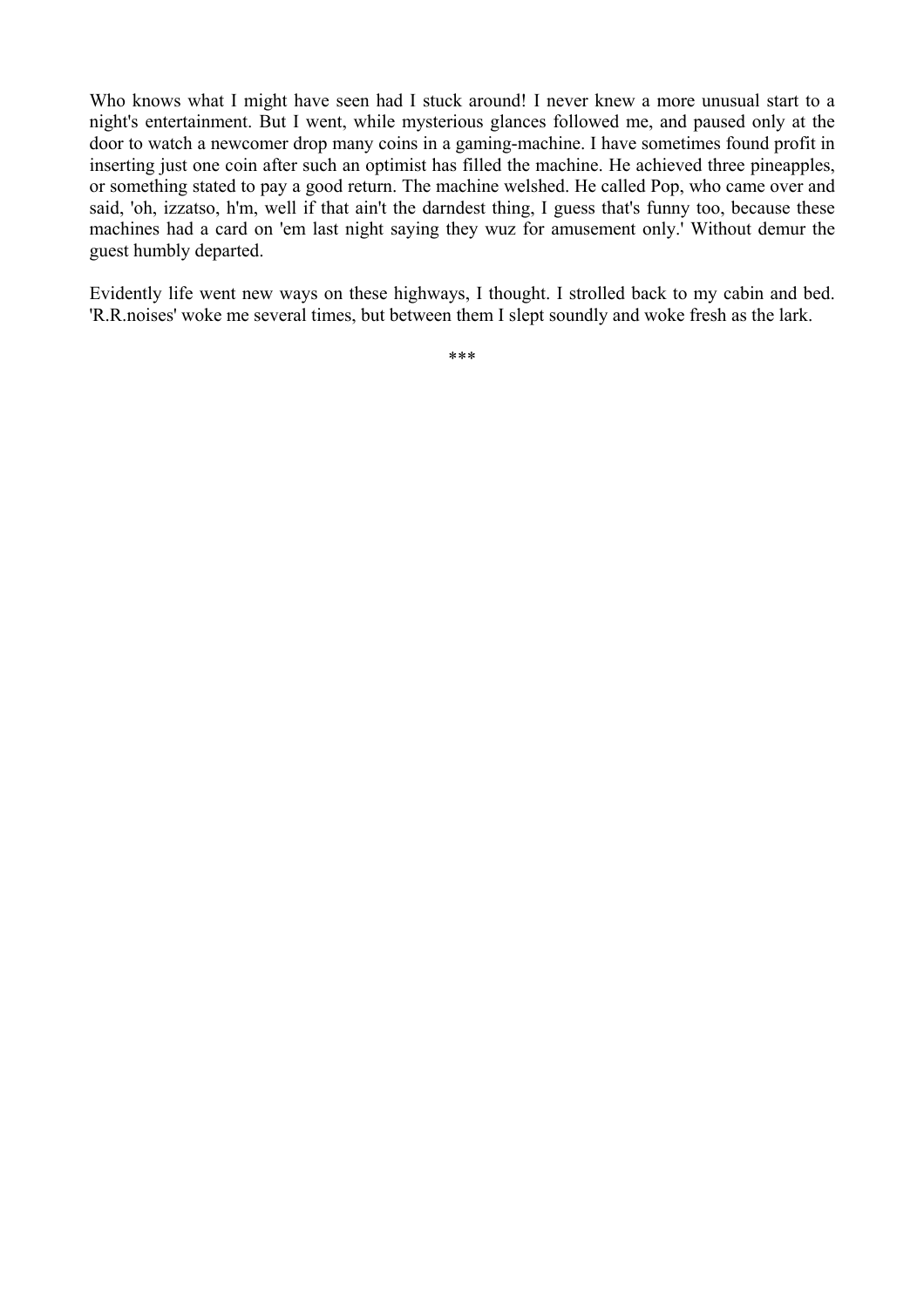# Chapter Eighteen

# MIDDLE EMPIRE

I ran with the sun deep into the Middle West, the third section of the Republic. First were the South and the North; then the white men conquered the Middle West; and last of all the Far West. This green central empire includes Ohio, Indiana, Illinois, Missouri, Iowa, Wisconsin and Michigan, and its verdant tide laps also into the eastern parts of Kansas, Nebraska and the Dakotas; then the arid lands begin. Through it, north to south, goes 0l' Man River, who knows at least one thing; that he makes these the most abundant foodlands of the earth.

Behind me lay places called Winchester, Romney, London, Brighton and Richmond. I came to other names: Athens, Troy, South Vienna, New Lisbon. Here the mellow civilization of the South and New England dwindled away. All the towns were new, and only in their residential quarters was the older influence still visible. The white wooden houses, and the farms, retained the English shape of the earlier coastal ones. The people of the countryside, too, kept the character of the earlier Americans, for their forefathers, who tamed this land, were of the old stock. The cities belonged to New York; the new immigration concentrated in these rising industrial centres and gave them its imprint. In 1920 three-fourths of the Americans born outside America lived in the cities, and these great population-centres, stretching westward from New York, now dominate American politics.

On this road were no more villages or slowly-ripened towns, only the small town, repetitive and alike, set in country that awed me by its sheer vegetable gusto. I never saw anything like it in size or fertility, an endless expanse of superb farm country with the young corn growing like a green velvet carpet in thirty- and forty-acre and bigger fields, fringes of great trees around, and fine farmbuildings, freshly-painted and well maintained. Through it all went the massive trans-continental highway, which from end to end spans a distance nearly as great as that which separated the original settlers from America itself. The going is easy now; the worst remaining peril is engine trouble, not Injun trouble; the high road of Manifest Destiny is clear, though not yet its destination.

From this great food-bowl half the planet might be fed, but for governments. The whole story of the human race seems to be that of the continuing struggle of men to arrest the disease of power in those who govern them. The constant tendency, always and everywhere, is towards more government, or despotism. The founders of the Republic knew that. Jefferson was 'not a friend to a very energetic government'; he favoured 'a wise and frugal government' which should preserve order among the inhabitants 'but shall otherwise leave them free to regulate their own pursuits of industry and improvement and shall not take from the mouth of labour the bread it has earned'. In 1950, in America as in England, this prudent principle was being forgotten. For eighteen years, since President Roosevelt's inception, the steady trend was towards more government, higher taxes, less freedom. The first colonists fled from and the early Republic abhorred that process; Englishmen in England fought it until it was dressed in the sheepskin of 'Social security', when they forgot its wolfish inhabitant.

This farm belt was heavy with riches, natural and acquired. The corn was the real gold of America, a lode which cannot peter out while the Mississippi flows. The wealth of two wars also flowed into it and its farmers must be the richest in the world. They have fine homesteads, silos and fences, the best cars, the latest farm equipment, and fortunes in the banks. Many of them were 'busted' in 1913 and deserve good times.

They are at present protected against bad ones; seasons, markets, crop failures, glut are all one to them. Though they naturally make hay while the sun shines they distrust this unique security. It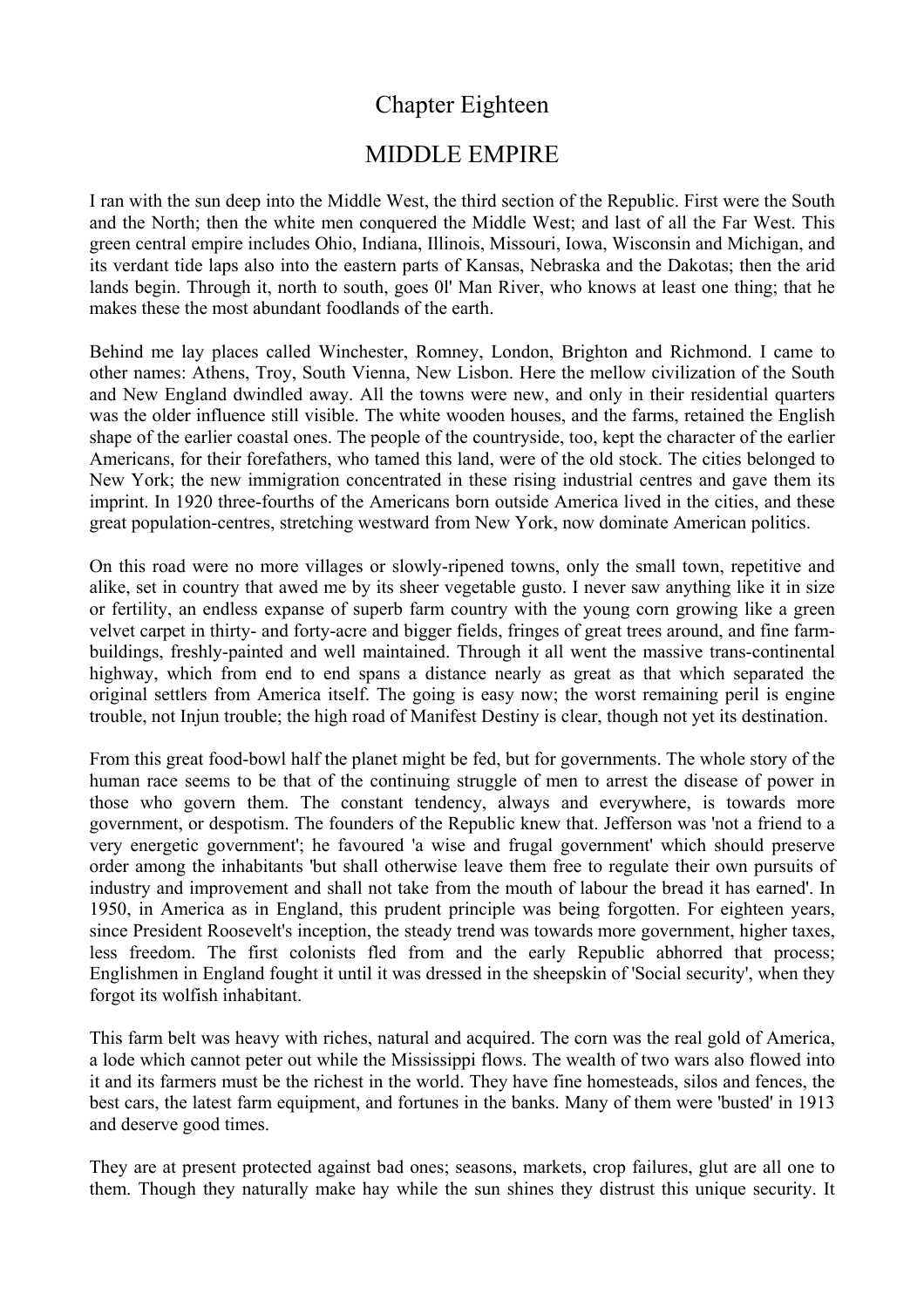began with President Roosevelt, whose advisers discovered the theory of deficit-spending. Public debt, they said, was owed by the public to itself; the length of the string of noughts was immaterial because they all amounted to nothing. The theory has yet to be tested to the sweet or bitter end. The political motive for it is to anchor the farm and labour vote to one party, leaving only a decisive floating vote, which is to be had by anyone who declaims against racial discrimination. The cost of government now takes about a quarter of all income (in England, about forty per cent).

For the present the Middle West farmers live in an Alician wonderland. The government buys all products at a guaranteed price. If the farmer can get a better one he merely returns the public money, on which he pays no interest. One farmer sold the government 160,000 pounds of potatoes at \$1.46 a hundredweight; it had already accumulated fifty million bushels of potatoes which it could not sell or give away and he bought back the same quantity, for cattle feed, at one cent a hundredweight. A governmental order to reduce the potato acreage merely moved farmers to shift the rows closer together. Meanwhile brokers imported millions of bushels of Canadian potatoes which, after paying duty, were still cheaper than the subsidized homegrown ones, which continued to pour into government stores. Billions of dried eggs were laid away in caves and warehouses until the government was forced to give them away, with twenty-one million dollars' worth of dried milk, to schools and welfare institutions. Twenty-five million pounds of cheese and a million pounds of butter, which the law forbade from cheap sale, remained to be got rid of. The problem of storing all this food became greater than that of producing it. The government announced that if its hoard were divided among a million people each would receive a daily egg for seven years, two pounds of potatoes a day for over three years, and a quart of skim milk every day for more than two years. The bill for all this was contained in the string of noughts, said to be worthless. However, the consumer paid, twice over, once in taxation and once in high prices.

When I was in America the government was spending about one million dollars daily to keep dairy products off the market and their prices up.

This was Socialist planning on horseback, paradoxically pursued by a president who was a Mid-Westerner and bred to dislike the very word, Socialism. The Middle West farmer did not complain, but flew to the beaches of Hawaii or transported his Cadillac to Europe for a tour there. Nevertheless, 'I don't think this is good business for the government', said one, 'but a man's foolish not to take advantage of it. My advice to the people in Washington is to stop spending so much money. They don't spend it; they squander it. The farmers figure if they squander for everybody we might as well get our share because we'll all have to make it up one of these days. I've been looking for something to happen before. It won't happen this year but it will come - it always has.'

I went through Indianapolis, chaotic with railroad tracks, and came at dusk into Saint Louis. Here, in the heart of the green empire, was the new America of the new cities and the new immigration. Presumably Lord Bryce, in his *American Commonwealth*, meant these new cities when he said the city was the one conspicuous failure of American democracy (for the older ones of the South and New England hardly deserve the criticism). In these later cities, says the *Short History*, 'corruption was most unashamed', 'rings' and 'halls' 'fattened on the public treasury, seeing public franchises, exploiting crime and vice. Here the saloon and the house of ill-fame were protected and encouraged by the politician and the interests who profited by them, while criminal gangs went their way undisturbed by police interference'. That referred to the turn of the century but is still apt.

I came into Saint Louis by a long skyway, a stilted road which marched over slums, allotments, rivers and factories. All around cars heeded or choo-choos puffed along other skyways. The mass of signs alone had the effect of constant noise; they clamoured at the traveller 'No parking at any time', '15 minutes parking during the day', 'No left turn', 'No right turn', 'No U-turn', 'Stop-sign ahead', and innumerable other orders, one or more to each lamp-post. Rush-hour seems to continue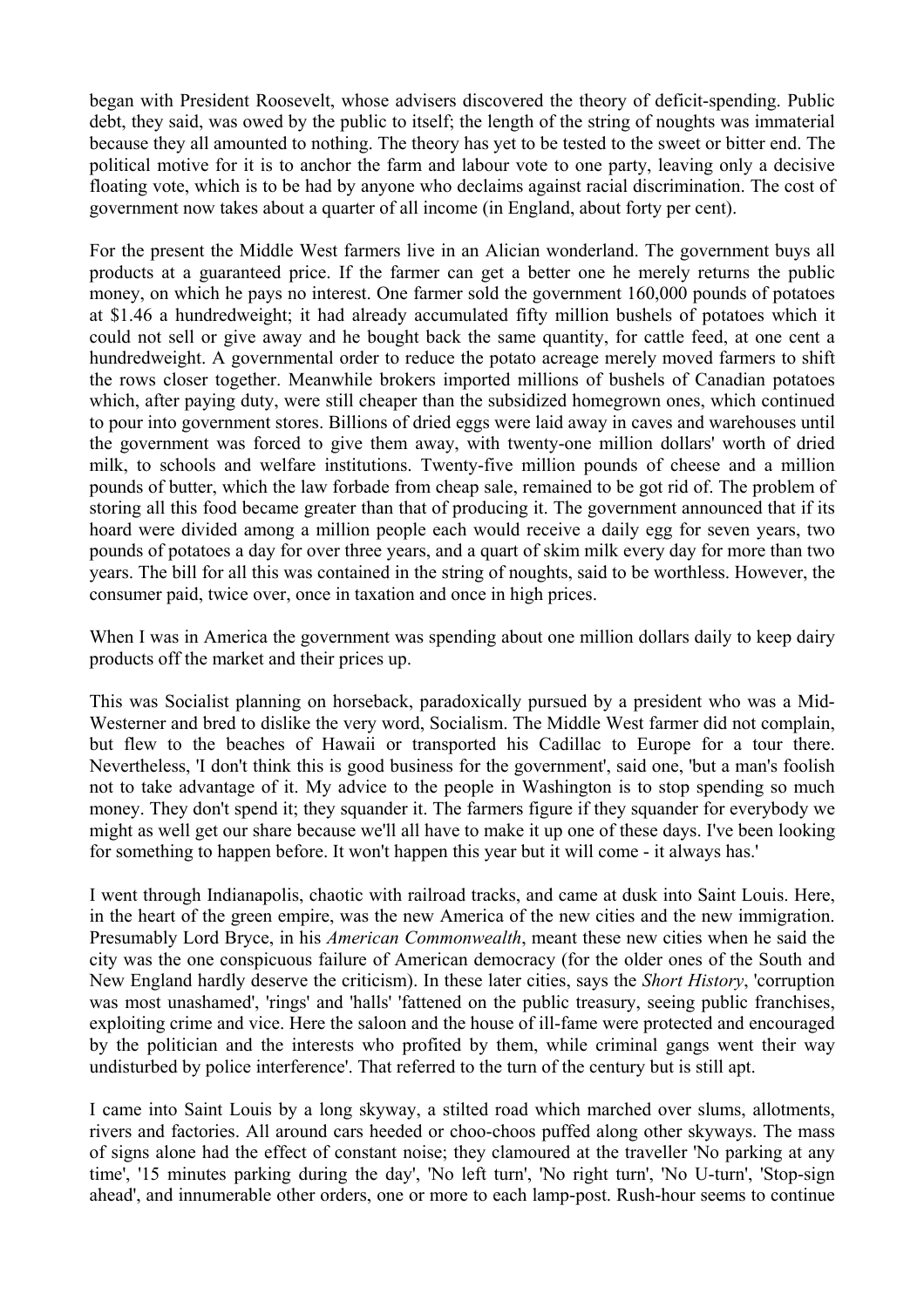all day, but if you come or go in the morning or evening you find that even this pace can be doubled and trebled. At night all the flickering, winking, jig-a-jigging, zig-zagging signs spring out.

Many people say they can gain no picture of America unless they go there. I found that these new cities made no clear impression on my mind which I could transfer to paper, partly because they are so much alike in their criss-cross design, and partly because their physical shape swims and their chief trait is a frenetic human unease, something unportrayable.

Yet with all this hurrying they repeatedly put me in mind of a slower movement, the old lockstep, which men once performed in prison yards, each man's arm on the shoulder of him in front. They reminded me, too, of a German film of the nineteen-twenties, called *Metropolis*. It was (I then thought) a morbid and stupid glimpse of some future world, where beings in the shape of men were brought up from dungeons to perform their toil and brought back when it was done; and these masses of faceless serfs moved, hundreds together, with a slow tramp-tramp, shoulders bent and heads bowed, to and from their task. For some unaccountable reason free men hastening about their business now recalled to me those pictured companies of slaves in the toils, dragging their feet towards a labour without reward or end.

Even Ol' Man River, the tireless and bountiful, looked weary and drab at Saint Louis, as if he were tired of living and scared of dying. I sought another cabin for the night. This is a strangely impersonal business. A neon sign in the darkness says 'Office'. Through a window you make payment, receive a key, and learn which little cottage is yours. That is your only meeting with your host. You sleep, usually, in a clean and comfortable little house; linen and towels are spotless; the water in the shower is hot. On the wall may be a notice saying the proprietor 'reserves the right to have the State Police take you off the highway' if anything is missing after you depart. When you go you leave the key in the door and the transaction is complete; you drive away, a shadow following earlier shadows, preceding later ones. The calling of mine host has changed.

Once more I looked for food, up and down the glittering road, and found a filling-station with a café. The pleasant attendant had served a year with the occupation army in Germany. When I said I knew Germany his eyes filled with reminiscent affection. 'I wish I could see Germany again,' he said, 'I wish I could live there. It's the prettiest little country in the world.'

He only knew two countries, and America has, somewhere or other, every conceivable beauty of nature, but I thought I understood him. He felt some lack in his own land. In Germany, and other European countries, men built up during a thousand years and more a culture that cannot be massproduced or quickly reproduced. It is like wood or marble; put them in the hands of fine craftsmen and let the centuries mellow their work, and beauty emerges. Europe was like that; the American South and New England saw the beginnings of the same process; everywhere else in America are the raw materials but they are still raw. The secret which was brought to the coastal colonies was mislaid and has not until now been found again. This young man, I judge, missed that inheritance, and I met several like him.

He was from California. Though no open spaces remain to conquer, America is full of people moving around, to try something new somewhere else. I said I thought people lucky enough to be born in California stayed there. Oh, he said, his wife was from this small place near Saint Louis and pined for it, so he sold his place in California, rented his 'veteran's house', and bought this place. Did he like it? 0h, well enough; anyways, he'd give it a chance. He told me of his 'kid sister'. She was in films, a child star. Oh, I said, would I know her? He guessed not; she had outgrown childhood and with it stardom, but she was going to get back in. At that she came in. I thought her about eighteen.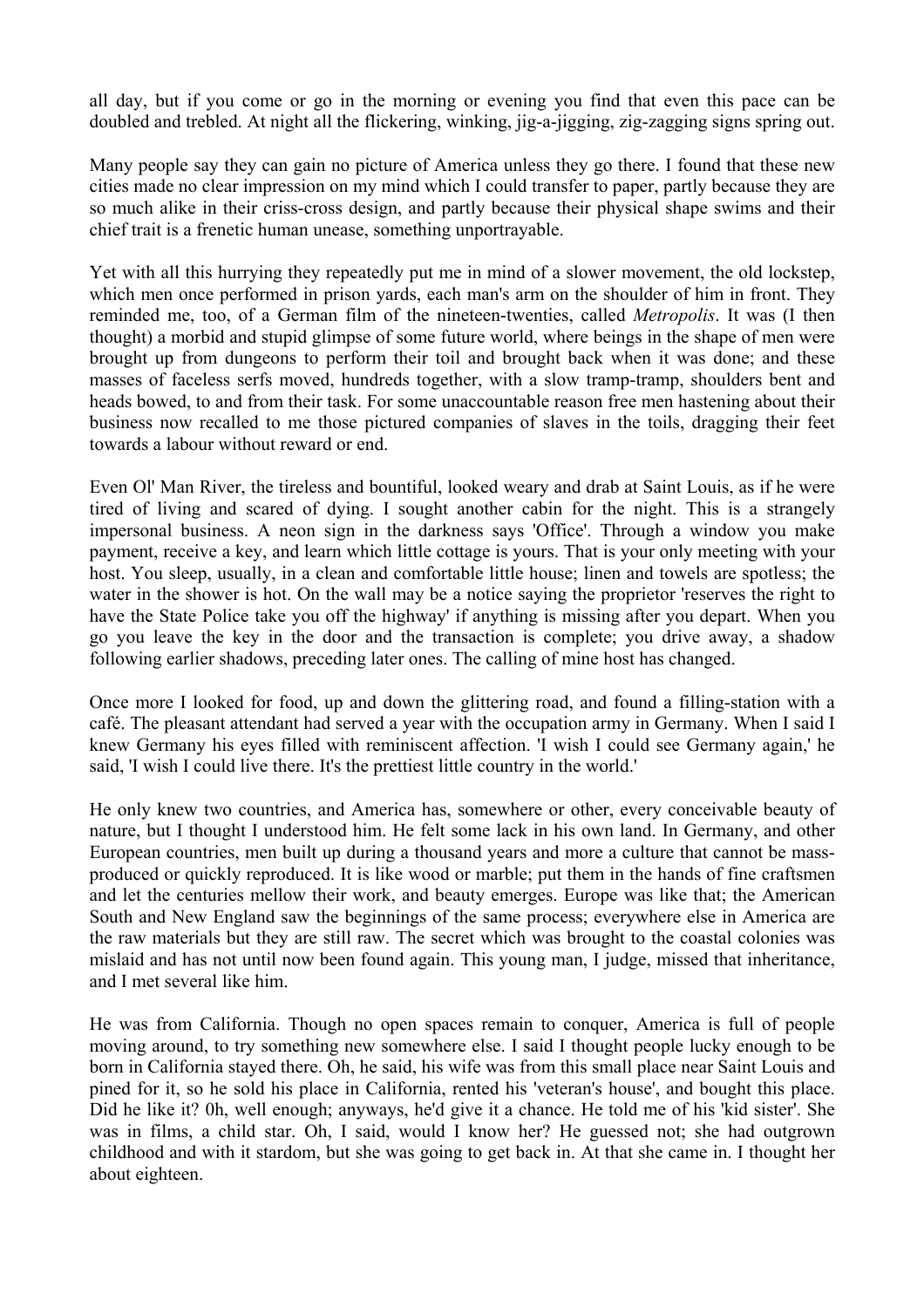She was a lovely girl, very much in command of herself, and her every movement and gesture were clearly studied for 'angle' and effect. As her only film experience was in babyhood, I guessed that she kept in training for the come-back. She liked talking about herself, she said she was in love and was being thwarted by the young man's mother, who was rich and a Quaker. 'She won't have me because I'm not a Quaker and I haven't a million dollars,' she said, but 'I'm going to get what I want, anyway.' 'What do you mainly want?' I said. 'I want a contract, a swell house, a convertible and a million bucks,' she said, 'I'll make it, I've plenty time.'

'How old are you?' I said. 'Thirteen,' she said. She had the dawn freshness of the *jeune fille en fleur* and the spirit of the time.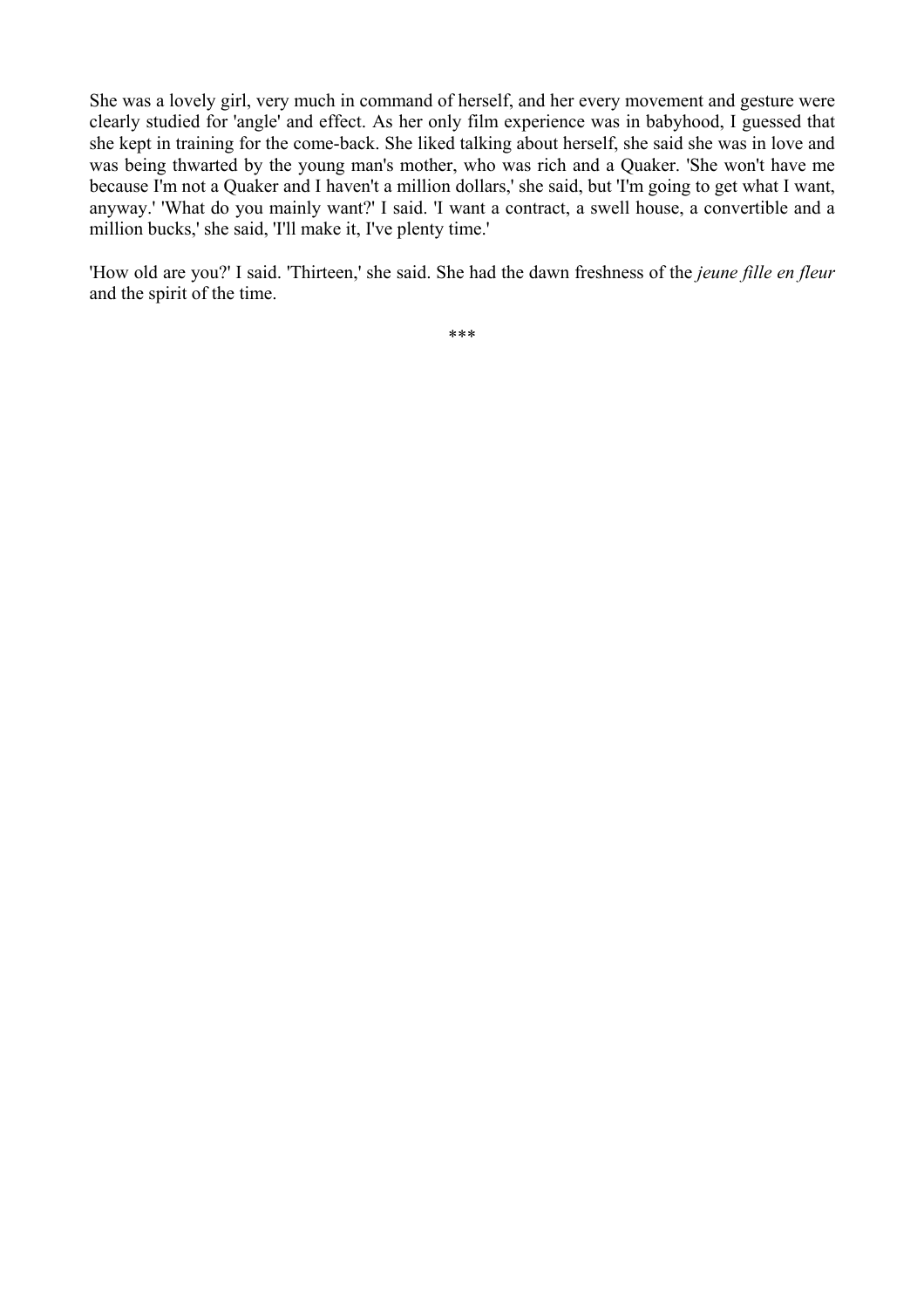## Chapter Nineteen

### ON OIL AND TWISTERS

The flint-coloured skies opened and hurled thunder, lightning and rain on the land. This earlymorning storm was of American dimensions and I drove through it for two hours. The road was like a river and the huge transcontinental trucks sped along it like seagoing craft, throwing up great wings of water. American motor car manufacturers deliver their vehicles by road, four to a truck, two on the engine-level and two on an upper story. These monsters commonly travel at fifty or sixty miles an hour and a wreck of one of them, or of a Greyhound bus, is a formidable affair.

I was nearly half-way across the continent and until now the busy roadside life accompanied me; I was never long out of sight of filling-stations, cabin-camps and trailer-camps. Some Americans dislike both the cabin-camps, which are built to stay, and the trailer-camps, which are on wheels. They think rootless communities are growing in them. The trailer-camps (England has nothing more comparable than the caravan-camps of transient holiday-makers) tend to become fixed settlements of homeless folk. For young people about to found a family the life may be easy, but has disadvantages. It appeals to retired couples, of whom about a hundred thousand live in these wheeled homes. They take them to the mountains in the summer heat and to Florida in the winter; at the journey's end they merely drive into a trailer-camp, plug in to water and electricity and are at home. If a cottage and garden have peculiar joys, they seem not to miss these.

Along the road, so far, continued the countless signs of something for sale, especially 'Antiques', 'Curios' and 'Hookwork rugs'. The American adores antiques. In the nature of things they are not plentiful, and those chiefly displayed are old cartwheels, sledded baby-carriages, wheelback chairs. As for hookwork, this was something genuine when the farmer's wife occupied herself with various kinds of work during long winter evenings. Today the bedspreads and rugs are everywhere alike and similarly priced, to the odd cent, so that some enterprising mass-production factory in New York may have moved into the business.

The conventions of courtesy changed as I went along. In the South I liked 'Mah frend' and 'You bet', and hereabouts I liked 'Hullo' as a greeting and 'Sure' in reply to 'Thank you'. 'You're welcome' rang rather bogus, like 'Don't mention it'. 'Come again' and 'Hurry back', at leavetaking, depended on the way they were said. They can be somewhat hollow forms. I stopped at a lonely roadside shack for a cold drink. It was served by a young girl who seemed to have lost the power of speech; some sorrow weighed on her. However, as I went out a mournful voice behind me said, 'Hurry back!'

I travelled across Missouri, along roads where masses of small tortoises stood bewildered, their heads thrust out as who should say, 'What next?' I wondered if this were the origin of the phrase 'sticking your neck out'; anyway, many of them did not live to learn why a tortoise crosses a road. I avoided them tenderly, but the highway was littered with the remains of unluckier ones, over which the crows fought. The population began to thin out and the land to deteriorate. I ran into Kansas, and for the first time in America came to a stretch of inferior country. There was a place called Joplin that looked like a half-ruined film-set, originally put up for a Western. In the background were pithead machinery and dumps that reminded me of Durham, and in the forlorn Main Street I breakfasted among tired and taciturn truckers slumped over their food; their lives seem hard and wearing for all the high pay.

In Oklahoma at last the roadside life ceased, and the green belt fell behind. Oklahoma has little farmland. It is part of the High Plains, wide and flat. If you raise your arms they touch the sky and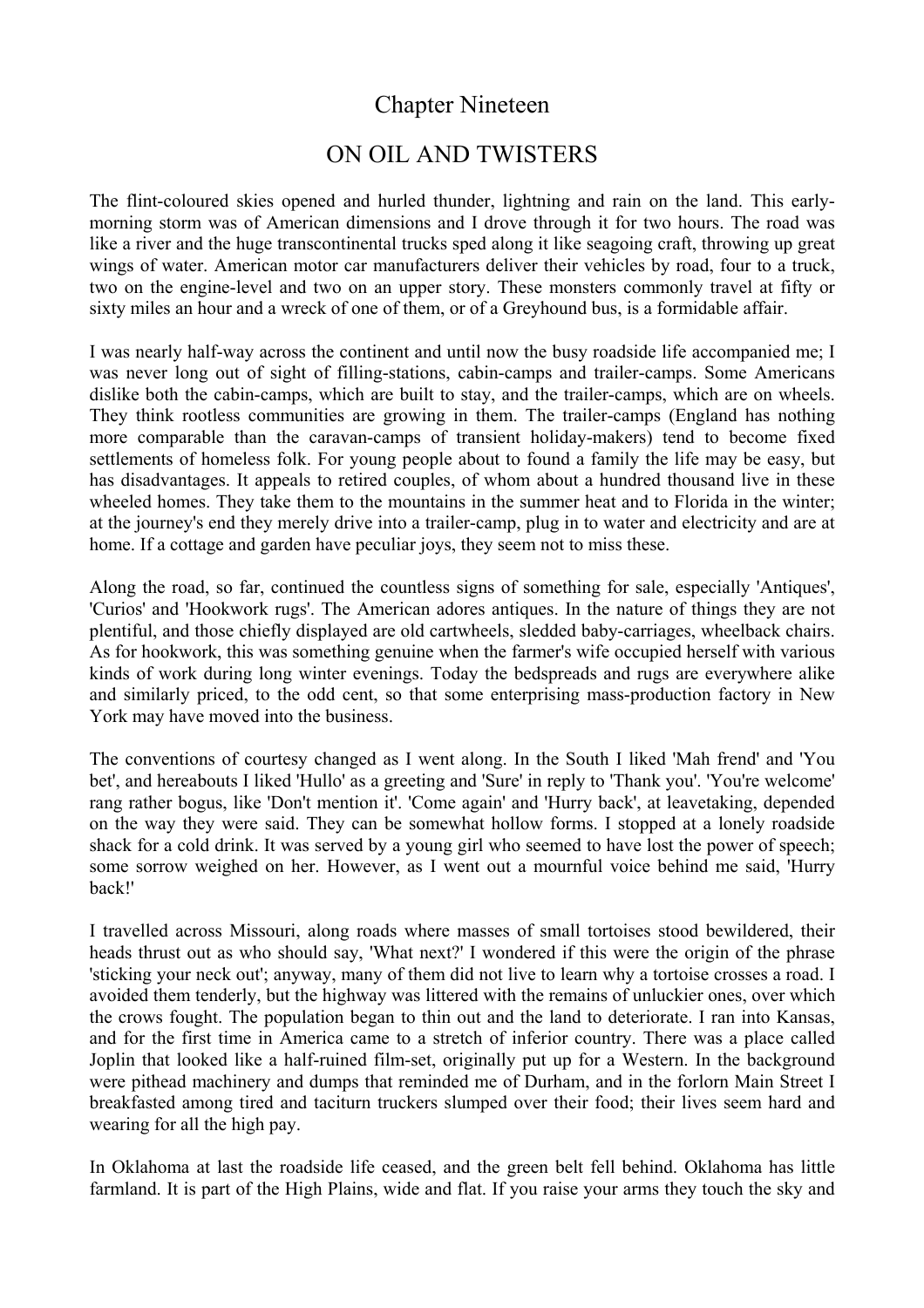if you spread them they reach the ends of the earth; I love this kind of country. As I ran into Oklahoma the clouds cleared, too; it was a beautiful morning. I was glad of that because twisters were about. I saw great trees overthrown, fields gashed as if by a gigantic bulldozer, and townships where wooden houses were flattened or unroofed

I was coming at last to spaces still open, where whirlwinds (here called twisters) are at home. They seem to need great, flat expanses like these to develop their full force. It is like swinging a cat by its tail; you must have room. Hills and mountains frustrate the wind, so that it cannot get into its swing. But if it finds a place which is high and flat for several hundred miles it whips itself into a mad, swirling frenzy, like a dancing dervish, and pirouettes along until it falls in a foaming fit. At the height of its madness it twists the clouds into the shape of a top and spins along with tremendous power, destroying or sucking up what lies in its path.

After a little while, when I saw heavy, low-lying clouds beginning to curl into ominous tails, I wondered what steps a lonely traveller might take if he met a twister. I decided the best ones would be towards the nearest ditch. In one a man would be least likely to be plucked up and dropped several miles away (and the twister probably would not even be going in my direction). I drove along with dotted lines leading from my eyes to the roadside. I realized that relatively few roads have ditches; also the vastness and want of cover of Oklahoma were borne in on me.

Happily the twisting-tailed clouds dispersed. I ran into dingy country where the fields were weedy, bethistled and fallow, and among sorry-looking houses, shacks and shanties beings of the Pore Jed type listlessly glanced at a passing car. This was the kind of rural slum which recent writers have presented as typical of America. Not far beyond it was a delightful little city, crisp, clean and bright beside a broad blue river and beneath a wide blue sky: Tulsa. Here, at the end of the green empire, were the beginnings of another one. Oil: seldom have three letters said so much, in mundane things. If this land is poor, greater wealth lies beneath it than any farmer could grow or breed. Here the derricks went marching over the land and thrust aside all that stood in their way; at their feet the pumps, with a slow, rhythmic movement that again reminded me of the dehumanized masses in that nightmare Metropolis, sucked up the oil for all the cars, locomotives, ships and aircraft.

Fifty miles farther on my way a woman stood at the wayside by a dilapidated, heavily-laden and broken down car, and signalled to me. The wise rule in America is not to stop; the wayfarer who needs help suffers for many hold-up men who have used this ruse. However, she was not young and I stopped; an elderly man crawled out from under the car and asked me to drive his wife to town for a tire.

'Haven't you a spare wheel?' I asked as I drove her off. 'Oh yes,' she said, 'but we're moving and we have the car fully loaded and the spare is so old it just collapsed when we put it on and I told him before we started to get a good spare but he always knows best and said it will hold until we make Las Vegas and now we're stuck.' She paused for breath. 'Ah, husbands!' I said. 'Are you from Boston or England?' she said immediately. 'England,' I said, 'where are you from?' 'From Michigan,' she said, 'we heard Las Vegas was good so we just packed everything and came away.' 'You have everything in that car?' I said. 'Yes, ' she said, 'and aren't these roads awful?' (they seemed excellent to me). 'And aren't the people dumb I asked a man on the-road how far the next town was and he said he didn't know and I found a signpost with the mileage just round the next corner there seems to be a find-out-for-yourself spirit in these parts I hope New Mexico will be better I guess we'll have to go back to Michigan here's a filling-station perhaps they have a tire.'

They had. Afterwards I met many people moving in this sudden, casual way. The reason is apparently the vastness of the country; it offers changes of scene, climate and existence, at a road journey's end, comparable with those which an Englishman could only find oversea.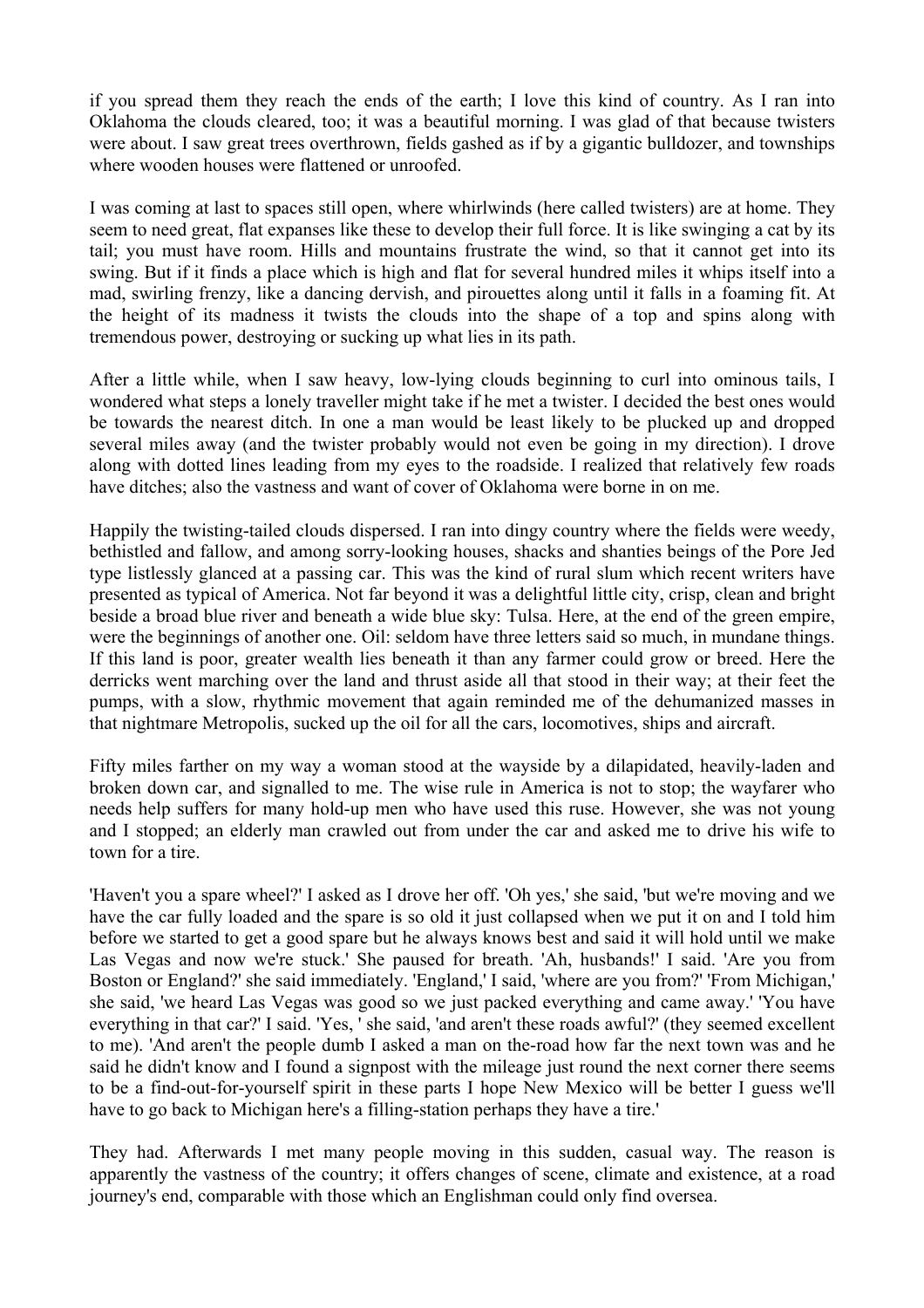I came to Oklahoma City, sounded my horn outside a window marked 'Office' and arranged with a male head which emerged from it to inhabit a cabin. I carried my bags across, took a shower and was draped in a towel when an equally pleasant woman put her head in the door and said, 'Are you all right?' 'Fine,' I said. 'That's good,' she said, 'did you take the cabin from my husband?' 'Well, from someone male,' I said. 'That's him, she said with a friendly smile, 'I wonder where that bugger is now,' and she withdrew.

I wandered into the thickening habitations until I found a restaurant which was separated only by a roadway from the State Capitol, the typical domed building of a State parliament. All round the restaurant King Oil held court; his derricks and pumps invaded the gardens of small houses, the yards of filling-stations and cabin-camps - everything. Outside the window where I ate men were actually drilling; I could have leaned out and touched the great steel needle as it revolved, and I learned from them that they were already a mile deep. No oil-towers stood in the actual roadway, but they were in the lawns of the Capitol building and right up to its walls; at one more stride these long-legged monsters would mount its very steps. I tried to picture oil-derricks on Parliament Green and pumps at work in the courtyard of the House of Commons. The supremacy of oil was made vividly clear here. I watched the pumps slowly see-sawing in the garden, perhaps an eighth of an acre, of a little house. Its owner counted as a lucky man, for to strike oil, or have it found under your lawn, is about the only honest way remaining to a great fortune, by American standards.

In the dusk I sat on a bench outside my cabin, on a high bank by the high road. The roaring trucks dashed by, each with its array of red and yellow lights. This traffic never ceases, night or day. During a lull in it a single tiny light flitted round me and came to rest on the seat. I thought of a garden in Durban and fireflies there; it was fun to catch them and put them in the children's hands.

\*\*\*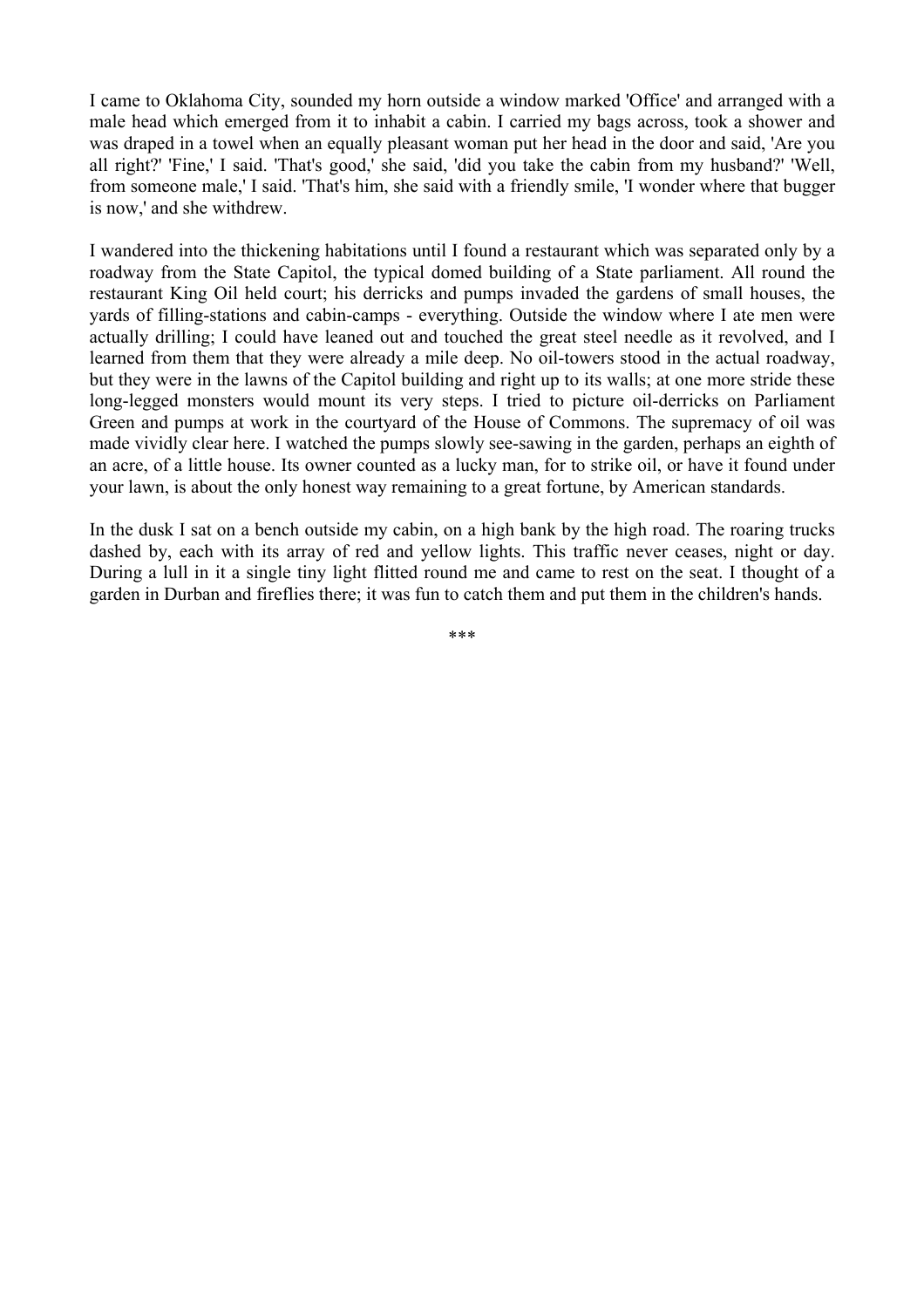# Chapter Twenty

## THE ROAD TO SANTA FÉ

On my way out of Oklahoma City one morning I stopped at a supermarket by a bridge emblazoned with the name 'Santa Fé' and as I bought my daily carton of milk and packet of biscuits pictured cuirassed and helmeted Spanish conquerors making this trail, 350 years ago, as they sought to fortify their far-stretched northern frontier line. The Spaniards honoured God where they encamped, and bequeathed to the American Republic a host of names, Las Cruces, San Antonio, Los Angeles, San Francisco, Santa Fé and others, which chime down the centuries like mission bells.

I went on through Oklahoma, once Indian land. American friends, when they heard I was going that way (my route was chosen by chance) seemed puzzled and almost disapproving, as if they thought I could do better. Their picture of Oklahoma was not the golden one of the musical comedy and I thought it weighed on them a little. In these Oklahoman lands was written what seemed, but that God finally disposes, to be the end of the Red Man's story. Pressed back ever farther westward and crowded ever closer together, after the young Republic revoked the King's protective order of 1763, the Red Indians seemed to find a last place which they could call their own here, between Texas and Kansas. In 1835 President Jackson said a barrier had at length been raised behind which the Indian would be protected and that 'the pledge of the United States has been given by Congress that the country destined for the residence of this people shall be for ever "secured and guaranteed to them"'. Time showed that the white rancher or homesteader could no more be stopped from taking the whole country, from coast to coast, than today's oil-man can be prevented from drilling where he thinks profitable. In 1899 the last safeguards collapsed; the whole territory was opened for settlement and the flood poured in, over all Indian claims or rights.

The Americans, as they completed a unique piece of empire-making, retained a fierce dislike of 'imperialism', especially 'British Imperialism' (which would have protected the Indian). Through the whole process, too, continued 'the American dream', of which Americans frequently speak. The *Epic* explains it in the words of Samuel Adams: 'The natural liberty of man is to be set free from any superior power on earth, and not to be under the will of any superior power on earth, and not to be under the will or legislative authority of man, but only to have the law of nature for his rule.' Yet part of 'the dream', the *Epic* also says, is 'a remarkable feeling of sympathy for the "underdog" of any sort, economic, political, social'. It is an emotional thing 'which cannot be counted upon when in conflict with other emotions or desires' as has been exemplified in the case of our treatment of our own Indians; the plight of the Red Man, for instance, left the Slavery Abolitionists cold, though they were willing to pull down the whole fabric of America, if need be, to free the black man'.

These contrarieties (which continue in the Republic today) are not peculiar to Americans. History appears to be a crazy mosaic of such paradoxes, of which the Palestine Arabs are the latest victims. However, Manifest Destiny has not yet had the last word. For nearly three centuries the Red Indian was driven out or herded together in lands too small or arid to support him, and his numbers dwindled. He appeared to have chosen the primitive way of life he knew, and extinction, rather than the white man's civilization. Could he have argued the matter, he might have claimed that the real values of civilization may be as well upheld in a primitive system as in an advanced one, and that a mechanical civilization which abandoned those values would be as barbaric as any primitive one; today, he might adduce the Nuremberg Trials and the atom bomb in support. Anyway, he would not yield, and was dying out. Then, as this century began, he started to multiply again and now his numbers, in his cramped and barren lands, are increasing, while he has kept intact his tribal languages, rites and customs. Meanwhile, the white man's overgrazing and overcropping have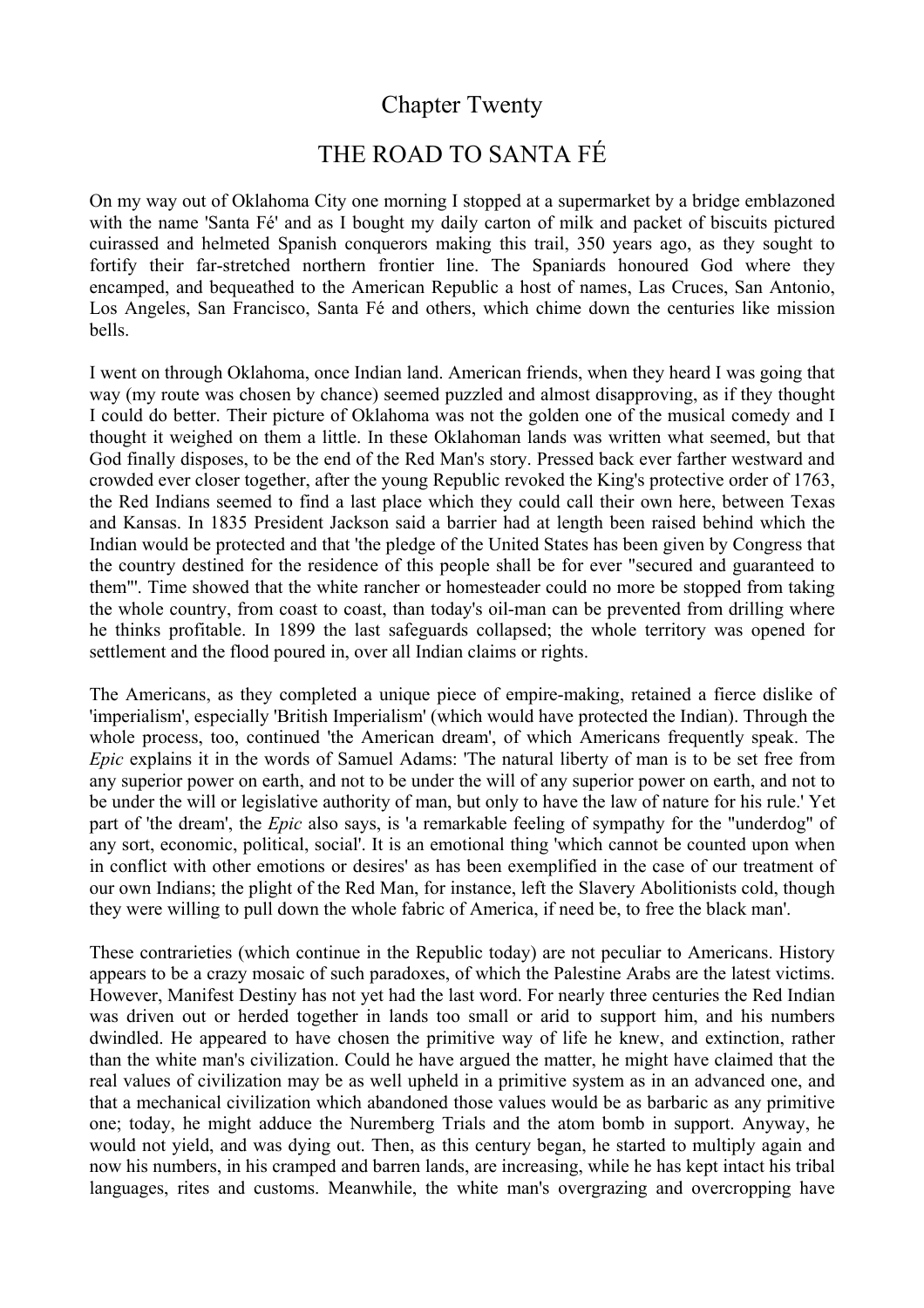weakened the prairie the Indian left behind, and the land might be desolate now but for the discovery of oil; the vanished herds of buffalo may have taken with them much fertility. These are the lands of the 'dust-bowl', where the swirling wind wolfishly tears away earth's flesh, the topsoil, and drives it along in a gritty storm that darkens the sky, thus intimating that, as in the South African Karoo, the desert is not far away and is ready to invade, if allowed.

The road ran through a countryside different from any I had met. Sometimes I saw no human being or habitation for fifty miles and drove that far without changing gear, speed or steering. I was often surprised by the Powerlessness of America until I read, in the *Epic*, 'The first few years of any settlement are years of grinding toil, and while the very foundations are being laid there is no thought or energy to be devoted to such amenities as flower gardens, trees, or even mere neatness and cleanliness out of doors. Such things have to come later; and little by little, as people got used to moving on, to devoting themselves to the quickest exploitation of every settlement and neighbourhood, they came to care less and less about general appearances. Like intellectual culture, such things came to be considered foolish ornament for those who were effeminate in taste and not up to a real man's work.'

Now, as I approached Texas, I saw a great mass of roadside flowers, all craning their necks towards me as if to say, 'Look who's coming!' In fact they saluted the rising sun, over my shoulder, but I liked to think of them as a dainty reception committee, for I recognized these old friends at once, though I never saw them before. My musical education overtook me again; I could not mistake that dark, intent glance. I remembered the leave days in London in 1918 when I first heard of them (I think Beatrice Lillie sang the song). More vividly I recalled evenings in 1940 and a girl at my side in the blue car who, as we turned towards London in time to beat the first air-raid warning, sang 'I'm going back to the shack where the black-eyed Susans grow'. I stopped and picked one for her. Then, suddenly, a roadside notice said 'Texas'; it brought a sudden interlude of brilliant green pastures and wheatlands, and then wide prairie again, with the road clear to see for a dozen miles ahead. It was like riding on the roof of the world. I saw hardly any cattle, no cowhands and no man on a horse, though a lad or two in high-heeled boots and, about the lonely homesteads, women in scuttle-bonnets.

I came at length to Amarillo, a little shambles of a place, half-way between a Wild West township and the typical American small town, with quantities of the old one-storied saloons, stores and shacks. No horses were tethered there, but the men, as they drove their cars, looked like cowpunchers, lean, lithe and lanky. They moved with a slow, equine grace, and their legs, in tight blue jeans, were like used drinking-straws.

The twister just beat me to Amarillo. Twenty great box-cars lay where they were blown from the railroad tracks and some fifty houses were destroyed or damaged. I posted my Black-eyed Susan to my companion of those London evenings in 1940, then found a cabin and tilted myself on a chair outside it to watch night fall over this little town in the heart of Texas. A red-golden flame burned upward into the still air, and lent its ragged silhouette beauty at this hour. It commemorated no unknown warrior. The townsfolk had been complaining of the smell given off by the waste-gases from oil refineries; now these were pumped into a slender vertical rod and burned off in it, so that from its tip a spearlike beacon flamed into the Texan night.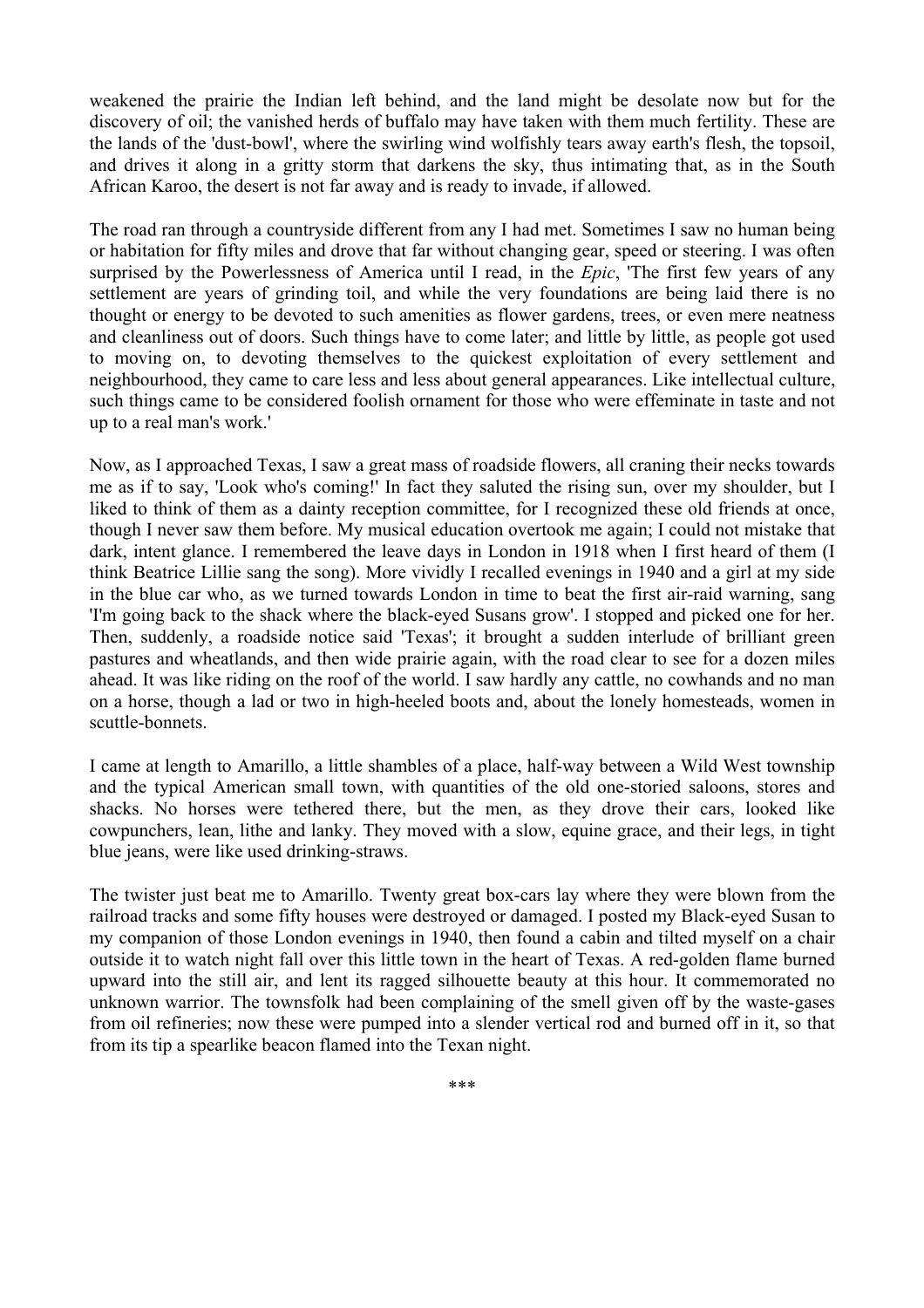# Chapter Twenty-One

## WHITE SANDS

On a grey and chilly morning I drove towards the Old South West, once wild and perhaps not much tamed now; for here twentieth-century man has done wilder things than the Wild West ever imagined; and despite the superb roads and stupendous Boulder Dam nature gives out an oppressive feeling of stored reserves of wrath. When the American Republic acquired this enormous region, where little grew, it was like a gambler who cannot fail at any throw; hence the immense optimism of last century. In the 1840s Mexico was invaded, President Polk using words later to become celebrated: 'Our patience is exhausted.' In 1848 Texas to the Rio Grande, New Mexico, Nevada, Utah, Arizona, California and much of Colorado were gained for fifteen million dollars! 'Even the plunder of Cortez paled in comparison,' says the *Epic*; and almost at once the arid soil of the third empire yielded a crop of gold that dazzled the world.

To the coastal civilization and the fertile Middle West was added this new realm of gold, silver and, later, oil.

The rising road ran on through sandy soil and scrub. What would the story of this new empire have been, but for gold and oil? It looked good for little that grows or grazes, but had the especial beauty of vastness below a great sweep of sky; in such places the earth is merely background, a flat platter on which the blue mould of heaven lies heaped, with a few dabs of white cloud for cream. The free and boundless prairie no longer exists; somebody owns or has enclosed it all and beside the road runs the inescapable wire. Neither man nor beast moved until I came suddenly on a little postoffice-filling-station on the top of nowhere. A big, genial man conducted it, a former State Trooper from green and populous Illinois. This was the life, he said; he loved this high solitude.

Then vegetation and soil ceased and I rode up bare mountains, not expecting to see green things again until I reached California. Surprisingly, when I topped the range I came down into an enchanted bowl between the mountains, verdant, thick with orchards and fields. Here were Mexican Indians in adobe houses, who grew fruit, and all along the winding valley road their booths offered Cherry Cider or Mountain Apple Cider. As I climbed out of the green bowl again orchards gave way to fir-forests, which reached to the topmost peak of the enclosing wall; between the firs I saw a jagged snowcap. This was like Austria, and was a reservation of the Apache Indians, a tribe once so noted for ferocity that the criminals of Paris took their name. Now the remnant of them lived in their 400,000-acre reservation, hidden in mountains, with their dreams of bygone freedom. A few moved about between the firs and looked like kraalsmen in Africa.

I came to the top of the green wall and another startling transformation: suddenly everything that lay beyond was bare and lifeless again. The mountains fell to a plain and beyond it rose more mountains, with huge snowdrifts, glistening in the sun, at their feet. I drove towards them; they looked about five miles away. Ninety minutes later I still drove towards them. Slowly I came towards that gleaming, undulating sea of what seemed to be the purest driven snow. I knew it could not be that. When I reached it I found it was an enormous stretch of crystallized gypsum, called White Sands.

I realized where I was. Hereabouts the first atom bomb was exploded; a hundred years after acquiring these wild wastes the Republic found a use for them. Here the scientists continued their mole-like burrowing into the mountain of God's mysteries, and threw up a small hump. (Arizona, next door, contains the enormous crater made by a meteor in dark ages past and Russia is said to contain a much bigger one, made in 1916. Until now the universe, in its desultory bombardment of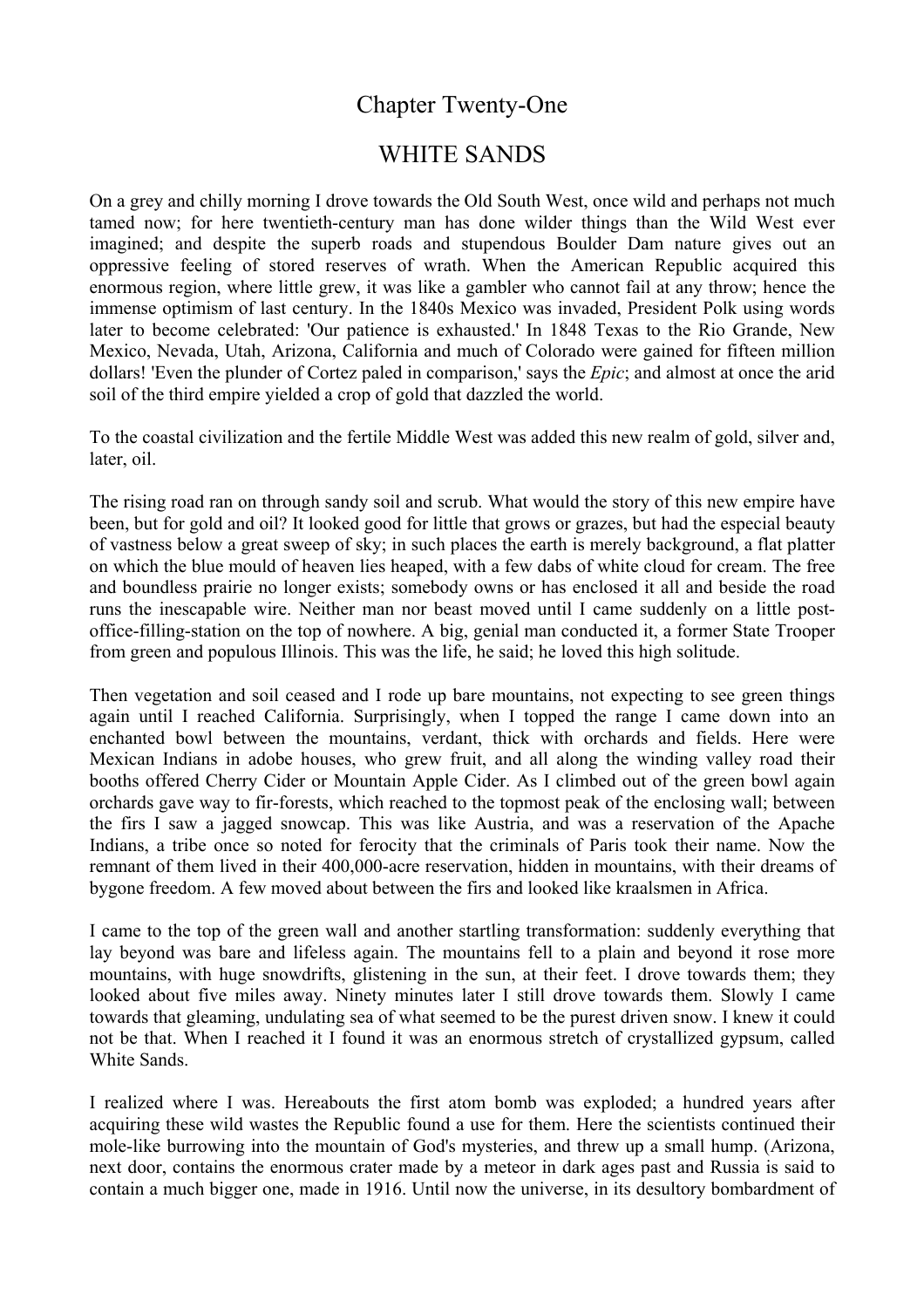the planet earth, has chosen waste places for targets. Should it ever select a populous one, that might restore proportion to the current debate about atomic annihilation.)

These wastes are 'the most important spot in the world today', according to a Mr. David Lilienthal, who supervised atomic affairs when I was in America. The statement is debatable (Rome, Canterbury or Mecca might yet prove important) but is typical of the day in America, where public men for many years have tended to discount the notion of any power higher than man's, whereas the Founding Fathers of the Republic emphatically acknowledged another authority. Benjamin Franklin urged at an early Convention of the Republic that each session begin with prayer: 'I have lived, Sir, a long time, and the longer I live the more convincing proofs I see of this truth - that God governs in the affairs of man. And if a sparrow cannot fall to the ground without His notice, is it possible that an empire can rise without His aid?'

The first atomic bombs, dropped on the Japanese, were made here in New Mexico. The military leaders vindicated the calling of arms by opposing the deed, which was ordered by political leaders surrounded by mysterious advisers. Admiral William D. Leahy (who was personal Chief of Staff to the two presidents concerned, Messrs. Roosevelt and Truman) said in his book published in 1950 that when the bomb was used against Japanese civilians the Japanese armies were already defeated and ready to surrender (the British commander, Lord Louis Mountbatten, earlier said the same), and declared that by using it in that way the Republic adopted the ethical standard common to barbarians of the dark ages. The bomb in truth harmed the Americans and British more than the Japanese, for it robbed them of their heritage, their hitherto valid faith that they were peoples on a higher level of humanity, which they fought to preserve.

The true reason for its use emerged when that war ended; it was intended to blackmail the peoples who produced it into surrender. An organized clamour was raised in America (and England) that the atom bomb was demonstrably the unanswerable weapon (in military use, it was but one more explosive projectile); that America and the remnant of Europe were only safe while America alone 'had it'; and that when 'the others had it' annihilation awaited all. Salvation could only be had through 'a world government'; in other words, national survival, gained through two wars, must at once be surrendered.

This intimidation-to-an-end was carried to great lengths. Ten, twenty, a hundred million Americans would be killed at one blow! American public resistance to such incitements and excitements is weakened by long immunity from explosives on American soil (the unknown devil is always worse than the known one) and by the native tendency towards violent emotional extremes. Commercial concerns began to build atom-bomb retreats, provendered for siege; uneasy folk sought homes in Arizona; small-town boosters sold shelter in the Ozarks or caves in the Dakotas. One young man, proudly calling himself the first atom-bomb refugee, built a stone house in a Rocky mountainside, which he called Atom Haven.

All this was foolish for three reasons. First, the Republic remained militarily invulnerable between two oceans, save conceivably for an odd bomb or two. Second, the danger to it was from within, not without; from underground, not from overhead. Thirdly, 'the others' (that is in effect, the Communist Empire) already 'had' the bomb.

Clear heads knew that if the Republic were destroyed it would not be by atom-bombing; that kind of destruction was more likely to fall on what remained of Europe and on the British Island. General Leslie Groves (who was in charge of atomic development until it was entrusted to civilian hands) said, 'As far as the two larger antagonists would be concerned, I cannot see that they would come to grips ... Both sides would probably avoid it of necessity. It would be difficult, anyway, and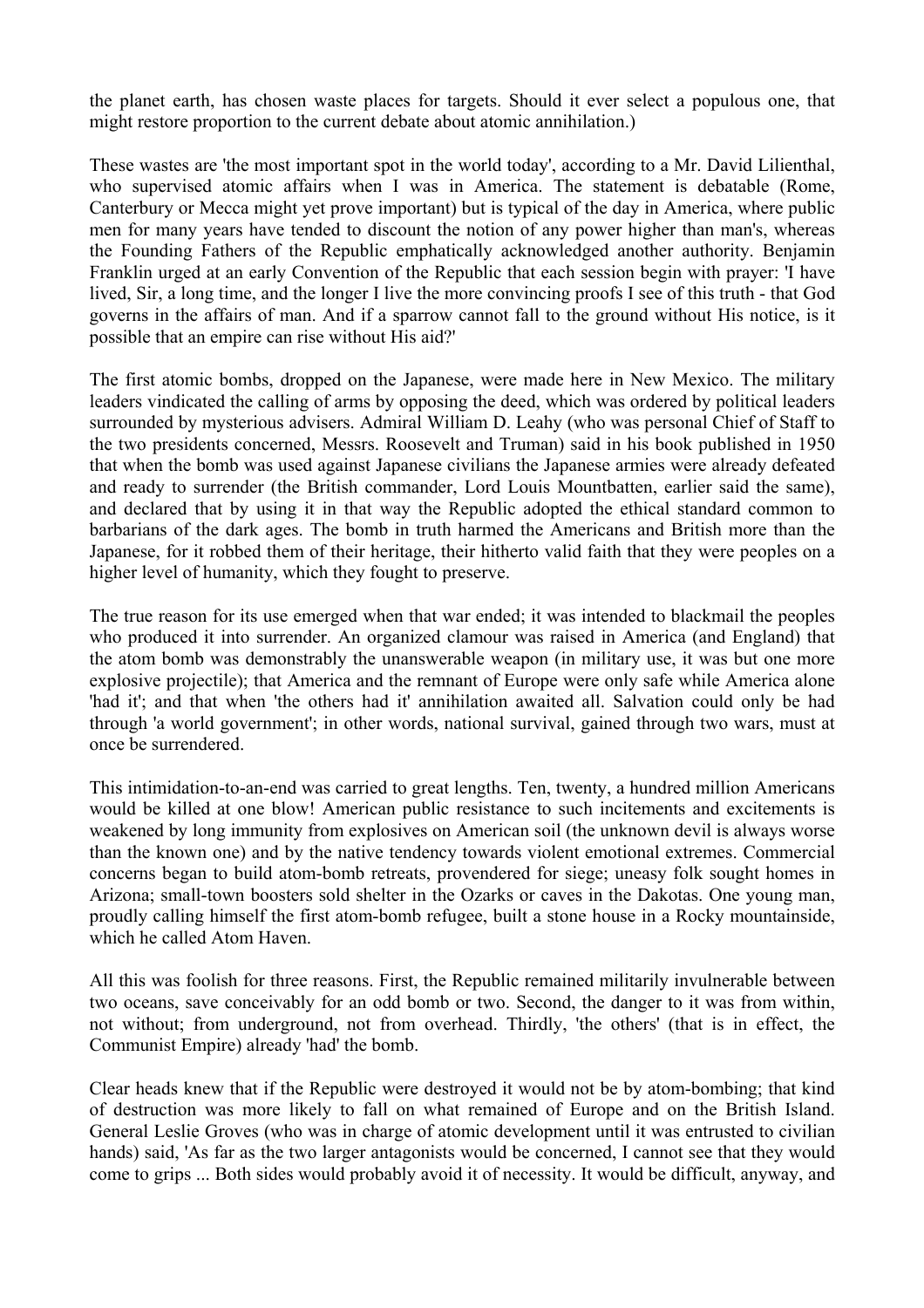more effort than it would be worth for us. We should have to rely on heavy bombing, or the atomic bomb, for our defences.'

This forecast, of a war in which 'the two larger antagonists' (General Groves means America and the Communist Empire) would 'not come to grips' might prove the true one. It would mean that they would compete against each other with atom or other bombs in that part of Europe still relatively free and relatively undestroyed. That the Third War, or more accurately the third instalment of the Twentieth-Century War, would take this shape was certain, saving some intervention by God, from the moment President Roosevelt unaccountably agreed that the Communist Empire should advance to the middle of Europe and the American and British armies in the other half of it were dispersed. It would continue what plainly emerges as the secret pattern of the First and Second Wars: that of destroying Christian Europe, reducing it to serfdom, and setting up a pagan World State on its ruins. It is impossible to believe that a Third War would reverse that process; the change for the better can only come when a new and different generation of political leaders grows up and of that no sign yet offers.

Final salvation only lies in such different leaders, for ones of the present stamp could continue to convert military victory into defeat. England's physical survival in such a third conflict would again depend more on a few men at the Admiralty, War Office and Air Ministry than on any politicians, and if it were achieved could be endangered again at the fighting's end by the political leaders. However, it is the first thing to work and hope for. A heroic figure of the Second War who did not deeply impinge on the public mind was Lord Dowding. If he had yielded to enormous pressure and sent the last twenty-five British fighter squadrons to France in May 1940 the British island would have been lost without a Battle of Britain. This saving act (Mr. Churchill calls it 'an example of genius in the art of war') was the culminating one of patient, unknown labour spread over many years; the quality of the surviving British fighters proved as decisive as their disposition. On such men in the Services future survival would again turn; the atom bomb is not unanswerable.

In America, although the facts were known in competent places, the oracles of annihilation for years continued the cult of doom in their efforts to install a world directorate. That the Communist Empire already 'had the bomb' can hardly have been in doubt from the moment of the Canadian Prime Minister's disclosures to Mr. Truman (and Mr. Attlee) in 1945. In America recurrent, though episodic, exposures revealed the delivery of atomic materials to the Communist Empire, or the theft of such by its agents, planted in these New Mexican establishments, and the presence of its spies in all public departments. As in England, the whole process was never revealed to the public; each separate disclosure was the work of individuals who delved into a morass.

Then, in 1949, the seismographs recorded an atomic explosion in inner Russia, and President Truman announced that the Communist Empire 'had the bomb'. Mr. Molotoff and Marshal Voroshiloff publicly confirmed this, remarking contemptuously that they were not alarmed by others' atomic weapons. The 'secrets', thus lost, were American and British. The initial research work was British; after America entered the war Mr. Churchill agreed that its results should be passed to America and further development of the bomb be left to it. From that point (at which the wastes through which I now travelled became, in the opinion I have quoted, 'the most important spot in the world') the 'secrets' seem to have been more accessible to the Soviet Empire than to their British initiators. British observers were not allowed to visit the newer American plants, but these, as events have shown, were permeated by Communist agents, so that the 'secrets' began to travel towards the Soviet State and behind the Urals another 'important spot' took shape. For years all warnings about this state of affairs were ignored. General Groves, the first military chief of atomic development, testified that espionage was conducted on a great scale, but said a presidential order debarred him from particularizing about it. Thus some doubt seemed to attach to Mr. Churchill's continued opinion (in March 1950) that 'We have no other overall effective shield at the present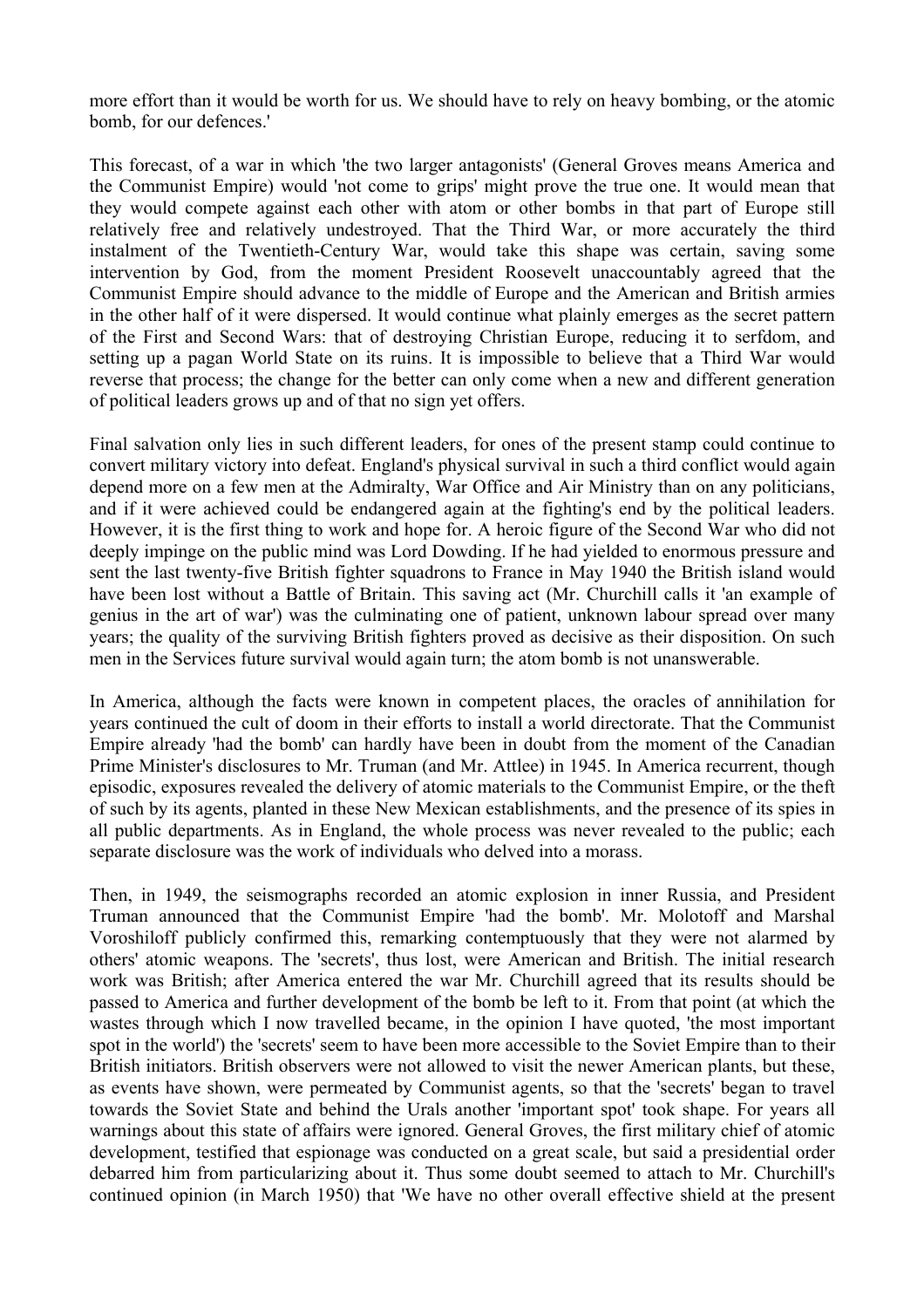time from mortal danger than the atom bomb in the possession, thank God, of the United States of America'. Many American writers refer to the 'strange power' which constantly hindered investigation and exposure; whatever it is, it continues powerful today.

Mr. Churchill's statement was made some months after President Truman's announcement that the Communist Empire 'had the bomb'. Americans in the mass still had no true idea of the extent of Communist penetration in their affairs. That began with the changes made in established usage by highly-powered politicians during wartime. In America, as in England, the wartime status of 'enemy alien' was cancelled by stroke of pen, and all safeguards with it. Any who claimed to be 'friendly aliens' or 'refugees from Hitlerist oppression' could, on that mere assertion, be admitted to any place at all. The whole apparatus of security was riddled like a target by a sudden burst of machine-gun fire. In America, a still more perilous sequel was the transference of all atomic matters from military to civilian control.

After the belated announcement that the Communist Empire 'had the bomb', the prophets of extermination in America were left voiceless for an instant, but quickly discovered an even more unanswerable weapon. The hydrogen bomb would not only destroy mankind but the very planet unless the planet submitted to universal government. Professor Einstein appeared on a television screen to declare that this bomb would bring 'annihilation of any life on earth within the range of technical possibilities'; an American scientist told Americans that it would be twenty thousand times more destructive than any atom bomb so far exploded; and a Canadian authority announced that it might cause the world to disintegrate in less than one minute. At this flying-saucers were seen on all hands and one American observer saw one land, and begoggled hobgoblins get out of it, Martian dwarfs two feet high.

A soberer evaluation, broadcast by a leading British scientist, was that the hydrogen bomb might make the world uninhabitable by creating a radio-active cloud covering the whole surface of the world. I find a certain charm in the picture of Martians asking each other what the cloud around Earth might be (as we do about 'canals' on Mars) and never guessing that it was just the end of man. However, I doubt if our brief human experiment of trial and error is ended. Wars have never annihilated yet; during the decade which included the last one the earth's population increased by about 150 million people.

I noticed in America a certain revulsion against the oracles of doom. The scare technique is only effective up to a point; then horror palls and the delusion gives way to questions. Americans began to see that their Republic was threatened more from within than from above. Not a great foreign war, but a great domestic disintegration, was their chief danger. However, many still confused the issues, which Daniel Webster separated in his eulogy of George Washington: 'If disastrous wars should sweep our commerce from the ocean, another generation may renew it; if it should exhaust our treasury, future industry may replenish it; if it desolate and lay waste our fields, still, under a new cultivation, they will grow green again and ripen to future harvests. It were but a trifle even if the walls of yonder Capitol were to crumble, if its lofty pillars should fall ... All these may be rebuilt. But who shall reconstruct the fabric of demolished government? Who shall rear again the well-proportioned columns of constitutional liberty?'

Had he lived in 1950 he would have included the atom and hydrogen bombs among the lesser dangers, and again have pointed to the greater one. In the last twenty years no American leader has spoken thus. They have put the threat of physical damage first, and have attacked 'the fabric of government' and 'constitutional liberties' in the plea that this would bring salvation.

Not far away from White Sands, at Los Alamos to the north, the atomic experimentation went on, then under Mr. Lilienthal. He was earlier in charge of an enterprise known as the Tennessee Valley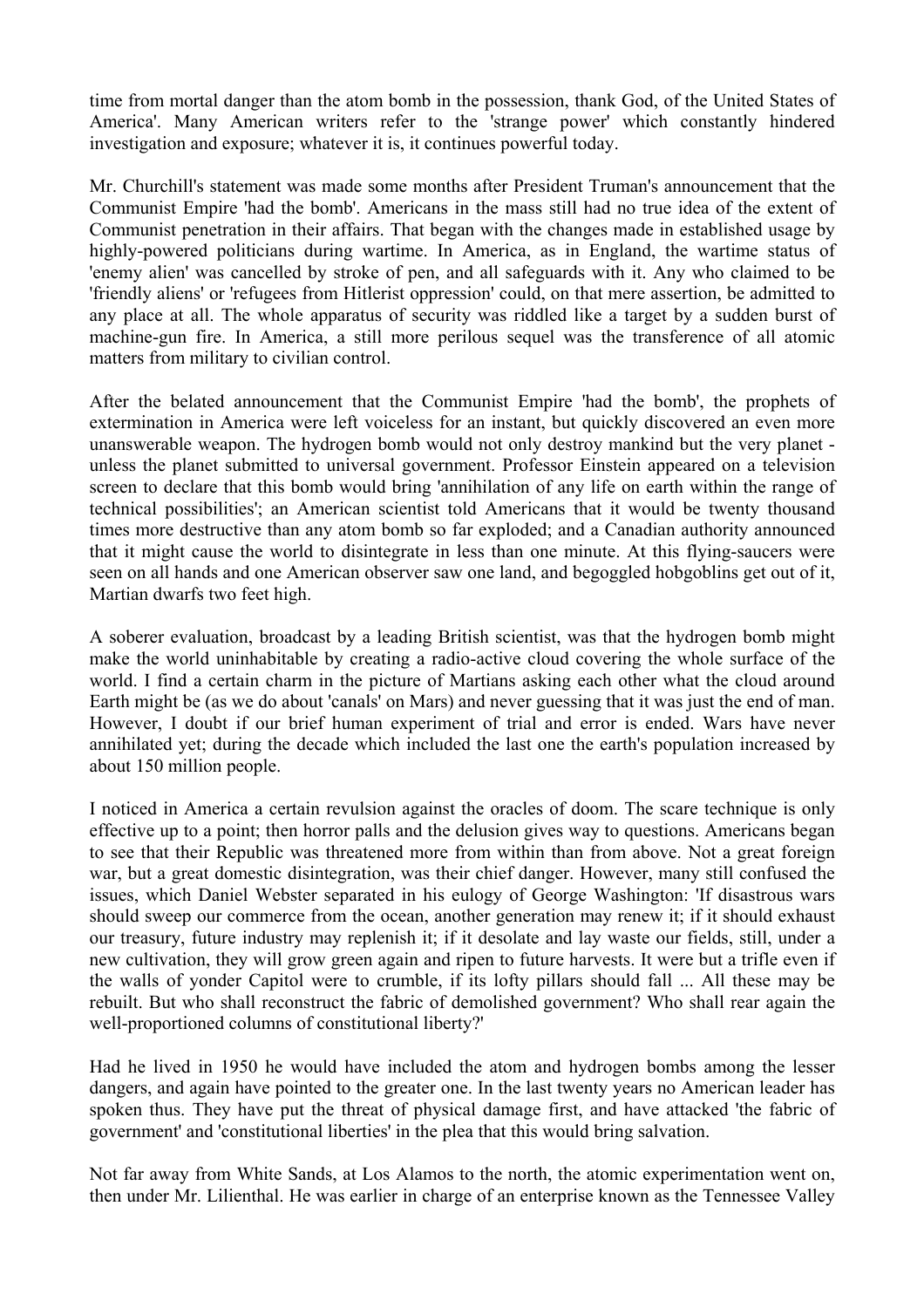Authority, begun under President Roosevelt. It was depicted as a grandiose scheme for enriching poor lands and poor farmers through the control of irrigating waters and the production of cheap power. Its actual achievements are vehemently contested. It has, however, an aspect of *political* power which was not publicly perceived when it was begun. It is an undertaking of the central government, but cuts across the territory of seven separate States. The American States always had a large measure of self-governing authority. While they retain that, a political coup in Washington would leave forty-eight organized State governments capable of opposition or resistance.

The Tennessee Valley Authority overrode State power in various ways. Schemes for nine other similar 'Authorities', covering other areas, lie on Washington desks. The picture of the future, if they were completed, would be one of political power passing from the elected parliaments and officers of the various States to regional 'Authorities', transcending State boundaries, superseding State authority, administered by directors appointed by the president. Mr. Lilienthal described this process as 'democracy on the march'; it might also be called democracy in retreat. His association with the Tennessee Valley Authority caused many Americans to dislike his entrustment with atomic affairs.

No atomic explosions attended my journey through this important spot, but White Sands were the testing-grounds for rocket-weapons, and a day or two before an improved example of the German rocket which London knew, fired from here, rose 100 miles at a speed of about 5000 miles an hour; or so the newspapers said. Obeying warning notices not to tarry, I sped on my way, came to the Rocky Mountains and began another stiff climb until at last I reached the summit and ran downhill into Las Cruces.

It was a lively little town, just north of the border but unmistakably down Mexico way, where darkskinned policemen and postmen spoke broken English and folk of many colours strolled about between pleasant Spanish-type houses or adobe ones. Behind it mountains reached sharklike teeth into a brilliant sky. I wanted to see some cliff-dwellings in these parts but found the boosting habit an impediment. I went, in search of information about their whereabouts, to a Tourist Information Office, where a handsome executive spoke into a telephone. Why yes, he said, didn't his listener know the tourist industry was the second biggest in the country? Last year it grossed five (or fifty) billion dollars and we hadn't skimmed the cream yet; why, in Las Cruces alone last year it grossed ten (or twenty) million dollars and this year it would gross fifty (or a hundred) million dollars and next year two (or three) hundred million dollars, it was the biggest thing ever if it was organized properly, why in three or four years ...

This went on a long time and then he turned to me. He was startled that, with fine hotels and motels all around, I should inquire about cliff-dwellings and could not bring his mind to such trifles, so that I had to find my own way, and well worth while it was.

In Old Mexico, to the south, the Indians built a civilization of a barbaric magnificence. The king's palace was too big for one man to explore; the nobles wore golden cuirasses, jewels and feathered robes; in one grave 480 ounces of gold were found buried with their owner; those people read, wrote, and left manuscripts behind them. Away to the north, on the Great Plains, the Indians remained utterly primitive; they grew only what they needed to eat; and for the rest went hunting and fishing just like the highly civilized white folk. In the space between, in these and lands of New Mexico and Arizona, a third community took shape which was neither primitive nor advanced, and vanished when it was in the midway-stage. These people learned to build houses of several stories containing many rooms; they knew the secrets of pottery and weaving. What was peculiar to them, they built their settlements in pockets made by weather erosion in the precipitous walls of the canyons. There, between heaven and earth, they were safe from hell, high water, weather and foe.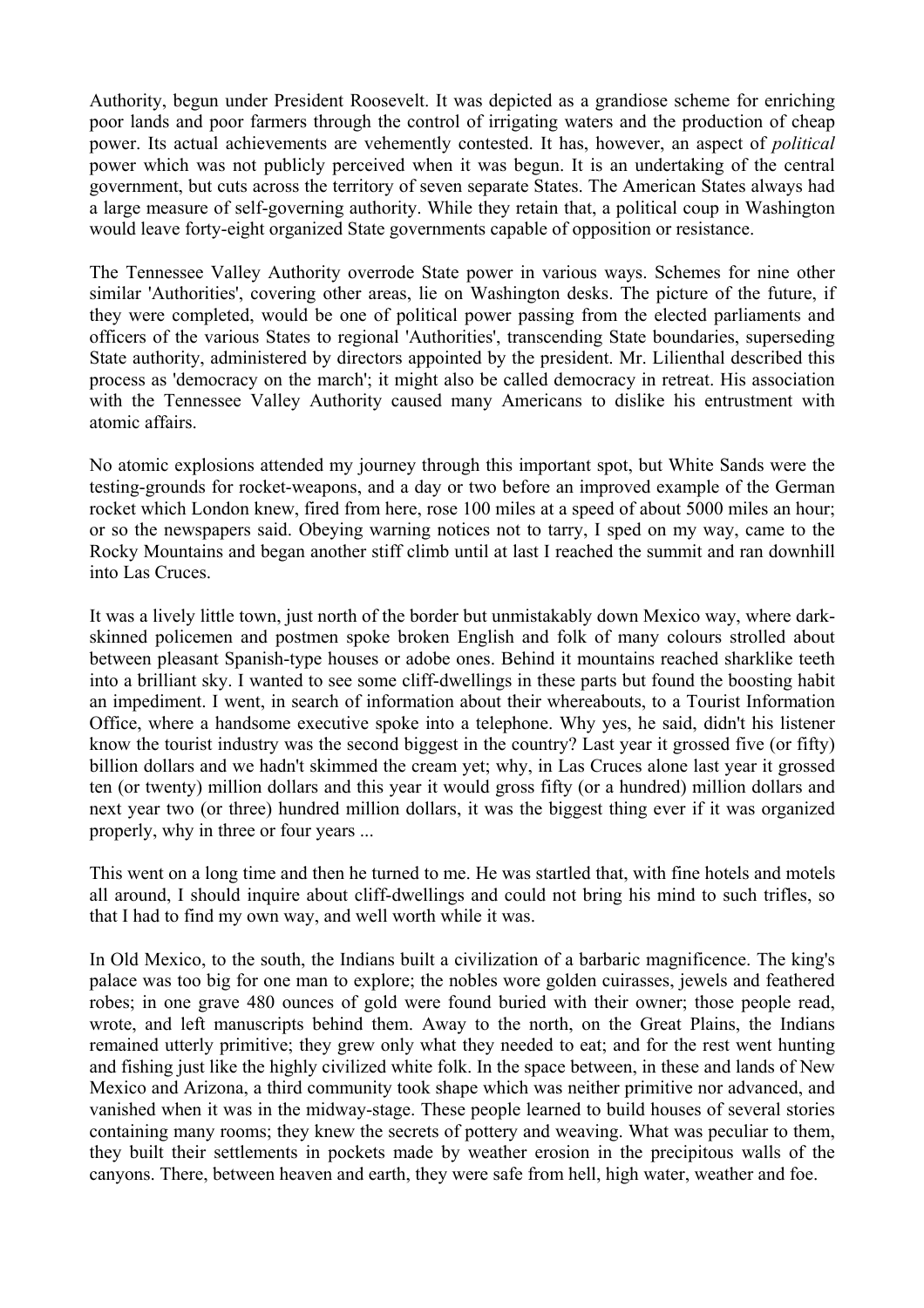These cliffside townships are fascinating relics of a civilization, begun and gone. Looking at one, I felt the same startled amazement which seized two old-timers, one day in 1888. They were searching for stray cattle on the mesa when they came to the rim of a canyon and saw, a hundred yards across it, under an overhanging cliff, what looked to them like a miniature city, with many ruined towers and castles. An American scholar, Dr. Andrew E. Douglass, later reconstructed the brief story of these cliff-dwellers from the rings of trees used in their buildings. They were erected between 1066 and 1274 and were in use for some two hundred years. No man surely knows why the vanished townsfolk abandoned them.

Just out of Las Cruces I passed a filling-station with the sign, 'Last stop before the desert'. It was eroded, rock-desert, scrub-covered and bleak enough. The road was flat and blistering and when I reached more mountains the heat-needle began to move towards the red. I coaxed the car up torrid slopes, with several stops, and thought all trouble over when I passed 'The Continental Divide', for I assumed that would be the highest point. It marks the line by which you might walk dryfoot from Mexico to Canada; on the eastern side of it all rivers drain to the Atlantic and on the western to the Pacific. However, more mountains loomed ahead and at high noon the car stopped in a desolate region where the barren rock was covered with great boulders and a notice said, 'National Park: defacing or writing on the rocks forbidden'. In that deserted, unparklike place of a million boulders, I thought, the white man might have been left to indulge his love of scribbling.

The blazing sun would not let the engine cool and I spent an hour in that shadeless place before the car would start, but then the road ran downhill at last. Driving into the declining sun that evening, I was still ten miles from my day's destination when I passed a man lying by the roadside, with a bowler hat beside him. As I went on conscience troubled me. This was desert country and he must he far from any home. What was he doing there? Was he perhaps dead? Above all, why the crowning derby? You never see them in America.

After a mile I turned back and looked at him. He breathed, but might be ill. I wondered what to do. He might be drunk, but then, how came he so far from human habitation? I did not want to meddle if he were drunk, having learned a lesson in that matter. Once I lived near Paddington Station and in those purlieus plied a lady known to all as Marie. One day, chancing along, I saw her seated on the pavement, propped against the wall of the underground station. Her eyes were closed as in sleep and all around knew why. A young man, a stranger, came springing lithely up the stairs and into the street. His eyes fell on her and filled with indignation, for people passed her incompassionately by. He ran and lifted her tenderly in his arms; that is, he tried to. Marie was not light and he could not raise her to her feet (on which she could not have remained anyway). Thus burdened, he looked about, and saw a policeman, watching, chewing his chin-strap. He detached one arm from Marie and beckoned imperiously. The policeman, who knew Marie, continued to chew his chinstrap like a Muslim playing with his amber beads. The young man beckoned again, and called. Life went its way, a stream that divided around him, rejoined and flowed on. Anger gave way to perplexity in his eyes, and that to despair. He looked round like a hunted animal, then dumped Marie and fled back into the station, never again to succour damsel in distress.

I watched the man by the roadside, with the unaccountable derby. 'Be British, Reed,' I told myself, 'he *might* be ill.' A fly settled on his. nose. Without opening his eyes he brushed it off, addressing it in terms that plainly proved his condition. I went on, and as the Arizona, dusk came down ran into bejewelled Tucson.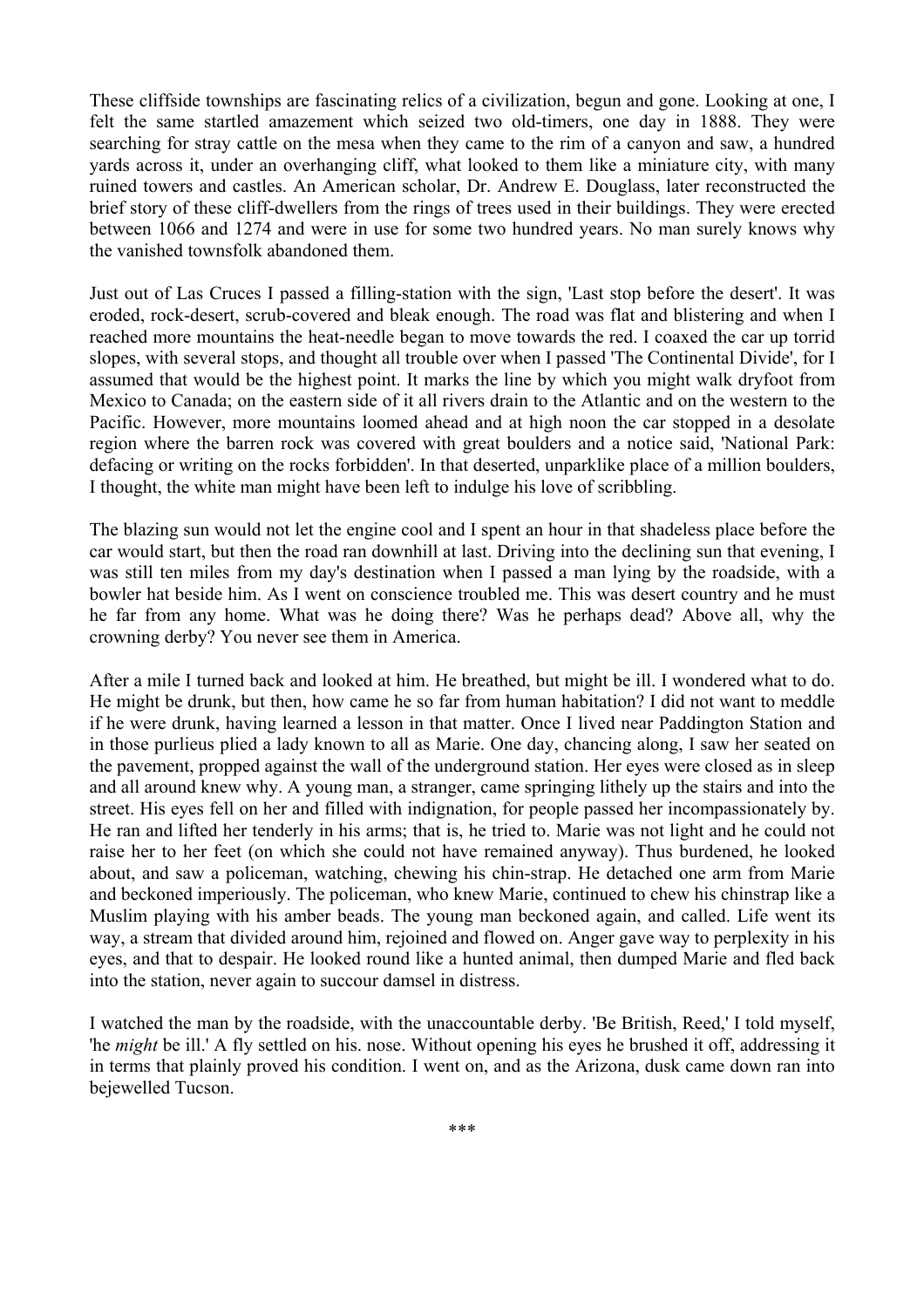# Chapter Twenty-Two

#### WHERE BAD MEN WERE

Arizona, in the arid but invigorating West, is better known to distant peoples than their native lands; an American episode which lasted fifty years is often more familiar to them than their own history and inheritance. The mind's eye of all mankind contains a sharper image than any books could give of the mountains, canyons and prairie; the stage-coach with its sacks of gold-dust, the waiting outlaws and the galloping posse; the saloons, boardwalks and hitchracks; the prospectors, cowhands, cattle rustlers and bad men. The reasons are simple: the moving-picture was invented as the Wild West episode ended, the story offered abundant material for good melodramatic entertainment, and the climate is ideal for photography. The picture which emerged was in part genuine, not wholly falsified by the spurious glamour which the dictates of 'box office', the cushioned seat, the amatory handclasp and the crunch of popcorn combine to add.

This country was to have been New Castile, a Spanish colonial empire of great ranches in the gift of the Spanish crown. That short-lived dream left behind a few relics, notably the lovely white missions where peace seems to have taken sanctuary. When Manifest Destiny swept over it, rootin', shootin', tootin', the gold, silver and copper were found and any fertile land was taken by homesteaders. Also, men who formerly exterminated the buffalo turned to stealing cattle and gold; the bad men had their day. Law and order could not be improvised in lands where the frontier continually shifted westward and new townships sprang up overnight, fifty or a hundred miles apart. For nearly fifty years men were a law unto themselves, and then an episode ended.

What is it all now? The answer varies. I wandered about the bad men's citadels, Tombstone, Bisbee, Cochise and other places, where the names of Jesse James and Billy the Kid still ring, like the echo of gunshots. Some are ghost towns now, crumbling away. Tumbleweed blows through the deserted streets and in the graveyards the stones lie scattered, among them one to a Tom Smith 'hanged by mistake' and another to '269 unknown victims' of the gunplay days. Others of these places have taken new root in modern America and the bones of their wild past lie buried beneath Main Street's banks and stores.

Of these is Tucson, as likeable a little city as you will find in a desert. It was as tough a place as its neighbours, not long ago, and a surviving old-timer or two there can still tell many tales. It is white, bright and lively, full of big hotels, banks, fine shops, pleasant homes. Its roofline is low, which gives blessed relief in America; a man's head is in the air, and instead of canyonesque cliffs it has the wide desert sky for roof and dark, distant mountains for background. In the lemon-coloured dusk and velvet night its myriad twinkling lights, in pink and violet and mauve and rose, take on a quality of enchantment which the same hues quite lack in the sombre abysses of Broadway or Madison Street. It is a little Montmartre in the desert, with its night-clubs, open-air dancing restaurants, filling-stations, cabin-camps and used-car lots, all strung with vari-coloured illuminations.

I found it abundantly prosperous and wondered, why do some places become ghost towns and others bloom like this? Tucson is remote; all around is desert; the gold and silver days are waning or gone; people I met thought little of a current project to grow cotton in those infertile parts. I deduced that Tucson's wellbeing, and that of other places in Arizona, derived from boosting, which up to a point is only making the most of assets. The climate makes you feel you could walk on eggshells without breaking them. Its fame has been spread abroad and I soon found that the family man I met near White Sands, with his household in a truck, was but one of many trekkers to Arizona. Tucson's very remoteness recommended it, also, to people who sought immunity from the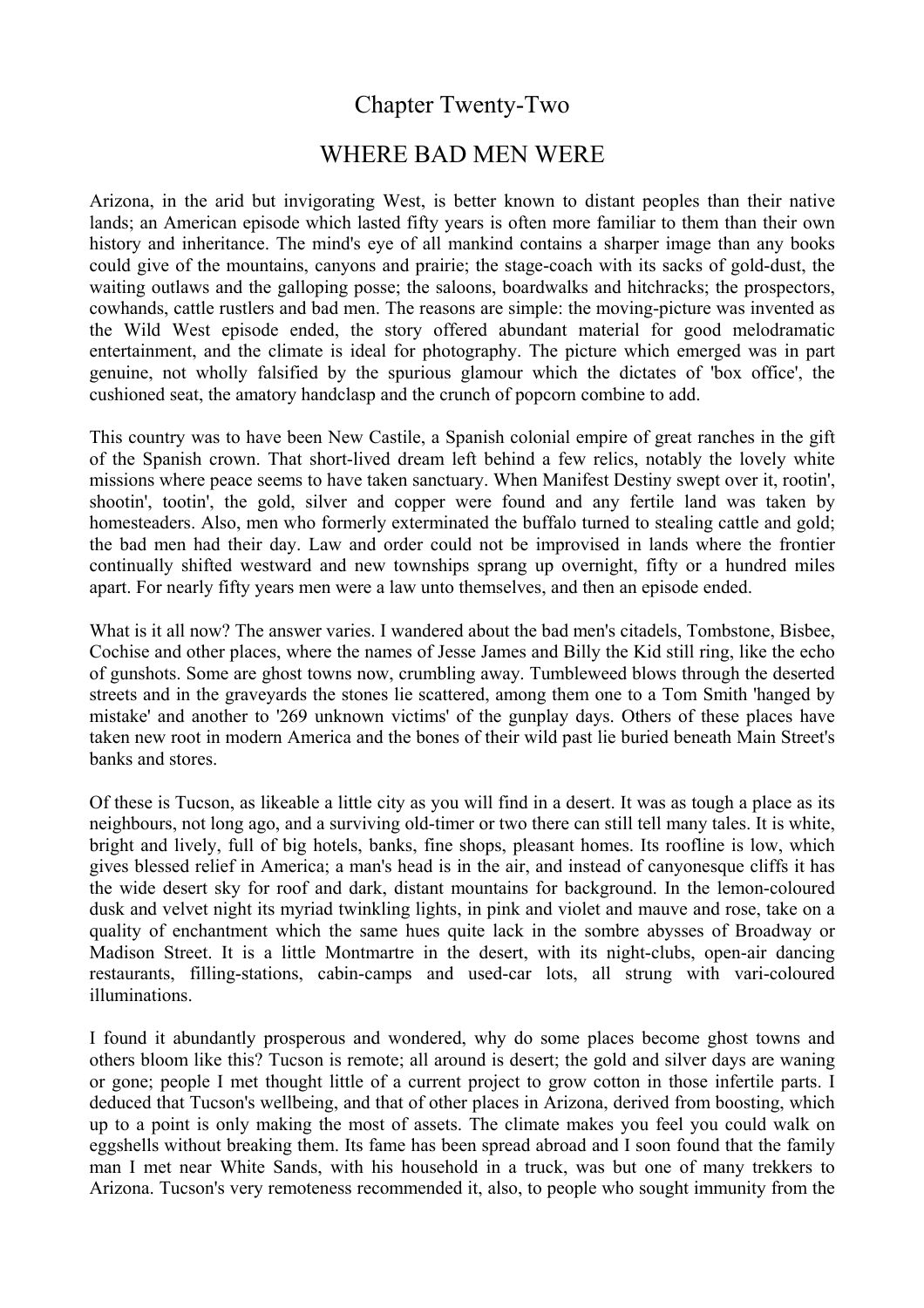illusory atom bomb menace. Thus it has become a town of wealthy people who can go where they list and chose it for such reasons; retired folk with a modest but assured income; and confirmed invalids. The prosperity attendant on this immigration also brought masses of people seeking work.

The drawback of boosting is that 'the place everybody is making for' is not always what they hope. From my cabin I saw in the desert distance a long, curious shape and asked a man, who mowed the grass, what it might be. He said it was 'eight hundred big bombers being serviced for dispatch to the European Democracies under the Marshall Plan' (he had the patter pat; later I saw in other parts great fleets of laid-up war-vessels or wartime freighters, and hoped they would come to a better end than the American and British equipment which was lavished on the Communist Empire during the Second War). This man then told me he had followed the 'Come to Arizona, State of Enchantment' signs from New Jersey, but 'this place isn't what they say; I'm only paid twenty-five dollars a week for doing all the work of the camp and I'm going to Pennsylvania next week'.

This rich country, like poorer and more harassed ones, seemed full of people just arrived from, or anxious to be somewhere else. That is in America partly a survival of a tradition. The old-time prospectors were ever restless to seek gold in new hills, but when they reached them yarned affectionately about the *last* place they were in, just as old sailors commonly say the last ship they were in was wonderful, curse their present one and dream of a better. However, indiscriminate boosting seemed sometimes at fault. I talked to a filling-station lad who said the health-giving properties of 'this place' were, in his case, seriously misadvertised. 'I sold everything to come here,' he said, 'on account of asthma in my family, but the children are all ill. It's a bad spot for respiratory troubles because of the fine, invisible desert dust. Of course, the dry heat is good for rheumatism or arthritis, but me, I'm off next week.'

To me Tucson was friendly and delightful. The dark-skinned folk, Mexicans or Mexican Indians, pleasantly slowed down the American pace; they lounged or sat around in shady corners, dreamily gazing into space. Tucson was all ringed about with cabin-courts and trailer-camps and the settled community disliked these, as dens of loose-mating or unanchored folk. Plenty of houses stood empty, they said, but their owners would not let them because of rent-control (a professedly benevolent thing which in fact keeps people homeless), and the young folk could or would not buy houses, so that they drifted into trailer-camps. I found much misgiving about the future among sober heads, generally on the ground that 'this is not a united country'. They feared the ceaseless incitement which, cloaked as a campaign against racial discrimination, divided the 150 million Americans into sections and boosted the claims of the smallest sections to be paramount in American affairs.

I met a significant example of what they meant. I took a cabin and found its proprietor unusually talkative. Recognizing a foreigner, he began to speak about America, saying he, too, was not American-born. 'I came here from Russia with my parents in 1906', he said, 'without a cent, when I was eighteen.' 'Oh, then if you now own this place you have done well,' I said. He shrugged; 'Oh, all right,' he said, 'my son is a State Attorney now.' I thought of the Statue of Liberty and the lines about 'send me your poor'; this was clearly a good American story. 'You *have* done well,' I said, 'that's no small thing, for your son to have risen to such a post.' He made no comment but began to 'sell' Communism to me, little guessing how much I knew about it. 'I've still got relatives in Russia,' he said, 'they've asked me not to send them any more money because they have enough. I wish I could say that here.' 'Hey!' I said, 'I know why people in Russia ask friends abroad not to send them money; they are not allowed to receive it.' He looked at me sharply and said, 'Well, yes, I guess perhaps that's so. What they want me to send is clothing.' 'I know, they're allowed to have that,' I said. He grinned, sized me up and strolled away. He, and the man at Boston, personified America's great problem, and the world's.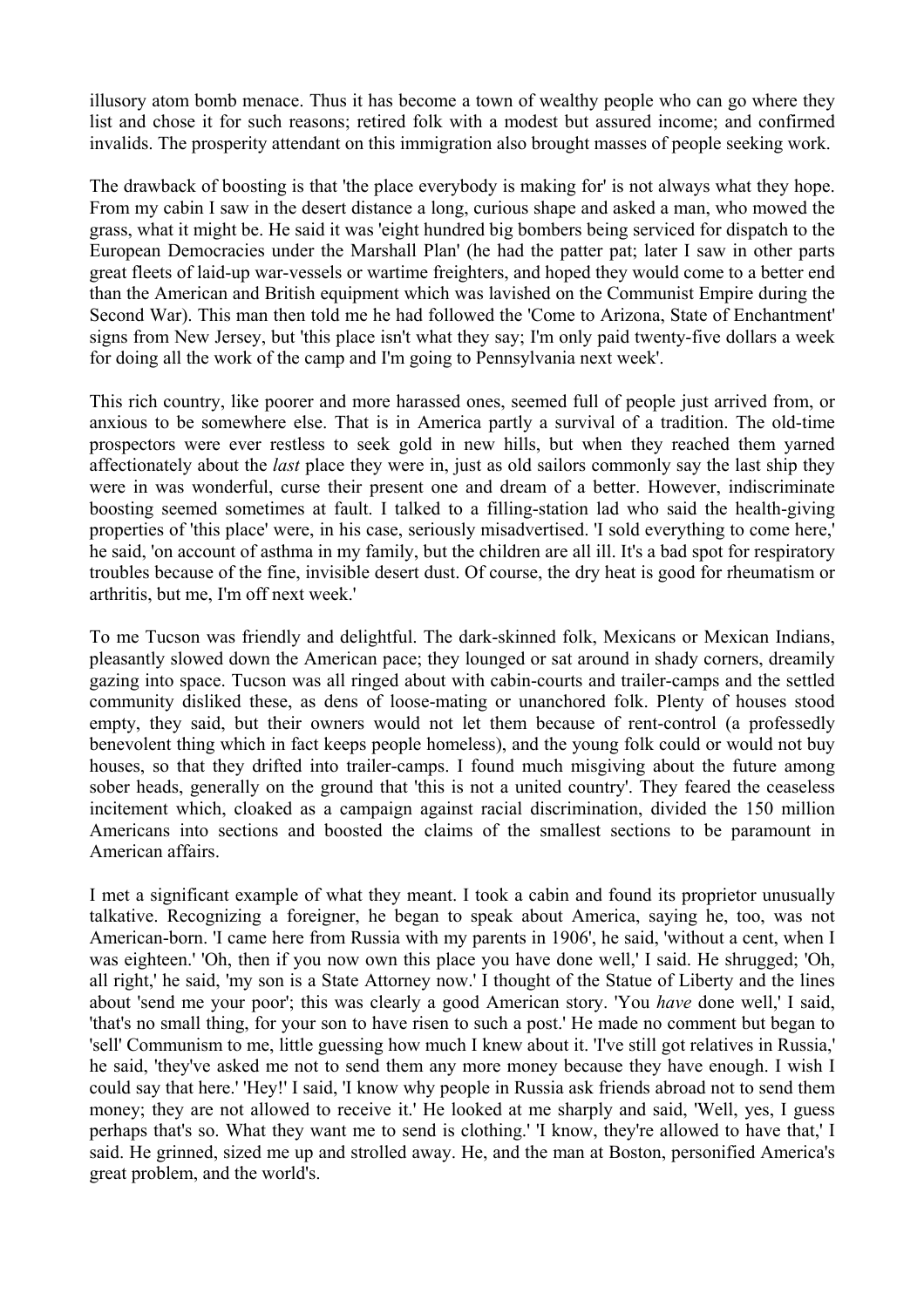Still trying to beat the heat, and hot engine, I left Tucson one day before dawn. At its outskirts pale roadside statues loomed in my headlights, with thumbs pointing towards California. The thumbers are now so distrusted in America that I wondered to see such numbers of them. (Once I saw two young men with a suitcase thumbing by the roadside in the early morning; when I returned eight hours later they were still there, sitting each at one end of the suitcase and playing cards on it.) I drove on while the great golden sun climbed over the mountains behind me and fell on other spectral shapes in the desert: the great Sahuaro cactus. It is like a giant cucumber propped on end, sometimes with arms, and recalls a Bushman painting of a human being. It puts forth a little posy of white flowers which it wears at an angle atop, like an Easter bonnet copied from Fifth Avenue. I reached Yuma before the sun was full and breakfasted beside a trucker from Los Angeles. His truck was a refrigerating one and carried ice-cream to Tucson and beyond, five hundred miles and more. In America that is a cat's jump, but the picture of these great overland vehicles, carrying ice-cream to roadside cafés deep in the desert, seemed most typical of this energetic country.

Yuma was a different place again, neither ghost town nor boom town. Its Main Street was true to type save at one end, where it reverted to Wild West mining-camp. Dark-skinned men, who only needed tomahawks and a few scalps to step straight into a Western, lounged against the old wooden saloons. Then, at the next turn of the road, was the old prison of the bad-man days. It looked like a Moroccan fortress, though less white, with its huge barred doors, and was set on a hillock overlooking town, desert and the Colorado River. In its graveyard many notorious gunmen found their six feet of earth. I waited for a long freight train to rumble past between me and it; out of a box-car popped the heads of two hoboes who looked like illustrations to *Huckleberry Finn*; unkempt, unshaven and red-eyed, they looked shiftily at Yuma and bobbed down again.

Yuma, too, seemed to have survived by devising new attractions, fitted to the times. It appeared to specialize in elopements; perhaps the proximity of the California State line and variations in State laws made it especially suitable for them. Anyway, the traveller from California was greeted with huge placards: 'Welcome to Yuma; Gretna Green Marriages; Marriages performed at any hour of the day or night in Special Wedding Chapel; Minister in Attendance.' The number and size of these signs suggested that the elopement industry flourished.

My cabin at Yuma faced a drive-in theatre. This is a new mushroom growth among the clustering encampments of food, drink, rest, fuel and entertainment which surround American towns. The first drive-in theatres were cheap and simple things, merely a large screen set in fenced, open ground. Now over a thousand of them exist and they are becoming ever larger enterprises, with their own by-products of swings, roundabouts, skittle alleys, dance floors, cafés, night-clubs and floodlit golfpractice ranges. The traffic seems able to carry all that and more; either the air or the romantic atmosphere whets appetites, so that four times as many hot-dogs, hamburgers and packets of popcorn are eaten in them as in the indoor theatres. They claim, too, to have produced quite new classes of picturegoers: parents who bring the baby in the car, old and infirm folk, heavy labourers who do not want to change from work-a-day clothes. Rain does not matter, and soon spectators are to be supplied with heaters or coolers, according to the night. In these Western expanses the devotees often drive a hundred miles or more to see a new film.

This theatre showed *Bad Men of Tombstone* and was the perfect place to watch a Western, for this was the very country of the miners, bandits, rustlers and the two-fisted gunmen. The scene of the picture, Tombstone, was genuine, not a film-set, and I knew that now ghostly town. The people around me watched their own recent past, in a present vastly different. Tilted in their limousines beneath the Western sky, they ate candy and looked at the shadows of yesterday; they were hitched to a loud-speaker post as their fathers' horses were hitched to a rail. I loved *Bad Men of Tombstone*, in this setting, but forgot to unhitch myself as I made to drive out, so that a loud wailing and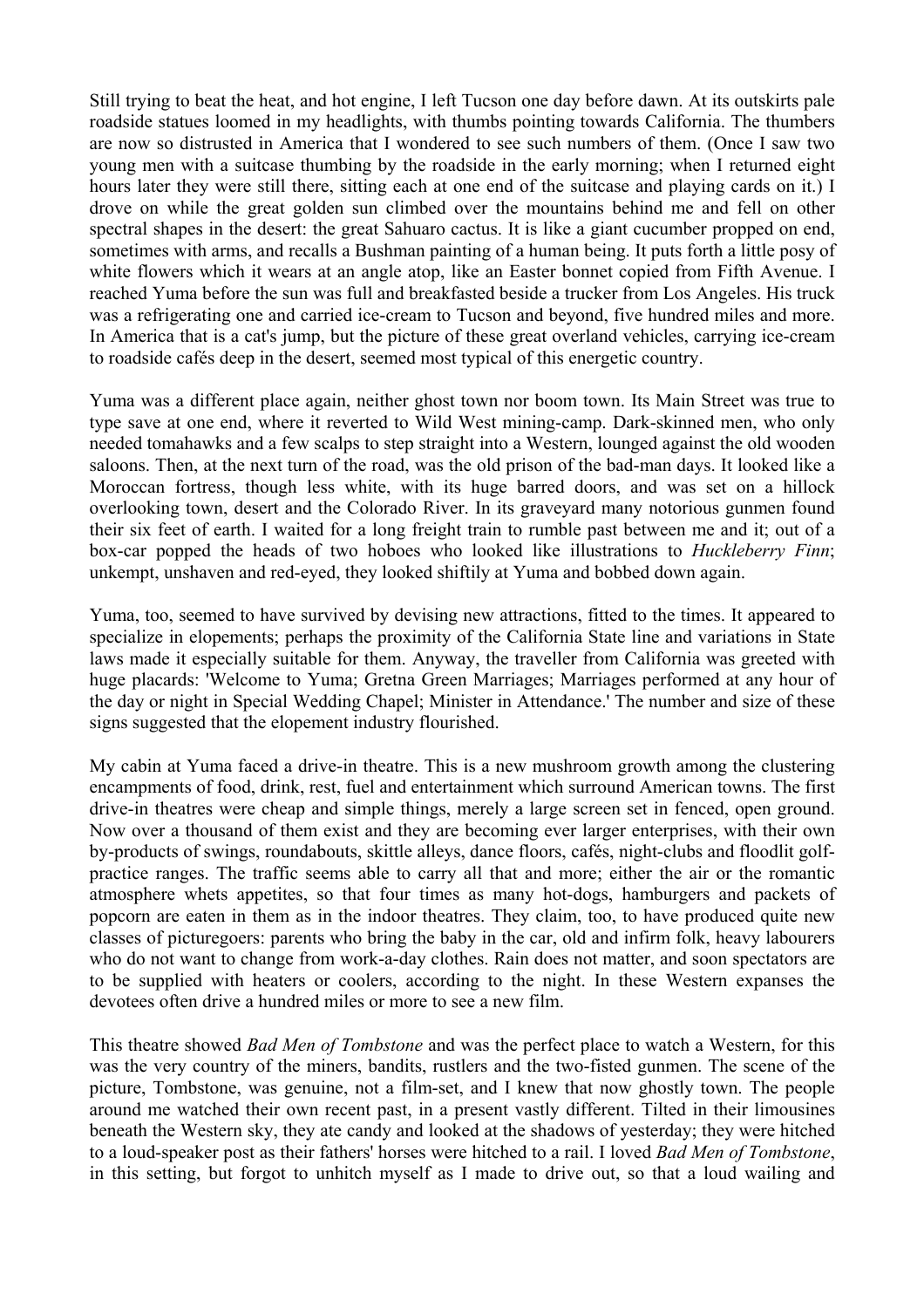screeching accompanied me. When I found the cause I restored the loudspeaker to its post, cautiously made my way among the guests' cars scattered on the ground, and went to bed.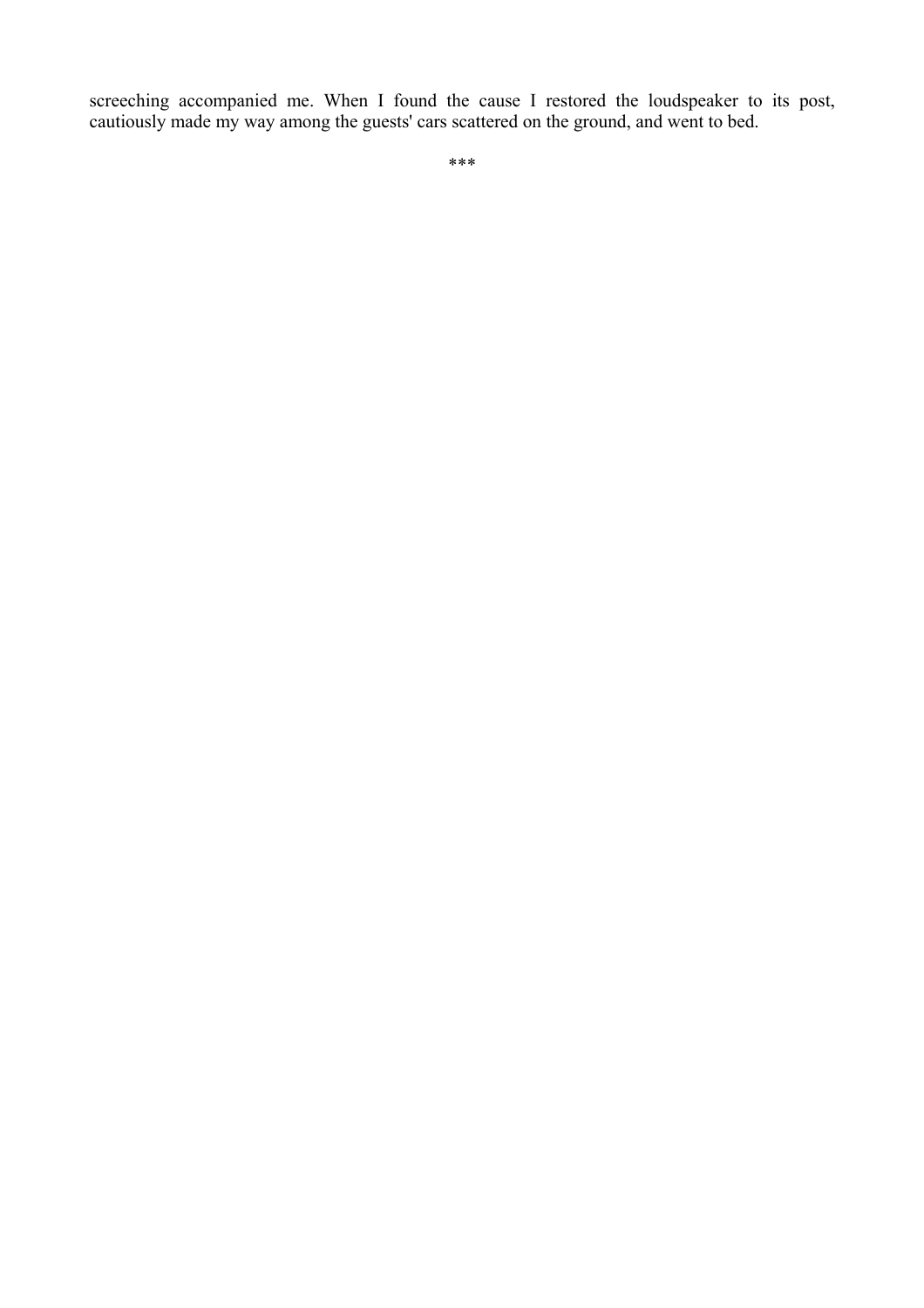# Chapter Twenty-Three

## ON DATES AND DESERTS

Outside Yuma the last State boundary confronted me and I changed my tune from Ragtime Cowboy Joe, that son of a gun from Arizona, to California, here I come! A unique frontier-post stands here; the boosters once enticed so many people to California that the state tried to regulate the torrent by requiring that incomers should show a sum of money. Public protest reduced that barrier and the fruit-pickers rolled in again, also the political novelists who were to depict their life in tones of sexual promiscuity and squalor unrelieved. The sole remaining ban is on vegetable pests; travellers must show bags innocent of diseased potato plants and the like.

I was myself the boosters' victim for I thought California a blessedly abundant land where fruits grew huge from sheer joy of the soil and sun (in fact the southern part of it is desert and only constant irrigation can produce those luscious harvests). Thus I thought the name, Desert Edge, of the first place I came to meant the end of the desert I came from and indeed it seemed a green paradise after the thousand arid miles behind me, for the road ran between citrus groves, orchards, vineyards and grainlands. Then masses of date-palms appeared, rearing tall stems from thick oldleaf bases towards green pinnate crowns. I was hungry and stopped at a delightful oasis where the date was sold in a hundred different confections, date-jam, date-candy, date-cake and so on, and the tallest palm was marked, 'Old Father Solomon, imported from Arabia in 1912; it weighs five tons and gives enough pollen to pollinate 400 female date-palms'. What a palm, I thought! I ate a large date-ice-cream and a pound of dates in the shade of Old Father Solomon and for the rest of the day felt strangely gloomy, as if iron had entered into my soul. Arab tribesmen fortify themselves with dates, just as the Chinese work and fight on rice and the African native thrives on bread or mealies. Those who come of meat-eating stock must be differently made. All my life I loved dates, after the Christmas crackers. Now I shall never eat one again, and for my part Old Father Solomon may rest from his labours.

This Eden continued for fifty miles and then reverted to desert. This was no longer the stony desert of the high lands behind me, but the picturegoer's sandy desert, where Beau Geste fought his battles over again before a movie-camera. A cold wind blew sand-drifts on to the road and notices warned of sand-storms; not long ago this was a bitter place but now the shining road insulated travellers, in their enamelled capsules, against hunger, thirst or loss of way. I saw a distant opalescent gleam and, I thought, the shimmer of mirages, and drove towards them. I was right; this was a dead sea fifty miles long.

The Salton Sea seems to be a huge saltpan, left inland at some incalculable time by the receding waters of the Gulf of California and recently flooded by the Colorado River. It lies well below sealevel and the hush of utter lifelessness encloses it. The earthmen wonder whether other worlds are peopled; here in California was a specimen of an uninhabited world, where nothing walked, ran, crept, crawled, flew or grew, where the spark of life had gone out or never been lit.

The geography of America is a morality play in itself, a graphic natural symbolization of the crossroads to which man seems ever to come afresh, at which the white man now stands. On the eastern sea-board is the civilization so painfully built up, now arrested and imperilled; that was a Godfearing conquest of the wilderness. Then comes the reward for that first venture, the bountiful central valley, eternal abundance. Then again comes the arid West, the picture of what might lie at the end of any false road: emptiness and death. North of Salton Sea lies the terrible place called Death Valley, which the map-makers have marked 'National Monument'.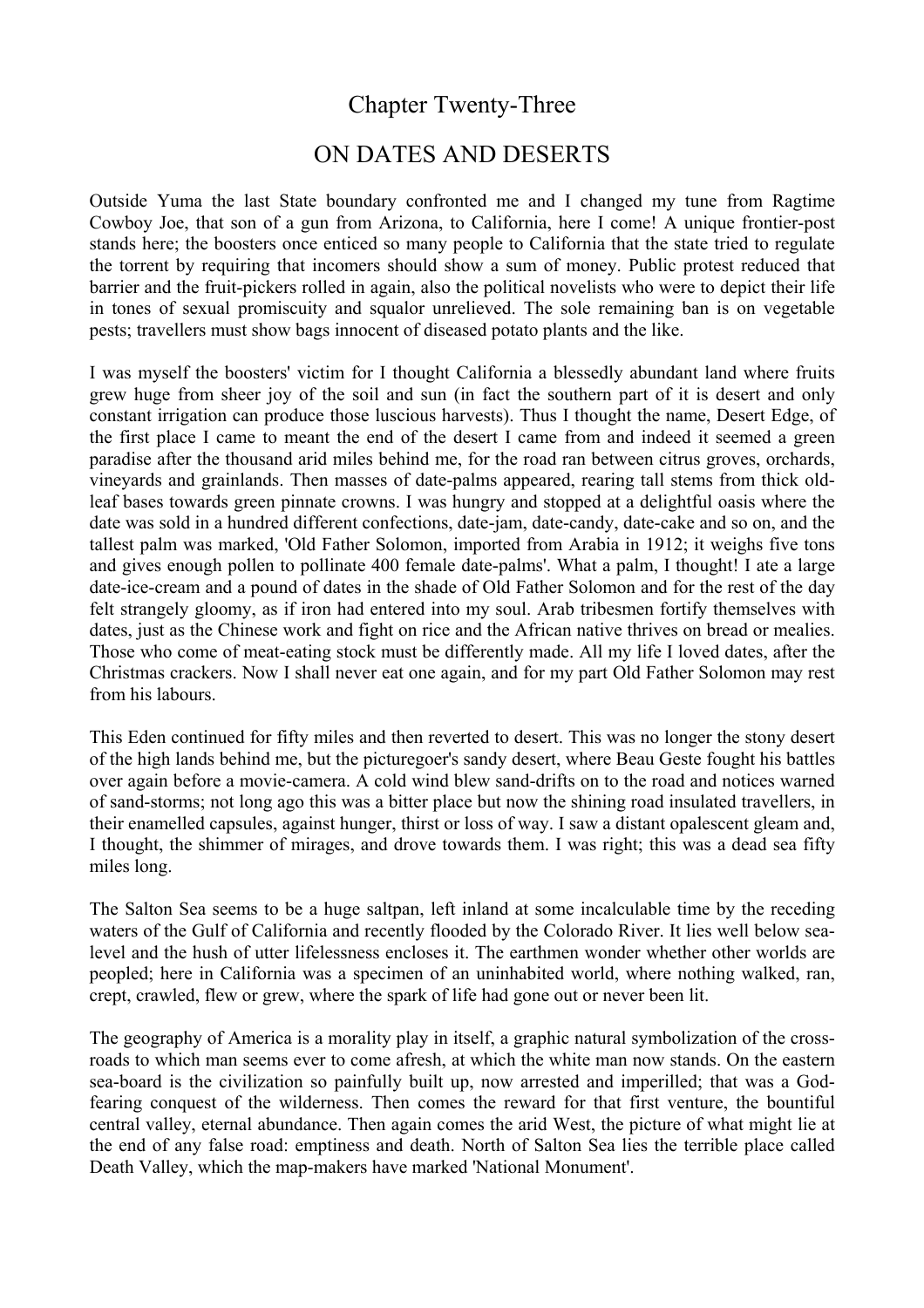Here the traveller feels, not the youth of the Republic, but the age of America. The little roadside habitations and the signs, 'Gas', 'Eats' or 'Mixed Drinks' lend emphasis to it. Here antiquity is recent; you are thrust hard against the savage mien of nature in times now hardly imaginable and feel acutely the presence of monstrous forces held in leash. This picture of pent vengefulness makes the current babble about governing the earth seem petty nonsense. The words about wrath to come were meant, I suppose, to apply to human error, not to promise a senseless retribution for all human effort, good or bad. Here, however, you may see what the wrath might be like if it were called down. The wildness of the Wild West, in the sense of short human incident, was nothing compared with the natural wildness of these lands. In this bloodless earth, in the gaping wounds which drained off its life, in the writhing rock, you may see the picture of a past immeasurably distant and a future not tightly to be challenged by the fool who said ... Such places are not so much National Monuments as natural monuments, and warnings to man.

The desert continued for a hundred miles and then gave way to the groves and orchards, and soon to Los Angeles, the presence of which made itself felt afar off, like New York. Forty or fifty miles were filled with an indescribable human activity. The come-and-go spirit quickened the air. Everywhere houses, bungalows and shops were being built or offered for sale. A substantial home lay on its side in a ditch; it was on wheels and suffered this mishap in transit. A large green gap contained only a placard, 'A City in the Building', and a shack, where the real-estate man sold lots for yet another city, which I expected to find standing if I returned that way next day.

Once more a fly on the wheel, I was drawn into Los Angeles and after Houdini-like exertions extricated myself, found a cabin, and set out afoot in search of food. I lost myself in a Chinese quarter where young men played pool in front rooms and others probably smoked opium in back ones; so I thought, anyway, from the look of the elderly, mandarin-like Chinese who stood guard between. One of them, though he could not pronounce the letter 's', directed me in English towards a good meal. When it was inside me my date-born melancholy suddenly disappeared and I went happily to see the town.

\*\*\*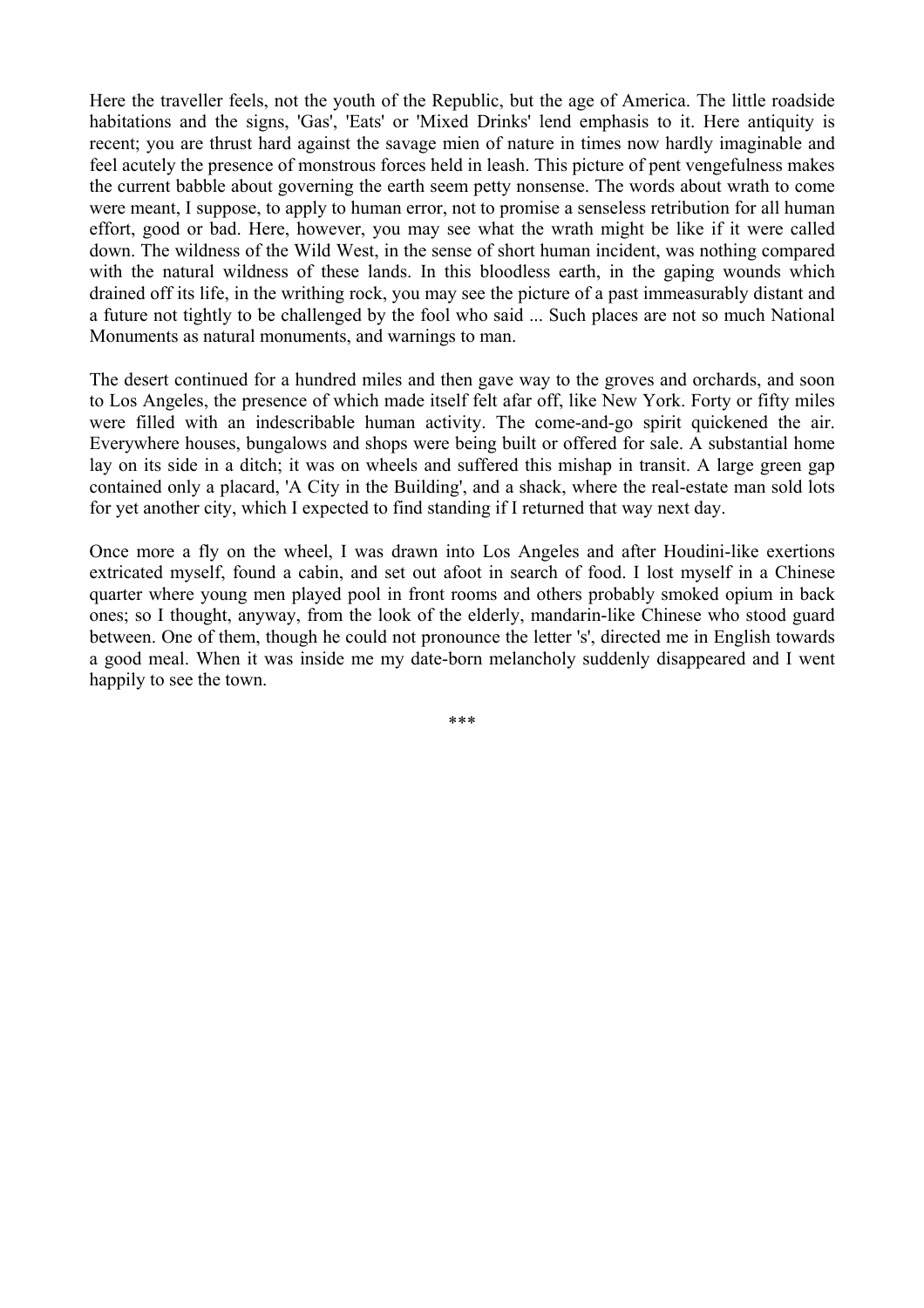# Chapter Twenty-Four

### ... AND MINISTERS OF GRACE ...

Los Angeles stands on the opposite coast from the first settlements and is the opposite of all the earlier American Republic meant. Thirty-five years ago it was but a name on the map, and now it is [ed: one?] of the world's biggest cities. What it yet may become, the mid-century traveller might ask in borrowed words:

Be thou a spirit of health or goblin damn'd, Bring with thee airs from heaven or blasts from hell, Be thy intents wicked or charitable? Thou com'st in such a questionable shape,

It is a sprawling mass of loosely-rooted townships grown together without form. It is New York's suburb and Hollywood is its suburb, unless it is a suburb of Hollywood: that might be truer. It is more polyglot than New York, having additional Chinese, Japanese, Mexican and other infusions. By day it is deafening and by night dazzling. Nowhere else will the beholder see so many lights of so many colours. Surveying it from the enclosing hills he feels, or imagines, a tinselled impermanence in this city built on the irrigated sands. It has the all-denying spiritual desolation of New York.

I drove round and about it looking for the sea, the breath of which my being needed after the long land journey. My map seemed to show Los Angeles-on-Sea but I could not find the Pacific. Following the sun, I drove and drove through crowded districts served by street cars. The overhead cables were strung from tall, black poles with cross-pieces atop; it was an endless vista of calvaries against the sunset, with three thousand times three crosses. I saw distant hills and thought, the sea must lie beyond them. I made for them and found Martian regiments marching over them, with the oil-pumps sucking away between their feet, but no way across the hills offered and I was about to give the Pacific up for lost when I saw a signpost pointing to 'Venice'. This, as night approached, brought me to a seething place which combined features of Margate, Blackpool and Peacehaven. I caught glimpses of dark waves between houses and then a young man asked for a lift to Los Angeles. I was glad to give him one for I doubted if I would find my way back through the maze.

'I thought Los Angeles was by the sea,' I said. 'Oh no, fourteen miles away,' he said. 'I guess you're an Englishman?' 'Yes,' I said. 'My people came from Birmingham,' he said, 'I'm from New York, I like L.A., it's fine and healthy for my daughter, I'm going to work now.' 'At this hour!' I said, 'have I met another writer?' 'No, a barman,' he said. 'Ah, then you can tell me something,' I said. 'What are these All-Nite Theatres I see, one even advertising "two dazzling features"? Who would want to be dazzled at dawn?' 'Oh, L.A. has a lot of them,' he said, 'you'd be surprised how many people throw down a quarter because they haven't anywheres to sleep; they get drunk and don't want to go home, so they sleep in the all-nite theatres.' 'But your two reasons are contradictory,' I said, 'which is it: they haven't enough money for a lodging, or they are so drunk they don't want to go home?' 'About haff-and-haff,' he said, 'you'd be surprised how many bums there are in this city without the money for a bed.'

I pondered this new type of dosshouse, where the homeless snored among plush while Gloria Glamor wasted her insubstantial charms on them. Yes, L.A. will be the biggest city in the world in a few years, he said reverently. 'As it isn't a seaport and hasn't much industry,' I said,'how did it get so big?' 'Oh, lots of rich farmers like to move into a city,' he said, 'and then there are the films, and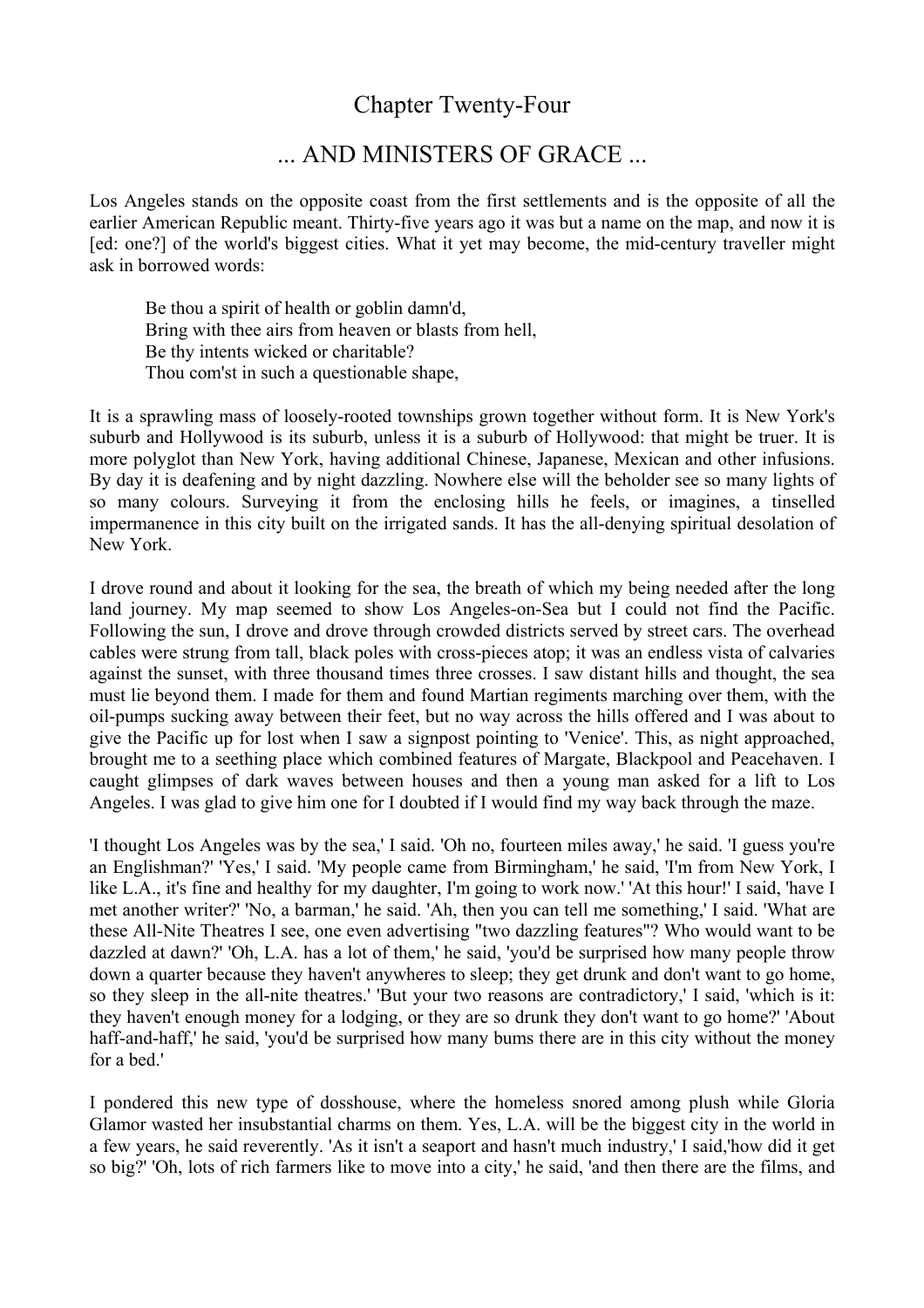thousands of veterans who were stationed here in the war stayed on, and industry is moving in now, and this is where I get out, I appreciate the ride.'

I found, however, that these causes did not wholly explain the growth of population in Los Angeles, and California generally. The earlier inflow, from the gold rush to the Goldwyn rush, was spontaneous, but the recent immigration has to some extent been politically instigated. Growing population means growing political power, in the capitol at Washington, in the United Nations building at New York, and thus in the world. A careful study of the American electoral system has clearly been made by interested parties, and the points found where power may be obtained. Of the 150 million Americans in forty-nine states, about 60 millions live in seven states, the thicklypopulated industrial ones of New York, Pennsylvania, Illinois, Michigan, Ohio, Massachusetts and California. Each state, large or small, sends two senators to Congress, but the number of Representatives (in the lower house) rises or falls according to state-population. The concentration of population in these seven states gives them the balance of power in presidential elections. The political control of these states, therefore, is a major prize in the contest for power. Into these states the new immigration from Eastern and Southern Europe, after the Civil War, mainly flowed. It is fairly clear today that this movement was largely directed, in the case of the Jewish immigration, by the Political Zionists. In 1940, according to Jewish reference books, more than half of all Jewish immigrants went to California.

Simultaneously an increasing number of negroes is being drawn from the South into these seven states by Communist-dominated unions. The powerful waterside union in California chiefly instigates this movement. It has long been a state within the Californian State (the flag of which, curiously, carries a Bear and a Star, both of suggestive implication). These unions are under the control of leaders of Eastern European origins. The polyglot population, which would get along well enough if the impact of the races were left to regulate itself in amity, is subjected to an unremitting propaganda of racial antagonism. Newspapers, literature, radio-programmes and plays constantly harp on the theme. The words 'white man' or 'gentile' are never used but the insinuation is that the white gentile population consists of bigots, gaiters, mongers and 'Fascists', and that any decent ones must prove themselves by voting the way the propagandists wish. For such token of moral virtue the material rewards of the Welfare State are offered; the Republic, like England, if it is to go down, will go down with free dentures gleaming and half-price toupets waving in the breeze.

By these means the vote of the seven key states has been mobilized for Democratic or Communist candidates, as a recent rule. At the last presidential election the only one of these states lost by the Democratic nominee was New York, where the large Communist vote split the Leftist block, and let in a Republican. By then, however, the Republicans were so intimidated by the bigot-and-baiter campaign that (like the Conservatives in England), they were leaning over backward to appease Political Zionism and Communism, so that their supporters would have been little cheered had their man won.

This is one reason, then, for the increase in California's population, which, with the number of its seats in Congress, is growing fast, while those of the older, non-industrialized states decline or remain stationary. Mr. John Gunther records that California's vote tipped the scale for President Wilson in 1916, and that in 1932 'a series of delicate and intricate manoeuvres within the California delegation enabled Franklyn D. Roosevelt to win the Democratic nomination for President'. Without those two events the Communist Empire might not have risen, first, and spread second, or the Zionist State been set up.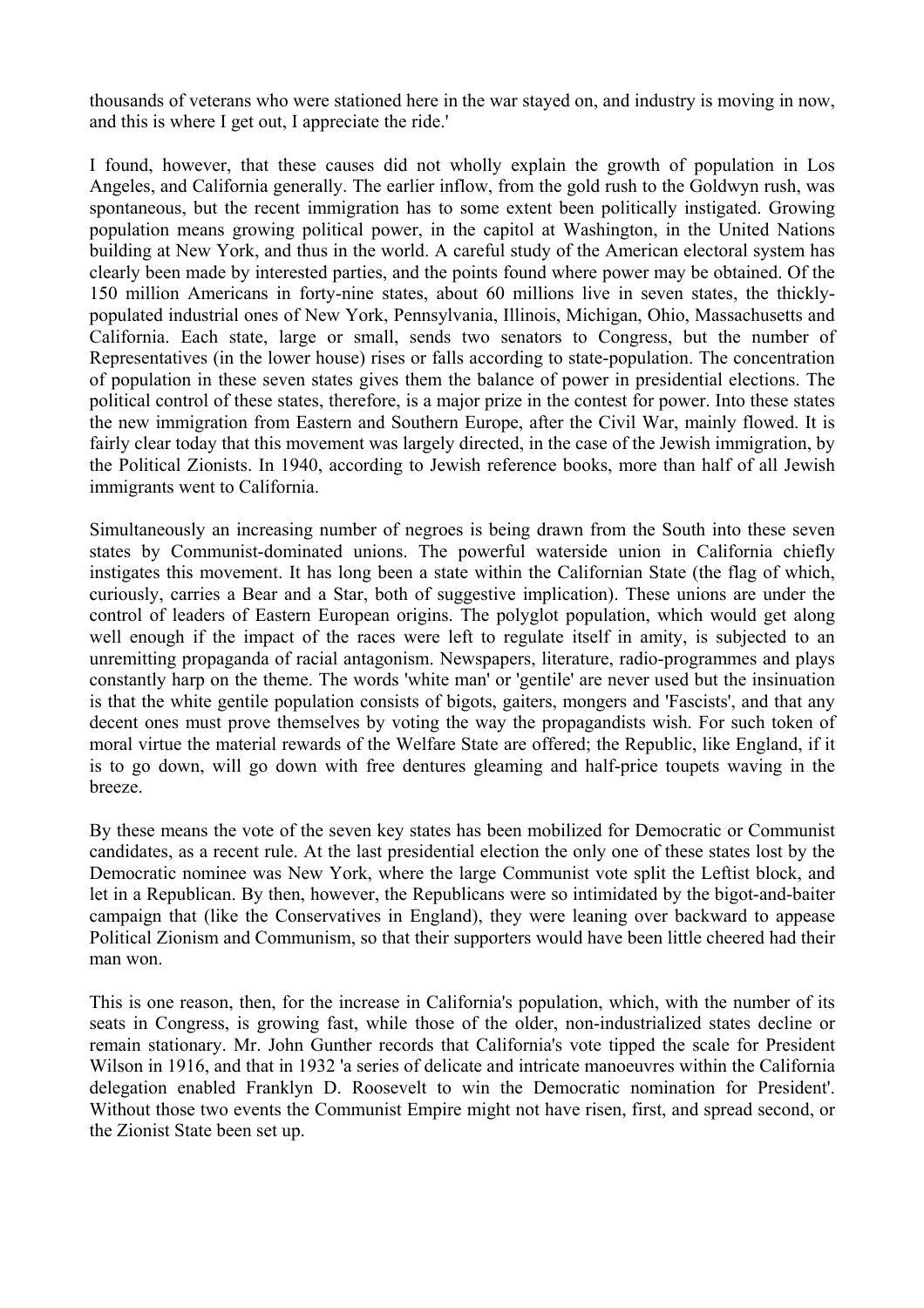Thus L.A. and California are important. Los Angeles is growing into a political stronghold of the new immigration on the Pacific, as New York is already its chief one on the Atlantic and in the world.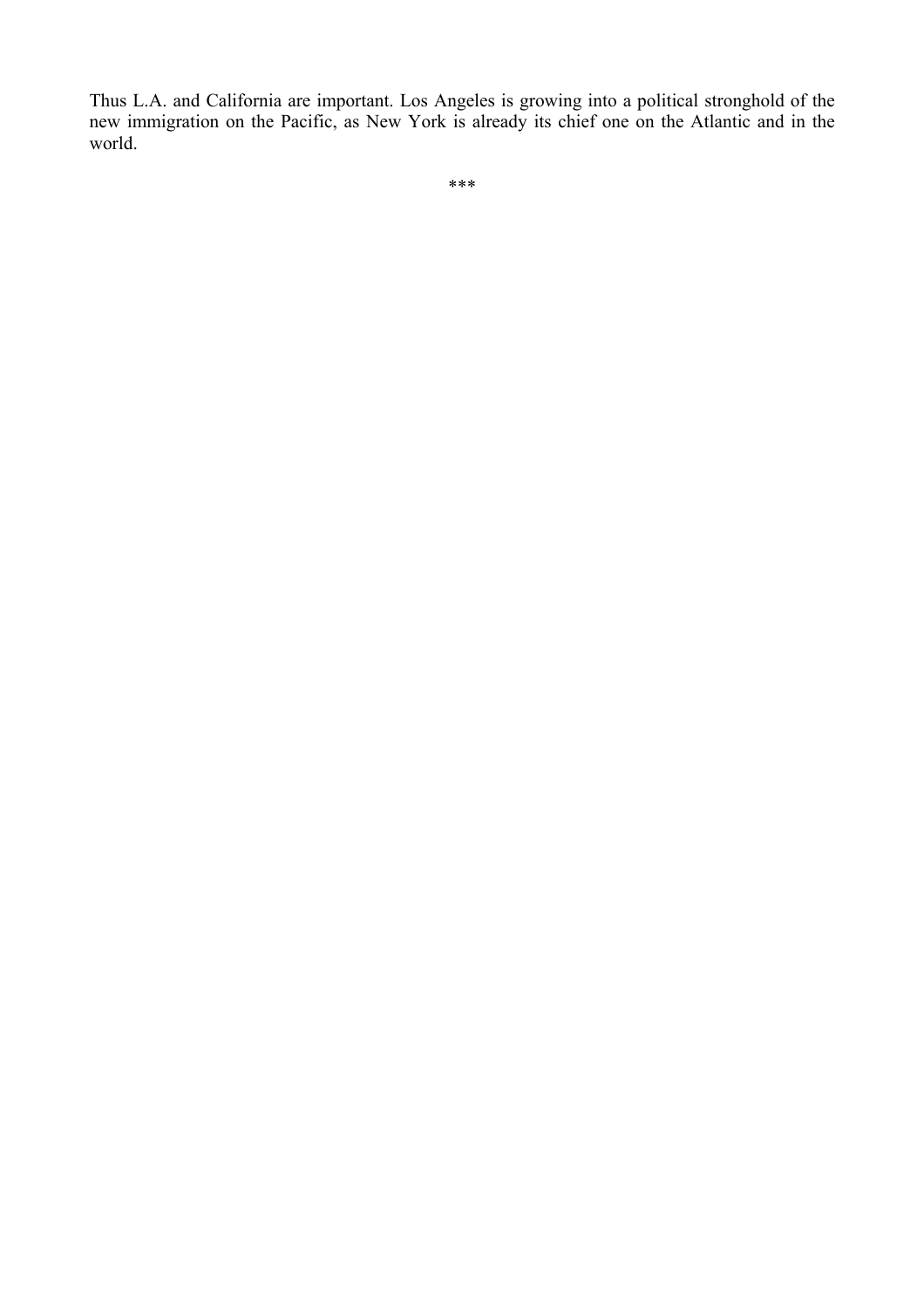# Chapter Twenty-Five

### VALLEY OF LIGHTS AND SHADOWS

I did not tarry in central Los Angeles but took a cabin off the Hollywood Boulevard, where the road strikes uphill towards the Hollywood Bowl and the hills, and contemplated the metropolis of the moving-picture. If the whole human conglomeration called Los Angeles seems like an incandescent bubble, reflecting shapes and lights and tints but with only frail substance of its own, Hollywood is its glittering inner filament. The place seemed as shadowy and impermanent as its own plays. Hollywood was built in a day, as Holyrood (say Scotsmen of that ancient abbey) was not; the two places are symbols of opposed philosophies, the faith that endures and the temporal schemes that fade. Hollywood peculiarly belongs to the group of consanguineous cities, New York, Chicago, Johannesburg, Tel Aviv. Once, in a visitors' book at Johannesburg, I found above a Hollywood signature the comment: 'Magnificent; only equalled by Hollywood.' The remark was apt: like draws to like the whole world o'er.

The encampments which cluster beneath the name Los Angeles, Hollywood, Beverly Hills, Bel Air, Pacific Palisades and the rest, sprawl over countryside of great natural beauty which reminded me of the Valley of a Thousand Hills in Natal, save that the ocean lay on one side, whereas that valley is landlocked. From my cabin I could see these humps, hillocks and hills rising to mountains, their sides covered with houses, or half-settled, or yet unbuilt. Among them, clamant with placards by day and neon by night, rose Tap-Dancing Schools, Hearing Improvement Institutes, Song-Writing Studios, Music-Teaching Institutes, Ballet Schools, Eye-Education Institutes, Reducing Institutes, Psycho-Analysis Institutes; it was like the Charing Cross Road and the quack quarter of Soho, deified. On all hands guides waited to show the traveller the way, not to the stars, but to the Homes of the Stars. A great placard on a vacant lot announced that 'an extraordinary hotel' was to be built there. The greenest places were the domains of the Burial Parks (the notice outside, 'Free Parking', refers to motor cars; interment is expensive); though these will never move a Gray to compose an Elegy, they prompted Mr. Evelyn Waugh to his 'tragedy of Anglo-American manners' and I met many Americans who see an alarming symptom of the times in their frankly pagan and commercial approach to the disposal of human remains.

Against this evanescent background the human beings I met, too, seemed shadowy, fleeting figures. Alone among them my host seemed glad to be in Hollywood; he sought relief from a muscular atrophy and the sun benefited it. My neighbour and his wife, come two months before from far away in search of the good life, had both found good jobs but were going back to the firm soil, the green dampness and the hard winters of Connecticut. This being a populous place, I sometimes took thumbers aboard. One was a young man of exceptional good looks whom I guessed to be a film aspirant. He resolutely kept a remarkable profile turned to me until he found that I could be of no help in that ambition, when he relaxed and said he guessed he was through with Hollywood, he was going back to bit parts on Broadway. Another was an Englishman, originally of the North Country comic type, who was also stranded and asked for a small loan, and he was hardly gone before a negro appeared at my car window, saying he was a good cook-butler from the British West Indies, could I help him to [ed: get?] a job?

I spent my most pleasant hours with film folk, chatting and looking down on the Aladdin's Cave which is Hollywood by night. They were some of the nicest people I met anywhere and a newspaper candidly written by them would be an exceptionally interesting publication. They complained that in Hollywood you 'died intellectually', though I thought they meant spiritually. About this time an English actor left Hollywood with audible distaste, saying it was 'an awful place, run by a few moronic old columnists'. He survived to win great success on Broadway, but most of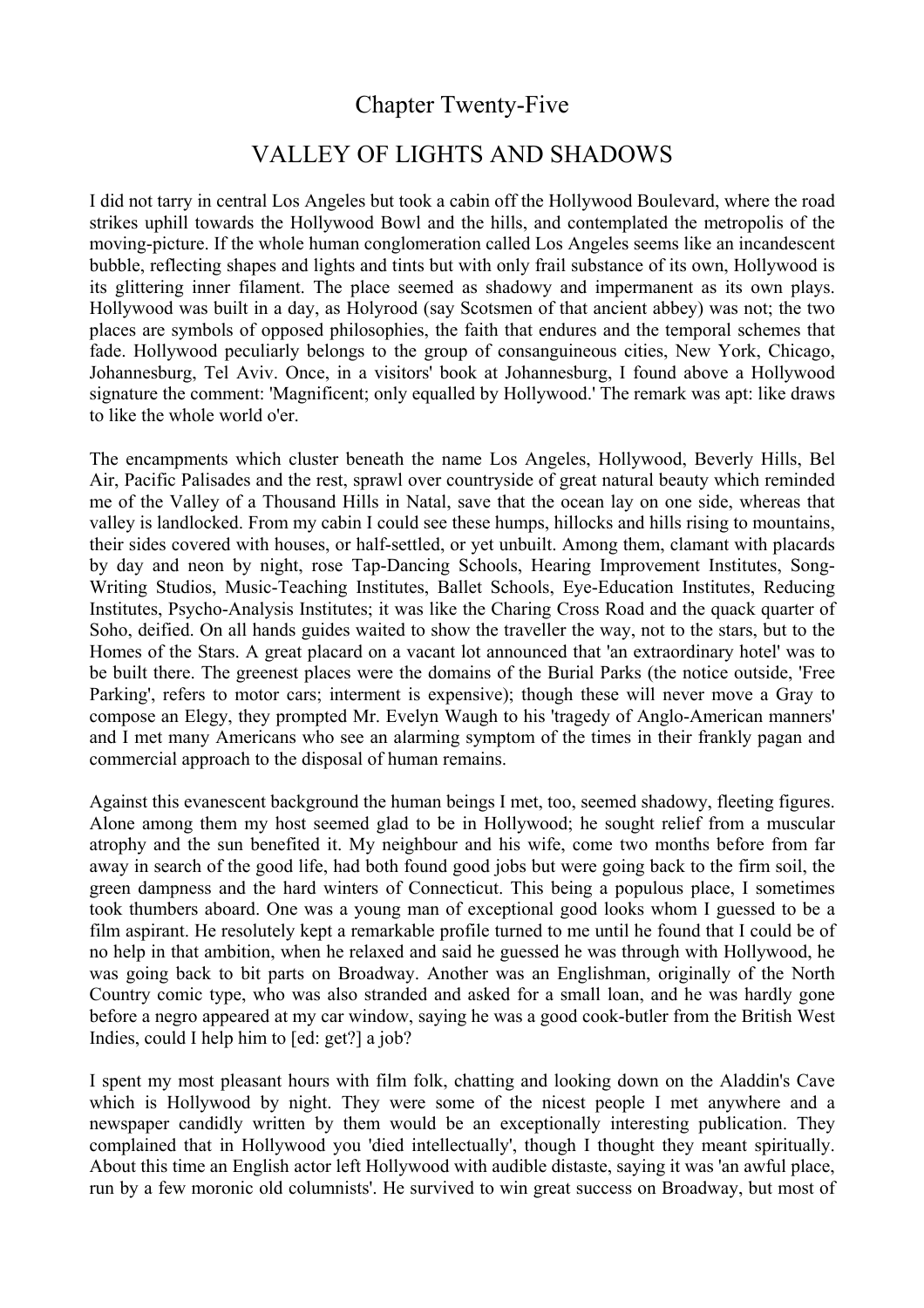the performers do submit to the thrall of some elderly ladies who enjoy the confidence of the rajahs of film-making and hold the choice between 'good' or 'bad' publicity over the players. When I passed through the studios one of the tragi-comic star-and-studio tiffs was in progress. A row of mobile make-up vans, used 'on location', bore each the name of a star, among them that of the one who had 'walked off the set', a Miss Garland. Some rival or small-part player had scribbled with chalk across her name, as who should say, 'You're out, see!' That tiff was composed, the star returned, and the columnist aunts pronounced a blessing (but it broke out again later).

Hollywood, built on the irrigated sands, looks and feels as unsubstantial as a house of cards, but that is not the truth of its importance in the world today. It contains the most potent machine, of this or any time, for forming or warping the mass-mind. No temporal power of emperors or popes ever reached areas or multitudes so great. Its industry is in name one of entertainment. In fact it gives huge opportunities for propaganda, that is, the implanting of a certain set of ideas in the mass-mind by suggestion. This has become a major aspect of its activity. Hollywood has become a projector of subversive suggestion. It acts as the agent of New York in this. 'Hollywood is nothing more than a suburb of the Bronx, both financially and from the point of view of talent,' says Mr. John Gunther, '... to be accepted in this nation, New York acceptance must come first. I do not assert that this is necessarily a good thing, I say merely that it is true.'

The Americans I met agreed that it was true, and thought it bad. The picturegoer who sees a Hollywood film generally sees something that has passed the tests of acceptance by New York; the exceptions are rare and producers who rebel against the thrall meet much antagonism in many ways. The propagandist insinuation which runs through most pictures, in varying degree, is roughly on these lines: that the English-speaking peoples and white gentiles generally are an inferior mass, prone to base dislikes which must be combated; that their own faith, history and tradition are unimportant; that their womenfolk are in the main shallow or worse; that they cruelly oppress beings of different hue or belief. It is the fission-propaganda, for dividing Christian or white folk among themselves, which proved effective before the Civil War. That incitement (says Mr. Dale Carnegie in his biography of Lincoln) raged for thirty years, and poisoned the minds of people who know nothing of the South or of slaves with tales of boiling water, red-hot irons, burnings at the stake, blood hounds and licentiousness ('the South,' said Wendell Phillips, 'is one great brothel where half a million women are flogged to prostitution').

The suggestion of Hollywood films today follows a similar line but is devised on a broader front for a worldwide audience. It is that the white folk in the mass, not now merely the American Southerners, are innate haters and baiters, who can only be reformed, or prove conversion, by embracing Communism and Political Zionism. The permeation of the film-output by this subtle suggestion takes two forms, one positive and the other negative. A few films are wholly devoted to the propagandist purpose. These, which give the point to the whole, revive Mrs. Beecher Stowe's attack on 'racial prejudice' and in them Simon Legree is reborn as the oppressor of Jews (or still of negroes if audiences tire of the first version). The remaining films conform to the negative rule that they should contain nothing *contrary* to the suggestion of the positive ones. Thus three-fourths of a 'production programme' may consist of Westerns, gangster or thriller pictures, and musicals. The Westerns are 'good box office', and as Indian voters are few redskins may be freely hated or baited in them. The gunman-pictures are also remunerative and follow the slumming tradition of recent American literature. The musicals draw well and their prevalent tendency was described by Mr. Jay Nock as 'the filthy vulgarization of woman's beauty'.

The broad inference of the whole 'production programme' is that people as evil as those of the gangster films or as empty as those of the musicals would naturally be given to the foul aversions depicted in the 'racial prejudice' pictures The finer aspects of American life, history or tradition are almost completely ignored in the Hollywood output. It is an illusion that 'box office' is Hollywood's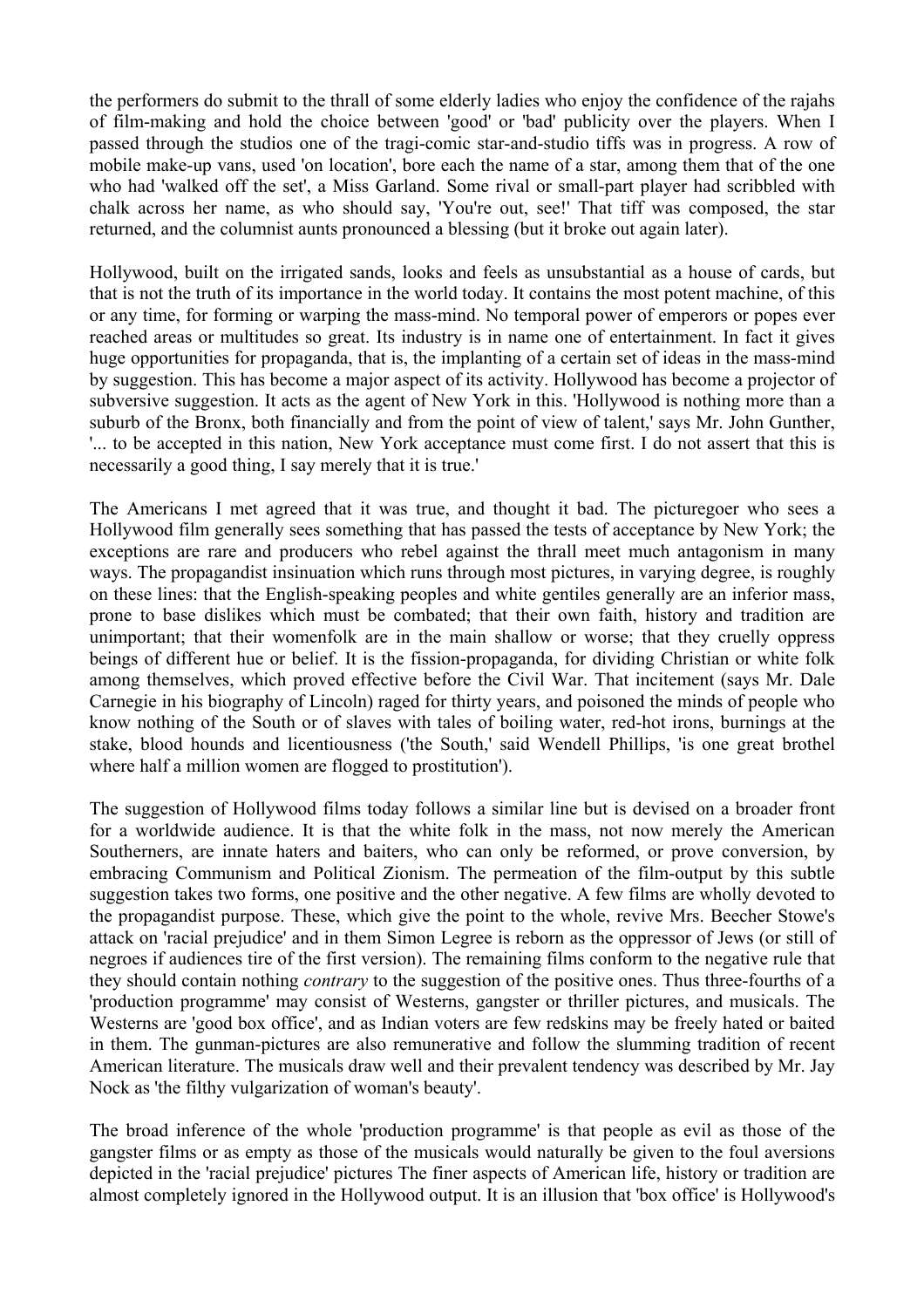only and golden rule; the purpose of political suggestion overrides all else. I found players and lesser production specialists aware of this paramount policy and repelled by it. It is the true reason why the great pictures have so seldom come from Hollywood; art cannot thrive among such inhibitions. Once leading performers and other prominent people in the industry gave evidence before a parliamentary committee which tried to trace the thing to its subversive roots. They received 'the treatment' in press and radio and found work hard to obtain thereafter. The actor, like other artists, acts to live and does not live to act and the majority knuckle under; but they are not happy in Hollywood. 'Foreign players who arrive with a great reputation, particularly, often blur into oblivion like a fading negative after a few years there. When I talked with great players of the past or present I was often reminded of my own experiences in journalism, which underlies a similar thrall today. As good Americans, they feared the corrupting influence which they felt around them.

The extent of the bondage was much greater than I realized before I went to America. In earlier days each new mining-camp or rising township built a theatre, and the greatest players and singers of the world came to those remote places. Today 'theatre' means picture-theatre and outside New York, with a few exceptions, the living theatre has been destroyed. That means more than is at first apparent; it means that the play, as well as the players, must pass the over-riding test before Americans can see it. In former days none could tell Irving or Booth or Otis Skinner what to accept or reject and they made their choice by the old canons; playwrights all over the English-speaking world wrote plays and actor-managers or producers selected from them; the best came to the top. Now all the world's a screen and the plays are 'screened' before they are screened, by the central authority. Scripts for film-plays must measure to the supreme standard of acceptance; if a book or stage-play is selected it usually undergoes revision, often beyond recognition, before it is filmed.

Good films from other countries, or ones which conflict with the Hollywood tenets, are excluded by the same machine, which controls the theatres as well as production. Americans are cut off from the best of the world's pictures, almost as if they lived on a desert island. *Oliver Twist* was long banned, in the American zone of Germany as well as in the Republic, because the lesser of two villains is a Jew. *Hamlet* was in effect long excluded, save for the Little Theatre Round the Corner in one or two big cities. One of the few American producers outside the occult circle said such a film as the Italian *Bicycle Thieves* 'would not stand a chance of being shown in the average American small town theatre; Hollywood would not permit it'.

This mental air-conditioning covers the whole territory of the Republic. Having studied mass-mindcontrol in Communist Moscow and Nazi Berlin, I felt in Hollywood that I had seen everything. Oddly, the most reassuring spot I found in this ephemeral but despotic place was the one which I might have expected to be the most impermanent of all. In a corner of the littered grounds of one big picture-making concern was a little pleasance, come into being by the accident of this industry. Where all else vanished with the end of a picture, here a few relics of famous shadow plays remained, and by some chance the living truth of people and events survived among the debris of makebelieve. On one side was Tara, the white Southern house where Scarlett O'Hara flirted with her beaux, and on another the millstream cottage and old stone bridge where Mrs. Miniver composedly battled with the war. Around were other survivals, and in between were fragments of lawns and gardens; overhead, birds sang. This was all plaster front and façade, propped up behind by planks and beams, and yet the story of the South and of England was real and poignant in this unfrequented patch, where only a gardener worked or a studio hand came to eat his sandwiches. These deserted sets were genuine in the metropolis of the bogus; somehow, enduring values and verities flowered in a green corner between white pillars and a lichened roof.

The time came to go and I drove out to Santa Monica to prospect the route. It lay in a bay as wide and lovely as Durban's, with mountains running sheer to the sand's edge. In the distance, ahead of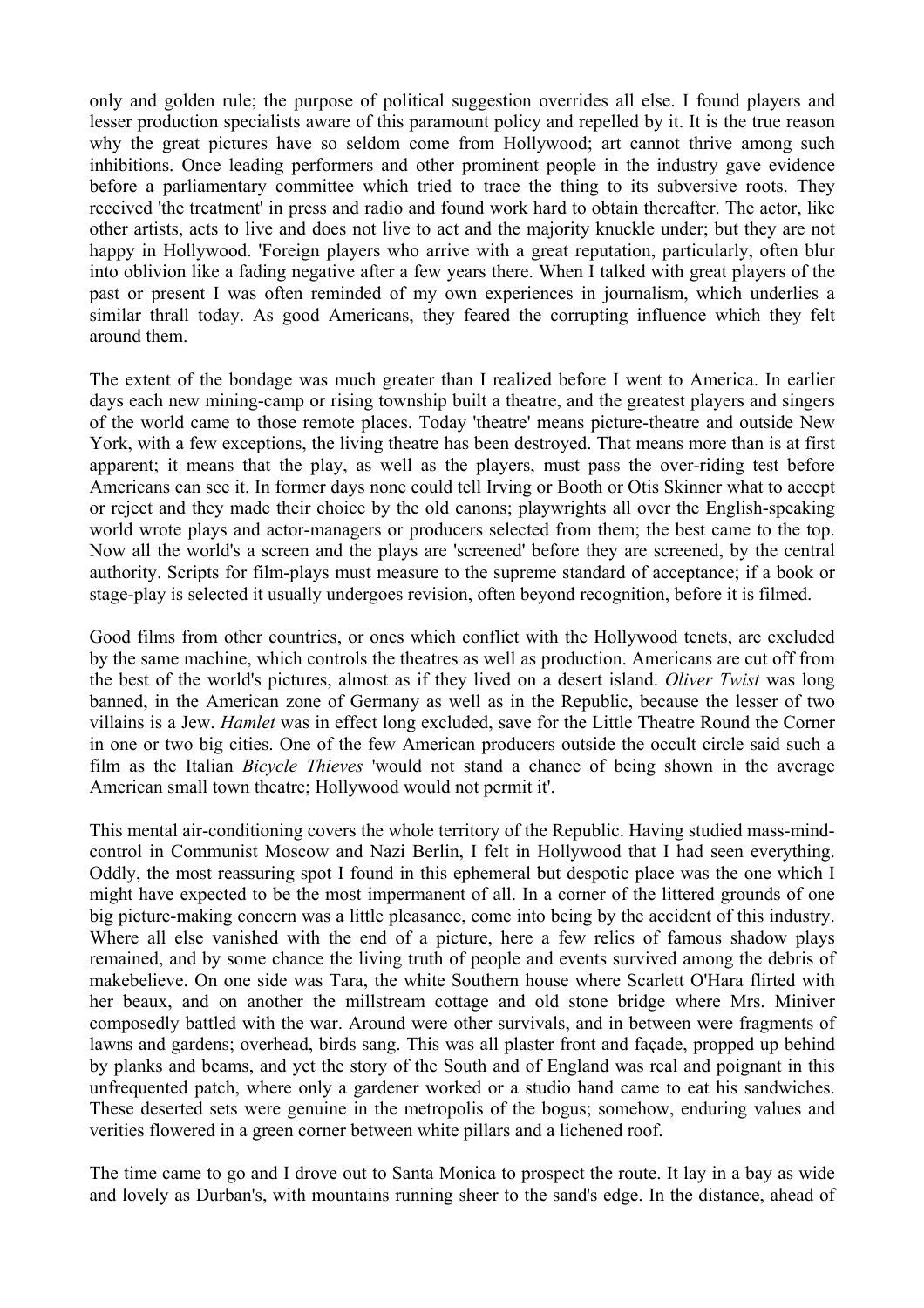me, I saw the coastal road running below the mountains and eagerly imagined that stage of the long journey to which I looked forward with particular zest: the run northward, beside the Pacific, to San Francisco.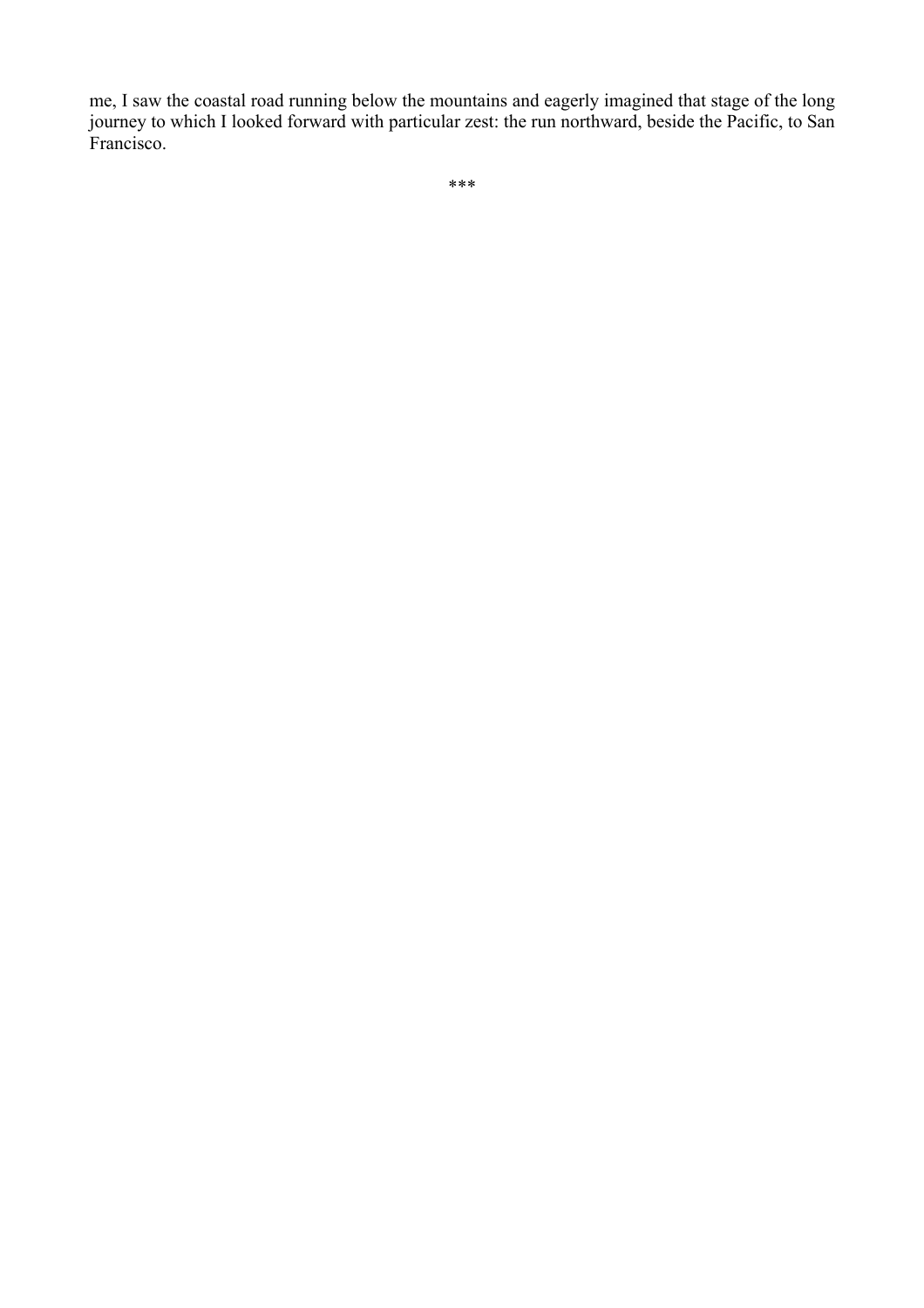# Chapter Twenty-Six

## CASTLE OF DREAMS

I left Hollywood early and half-awake and only after twenty miles realized that I had missed the coastal road and was travelling inland, though in the right direction. Grass and vegetation were brown, and I recalled what a famous woman player in Hollywood said to me: 'This is really desert, and if we didn't keep on watering it, it would go back to desert.' The feeling of living in a place innately hostile to man combines with the spiritual oppression to make people uneasy and restless. Southern California lies on the latitude of the Sahara, fruit-growing and other farming is really oasis-cultivation, and in the background lurks unfriendly nature.

I turned towards the coastal road, through the old Spanish country, never truly settled but dotted with small settlements and missions, and came to one of the loveliest of these, Saint Bonaventura, founded in 1770. Now the typical small town has grown up around it and it stands on the main highway, with filling-stations, five-and-ten-cent stores and all the commotion of Main Street for neighbours. Yet the church and its cool garden were filled with a deep tranquillity; the peace that passeth understanding indeed, for I could think of no mortal explanation for the sudden hush that lay beyond a white wall. It sent me on my way refreshed, and I came at length to the ocean road and, after a small place or two, to a long, unpeopled stretch and a lonely roadside signpost with a name. No habitation was to be seen, and a few days before the name would have meant nothing to me; I should have run past it. Now it attached itself in my mind to fragments of a story heard in Hollywood. It was one peculiarly American.

I turned off the highway and in a few moments a place came into view, unlike anything I saw anywhere else in America. It was less than a village and lay asleep, or dying, by a blue lagoon, with the ocean in the distance. A few houses hid themselves among trees and birds sang. There was a church, closed, and a post office, open but deserted. Only one thing moved; a girl in a glittering, kingfisher-blue swimsuit came out of a house, drove away and was gone. No shops, stores, fillingstations or any of the usual things; either they were kept out or stayed away. Then, where the road curved towards the lagoon, I found a big warehouse, shut, and a pier leading to the water; a notice said, 'Wharfage operations discontinued, trespassing strictly forbidden'. As I looked round this abandoned place I pictured a busy wharf and warehouse, cargoes landing, people bustling about; and now, this ...

There was a man of wealth and renown. He married, unhappily. Then he met a woman whom he loved. Divorce was precluded, and they began an unwedded partnership which became too permanent for the world to begrudge them it, even if the world were wont to reproach rich men. Yet rich men may find happiness especially hard to reach, and perhaps this one was aggrieved that he could not have the one thing he wanted.

I invented this explanation, anyway, for the palace he built at the loneliest part of this Pacific coast, and filled with fantastic treasures from the ends of the earth. To this wharf they came and were carried to the high mansion where he thought to capture peace and cage love in a castle among the clouds. The marble halls were packed with costly things, the great grounds stocked with strange beasts, and from high solitude he looked down on the vast Pacific. He owned the little village, too, and its decline or demise was part of the natural end of the story.

He was not only rich but powerful. Had the cards of chance fallen a little differently he might have become president. But he committed a cardinal sin. He opposed American entry into the Second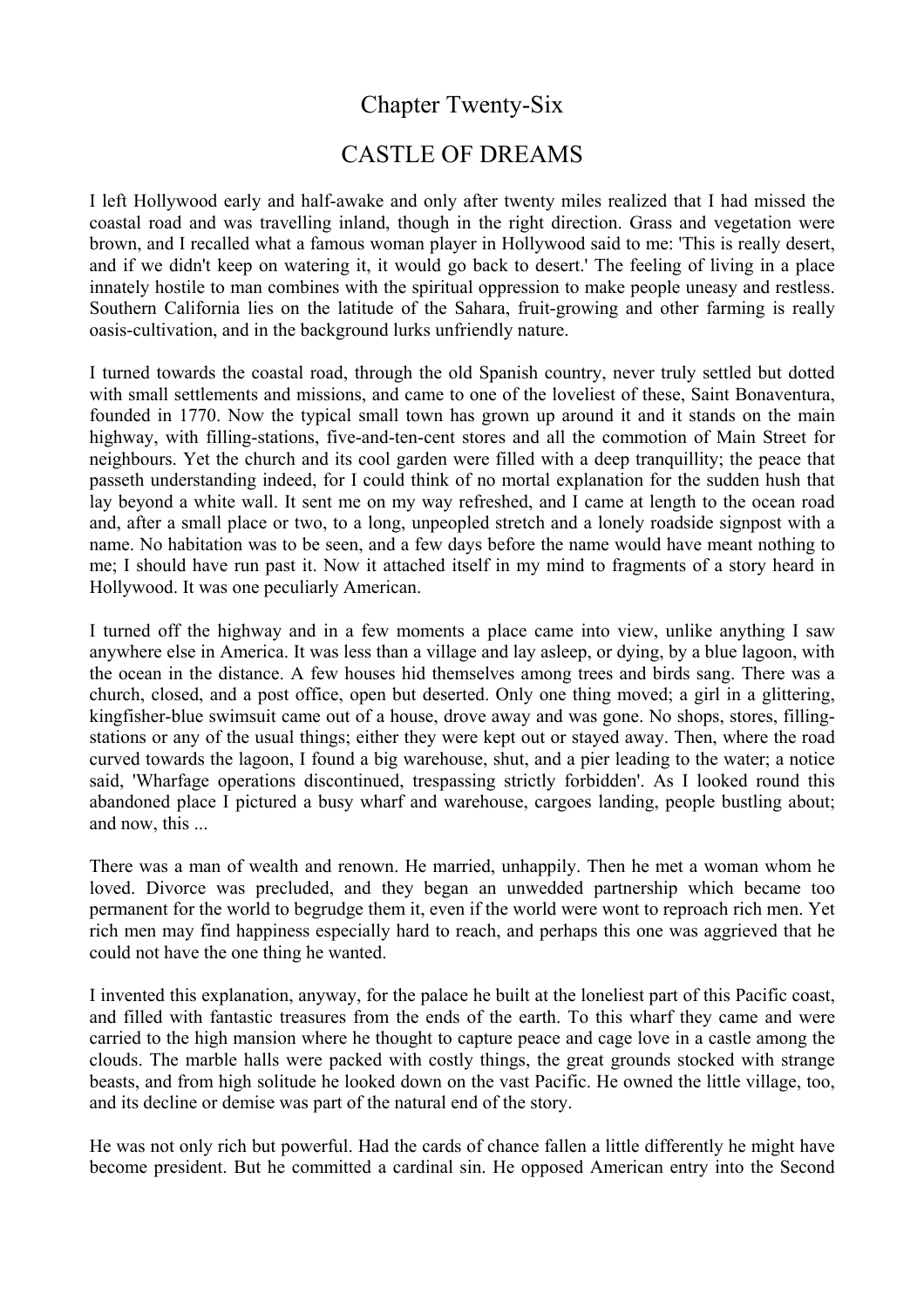War and thus crossed the path of those forces which stood to gain by it. He was vulnerable. Barely disguised, a moving-picture was made of his life, love and citadel.

He had thought to enclose his love and his disappointment in a place where no eye could reach. The picture tore down every wall, curtain and veil. I recalled that film, seen many years before; only now did I understand all the circumstances.

I drove back to the main road and on, and soon passed a drive, where great gates stood wide open but a notice said, 'Trespassing strictly forbidden; no sightseeing allowed; please do not ask for passes, because they will not be given'. A mile farther on I stopped and looked back. There it was on the tallest mountain-top, a huge white place of turrets, towers and terraces, wings and countless windows. Now, when it all did not matter much any more, someone still tried by 'No sightseeing' notices to shut out the prying world, which from a million picture-theatres had long since looked into every corner of this high fastness.

Only when I went on my way did I realize how lonely was the spot chosen for that astonishing mansion. All at once the entire roadside apparatus of food, drink, fuel and lodging, which followed me from New York, even through the desert, faded away. I ran through splendid country which changed from aridity into one of grassland and grainland, apparently devoid of human life. I saw that if any mishap should befall me I should spend a lonely night. The road returned to the sea and suddenly became a narrow shelf running along mountain-sides, which fell steeply down to it and as steeply again to the ocean. Notices said, 'Curves and gradients for the next 64 miles'; hairpin bends for such a distance were new even in my experience. Other notices repeatedly warned, 'Slide area; watch for rocks on pavement' (that is, boulders on the roadway); I pondered the chances of dodging a descending boulder and divided my eyes anxiously between road and mountainside.

I doubt if the world can surpass the beauty of this road. It ran across innumerable great bridges, thrown over gulches and canyons. Each must have cost a fortune; in such American undertakings cost seems of no account. The road twined and twisted up and down the rock face for about a hundred miles, and at every yard the huge vista of ocean and mountain changed its shape. It was exhausting driving and I saw I should have to go much farther than I expected before I could hope to find a lodging. The whole cabin-camp organization, on which by now I relied, suddenly fell away.

I came to a deep, dark cleft in the rocky walls where huge sentinels stood: 'The first of the famous Redwood Trees, which are only to be found in one narrow belt of California.' Some of these trees reach 350 feet and are 2000 years old; they were there 'when they crucified my Lord'. Among them I had again the feeling, which followed me through the West, that America is old in a way no other great populated country can be called old. Nowhere else does man hurtle in such sublime, or vainglorious, indifference along peerless roads through such grim places, dark with the anger of nature disturbed for the first time since time began. The road turned inland, ran through fragrant mimosa banks and carpets of purple hedgehog, and suddenly fell down dark, precipitous declines, thickly clad with the huge redwood trees. The bare rock, above the vegetation line, looked as if it were the place where creation began in agony; in the contorted, writhing groins and loins of those mountainsides you could see the pains of that primeval labour.

Midnight struck before I reached Monterey and found a cabin. As I fell into bed a pandemonium of sirens and alarms broke out and I went to sleep expecting the next morning to find the place ruined by earthquake or fire. Instead I found it unscathed and wonder to this day what event can have caused that appalling clamour.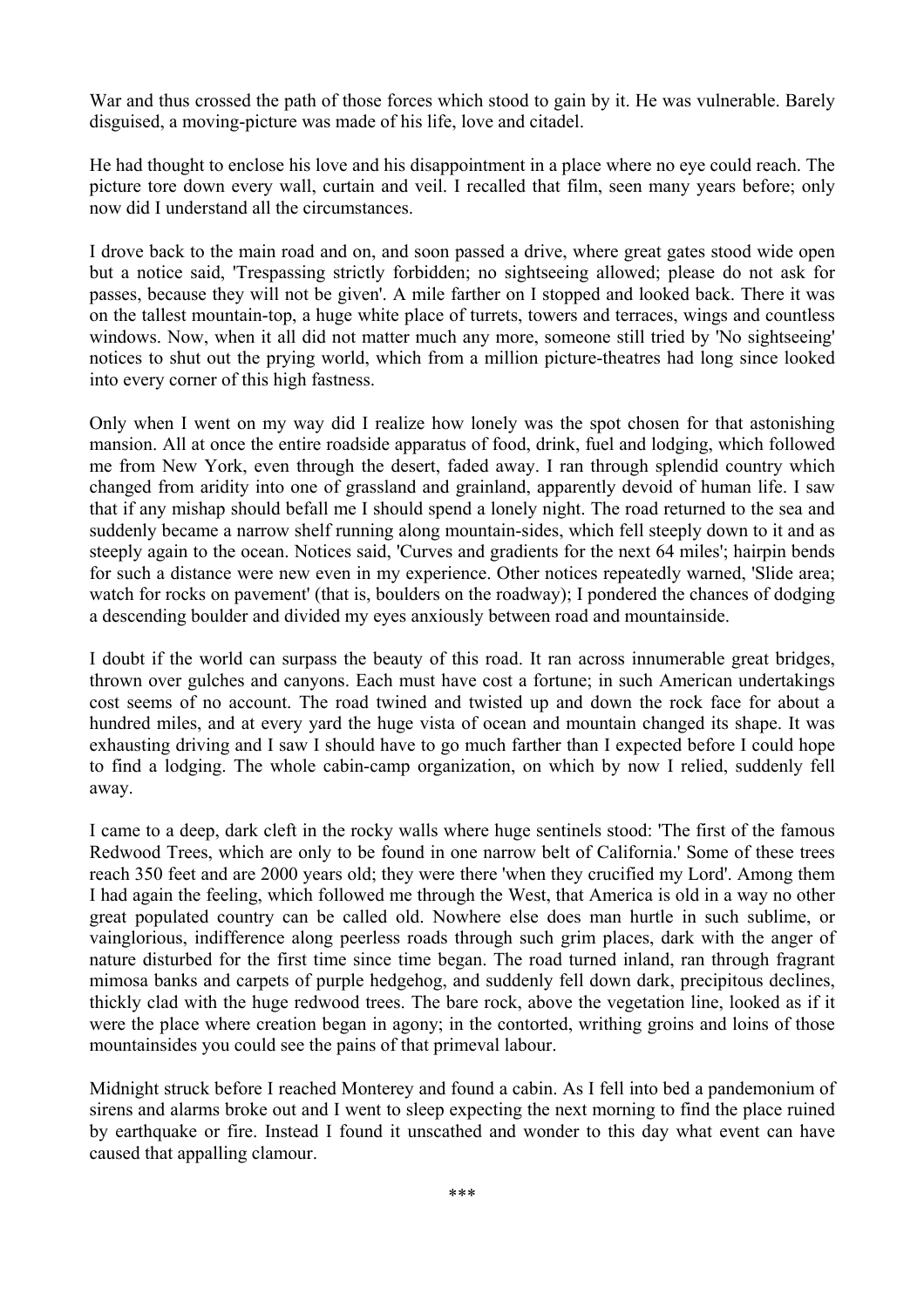# Chapter Twenty-Seven

### '... ENJOYMENT OF PARADISE'

Significantly, the pleasantest parts of the twentieth-century Republic are often those where colonial memories linger on; English ones in the East, French and Spanish in the deep South and South-West, and here in the far West Spanish ones again. These traces are few, for the Spanish, and later the Mexican, occupation only amounted to a few missions and notary posts, scattered over a huge area, but their influence still pervades the air. Monterey was such a fragment, in a great blue bay. It has a few surviving houses built by Don This and Don That, and even one made from the timbers of the *Natalia*, in which Napoleon escaped from Elba to begin his Hundred Days and meet his Waterloo; the ship was wrecked at Monterey in 1834.

I began the last leg of the Pacific run and soon came again to oil derricks. The irrepressible search for oil is impressive. The day before, not far north of Los Angeles, I saw derricks marching out into the very sea, where the water was shallow. The oil-men had drilled down through sea and sand and on the end of little piers the strangely human pumps worked away by themselves, in their slow, unpausing rhythm. I sometimes wondered what would happen if the prospectors one day learned that oil lay below the lost continent of Atlantis, or in the stratosphere; no doubt they would get at it, somehow.

The marvellous road climbed along the sides of mountains high above the sea and after fifty miles I came, suddenly, into San Francisco. It is a fabulous city, the finest new one I saw in America; though it is polyglot it does not bear the Babylonian stamp of the new immigration, but is recognizably and attractively American. Its situation is exquisite. New York shows that a fine natural setting is not enough, and may be spoiled; San Francisco has improved on its native advantages. It is built on hills around a great, islet-studded bay, which is shaped like a 'C' reversed and facing the ocean. Across the gap in the 'C' runs the Golden Gate Bridge, the middle span of which, over a mile in length, is suspended in air by cables; the weight of the bridge, and the mass of traffic which uses it, makes this even today a marvel. Far below, great liners look like small craft and sailing-boats like tiny birds.

On the slopes around rises the white city. I do not know if the lesson of the earthquake preserved it from the fate of New York; anyway, the highest building is not much more than twenty stories. It is full of green parks and squares, of streets with little, clipped trees, and pleasant homes, all as bright as new paint. A hundred years ago all that stood here was a Franciscan Mission, a Mexican fortified post, and a few primitive habitations containing less than a thousand people. Then, as the Americans took over, gold was found in California, and the last stage of the American conquest was a two-way, tidal surge which flooded the remaining empty lands. The miners, 'Forty-Niners, rushed overland from the East, but many more came round by sea to this remote bay, landed and pushed eastward to meet the others. Behind them San Francisco rose from the ground like a conjuror's tree.

The gold was found, of which Columbus, seeking the new route to the Indies, wrote, 'It is the most precious of all commodities; it constitutes treasure, and he who possesses it has all he needs in this world, as also the means of securing souls from purgatory, and restoring them to the enjoyment of paradise.' His Most Catholic Majesty's opinion about this pronouncement is not on record, but it throws light on the being called Columbus, who appears to have been of a pagan nature. Gold never yet bought health or happiness and its story until today, when most of it is buried in Kentucky or Russia, might rather suggest that it carries some inherent malison.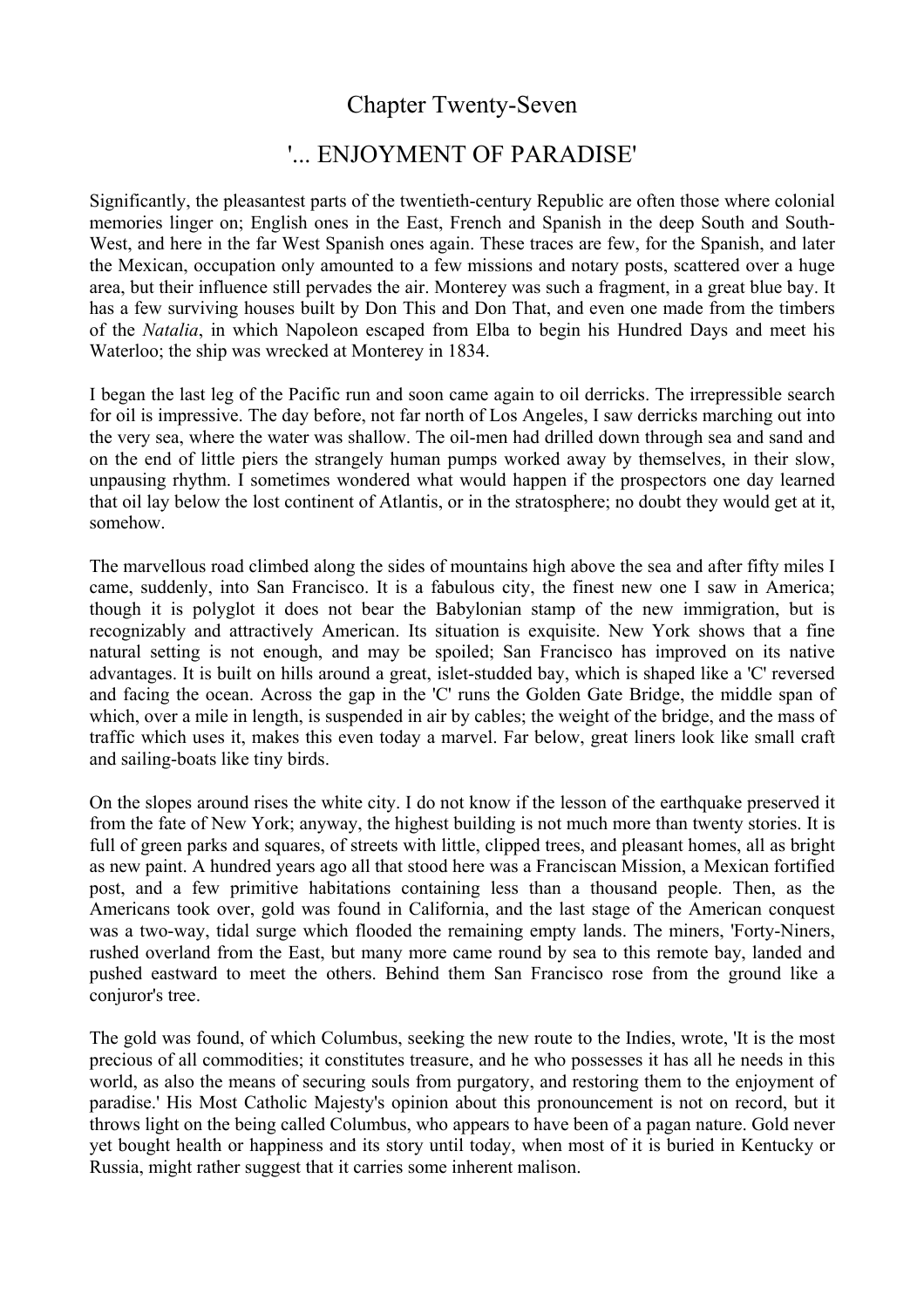It would not stay with those who found it. The first was one Captain John Sutter, who ten years earlier swore fealty to the Mexican government and was granted huge lands in the Sacramento Valley, some sixty miles from San Francisco. He called his realm New Helvetia, in the tradition of New England, New Netherland, New France and New Spain. In 1848 he and his partner found the gold and before the year's end the gold-rush was on. Sutter's claims, like the Indians', were brushed aside by the swarming gold-seekers and he ended his days in Washington, vainly seeking to assert his title. Most of the miners fared no better. Many were seamen who deserted the gold-rush ships in San Francisco and rowed upriver to the goldfields, leaving the hulks to rot, sink, or be used as saloons and boarding-houses; at one time five hundred derelict vessels were stranded there.

Almost overnight a city appeared. The wily ones did not go to the goldfields, but waited in San Francisco for the miners to bring the gold to them, and soon the nuggets and gold-dust accumulated on the gaming-tables, the saloon-counters and in the borders. San Francisco passed through a phase of lawlessness hardly equalled in the history of white men. It was ruled by gangs of escaped convicts or ticket-of-leave men, many of them from the British penal settlement at Sydney, so that they were called Sydney Coves and their quarter Sydney Town (later, the Barbary Coast). In two years the town was six times fired for pillage, but the culprits, if brought to trial at all, were freed by venal judges prompted by purchasable politicians. The contemporary *Annals of San Francisco* remark, 'The police were few in number and poorly as well as irregularly paid. Some of them were in league with the criminals themselves and assisted these at all times to elude justice. ... Seldom could a conviction be obtained ... Not one criminal had been executed. Yet it was notorious that, at this period, at least one hundred murders had been committed within the space of a few months.'

This was the beginning of something which remains today a major problem in American cities; the corruption of justice. One authority, Mr. Herbert Asbury, wrote of the passage quoted, 'It is interesting to note how aptly this describes present-day conditions in many American cities', and this is a typical American comment. The period of lawlessness in San Francisco was, if not ended, at least checked by two remarkable interventions, of a kind which have occurred only in America, as far as I know. They were uprisings of exasperated townsfolk, who took the law into their hands to establish some sort of law.

The student of the Republic's story very soon finds that 'lynching' was not a form of infamous racial prejudice. It was nearly always the desperate performance of a duty which police, public prosecutors and judges refused to do, and was aimed against white malefactors. This is the reason why Communist propaganda today incessantly attacks the memory of something that happened many yesterdays ago; the new wreckers fear its reappearance tomorrow. In San Francisco the Vigilance Committee spontaneously took shape and stamped out the worst dangers to individual life and property by public executions, dissolving when order was established. While highway violence thus decreased, the subversion of public officials by criminals became rife again later and is as serious as it has ever been in Los Angeles today. When I was in America a leading journal, speaking of that city, wrote, 'California politics is shot through with graft, bribery and corruption; the dividing line between the underworld and those sworn to defend society against gangsters and murderers has been worn tissue-thin.'

San Francisco gradually struggled clear of the worst of these things. In 1920 the Barbary Coast was at last subdued, and when I saw it it survived as a night-life district rather similar to Sankt Pauli, in Hamburg. Chinatown, risen from the ashes of the fire which destroyed its fetid dens, was a placid place of narrow streets and shops full of jade, ivory, embroideries and Chinese food. Either dead or dormant were the bloody tong wars between the Hop Sings and Suey Sings, Sum Yops and Suey Yops; a demure respectability prevailed where once Chinese girls, brought across the ocean, were put to prostitution; however, if Chinese girls were no longer 'sold down the river' at this midcentury, China itself could be, and was. The tong wars were ended by the last Manchu Emperor,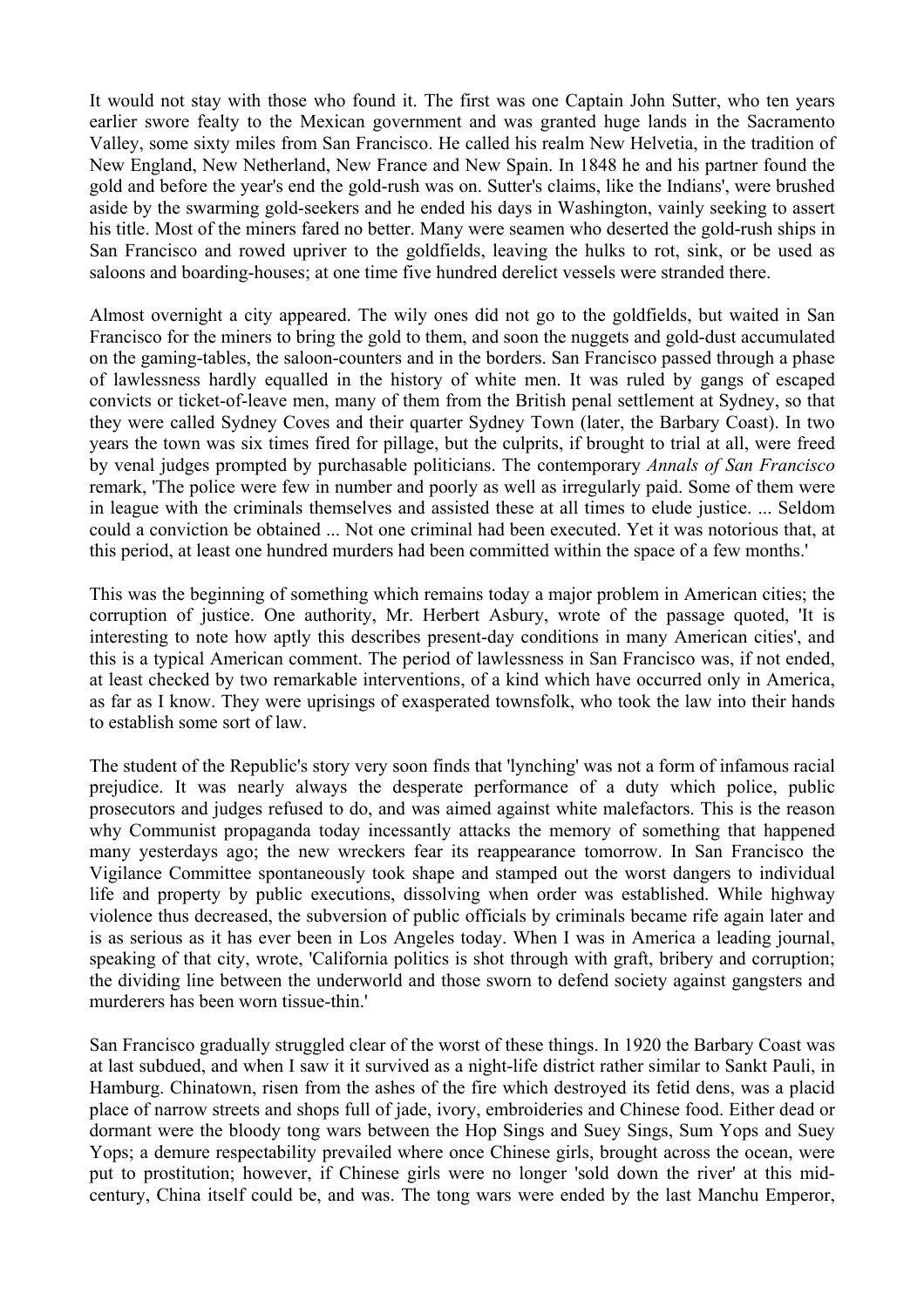Kwang Hsu. Appealed to from San Francisco, he called in his statesman, Li Hung-chang, who said, 'The matter has been attended to; I have cast into prison all relatives of the Suey Yops in China and have cabled to California that their heads will be chopped off if another Sum Yop is killed in San Francisco.' At that time no man foresaw that the oriental torture of holding relatives as hostages would be introduced into Europe by the Communist Empire.

Life in San Francisco, I thought, should be good. I liked to dine at leisure in the restaurants of Fisherman's Wharf and then drive to my distant cabin across the Golden Gate Bridge, looking for the dazzling night picture of the city. I seldom saw it because the bridge was often wrapped in a black fog, so that only the next two or three lights along the bridge itself were visible. This ride through a black tunnel, hundreds of feet above the bay, was at first an experience as startling as the under-river one in New York. The town behind was hot; up here the air was chilly and dank and the fog swirled and eddied round like black cotton wool, through which vehicles suddenly loomed, whoosh-whooshed past and were gone. I found that fog on this bridge is a habitual and unwelcome visitor. The townsfolk were clearly used to it, for all traffic continued at unabated speed. I was glad to clear it and the hill beyond and run downhill into a crystal-clear night, sparkling with lights.

One Sunday night I sat outside my cabin and watched the weekend traffic, returning to the city by a road which ran before my eyes straight for many miles into the country. I could see the headlights of thousands, perhaps tens of thousands, of cars, all pressing hard on each other's wheels and racing for bridge and city. That unbroken stream must have stretched for twenty, thirty, perhaps fifty miles, and did not cease or slacken; it was as if a gigantic horde of beetles, three abreast, came thronging out of the night with blazing eyes.

I can picture almost any earthly event or calamity, and even a trip to the moon. My mind could not envisage the day when America has twice as many motor vehicles. Would the whole land become one great conveyor-belt, filled with things on wheels? Would they all take wings and fly? The stray wayfarer may wonder, but such problems bother no American; he will fix that, or it will fix itself.

\*\*\*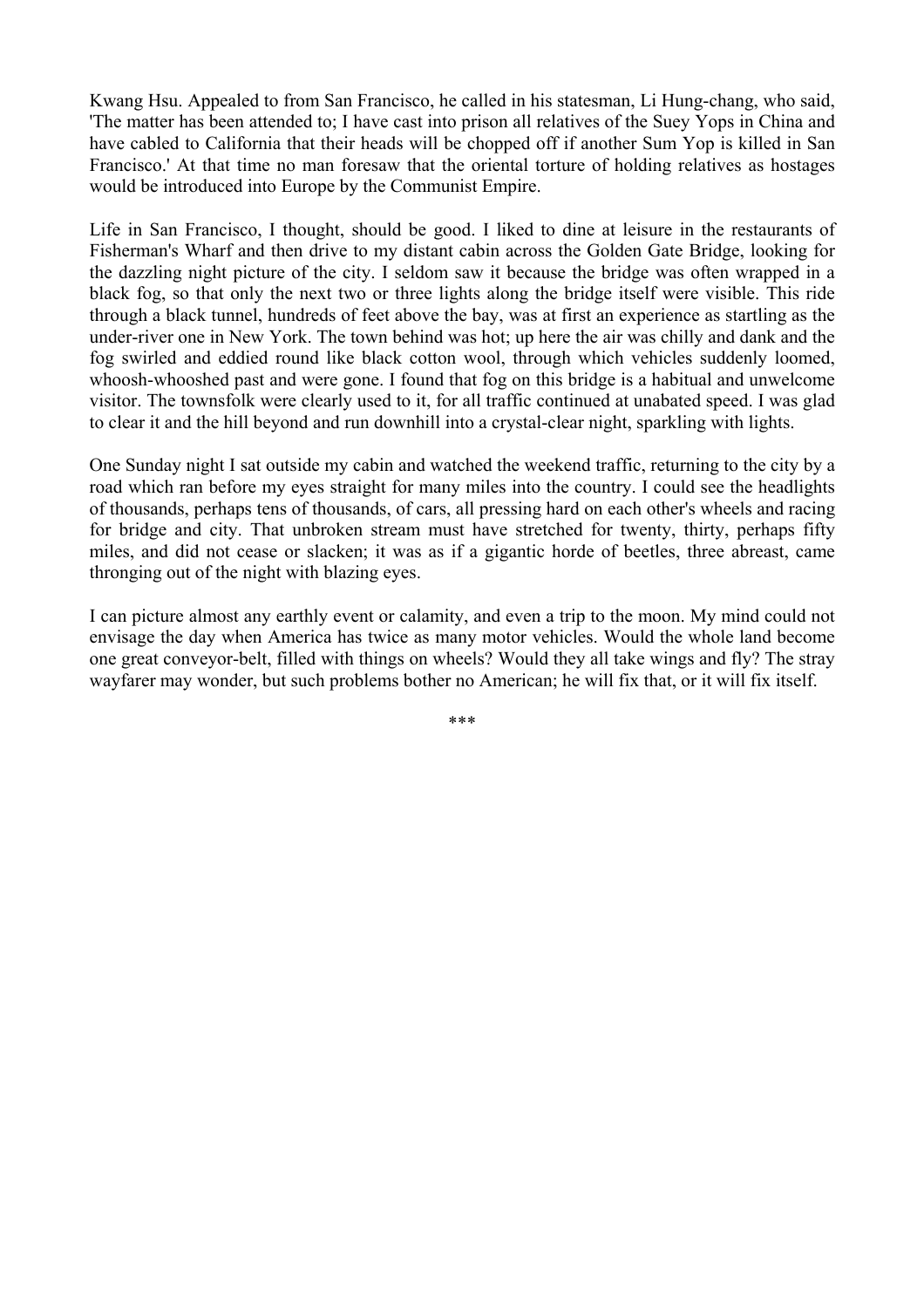# Chapter Twenty-Eight

### SNAKE-TEMPO IN SACRAMENTO

Turning my back to the ocean and my face towards the long overland journey again, I drove round the shores of San Francisco Bay. Behind me the fog-blanket still lay over the mountains but I rode beneath clear skies into a great fertile plain that stretched far inland. Sparkling creeks invaded it and once, when I thought deep water far behind, I came to one where half the American Navy seemed moored or laid up. Between commercial announcements and soap opera the car radio called on young men to volunteer for various services. Thinking of Western arms supplied to the Communist Empire and the Zionist State, I reflected that ample weapons should be at hand, in all camps, to begin any new affray, and that 'private arms manufacturers' could never again be blamed for this. If it happened, American and British fighting-men would again find themselves opposed by arms bearing the marks of their own factories, or made by their own machines, 'lease-lent'; much of the gold, too, which the 'Forty-Niners wrested from this Californian soil, had gone that way.

I ran through these historical gold-rush lands to Sacramento, which contains all that remains of 'New Helvetia': the fort John Sutter built in 1839 against the Indians; it is now a quiet and lovely place of lawns and hedges and loopholed walls hung with wisteria. Sacramento, beneath the curious bear-and-star flag, is the State capital of California, an enchanting white town of flowers and blossom, parks and fountains, trees and palms, set beside a broad blue river in a verdant plain. It has the charm which some cities seem to be given at birth and others never acquire. I went to its post office and was arrested by the sight of a young man who stood statuesquely at its door.

His hair fell to his waist and his beard to his chest. He wore a square of green material draped over his shoulders and fastened at the neck, and two other squares joined to make breeches, so that his chest, lower legs and feet were bare. He held a staff and a toy snake, of the kind sold in the fiveand-ten-cent stores, and a rough leather satchel with a sheet of paper protruding from it, on which I read, 'Sundog'. People stopped, stared, murmured and giggled. A man said audibly, 'Why is that guy standing there? Who does he think he is, John the Baptist?' A woman sniggered.

I disliked the mockers. Clearly he served his faith, whatever it might be, in this strange way; if this was his manner of upholding his God, he might at least be left alone. But of what religion, old or new, could he be the prophet, this lonely man of Sacramento? I went towards him and saw he might be blind. 'Why are you here?' I said. 'This is part of a publicity campaign to popularize my new dance-music,' he said. Illusions fell from me. I should have known, I thought.

'Oh, is this music, and are you selling it?' I said, drawing out the sheet marked 'Sundog'. 'Yes,' he said, 'anything from [ed: for?] a penny.' 'So you are doing this for publicity,' I said, 'is that why you are dressed so? Your appearance suggested a religious motive.' 'I always dress like this,' he said, 'it isn't much of a compliment to compare me with John the Baptist, I'm not a Christian.' 'I didn't compare you with John the Baptist,' I said, 'that was a compatriot of yours.' 'But I've been expecting you to, everybody does,' he said. 'Not everybody,' I said. 'No doubt you observe,' he said changing the subject, 'that all my clothing and appurtenances are in the form of squares?' I saw that a small leather-pouch, for money, was also square. 'Ah, yes, so they are,' I said, 'is that good?' 'My earrings, too,' he said, proudly touching leather pendants from his lobes, 'I had them made by Indians.'

I looked at the music. 'What does Sundog mean?' I said. 'I am Sundog,' he said simply, as if that told all. 'And is this really dance-music,' I said, looking at the sheet, 'has it a dance-rhythm?' 'Well, I don't know what you understand by dance-rhythm,' he said. 'I'm just quoting Sundog,' I said, 'it says here, "a new song in a new dance-rhythm".' 'Well, I call it snake-time,' he said and then I saw that,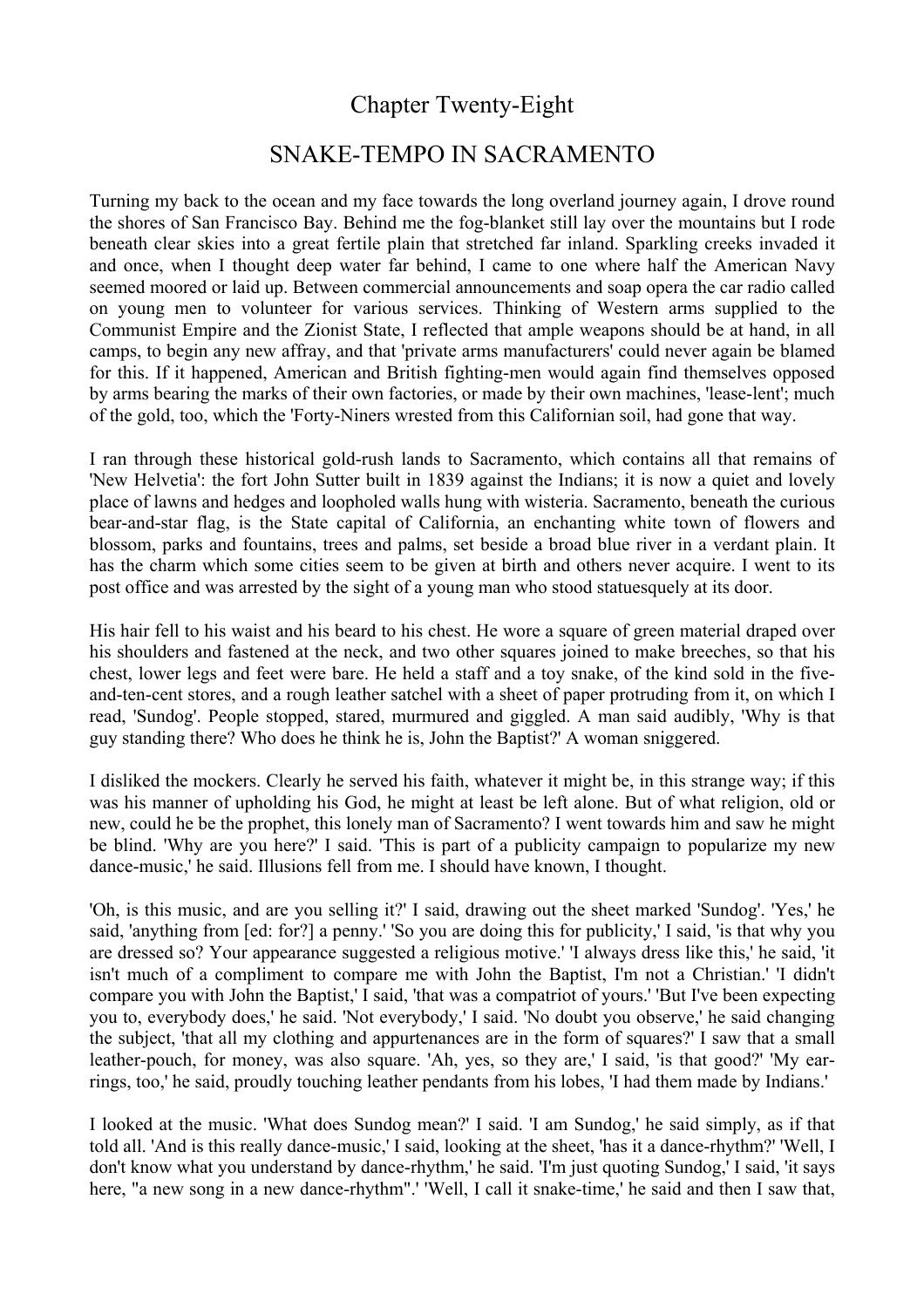to clinch the matter, he carried two five-and-ten-cent snakes, 'as a matter of fact my ambition is to conduct, like Toscanini.' 'How is your sight?' I said, gently. 'There isn't any,' he said. 'But then, how would you conduct?' I said. 'Oh, I would not attempt to conduct any music but my own, which I know by heart.' 'Are you always here?' I said. 'No, I arrived last night and go on tomorrow,' he said. 'How do you travel?' I asked. 'By overland bus, he said, 'I'm going to Denver from here.'

I felt I had started something I could not finish. There ought to be a graceful way of ending this, I thought; perhaps a sinuous *pas-de-deux* performed by Sundog and myself on the steps of Sacramento post office; but I could not find the right note and somewhat abruptly left him, a halfnaked man draped in green, blind and with hair to his waist, to popularize his snake-rhythm in the sun. I drove away and on the road was puzzled by the presence of new thumbers, many of them, in couples, male and female, with suit cases. Then I remembered that this was the road to Reno, to quick divorce and immediate re-marriage. As nearly everybody in America owns at least one car I wondered why they did not transport themselves. I could only guess an answer: they thought it more romantic to thumb a ride. However, I gave them none, but put green Sacramento behind me and continued along towards the arid lands again.

\*\*\*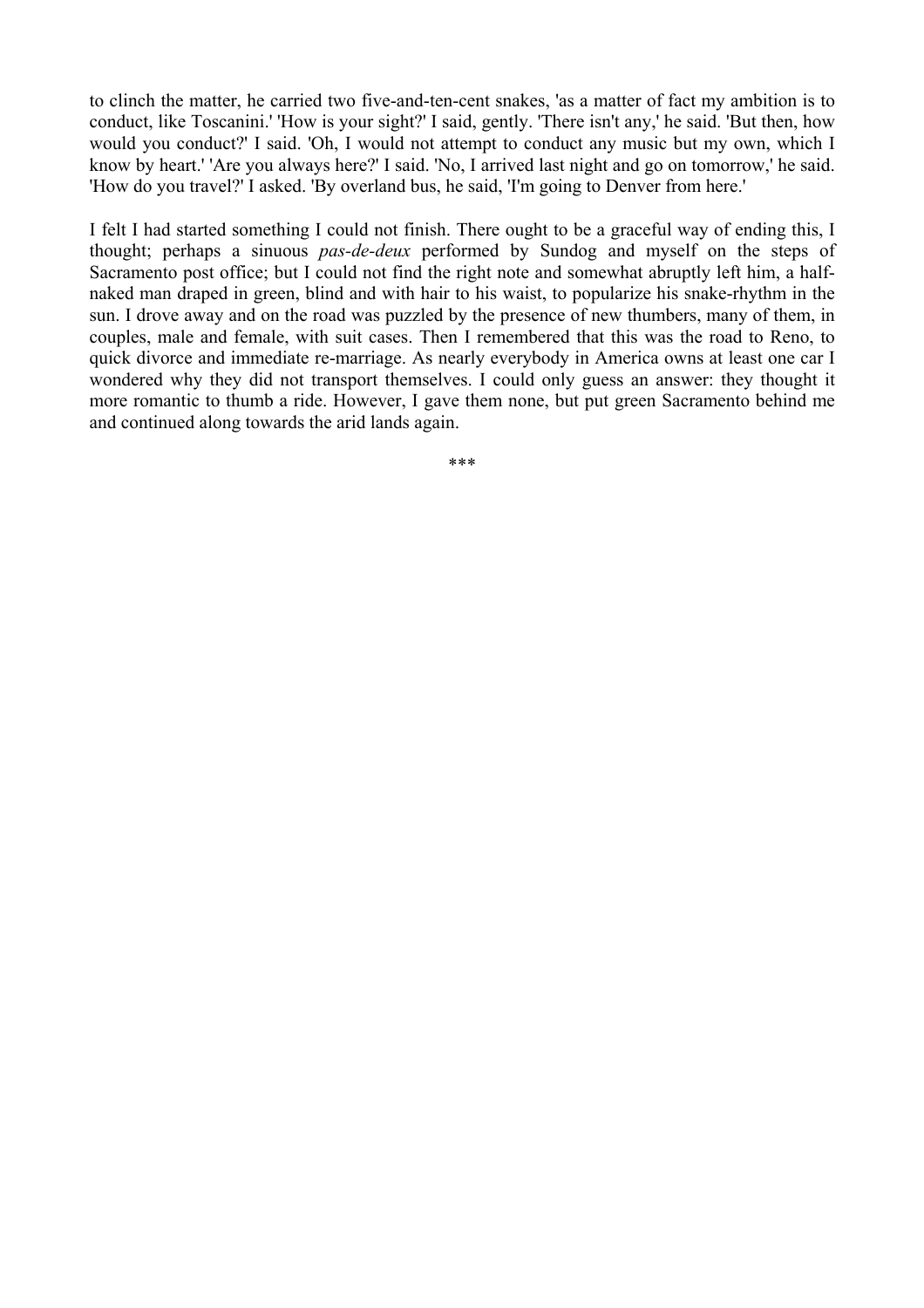## Chapter Twenty-Nine

### WIDE OPEN TOWN

Leaving cornfields, ricefields and orchards behind, I began to climb the Sierra Nevada, through sweet-smelling firs; I was not to see much else that grew green for many hundreds of miles. Suddenly a roadside sign said, 'Snow conditions on this route'. I disbelieved it and thought it must remain there from winter to winter; I was sweating and the engine showed familiar signs of overheating. Then, peering ahead, I saw a great blanket of greyblack cloud, immobile, which looked like the permanent cloud-cap of snow mountains, and wondered. I passed altitude signs that said three, four and five thousand feet and before I reached six thousand the car just struggled over a crest and stopped; the map showed two thousand feet yet to climb. So much for smartypants in Hollywood, I thought, who blew a pound or two of winged insects out of the radiator and said I should have no more hot engine.

Cars seem even more sensitive than human beings to changes of temperature and altitude. This excellent one (a friend's) disliked heat and height and I wondered how I should surmount the pass. While I waited lightning jaggedly cleft the black mass of motionless cloud ahead; clearly storms raged there. At last the engine cooled and I went on. To my surprise the heat-needle went back and back; the car, recognizing familiar New England temperatures, was enjoying itself. I passed log cabins and lumber camps among the firs, and clearings where the grass was of a green I never saw before, and ran into the sleety storm. 'Slippery when wet', said the roadside notices; round a bend were a great truck, wrecked, and a car wrapped round a tree, and skidmarks everywhere, and men gazing lugubriously at the mess; mountainside crashes in America are awe-inspiring affairs. I went on again, now shivering, a few miles from the wilting heat of the plain. Suddenly I came to snow and a high road where I seemed to ride along the tips of fir trees. Then, all at once, I was over the summit and far below a great turquoise lake lay among silent conifers. I had climbed eight thousand feet in fifty miles; now I lost two thousand feet in a few moments, serpentining down a nearly vertical corkscrew road with the gear in first, towards lonely, unfriendly country, the Nevada State line, and Reno.

Nevada, between the Sierra Nevada and the Rockies, is the least habitable and least inhabited State. The settlers shunned its cold barrenness. The miners rushed to it for gold, silver and copper, but the lodes grew weary and gave out. It might have reverted to wilderness, but the American spirit does not brook that. Substitutes for natural fertility and mineral wealth were devised. Nevada calls itself 'The Cyclone Cellar of the Tax-Weary'. Notices at the State boundary offer new inducements to settlers; the State levies no taxes on income, inheritance, death, sales, gift or anything else. Nevada is solvent, for revenue is gained in other ways. One famous one is simplified divorce and marriage. Another is company-formation; directors and shareholders need not live in, ever see or own any initial capital in Nevada, to form a company there. A third is the wide-open regime for drinking and gaming.

'Wide open' is a term of the first importance in America. It means the saloon that never shuts, the swing-doors that only remain closed until they are pushed. Nevada is wide open and if it were bigger and more populous the bonanza kings of the underworld might all retire to it. They need a bigger field and operate all over the Republic, especially in the great cities, which have populations many times that of the whole of Nevada. Great untaxed fortunes are today only to be made through drink, drugs, gambling and prostitution (or a lucky oil-strike) and in the main centres of population the vice-rings concentrate all energy on getting and keeping all those doors 'wide open', through the bribery of officials. The rewards they can offer are large, for the sky (and the openness of the doors) seem the only limits to the traffic. The clutch of the underworld thus closes round party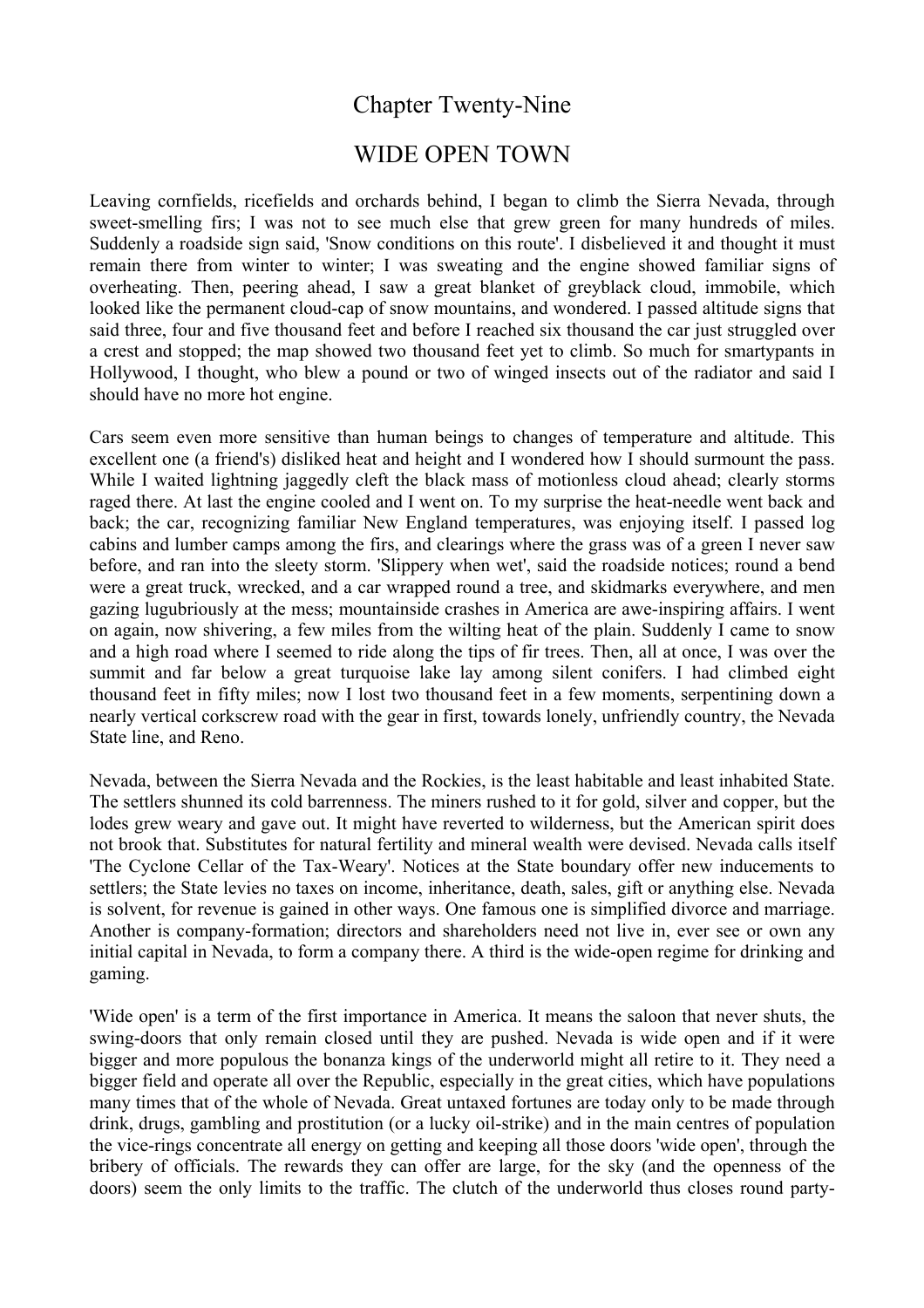machines and reaches high into the control of politics. It is a tumour in the body politic and civic of which all are aware but which none dares to remove.

Reno is a small fish in that murky pond. The big prizes, of money and political control, are in such places as Chicago and Saint Louis. Reno gives, in miniature, the picture of what a *lawfully* wideopen city would be. Most of the big ones pretend to forbid or regulate drink, gaming and prostitution, then tacitly tolerating them through subverted officials. In Reno wide-openness is the law; all is open as the day and open all night. No need exists to build a saloon athwart the county line and shift all the tables across it until a new sheriff has been 'taken care of'(this happens elsewhere). In Reno the thing is a tourist-attraction and source of revenue, in an infertile land.

In glittering streets the saloons stand side by side as they stood in the wild days, the trophies and relics of which cover their walls. They are filled, night and day, with newlyweds and newlyunweds, tourists, and a few persistent natives, drinking and gaming. The calling of gambler is a lawful one. These eye-shaded men, who operate the tables of roulette, poker, faro and many other games, still wear the tight-lipped, expressionless face of their trade. Some of the gamblers are women, dressed as dude-ranch cowgirls, who carry their names on brooches: Bessie, Anne or Jean. Many women play, too, among a unique, continuous noise like the clicking of countless typewriters. It is that of the slot-machines; I counted three hundred in one saloon. The gamblers no longer carry guns; they do not need to, for the players only too eagerly stand and deliver to the onearmed bandits. That delightful cartwheel, the silver dollar, is now illegal in America, I believe, but in Nevada is the common currency; Nevada has silver-mines still and no gaming-machine will respond to the insertion of a paper note.

The profits of the traffic are beyond accountancy. An institution which surveyed it reported that fifty million Americans (one in three) gamble regularly. Each year they pay eight milliard dollars to bookmakers, another milliard to the gaming-machines, and one more milliard to the 'numbers racket' (similar in essentials to the English football pools, which similarly appeared not long ago in an affair involving the subversion of officials). A substantial share of the proceeds goes to undermine the law.

A New York judge who collaborated in this investigation saw no clear remedy, saying that the root of the trouble lay in the people themselves. Few knew that the dice were loaded against them, he said, but even if they knew did not care; they were like the man who was warned that a game was crooked and replied, 'I know, but it's the only game in town'. That is another way of saying 'There's nothing else to do and, to be understood, needs to be considered against the whole background of American life as it has come to be shaped by the aversion from literature and music, the disappearance of the theatre, the lack of small gardens and private domains, and the common feeling that the cultivation of the mind is effeminate. In Nevada you may come at midnight to some tiny, remote place and find the dealers shuffling and the machines click-clacking in a dozen saloons. To reach the only game in town Americans will come from towns very far away. In the Nevada desert is a place of twenty-five thousand people, Las Vegas. In 1950 a new 'gambling joint' was opened there which had a large swimming-pool, a coloured fountain thirty-five feet high, a floor-show costing several thousand pounds weekly, the kind of chef who uses a sword and a super doll's-house for guests' babies. It cost about a million pounds to build and on the opening night about £250,000, at current rates, changed hands.

Reno, glittering beneath wild mountains, was an experience indeed. My evenings there, however, were spent more profitably than with the one-armed bandits. My cabin-proprietor's daughter was a Western film star, a remarkable girl who carried on a regular broadcast programme; in this way her father had come by a collection of sound-effect records, used in radio work, with which he entertained and instructed me. The old sound-effects man (glass of water, peas in a tray, coco-nut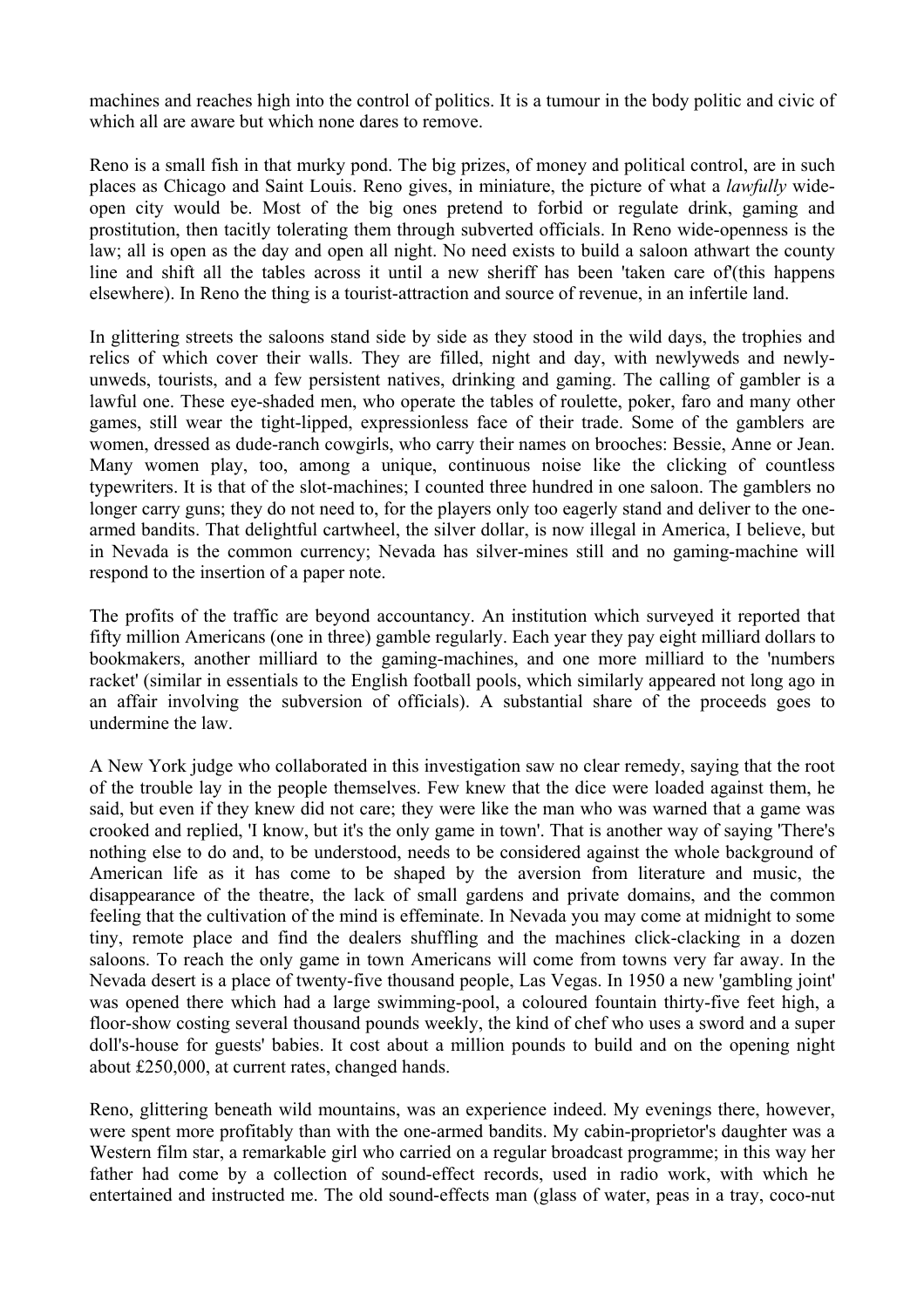shells) has clearly passed on. There seemed no imaginable noise which was not somewhere on these disks, from a cat having its tail twisted to a dogfight, a baby crying, the screech of brakes, horses snickering, whinnying and neighing. Applause there was, too, in every possible degree. I already knew how the cheers in the Red Square at Moscow are made; but now I shall never again believe even in the plaudits of a twentieth-century studio audience.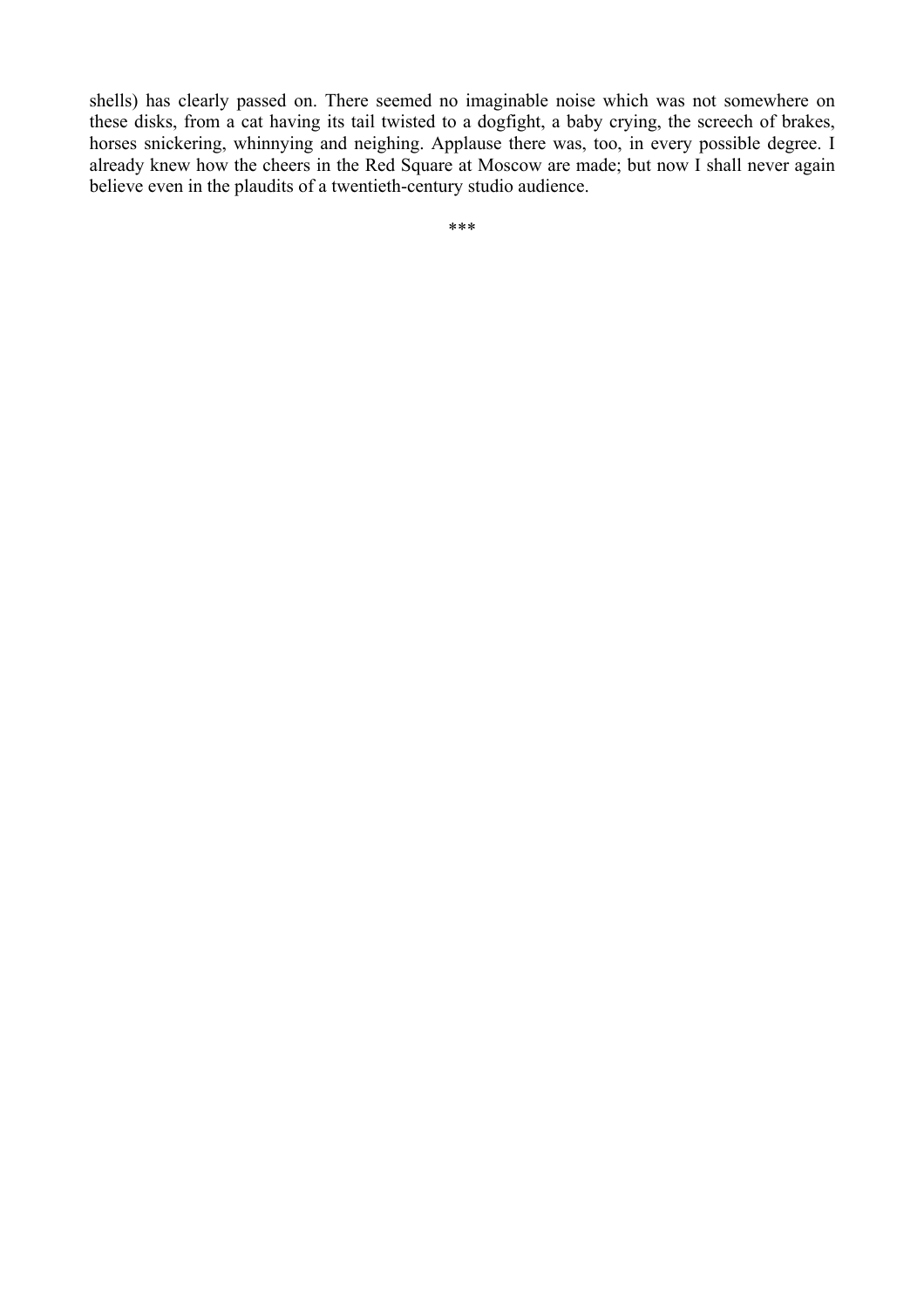# Chapter Thirty

## THE GHOST OF GOLD

In another dawn I set out from Reno across mountain meadows and climbed to six thousand feet in the Sierras, bound for Virginia City. Not long ago this road was a rough track down which the swaying, four-horsed stage-coaches came, bullion bars beneath the seats, sparks flashing from the tortured tires, drivers straining on the great brakes, passengers clinging to the sides; here, sometimes, one rolled over the edge into the canyon below, or masked bandits waited. Now, when Virginia City was dead, it was a superb modern highway and the changing picture of the angry ranges was magnificent in the early light.

I came over a summit and into the gold camp. Half-ruined, lifeless, it lay in the rising sun. My footsteps rang loud and hollow on the plank sidewalks, like those of some spectral visitant to a haunted manse. The boards were worn by departed miners' boots so that knots in the wood stuck up like thumbs. Behind their awnings the sagging saloons leaned against each other; the Bucket of Blood, the Bonanza, the Brass Rail, the Gold Nugget and many more. It was as if miners, sheriffs, saloon-keepers and sporting girls had been spirited away not long before. In the dusty, broken windows of tumbledown shops lay odds and ends of old stock, women's hats of the 1890s and the like. From decaying walls peeled brave posters of the Christy Minstrels marching into town.

The impatient American spirit marches roughly over the past. What do you do with an old automobile, or a played-out mining-camp? Why, junk them! Ghost towns are numerous in the West. Some have vanished, some are deserted ruins, some are 'coming back'. Always a few people remained who would not or could not leave. In those which have not 'come back' their lot is as lonely as that of hermits. Others discovered the sightseers' value of their townships, collected the relics, cleaned the place a little, reopened the bars, and created a simulacrum of the Old West. The tourists came agape and roads were made to help them. A little life returned, of a new kind.

Virginia City is one of the most successful in making the best of its abandonment. Here, in 1864, the Comstock Lode was struck, and the news went round the earth. The Californian miners flocked to Nevada when they heard it, and San Francisco grew faster still. The Bonanza Kings were the lords of this 'good earth' ('borrasca', the Spanish-Mexicans called the goldless kind). In Virginia City and adjoining camps were sixty thousand people. It was another windfall for the North, though the Virginia Citizens were deeply divided about the Civil War far away and hung opposing flags from poles which now bear bullet marks; one woman saloon-keeper, who climbed a mast to lower the Union and hoist the Confederate flag, was shot as she came down.

Here Mark Twain edited the *Territorial Enterprise*. Virginia City, like all new towns of that American day, built a theatre, Piper's Opera House, which still stands. When Ghost Town was Gold Town the best singers and players and the great professional beauties came to this remote place; Edwin Booth, Caruso, Lily Langtry, Maxine Elliott, Harry Lauder, Charles Wyndham, Patti, Paderewski, Lottie Collins and Dion Boucicault with his *Lights of London*. The theatre still has the window where gentlemen parked their guns, and the playbills of *Uncle Tom's Cabin* (those yellowing posters remain more exciting than the most lurid placards of today's picturemakers). As the auditorium was flat the stage was tilted upward from footlights to backcloth, so that the rearmost miner could see all of Lily in a long gown or Lottie in a short skirt. A temperamental barnstormer or emotional actress would have needed to avoid any over-impetuous movement (hands uplifted to heaven and eyes upturned to the gallery) on this stage, or they might have broken into a trot and been unable to pull up before they fell among the musicians.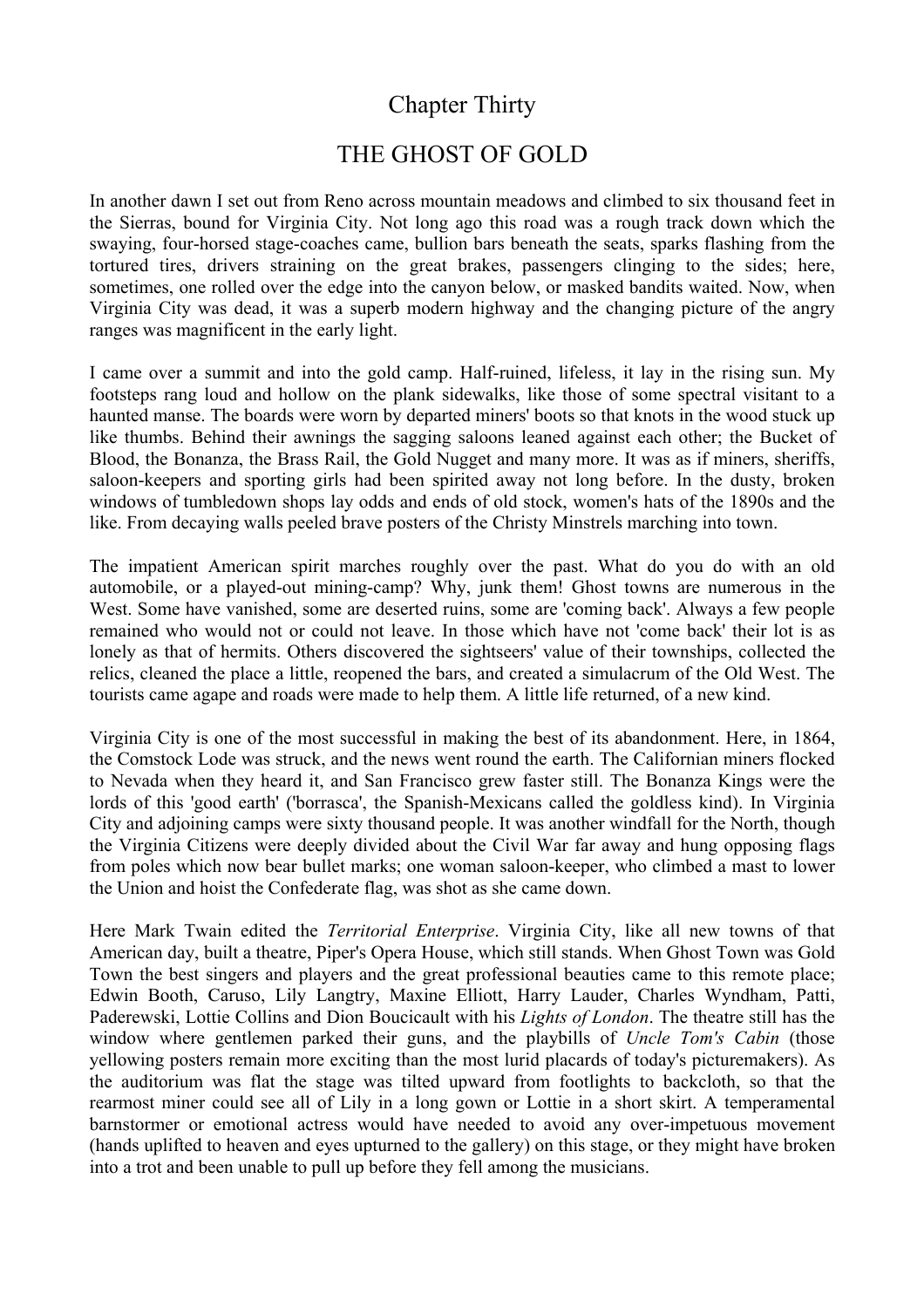While I wandered round Virginia City awoke. The saloons opened and men strewed sawdust on their floors. Once this absorbed more than dregs; in one saloon Suicide Table is preserved, where three successive proprietors shot themselves after losing all at a dice-throw. The miners are gone and minors are not served; at breakfast-time, however, I saw a man reel through a swing-door who looked as if he stepped out of the 1890s. Possibly he too was there for verisimilitude; if he was, he seemed happy in his work for later, when I imagined him snoring in bed, I saw him stagger through another swing-door.

Lost in the mountains, Virginia City too has the stuff of a morality' play (a picture-play was made about it once, but elsewhere, though the place itself is a perfect Western film-set, ready-made). Here the gold-seekers impoverished the earth. In California gold was got by washing gravel but the Comstock Lode wove its glittering way deep through mountains, and underground-timbering began, six hundred miles of workings. For sixty miles around every tree was taken and now the mountainsides are bare. Perhaps £200,000,000 worth of gold and silver were taken, then the lode ran out, the miners dispersed, fires and weather ruined the town, until it struggled back to its present ghostly state. The morality play ends with a riddle: what purpose is the gold serving now?

I drove back through Reno, past 'Desert ahead' signs, towards more arduous journeys. At long intervals in the stony, scrubby desert fingerposts pointed to remote, invisible habitations, This Ranch or That Ranch. The loneliness of the open range survives, without its freedom, for the wire was everywhere. I came to the first of the salt lakes. From one the wind swirled the salt-dust into a constant, vertical shape; until I drew near I thought it was a geyser blowing. The Bible says that Lot's wife, when she turned to look at the ruin of Sodom, was turned into 'a pillar of salt'. I wondered if this eerie white column in the desert was that which the words meant. Did Lot's wife vanish in a Salt-storm, pillar-like in shape? Much might be clearer in the Bible if we comprehended its allusions better.

Here small places were fifty or a hundred miles between. This is a trap for the solitary traveller, who is ever tempted to try and reach one more township and may find himself struggling through the night in fading hope of bed or food. I passed glittering, miniature Reno's, called Winnemucca and Elko, where the cabin-camps were full, and at midnight was still pressing on through a black, empty land where the rare names on the map proved to be but filling-stations (each full of gamingmachines). I was resigned to a cold night in the car when I came suddenly on a place called Wells, which I found next day to have but 1400 inhabitants. It blazed with light in the desert and at one o'clock in the morning twenty saloons were wide open. None had more than three or four guests, but in each the banker dealt cards to these few inveterates, and clearly no establishment would close while one player or tippler remained in it.

I found a room, but not sleep. In the next one a curious company, a man, woman and dog, kept up a weird chorus of talk, laughter and yelping through the night, so that I needed no alarm to start again before dawn. At four the sun, like a light suddenly switched on, burst over a mountaintop and not long afterwards I came over another one and saw an amazing sight: the Great Salt Lake, lifeless, unwrinkled and opalescent, about a hundred miles of it. The mountains mirrored in it were duplicates more than reflections; it had a dazzling shimmer and sheen. The road ran straight into and across its few inches of water, with a railway beside it laid on banked earth. Then the water ceased and only the hard, glittering salt remained, where the speed-contestants have driven racing cars at three hundred miles an hour. A river, named the Jordan, flows into the Great Salt Lake and disappears, in theory by evaporation. No living thing, save a little shrimp, can exist in it.

In the middle of it I had my first flat tire. The night before I shivered and saw the faint luminosity of snowcaps in the darkness; now I was drenched with sweat before I changed the wheel. In the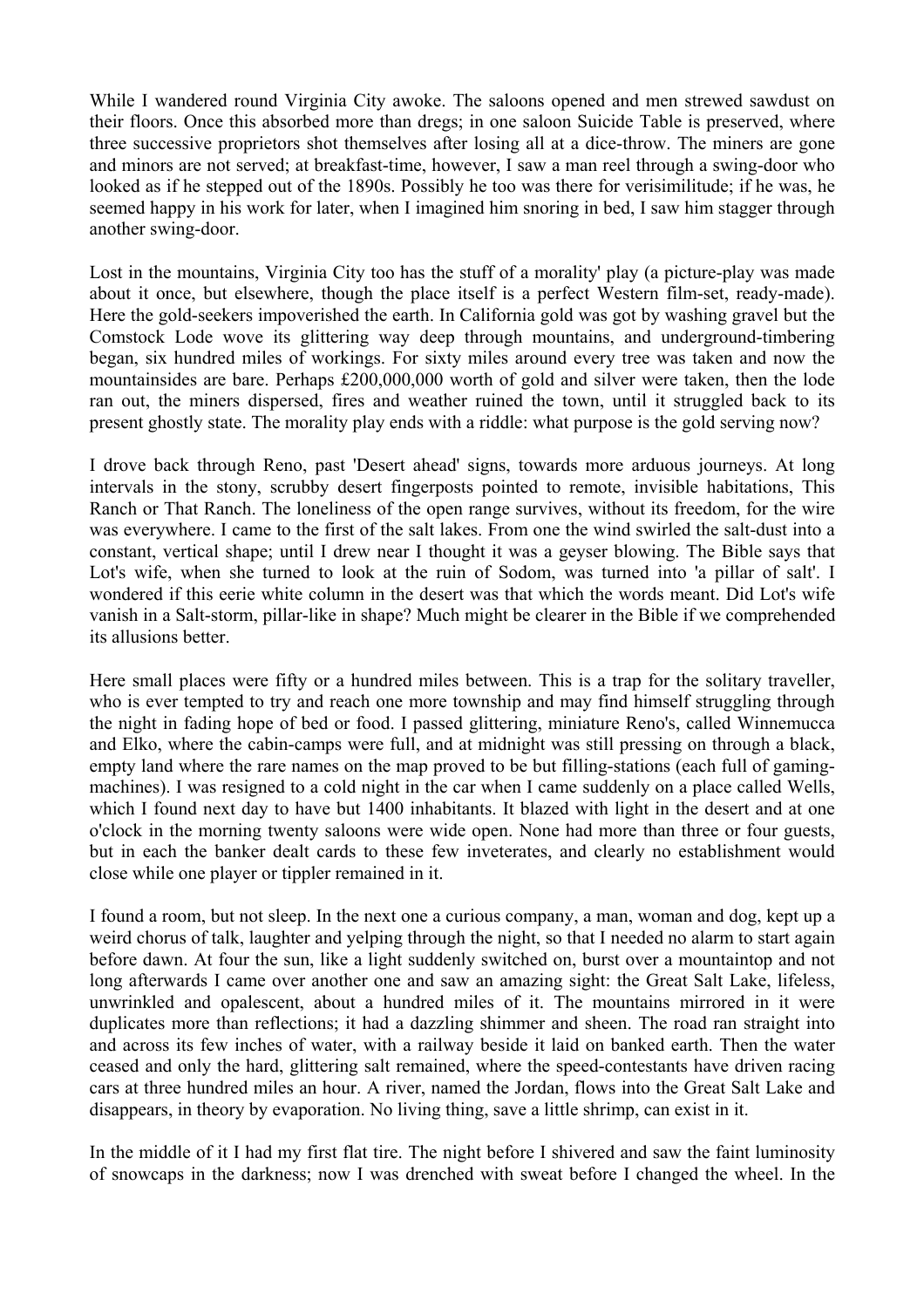West you alternate between Saharan and Alpine conditions suddenly and recurrently. At last the job was done and I ran on into Salt Lake City, in time for breakfast.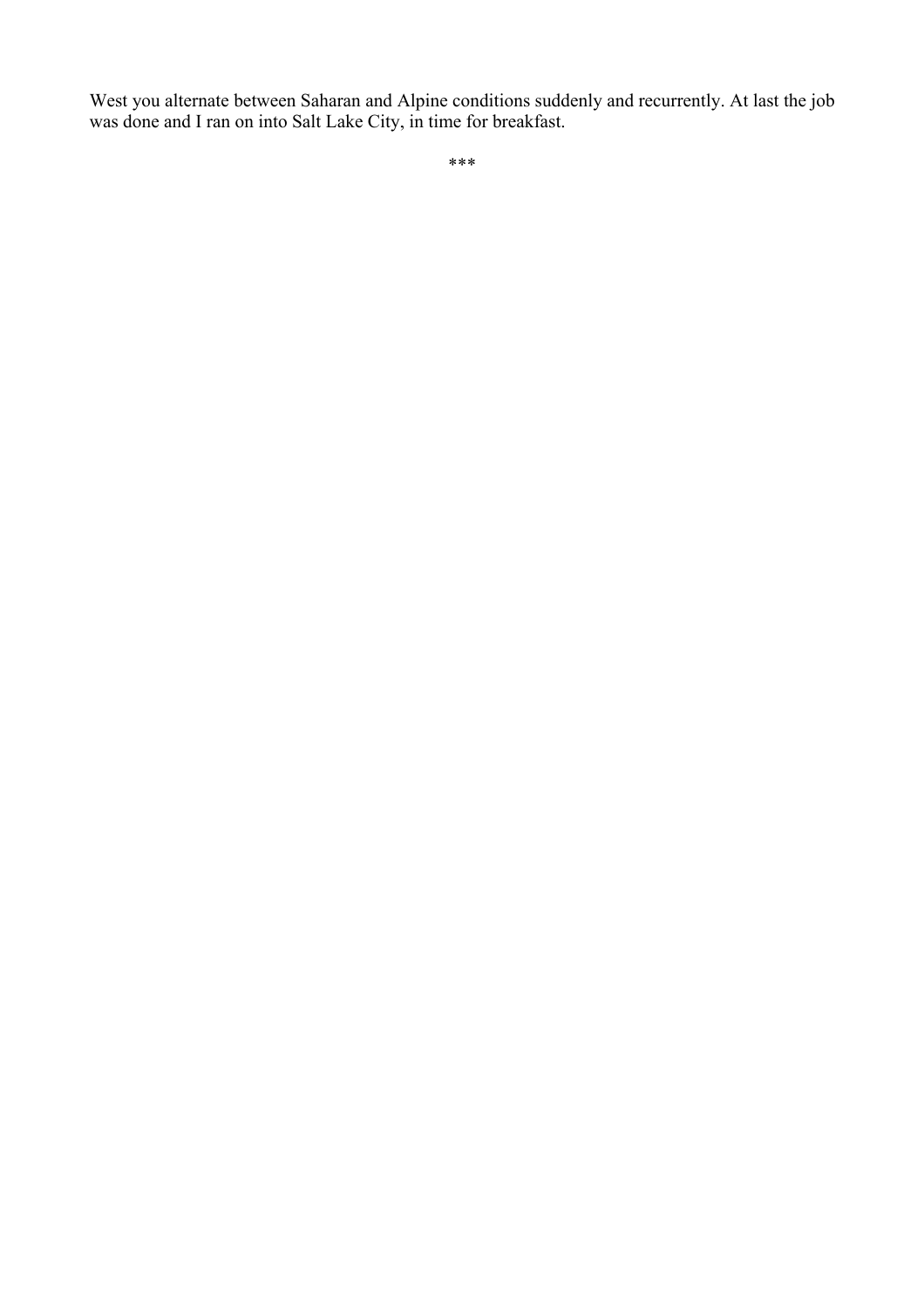# Chapter Thirty-One

#### IN HONEYBEELAND

Salt Lake City, the capital of 'Friendly Utah' (as the State-line notices truly say), differed astonishingly from all else in America. In spirit, this seemed another world.

Utah lies deep in the barren West, with gold-rush or cattle States on all sides. The pioneers who founded those neighbouring States went there to get gold or land. Another motive drew the pioneers to Utah; the one which brought many of the first settlers to America. The Puritans and Pilgrims called it flight from religious persecution. To Utah, when it was wilderness, men came for religious freedom, and for its sake settled in the bleakest place they could find. When a Mormon leader, dazzled by California, hurried back from San Francisco to entice the main body of Mormons thither, his superior, Brigham Young, refused to move. The Mormons, he said, would decline in a competitive community and perish in trying to colonize a seaport. These pioneers alone resisted the lure of gold or rich lands and stayed to struggle with a desert. From that beginning grew a State dissimilar from today's forty-seven others. Were it surrounded by deep water it might now be the independent State of Deseret (Mormon for 'Honeybeeland'); fantastic realms grew in these parts a century ago.

The story is amazing. On September 21st, 1823, Joseph Smith, an obscure 17-year old youth, at his village home in New York State was visited by an angel of the Lord, Moroni, who told him of a book, written on golden plates, that was buried in a hill there. It contained 'the fulness of the everlasting Gospel', and two stones were buried with it which contained the keys to its translation 'from the ancient 'Egyptian'. Four years later the same heavenly messenger delivered these to Joseph Smith, and received them back when the translation was done. It was 'The Book of Mormon', on which The Church of Jesus Christ of Latter-Day Saints was founded. Its lesson was to the effect, among much more, that the North American Indians were a lost people of Israel and that the American lands would see a Second Coming.

Who would believe that? The time was one when men and women, in a new country, eagerly flocked to new sects; these were often profitable to the leaders; Shakers and Holy Rollers flourished. However, all religions were born in happenings inexplicable by scientific analysis, and their prophets all claimed to have received revelations and tables of laws. The Mormons believe in the message to Joseph Smith as others believe in the visions of Buddha, the appearance of God to Abraham, the visions of Saul on the road to Damascus and the revelations made to Mohammed.

Anyway, Joseph Smith was martyred for his faith or killed for his presumption, whichever may fit. He founded his church in New York State; was driven into Ohio (where the first temple was built); driven out again to Illinois, where the Mormons built a city, Nauvoo, and their numbers grew. Then Joseph Smith and his brother were imprisoned and, while awaiting trial, taken out by an armed mob and shot. Once more the Mormons, under their new leader, Brigham Young, trekked; this time over the Rockies to Utah. They stopped where Salt Lake City now is, built a city, temple and State, and made a desert blossom like the rose.

Joseph Smith was hated because he introduced plural marriage, claiming that this too was a divine command. Moral opinions about polygamy vary in different religions and countries. In America, where Mrs. Beecher Stowe and the Abolitionists were whipping up hatred of the South by depicting Simon Legree surrounded by black concubines, polygamy in the West was politically embarrassing to New England and the North. Mormon records say it was popular with Mormon women; however, the dead cannot testify. In the 1890s the Mormons repudiated polygamy, not from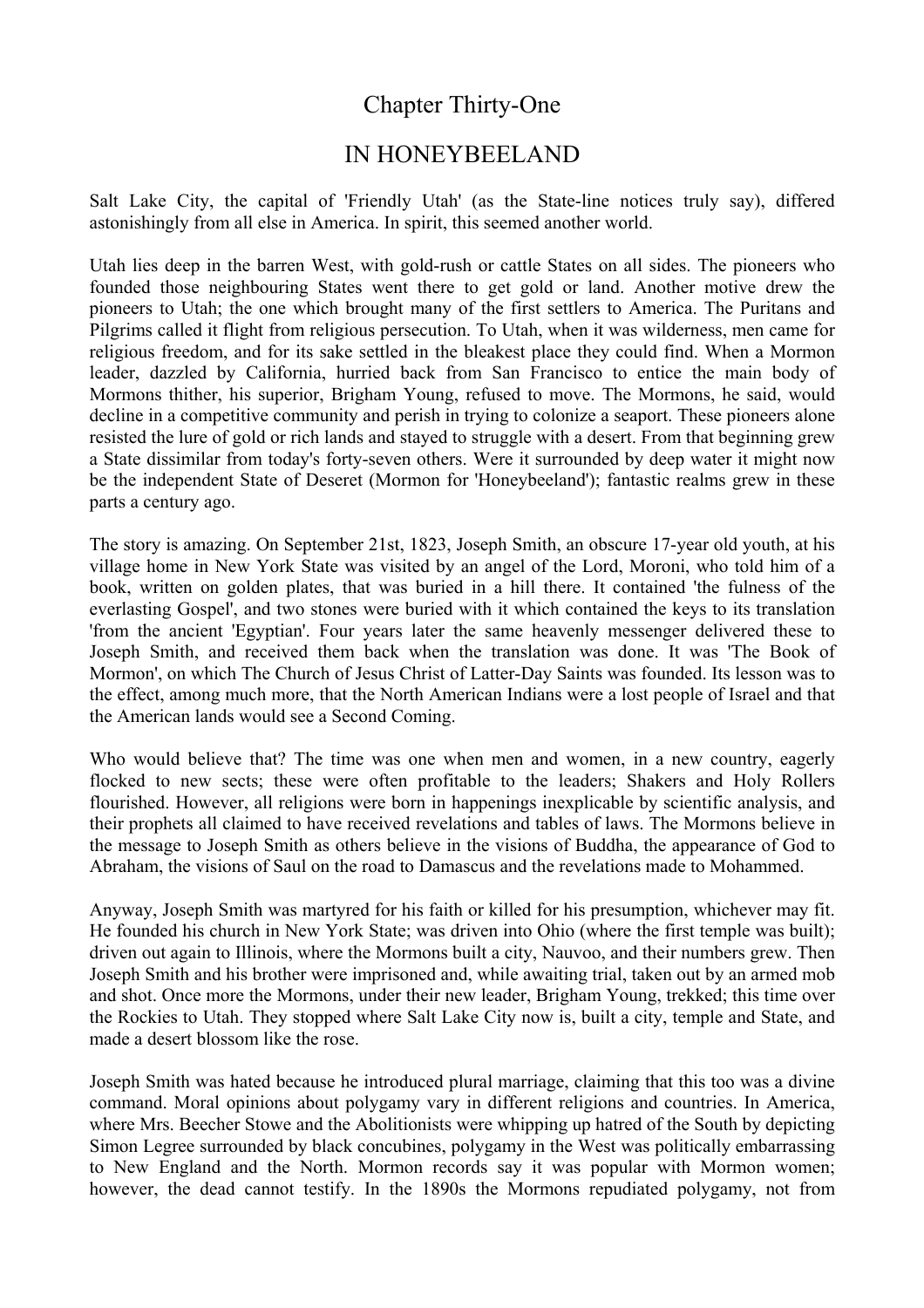conviction but to gain membership of the United States, as a State. It is outlawed today and a small obdurate group, which tries to persist, is sternly repressed; however, Mormons are not deeply persuaded against it.

The story of Utah under Brigham Young is as remarkable as the man. A Christian potentate with many wives, he truly kinged it over Honeybeeland. His official residence, the Beehive House, and his private residence, the Lion House, remain, the one with the beehive atop and the other with the lion over the door, and both emblems are apt to this strong and busy man, for the two houses are connected by a passage and each of the gables of the Lion House marks a wife's bedroom. In the roadway near them stands his statue; Mormons and non-Mormons both like to point out with a smile that his back is turned towards the Mormon Temple while his face, and outstretched arm with open hand upturned, are directed towards the Zion Savings Bank (a Mormon institution).

The persecuted often become persecutors and Brigham Young followed precedent. His gunmen, the 'Destroying Angels', were feared by rebels and apostates. They could not subdue the exile leader in far San Francisco, Samuel Brannan (who kept his own bodyguard and left the Church) but they dealt harshly with a small dissident group which broke away in 1862, declaring that Brigham Young was not the divinity he claimed to be. Their leader, one Joseph Morris, said *he* had seen visions, conversed with God and was the Lord's annointed. These Morrisites did what the Mormons had done; they packed, trekked and settled some forty miles away. Brigham Young sent five hundred men with artillery after them and mowed them down.

However Joseph Smith and Brigham Young may appear at the final balance, the fact emerges that Mormonism has achieved something exceptional in this place, since 1847. Possibly God bestows His blessing on those who seek, whatever their leaders, the merit being in the search; the Mormon faith is *Christian*. Many parts of the West speak of the malevolence of nature or the decay of human schemes; in this desert spot is peace, confidence, sober living and the feeling of civilization.

Salt Lake City, though small, is more of a city than many bigger ones; it has urbanity, a gentler way of life, and the belief that God is more than gold. These things show themselves in the kindlier manner of people, the unhurried traffic, the drinking fountains at every corner and the rills of clear mountain water that constantly freshen the gutters, in the appearance of streets and homes, and in temperate habits. The Mormons control Utah, though they are not in the majority. Accordingly the State is not 'wide open'; drinking and gaming are restricted; across the State's borders stand 'Last Chance' saloons for those who wish to pay a last forfeit to the one-armed bandit before entering Utah, or to provide against thirstiness inside it. The Mormons do not drink liquor, eat moderately, and pay a tithe of their earnings to their church; Utah heads the health and longevity tables.

Mormon legend says that Brigham Young, when he emerged from the mountains with his first exhausted band after their long trek and saw this dead land between him and a dead sea, struck his staff on it like the prophet and said, 'Here we will build a temple to our Lord!' That is legend; but anyway, the solitary place was glad, the desert has blossomed, and the temple was built within forty years. It is to this city what another temple was to Jerusalem; all streets are built to and from it; 'First South and 'Fifteenth West' mean 'from the Temple' (which only Mormon initiates may enter). The Tabernacle, behind it, is a huge oval building with a dome twelve feet thick entirely supported by great buttresses around its sides; that might not be a simple architectural problem today, but the Mormon pioneers built it with their own hands soon after they reached this barren spot. Legend, again, says that the Salt Lake City seagulls came in answer to Mormon prayer and ate the locusts which destroyed their first efforts at cultivation. The seagulls are certainly there, and unexpected to see by the dead sea into which a river called the Jordan vanishes. It is all very strange.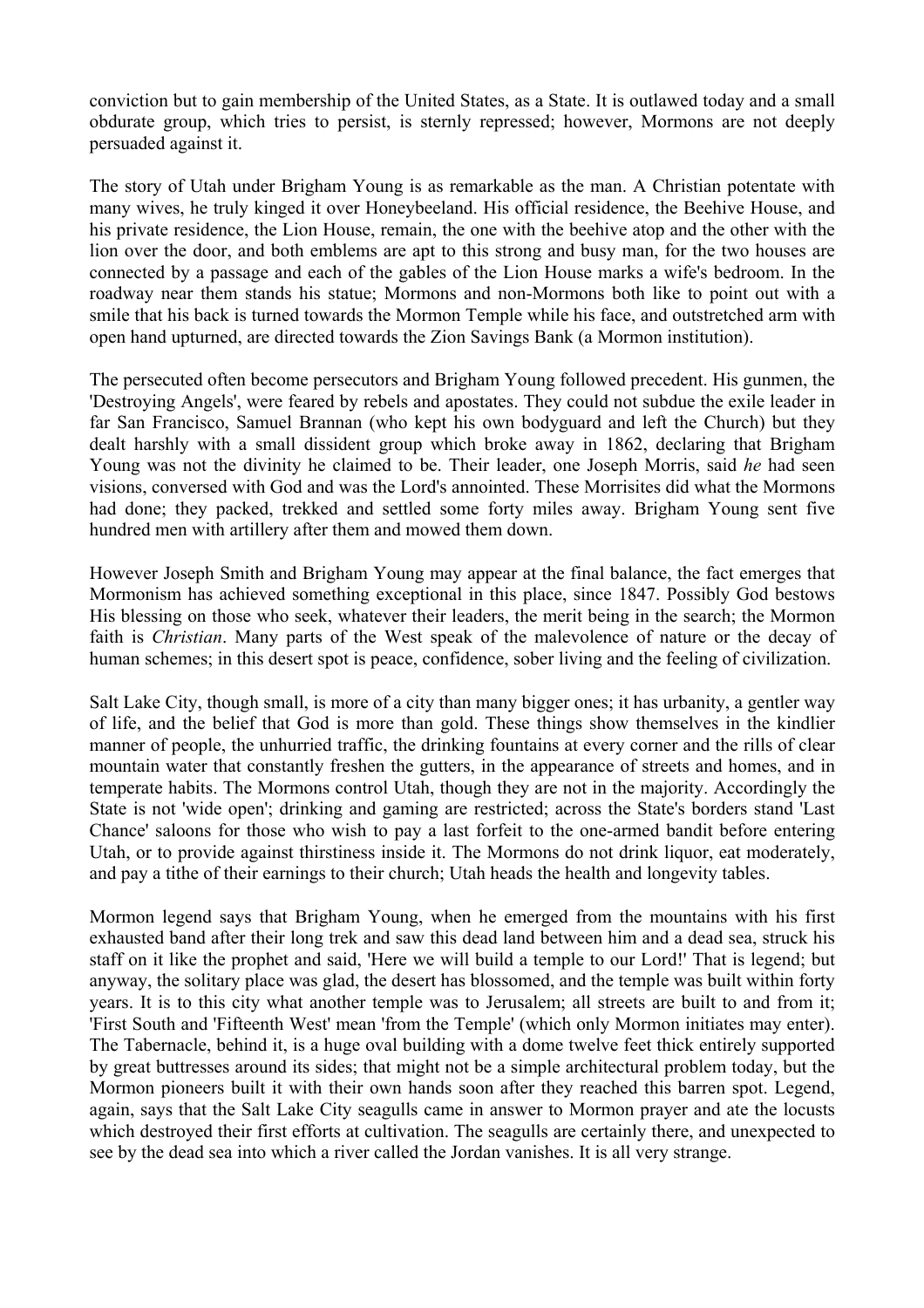Whatever its past or future, Salt Lake City today is a pleasantly reposeful island in America's unease. What has been built here was built on faith and is strong. In the gentler spirit of the place the traffic frenzy and the parking terror fall away. People move in measured time and the air is not rent with clamour. Prices are lower, and hands do not grasp. A spacious place has been set aside for 'out of State' cars, so that the traveller comes to a haven.

What Utah may become, who knows? The stranger soon meets the resident who dislikes the Mormons, and the man who says 'The only good thing about this place is the climate'. The critics complain that the poor man cannot buy beer by the glass but the rich one can drink what he likes in the great, Mormon-owned hotel. The non-Mormon population is growing and might in time swamp Salt Lake City as it has swamped other places. Nevertheless, the organization founded by Joseph Smith and Brigham Young has proved very strong and supple and has kept civic control for a hundred years. I doubt if the world has anything quite like it.

I went to bathe in the Great Salt Lake, where dawn and sunset paint lurid hues on a lustrous ivory palette. You cannot sink, but cannot swim with comfort; notices warn you not to get the briny water in eyes, nose or throat. Also, in this one place where depth does not matter, you can hardly get out of your depth; after a mile of plodding the water only reached my waist. It was wonderful for sunbathing, and oddly, the sun did not burn. The first Spanish explorers were told by Indians, 'It is a very harmful lake; any part of the body bathed in it becomes inflamed at once'. Expecting to be quickly scorched, I emerged, not even pink, but covered with white salt, which brushed off in masses. Medicinally, this bathing might be fine; after it, and some days in and around pleasant Salt Lake City, I was more than restored from a long and wearing journey, and went on to Colorado fighting fit.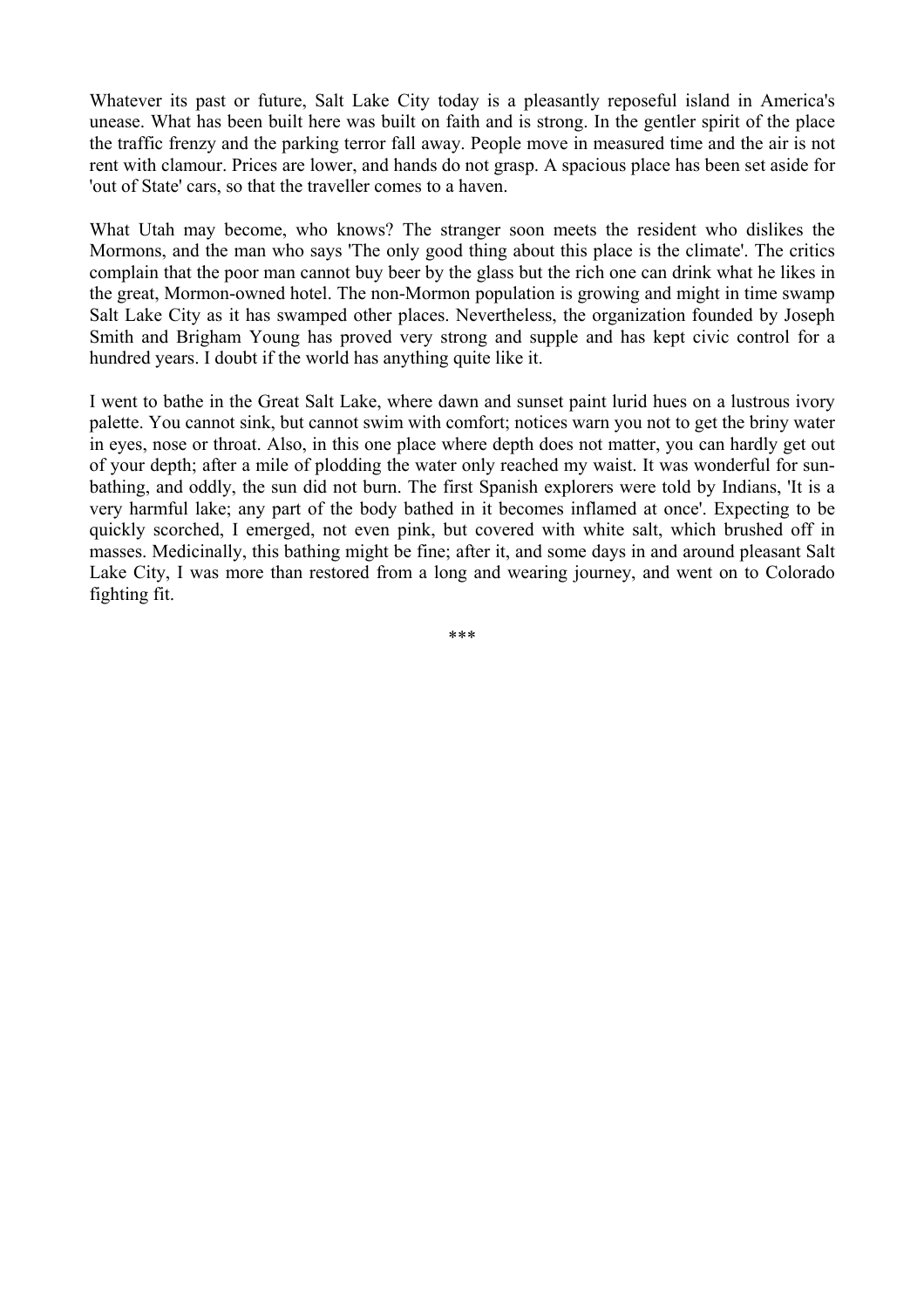# Chapter Thirty-Two

#### COLORADO: EL DORADO

Colorado was bleak. As in Nevada, the soil here is hostile to man; Utah stands between the two as a human victory unique in these parts, one of faith. In Colorado the ranchers and homesteaders often had to give up after their flocks and herds had eaten the soil dry so that it reverted to sagebrush, thirty-five acres of which will feed but one cow. What brought it fame and population lay beneath the soil. At the period when the Republic drew an ace every time it cut the pack, Colorado saw a third strike like those of Sutter in California and the Comstock Lode in Nevada. In those days, when Pizarro's mythical City of Gold between the Amazon and Orinoco still gleamed brightly in the legends of Spanish-speaking men, it was El Dorado come true. In 1859 the gold-seekers rushed towards the Rockies and the gold, chalking 'Pike's Peak or bust' on their covered wagons or handcarts. The westward-moving frontier jumped 700 miles at a bound towards the glitter of gold in those bitter ranges.

The day was very hot when I reached the Rockies. The engine stalled again and before me lay a pass 11,500 feet high. I longed to be over the great north-south spine and on my way towards green lands. Soon after I started afresh, however, I was more in danger of frostbite than heatstroke. I went up and up, through alpine water-meadows where streams and rivulets bubbled, through the deep and sorrowful silence of forests on high slopes, up to bare rock blanketed with snow where ski-ers sported and into mournful grey cloud; then down through a long ravine, describing the letter 'S' until I was dizzy, into desert-heat again and Denver. I stopped at the first place I saw to have a broken cable repaired, and while I waited was kept in talk by an old gentleman who stood around.

Age may be solitary, amid the pace that passeth understanding. Wherever I went I saw these old folk. The vestibules of cheap hotels, particularly, were always full of them, big-hatted, shirtsleeved, suspendered; waiting, watching, thinking. They were there from dawn to dusk, seldom speaking save to ask a stranger whence he came, whither he was bound, what he did. They seemed cast on some sandbank of life's estuary where they awaited its submerging tide with passive rancour. Mr. Somerset Maugham observed them: 'When I have travelled through America I have often asked myself what sort of men those were whom I saw in the parlour-cars of trains or in the lounge of an hotel, in rocking-chairs, a spittoon by their sides, looking out of a large plate-glass window at the street. I have wondered what their lives were, what they thought of and how they looked upon existence ... With a soft hat on the back of their heads, chewing a cigar, they were as strange to me as the Chinese and more impenetrable. Often I have tried to speak with them, but I have found no common language in which I could converse with them. They have filled me with timidity.'

Inscrutable they are, and they have a fixed place in the hurried American scene. The absence of seats in public places might be part of this mystery of the old folk, as of the hard lot of the bums. (I once asked a man about this and he said, 'If you put seats in the parks bums sit on them. I said that seemed the natural destiny of seats and bums. He said you couldn't encourage bums. I said I didn't see how they could he discouraged and what should we do without them? He looked worried, as if he thought me a subversive.) In a small Western town, in 1922, a druggist put a bench outside his store. At once it became 'a loafing headquarters for the local gaffers', men between sixty and a hundred who sat there year in, year out, 'looking like a jury of irritable terrapins, whittling, spitting and passing judgment on everything that passed' (an American newspaper description; these old gentlemen do load the air with a verdict of censorious spite). By 1949, after a quarter-century of this daily condemnation, the housewives were so unnerved that they asked the druggist to remove the bench, saying, 'Why, they must spit two or three gallons a day! They ain't died fast enough,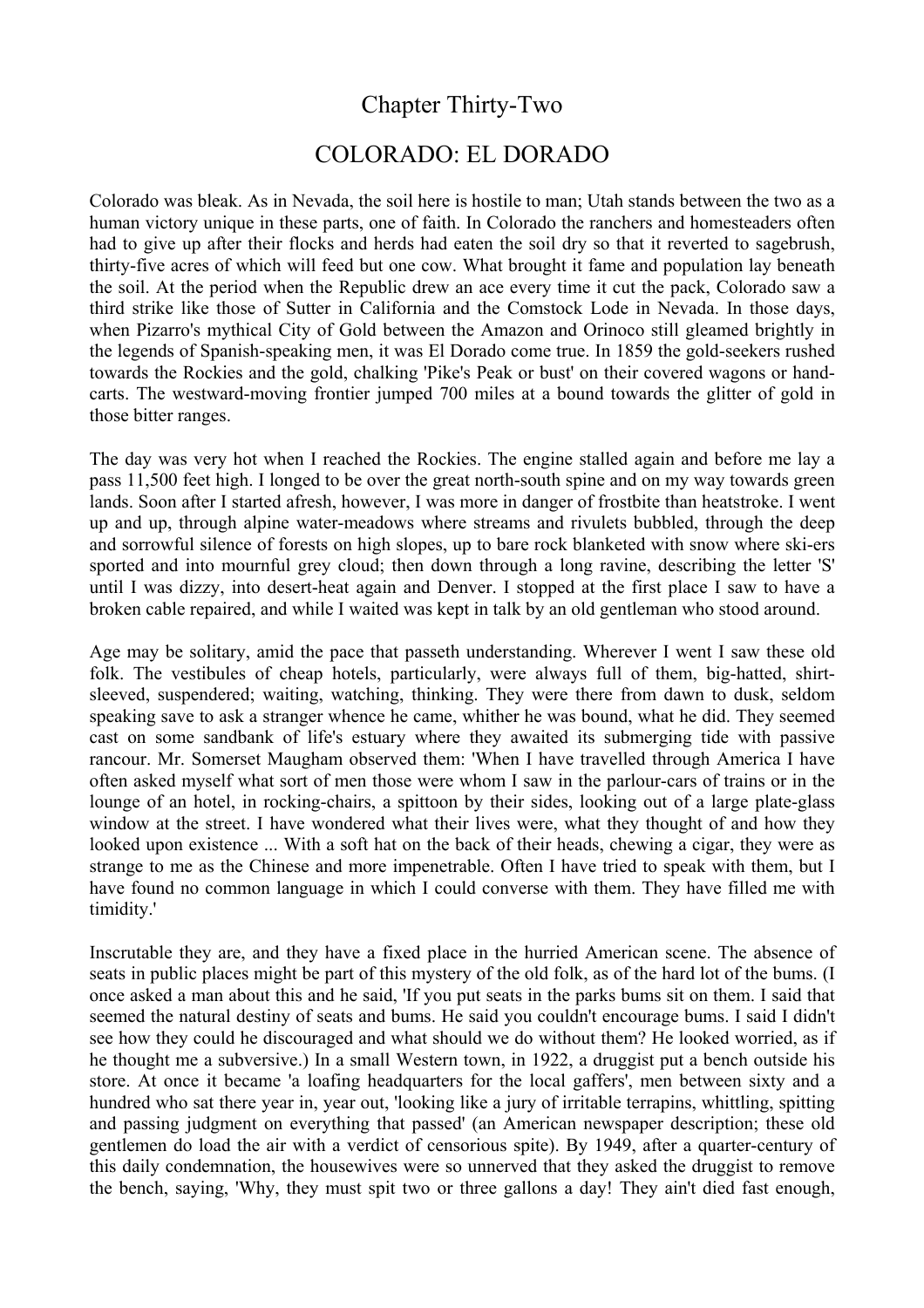these old men.' The bench was removed, but the aged men made such a fuss that it was soon put back, and they are on it now.

This old gentleman of Denver was loquacious, and gave me an acid commentary on the times. Aw hell, he said, when he was married before the Spanish-American war (1898) he and his wife lived a year in a box-car; he was 'on the railroad and she was game'. Then she found a one-room apartment and wanted her own furniture. Hell, she got it all for 42 dollars, secondhand; 'after all, once you got furniture it's secondhand anyway, ain't it?' He let that apartment, furnished, for 59 dollars a month in 1918; ten years later he was glad to get 15 dollars for it. He paid 399 dollars for his first automobile; now 399 dollars was just the down-payment. Hell, the young folks today thought the down-payment was the end; they didn't trouble to think about the payments to come. When they bought furniture they had to have everything of the best, hell, 400 dollars for the bedroom suite, 300 for the dining-room suite, hell, they'd do better putting 3000 or 4000 dollars away for the hard times ahead. Business was slowing down but, hell, the punks who drew big money from the government thought it ought to go on like that for ever. What would happen to all the production in a few years time when money was tight and the European countries were recovering and sending their goods across? The punks would see, aw hell.

He gave me some insight into the minds of these old folks who sit around. I drove on into Denver, settled myself and looked about me. Denver, like Reno and all the mining-camps, sprang up overnight, but it has taken firm root, flourished, and is now the biggest city of the West, until you reach the Pacific. Like Haw Tabor, who chiefly built it, many bonanza kings died in penury, but others reached Pike's Peak and were not later 'busted'; they founded families still wealthy and powerful in Denver today. Around the real-gold-leafed dome of its Capitol spreads a town of great contrasts; its main streets are as fine and its mean ones as squalid as any in America.

My lodging was in the poorer part, among tumbledown brick and adobe houses, intersected with dark alleyways and inhabited by a diversified breed, of many colours. Larimer Street was near and gave me my first close view of a thoroughfare as distinctively American, at its level, as Main Street. Here, where the varigated throng surges to and fro, slop-shops, pop-shops and junk-shops, bars, saloons and snooker-pool rooms neighbour each other, with the neon cross of an occasional Rescue Mission between, and the whole pot boils day and night; the hard-drinkers perch on their stools before breakfast and at almost every hour.

With memories of Edna May, I went into one mission room, where seven little coloured children, seven elderly men (two of whom slept), and two young men confronted a preacher and a young woman who told the seven children the parable of the Lost Sheep. Mission work must be hard in these wide-open surroundings. The traveller who talks with Americans soon comes to some understanding of the Prohibition experiment. It failed because moral attitudes cannot be enforced by legislation. Not much effort has been made, by taxation or other means, to temper the abundance or potency of liquor, and possibly none is feasible (in ghostly Virginia City, when I was there, the few citizens voted unanimously against reducing the number of saloons on the ground that this was an attack on the American Constitution). Thus the trade, and any effects it may have, continue almost unregulated, with local exceptions. Many Americans dislike this unrestrictedness.

In Larimer Street every third establishment seemed to be a pawnshop. Once it was the centre of fashion in growing Denver; now Denver has moved away from it and the elegance of the large hotel there, which was once 'the last word in luxury', is hard to picture today. I found its entrance hall full of the usual veterans, waiting in judgment, and its bar empty save for one woman, who sang. She might have weighed seventeen stone and had the remains either of beauty or of what Wilde called really remarkable ugliness. She had a very strong stage personality and a more powerful voice than I ever heard in a woman. In London, perhaps, she might not have needed to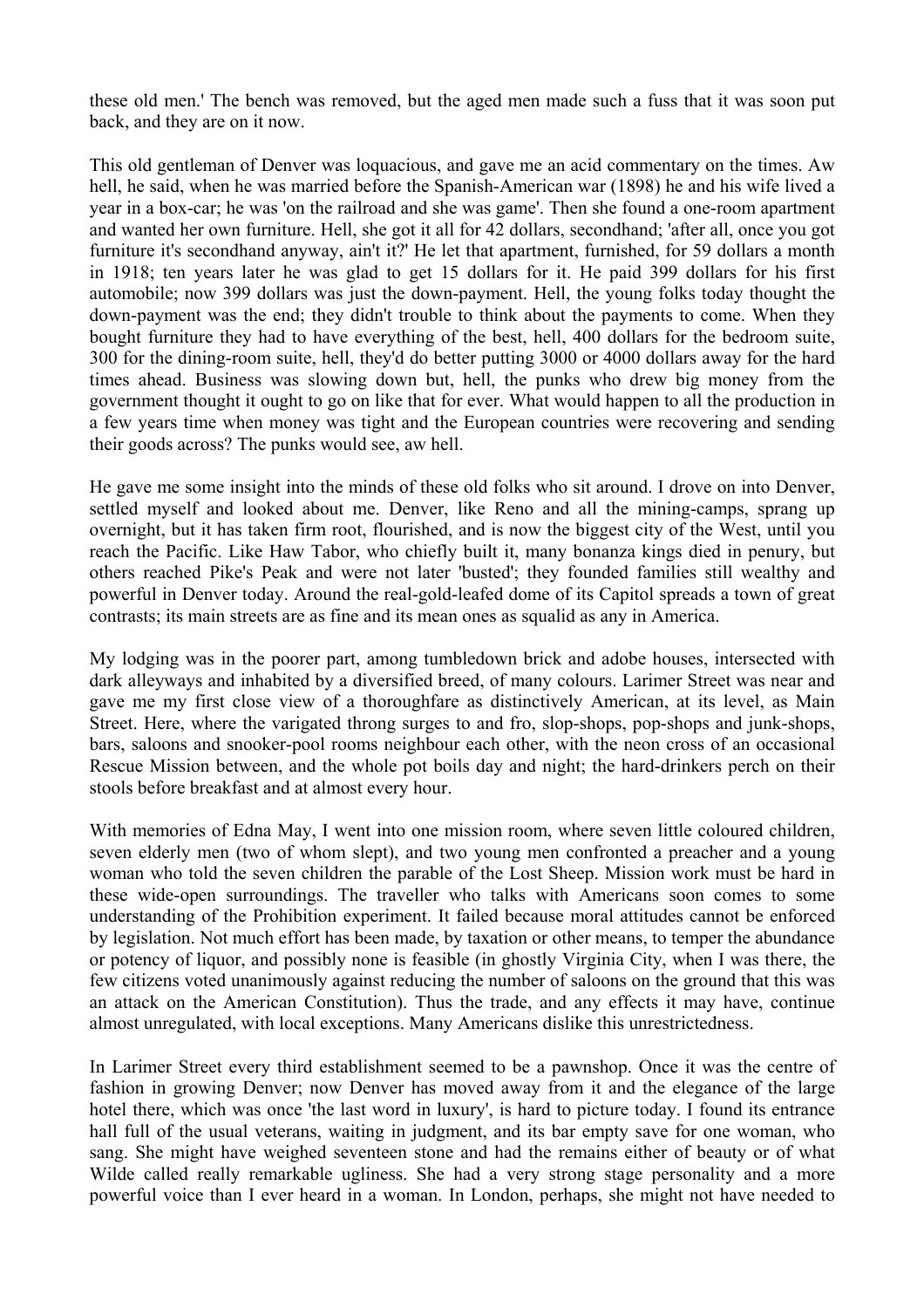spend her days serenading bygone triumphs at a decaying bar, for London loves its Kate Carneys and Florrie Fordes to the end. None but myself heeded her or her song, which shook the rafters, and also dated her; it was, 'Teasing, teasing, I was only teasing you'.

I went back to my hotel and tarried among the ancients who sat there because one, in loud tones, told a strange tale. Things overheard often defy explanation and, as I missed the beginning, I was left without the clue to an astonishing human experience. What I heard was, oft- repeated in accents of reverent emphasis, 'The doctor made me drink a pint of whisky a day for ninety days to drive the stuff out of my system. A pint of whisky a day for ninety days! I was drunk for ninety days! And I don't drink! I don't touch whisky. I told him I'd never taste it again. But he made me drink a pint of whisky a day for ninety days!'

I wonder still what ailment was cured by this treatment. The evening of this man's days was plainly to be cheered by the recounting of his ninety days and life had left him little else to tell; that was made clear when, having exhausted even this theme, he buttonholed a newcomer and urged him to see this or that picture, then showing in town. The stranger, disappointing man, was a commercial traveller who spent every evening watching pictures and had already seen them all. To that the elderly man replied, 'Then you cain't do nuthin' here. There's nuthin' else to do. I go to 'em all. The pictures is my only pleasure.'

At that I went upstairs, pondering the consolations of age.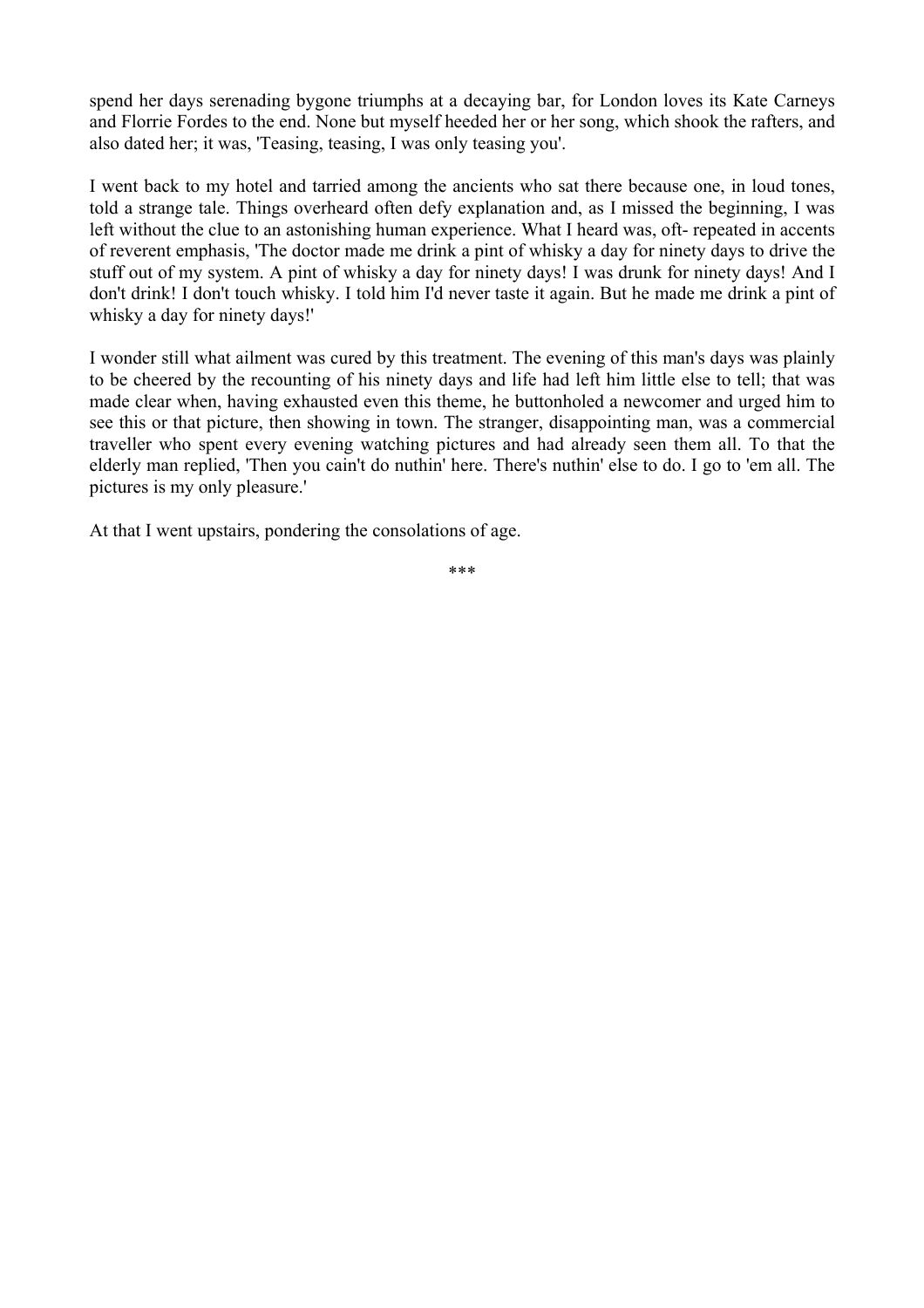# Chapter Thirty-Three

## MYSTERIOUS WAY

I saw another aspect of the American scene in Denver: revivalism. Apparently Denver is a centre of it and it has several permanent 'revival churches'. Their advertisements stirred my curiosity. These offered faith-healing to the music of accordions and steel guitars, and an evangelist who was to take a piano apart and play upon the strings of a piano with accompaniment of another piano. I wondered if that added up to two pianos or three, and went to see.

I found a large, barnlike building in a humble district. Strange sounds, as of sorrow or illness, came from it and inside I discovered about a thousand men, women and children, who emitted them. On the platform a man made various announcements and between them threw up his arms and cried 'Praise the Lord!'; then the people threw up their arms too, and waved them, while the men groaned, the women keened, and all puckered their faces, while many wept. The sounds and gestures were familiar to me. Around Durban is a sect of Christianized Natives who wear long blue robes with a white cross on the back. They have mingled Christian with pagan things and drive out devils in the manner of a tribal war-dance, prancing round the possessed ones, trampling and kicking them, with movements and noises akin to those I now heard.

Between the groaning and keening men and women stood up and held forth in incoherent words, sometimes in gibberish. Then the folk on the platform stood with bowed heads and when it ended they said 'That is marvellous, praise the Lord!' and the oohs and aahs began again. At the announcement of a hymn-tune the tempo abruptly changed; the puckered faces cleared, the lamentations ceased, and the people sang with terrific gusto. Next a handsome young man with a strong personality spoke; I could not judge if he genuinely wished to spread the Gospel but he could have sold snowshoes in the Congo. By turns he took off his coat, undid his tie, unbuttoned his collar, wiped his brow and spoke of the strain of his work. The church, he said, needed men; unfortunately (he tried to skate back over that 'unfortunately') two-thirds of its members were women. I looked about me; four-fifths of the congregation were women, all sharing a mien of unfulfilment, and usually women were the ones who sprang up and babbled. Next the young man spoke of miracles. A gentleman ('present today, I believe') had been cured of cancer by attending these meetings and had the X-ray plate to prove it.

Then he played a banjo and sang a song, 'Baby Gloves', about an old dad and mum left all alone with these tiny mementoes of children grown and gone away. After that an older man said that Brother Jones had often been offered 'thousands of dollars without charge' but had 'just brushed the money aside', and he admired Brother Jones for that. However, he implied, Brother Jones would like some money and he would now take 'a love offering for Brother Jones'. Thereon women sprang up to 'bear witness' in jumbled words to Brother Jones's merit; 'Give till it hurts!' cried one. With great clamour of brass, wind and rub-a-dub the collection was taken and brought in much money, the figure being greeted with the loudest groans of all.

Next I went to a finer hall in a better district. I could not tell whether these revival churches belonged to some parent body having the form of a properly constituted church; I rather guessed that anybody could open a revival church, anywhere. The second one was packed, too, but with sober folk of the middle-class, lads and girls, young couples with babies in carry-cots, substantial people of mature age. They looked as good a section of the community as any body of selectors would choose, and were of the quiet, prudent type which usually rejects a spurious emotionalism, especially in religion. The drill, however, was the same; a frenzy was whipped up, culminating in a deft collection. A song-leader with a squeeze-box led a hymn (which a young man next to me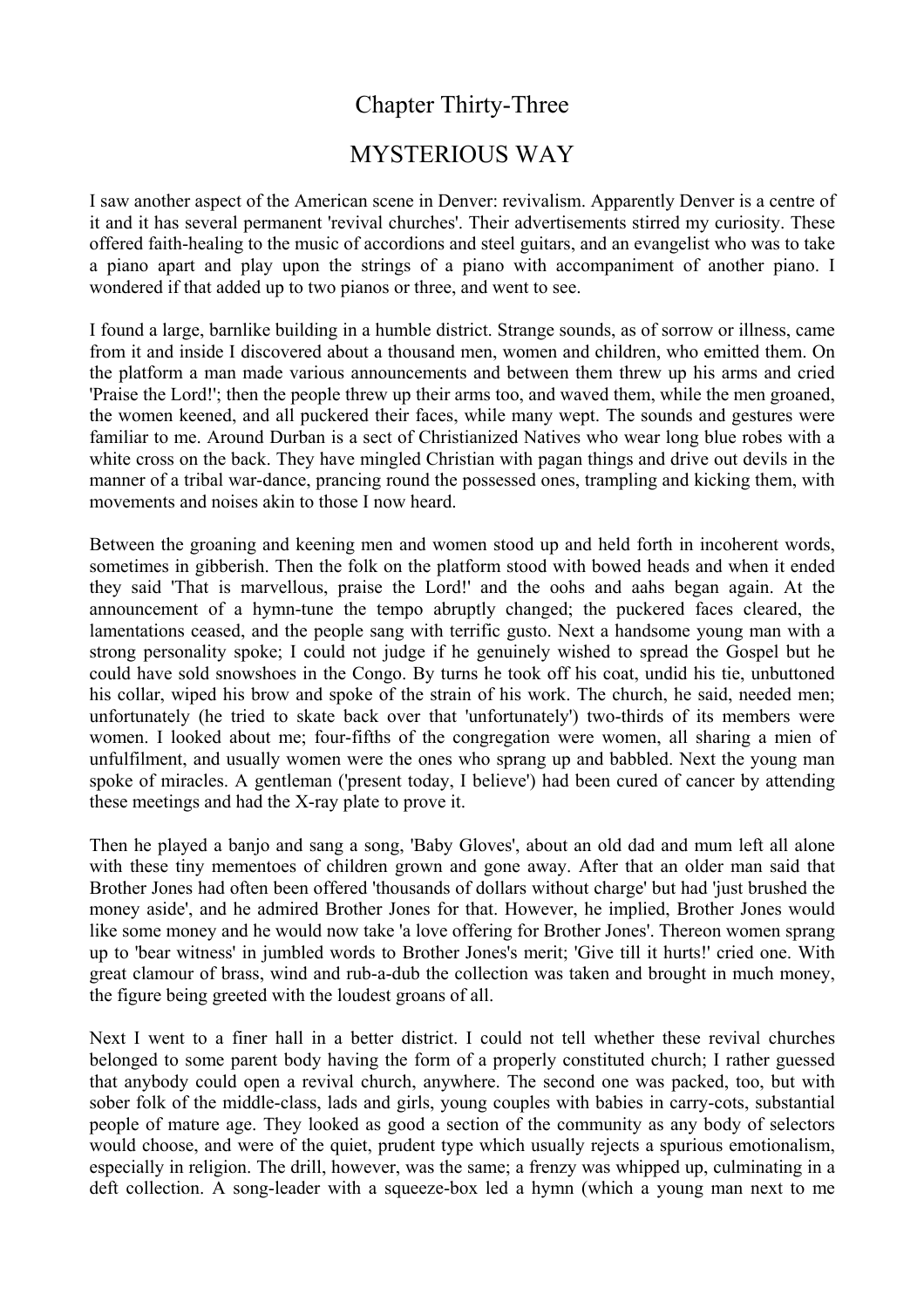whistled piercingly and melodiously) and mentioned casually that he had been miraculously cured of warts. Then The Gospel Four sang 'I wanna be God's friend 'n a liddle bit more' in swing-time. Prayers followed, with the moaning and shrilling and tears, the shimmying and shaking; then more talk of miracles, and the collection. To thwart the reluctant giver and small gift, the plate was put below the preacher and men and women were made separately to march up to it. Thus the human ambition to keep up with the Jones's was exploited and large sums were gathered (apparently several times a week).

The people obviously liked the giving, the fluorescent crosses, the pretty girls at the electric organs, the two xylophones and the piano, the personable Gospel Four, the lusty singing and the frenetic self-abasement. All this satisfied some spiritual void in them and they were not people in whom an easy response to the bogus might have been expected. Clearly the yearning to attach faith to something is a motive; this is a form of reaction against the life of 'materialistic gusto', though it may be exploited by materialists. I thought of the man who joined the crooked game because it was the only one in town, and the other whose only pleasure was going to the pictures.

Revivalism clearly has a continuing market value, and American susceptibility to it goes back to the beginning of the Republic's story. This is a native form of emotionalism, not the imported, exotic one of New York. It was there before the admixture of blood began. The records show that people of unmixed Anglo-Saxon stock behaved differently, in America, from the way they would have behaved at home. Revivalism today is the old Camp Meeting in a new form.

Ralph Waldo Emerson spoke of the 'monstrous absurdities of the Methodists at their Camp Meetings', having been told of an instance 'of several of these fanatics jumping about on all fours, imitating the barking of dogs and surrounding a tree in which they pretended they had "treed Jesus"'. Prince Achille Murat was an eye-witness and left fantastic pictures of orgies in the woods. Mr. James Truslow Adams's *Epic* says that one, in 1801, was attended by some thirty thousand people, while seventeen preachers and many volunteer orators preached continuously from a Friday to the following Thursday. At one time three thousand people lay unconscious, while hundreds 'jerked' and 'barked' in unison. 'Just as human nature, dammed in one direction, finds outlets in another, so the emptiness of life on the frontier led the emotions to find relief in wild orgies ... The almost incredible Camp Meetings catered both to the settler's desire for company and to his need for expression in emotional life. The inhibitions of his starved social and emotional life were suddenly removed by the mass psychology of these vast gatherings, at which thousands would exhibit pathological symptoms in unison.'

That is a fair description of revivalism one hundred and fifty years later. The land is no longer so empty in the physical sense, and places like Denver are full, but a spiritual emptiness has remained, or returned, and the emotions find relief in these modern Camp Meetings, the revival churches. Of the earlier times, Mr. Adams wrote: 'Man craves an outlet for his emotions and these had been completely starved in the monotonous, hard-working, lonely, drab existence of the outer settlements and frontier.'

In today's America of the one hundred and fifty millions, the movies, radio, television and the ballgame, man apparently still craves an outlet for emotions which all these do not satisfy. In the Republic of forty-nine States there seems still one empty state; that of the spirit and the mind. Clearly there is something different, incalculable, in the American soil and air; or so I thought, in the revival churches.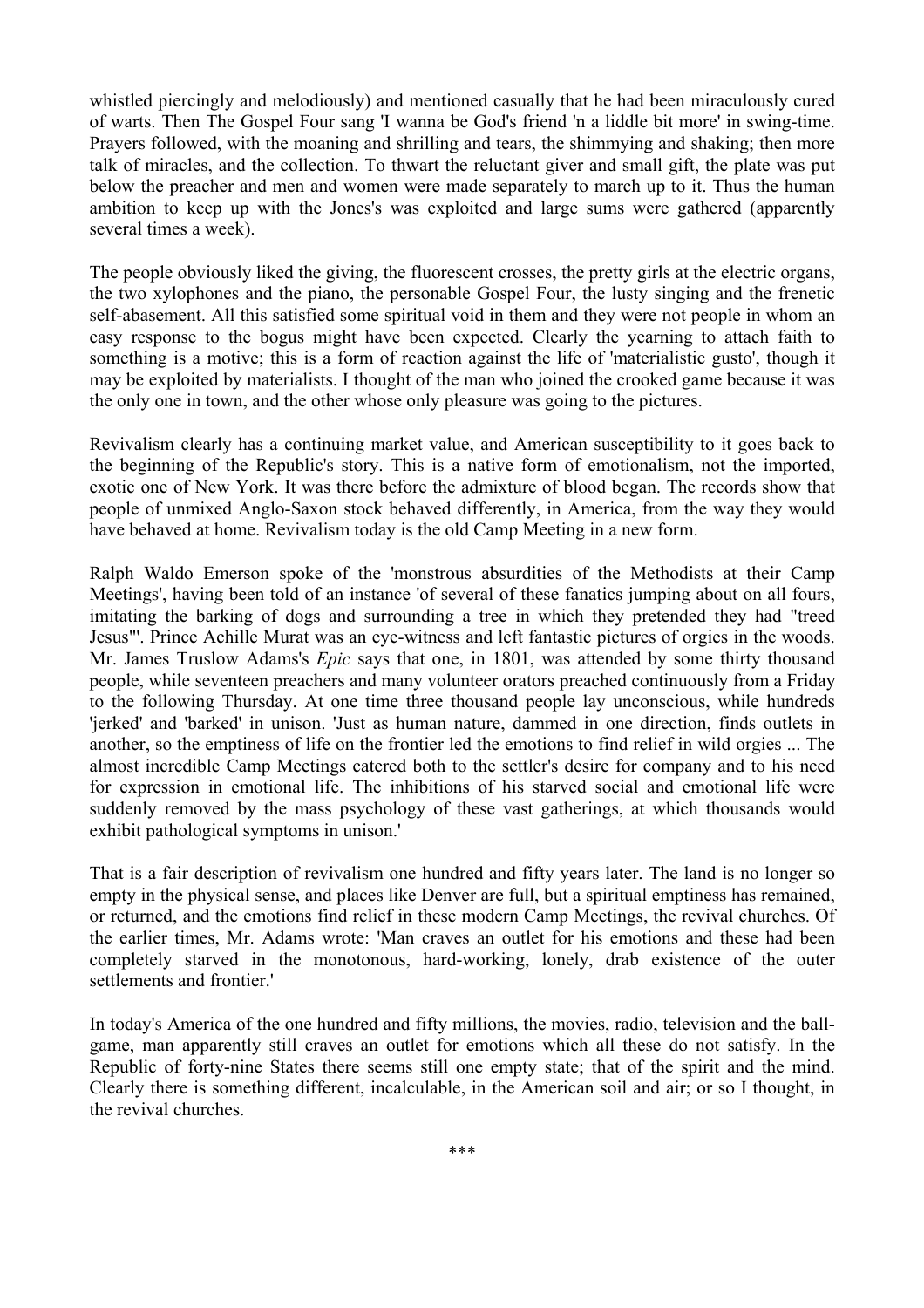# Chapter Thirty-Four

### SILVER SPOON

Denver has two or three theatres, that is, places which were built for living players. Hollywood has long since driven out the flesh and blood performers, and of them and their plays remain only a few photographs, programmes and playbills. Yet the largest of them, the Tabor Grand Opera House, still contains the living stuff of the eternal human comedy in such measure that the shadow-plays there seem more than usually unsubstantial; the reality of life is in the place itself. It saw the start and end of a farcical-tragical-melodrama of sin and retribution, so much overdone that the very boards of the Lyceum might have groaned in protest against it. Nevertheless, it all truly happened; this theatre was the scene of a play stranger than any its footlights ever lit.

Even the names of the characters ring as if they were chosen to burlesque Lyceum melodrama, but are genuine: Haw (H. A. W.) Tabor, the moustachioed gallant; Baby Doe, the golden-haired; and Silver Dollar, the innocent cheeild. Tabor came with the gold-rushers to these parts a hundred years ago. He was an unsuccessful miner, and opened a store at Oro (which he later renamed Leadville). There, in 1875, the gold-miners' discarded dirt was found to be silver-bearing lead carbonate of high value, and another rush began, the silver-rush. Tabor's store prospered and in 1878 he let two penniless Germans have sixty-five dollars' worth of food against a one-third share in anything they might strike. A few months later he sold his share for a million dollars and within a few years could no longer count his millions. He became king of Leadville (which he hoped to make the capital of Colorado), formed his own Tabor Fire Brigade and Tabor Light Cavalry to fight flames or disorder, and built an hotel and theatre. When Denver was chosen for capital he plunged into great schemes there.

At Central City, another mining-camp some seventy miles away, was a Mrs. Elizabeth Doe, brought from afar by a gold-seeking husband. The miners called her Baby Doe: what melodramatist could contrive a name more expressive of gentle and helpless femininity She was young, pretty, unhappy. The fabulous mining-camps then had the same appeal for ambitious young ladies that Hollywood holds today. Tabor's name rang over the mountains. Baby Doe went over the Rockies to Leadville and caught his eye. Divorces were obtained and they married. Tabor's renown was so great that the President attended the wedding in Washington, and Tabor was enabled by political wirepulling to achieve his supreme ambition, a United States Senatorship (albeit, only for thirty days). He took with him for this brief senatorship a silk nightshirt with flounces and inserts of rosepoint lace, and four inches of lace at the wrists of the episcopal sleeves.

During this time he built, among other edifices in Denver, the Tabor Grand Opera House, sending architects to study the theatres of London, Paris, Berlin and Vienna, and emissaries to Brussels, Paris and Japan for carpets, tapestries and timber. From his box hung a two-foot block of silver with 'Tabor' on it in letters of gold. Above the proscenium arch was a painting of Shakespeare; Tabor, inquiring who it might depict, said 'What did he ever do for Denver?' and supplanted it with his own portrait. In this theatre (and the one at Leadville) appeared Sir Henry Irving, Ellen Terry, Duse, Bernhardt and many other famous ones.

I saw the curtain which fell on the grand opening. It shows the sun setting on the ruins of some fanciful temple, where wild beasts roam among broken pillars and crumbling pomp; the obscure German artist, whom Tabor paid fifteen thousand dollars for it, added at the foot two lines by Charles Kingsley: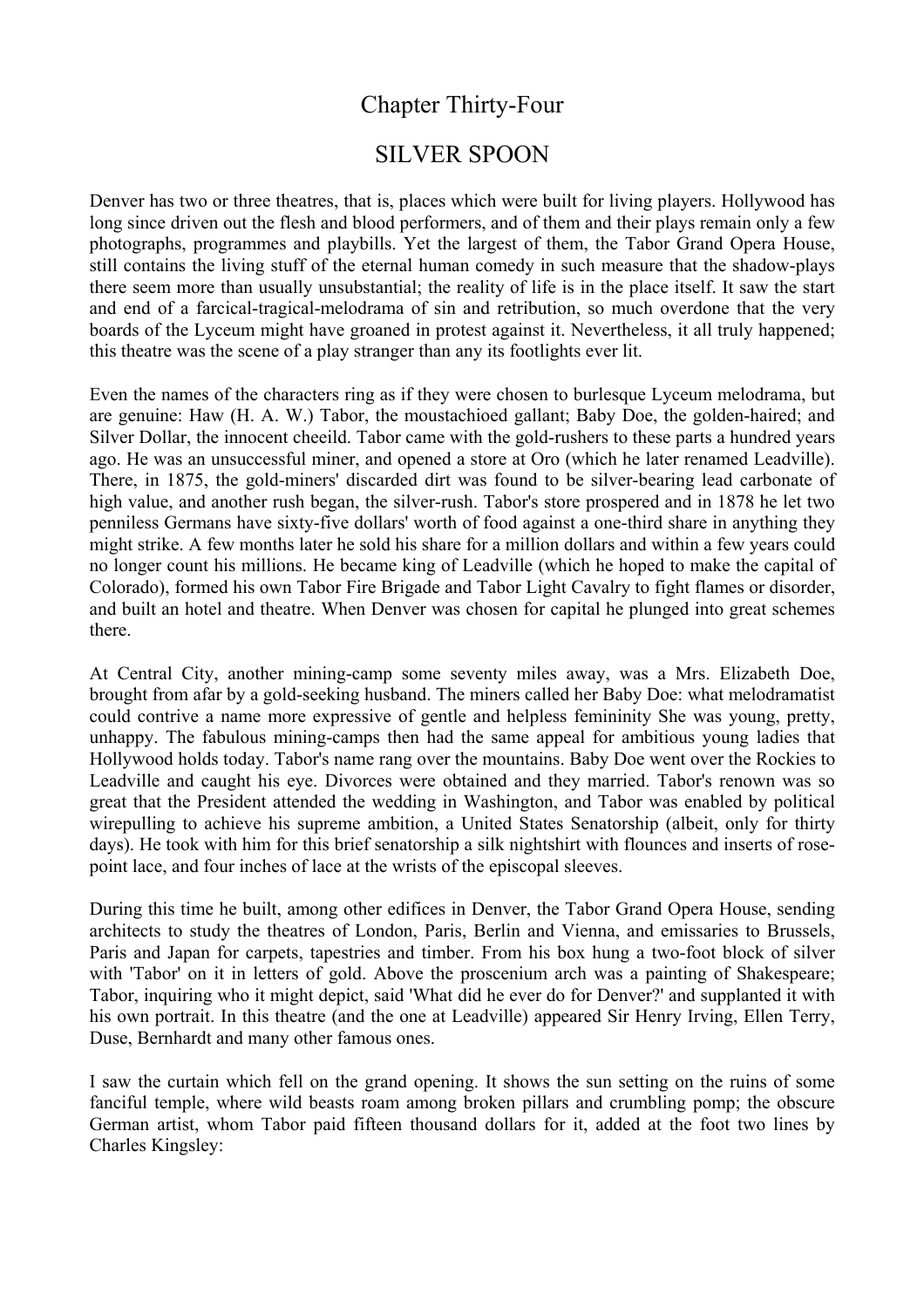So fleet the works of man, back to the earth again Ancient and holy things fade like a dream.

Presumably this pointed allegory held no personal warning for Tabor, who for a few years looked down on this splendid house from his flower-filled box, with Baby Doe and her two baby daughters at his side. The invisible god-mothers of morality attended the second daughter's christening. She was named Rosemary Silver Dollar Echo Honeymoon Tabor (the sins of the parents!) but was ever known as Silver Dollar, Tabor's favourite symbol. This period was the peak of what today's picturemakers would call The Tabor Story. A hundred peacocks stalked the lawns of his Denver mansion. He was a rajah; at his wedding he sent agents to Spain and Portugal to search for the legendary crown jewels of Queen Isabella, so that Baby Doe might wear them. The men returned with some jewels, of whatever authenticity, and a rope of pearls, which she wore.

In 1893 all fell into the ruin pictured on the dropcloth. Silver was too abundant. The twentieth century, and the closing grip of gold on the world, lay ahead; Tabor may have been an early victim of that process. The gold-kings forced the repeal of the act which authorized the purchase of silver bullion and its coinage into dollars. Silver was suddenly not much more valuable than nickel. Almost overnight Tabor's fortune dissolved; the mansions, theatres and hotels went, the furnishings and Baby Doe's jewels; Silver Dollar's inheritance vanished. Tabor, who had given the land on which Denver post office stood, was saved from utter destitution by the gift of the postmastership and died in 1899, leaving Baby Doe, now forty-five years old, with her two daughters. He bequeathed one worthless silver-mine in Leadville, telling her 'Whatever happens, hold on to the Matchless; it will give you back all I have lost'.

Baby Doe, strange woman, held on to the Matchless Mine. I went to Leadville, a hard journey even in good weather, and saw the wooden shack, only habitable at the last extremity, where for thirtysix years she held off all comers with a shotgun. A more desolate spot is hardly to be imagined outside Arctic regions. Leadville, where she had found the famous Tabor, died around her (of late years a little life has returned there) but she stayed on, a ghost in a ghost-camp. Few mortals since Saint Simeon Stylites can have imposed on themselves a more horrific self-martyrdom. The elder daughter soon went away. Silver Dollar stayed on until she was nearly twenty, when she too fled; she became a salesgirl, danced in night clubs, drifted around. The mother thought her in a Chicago convent until, after ten years, Silver Dollar died. She was in the Chicago depths by then and died by boiling water poured or spilt over her. She left a photograph with the message, 'If I am killed arrest this man'. A coroner's jury was 'unable to determine whether said occurrence was accidental or otherwise'.

The elder sister, being informed, said 'I never approved of my sister; she looked at life so differently. I can see no more reason now why she should be more to me than just a dead woman down in Chicago. Why should I, who have pride and position, and like only quiet and nice things, have to claim her now in this kind of death?'

Baby Doe lived ten more years in the shack, utterly alone, and then was found frozen, wearing newspapers for warmth and with sacking round her feet. She was eighty-one; when she died Hitler was dictator of Germany. That seemed strange to me, as if the melodrama covered centuries. She puzzled me. Was this Baby Doe a cornered tigress, defending in her own way the memory of a man, against all corners? One detail made me think she tenderly loved her Haw. Among his relics at Denver are some pyjamas from the great days. Pyjamas in 1885 were not elegant and Haw, who in his portrait looks like Groucho Marx half-eaten by wolves, must have cut as odd a figure in them as in the rose-pink nightshirt and golden sleeping-cap. But Baby Doe's hand worked an intricate pattern of silken white flowers on these pyjamas; the task must have taken months.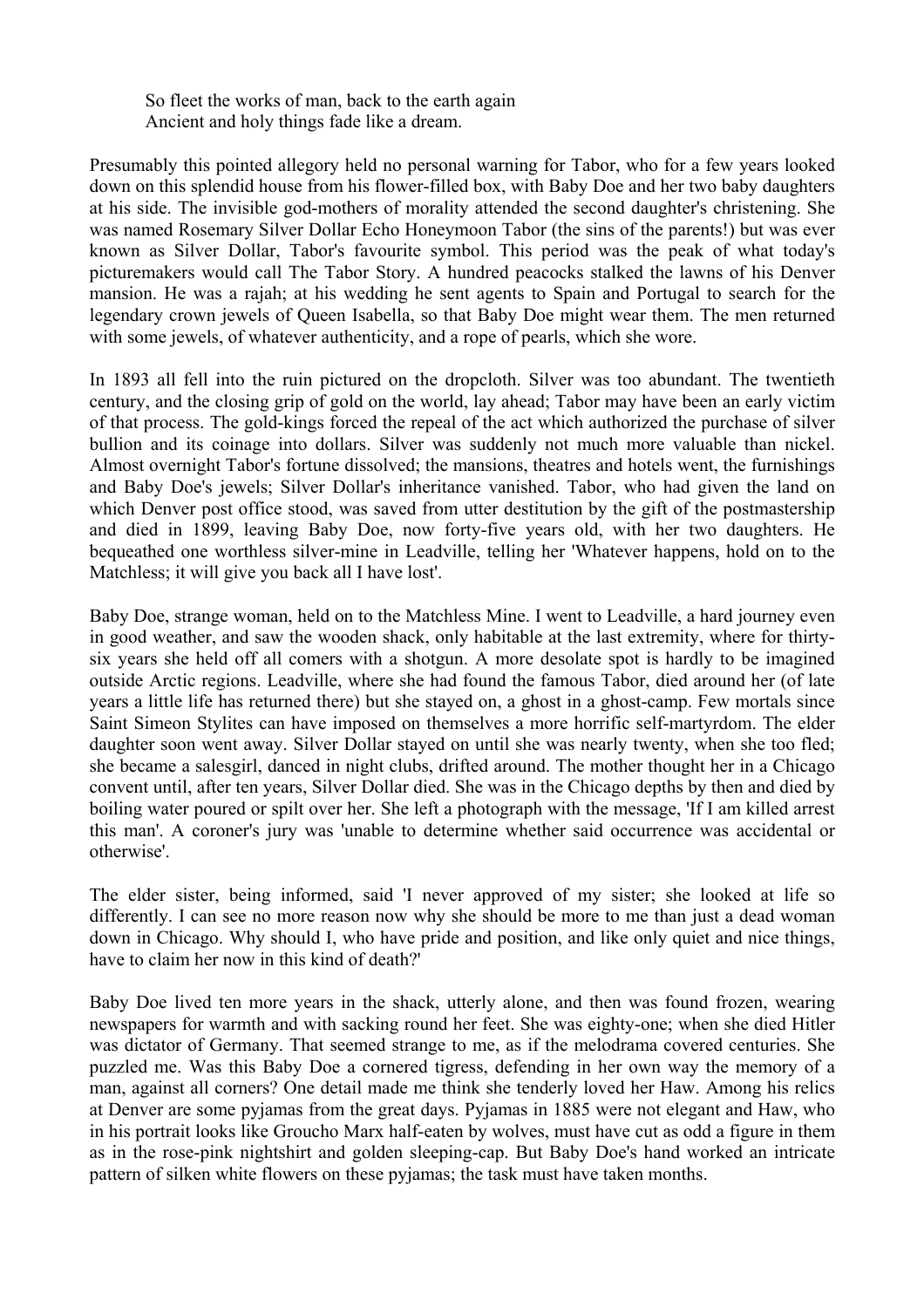There was yet a sequel; a picture was made of Silver Dollar's story, and the world premiere was at the Tabor Grand Opera House, where Baby Doe, blazing with jewels, and her babies once sat in the Tabor box. A Miss Daniels played Silver Dollar. From Baby Doe to Bebe Daniels; such was the story of this theatre.

I went also to Baby Doe's Central City, a ghost-town now half-rematerialized (Colorado has seventeen official ghost-towns; others, not much less spectral, vigorously repudiate ghosthood and remain officially mortal). I drove for nine miles along an alarming ledge of mountainside, and understood why an earlier English traveller, the Rev. F. Barham Zincke in 1868, asked at Central City if anyone had been killed lately on the approaches to the town. No, replied the landlord, he was glad to say no one had been killed for two or three years, but every year several persons had died of accidents on the hill

As I reached Central City I saw that the more tumbledown places had been boarded up and freshened; the inhabited houses were cared for; and a deserted mine, with its buildings, shone silver in a new coat of aluminium paint. All this was background to the Opera House, which has been made the scene of an annual play festival; it is a forced growth in this remote place, but so is opera at Glyndebourne, and it has been successful. Americans are in the mood for such things at present and come in thousands for the three summer weeks of drama or opera, leaving revenues behind which ensure ghostly Central City mortal life for another year.

When I was there the festival was at hand. There was a gentle fragrance of show-business in the air and in the street strolled sopranos and contraltos, tenors and baritones who, but for Hitler, might have been wearing dirndls or leather shorts and drinking coffee in the Café Bazar at Salzburg. In a few weeks they would all vanish and wraith-like Central City would await the next year's annual migration of Art to the Rockies.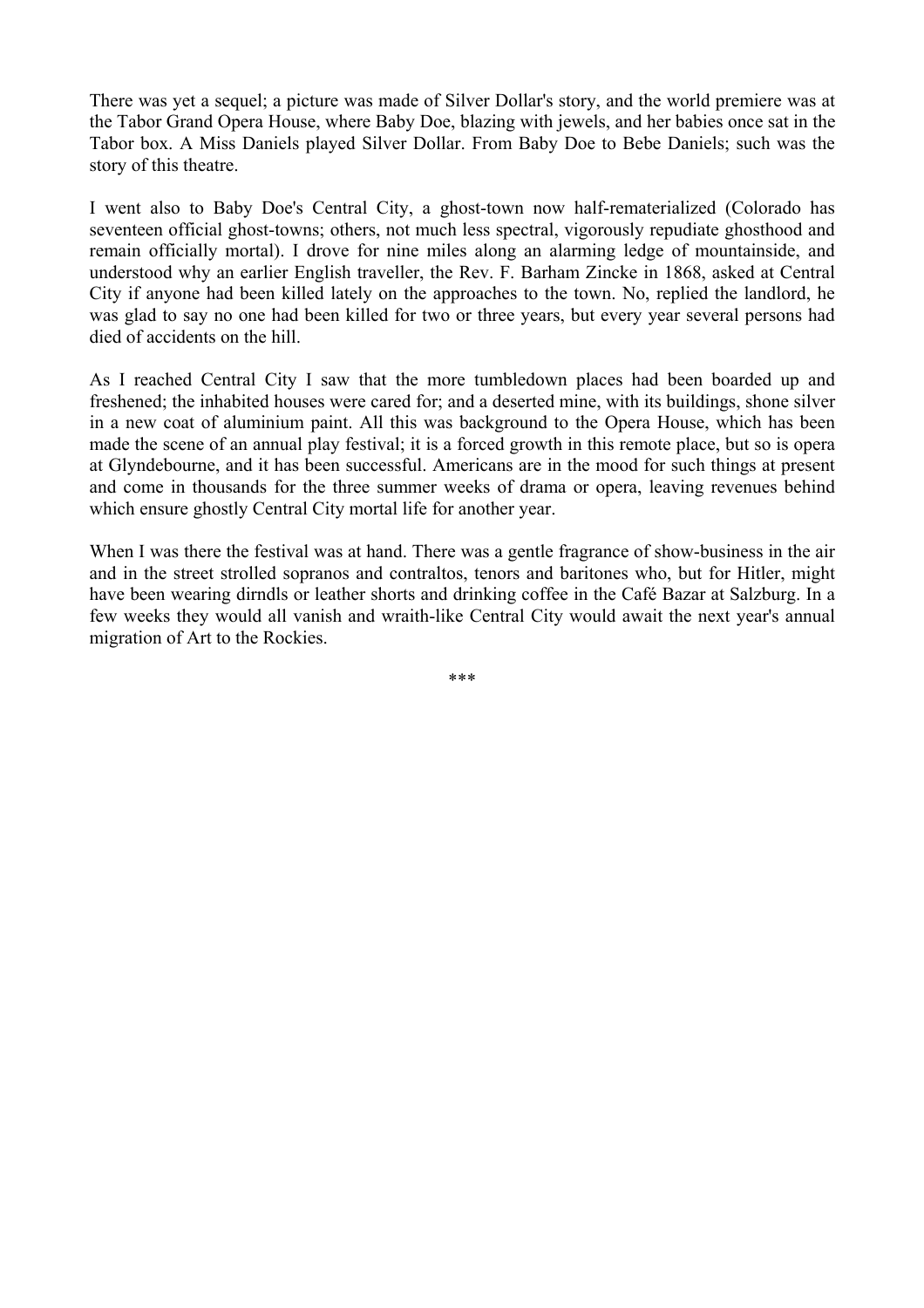# Chapter Thirty-Five

### FROM WYOMING TO ARMAGEDDON

On my way to Wyoming I drove across a plain, running parallel with the Rockies; stopped to look at a stockaded fort of the Indian days; and as I started again switched on the car radio. In America this instrument is a valuable guide to the nature of the countryside. Within the radius of such places as New York, Chicago or Los Angeles it fills the air with the alien dirges of a spunkless miserabilism, 'I'm so blue, boo-hoo boo-hoo ...' In New Mexico or Southern California it gives out Spanish songs and music. In Kentucky, Tennessee and the Middle West you often hear the pleasant hillbilly numbers, which are like musical soliloquies of a man who leans against a barn-door and whittles a stick. In Texas, Arizona, Wyoming and other states of the horse-and-cattle tradition come the entrancing jingle-jangle, clip-clop, yippee-i-ay melodies which contain the very swing and rhythm of a horse's shoulders and haunches.

This day was Sunday and, by way of complete contrast, a radio preacher spoke of Armageddon to any who listened on the wide plains. That is to say, he examined the prophecy of Revelation and tried soberly to interpret it in the light of today. Wisely, he said that he gave only 'the best explanations known to us and ones that do no violence to any other parts of the Bible'. The matter deeply interested me, because if any prophecy of the Bible has a clear reference to this time it is the one about Armageddon. So many prophecies are vague or capable of interpretation by any man who fathers a wish on to a thought; this one seems to be proving itself day by day now and ought to be completely tested soon.

The radio preacher examined the famous allusion to the great battle of the lords of the earth, and their gathering in 'a place called in the Hebrew tongue Armageddon'; the great destruction which follows, and 'the cup of the wine of the fierceness of his wrath' then given to 'great Babylon'. He thought this battle of Armageddon would be or already was an earthly one, but not 'a battle' in our sense of one clash of arms of limited duration and immediate, visible result. He interpreted it as a gigantic ideological conflict which might include several wars of arms and the periods between them. He believed that both the twentieth-century wars might be contained in that continuing struggle, but neither they nor another was in itself and alone 'Armageddon'. They were parts of the whole, yet to be completed.

As to that outcome, he turned to the second great prophecy of Revelation, which tells of the binding of 'that old serpent, which is the devil' for a thousand years, so that he 'shall deceive the nations no more' until the thousand years be fulfilled. That, said the radio preacher, in his judgment meant that Armageddon would be followed by a spiritual resurrection, a renascence, lasting a thousand years. After that, once more but only for a brief while, 'Satan shall be loosed out of his prison and shall go out to deceive the nations which are in the four corners of the earth ... to gather them to battle'.

If his interpretations are right, we are in Armageddon now and have been for at least thirty-seven years, probably much longer. We might continue in it for another five or fifty. I look at these things with a trained journalist's eye, which fastens on any major fact, or anything, non-factual but evidential enough to enforce belief. In this matter of the prophecies of Revelation two points are formidable enough to impress any man, believer or unbeliever.

The first is that the two twentieth-century wars have both, at their ends, proved to be mainly concerned with 'the place called in the Hebrew tongue Armageddon', that is, with the Palestinian land containing the valley of Megiddo, though this place was not mentioned at their beginning. I feel sure, and hope I may see proof or confutation of this, that any third war will at its end similarly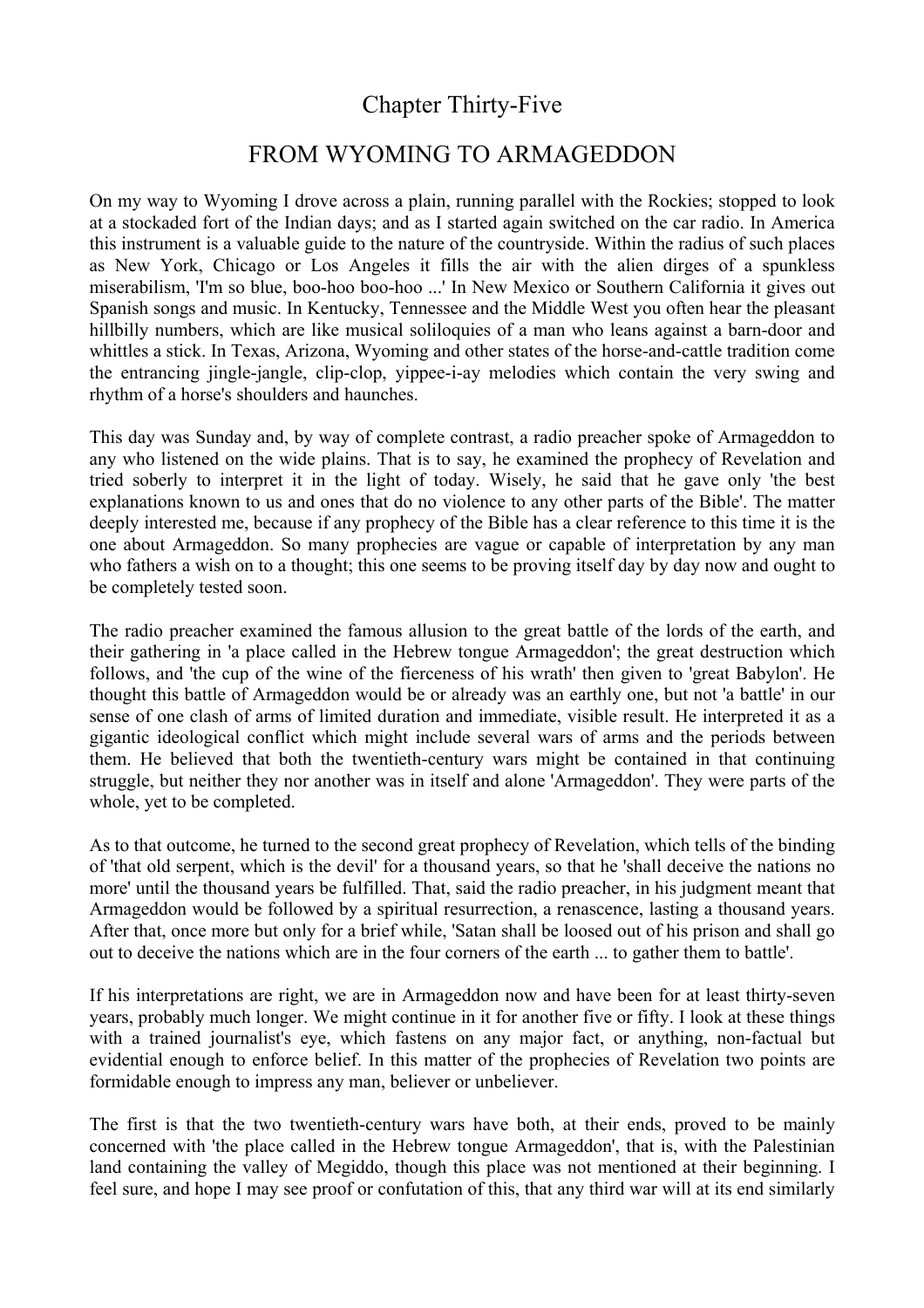prove to be mainly concerned with the conquest and ownership of that territory, wherever or under whatsoever pretext it starts.

To my mind that is almost conclusive proof that this is Armageddon, and the final evidence is not far off. The second arresting piece of evidence that those prophecies do relate to this time is the repeated reference to 'the deception of nations' and 'that old serpent, the devil'. 'The deception of nations' describes better than any other four words could do, written so many centuries ago, the methods by which the Christian nations have been brought today, unseeingly, to fight each other for a cause of conquest in Arabia which they neither perceived nor could understand. As to that old serpent, the devil, I see him in Soviet Communism and Political Zionism, the two-headed serpent hatched in a Russian lair which now holds the masses of Gentiles and Jews alike in its coils.

Thus I was glad to hear that a man who studied the thing with the eye of faith came to the same conclusion as one who looks at it with that of a political observer. He, too, saw the old devil defeated at the end, according to prophecy, though after many more tribulations for the Christian nations, and that also was my belief. In this matter today's journalist has a hard task. Living in the time of the old serpent's success, and seeing more of his victories ahead before he is enchained, he pictures the world as it goes and foretells the tale of new deceptions. But 'By a divine instinct men's minds mistrust ensuing danger', and

The first bringer of unwelcome news Hath but a losing office; and his tongue Sounds ever after as a sullen bell, Remembered knolling a departed friend.

Yet Shakespeare had the golden rule for a journalist in the 1950s, as for all others and all else:

There is some soul of goodness in things evil, Would men observingly distil it out,

and that applies to Armageddon and the prophecies of Revelation. The old serpent and the deception of nations *will* yet be chained and defeated, and the Christian nations, if by way of further suffering, *will* come to the spiritual resurrection they need. If our time is the long, dark one of Armageddon, the bright upward road nevertheless resumes at the end of it.

That was my own belief as a political writer and seemed to agree with a cleric's reading of the most renowned prophecy of all. Glad to have switched on my radio by chance, I ran across another state line and came to Cheyenne.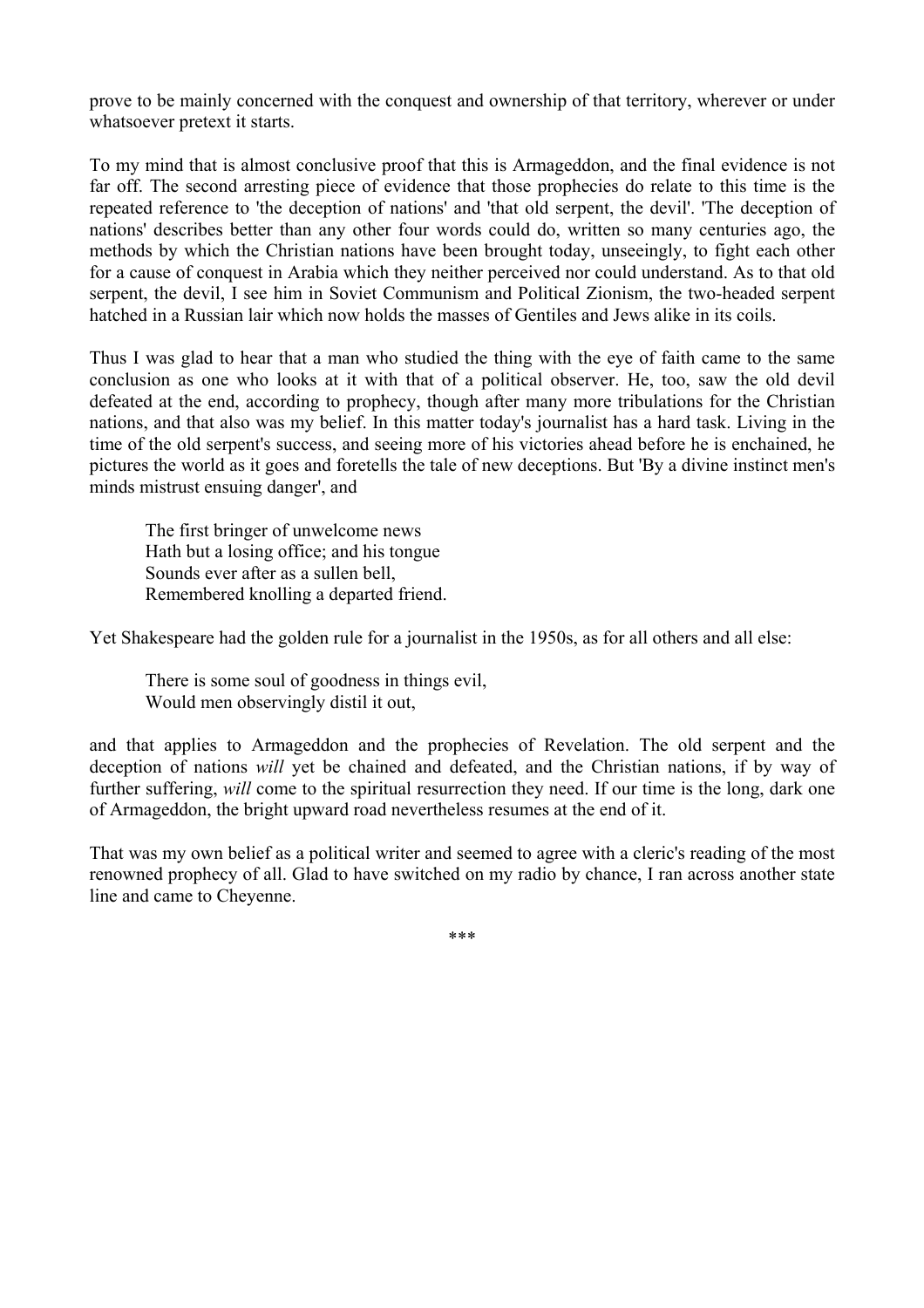# Chapter Thirty-Six

## ON DUDE RANCHES AND DINOSAURS

Cheyenne shone like a new pin by day and shimmered in neon by night, in the midst of nowhere. It was once the capital of the cattle kingdom; the round-up, the branding and the long drive led to Cheyenne, or Abilene. It lives largely on the memory of the Cattle West (as Gallup, in New Mexico, on that of the Indian West, and Central City, in Colorado, on that of the Golden West), and capitalizes the legend in its annual Frontier Days Show. Buffalo Bill was the State's benefactor, for he invented the Wild West Show, which has now become the rodeo or stampede. The dude-ranch thrives in Wyoming, and Cheyenne is full of dude-Western clothing-stores, from which obvious New Yorkers totter out on the cowman's high heels (even the Garment Centre cannot provide bow legs) and beneath ten-gallon hats; they reminded me of the good Viennese who wore the Viennese garment centre's idea of Styrian peasant's dress to drink coffee in Bad Ischl. The genuine cowman may still be seen. The great days of the cattle kings are gone, leaving a few relics like the perforated painting of a cow in the Cheyenne Museum. It was originally presented to the Cattlemen's Club and promptly received the contents of a six-shooter; art was outcast in communities where 'Anyone who dressed better than his neighbours, who put on airs, who flaunted domestic help, was looked on with suspicion.'

Wyoming, on the High Plains, is the size of England and contains as many people as Leicester. This population may not grow much as the State's resources of farmland, pasture, oil, dude-ranches and tourists cannot greatly increase. Substantial areas are uninhabitable, the fertile parts are small, and the sheep and cattle that followed the buffalo thinned down the grazing. Wyoming's people do not claim any summer, saying that spring lasts just long enough to merge into autumn, and in winter it knows blizzards in which nothing can live. It is the state of storms and even in the clement season I was often caught in these, as they prowled around the vast plains. As no natural obstacles impede them there they swell and rage and you see monstrous, many-uddered shapes with pouring teats many miles away. In these great spaces you perceive the entire size and form of such a storm; its central core of deluge, its trailing, weeping fringe and its dark envelope.

Thinking the open range vanished everywhere, I came unexpectedly on roadside notices, 'Open range; be careful of stock', and sometimes passed antelope standing with big, benignant eyes by the highway. 'Home, home on the range, where the deer and the antelope play'; the musical ride continued. Once, while the car radio played 'Tumbling along like the tumbling tumbleweed', I saw masses of this rootless plant, like stacked cannonballs among the sagebrush. I thought I would leave Wyoming quickly because the green lands called me urgently and I had far to go, but found myself repeatedly delayed by marvels which it made no effort to display, but of which I learned. Quite near Cheyenne was Como Bluff, where in 1876 the bones of the incredible dinosaurs were found.

I found a lonely, sullen hump beside the great road, with nothing but a small house, privately built and containing some fossils and literature, to mark the place of so great an event. Here lived the monstrous reptiles, Brontosaurus, Diplodocus and the rest, the skeletons of which were reassembled and set up in various museums of the world; some were eighty feet long, seventeen feet high and weighed several tons. They may have lived 150 million years and have died 60 million years ago, and none knows why they died. Once great herds of buffalo roamed these lands and we know why they disappeared, though future excavators might wonder; but the times of the dinosaurs knew no men or bullets. Their decaying carcases, if theory is right, formed the earth's oil deposits.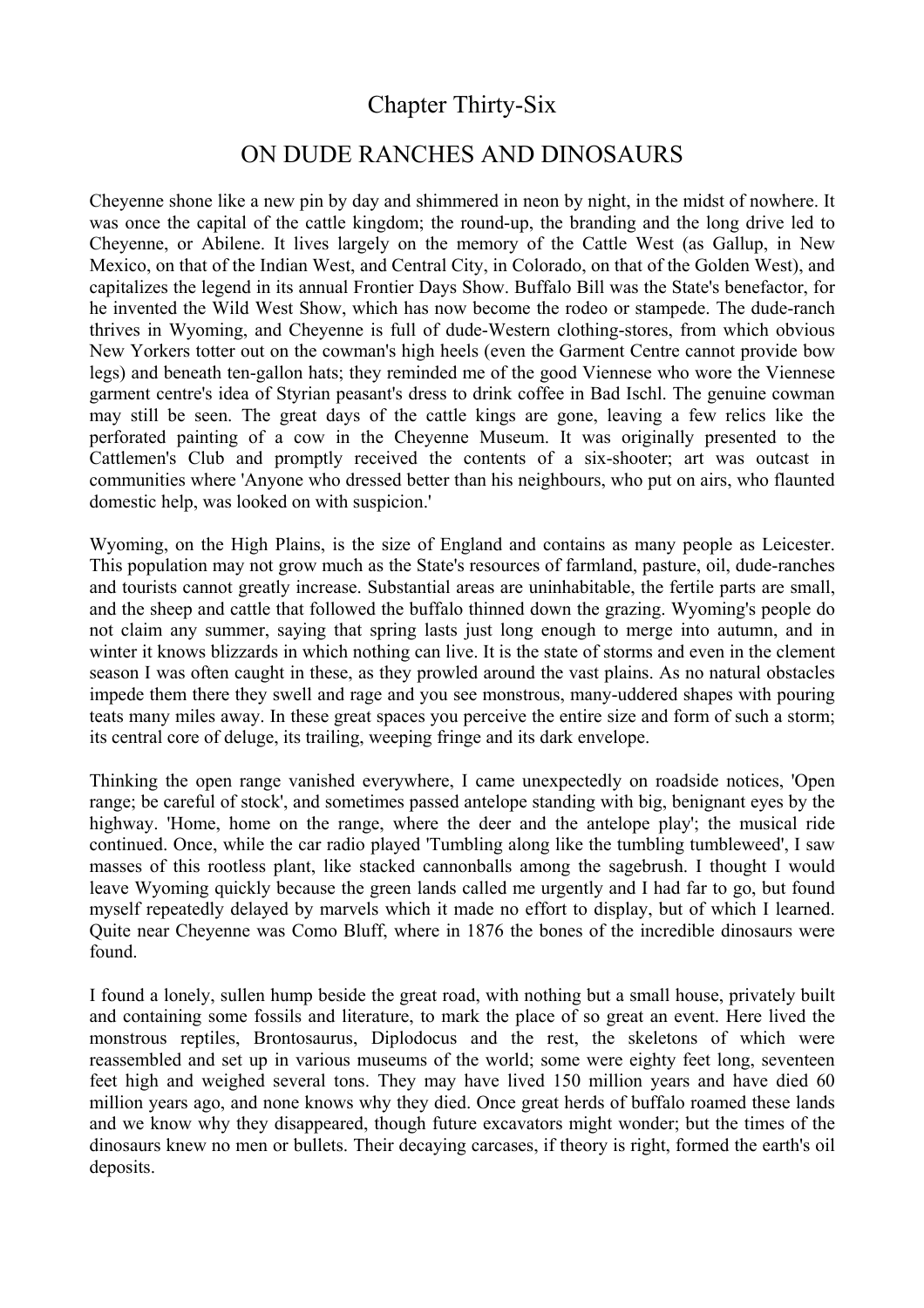But why did those enormous brutes die out? Were tiny mammals, on four legs, too clever for them? I often thought, in such parts, that America is a place to study the ends of worlds rather than the beginnings of new ones. Nowhere else that I know does present time seem so small or past time so huge, like a dark wall so high that you cannot see its top. I looked at Como Bluff and pictured stupendous scaly things creeping, crawling and hopping about, then lying down to die in caves, or being buried by some convulsive eruption, here where the great motor highway runs. Behind the Bluff lurked a storm, black and scowling; golden beanstalks of lightning climbed up tall black cliffs of rain. A yellow light fell on Como Bluff so that it stood out, above the grey land and beneath the stormclouds, like one of those monsters, with long, spiked and curving back.

I drove through the storm and, turning aside at a signpost, came again on something typical of this great restless country. Wyoming has, not ghost towns, but ghosts of towns. It knew yet another kind of rush, the coal-rush. The railway, as it spanned the continent, needed coal; here coal was found and a town grew up in 1868, called Carbon. In 1900, when the best coal was exhausted, the railroad company just took up the rails and went away. 'The majority of the population were unable to sell their houses and were compelled to leave them standing; they were destroyed by thieves and vandals.' That was forty years ago, and all I found of Carbon was a cemetery. The same thing happened at Cambria quite recently, in 1928. The town, which even had the traditional Opera House, died overnight when the tracks were taken up. I read that it was a 'ghost town' but in fact every vestige of it has disappeared in twenty years! Thus the urgent American spirit moves on. The Indians and the bison were driven from their fertile plains; the plains grew bare and the newcomers could not do much with them; it is all a puzzle of time, man, beast and soil, yet to be resolved.

This emptiest-but-one of the states, where the wind rode on a broomstick over flat bleakness or lurid, sweltering canyons, fit settings for the gorgeous Indian sun-dance, held a spell for me. I found its empty landscape often more dramatic than any animated human scene. It is a place to visit with a self-supporting expedition, or at least a caravan, so that you may be freed from all preoccupations of time, food or weather, for it is full of wonders. One of these caused me, when I was impatient to press on to green country, to make a detour of many hundred miles back to the north-west. Having no great interest in scenic beauties or tourists I did not intend to go to the Yellowstone Park, but could not resist when I heard of the petrified forests there.

These are different from the petrified forests of Arizona, which many playgoers know. There the logs of great trees, turned to stone, lie about the stony desert, a thing remarkable enough. But in the Yellowstone whole forests of these trees, still standing, rise above each other in the heart of a mountain, each one buried by lava which in time has become fertile enough to grow another forest, then similarly submerged. The Yellowstone River, like a knife cutting through cheese, made a gorge two thousand feet deep through this region and exposed the standing stumps at successive levels, among them those of giant redwoods. That I had to see.

It meant another start at dawn and a long and lonely ride, first through green plains, then across prairie drying into desert. It went, also, through a place called Rawlins, notable only, in this age of the human-lampshade stories, because a man was authentically skinned there. He was one Big Nose George, who incurred dislike in the 1850s and was lynched. A local doctor (later governor of the state) sawed off the top of his skull for a gift to a girl medical student (the bones and truncated skull were recently disinterred and placed in the local museum), and then skinned the body, tanned the hide and made a medicine case and some shoes from it. The shoes are still to be seen at the bank. The Wild West *was* wild.

Where the country looked too and for human life I saw the Indian reservation; the Indians made their last stand in Wyoming and a small remnant of Shoshoni and Arapahoe Indians now exist here. Then I came to one of those Western regions where the agony of creation shows in the contorted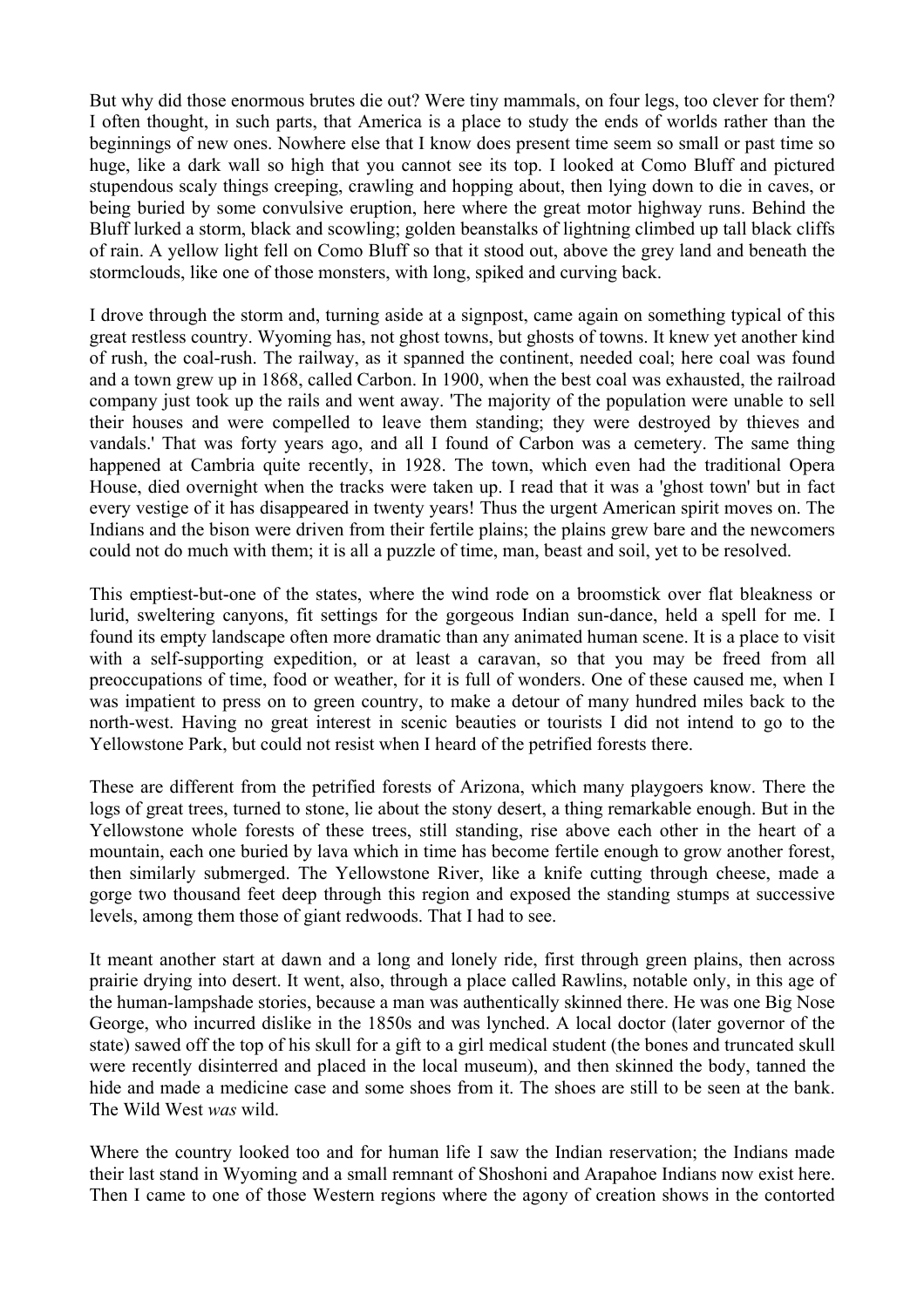and distorted land. At some time the earth, visibly, had moved like the sea in storm, tossing and rolling, and been petrified in its last convulsion; you could see the breakers. Mounds and hummocks of volcanic rock lay where they were spewed; the lips of dead volcanoes were still pursed, as if they might yet emit fire and brimstone again one day. Through all this, in superb disdain, ran the splendid American road, and brought me suddenly into a narrow gorge between high, rocky walls through which a leaden river flowed towards a blood-red mountain, which at the last moment it and the road encircled, so that I came to a dun-coloured desert where blood-red hills and hummocks diminished into flatness.

After this menacing place little Cody, on the edge of the Yellowstone, was reassuring; bright, busy and typically American. It is named after the great showman who was called Buffalo Bill because he killed five thousand buffalo in eighteen months to feed the men who laid the transcontinental railroad, and lives on his legend, on the Cody Museum, and on its annual, lifegiving Cody Stampede. The show goes on, under its new name. I wandered round Cody with memories of a bright arena at Southend-on-Sea, about 1900, I think. I can still see magnificent Buffalo Bill firing at glass balls thrown into the air by another horseman. How marvellous that was! I know now that concussion or small shot will shiver a glass ball, but have learned also that good showmanship is made up of pardonable deceptions and remain for ever grateful to Buffalo Bill. The Cody Stampede was in progress, but *without Indians*! To me that was a sinister sign of a bogus time. Buffalo Bill might have faked marksmanship or even palmed an ace, for all I cared; he would never have omitted real Indians from the Wild West Show. This was a stampede from Cody! I could not learn why the Indians were excluded. Great debate went on about it in the little town, but all behind the glove; strangers were not welcome to these secrets and even familiars watched their words. I felt that truth was lost to the world if Indians were lost to Buffalo Bill's show; this was a blow at the roots of my being.

In another fifty miles I entered the Yellowstone and once more climbed the Rockies, up and up and up, through sad and silent fir forests, beneath heavy clouds, in cold, driving rain. Then I burst out of the firtops upon a lake, almost an inland sea. On its shores campers huddled in tents and trailers beneath weeping trees; dry weather may be needed for a successful holiday here. I went on for another hundred miles, through fantastic places, enormous canyons with swift little rivers hurrying through them far below and their upper faces made by nature in the shape of cathedrals or fortresses. At nightfall I came to a most genteel, Cheltenham-like hotel and fell into bed, exhausted.

Next morning, as I could not hope to find the fossil forests unaided, I went with an impressive letter of recommendation to seek the Rangers' help. The Rangers, who are knights of woodcraft, do not ecstatically admire tourists. The tourists like to photograph themselves feeding the bears and if they get a quick cuff on the car the Rangers have to shoot that bear, which they dislike. The tourists also cause forest fires, which break woodsmen's hearts. I was not that kind of traveller, but the Rangers did not know; my cordial missive found no ready response. However, I persisted and at length a Ranger was detailed to guide me. in his company I spent a memorable day, which I had earned, too, by that arduous journey.

But for him I would have needed a week to find the fossil forests. They are not marked on the tourists' maps, probably because the tourists, as they would say, could not care less. We set off in his track and came at once on three bears, mother and two cubs, standing like hitch-hikers at the roadside; they wanted cake, however, not transport. The bears are very kind to human beings and sometimes, when these seem in playful mood and put children on their backs or dangle buns before them, join in the fun with a little pat or short-arm jab (these are the little black bears; the few surviving grizzlies are seldom seen).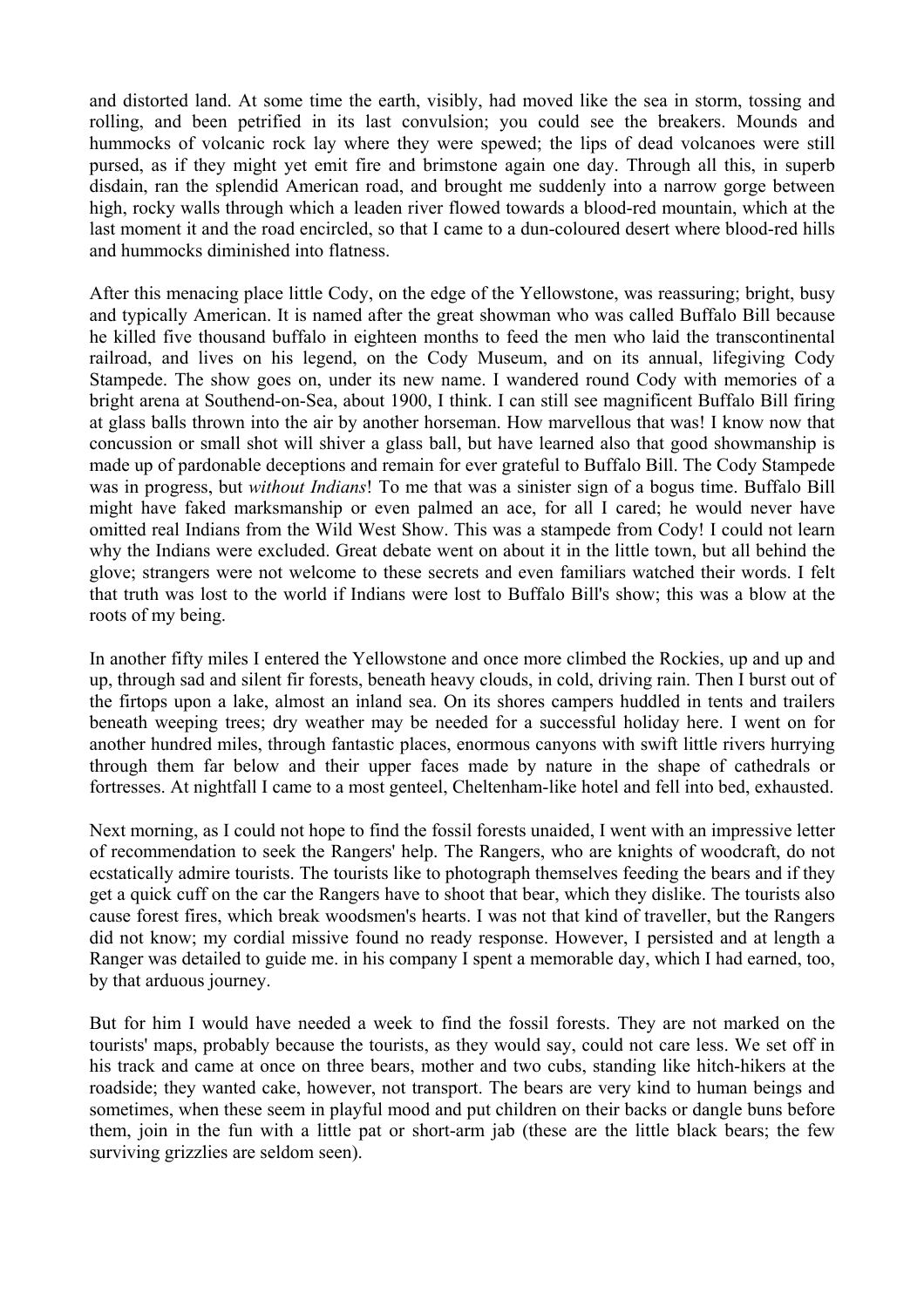My Ranger ran his truck off the road and drove it about half a mile, over rough, rising ground towards the firbelt of the mountains. Then we left it and I saw before me a climb of some fifteen hundred feet, through the trees, to bare summits. I guessed that my companion might expect a little entertainment. My back contained, unknown to him, a cracked spine and this was hard going over places evidently avoided by man as a rule, for we clambered round a shoulder of rock and saw before us a mountain sheep with two lambs, tranquilly sunning themselves on a ledge. We were quite near before they winded us and then they went off in amazingly sure-footed bounds, from crag to crag, into the forest below. They looked like small antelopes and moved with superb grace.

I survived to the top of Specimen Hill, where there was the stump of a huge tree, enmarbled. The lava covering must have been gradually worn or washed away by wind or melting snow until it reappeared, after inconceivable ages. Then, slipping and sliding down the loose mountainside, we came again and again to the trunks of standing trees at lower levels, which once grew in earlier and ever earlier forests, each in turn buried by lava. The place gave a man a sense of proportion about time, life and space. From the forests around rose the vapours of the boiling, bubbling, steaming, spouting geysers and mudholes in which the Yellowstone abounds. Far below, beneath the touristcamps, the curio shops, the ice-cream and hot-cake cafés, the machinery which caused this tremendous process still worked away.

Going down was quicker but harder than going up. I achieved some thirty feet of the descent in one slide on my back, among the slipping debris of petrified trees, and was glad to stand again with only a bruise or two. As we drove back the Ranger asked me about Socialism in England. I said I thought it was of that old serpent, the devil, anywhere at all, Liberalism, Socialism and Communism being the successive coils; however, I thought England might yet extricate itself from this embrace. He said he felt that way too (men who live with woodcraft are seldom far from truth) but he guessed the thing was coming in America and he didn't know how to stop it. I often met this feeling of helplessness in America, and elsewhere. It is produced by 'the deception of nations', but I fancy that another mood, of self-saving action, follows at a later stage.

I spent an evening with the Ranger, his wife and four children, in one of the pleasantest homes I saw in America; it contained a happy and united family. Then I boiled my bruises in a hot bath and prepared, once more, to resume the overland journey.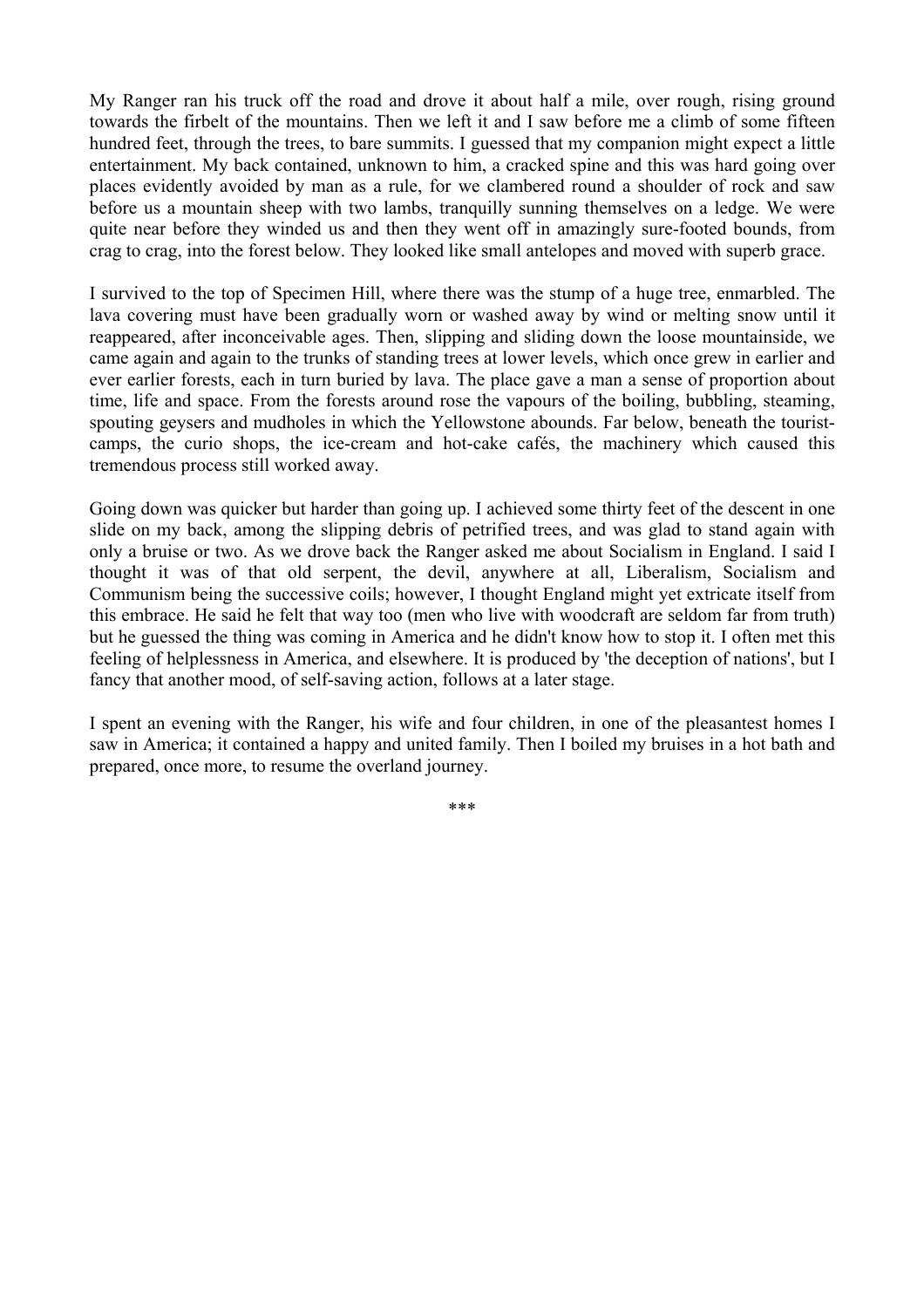## Chapter Thirty-Seven

#### ART AND THE MOUNTAIN

I turned eastward again from the Yellowstone, with its obsidian fortresses and silent mystery, its boiling mudholes and pent wrath. The fine roads and tourist camps convince no reflective traveller that man has yet arrived to stay in this volcanic place, where the last few buffalo graze in immunity. Even vegetable life seems to shrink from his coming for here the firs die in masses of some unaccountable blight, which is strange, because the fir is the hardiest of trees and seeks out high places, where nothing else can live, serene to fulfil its lonely destiny.

Fantastic climatic changes awaited me. The Yellowstone, at nine thousand feet, was chilly. Four thousand feet below I ran through Cody into stifling desert-heat again, and soon after that into the Big Horn National Park, an exquisite place of flower-carpeted Alpine meadows, little blue lakes and dancing mountain streams, with none of the menace of the Yellowstone. Then came arid ranchland again, a cold night in the car on the edge of Wyoming, and a dawn ride into South Dakota, where a filling-station lad once more undid my plans. He told me of another marvel near at hand, the sculptured mountain, and I made one more detour, to see it. It took me through another lovely National Park, the Mount Rushmore one, up an almost vertical spiral road through the firbelt, to the peak itself.

It is impressively American. If a mountain is to be sculptured, the Sculptor must go to it, and mountains usually stand in inaccessible places. South Dakota is one of the emptiest and remotest states, if anything can be called remote in a land of such unrivalled highways. The brow of lonely Mount Rushmore has been fashioned into the likeness of four American presidents. This is described as 'the greatest sculptural feat ever attempted by mankind'. The late Mr. Gutzon Borglum used a steeplejack's cradle and a roadmender's electric drill, or something like it. I could not imagine how he kept the sense of line and proportion, suspended in space and carving the mountainside with something less than a high-precision tool. Unkind falls of rock may have forced him to rearrange the group of the four huge granite heads, six thousand feet above sea-level. They have a somewhat compressed appearance and Theodore Roosevelt looks rather like a man who tries to see what goes on between the heads of Washington, Jefferson and Lincoln.

Mr. Borglum thought the American philosophy was too much obsessed with 'business and bellies' and that 'the creative longing' was starved. Thus he ardently approved President Franklyn Roosevelt's programme of public spending, which began in 1933 as one of welfare projects and soon expanded to include Art. The 'Federal Arts Projects' became the subject of much controversy, but Mr. Borglum thought they 'opened the door to the world of creative impulse, without which people perish ... All there is of God in creation is what man has in lonely martyrdom wrung from nowhere and everywhere ... Have we in gold, the worship of Aaron's calf, made our final bow in the hall of world fame, to be remembered with Rome for our abuse of wealth?' He complained of the indifference of earlier presidents to such matters of art and welcomed the better Rooseveltian time. During many years, in lonely elevation, he wrung the four imperishable heads from the hard mountainside; when he died his son completed the work.

From this unique mountain top spectacle I drove downhill again towards the hottest wilderness of all; the Badlands. Along the roadside signs began to tell me of the remarkable things I might see, learn, eat, drink or buy at 'Wall Drug'. I was not at first interested but with the passing leagues these invitations to gaze on rare beasts, be photographed with a grizzly, study Indians, buy Mexican jewellery, obtain a free history of The Badlands, and much more, began to exercise a compulsion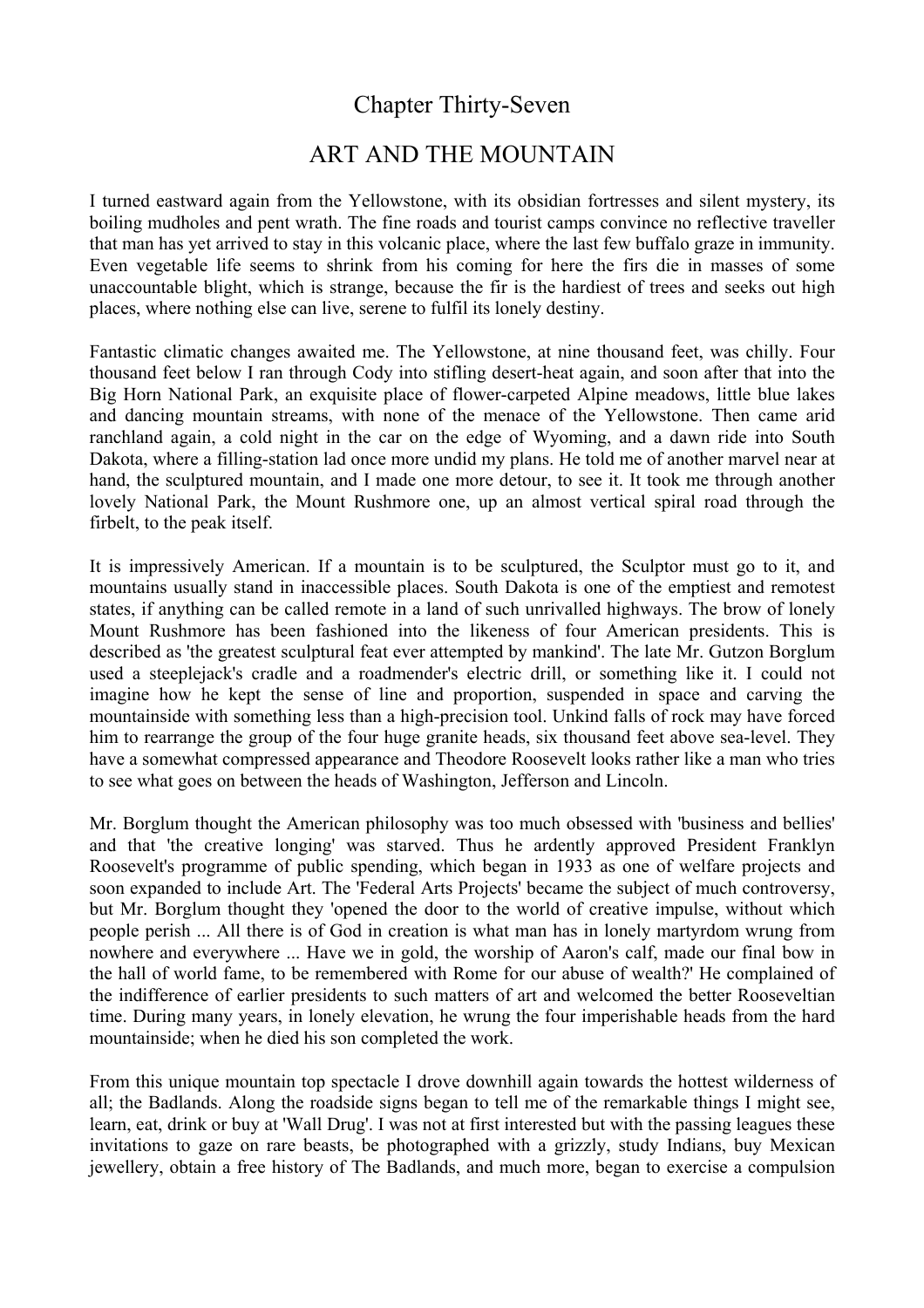on me. What *was* 'Wall Drug'? I found myself driving faster and more eagerly as the signs flashed by.

As I sped into Rapid City I guessed the answer; Wall Drug must mean Wall's Drugstore in this town. I raced round looking for the ever-helpful Chamber of Commerce, but this was still early and it was not open, so I went to see the plaster dinosaurs in its park (possibly a Federal Arts Project?) and returned later, breathless, to ask where Wall's Drugstore might be. The pleasant girl was puzzled; then a light dawned and she said, 'Oh, you mean *the* drugstore at Wall, two hours away, on the edge of the Badlands.'

By now I only wanted to get to Wall Drug. I left Rapid City (no slow place; it was quick to boost its advantages as an atom-bomb retreat) and, ever faster, followed the signs, some five hundred miles of which already lay behind me. I realized that I was in the grip of a sales-machine of hypnotic appeal, which I ought to resist, but I could not stop. At last, with screech of brakes and sigh of anticipation relieved, I came to Wall, a tiny place which in winter is sometimes buried in snow; now it was buried in tourists, all allured from the several points of the compass by those signs. How easily might a druggist, in so minute a township, fall into the rut of merely running a drugstore! The owner of this one was a genius. That radial array of signs must have cost a small fortune, but I saw that the outlay was all worth while.

Having seen all wonders I went on with mind at rest but apparently still clouded, for ten miles farther on I realized that I was on the wrong road, going away from The Badlands. I was then flat on my back, striving with a flat tire. Once in my life I owned a car with a hydraulic jack; you just worked a small lever, beer-handlewise, and it dropped four small legs which lifted all four wheels from the ground. That was the only truly happy time I have known with cars. Ever since I have had jacks which refused to jack, or let the car suddenly down on the toe of my shoe, happily missing the toe inside. I was in that hopeless plight when a voice said, 'Got a flat?' Crawling out I saw a friendly road-patrolman and said, 'Yes, got a jack?' Not only had he, but this friend in need did the job.

So I drove back to the Badlands, which look as you might expect the moon to look, if it were hot, a parched picture of the earth in eroding wrath. It is as if it were the devil's own bit of the planet and he had stabbed and slashed with some great knife until all fertility drained away from yawning wounds. South Dakota, finding the unwelcome name of 'Badlands' wished on the place by the early French Canadian trapper who saw it first of white men, has skilfully turned it into a tourist attraction, thus making the best of a badlands job. It is another 'National Monument'; the boosters call attention to it's strange beauty (it has a rancorous grandeur), and built a fine road through it for the tourists.

When I emerged from the Badlands the arid West at last lay behind me and I ran right across Nebraska to its capital, Omaha, on the fringe of the prolific Middle West. At two the next morning, after the hardest day's journey I ever made, I was picking my way carefully through the dead, dark streets of Fremont, still fifty miles from Omaha, when furious clamour sounded behind me. It should have awakened every sleeper in Fremont, but Americans seem inured to sirens at any hour (I sometimes saw bridal processions of twenty or thirty cars circulating slowly in town streets with every driver's finger pressed hard on the horn; this form of wedding celebration is common).

As no other was abroad at that hour I guessed the pandemonium to be directed at me, and stopped. Two threatening blue figures appeared from another car, halted behind me. 'You was swaying about all over the road,' they said, 'get out, will yer!' The tone was that of films I had seen, and until then supposed to be overdone. I got out and was told I was drunk. The next move, in the film tradition, would have been for me to reply: 'You can't do this to me,' and then to be led away crying, 'It's a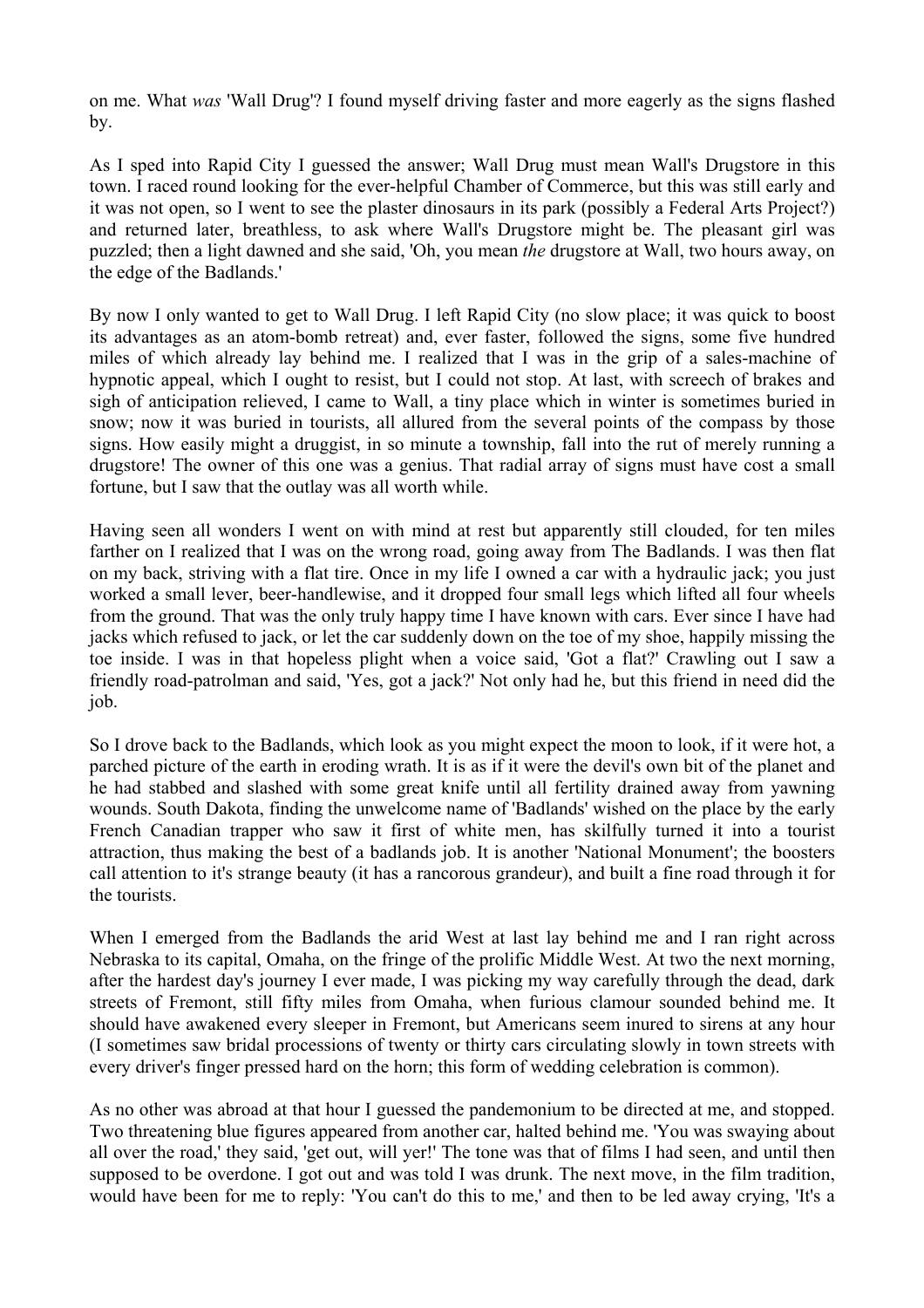frame-up, I tell yer, it's a frame-up.' Instead, as a night in jail, though in later retrospect it might be amusing, looked disagreeable now, I temporized.

American friends advised me before I began these travels to beware of small-town traps, set for out-of-state drivers. These are good for municipal revenues and also for policemen, who need seldom fear that a stray motorist will enjoy the protection in superior places that local lawbreakers sometimes invoke. I think this was such a case. My good interlocutors were distinctly hostile; moreover, what they said was untrue and they knew it; I had been driving with especial care because I was very tired. I said so, with an air of smiling English surprise. They brushed the objection aside, but less certainly; something about me puzzled them. They rattled off catchquestions and then said suddenly, 'Where have you been drinking?' 'Gentlemen,' I said, 'I never touch it' (I do not, when driving). They calmed down and, scratching their heads, looked at me with the air of anglers contemplating the one that got away, and decided to lay off. However, they did a curious thing. They said I was on the wrong road for Omaha and put me on a false one, so that it was past four in the morning and dawn was breaking again when, after twenty-five hours of mountain, desert, plain, cold and heat, I drove into sleeping Omaha. It seemed packed to the seams and by the time I found a room sleep was wasteful; I scrubbed the thick dust of travel out of my pores, breakfasted in an early cafeteria, and set out to see life in Nebraska.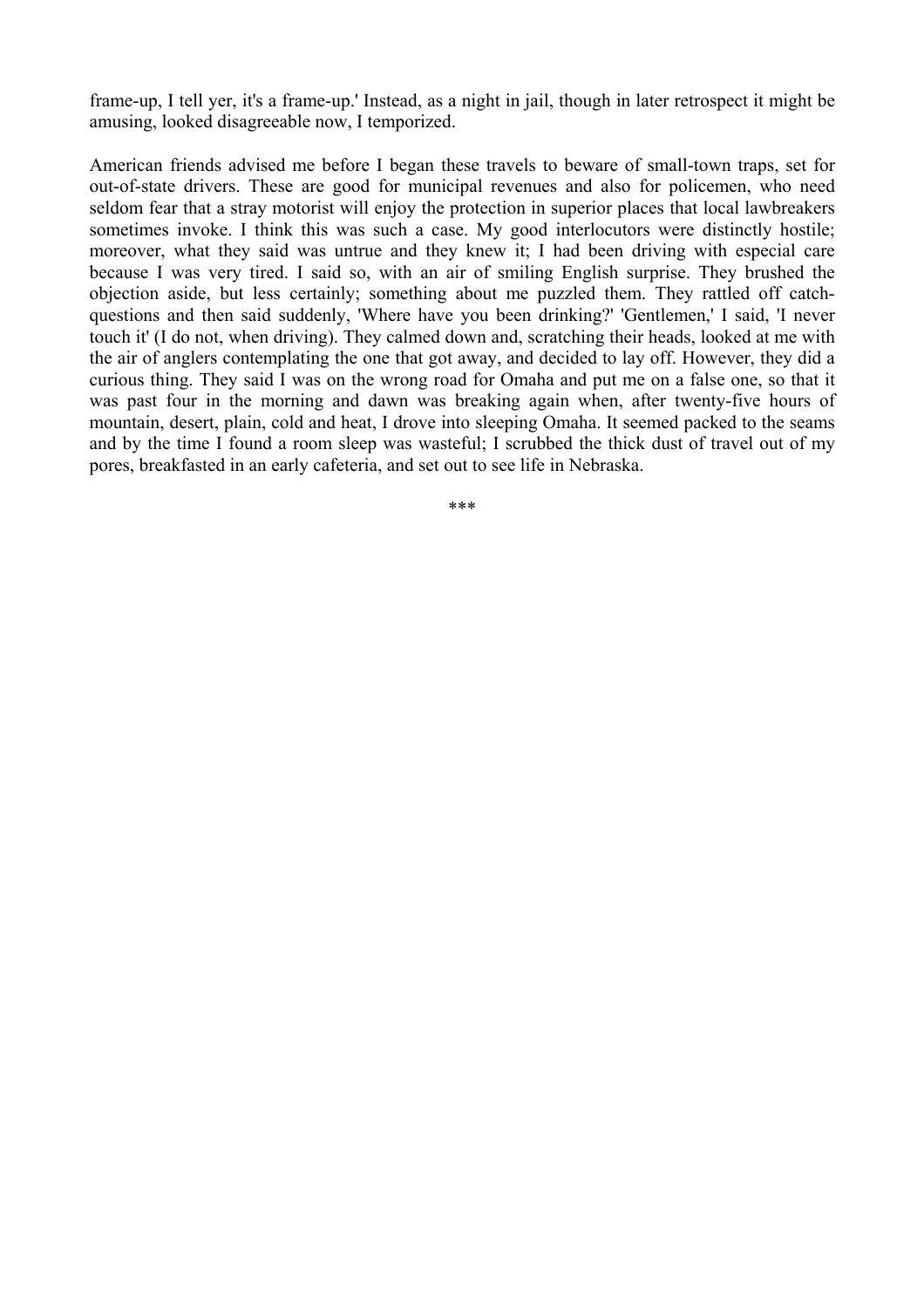# Chapter Thirty-Eight

#### ON MEALS AND MEALIES

The return to populous places and fertile lands was a relief. In the arid West I often thought of Mr. Patrick MacGill's lines, 'The nearer you are to nature, the further you are from God', especially in those empty parts where once the monstrous reptiles moved and volcanoes spewed. The name Great American Desert, if unpopular now, is still true. Omaha, on the edge of the green belt, was reassuring, for here the real and eternal wealth of America began; there can never be ghost-towns in the Middle West, for people must eat, the corn-standard cannot be abolished, and the vein is inexhaustible.

It was a small city much like others of the later Republic, with its domed capitol, its Main Street all neon-and-nylon, farmers ruminating in the hotel vestibules, workmen driving their cars towards pork-packing factories, and the Missouri running through. In it I first met a problem which continued to plague me; that of the heat. As I came from Africa, where it never incommoded me much, I had given it no thought; now I found it a major encumbrance. Not all American, hotels are air-conditioned; indeed, of the kind I used few were. The humid temperature achieved something which nothing but physical mishap ever did before; it immobilized me. I could not go about, drenched, among happier beings whose dryness I envied. When I pondered the thing I realized that in African heat I was never confined between concrete cliffs; this immurement changed life into a ludicrous conundrum, to me insoluble.

This comic predicament made even the search for food a hardship. It is often a problem for the stranger in America and his experiences vary greatly. In Salt Lake City I ate well and cheaply, in other places poorly. In Omaha the wish to avoid exertion drove me to the cafeteria nearest my lodging and it proved a haven. To the industry of meals applies the golden rule of an American song: it ain't what you do, it's the way that you do it. In principle the cafeteria seemed to me all wrong, for good service is essentially part of a good meal. I remembered a chophouse in London where the old waiter once brought potatoes in their jackets and, holding them in a spotless napkin, crumbled them flourily on the plate; I knew little *Wirtschaften* on the Rhine where the serving-girl's smile added zest to appetite. By contrast, it seemed a disconsolate thing to take a tray, shuffle along a counter, collect your food and utensils and carry them to a table. I tested this theory in New York and other places and thought I was right; self-service reduced eating to a gloomy occasion, the orphaned child of bodily necessity.

This place in Omaha (and sister-houses later found in Des Moines, Mobile and New Orleans) showed me that at the highest level the cafeteria may have some advantages even over good restaurants. For one thing it saves the buying of pork in a poke ('I'll have the gammon if it's good'); you see what you choose, and if the food is good that is important. In this establishment it was excellent, and the march past the dishes was exciting; deft young men advised as you went along and pleasant girls kept your coffee cup filled when you were seated. The process was well thought out and run, and I would have liked to open just such a place in England.

Near my lodging was a street of bars, dingy shops and missions, similar to Larimer Street in Denver (and I met its like again in other cities). The biggest and toughest-looking bar was a brick building painted blood-red. Within it, bodies went through the rye; outside it usually stood a young man with an off-note cornet, an elderly man with a big drum, and three women, who sang 'I was glad when Jesus entered my heart' in different keys. A few habitués of the bar always stopped to listen, either on the way in or out. Then the young man said, 'If you gentlemen will take off your hats Mrs. Smith will say a prayer', and the tipplers uncovered. One of them, finding the vertical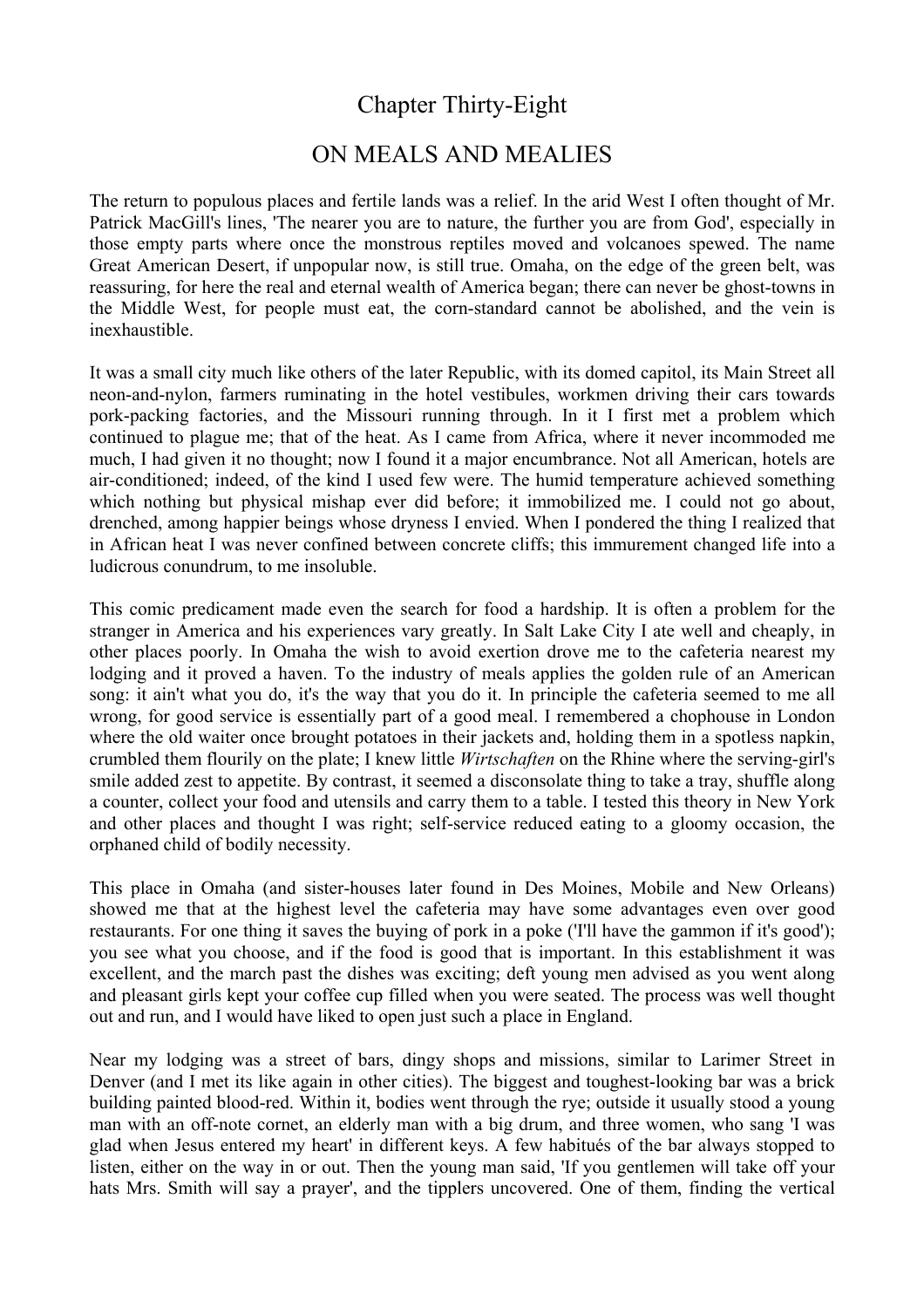tiresome, propped himself obliquely against a parking-machine-post, sometimes looked at his hat as if he wondered why it was in his hand, and sank back into his devotions. When the prayer ended the habitués paid money (a kind of forfeit, I supposed) and entered the bar, while the youngest woman, following them to its threshold, fervently addressed their backs about the evil of drink; the face at the bar-room door. It seemed a well-organized proceeding.

I packed once more and went on to Des Moines in Iowa, happy in green, domesticated country, neither arid nothingness nor mountain wild, but a land of good growing crops and farmhouses. This was the Fourth of July, when the mealies should be knee-high; in many places they were nearly shoulder high. Next to sugar I know no crop so splendid to watch as healthy maize. It grows in great green banks on strong stems with big, shining leaves that look as if they were polished with dew each morning early. Des Moines stands in the heart of this green and gold empire. It is a town of trees, but the sun was so vertical that they only cast a little puddle of shade around their feet. The humidity, I was told, was ninety-seven. A draught through a car window seemed more desirable than anything else in life and after two days I went on, for the sake of that breeze, through a rural countryside more prosperous, I suppose, than any in the world. Here the towns became more frequent and bigger and the population denser as the road returned towards the teeming states of Illinois, Indiana, Ohio and Pennsylvania; the world was one of green avenues converging on the great industrial regions.

For a few miles I travelled with a passenger, an old lady who thumbed me with appealing smile. She lived in a village eight miles from Iowa City and went there each day to work, she said. She was a kitchen-worker at an hotel, and until a few months earlier was a dormitory-maid at Iowa City University, at 125 dollars a month, 'but after seventy the State won't employ you, they reckon you ought to go on benefit'. Here, in the lengthening shadow of the Welfare State, was a woman who would rather work until she dropped than go on benefit; until she said this I thought her nearer eighty than seventy for, though vigorous, her face was gnarled and wrinkled. 'You like to work?' I asked. Oh yes, she said, she liked to have something to do and the doctors said it was the best thing for you, so she took the kitchen job 'at 100 dollars, but I get my food'. I thought it must be pleasant, even at seventy, to be fit for a good day's work, to travel eight miles daily to and from it, and to earn a hundred dollars and your food.

After I set her down I stayed awhile in Iowa City, which was as unexpected in its nature and atmosphere as Salt Lake City. For some reason the turbulent waters of American life divide and flow around it, leaving a quiet and reassuring islet in their midst. Then I went on into Illinois, which looked even richer and more abundant than Iowa and there I found again what I had almost forgotten in the West: the quick succession of busy small towns, with humming Main Street in the middle and pleasant residential quarters around, where wide streets ran between great shady trees that overhung cool, white houses. This was the thickly-populated central region of the Republic once more. For forty miles I drove through a countryside which surpassed anything yet in its look of wealth. Yet its air contained a restless something, and suddenly I was in the grip of a maelstrom I knew. Through tunnels, over bridges, beneath the straddled legs of elevated railways, I was whizzed and whirled along, dived into a parking-lot, climbed dizzily out of the car and gazed around, blinking.

This was Chicago!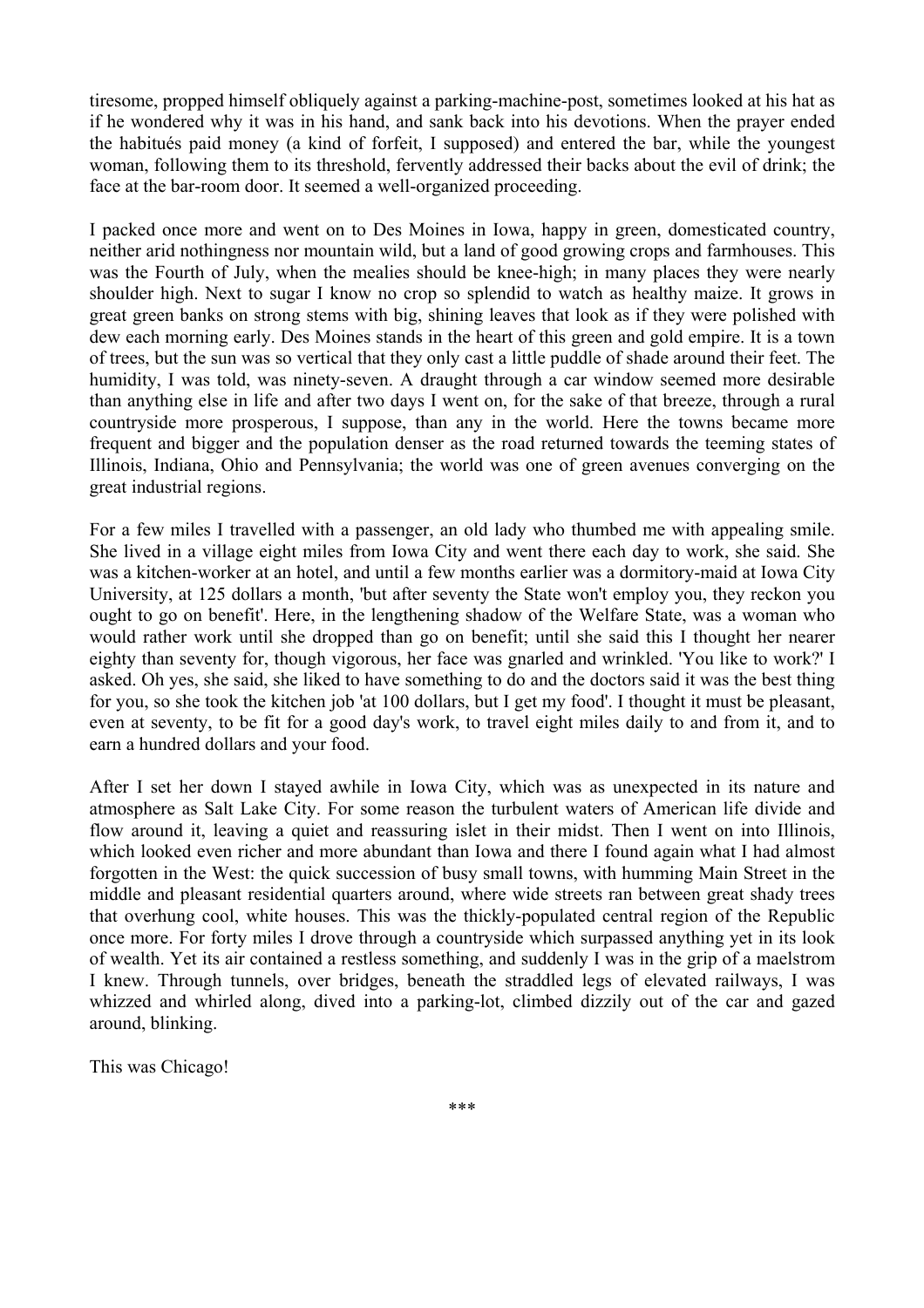# Chapter Thirty-Nine

#### OF BACON AND A BEACON

I looked down from another lodging on a riotous and chaotic city, the cousin of New York. On one side lay some traces of a quieter Old Chicago, where trees grew in the little gardens of declining town mansions. On another was a mass and mess of slums and empty lots left by slum-demolishers. From a dingy wall a large notice asked, 'Are you buggy? Fumigate yourself for \$1.50 a room'. in the background rose the Babylonian towers of office buildings, one of which contained twenty-five thousand people by day; on top of another, twenty-storied one was a spired church. In narrow streets between, street-cars ran below elevated and above underground railways, and beneath these last, again, ran a merchandise-subway. Accidents, when they occurred, were bigger than anywhere else. Behind the mountainous buildings lay a lake like a small ocean, Lake Michigan.

Chicago has often meant hogs to visiting writers, American or foreign. The city's proud insistence on the annually rising figures of mortality in the stock-pens has largely caused this. A man who enjoys a rasher should not blench at the thought of pigs dying (Mr. Rabindranath Tagore averred that vegetables feel pain but no tears were ever shed for the agony of countless onions); yet the subject has a macabre appeal to literary minds. In 1882 in Chicago Oscar Wilde, reclining on a buffalo robe in velvet doublet, knee-breeches and silk stockings, 'closed his eyes at the mention of the stockyards and looked sick'. In 1906 Mr. Upton Sinclair stirred the Republic with *The Jungle*, an *Uncle Tom's Cabin* of the hog-pens. In 1919 Mr. Somerset Maugham, though not critical, was gruesomely impressed by the struggling, squealing, knives and gore of what he saw as 'a caricature of the Dance of Death'.

I saw no bacon, but looked long at a beacon, flashing from a Babylonian tower, which seemed more significant. Newspapers may be read by its light in ships or aircraft miles away. What piqued my curiosity more than that (I once read print in Saint John's Wood by the light of burning Saint Paul's Churchyard) was its name. It was originally called 'The Lindbergh Beacon'. I suppose people who are now thirty years old do not remember that fantastic furore of 1927. No young man ever sprang at one bound to such peaks of fame. No mortal rewards need have been beyond Lindbergh. He could certainly have 'aspired to the presidency, had he accepted certain bonds, for the massnewspapers frenziedly played M'Bongo to him (M'Bongo is the African praisemaker who stalks before a chief calling him Great Elephant, Earth Shaker, Stabber of Heaven and the like).

His humiliation was as complete as that of T. E. Lawrence a decade earlier. The condition of M'Bongo's praise was submission to M'Bongo's dogmas. Lindbergh became suspect before the Second War began and intolerable when he opposed American part in it. He seems to have been, not so much against American recourse to arms in any case at all, as against the shape he saw behind that particular war (the use of American and British arms to expand the Communist Empire and set up the Zionist State proved him right in the event). This opposition was mortal sin and brought on him a vengeance recognizably tribal. He was 'smeared' into oblivion, the trappings of adulation were torn off, and, among many other things, the beacon was given another name.

Thus Chicago's re-named beacon is a symbol of something supremely important in the Republic: 'smearing', which is M'Bongo's alternative weapon. 'Smearing' is known in England but is deadlier in America. It is an organized thing, with long experience behind it, and its effects are great. It springs into action there against any who genuinely oppose Soviet Communism, Political Zionism or The World State.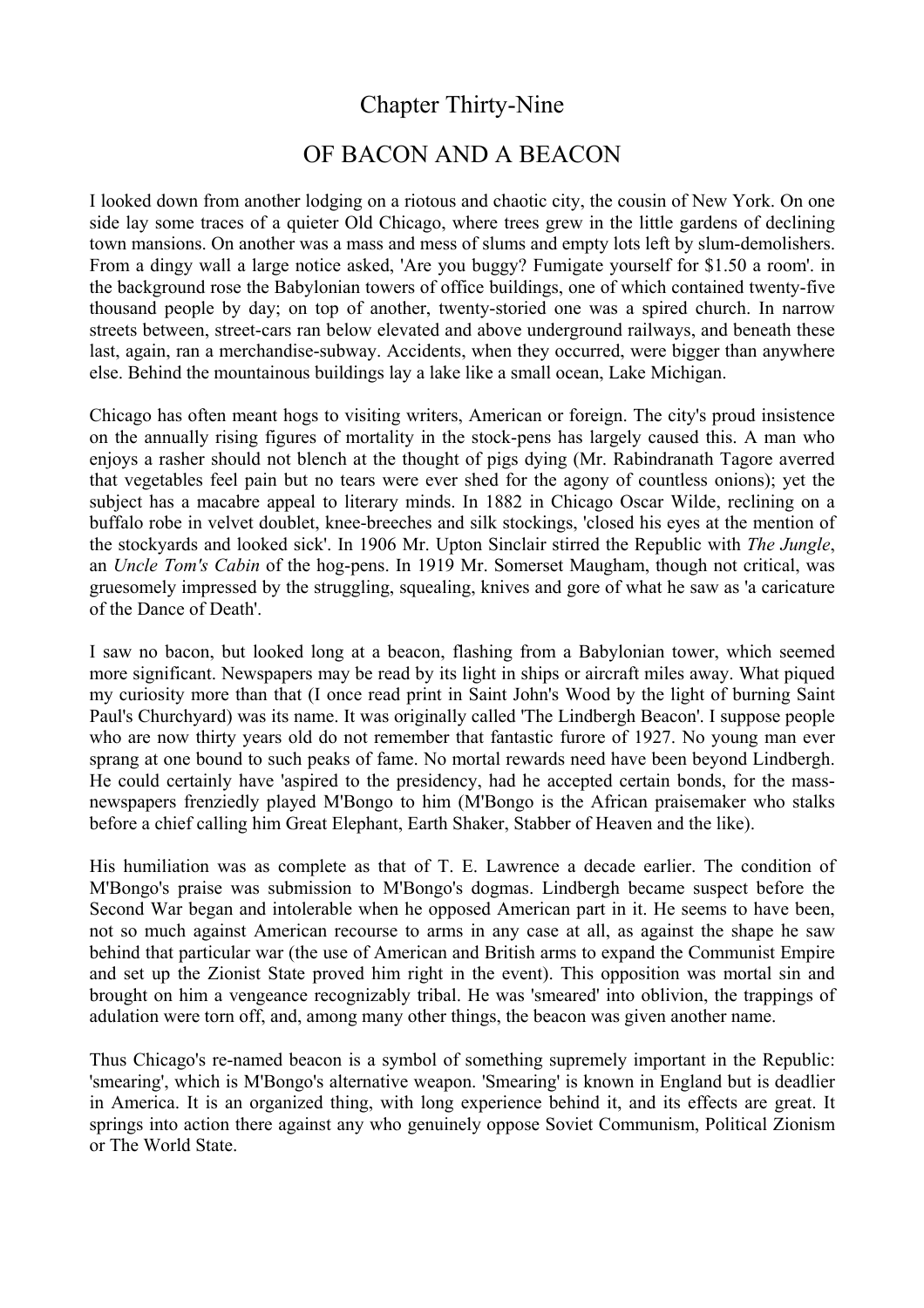The might of this hidden machine is fascinating to study on the spot. I know an American writer who was nationally famous and earned some forty thousand dollars a year until 1941; he then expressed doubts about the outcome of America's entry into the war and his income collapsed overnight, to nothing. He is now slowly fighting his way back. Against an army of newspaperwriters and broadcasters who serve the three causes I have enumerated, a handful stubbornly fight for native American interests, defying the smears and threats and succeeding by sheer strength of conviction in forcing their views into print. One of them, whom I also know, has a lonely house, the grounds of which he has to keep floodlit at night, for protection.

Thus the former 'Lindbergh Beacon' seemed to me possibly more significant than anything which incoming passengers might read by its light five miles away; that literature was more likely to darken them. It shines over a city that boils and bubbles with the yet unanswered riddles of America. One hundred and seventy years ago Chicago was a log-fort. Today it is a towered and turreted enigma, of many millions. Behind its grandiose lake front, it is a crammed, seething place, like a building of an early Western mining-camp; all barn behind and pretentious 'front' opposed to the street. The 'native-born American', in the old sense, is greatly outnumbered in its population. The Germans and Irish predominate and from motives of circulation among them its newspapers are lustily anti-British.

I found that one newspaper building contained an atom-bomb shelter provisioned for three thousand people. I said to my friend there, 'What, you expect atom-bombs on *Chicago*!' (the thing seemed somewhat fanciful to me). 'Not on Chicago,' he said, 'on *this institution*!' Yet he was an enlightened man, and had every reason to know that his institution was more in danger of subtle permeation than of destruction from above. However, the Cult of Doom has had amazing effects of delusion. In 1950 an explosion of some dynamite at a small port in New jersey sent panic-stricken mobs rushing through the streets with the cry of 'Atom bomb!' and a few months later, at Devonport in England, the same cry arose when barges of explosives blew up in the harbour. In the second case what should have been generally clear (and could have been prevented) was soon admitted; that this was sabotage; and that probably applied to the American incident too.

The population of Chicago is probably as mixed as that of any place on earth. In Halstead Street, which is twenty-five miles along, almost every nation in the world seems to have its little colony, Italians, Mexicans, Greeks, Swedes and others, and mixed-breeds of every variety. Maxwell Street, which appeared to be a mixed Jewish and gypsy quarter, contained more and noisier folk than I ever saw in one place before, all pushing, shouting, quarrelling, laughing, buying and selling in the narrow roadway between lines of booths. Chinatown was sedate and tranquil by comparison. The Chinese today succeed in living as a closed community among other peoples without harsh impact. Chicago's seven thousand Chinese have their own proper quarter and small, self-called Town Hall, with a Chinese court where they try minor Chinese malefactors, sometimes sending the judgments to be rubber-stamped by American magistrates round the corner.

Wandering in these places I came by chance on West Madison Street, which might have been designed, built and peopled, as I saw it, by Hogarth. It is but the prolongation of Madison -Street, which is a great central thoroughfare, and at first I thought it just a mean quarter, filled with dirt, din, joy, misery, darkness and light like any other. Then I saw men lying in the street, and said to my companion, 'That's a funny place to sleep'. 'Yeah,' he said, 'they're asleep all right; knockout drops.' He nodded towards lines of men who leaned against walls. 'Those men haven't a dime,' he said, 'if they had they'd be inside.'

In bright daylight, I needed a few seconds to comprehend. Then I saw what he meant. The prostrate men were unconscious, those sitting on the kerbside were only half so, and the ones on their feet presumably waited to borrow that dime. They leaned against the walls of liquor-shops which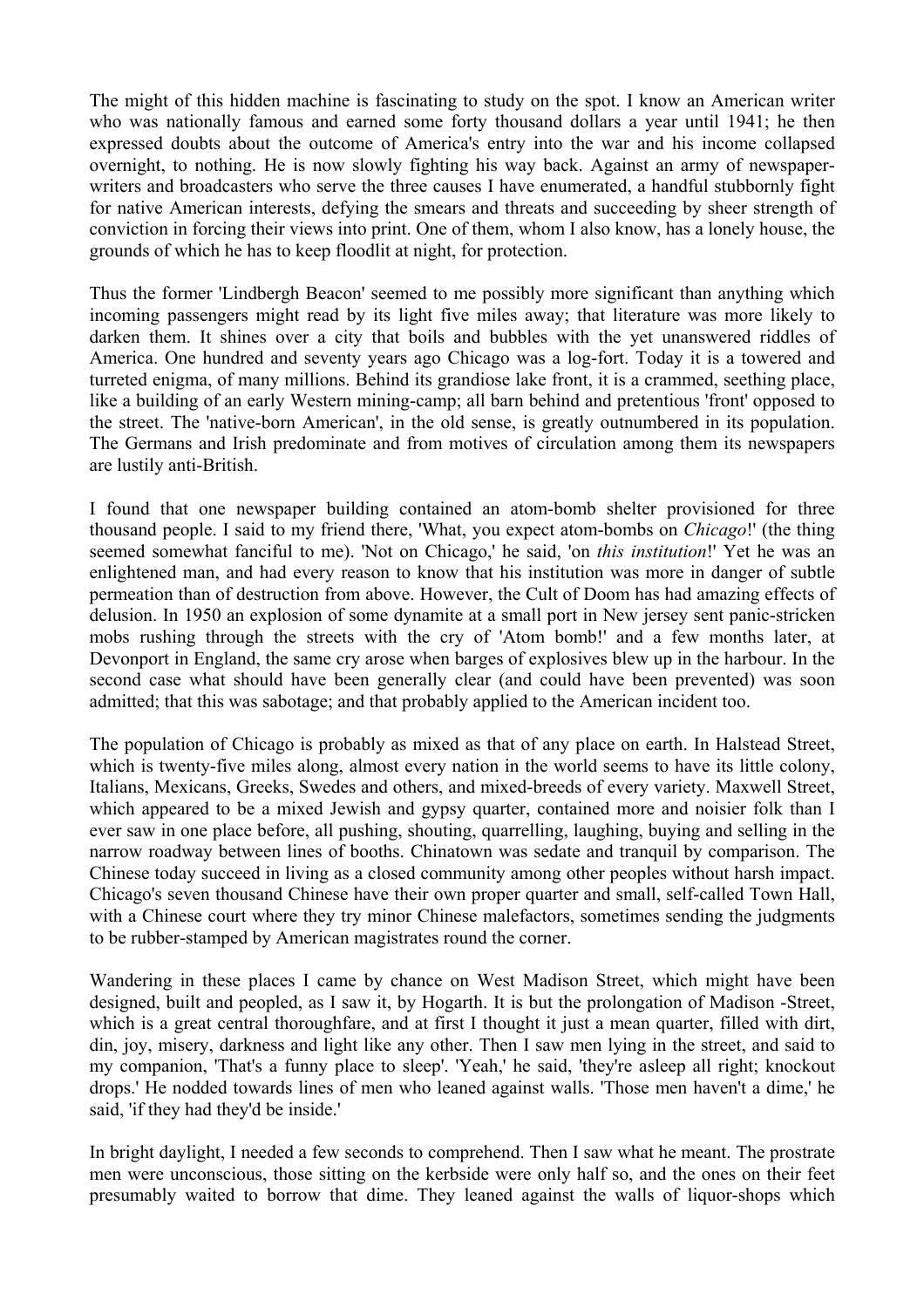displayed large notices, 'Whisky, full ounce, 20 cents; double-shot, 35 cents'. The results were plain to see, stretched on the pavements. At all hours of the day, I found, the scene was similar, and recumbent forms lay in the refuse-filled alleyways. In the early morning, when thirst needed encouragement, the double-shot ('Our Morning Special') cost but 18 cents!

I remembered hard drinking in London forty years ago but professional drinking on this scale (for these men had no other professions) was new to me. A hundred years ago London may have known something comparable; the Borough High Street then was described as 'a continued ale-house, not a shop to be seen between red-lattice and red-lattice; no workers but all drinkers.' What I now saw seemed a great waste of lovers, husbands, fathers, homes, crafts and careers. Prohibition is vain and appears wrong. Regulation of quantity by taxation and of quality by supervision might be an answer.

Chicago, however, is a wide-open city in the broadest sense, by order of the vice-syndicates, and this is one aspect of the effects. The city took brief cognisance of West Madison Street just after I discovered it. One morning a newspaper-editor 'picked his way to work through Skid Row's reeking garbage and broken bottles, stepping past the bodies of sleeping derelicts on the sidewalks', and thought this would 'make a good story'. In his sense, it did; his newspaper's circulation rose by twenty thousand copies daily while it continued. He sent two reporters to live as bums in Skid Row for a week; one became violently ill from the double-shot but the narrative was produced. There were eighty-two saloons in three-quarters of a mile of street, all openly breaking the liquor and health laws, and forty-six doss-houses with a nightly population of twelve thousand men, formerly of all classes from the managerial and professional to the manual-labour.

The report for a time closed down fifty-six saloons. However, even during this brief alarm thirtytwo unconscious men were counted on the sidewalk during a ten-minute walk. The interests engaged in keeping the city wide-open are the most powerful in Chicago and the Police Commissioner 'threw up his hands', asking, 'what can we do?' Soon the good story was forgotten. Chicago has always been so.

Yet Chicago was also the scene of a scintillating glimpse of that beautiful and elusive thing, the American Dream. The oft-used words denote a genuine and admirable longing for something noble if unclear; visions are commonly vague in outline but contain great power to inspire. The World Fair of 1893, white and shining, was a sudden, brief realization of that peculiarly American yearning; in 1925 Sir Charles Cochran remembered it as 'the most impressive thing of its kind that I have seen'. Its swift creation and abrupt dissolution reveal two sides of the American character, which between them make up the whole enigma.

The idea of a World Fair to commemorate the four-hundredth anniversary of Columbus's discovery of America took shape in 1890. In a land where the cities vie for live conventions as Roman ones fought for Homer dead, this was a glittering prize, and Chicago won it. In January 1891, with opening-day but two years ahead, a few architects gathered on a lake shore then not much less desolate than the Atlantic coast where the first settlers landed in 1600. In May 1893 the Fair was opened.

In those two years seven hundred acres of sand or waterlogged ground were reclaimed and a dozen palaces built, together with hundreds of smaller buildings, canals, basins, lagoons and islets. For once 'American architects were freed from the demon of rent-values and the building-envelope'. All the buildings were white and of a uniform cornice-height. Meanwhile Chicago itself was still paved with cobblestones or cedar blocks, the uneven sidewalks were largely of wood, the slums were farspread and foul. Mr. Walter Crane wrote of it, 'Long straight roads break off short on the prairie, to be continued when this pays. Along these straight roads are planted at regular intervals excessively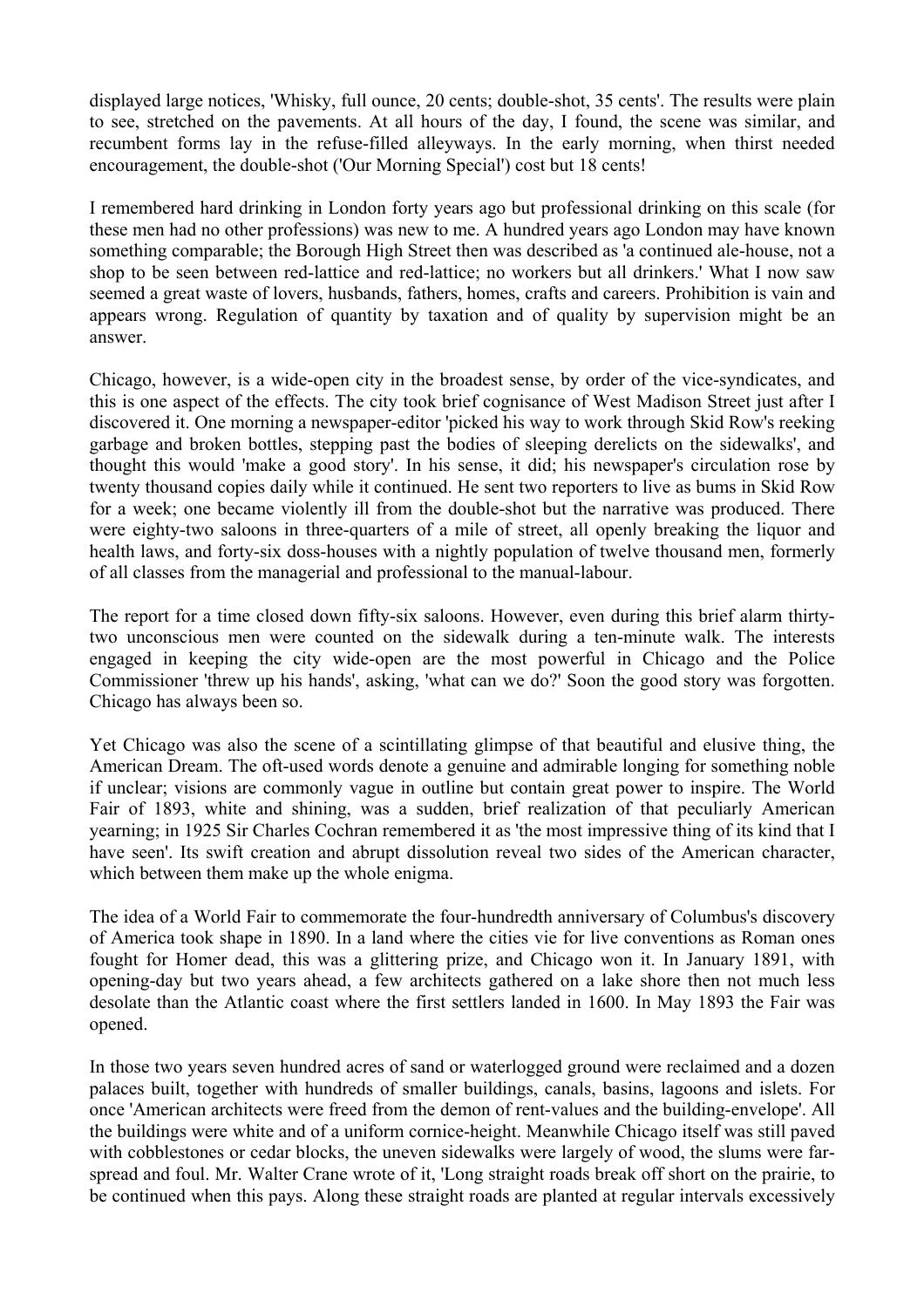irregular houses, the genius of the American architect breaking out in weird, conical towers, vast verandas, mansard roofs; the main roads are bordered with huge telegraph poles.'

That is still a picture of large areas of Chicago today. In 1893 something entirely different sprang up on the lake-shore, almost in a night. 'For the first time in American history a complete city, equipped with all the public utilities caring for a temporary population of thousands, was built as a unit on a single architectural scale. Unique in being an epitome of what we had done and a prophecy of what we could do if content with nothing but the best, it was a miniature of an ideal city; a symbol of regeneration. A new epoch began in American architecture, the epoch of the classical. It endured for a few months. A vision was ordered to appear and then ordered to disappear.'

The huge, swift achievement; the warning touch of disintegrating doom; these two familiar apparitions of the American landscape reappear in the story of the World Fair. It was scarcely open when a Chicago bank, with a branch in its grounds, failed; wealthy Chicagoans indemnified foreign exhibitors. A warehouse caught fire and seventeen firemen were killed. As the Exhibition closed the Mayor of Chicago was assassinated. The white city remained, silent and deserted, as winter approached, and businessmen spoke of white elephants. What to do with a white city, its purpose served? Why, junk it! Fire solved the problem. The great palaces were burned down. Only the Art Palace survived and stands today, as the Field Museum, a monument to an astonishing feat.

The World Fair left Chicago with what it might otherwise have missed, the splendid lake front which is its one beauty, with fine parks and buildings, Planetarium and fountain. Only there, in Chicago, may you hope to find a quiet spot or restful moment, particularly in the Planetarium, where the most marvellous of all man-made machines projects on to a domed roof the entire picture of the day or night sky at any moment of the past or future; the contemplation of time and space is spiritually reinvigorating in a place so given to the passing instant. The fountain too is a joy. All cities ought to have fountains, constantly playing. They had them when drinking-water had to be fetched from fountains, but these should not be stilled now that water is laid on, for beauty contains a utility, and perhaps the greatest.

When I have forgotten much else I shall remember the fountains of the Schwarzenberg Place in Vienna. Hidden lights of many colours played on them, and shafts and plumes and columns of water, ever-changing in shape and hue and lovely as flowers, rose and fell in the summer night while I sat with my coffee and watched. Men knew how to live, once. This fountain in Chicago recalled that other in the city now in pawn to doom; it was a soft and delightful thing in the hard, angular brightness of Chicago at night.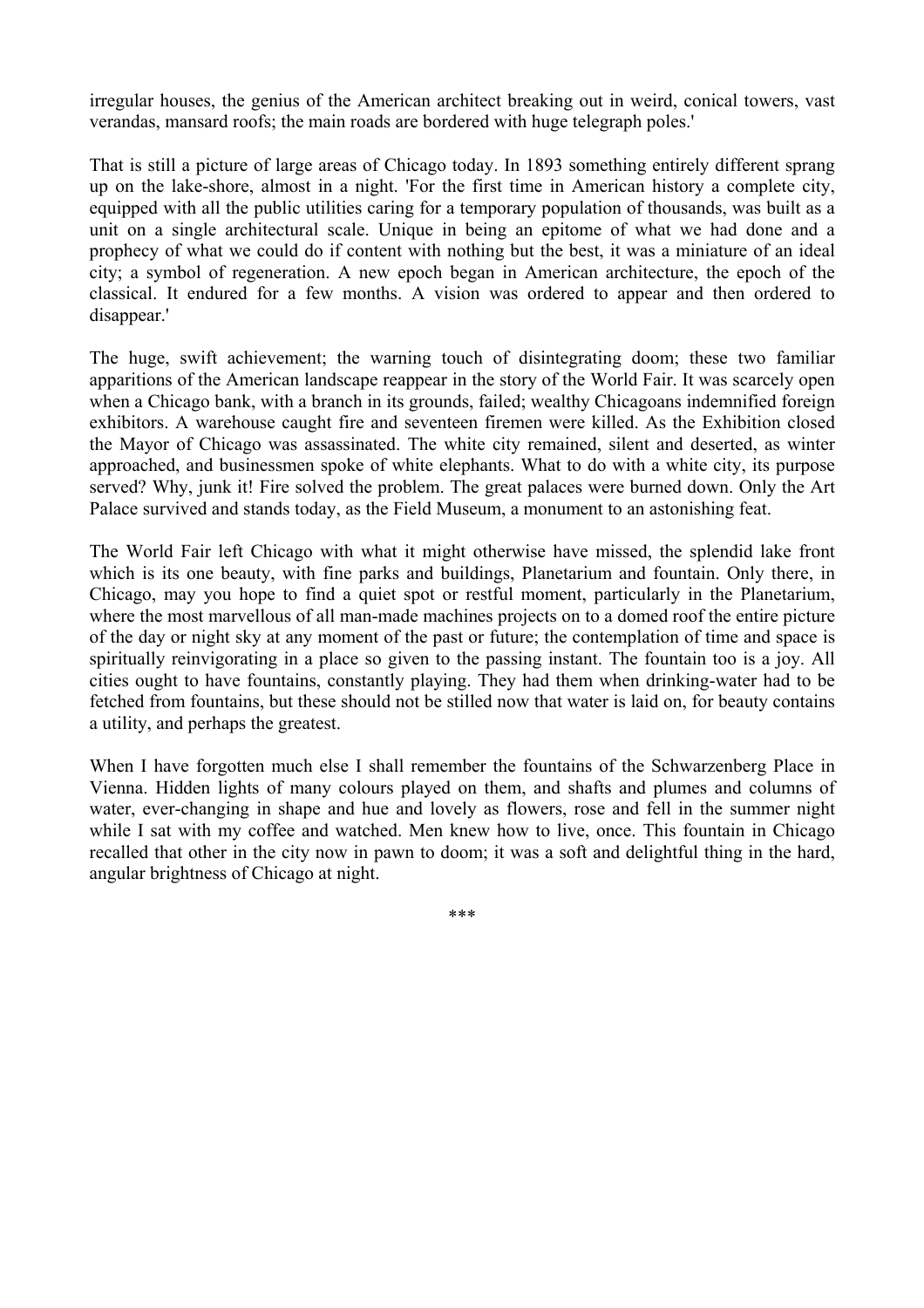## Chapter Forty

### CITIES FULL OF VIOLENCE

Chicago is full of the showplaces of gangsterdom; something pestilential surrounds them still, as if their doors bore a red cross. The tourist guides lead their flocks to the café where Big Jim Colosimo was shot (whose throne passed to Johnny Torrio, who faded out so that Al Capone succeeded, who went to prison so that it descended to other, present kinsmen); another café once owned by Diamond Joe Esposito, who was shot between his bodyguards; the garage where seven Moran gangsters were machine-gunned by rivals, two dressed as policemen; the spot where a 'hanging prosecutor' was killed; the nightclub of one Ginsberg who died of fright while awaiting electrocution (he was a pessimist; in the last 639 gang murders thirteen persons were convicted, but not all executed); and other X-marked spots.

I went to America believing that the gangster days began and ended with Prohibition, which gave a galvanic impetus to illicit brewing, distillation and purvey. This was a major error, born in the perusal of the mass-newspapers; in truth, gangsterdom is more powerful than ever before, because organized crime is now firmly allied with politics. The masses of American people seem held in a clutch from which they cannot break free. The general attitude towards organized crime is (as Mark Twain said about the weather), 'Everybody complains of it but nobody does anything about it'.

Mr. James Kem, a Senator from Missouri, expressed common public feeling in scriptural words: 'Mr. President, the land is full of bloody crimes and the city is full of violence.' Organized subversion of law today is a quite different thing from the Wild Western lawlessness of earlier times. That was a hot-blooded condition of the open spaces where the forces of law were weak, some men took what they wanted, and other men lynched them to enforce some security. This is a cold-blooded thing of the teeming cities, the systematic corruption of an established order of law and justice for gain and power. It is of the snake, not the man-eater. It is (wrote Mr. Priestley) 'not a tropical underworld of hot blood and passion, of people too barbaric for the bourgeois virtues; it is a chilly, grey, cellar-like, fungus world, of greed, calculated violence and a cold sensuality'.

Gangsterdom in the 1920s and 1930s seemed just a sudden outbreak of violent crime. Rival gangs fought merely for spoils, hijacked each other's liquor, muscled-in on each other's precincts, killed each other, and that was that. The kidnapping of Colonel Lindbergh's son in 1932, (when the father was a national idol yet unsmeared) forced Congress to act. The gunmen publicly most notorious were hunted down and by 1938 Mr. Edgar Hoover of the Federal Bureau of Investigation (America's Scotland Yard) thought the gangsters' day was over. Now the hidden organization proves stronger than ever. Organized crime is one of the three most powerful forces in the Republic and its coils reach round the entire edifice of political and civic administration.

The centres of the organization are the great polyglot cities, New York, Chicago, Los Angeles, Detroit, Cleveland, Saint Louis, Miami and New Orleans. From these its tentacles spread over the land into small and smaller towns (in 1950 a quiet place of 15,000 people in Kentucky had its entire police force and 160 other people under indictment for vote frauds, illicit gambling and neglect of duty). The aim is to make the whole Republic 'wide open' for gambling, drinking (against which regulative laws exist in nearly all States), drugs and prostitution. The method used is the purchase of politicians and officials at all levels; it is facilitated by the American system of redistributing public offices after elections. The following quotations (a few from a large mass) show how the matter is constantly discussed, though as yet without any effect: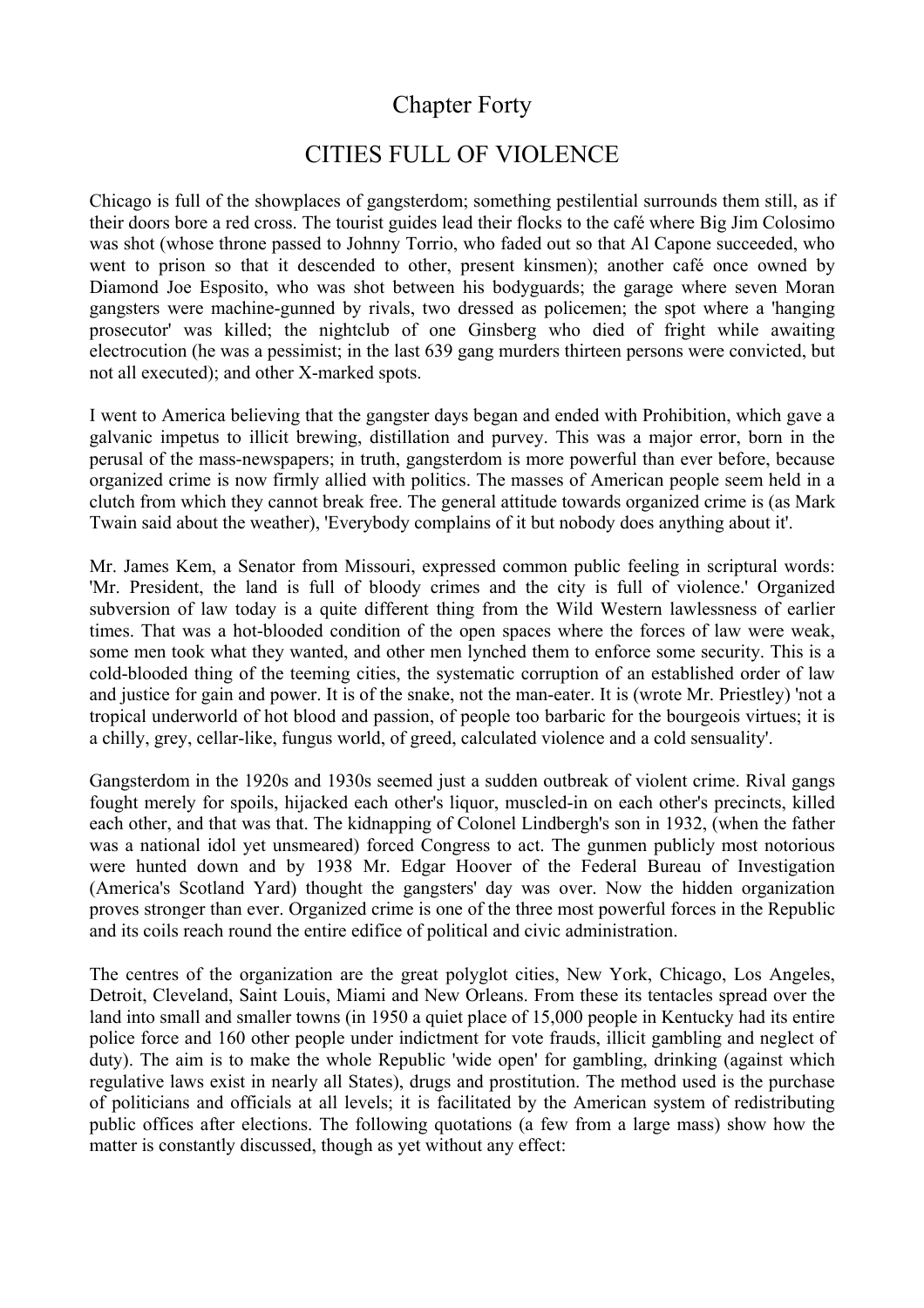In Kansas City the alliance between politics and crime exploded in the killing of Charley Binnaggio and his gunman Charley Gargotta ... It is the duty and responsibility of the President to enforce the laws but obviously this is not being done ... It is little wonder that respect and confidence of the people for the laws have dropped to an all-time low; the unholy alliance between politics and crime is responsible for this ... No gambler can operate without crooked friends at city hall and in police headquarters.

The real crime menace is the huge gambling syndicate which has a grip on politics ... The Mafia is the super-government of a nation-wide and world-wide crime organization which now has tentacles reaching into the Cabinet and White House itself and almost every State capital ... The link between the new-style gangster and the shady politician is the biggest story in America today and its surface has only been pricked by the reporters' pens ... A share of the gangster's profits, as crime investigation committees during the last few years have revealed in Detroit, Chicago and elsewhere, is laid aside to buy local politicians who have the power to select police, prosecutors, judges and legislators ... The syndicate operates by subterfuge in every big city except Chicago, where an open alliance between politics and the underworld has brought about conditions that are a disgrace to civilization.

Politicians need money, racketeers need immunity (a Police Chief from Ohio).

The reason the Police Department takes things on the side is because they don't make enough to live on. If you offer them a gift they don't take it; they grab it and tear your arm off with it (a gangster).

The recurrent allusion, in all such complaints, is to the 'alliance between crime and politics'. This is universally known and individual Americans speak of it with detestation, fear and impotence. They overlook its larger aspect, which students of recent inquiries in England may also ignore. It is that officials, once suborned, must toe the line for ever, and the higher they are, the more important the line. Corruption may reach at last into major actions of State policy and endanger the life of a nation; more than gaming-machines, drinking-hours or numbers rackets are at stake. Forgetting that, many Americans tell themselves the Republic will in time, somehow, get the thing out of its system. A book about Chicago expresses this feeling: 'It is difficult to get indignant at Chicago. So much is so open and law-breaking is so obvious that it comes to appear normal.'

Organized crime in its present form is a product of the later immigration which started with the Civil War. The big names in it are Italian, with some Russian-Jewish ones, and it can only be understood by considering those origins. The great waves of immigration from Italy and Eastern Europe came from places where the secret society was indigenous and membership descended from generation to generation of the same families. The tradition of enmity to law and long experience in conspiratorial methods were brought to the new land. Signs of connection between Soviet Communism, Political Zionism and the crime-syndicate have often shown. One leading operator was prominent in the money-raising campaign for the Zionist adventure in Palestine. Gangsters are frequently defended by lawyers representing the American Civil Liberties Union, which was described by a Californian Senatorial Committee as 'expending at least ninety per cent of its efforts on behalf of Communists who come into conflict with the law ... Its main function is to protect Communists in their activities of force and violence in their programme to overthrow the government'.

The Italian organization is at least ninety years old and goes back to the Sicilian Mafia, which is centuries old. The Italian Government tried to root out the Mafia between 1860 and 1880, so that 'at least a hundred of its members' arrived illegally in New Orleans' (according to the Italian Consul there). These men committed some seventy murders in twenty years, most of them with the 'Mafia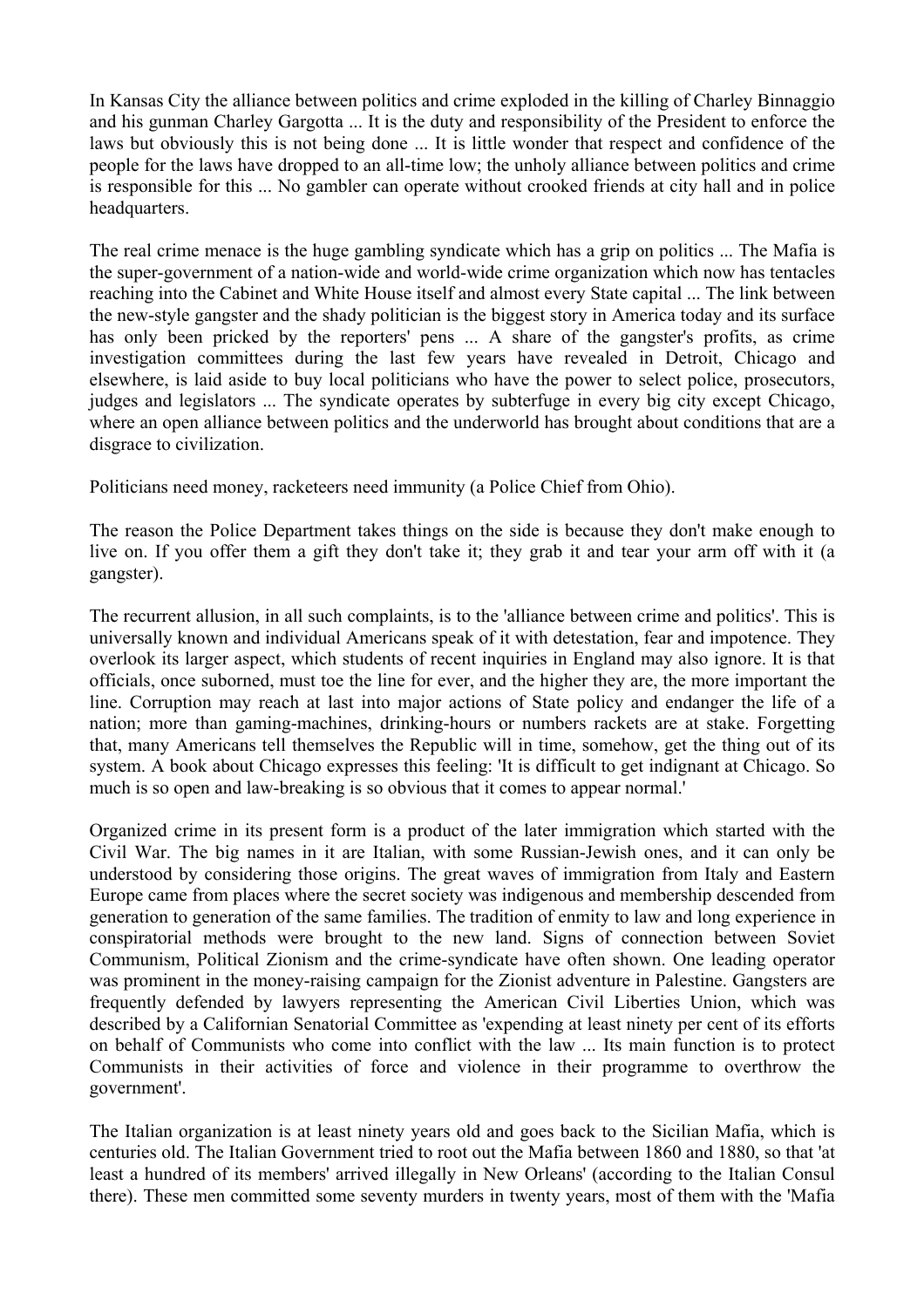gun', a forerunner of the deadly weapon still preferred by gangsters in the 1930s (it was a shot gun with the barrels sawn off to about eighteen inches, the stock sawn through near the trigger and hollowed to fit the shoulder; the stock was also fitted with hinges so that the gun folded like a jackknife).

About 1880 one Giuseppi Esposito (possibly a forebear of Chicago's Diamond Joe) fled to New Orleans from Sicily (where Italian troops sought him for cutting off the ears of an English clergyman, Mr. Rose, and sending these to the family to accelerate ransom) and organized the Mafia there. He was captured and sent back to Italy, but his men killed the detective who arrested him in New Orleans. Eleven Italians were charged with this murder but New Orleans saw that prosecutors, jurymen and judges could not be trusted; the Italians were acquitted and the Mafia held high festival. Then occurred one of those spontaneous American uprisings against the corruption of justice; some hundreds of townsmen went to the jail and shot the men.

This setback seemed final, but in fact the Mafia proved to have remained in being and grown stronger. Al Capone's cousin is a leader of the organization today and the Unione Siciliano is freely mentioned in the continuing, but impotent, public debate. The editor of a leading American newspaper in a current book states that the crime syndicate has drawn such revenues from gambling, drugs and prostitution that it has invested the proceeds in legitimate trading in a large way and now owns a chain of great hotels, hundreds of night-clubs, restaurants, stores, skyscraper buildings and a steamship line! The general staff has plainly suffered little from the loss of the Pretty Boy Floyds and the Baby Face Nelsons.

Of fifty 'public enemies' proclaimed by the Chicago Crime Commission in 1931 none was convicted and several operate happily there now. In New York Irving Bitz (once of the 'Lepke Mob') popped up for an instant in some new affair and proved to be employed in the office of a leading newspaper, where advance information useful to the bookmaking ring was to be had. Dandy Parisi, formerly of 'Murder, Inc.', long sought for the murder of one Irving Penn in 1939, was found in New York in 1950; he belched loud disdain as the judge dismissed the charge for lack of corroborating evidence (Irving Penn was unlucky; Big Albert Anastasia, Kid Twist Reles, Pittsburgh Phil Strauss and Mendy Weiss planned the death of one Philip Orlofsky,' but Dandy Jack, working to a description, shot the wrong man!).

Those are the smaller men. The big ones bloom unseen, and each knowing writer puts a different name to the head of the octopus. Frankie Costello in New York is the great chief; Charlie Fischetti in Chicago is the biggest shot; Tony Goebels in Brooklyn is 'The King'; opinions vary, but nobody *knows*. The rival gangs no longer engage in pitched street-battles, or steal each other's liquor, or throw pineapple bombs into shops which have refused to pay for protection. The method has changed. Possibly there are no rival gangs now, but all have merged to besiege the politicians and through them to pursue bigger game: power in the land.

The killings which continue are picturesque, internecine and infinitely mysterious. Arrest, charge and conviction are at the moment obsolete words; enigmatic disputes are summarily settled between gentlemen who seem above all law but their own, and that's the end. Benny the Meatball (supposedly 'the big shot around Los Angeles') 'runs screaming into the night with five bullet holes in him'. He is succeeded (they say) by Bugsy Siegel, also once of 'Murder, Inc.', who is then shot on a divan in a lady friend's home. He is followed (men think) by Micky Cohen, who formerly killed Maxie Shaman, but in self-defence, and was acquitted. Allen Smiley, who sat beside Bugsy on the fatal night, becomes Micky Cohen's colleague. Pauley Gibbons, a rival (so people guess), 'falls under a hail of bullets'. Hooky Rothman is shot in Micky Cohen's chair in Micky Cohen's clothing shop. Micky Cohen, emerging from a Los Angeles restaurant, is greeted by shotgun-fire from behind a hoarding opposite (bad luck for a man who rides in a bullet-proof motor car from which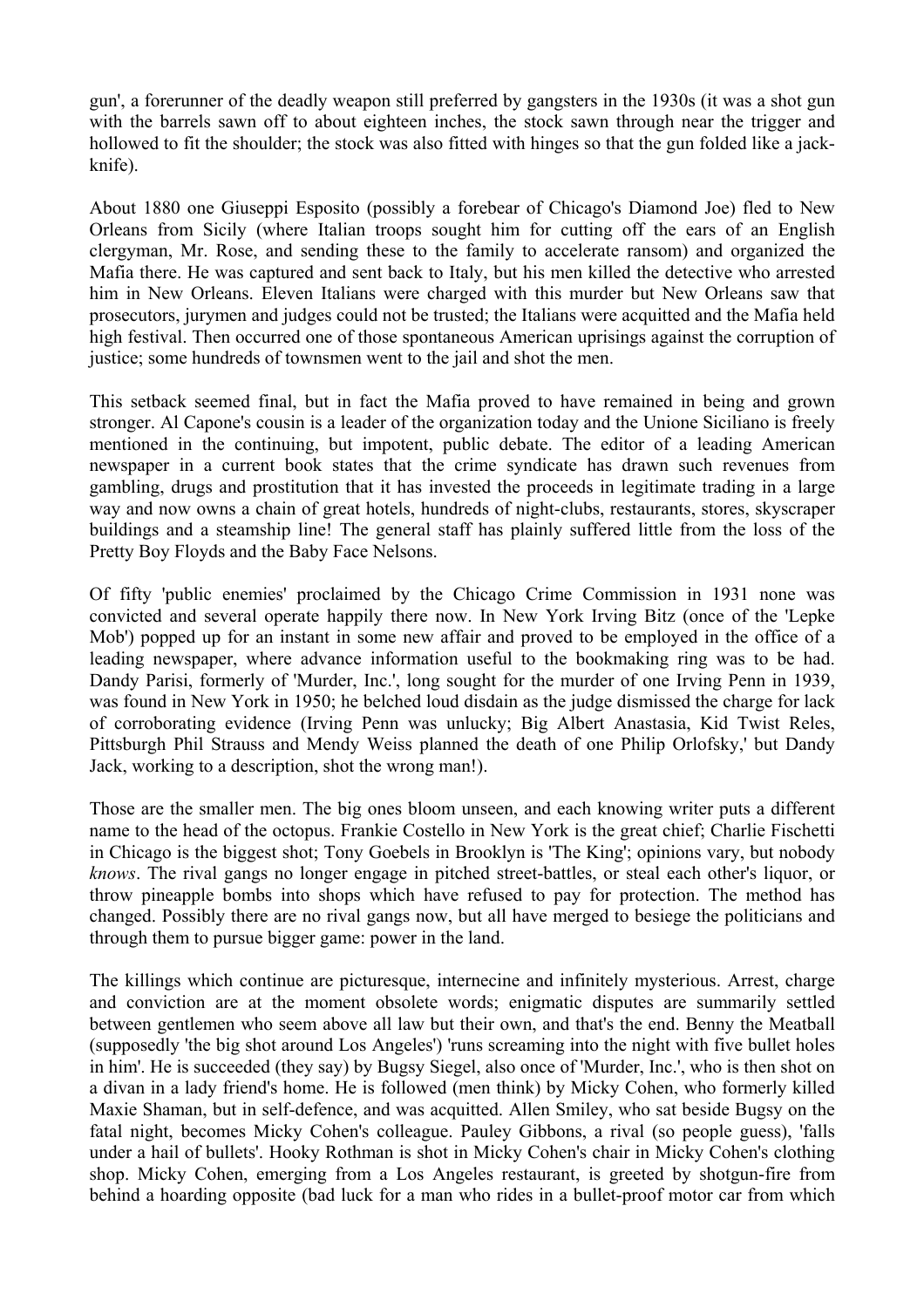he can turn floodlights on to his whole domain while still afar off, and who, in his home, can watch all that approaches on a radar screen). Mr. Cohen is only scratched, but his bodyguard, Neddie Herbert, is killed, and a police companion badly wounded.

Nothing ever becomes known. The crime reporters each time produce a dozen theories. The dead man was shot by a rival for his place or because he had 'squealed'; the murderer was a 'squealer' and feared vengeance; the police killed him because they couldn't get him any other way, or because he had 'squealed' about payments to officials; or he was killed in revenge for another killing. The coils of conjecture are endless, but conjecture is the end. It is like peering into a nest of vipers where there are many hissing heads but apparently only one, writhing body. The crime syndicate does not extirpate itself in this way, but grows stronger. These casualties must amount merely to a fractional inconvenience within it; they resemble Stalinesque purges.

I was around those parts when the attempt on Mr. Cohen briefly excited public opinion. The story, which illustrates the subject as well as any, began with the arrest of seven men in a car for driving the wrong way in a one-way street (the prudent Los Angeles policeman devotes himself to traffic transgressions but even then may go wrong). The seven men had just finished beating a shopkeeper 'until he looked like the end-product of a meat-grinder', so that the policemen found on them revolvers, loaded canes, tire-irons and the like. At the police-station, however, the desk-sergeants, after one look at the captives, refused to charge them and restored their belongings. The matter would have ended there but that, by chance, an amateur photographer took a picture of the seven men, while they were being searched; he sold it to a newspaper-editor who recognized them as associates of Mr. Cohen and printed it with adverse comments about the police.

Public curiosity, thus stirred, was further stimulated when another colleague of Mr. Cohen was arrested for carrying firearms. Mr. Cohen complained that this was a false charge, only brought because he had refused a donation to the Mayor's electoral fund. He added that one of the police officers concerned took payments from a woman brothel-keeper and that this could be proved by the disks of tapped telephone conversations (apparently a local specialist was tapping such communications for Mr. Cohen, and also Mr. Cohen's for the police). The lady involved was in jail, having arrived there through another police officer, who sent a policewoman to gain incriminating evidence by offering her services in The Madam's establishment. At Mr. Cohen's intervention The Madam was brought from prison and testified that she had indeed paid money to the police officer who arrested Mr. Cohen's associate, and also to the one whose charges sent her to prison. At that the corroborative witness, the policewoman, said she had perjured herself for love of her superior. Thus The Madam made good her words to the officers who arrested her, 'I'll have your jobs, you're only a couple of peanuts in the bottom of the bag'.

Whatever the truth or untruth, the moral seems clear; that a policeman who interferes with the vicetrade incurs deadly risk. For the rest, a Police Chief resigned and another was appointed, and the newspapers closed the matter with allusions to 'the pattern of police bribery and police protection under which the rackets operate'.

The Federal Bureau of Investigation appears to labour in vain against these conditions. The case of Al Capone remains the proof of its difficulties; he was only brought to book, at last, for income-tax frauds! So it still is. A coroner's jury may say 'Murder', but the State or District Attorney's office may append, 'No evidence', 'Stricken off' or 'Dismissed for want of prosecution'. The devices of delay also are infinite in the hands of smart lawyers (an American judge once said 'Litigation at some point must come to an end', but that point is hard to reach), and the statute of limitations is short. One much-sought leader was arrested, as a last hope, for swearing at the police. Admitting to 'bastards', he said the President once called a reporter a son-of-a-bitch, and acquittal upheld his constitutional rights.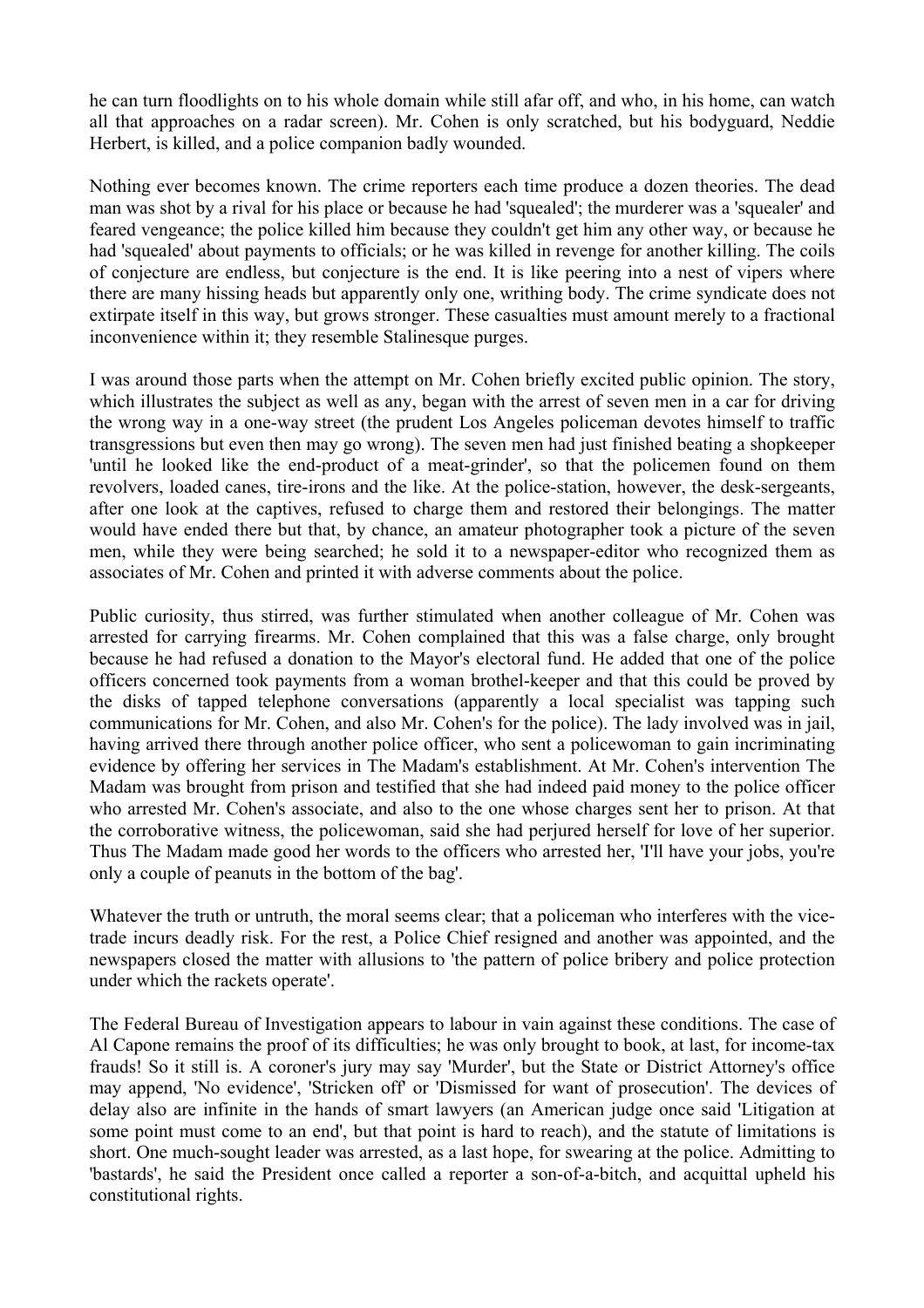One peculiarly American factor also works against the repression of organized crime. 'The lynching mob exists in America in two forms' (writes Mr. Edmund Lester Pearson in *Studies in Murder*), 'the mob which hunts down and kills some wretch of a malefactor, or alleged malefactor; and the mob which rails against legal officers who are engaged in protecting the community against crime ... Ten thousand tears are shed in America for persons accused of murder, and even for persons convicted of murder, to every word of regret spoken for the victims of the murders. And that, according to thoughtful investigators, is one of the reasons why America leads the world in its shameful record for the unlawful taking of human life.' Moral indignation about *organized* crime is difficult to match with an emotional sympathy towards *individual* crime, and this might explain the failure of general opinion to rise effectively against the gambling, drink, drugs and prostitution ring. The crime-ring killings very seldom come to court, but the scenes which sometimes attend individual murder-trials have something of the delirium of the Camp Meetings.

Individual crime exists everywhere and would not deserve especial notice in a book about America. Organized crime is different and appears in America in a degree unknown elsewhere. The alliance with politics lifts it from the size of a fungus to that of a redwood in the American scene, and its effects might be as great as those of a civil or foreign war. The crime-ring, through its agents all over the land, sets out to suborn officials and politicians with money or the promise of *votes*. The service demanded is the wide-open regime, in the form of tacit non-interference with the gambling, liquor, narcotics and prostitution traffic. Once a party organization has been so subverted, however, its political policies are bound to come under similar pressure. The ultimate aim appears to be the subversion of the Republic itself, not merely profit. If a State is to be ruined before it is taken over, this poisoning of its life at the source must be in the interest of political ambitions, not merely of dope-barons.

One of the ring's practices is to bribe revenue officials and then blackmail businessmen and others through the threat of high assessments. A grand jury reported that in President Truman's home county 'one arrogant racketeer, feeling that a prominent businessman had not been polite to him, had this man's real-estate assessment tripled. When the victim apologized and opened a credit account for the racketeer the original assessment was restored'. This jury was shocked into making an interim report which spoke of 'terrible lawlessness, utter disregard of our States as well as our municipal laws'.

The deepest root of the evil, however, is the crime-ring's delivery of votes, or forgery of them if they cannot otherwise be obtained. Because of this factor, the results of American elections cannot always be accepted as genuine. The hidden process was illumined by an event in President Truman's constituency in Kansas City in 1950, when two men were found shot in the headquarters of the First District Democratic Club in Truman Road. They were Charley Binnaggio, who claimed to be the 'boss of the Democratic Party machine' in that place, and his 'bodyguard and enforcer', Charley Gargotta. Every day (at the club where they were killed) 'boon-seekers ran a gauntlet of stony-faced hoodlums' ('gimlet-eyed gorillas 'is another favourite description) who dispensed patronage to the purchasable. Binnaggio was 'a political big shot'; he had 'thirty thousand votes in his pocket' and 'boasted that he controlled thirty State legislators and had elected the current Governor'. Some of the votes he thus 'delivered' were the subject of inquiry by a grand jury, which indicted sixty-seven of his helpers for forging them. The evidence was put in a safe in the county courthouse; someone blew it open and made off with the incriminating ballot-papers. The inquiry then collapsed.

The public will never know why Binnaggio was killed. The picture was the familiar one; the two men seemed to have died before they knew that anything threatened, and thus did not suspect their visitors, whoever they were. They had squealed or might squeal; the usual theories were discussed. The leading newspapers remarked, without excitement, that 'the alliance continues between the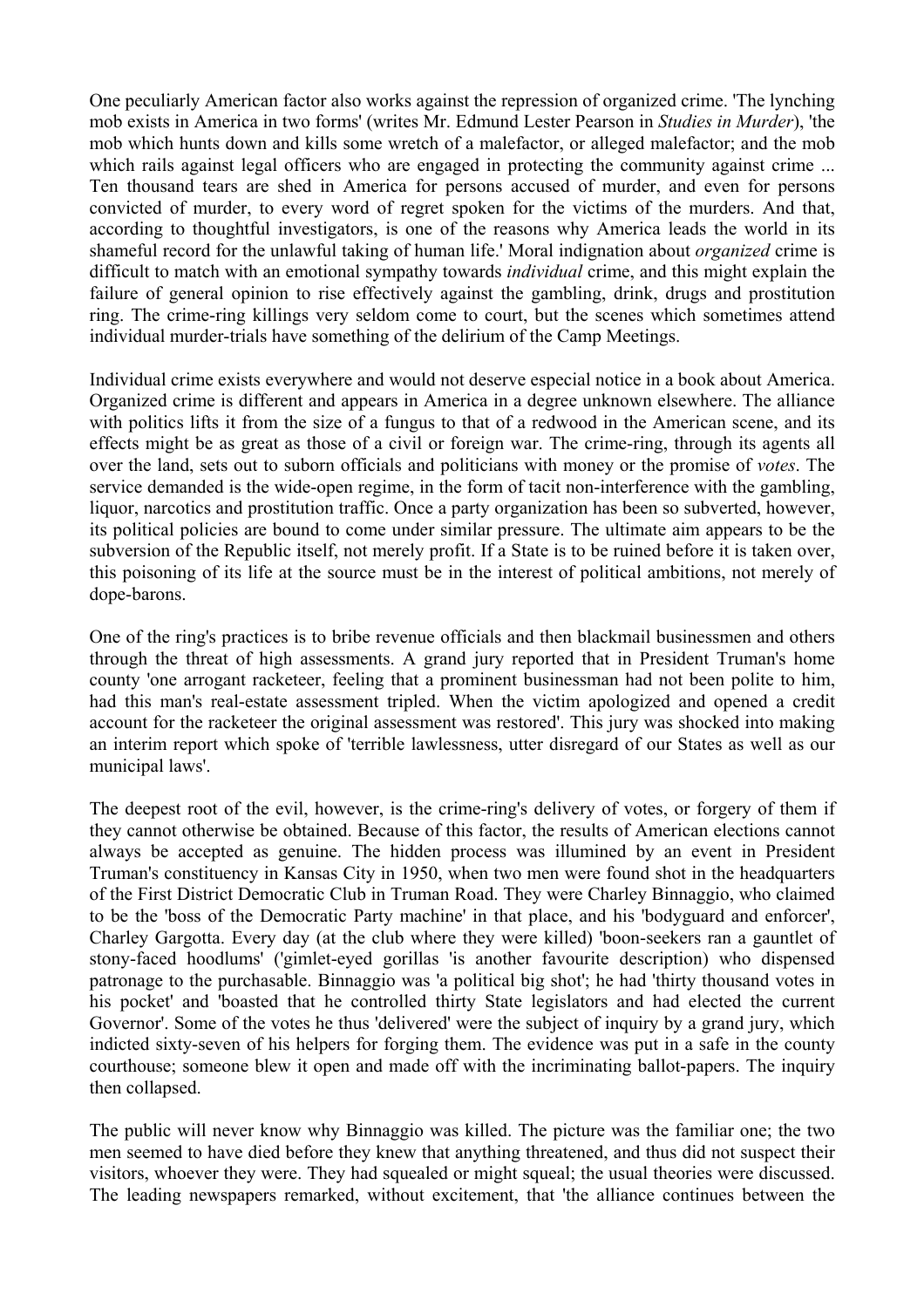underworld and many of the big-city Democratic machines that piled up the votes for the Fair Deal' (the Roosevelt-Truman regime), and that 'these bullets echoed in the White House'. The upshot of it all was that for a while a few Senators and Congressmen vainly sought to drag the matter into the open and 'the chances of effective action to enforce the law remained remote' (to quote one of many newspaper comments).

Chicago more than any other place makes the traveller wonder what America's future is to be. That is not to predict by dark insinuation that it will come to no good end; the huge latent strength of that great majority of Americans who want a Christian and decent life is obviously enough, if it can assert itself, to expel toxic matter from its system. It is merely a confession of ignorance. Today's traveller in Chicago simply has no past experience by which he can measure future possibilities, for the white man's world has never known anything like Chicago; I think that is plainly true and demonstrable. It is something quite new, at least in degree, and the results can only be judged when they appear. The second city of America is undeniably ruled by forces organized to stimulate and exploit the baser weaknesses of human nature, and to that end to subvert what white men have always in the mass held to be the Christian order of law and decency. Their law is today the only law in it. Such conspiracies have often been known in the European parentlands of America but never had more than local and temporary success. I feel sure modern history can show no other case of a great city being in effect conquered, occupied and ruled by them.

The only comparisons that can he made, as far as the conspiratorial method goes, are with the Mafia in Italy and the Communist and Political Zionist secret societies in Czarist Russia. As for the outer results, the Casbah of Casablanca, Port Said and the waterfront of Marseilles alone offer some possibility of comparison. Those were special cases, however; seaports and the sharpset appetites of seafaring men from the ends of the earth have always combined to produce small centres of human degradation. Chicago is not a seaport, so that those factors are absent, yet it far outdoes the Casbah, Port Said, Marseilles and all other such places put together in the open, commercialized display of prostitution, sexual perversion, the narcotics trade, drunkenness and gambling. Madison Street West offers but a small sample of its contents; the nude-show bars, the 'call girls', the dopepedlars and the panders are innumerable. I thought Berlin between the wars was the ultimate in these things. Compared with Chicago today it was as a peanut to a pumpkin. The wayworn writer feels, or should feel, no call to moralize about such things. The more important aspect is that the whole is organized and operated by a single, central organization, The Big Mob, for purposes of political power and that now, according to all qualified observers, it has gained great power in the highest places.

A foremost authority in the subject, Mr. Jack Lait in *Chicago Confidential*, says this state of affairs has been brought about by 'our immigrant hordes' and study of it shows this to be the fact. The two traditional countries of the secret society, Russia and Italy, provided most of the immigrants of the last seventy years, and in the new country the secret societies were able to gain more power than even in their homelands; the masses of Jews and of Italians suffered under this equally with all others when the native-born American politician fell under the unaccustomed thrall. The Big Mob in America today is clearly the Sicilian Mafia of old, with organization intact, rules and methods unchanged. A current encyclopaedia says it was in Sicily 'a secret society which in the latter part of the nineteenth century aimed at superseding the law and ruling the island. Its chief weapon was the boycott; violence was resorted to only for vengeance; funds were raised by blackmail. Popular support enabled it to control elections, avoid legal proceedings and influence industrial questions'.<sup>[\[3\]](#page-236-0)</sup>

These are precisely the methods used by The Big Mob in America, on a grander scale than ever before, and the internecine killings in the average lead to an increasing predominance of the Italian over all other elements. Mr. Lait says that operations are still conducted from Italy, by Charles ('Lucky') Luciano, one of the few leading gangsters with whom American justice caught up, at least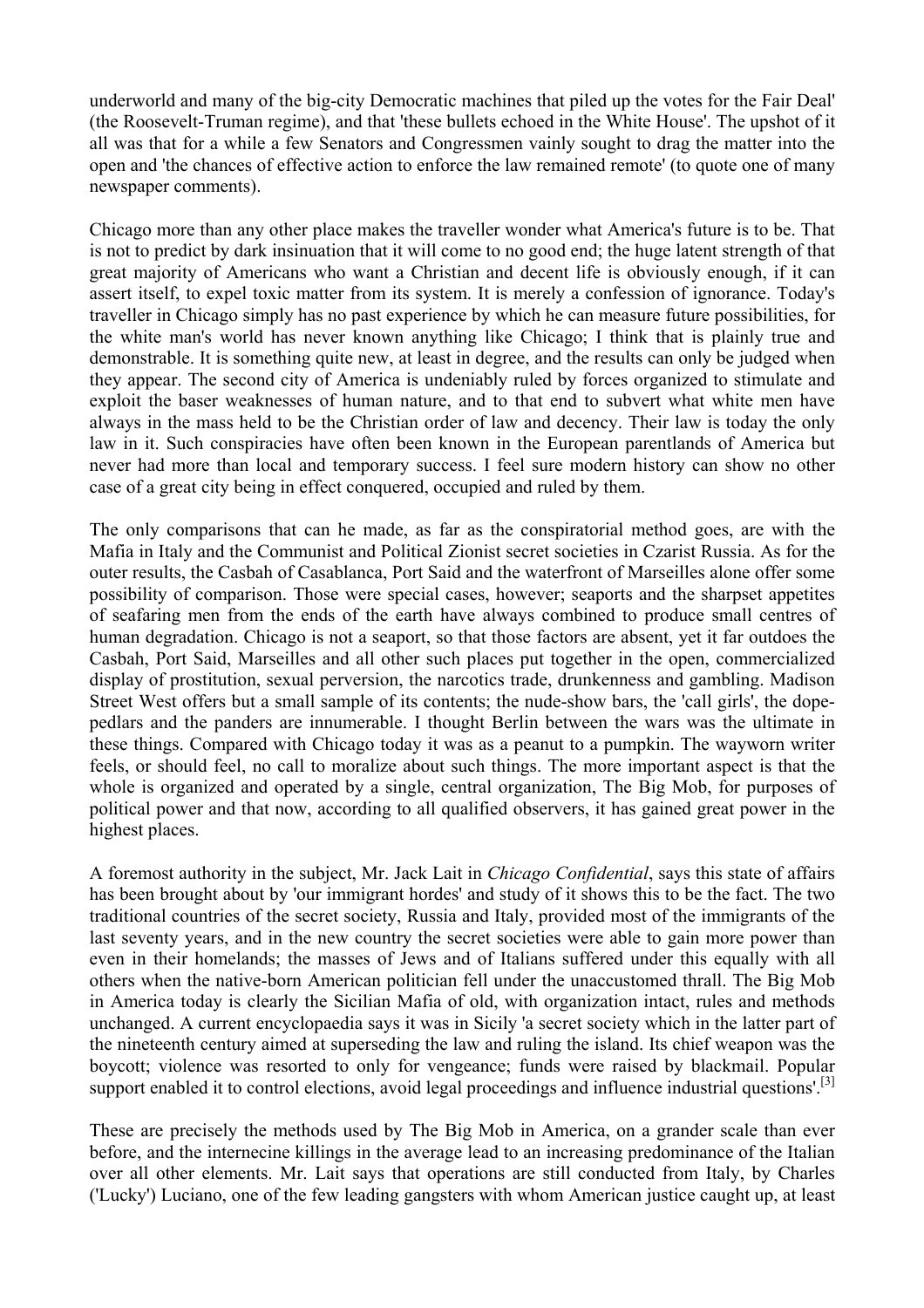to the point of expulsion. He says that the American headquarters is in New York but that the real centre is Chicago, where The Big Mob under Colosimo, Capone and Torrio experienced its first great growth in strength and wealth during Prohibition, and where alone it completely controls affairs (twice during the last ten or fifteen years its sway was challenged even in New York!). Through the investment of its booty from narcotics, liquor and prostitution in open enterprises like real-estate, hotels and stores, and shipping it has become, he says, a kind of corporation or cartel equalling, or transcending, in wealth and power such licit concerns as the Standard Oil Company. One gangster, briefly held for murder, protested, 'I've got more cash than Rockefeller and there's twenty of us with more than I have; no one's going to push us around'. A Treasury Department official said this particular man was 'inclined to boast' but certainly had 'as much as \$150,000,000 in currency in Chicago safe deposit vaults'.

The heyday of The Big Mob did not end with the ending of the thirteen-year period of Prohibition, during which the foundations of its empire were laid on the proceeds from bootlegging and hijacking. On the contrary, it began then. The dwindling news of gangsterdom from America gave the outer world the impression that it was in decline, but the real reason for this was, not that gangsterdom was broken, but exactly the opposite: that the prosecution of gangsters ceased! This started, like permeation by Communism and Political Zionism, in 1933, the year of President Roosevelt's inauguration. The president before him, Mr. Hoover, was a vigorous enemy of the racketeers and his efforts to crush them now look like a main reason for the vendetta since pursued against him.

Before 1933 The Big Mob operated in a relatively small way through the subversion of local bosses. After 1933, Mr. Lait says, it broke out from Chicago to take over 'the entire state and the entire nation, to break through directly to the top, by-passing the whole succession of intermediaries'. Mr. Lait says that a *quid pro quo* arrangement of 'votes for favours' was made directly with Washington. He repeats the statement in various forms several times and adduces what appears to be proof positive: since 1933 'there have been few Federal prosecutions of Syndicate gangsters - and in Chicago none'. This was why The Big Mob disappeared from the news, while its power increased; 'from that time on major prosecutions of important underworld leaders practically ceased'.

This state of affairs received an impressive mark of official approval in 1947. In that year two Chicago police officers of long service arrested one Jack Guzik (who made the statement I quoted earlier) in connection with the murder of a man who challenged the authority of The Big Mob, refusing to surrender his racing news service to it. Guzik was released within two hours. The two police officers were charged with depriving the arrested man of his civil rights (apparently by searching him for arms). Two eyewitnesses of the murder retracted their evidence and a third was killed. Charges, changed to 'conspiring to obtain a fraudulent indictment', were then laid against the two police officers, but dropped. They were next brought before a Civil Service Commission which dismissed them from the force. They appealed and two courts ordered their reinstatement. A third upheld 'the wholesome decision of the Civil Service Commission' (a Supreme Court appeal still pends) and, says Mr. Lait, 'That was notice to Chicago's seven thousand policemen that the racketeers and their assassins must not be disturbed; none has been since, not up to now'. In fact the warning was a clear one to police officers far beyond Chicago, in all cities where The Big Mob is strong.

The root reason for the strength of The Big Mob's hold on American politics is that it is successful in subverting both main parties. Although it promises 'votes for favours', it includes in its calculations the possibility that the opposition party *might* somehow come to power, and with forethought infests it too. In England the Conservative Party is prevented by some occult grip from truly opposing Soviet Communism or Political Zionism and therewith deprives its followers of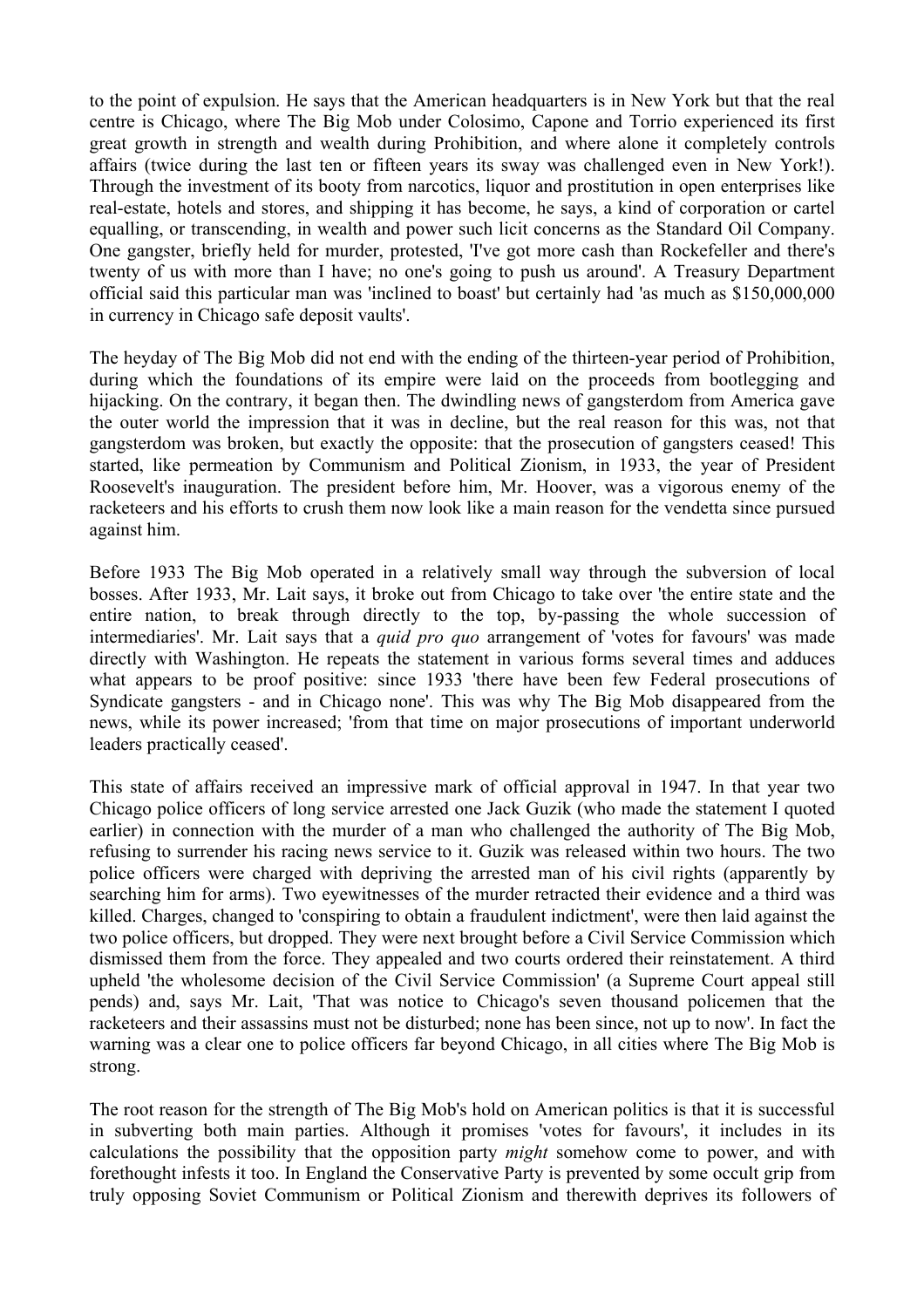genuine ability to choose. In America the Republican Party similarly submits to those two thralls and to the third one as well, that of The Big Mob. Mr. Lait says, 'The unique, baffling Chicago situation is that there is no "opposition". In every other machine-manipulated municipality there is an aggressive minority party, an active "reform" movement of some proportions. In Chicago there is none. The Republicans, who long owned the county and state, now depend for sustenance on reciprocal deals; mustn't offend our foes, because we'll need them, so we'll keep it peaceful; no mud now, boys, or we get nothing.'

I do not think that situation is 'unique' to Chicago, even in America. In the larger picture it exists throughout America and England and the remaining Western countries. The whole shape of it has only been perceived and publicly exposed by Mr. Roosevelt's predecessor, the former President Hoover, who in 1950 said the issue in America was clear; the two major parties should become opposites, and the Republicans should become a frankly conservative party. He told the Republicans, 'There is no room for you on the left', and the Democrats, 'Your die is cast, you are the party of the left'. Then he said to some members of both parties, 'You are not in your proper spiritual homes ... If there cannot be a reasonably cohesive body of opinion in each major party, you are on a blind road where there is no authority in the ballot box.' That is an exact description of the blurred and confused situation to which permeation has brought the Conservative party in England too, and England with it.

In addition to the corruption of politics and the bargain-counter display of human merchandise at its lowest levels of degradation, the rule of The Big Mob has produced a third effect in Chicago, the ultimate working of which is equally hard to foresee. The Negro population there is now by all appearance (trustworthy figures cannot be obtained) the biggest single group. Formerly, when it was much smaller, excellent relations existed between the white and coloured folk. Today there are large and growing Negro quarters through which white folk hurry by day, reluctantly stopping even at red traffic lights, and hardly venture at all by night, and white women should not go there unescorted ever. The figures for murder, rape and all other violence in Chicago's Fifth District are beyond anything ever known in white countries.

This great Negro influx was by no means wholly a spontaneous one. The novelist Anthony Trollope, as he travelled in South Africa about the time the American Negroes were being liberated, foretold the danger that 'unscrupulous white politicians' would make use of black men, given the vote before they were ready to understand it, and Chicago today is the picture of what he foresaw. Very many Negroes were induced to go to Chicago and Los Angeles (as the Puerto Ricans to New York) by cheap fares and other enticements. The object was to tip the voting-scale, and this was achieved; Chicago the city and Illinois the State were by such means captured by the Roosevelt-Truman administrations from the Republicans.

In this way Negroes from the remoter parts of the South, who seldom handled five pounds at one time in their lives before, were in masses brought to Chicago, where during the war they could earn fifty pounds a week. If there was ever a true economic need for them there it passed with the war, but they were kept there after it, employers being moved by threats from the white politicians to employ them, and relief being lavishly distributed if they remained unemployed. Racial resentments were created where none existed before, as they always must be when large and sudden population-movements are instigated for political ends.

The result so far has been that a law-abiding, established, slowly-growing and amiable Negro community has been swamped by a great host of imported newcomers who have been dazed and dazzled by the entirely new way of life into which they were plunged. For The Big Mob, they are as clay to the potter, and Bronzeville (which contains the Fifth District) is the result, a place where drunkenness, drug addiction and all depravity run riot against a background of dirt and human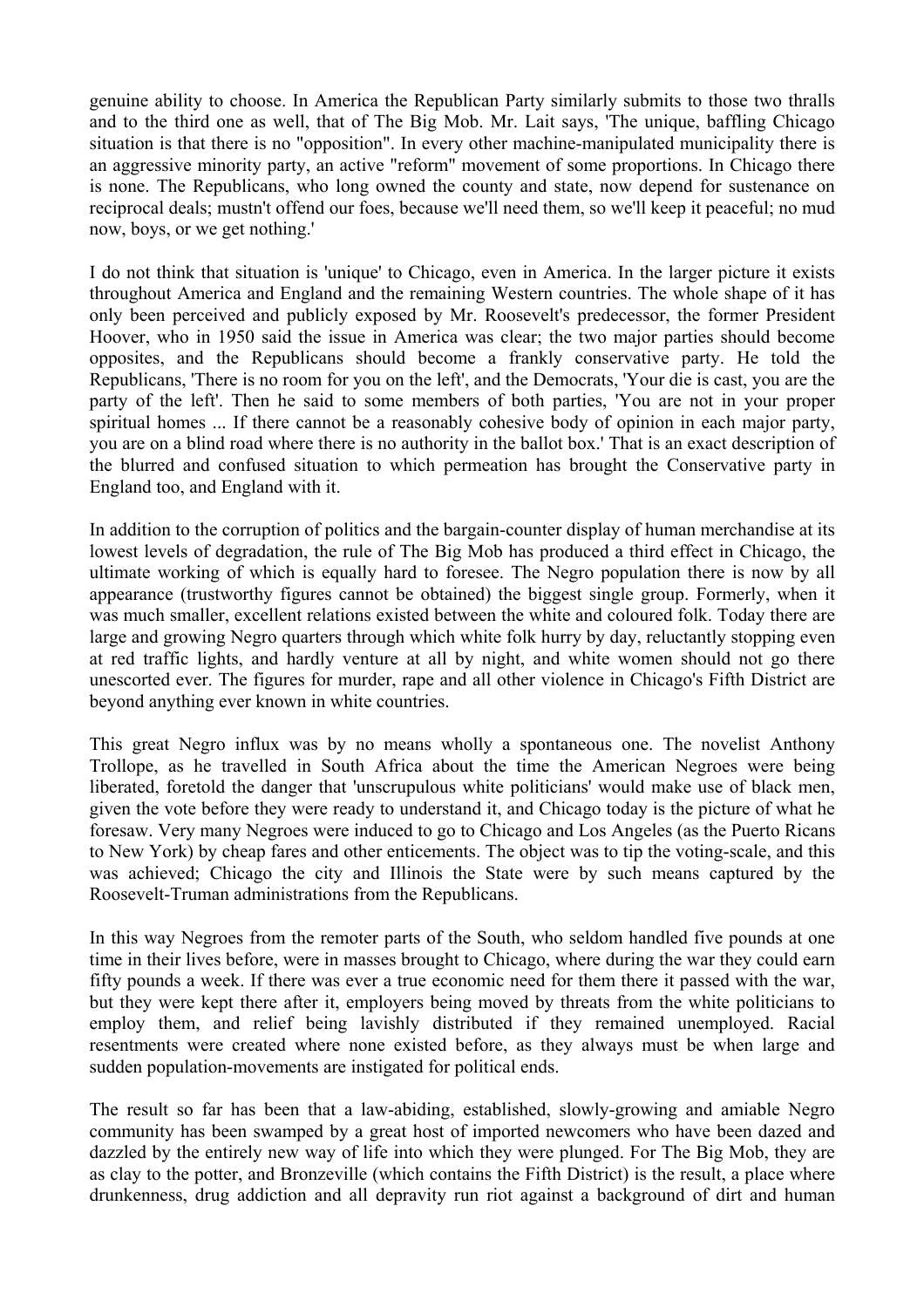congestion. This was once a better district of good houses and pleasant streets. The raw Afro-Americans brought their still semi-tribal way of life into it, turned mansions into antheaps and apartment buildings into tenements, and pushed out in all directions. In Chicago they are in fact driving out the white population from substantial areas. Friendly mingling of the races on the old level has almost stopped while the lowest of both races flock together, especially the degenerates. The state of affairs in the South during the Reconstruction years has been brought to Chicago and reproduced in large parts of it.

This is the work of The Big Mob and of the white politicians who have allied themselves with it. The city is firmly in its grip. Mr. Lait says, 'There just is no recourse against injustice. There is no place, no person to whom the helpless who would appeal can go. The blind alley of politics-gangdom-graft ends in a solid wall which none may crack or vault.<sup>[\[4\]](#page-236-0)</sup>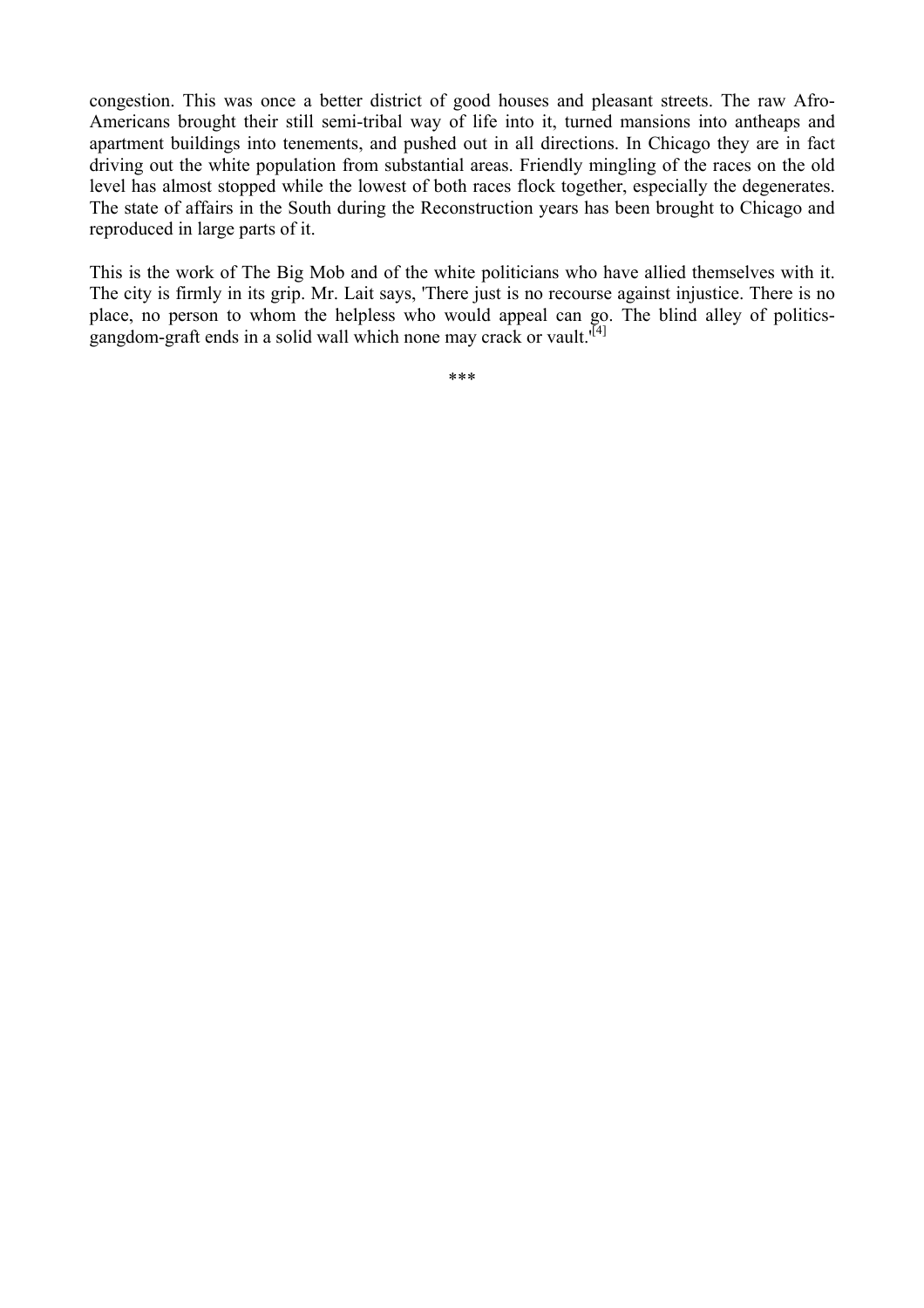## Chapter Forty-One

#### SMALL TOWN

On my way out of Chicago I passed again through West Madison Street, where lay the men shot and doubly-shot. The tourist-buses go up and down there and the drivers tell their passengers through hand-microphones that this is 'The Land of Forgotten Men'; a misuse of words, for though these prostrate ones may for periods succeed in forgetting the world, by the sightseeing industry they are not forgotten. Then I toiled out of the city by the eastward road, a slow job, for Halstead Street does in a manner continue for the renowned twenty-five miles. When it ceases genuinely to be the name goes on and throws off ghostly side-streets, 125th, 150th, 175th and so on. The signs for 1000th and 10,000th Streets are not yet there but will come, in this country of 150 million people and 35 million motor cars.

At last I ran out of Chicago and Illinois and into Ohio and by way of complete change stayed awhile at Bryan, a small town of a few thousand souls. Readers of *Main Street* know Gopher Prairie, the raw small town of unlovely homes and stores sprung up in the fields where neighbours know no seclusion, private life is wide open to Mrs. Next-door's prurient curiosity, gentler souls yearn for Art and boosters cry Our City. The Gopher Prairies are numerous and account for the tone in which many Americans say the words, Small Town. A city-bred American friend of mine dreams of retreating to one from his exhausting surroundings. His wife, who grew up in a Gopher Prairie, merely answers. 'You don't know the small town; I do,' therewith saying a last word clearly unanswerable.

In these parts, however, I saw many small towns much pleasanter in appearance, whatever the real content of life in them, than Gopher Prairie, which was a farming-camp. They were like New England over again; outside Main Street, at all events, their homes were in green aisles of elms and the white wooden churches abounded. In time I learned the reason for this transplantation. New England soil is poor and when the frontier began to move westward many Yankees flocked after it, lured by tales of better earth. Maine, Vermont and New Hampshire were to some extent depopulated, and those States of The Beginning are among the emptiest today; the ghost-schoolhouse, ghost-farm and ghost-barn are not uncommon there. The New England spinster became a familiar figure and one man tried to meet two crying needs by transporting her in hundreds towards the lonely bachelor in the West.

Thus the mushrooming new towns often grew up like the old New England ones, with the white houses, gleaming Wren-style churches, and, sometimes, village greens. Bryan had a large open green place, a bandstand and a band. It reminded me in this of an old-time German garrison town; however, no visible sign of German population offered and such things are not quickly ascertained, in an American small town. It was all very pleasant, with children romping round the bandstand. In America such simple enjoyments as a band in a green place, cool with trees, are rare and a certain resentment against them is constant. I felt it even in Bryan. The band was good and obviously one of volunteer musicians. When I went to a drugstore, wishing to sit down while I listened, I found a gang of lads feeding nickels into a jukebox to drown the sound of music outside.

I went on from Bryan, through Sandusky, and ran along beside another great inland sea, Lake Erie, to Cleveland, where the car broke down for the first time, by what seemed happy chance outside a large sales-and-service branch of the firm which made it, in the middle of the city. I left it in the loudly protesting traffic stream and dashed across. They were sorry, but the entire mechanical staff of their huge organization had been on strike for three months! It is sad to be stranded in the midst of a central thoroughfare; all America becomes one great accusing face and anathematizing horn; I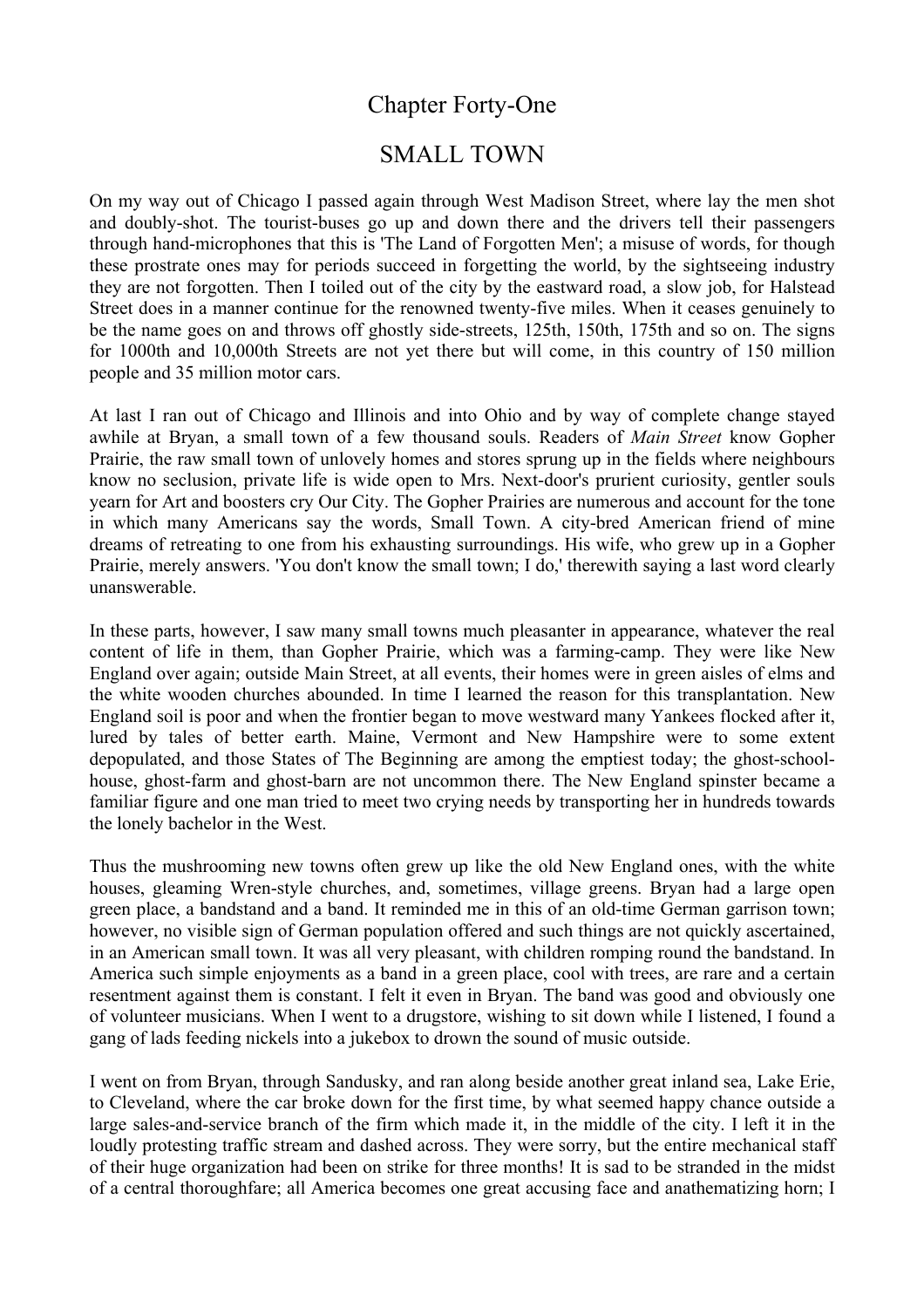felt like a Lilliputian in Gulliverland. At this crisis a complete stranger with a truck appeared, without a word wasted began pushing me through the traffic, and after a mile or two taciturnly steered me aside into a repair-workshop, then departing before I could even thank him.

For a day or two I idled among friends and explored Cleveland, a fine city by the lake, with an abundance of trees and parks, and many great industries. Here Mike Polopski, the best-paid artisan in history, earns one hundred dollars a week (sensibly diminished by his union dues), owns a limousine, and lives in a somewhat inferior house, with a wife, television set, large refrigerator and a machine which washes, rinses, wrings and dries. Save for the house itself, and what that might connote, he lives well. He already earns more than the \$4000 a year which President Truman has foretold as the average income of an American family by 1966. The only cloud in his material sky, if it is one, is the unanswered question: will deficit-spending by his government lead to a 'bust' (as it does for private persons) and what is to be done with the apparently inexhaustible production of American industry?

As to the first, the currently unfashionable school of 'sound finance' holds that the ultimate 'bust' is inevitable. As to the second, only God, by the look of things, can provide the solution. When the small British island (which does not grow all the food or contain all the raw materials it needs) was wealthy, it bought food and raw materials abroad and largely paid for these with manufactures; and the world prospered with it. The Republic has all the food it needs and almost all the raw materials, and must somehow dispose of an apparently boundless surplus of manufactures. The conundrum is not now acute because a large proportion of these are in effect dumped in foreign countries in the benevolent manner known as Marshall Aid. If other countries recover and build up their industries again, their intake of American manufactures will decrease while American industry continues to grow. At the end it would be thrown on its own market, which is great but could hardly keep pace with such expansion. At that point the system of deficit-spending, to keep up prices and standards, might logically lead to cars, refrigerators and television-sets being stored in caves and warehouses, like grain and potatoes. Alternatively, the deficit-school of politics might declare another 'emergency', leading through the seizure of 'emergency powers' to 'control', impoverishment and the loss of individual liberty.

Thus Mike Polopski, at present flush, wanders along an enshadowed road trodden by the British working-man twenty years ahead of him. If his house is inferior to its gadgets, that is only because he has never thought much about houses. If he wanted a better one he could today still have it, of any kind he chose and could pay for. The stage at which that may be denied him, in the name of an 'emergency', lies farther down the road, about where the British working-man now is.

Cleveland was suffering from an outbreak of robbery with violence and sexual assault, the effect of two current causes. The visible immunity of the great crime-rings has weakened public respect for the law, so that unorganized, individual ill-doers now set out to break it in their own way; and that is made easier for them because the love of mechanical things has led to the disappearance of the neighbourhood cop (or policeman on his beat). Modern cities all felt that their policemen ought to rush about in zone-cars with screaming sirens. Constabulary duty was mechanized and became a thing of loud exhausts, corners taken on one wheel, and microphones ('Calling all cars, calling all cars ...'). This might be useful if the mobsters still fought each other in the streets, but today, for higher efficiency in the organization, they kill each other privately and without fuss. Thus the mechanized police have been left like an armoured division in guerrilla country, and the small local criminal gladly watches them whizz by before he goes to work. The man he feared has gone; that was the foot patrolman, who knew every honest citizen, bad character and doorway on his beat and was near at hand when anything went wrong. The man in the zone-car has no such local knowledge or eye for detail. Unorganized but violent crime has thus become a major problem of the day and the people of Cleveland were thinking of self-help in the form of Vigilance Committees.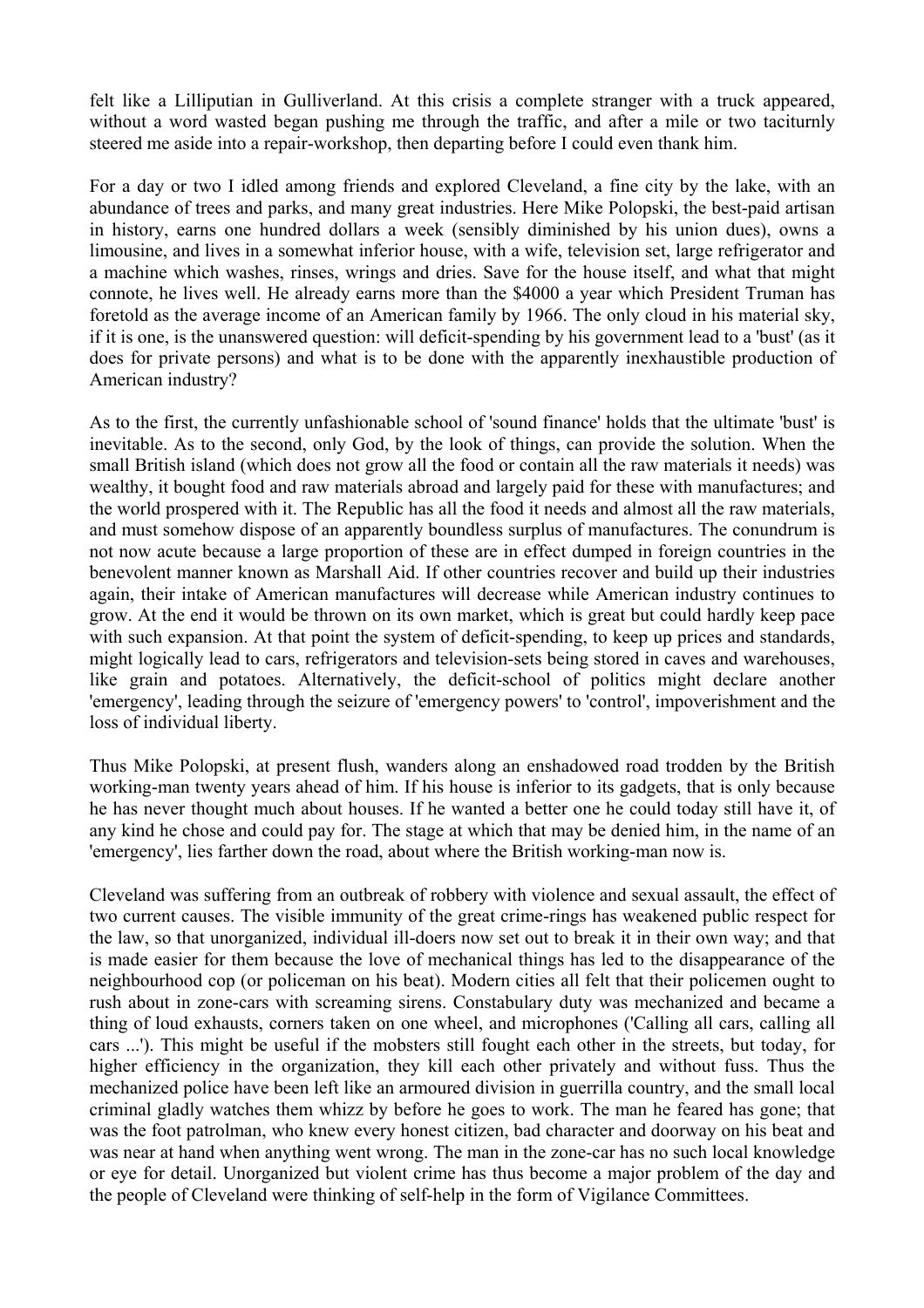Having come so far, I could not return to New York without saying at least good day to Canada; I followed the long lakeside road to Buffalo and crossed the frontier. It was as if the wind abruptly fell. The nervous tension which fills even the empty spaces in the Republic is suddenly relaxed, on the farther side of a river. This is an inexplicable thing, but palpable. The easier pace of life communicates itself to the very air, even of woods and fields.

I ran for ten miles along a picturesque riverside, towards a distant, stationary cloud in the clear sky: the spray from Niagara, suspended in air as eternally, I suppose, as the snow lies on high mountains. It was good to break the long journey for a little while at Niagara, and to spend the time planning the route for a future Canadian one. This was a long-cherished ambition, for I had good Canadian friends in both the wars. I remembered one of them, Eric Read, spinning down to death below me at Lens on Boxing Day of 1917 and, as I looked at Niagara, thought how little he and others of his Canadian generation could have suspected the strange things that would happen in the next thirty years. Their Canada, like the American Republic and the British island, was caught in the web of the grand design and, with the rest of us, would not know the shape of the future until Armageddon was complete. I went to Normandy in 1944 with Canadian troops and among Canadian press correspondents, as among British and American ones, saw some of those new figures of our time, men in khaki battledress who were not truly Canadians, or British or American, but quickly-naturalized Communists from Eastern Europe, thus enabled to obtain all manner of information. The Canadian spy affair of 1945-46 was but the partial exposure of something then obvious to any trained eye.

The temptation to go on to Toronto was strong but for that moment had to be resisted. I recrossed the frontier to Buffalo and began the long ride across New York State, breaking the journey only for a few days at another small town, Le Roy, one of the new-New England Places. It had a little white church which, like many others, was the loveliest I ever saw, pretty white houses in the homes-section, green lawns and sidewalks, and trees that grew, in relation to the trees I grew up with, as if each was the apostle Jesus loved. The delightful, pedimented and porticoed houses closely rubbed porches and seemed to me to deserve more space between, but that, whether fault or virtue, is universal in America and belongs to the general fear of uppityness and stuffed-shirtiness. In comfortable, softly-lit interiors elderly men read newspapers or women played bridge; on stoops, mothers and fathers rocked themselves; at the Firemen's Fair the children ate ice-cream, or rode on the roundabouts and the firemen, in clownish dress, made lusty music. It was all as jolly as could be. On to this little white-and-green place red-and-gilt Main Street of the hot dogs and ham burgers was abruptly stitched, a discordant levantine bazaar where a village green would be harmonious.

I went on from Le Roy and found New York State, lush and long-settled, a demi-paradise. Marks of poverty are rare in this country of fine farmland, substantial homesteads and townships which grow ever closer together. There were many lakes, not great inland seas like those which accompanied me for many days, but little, blue, domestic ones, just big enough for fun in a small boat. The roads are good all over the Republic, but here the double- and treble-tracked highways, with their overpasses and underpasses and cleverly-contrived intersections, reach perfection. I turned southward at Albany and was going hard for New York, resolved to resist any new temptations to tarry, so that I might get there betimes, when I saw a sign, 'To Catskill, by ferry'. Who could withstand that? At once I turned aside.

I soon understood why that idle old Dutchman chose this countryside for his twenty-year sleep. Here, on the edge of turmoil, was a mysterious, empty land of rolling, wooded hills, lonely and slumbrous. A notice said, 'Live on the Rip Van Winkle Ridge, lots for sale', but few seemed to have come there to live, unless they were asleep in the meadows. I came to a crossroads where the trail vanished; no new fingerpost pointed to the Catskill Ferry and no human being stirred. I chose a road at random and plunged ever deeper into country from which life seemed gone. Then I passed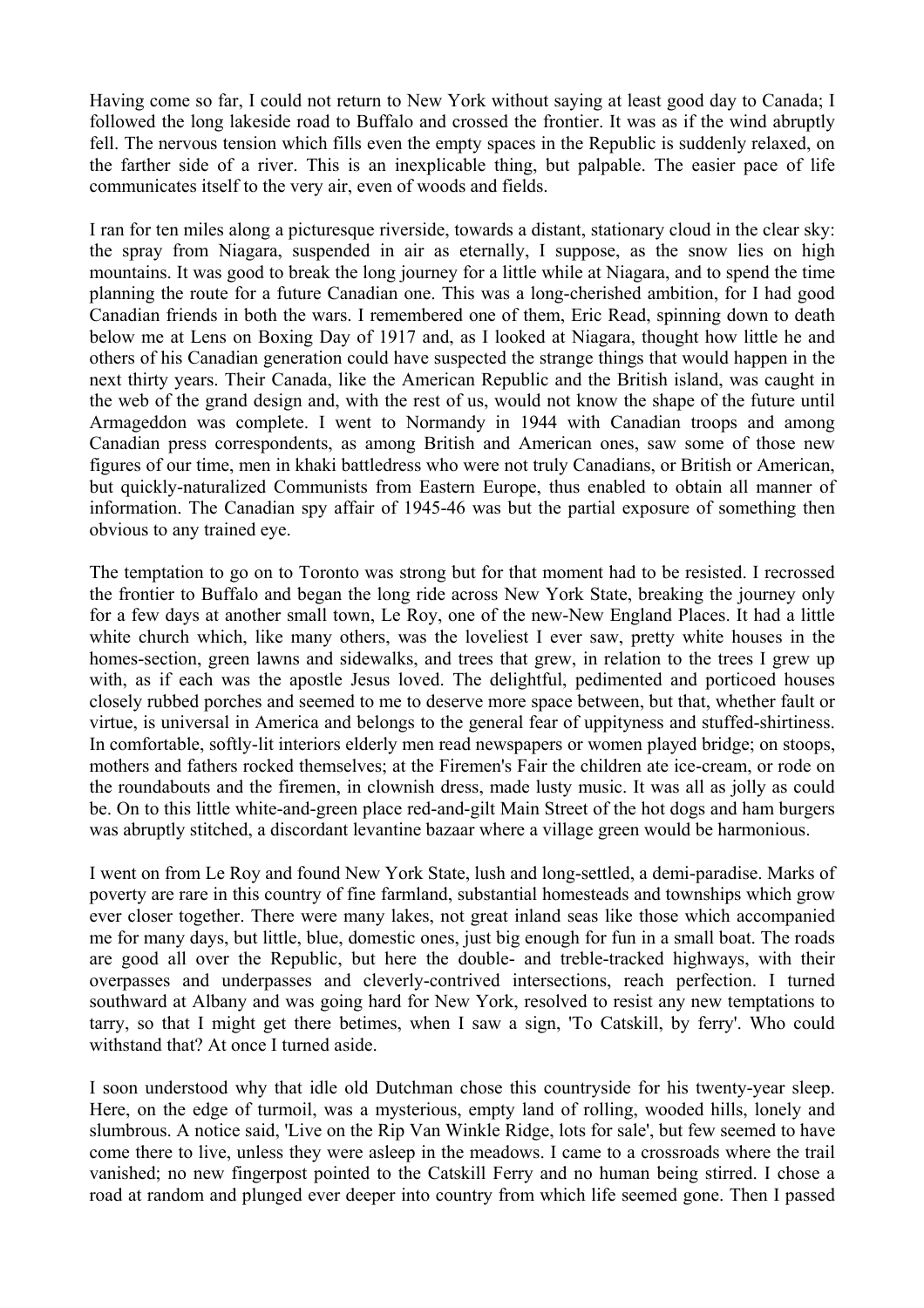an old, old man, and a little farther an old, old woman, both asleep under trees and both with baskets of cherries for sale. To whom could they hope to sell cherries on this unfrequented road, or had they perhaps been asleep for twenty years? It was an eerie place. At last I came to another unsignposted crossroads where another old man sat beneath a tree. I called to him, 'Which way to the ferry?'

'The ferry?' he said after some instants, sleepily, 'the ferry hasn't bin working for two years' (or did he say twenty?). 'But there's a sign, way back, pointing to it,' I said. 'The ferry,' he repeated dreamily, 'hasn't bin working for twenty years' (or perhaps he said two hundred). I felt as if I had passed from the mortal world into some dreamland peopled only by male and female Van Winkles. In America a sign that points to a long-vanished ferry is almost inconceivable; on the brink of New York it is incredible. I looked at the old man and decided he had just awakened after twenty years. I wondered if he found the world greatly changed, and decided he would not. Here in Rip Van Winkleland it looked as if it might not have altered since time began. What did the other differences amount to, anyway? Wheels turned faster, motor cars multiplied, the gadgets increased; but the world was essentially the same, the grass and the oak grew, the Hudson River flowed, faith, hope and charity contested eternally with envy, malice and hatred. Why, there must still be even a road to New York!

I roused the old man (he was asleep again) and with shaking finger he pointed the way and closed his eyes. I went off and once more, in the late evening, was carried by the conveyor-band into New York. I had a journey behind me which, as I looked back, seemed like one round the earth, so varied was the alteration of sun and snow, farmland and desert, plain and sea, mountain and prairie, populousness and emptiness, tumult and quiet.

\*\*\*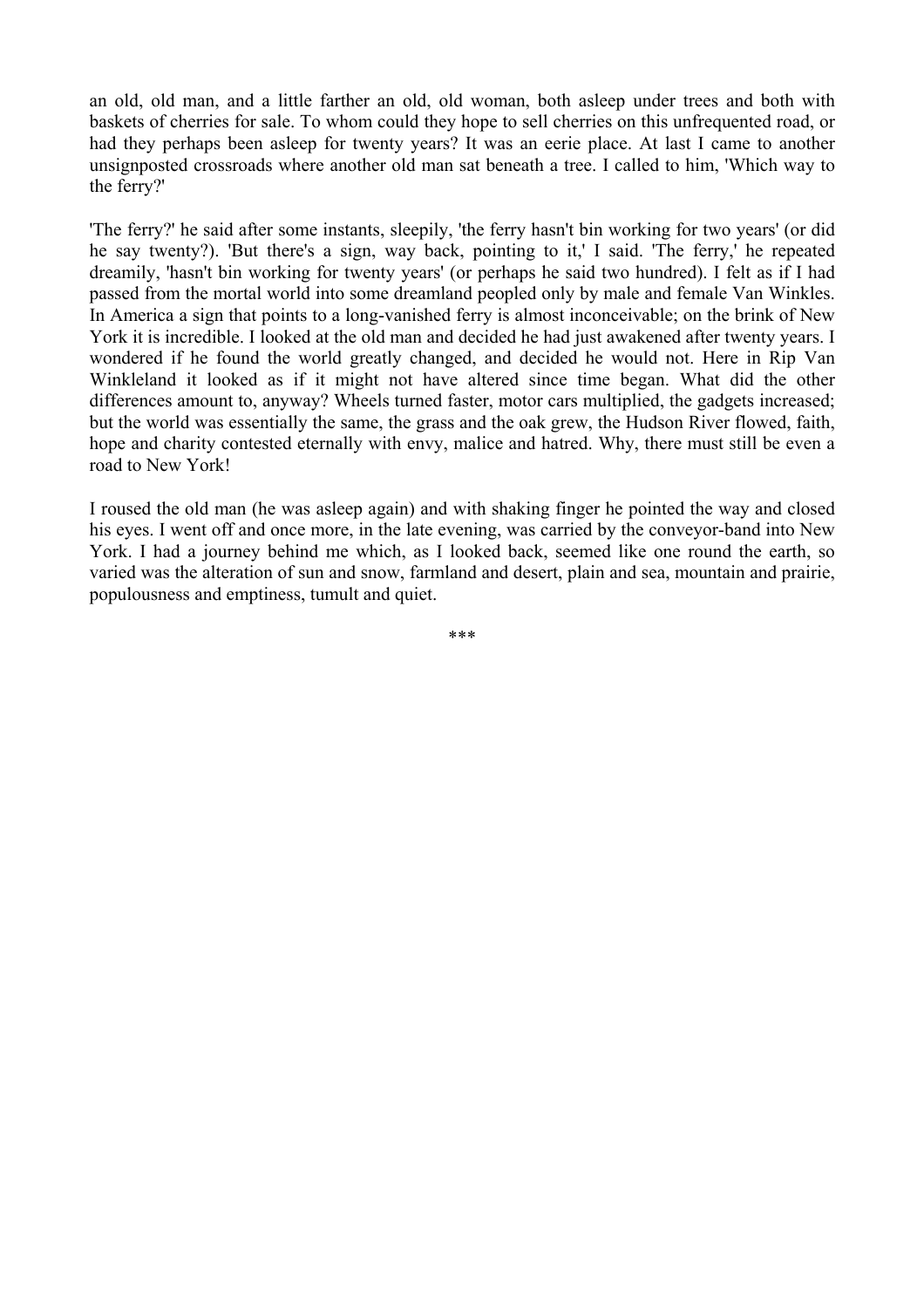## Chapter Forty-Two

#### HOT SPOT

I chose the hottest season on record to return to New York and but for arrears of reading and writing, which I could overtake indoors, should have added a completely wasted fortnight to the book of a life usually full, for I could not go out by day. I gained much respect for New Yorkers, who must have some especial reserve of endurance to support life during their midsummer beat. This steam-bath atmosphere puzzled me and I could only account for it by the structure of the city, with its tall canyons and lack of trees. It lies on the latitude of Madrid, but nowhere else along that line, or in Africa, have I met heat of this peculiar kind. Durban or Cape Town in January, when their inhabitants believe themselves sorely tried, are by comparison airy and cool.

The New York winter, though also renowned, must be relatively a minor affliction; clothing can be donned endlessly, but not so shed. The summer-tide heat adds one more element to the tensions of New York, from which large masses of the population can only escape to the unimaginably thronged beaches of Coney Island (where several *millions* of people gather on holidays!). The busdrivers, who have to take fares and give tickets while they manhandle heavy vehicles along crowded streets, struggle with a loathing of their passengers, who have to suppress a seething resentment of surly answers or sudden, jerking starts which they think intentional. The jealousies of lovers, the quarrels of women, the rivalries of taxi-cabmen, the disputes of labourers flare into sudden outbursts and the newspapers are full of violent assaults, all plainly born of the heat. Everyone is a little mad, say the gossips, and they still add, as if this ancient commonplace were novel and remedial, that it isn't the heat, it's the humidity.

I think my big toe alone saved me from prostration. Only repeated shower-baths gave relief; my bathtub lacked a shower, and mere immersion in a tubful of tepid water refreshed not at all. I found by experiment that by lying in the empty tub, turning on the cold water full jet and sticking my toe up the tap I could produce a fair substitute for a shower. It was not easy for taps are not quite the shape of big toes, which fill them at the sides but leave gaps fore and aft, so that the jets come where the pressure is greatest, at the sides. This caused an excellent lateral shower, which drenched the walls and floor but left me dry. However, with practice I was able to regulate that and to direct a revivifying shower upon myself.

The only other relief was that given by a small swimming-bath beneath a club, of which I was hospitably made a temporary guest, and when I learned of it I hastened there. It was a place of cubicles, couches and well-muscled attendants in singlets and shorts, one of whom said, 'Do you want to take a swim, sir?' Yes, I said. 'That's fine,' he said, and pointed to a doorless cubicle towards which I started when, in the manner of a parliamentary custodian relieving visitors of their guns, he said, 'You won't need those, sir', and took my swimming-trunks. Evidently an old New York custom, I thought.

I felt September-mornish, but no doubt looked charming, when I came out of my cubicle. A pink gentleman stood on a weighing-machine, the hand of which registered 210 lbs; he looked so alarmed that I wanted to comfort him by telling him it might be fast. I sought the bath, keeping my eyes before me, and thus found that I repeatedly encountered myself; the place seemed to be a hall of mirrors, perhaps suitable for a gathering of goddesses. I never saw myself in the mass before and was about to dive away from the spectacle when another voice said firmly, 'The showers are in that corner, sir', and I had to make a long walk around the bath, accompanied by all my other selves, an unnerving promenade which caused me to hurry into the first shower-cubicle and turn on the first tap I saw, so that fierce jets of boiling water made me jump like a scalded cat. Then at last I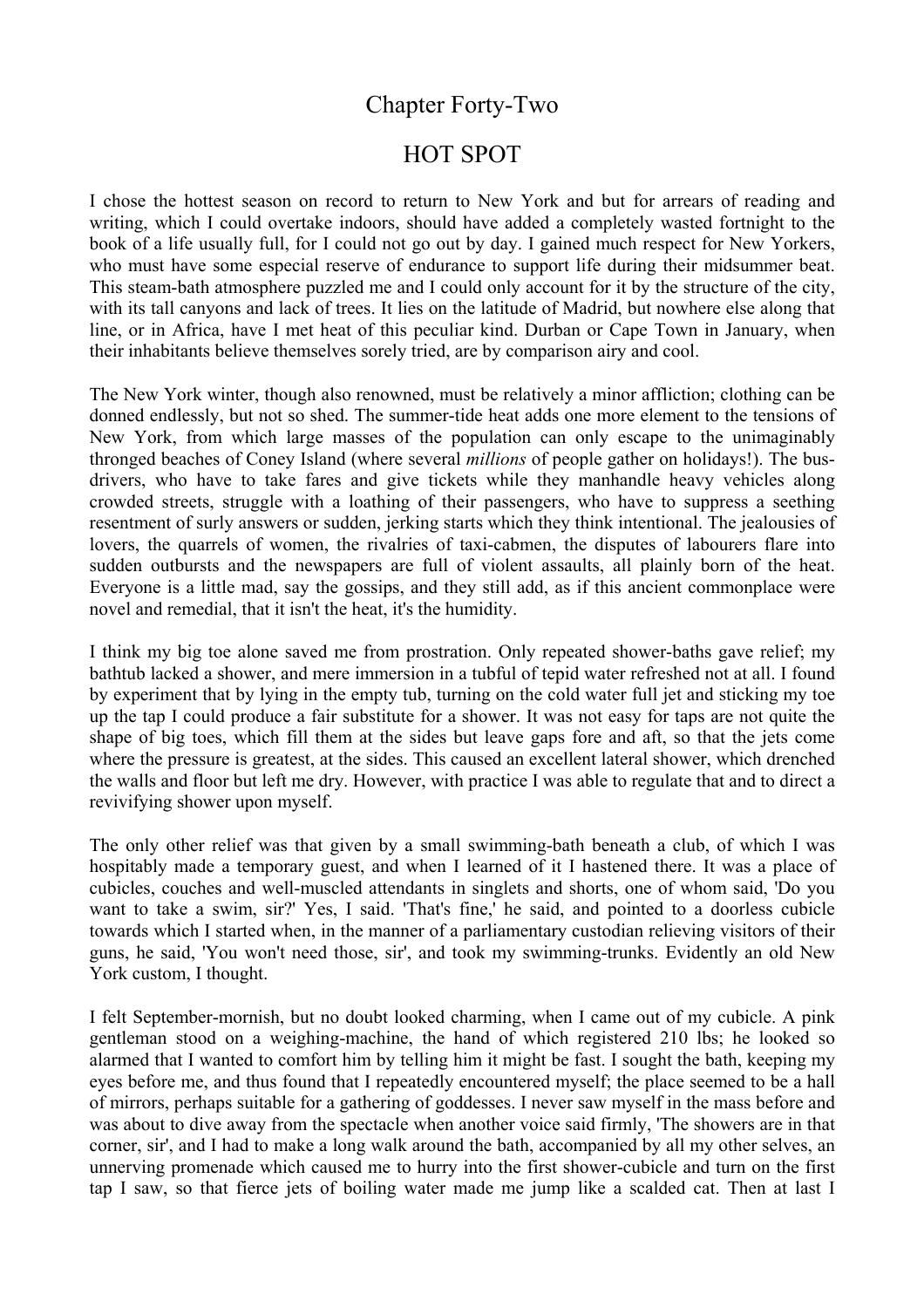plunged in. The water was warm and highly chlorinated. After that I kept to my room and made do with my big toe, only emerging at night to take the air along Riverside Drive or the Hudson Parkway, where the *Queen Elizabeth*, all lit, poked her nose over into the town.

I made one exception, when I went by day to see the funeral of Mr. Cohen's colleague, slain on the Sunset Strip in Hollywood. I was cautious about this, recalling the mishap suffered by Mr. Linklater's Don Juan, the Limey who was the only man shot at a gangster funeral. I cased the job (as the saying is, I believe) before I approached too close. However, the days of ten thousand dollar caskets, five thousand dollars' worth of flowers, and a dutiful procession of mayors, judges, prosecutors, politicians and aldermen following the hearse, seem to have gone. This was a decorous occasion, without display or gunfire. Numbers of citizens watched it noncommittally from balconies, windows and street-corners. Among the mourners, for all I know, may have been many stony-eyed hoodlums or gimlet-eyed gorillas. They certainly looked grim, but were resplendent in clothes of the latest style and respectfully stood around the rabbis as the cortege formed and drove away.

I had one other experience in New York which I shall ever remember because it seemed somehow typical of that strange city. I went with a friend to his bank, where he presented a cheque, and the cashier, with swift, next-please efficiency, paid him five hundred dollars too much; no mean sum. He discovered this on the pavement outside, and said, 'I'm going to buy my wife a large diamond.' 'You wouldn't do that!' I said, awed. 'You watch me, he said. 'But think of the principle of the thing,' I said. 'This is a matter of principle,' he said, 'I cannot bring myself to return money to a bank, banks are the natural enemy of man.' 'But,' I protested, 'the widows and children ...' 'A bank,' he insisted, 'has no widows or children, it's just a great, big, beastly, soulless, grasping, impersonal bank, stuffed with money; it's morally wrong to give money back to a bank, it would be like compounding a felony.' He plainly felt strongly about the thing as he stood there in Wall Street, gazing at the Little Church Around The Corner. 'Think of that cashier,' I said, 'he'll be fired and he probably has two wives and twenty children.' 'He deserves to be fired,' he said, and went in and repaid the money. The cashier said casually, 'Ah yes, I remember now, I miscounted the serial numbers, thanks a lot.'

'He didn't seem much bothered,' I said as we came away. 'Of course not,' he said, 'five hundred dollars wouldn't have been noticed in that bank, it's cigar money.' 'How times have changed,' I said. 'How so?' he asked. 'I was thinking of my own early days as a bank clerk in London,' I said, 'once the half-yearly audit was held up dead by an errant penny. We juniors all longed to find that mistake of one penny piece, somewhere in the books; it would have meant a good mark for the young man who detected it.' 'Did you find it?' he asked. 'No,' I said, 'the Chief Cashier found it, he was already about as high up as he could get.' 'Tough!' he said.

I made ready to leave and went to Washington to say adieu to good friends there. Hitler's yacht lay in the river (its new owner was wondering why he bought it and what he should do with it). I leaned on a railing, looked at it and let my mind run back along the years to 1933. Odd, I thought; but for all that I might still be a newspaper correspondent in Berlin, it seems such worlds away. I wondered if a secure and placid life would have been better than the years full of roaming and danger, beneath a sky ever more uncertain. Well, for my part I was glad to have lived in this way and at this time; at least the lot of my generation never contained a dull moment, and I accepted it thankfully. I turned about, went to New York to collect two sacks of books and another crammed with papers, and began the last leg of an American journey, back to the South and a ship.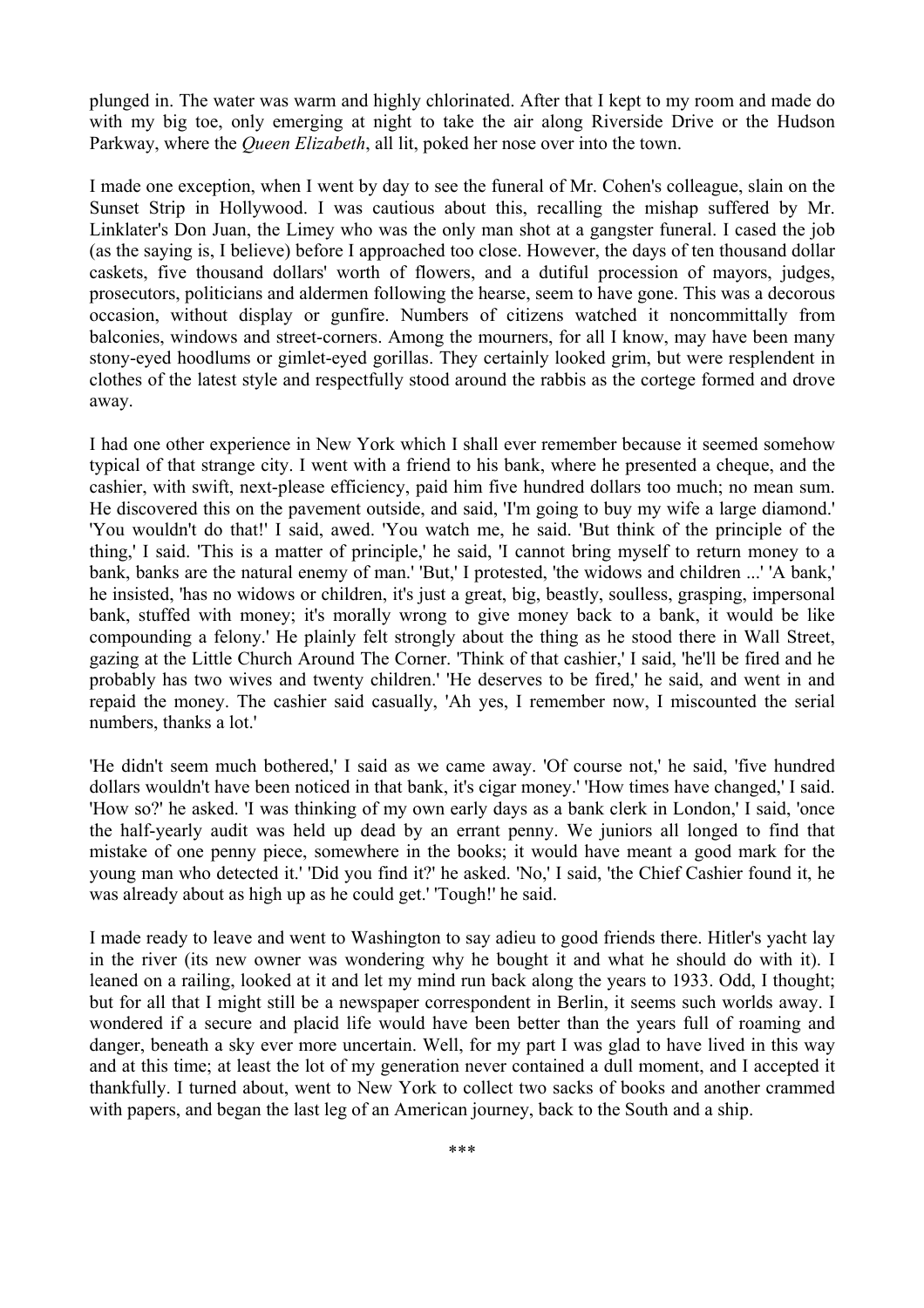# Chapter Forty-Three

# LAST LAP

I left New York a much more seasoned traveller than the awed and dazed one who was whirled into it one spring morning months before. I now knew its measure and meaning, and its true place in the great country I had explored. As to the remaining journey, I had picked up many tricks of the road, of food and lodging, and no longer felt a learner, lost among knowing initiates. After I crossed the Hudson River by bridge only two thousand road-miles and three large pieces of water (the Delaware River, Chesapeake Bay and Atlantic Ocean) lay between me and relaxation; it was a cinch.

I came southward through New Jersey and at pleasant New Castle crossed the Delaware (if the famous family whose name it bears earlier brought that name with it from Normandy, in William's conquering army, it has indeed travelled far and wide). On the farther shore I was once more in the land of American beginnings; placards announced 'The Kent and Sussex Fair' and the next town ahead was Dover. My road by-passed Dover, but for old time's sake I turned aside to pay homage to its name and memory. In 1940 the other Dover was the chin of England, sturdily stuck out against a threatening knockout blow. A good companion of mine was booked to sing there (a little-sought engagement then) and in the blue car, with some last dregs of petrol, I drove her to Dover. We should have had various permits, but in the heat of that day such things were still unorganized; Dover liked us and let us in. That gay adventure among the shells, bombs and dog-fights returned to me vividly now.

This Dover was a country place, a small town of the earlier Republic. Its earlier village green was now a broad, verdant expanse surrounded by fine public buildings, schools and the like. The modern American school-building is the apotheosis of the humble schoolhouse of old. Expense appears not to count and good models are followed, so that even in tiny, remote places a great edifice stands apart that looks like a small university for a thousand scholars. The actual content of education in these places, however, is a matter of controversy often bitter among Americans.

Mr. Albert Jay Nock, a great authority, says the theory of education in America has been turned upside down. Formerly it was that of teaching people how to live, and now it is that of training them to do things. He traces the revolution to the visit of a Harvard president to Germany, where he discovered and brought back the elective system of subjects. From that beginning it spread from universities to colleges, secondary schools, primary schools and even (says Mr. Nock) to *Kindergaerten*. The ruling idea was that everybody should go to school, college and university and there study what he, not a pedagogic elite, thought best for him.

Subsidies and endowments were inexhaustible and thus the American educational system 'took on the aspect of a huge bargain-counter or modern drugstore', whence begowned and behooded graduates emerged carrying academicians' diplomas for 'business administration, retail shoemerchandising, bricklaying and the like' (the mortuary heroine of Mr. Waugh's tragedy of Anglo-American manners graduated in 'Beauticraft', having briefly studied Art, Psychology and Chinese as ancillary subjects). This revolution, Mr. Nock writes, 'began with a drastic purge, a thorough guillotining of the classical curriculum, wherever found; such Greek and Latin as escaped the Reign of Terror was left to die of inanition in dens and caves of the earth', that is, in the rare schools or colleges which by some chance survived it.

Mr. Nock thought American education deteriorated greatly through this unheaval, and I heard constant complaint about it. One of the currently fashionable polls was held in 1949 and announced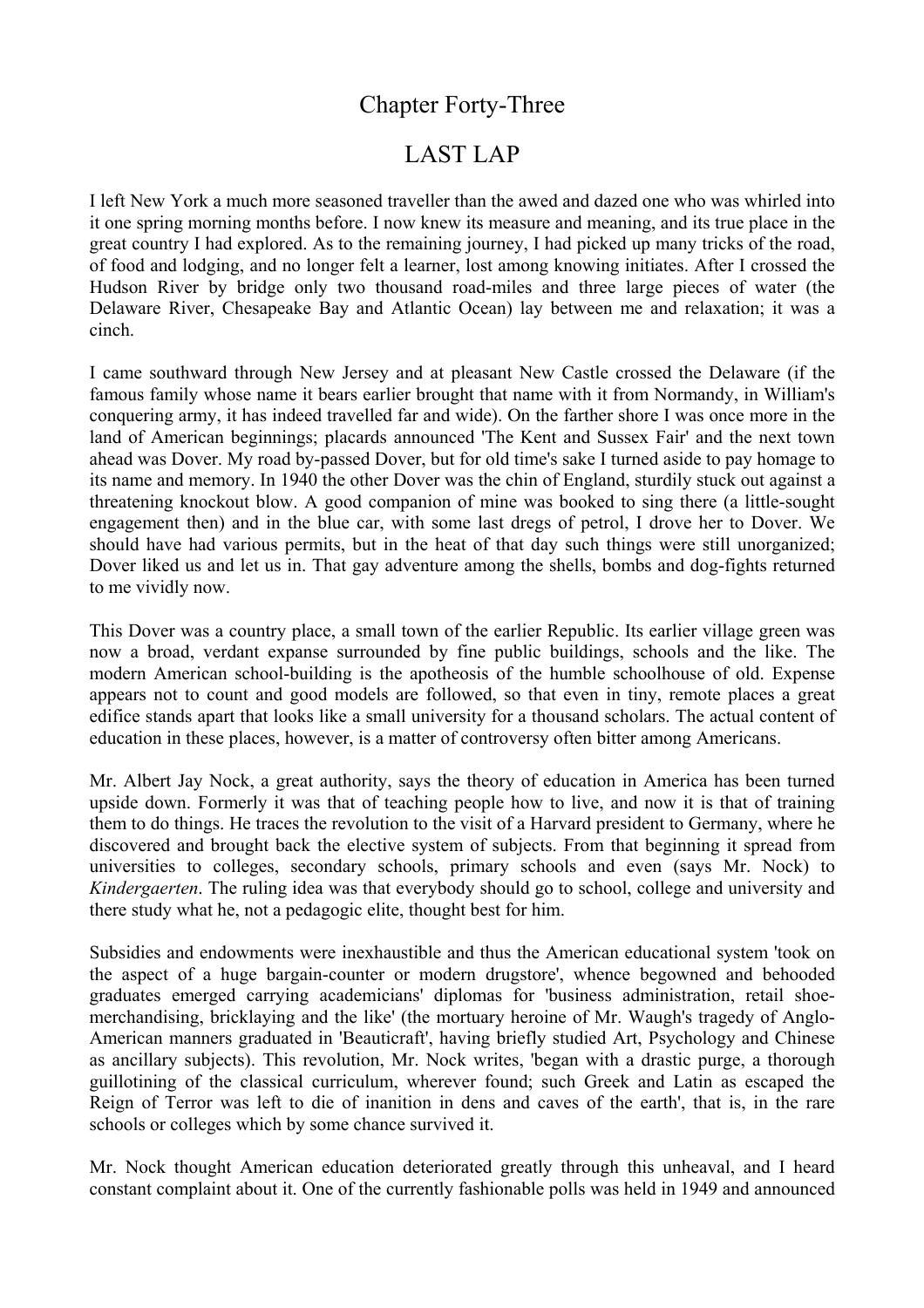that the percentage of people who read books (for what that may be worth) is 21 in America, 33 in Sweden, 35 in Australia, 40 in Canada, 43 in Norway and 55 in Britain. The survey stated that in America 53 per cent of people continue schoolgoing beyond elementary school and in Britain only 13 per cent, but that the group of highest-educated Americans, nevertheless, was well below the British average. Another matter which disquietens American parents is the permeation of State education, through prescribed text books, by Communist doctrine. In New York State, in 1949, the Regents' examinations in all schools were based on a list of pamphlets, about half of which were issued by Communist 'front' organizations. Thus, while the American school-house of today might be the envy of teachers and scholars in less wealthy lands, what goes on inside it is a matter of much concern to large masses of the population.

Dover was a pleasant place, and so was Salisbury, the next township. Though New York and Philadelphia were not far behind, this Del-Mar-Va Peninsula (so-called because the State-lines of Delaware, Maryland and Virginia all cut across it) already said, 'This is the South'; it was once plantation country and here the negro population began. I came to Cape Charles, ran the car into a fat-bellied Chesapeake Bay ferrysteamer, and after an hour was set ashore near Cape Henry, where those very first settlers of all landed on a shore as bleak as that which the Pilgrim Fathers named Plymouth Rock in 1621.

A few miles later I ran into the happy, squalorous negro quarter of Norfolk, Virginia. When I first reached America I did not much notice this contented slovenry of the coloured districts, probably because I came from Africa and was familiar with it. Now that I had seen the rest of America, where the white folk on the whole maintain their own standards of improving hygiene and cleanliness, it caught my eye more. I saw that American negroes in the mass tend to live not very differently from negroes in the white man's cities of Africa.

The American negro has been a freeman for seventy years, votes in increasing numbers, can earn sums which might make many palefaces paler with envy, and may aspire to a house. Those things are beyond most natives in Johannesburg or Cape Town. Yet the American negro does not live on a much higher scale; apparently his instinct is not to improve his abiding-place.

That might or might not come in time; the real puzzle is whether he wants the white man's way of life. He was prised away from a quite diverse one, where a man was warrior, hunter and idler, under his Chief, and his wives did what fieldwork was necessary to support life. He believed in that theory of existence, and any debating society might argue its merits. His tribe made war on other tribes for women, cattle or land, but he did not know the notion of free men freely competing, acquiring goods, improving their lot. Does he like it now that he has seen it, in America? That is all uncertain, though it is the claim which white inciters make for him in their feuds with other white men; he is a pawn in this game.

The spiritual family of Mrs. Beecher Stowe never consider what the negro *wants*. What he truly yearns for, as far as I know him, is a separate life from the white man, even if the twain must live side by side. If there is a 'colour bar' it is God's, and he believes devoutly in it. While I was in America a thing happened which is much to the point. Four schoolboys (from white New England, inevitably) were sent 'to see the South' and find out the facts of 'racial discrimination'; clearly they were expected to return full of the usual virtuous indignation. They were primed at the start and polished at the finish by leading foes of 'racial discrimination' in New York. In the South they talked to as many negroes as they could find, particularly at a coloured university in Tennessee.

On their return to the furious, negroless North they reported 'what constituted, perhaps, our greatest surprise', namely, 'that the Southern Negroes did not always seem to desire the abolition of racial segregation' (this might indeed be a shock to anyone bred in the atmosphere of New England,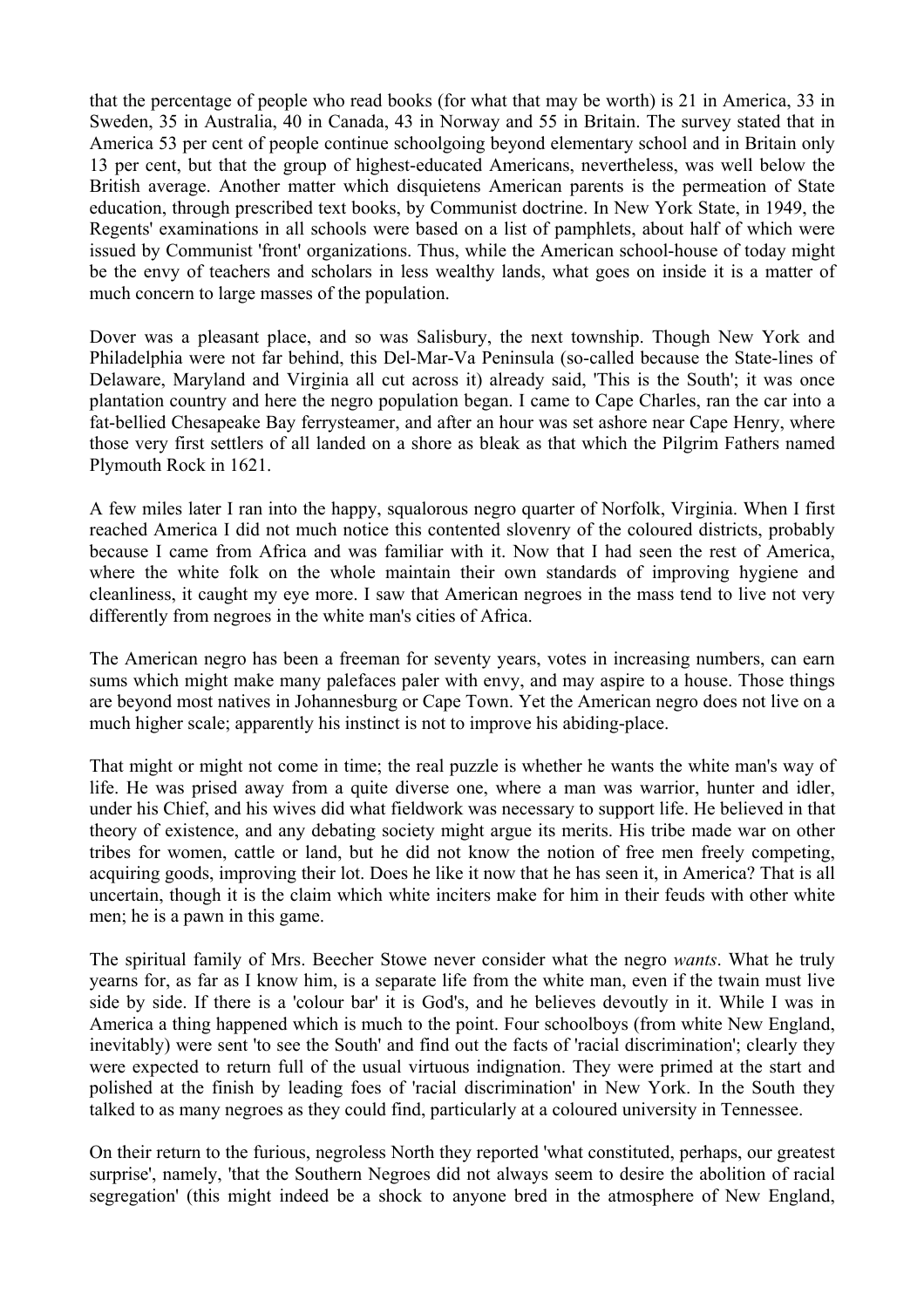Manchester or Bloomsbury). They found this view prevalent among negro students at the Fisk University. Their report produced an uproar of reproach from *white* expostulants, a Dean and others. Eighty years after *Uncle Tom's Cabin* it is still heresy to speak truth about the negro (and has become so to say it about Political Zionism). My own observation in the American South was that the negro's lot there slowly but steadily improves (as in Africa) by white men's standards, but I remained as uncertain in America as in Africa whether that is the way the negro wants it to go. His loud friends, the Liberals, Socialists and Communists, are his real enemies, for they would deny him his true ambition: a separate being within the white man's kraals. They wish to bring him to a darker bourne, from which no fellow-traveller returns.

Norfolk was a rip-roaring dockyard town such as Plymouth or Portsmouth may earlier have been (there *is* a Portsmouth here, too, which seems virtually part of Norfolk), and if not wide open, then much more than ajar. The men, establishments and ships of the American Navy abounded; at sea America seemed armed to the teeth, as England now, one gathers, to the dentures; however, its barques might still bite and Devon outlast Bevan. I found a room next to one booked the moment before by two jolly sailormen who sent up a bottle of whisky to occupy it while they went out. I foresaw revelry by night next door. My window looked on the flat roof of an adjacent building and when I glanced at it my expectations increased; it bore some hundreds of bottles, clearly tossed overboard by earlier jolly sailormen in my hotel, who forgot they were not at sea.

Mysteriously, hardly one of these bottles was broken, though they clearly had travelled twenty or thirty yards. I saw that I should not be awakened by the noise of *breaking* glass, and wondered if some enterprising manufacturer could have produced an unbreakable sort for this especial purpose. That cannot have been the explanation, however, for among the bottles lay many jugs, toothwaterdecanters and tumblers, the duplicates of those in my own room, which surely could not have been made of fortified glass by even the most thoughtful hotel keeper. Resisting the temptation to try a decanter or two, I gave up the puzzle. Perhaps we approach a time when the recognizable qualities of glass will be that it is unbreakable, non-transparent and will cut diamonds? The trim little shoregoing launch of the boat in Boston Harbour was made of glass, but looked like anything else.

With a curiosity stimulated by those bottles I went out to look at Main Street; Norfolk promised to be lively. It was thronged with sailors in neat white suits, this Sunday evening. Nickelodeons, jukeboxes and radios clamoured against each other from bars, restaurants, cafés, movie-theatres and Pin-table rooms, all glittering and click-clacking. The sailors rolled in and out of them and of the shops which sailors love, the windows of which were full of especially smart uniforms, badges, medal-ribbons, trinkets, gifts and much more. Between them, equally bright and busy, were the tattooists' shops, which showed pictures of ladies tattooed in intimate places and men illustrated from head to foot. There was one of a man with a tattooed face, like an African witch-doctor's mask. I wondered what sort of life he had. Not every woman would love that face on a pillow beside her (though I suppose the odd one might, if she were odd enough). If he made a livelihood by displaying this frightful face, in booths or circuses, how did he set about buying a meal or a shirt? There are weak hearts in the world. I wondered (as Noel Coward might say) what happened to him.

The tattooists prospered, this Sabbath eve. Their overheads are small; they only need a needle, ink and bright shop-window and the sailorman, vaingloriously offering himself for patterning in it, provides the free advertisement and custom-attracting display. These lads were well-developed and clearly liked to show it. One was being tattooed by a woman, happily only on a bicep; a male artist in the next window was busy on a thigh.

I slept well, being wakened but once by the crash of old-fashioned, breakable glass, and went my way, pausing to seek out Old Saint Paul's Church, the wall of which still contains an indignant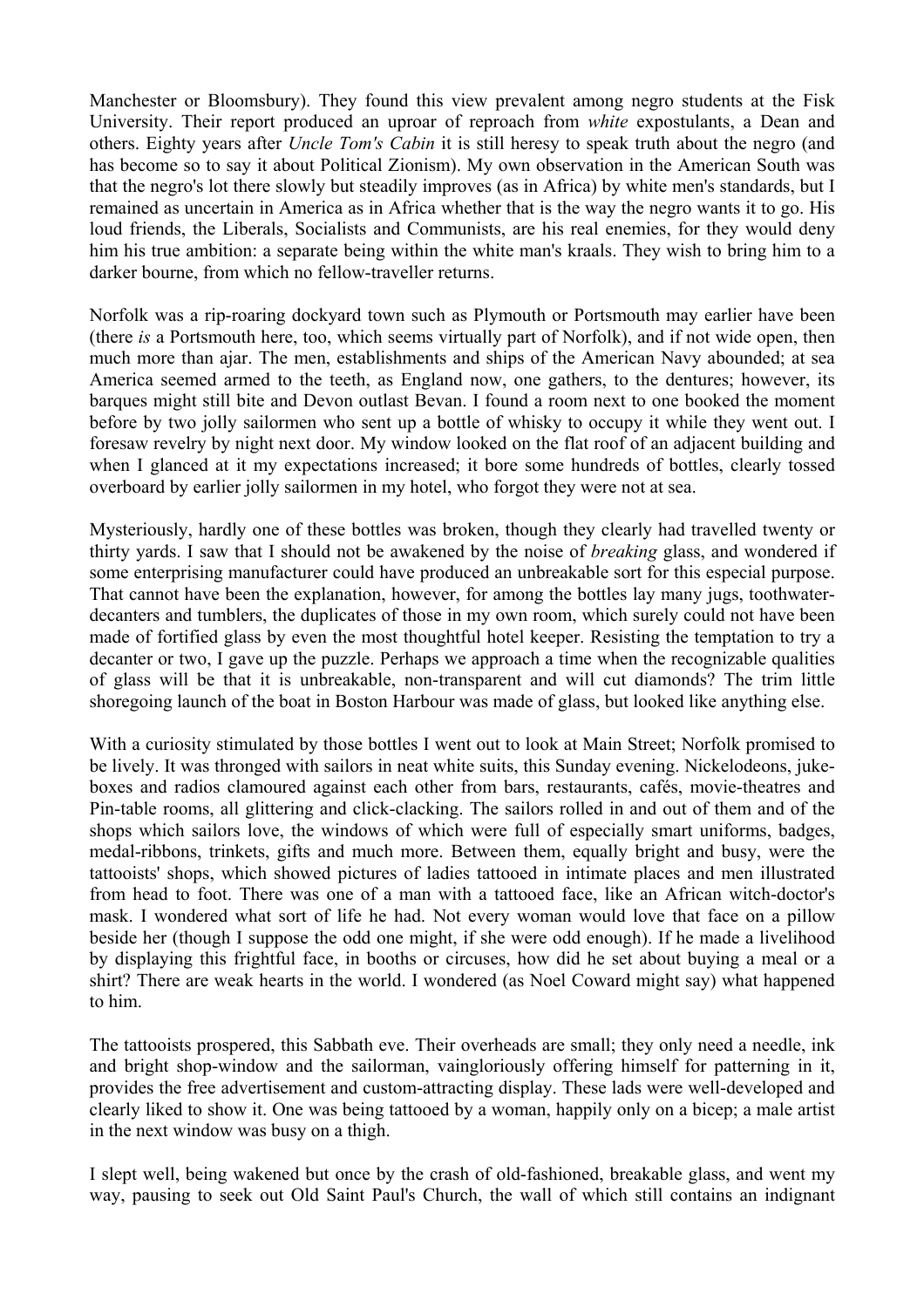cannon-ball fired at the rebellious colonists by the last English governor, Lord Dunmore, from a ship in the river. Having become used to the parallelograms of American cities I lost myself in Norfolk, which is a pleasantly rambling place, and long drove round districts of naval homes, attractive white ones embowered in masses of a pink-flowering shrub, welcome to the eye. At last I emerged and went on from Norfolk to Suffolk, from Williamston to Windsor and a lesser Washington. Now that I knew the populous central region where the farmland, the industry and the newer immigration are concentrated, I realized how sparsely peopled the South is. These were lonely roads; the wayside life of the car-and-tourist industry fell away and townships were far between. The great farmhouses of the Middle West are unknown here, for their counterparts, the plantation houses, are gone and the country is one of small farms and smallholders. The places where crops grow look like forest-clearings and as you go along the clearings become fewer and the forests greater.

Sometimes marsh and swamp mark the approach to tropic climes. Immensely long bridges go over broad rivers swelling to the sea; the water looks oily and ancient and the trees and undergrowth grow right down into it, a sure sign of jungle. The bridges are not the great, disdainful, stone-andmetal structures of the newer parts but low, wooden ones with drawbridges in the middle for any craft that might wish to pass, and they bear notices, 'Don't use when in operation' (I thought that any man who tried to cross an open drawbridge would hardly be in a condition to read the notice). Here were great tracts of land, either never cleared by man or reverted to nature after the ruin of the plantations, yet even there the lonely road bore the signs, 'Encroachments are strictly prohibited', which are the American equivalent of 'Trespassers will be prosecuted'.

Suddenly, running down this deeply-indented coast, I came to Albemarle Sound and tiny, lovely, astonishing Edenton in North Carolina. This is a lonely and formidable countryside now and the reader's eye, moving back, perhaps can picture what it was three hundred years ago. Yet here the colonists settled and built as if they had six hundred years of island security behind them, the English Channel and British Navy all around, and nothing to fear ahead. Here is a perfect Georgian courthouse, facing the Sound across a broad greensward that runs between fine white mansions and huge, spreading trees.

In the 1770s the ladies of Edenton held a famous tea-party in the Boston sense (though they did not throw the tea in the sea but drank it). The time was come to show King George who was who, and the Edenton ladies were violently belligerent. They were as warlike then as the ladies of New England were later. In both cases, colonists against king, or North against South, the ladies' cry was 'Up boys and at 'em'. The idea that men tear themselves from gentle, restraining arms when they take up arms seems an ancient fallacy; often their womenfolk are as martial as themselves. For that matter, in the most recent war women were nearer to the fighting than ever since Boadicea and apparently will be in the thick of any next one. At the foot of Court House Green in Edenton now the iron cannon still point sturdily across the Sound at ghostly British ships and around the sculptured teapot on the greensward, perhaps, gather the shades of pretty ladies who may discuss the unforeseen sequel to the war they knew.

I spent a few lazy days in Wilmington and felt again the lingering fragrance of the Old South, the much-mocked one of magnolia and moonlight. From Wilmington Rhett Butler ran cargoes of Southern cotton through- the Northern blockade to Liverpool, to earn a little money for the impoverished South and more for himself; and to Wilmington he returned, through the blockade, with things the South needed. Here a few old plantation houses still stand and the beards of the Spanish Moss hang grey and sad from the live oaks around them; it is as if Don Quixote passed that way, collided with a bough, and escaped with his head but left his beard, which then took root and multiplied.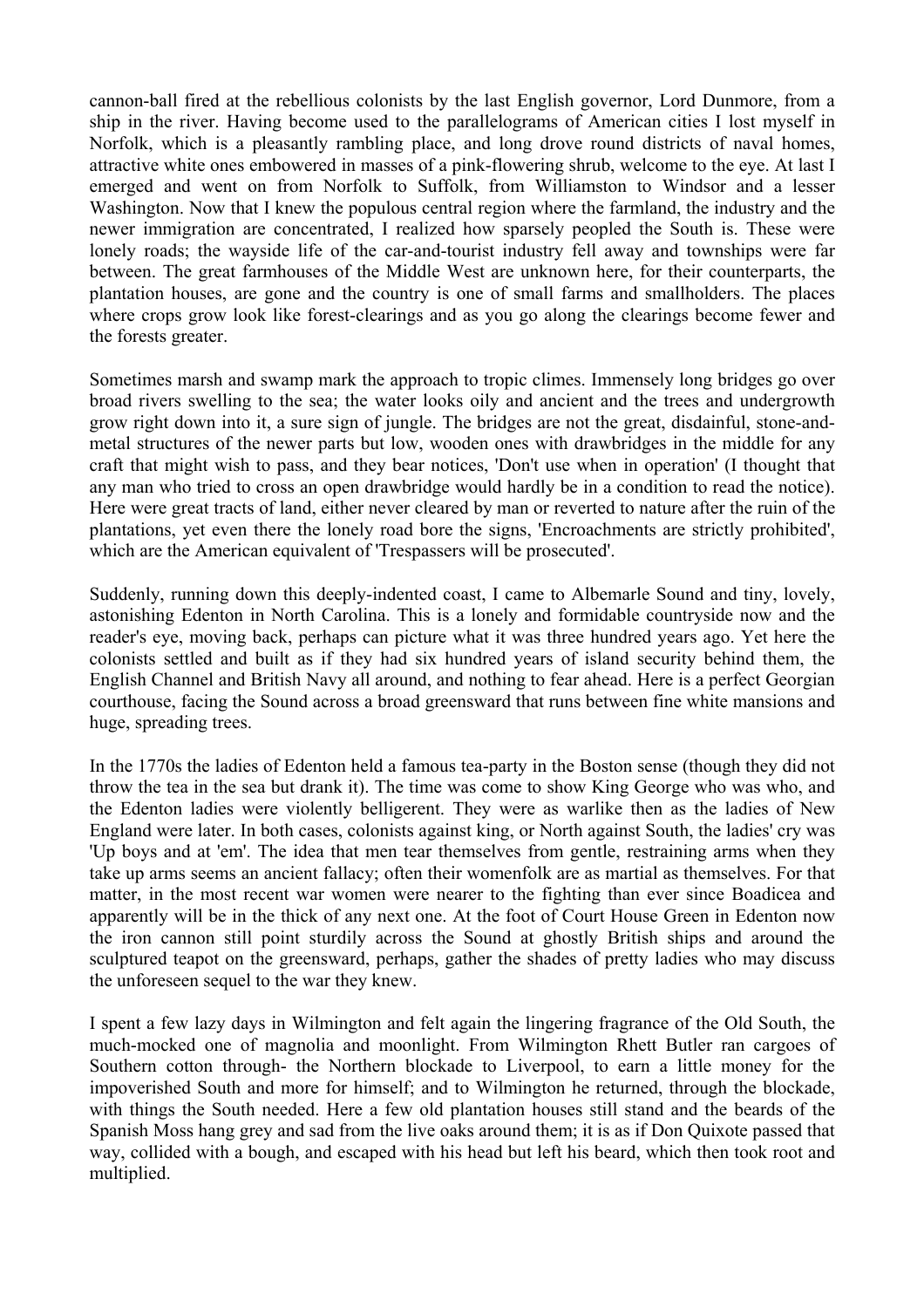In the South such relics of the dead past impressed me less than living differences which endure. They are intangible yet positive things which derive from the old days and the distinctive way of life in the South then. The comparison first forced itself on me in Wilmington because by that time I had seen the North, Middle West and West. I felt a gentler spirit; people were courteous and unhurried and gave smile for smile; the noise and pace of traffic were less. Food was good and pleasantly served; there I found the best and cheapest lodging I had in America. There was no wide-openness. By ten o'clock nearly everything was closed and I doubt, but am not sure, if even an all-night drugstore was open; evening was a quiet hour in Wilmington. The term 'a civilized way of life', may convey too much or too little, but I believe most travellers from afar would concur that the civilized way of life in America is now chiefly to be found in the South, which is speciously presented to the outer world as the enemy of civilized ways.

The feeling of jungle increased as I went on to Charleston in South Carolina (it was easy to picture alligators farther south, in the Floridan Everglades, a name graphically expressive of dark, swampy, secretive, impenetrable, eternal haunts). The men, apparently anarchist in motive, who destroyed the plantations without preparing something better to take their place, dealt an almost mortal blow at this part of the Republic. Here the shack-and-share-cropper country began. Listless-looking white folk, caught between their own and the dark man's philosophy of life, hung about or rocked themselves on the porches of dilapidated homesteads, and idle darkies lolled around the rare fillingstations and stores ('Lazy-bones, lyin' in the hay, you'll never earn a dime that way, lyin' in the new mown hay'; the musical ride continued).

Charleston seemed half dead (because, I found, its people were fled to the beaches from the overpowering heat). This welcome emptiness enabled me to find a good, cheap room at an hotel where a fountain plashed in a green courtyard and to wander round the lovely streets at leisure. They retain something of the charm and elegance of the Old South, which Manhattan derides, and life in them is on the softer note which I previously met only in Wilmington, Salem and Salt Lake City. Had the South won (which was never possible) Charleston would be a leading port, and city. Instead it is small and quiet and Northerners call the elderly Southern ladies who seclude themselves in it 'Charleston freaks'. With Cemetery Ridge at Gettysburg, it is a monument to the war of brothers and the sadness of calamity is still in its air, for here the war began, when the Southerners fired on Fort Sumter, occupied by Union troops.

Several old plantation houses survive round Charleston. Near one was a thicket of trees killed by the hanging moss, so that only bare, rotting bones remained, with the pendant beards. The decay of the roots had rotted the soil too, and slimy, stagnant, scum-covered water had gathered, so that the bearded skeletons rose from a fetid, primeval swamp. I remembered the stone forests and spouting vapours of the Yellowstone, with their constant hint of volcanic action, and the feeling of desertheld-in-check that fills Southern California. Looking at these murdered trees, behung with the assassin's beards, and the green mire at their feet, I thought how quickly it might all revert to creeping, steaming jungle if man lost his hold.

Between Charleston and Savannah, in Georgia, was more forest and share-cropper country, haunted by the ghosts of tobacco- and cotton-crops once abundant. Broadway playgoers for seven years thronged to see the human desolation of this countryside, depicted on the basest level of degradation. I turned aside to see two places of the earliest settlement, Beaufort and Port Royal. Beaufort was delightful and contained the usual house from which the Marquis de Lafayette harangued the colonists about the evils of aristocratic rule. Port Royal, sleeping by a sound beneath the multitudinous beards, was like world's end. A railroad track ended at a wooden shed where a forlorn porter sat and gazed into nothing; behind mosquito-netting on the porches of wooden houses elderly people sat as if turned to stone. I seldom saw a place so remote from the pulsations of life and to revive myself had my hair cut in Beaufort.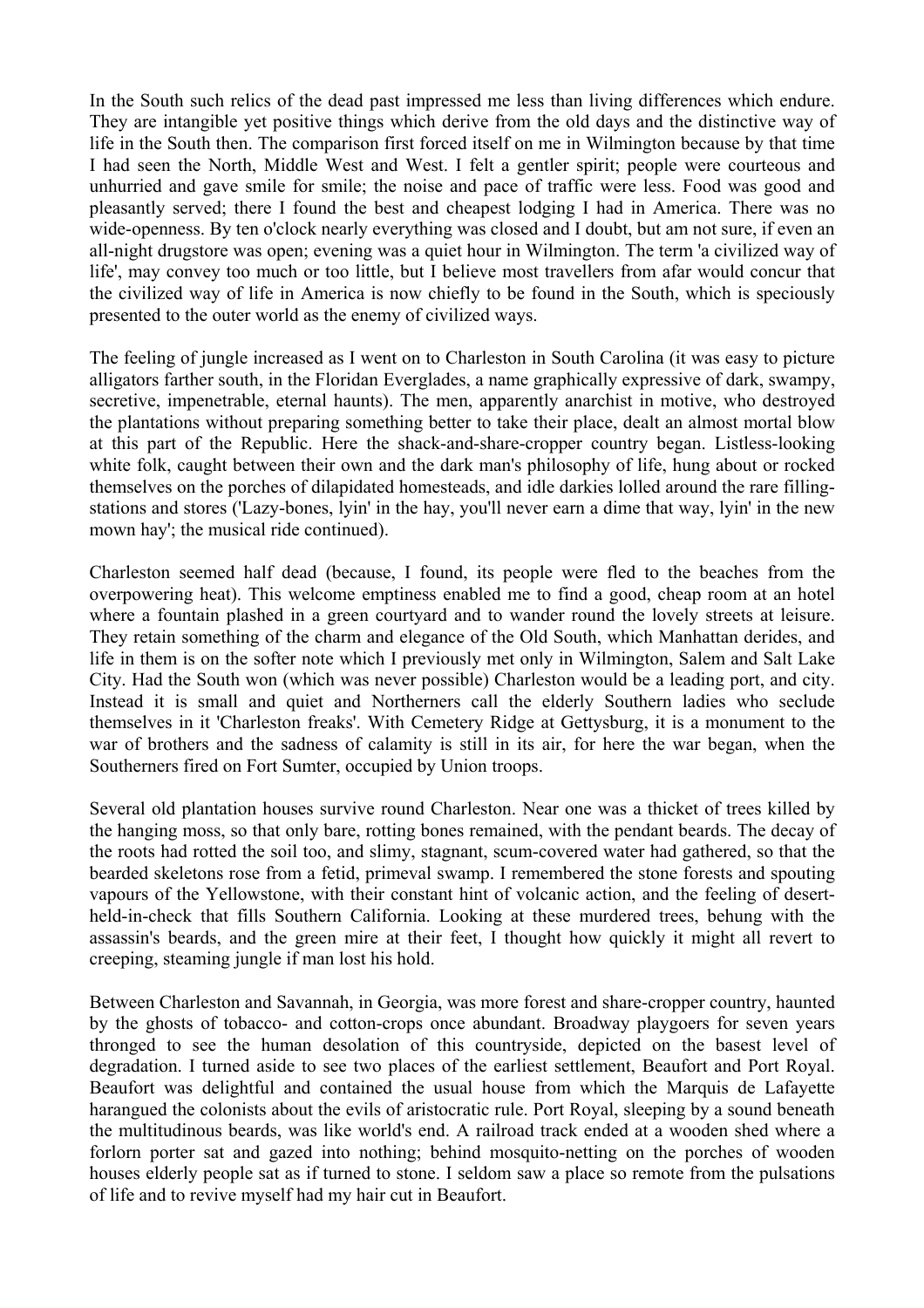'Good morning, sir,' said the barber, 'I've just been having a word with a friend who's father just died from a stroke; he's better gone.' From that beginning he talked of many things. He did not like Beaufort at first, he said, thirty years ago, but his son was born there and so he stayed. 'It was good for him?' I said. 'Oh, he's done well,' he said, 'I sent him to a military school.' I never clearly understood the function of those schools, the announcements of which, showing boys in uniform, fill the advertisement pages of the better periodicals, so I encouraged him to expand. I gathered they appeal chiefly to parents who distrust the State-education system. 'Boys usually get sent to the military academies to get disciplint,' he said, 'my boy, he wasn't attending to anything but foolishness while he was at school there so I sent him to the Wilston Military Academy to get disciplint. They get disciplint there and they never lose it. The boys there always call you Sir when they talk to you, the others never do. They put 'em in the bullring if they don't do what they're told. That means they have to keep walking round and round, for two or three hours sometimes. They'll do anything to keep out of the bullring. That gives 'em disciplint. It cost me four or five hundred dollars a year for him, with board, but it was worth it and if I'd another boy I'd send him there.'

I left him, a contented man who had found the answer to that mortal danger, social security, and came soon to Savannah. It was a sudden surprise, as delightful as the rainbow you meet at sea, without any rain to account for it, for it was the best-favoured and proportioned place I saw in America, remarkable for having developed so much grace and charm in a very short time. The colonists under General James Oglethorpe only landed here in 1733, to fortify the King's other colonies against the Spanish threat from the South; by 1865 the South was prostrate. Thus in 130 years a mellow little city grew, with all the lineaments of taste that its kind, in Europe, acquired only in the course of centuries.

Like Washington, Savannah proves the curious proposition that a city laid out for defence gains a long start towards civic beauty. Savannah shows, too, that the parallelogram-plan, of straight streets intersecting straight streets, need not be ugly; all depends on the execution. General Oglethorpe and a Colonel Bull worked to a good plan. Each settler was given a town lot, or plot, separated by broad streets which at their intersections, however, widened into large squares, where stockades were built so that they made a series of forts in which the townsfolk could quickly assemble and command all approaches from successive vantage points. The result today is that at every corner a vista opens of wide, shady streets leading into shady, open places, from which other leafy streets lead again into other leafy squares. This pleasant setting produced buildings equally delightful. The churches follow Wren, and many houses are of English Georgian style, designed by architects who crossed the Atlantic for the purpose; among them was William Jay, whose native taste, acquired in Bath, has left several fine legacies.

The successive squares of Bull Street relate the paradoxical story of the Republic in their monuments. First comes the statue of the King's governor himself, Oglethorpe. Then follow the memorials to the colonists who threw off the kingly yoke and the proletarians who helped; the Marquis de Lafayette, the Comte d'Estaing, the Polish Count Pulaski (the German Baron von Steuben's statue is somewhere else). The last one is to the liberated republicans who then fought each other; Bull Street tells in stone the tale of history's little jokes.

As I went farther south the heat became a daily torment. These temperatures are something for a white man to reckon with, and I wondered about his life in Florida as I entered its gates (other State-lines have mere notice-boards, but the State of Flowers, characteristically has Gates).

Florida awaited the traveller with the beaming 'front' of a real--estate man. An especially trim and shining stretch of road, with a manicured look, ran between 'Welcome to Florida' signs, through The Gates and past a palatial Information Pavilion ('We are here to help you; nothing to sell') which was padlocked and empty. The outstretched glad hand took the apt shape of an avenue of extended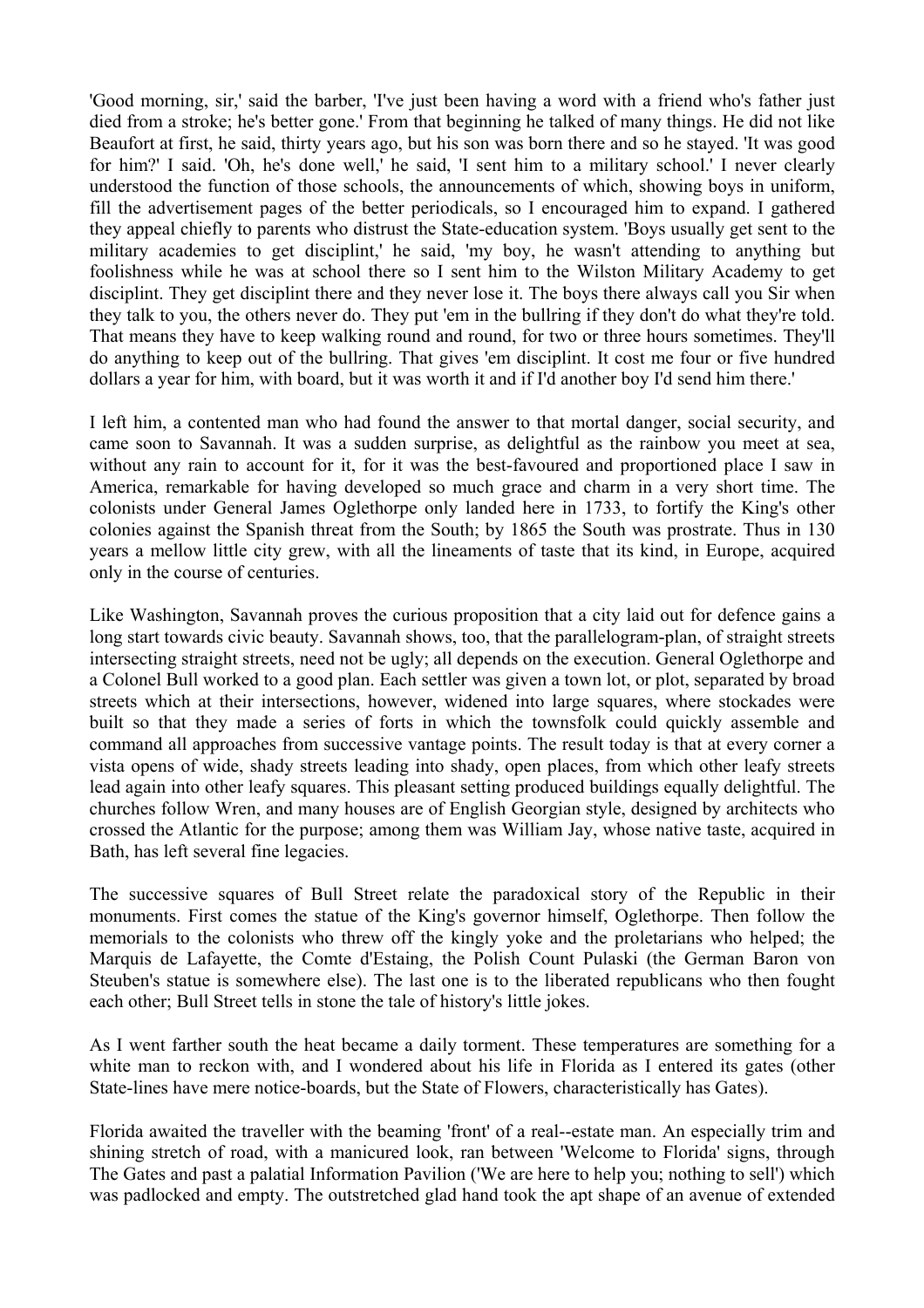palms. At Chesapeake Bay, far behind, roadside notices told me I was going 'From Pines to Palms', that is, leaving the chilly North for the exotic South, but I saw no abundance of palms thereafter. Now Florida resolutely made good this boosters' boast. The palms looked wistful, as if they knew their place but did not really want to be there, and where they ended great pinewoods began and accompanied me for two days; not even in Pomerania have I seen pines in such profusion. The soil of Northern Florida is poor and sandy and pines, almost alone among growing things, like that kind of earth. However, the booster can do no wrong and 'From Pines to Palms' was the alluring slogan. Where the brief display of palms ended human beings awaited me and thrust into the car handfuls of leaflets offering me suites in the finest hotels, all down the coast, at prices so low that I would have liked to settle there, until I remembered that this was the off-season (people like to go to Florida in winter).

I came to Jacksonville, a bustling, sweltering little New York packed with people, noise, traffic and merchandise beneath the blazing sun. Florida, the southernmost State, is not truly of The South. It was never really colonized by the English or Spanish, though Spanish forts, here and there implanted in it, marked the northernmost reach of the Spanish conquest. Rather as a territorial claim than an actual possession, it was bandied between England and Spain during the century of the American War of Independence and passed to the rising Republic in 1821, but it remained empty and played no great part in the Civil War. Its development and inhabitation began with this century and the boosters. During the 1920s the real-estate men proclaimed it an earthly paradise, and fantastic cities, like Miami, grew on the edge of primeval swamps through which fine roads were driven. Like Southern California, Florida is very much a colony of New York. The spirit of Manhattan jumped over the distasteful Old South, with its courtly tradition, and landed in these sub-tropical parts. In Floridan cities life reassumes the tone of New York and Chicago; muted motor-horns and after-you drivers give way to the pressing throng and the loud, imperative toot. Miami is a stronghold of the organized gambling-ring, with its associated trades. Life in Florida has a forced, transplanted air, as in Southern California; again the traveller wonders, how enduring and deep are these roots?

Jacksonville, glitteringly new, was in sharp contrast with Saint Augustine not far away, the first white man's town ever founded in what is now the United States. The Spaniards built a fort there in 1565, forty years before the English colonists set up Jamestown, and this fort remains, a thing of age, strength and beauty (preserved in it is a letter written to George Washington by his friend Chris Gadsden, who was held prisoner there by the British during the War of Independence; he wrote: 'All of them behaved with decency to me and I have not had the least insult offered to me.' The chivalry of war two hundred years ago shames the barbaric vengeances of today).

This fort and a shrine near to it are the earliest monuments the Republic has, and possibly significant, because the acknowledgment of God remains tangible in the air, and is absent from more recent encampments. The first colonists, English, French or Spanish, all came with faith in their hearts. The Spaniards here, when they first anchored off a shore then savage, waited for the Feast of the Nativity of the Virgin to go ashore and begin their work, and called the fort they then made the Citadel of Saint Mark. They named the town that was to be built for the saint whose feastday was nearest, Saint Augustine. The chaplain of their fleet at once founded the first Mission (the Name of God Mission) and on its site the little shrine of Our Lady of Milk and Happy Delivery stands today. In the mirage-like scene of Florida these two places, the formidable fort and the tiny shrine, equally give out an effluence of enduring strength and peace.

By way of another American contrast, Saint Augustine has a curious museum of ephemera, apparently brought together by someone who collected other men's collections of odds and ends; matchboxes, souvenir buttons ('Good old Dewey' or 'Vote for Franklyn D. Roosevelt'), the heraldic spoons beloved of holidaymakers ('A Gift from Gopher Prairie'), glass pickle-jars, old watches,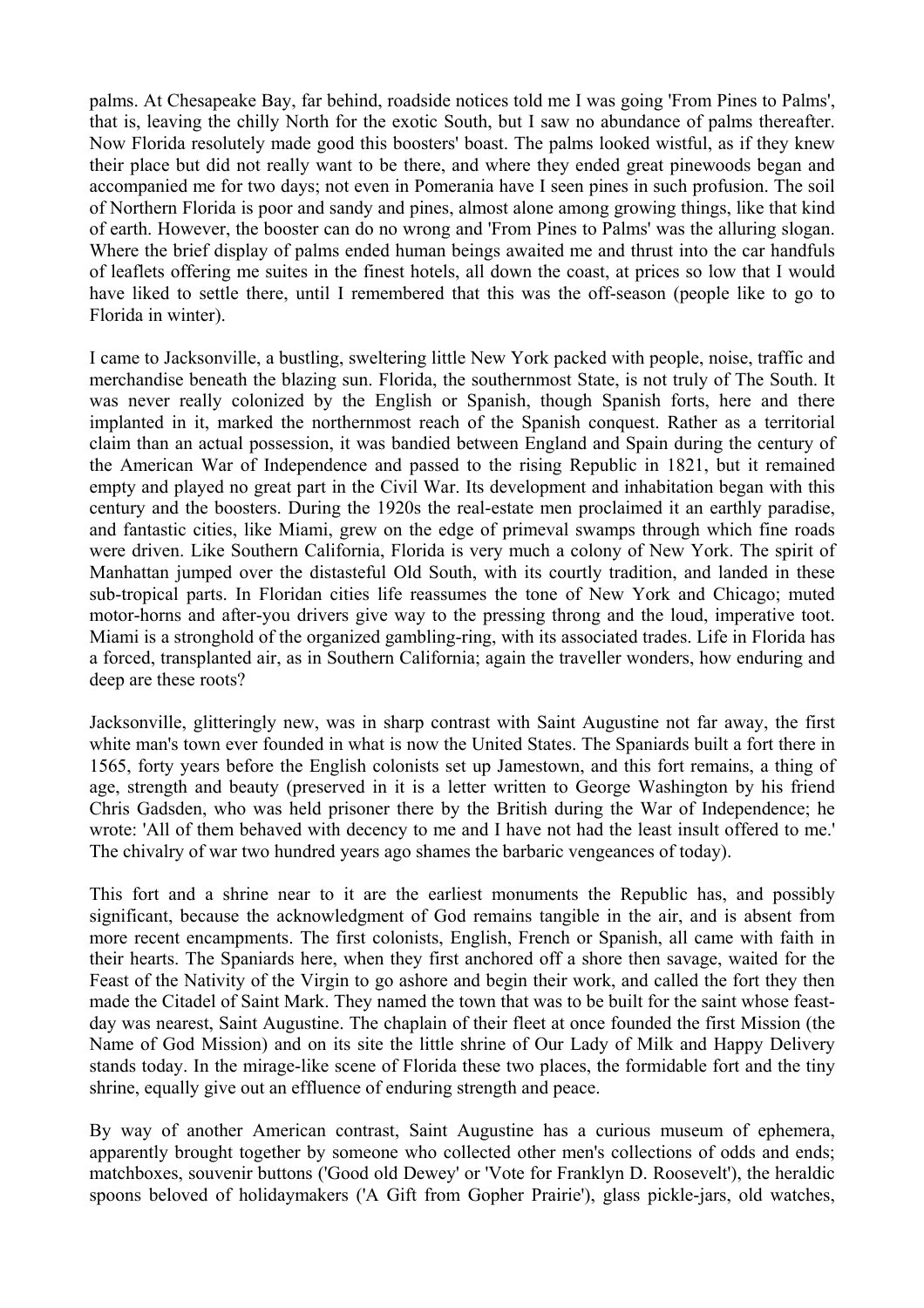tintypes, dance-programmes, alabaster busts of last-century ladies and the like. The disposal of such a miscellany, once amassed, must be a major problem, unless you buy land for a great bonfire or charter a ship to sink it at sea. By some means, this one found its way to Saint Augustine, of all places!

However, it included a pleasing thing, a painting of one Pero, cast into prison by the Spaniards when they conquered the Netherlands, centuries ago. He was starved into making confession of heresy, but was allowed the visits of his daughter who, being with milk, was the means of his happy delivery. The picture shows him receiving that life-giving nourishment. The Spaniards thought his continued health and rosiness a sign that God was in him, as may have been the case indeed, and set him free. The legend was then new to me but since that day, in the manner of these things, I have come across it in various other forms; de Maupassant uses it in his own fashion.

I turned eastwards across Florida, towards the Mexican Gulf, and passed through enormous pine forests (I read in the newspapers, without surprise, that forestry officers from all over America came to Florida to study, not the palm, but pineology). I lazed awhile by a slow, sleepy, brown stream called the Swanee River. Its dreamy, unhurried movement is more in tune with the negro's soul, as far as I can judge it, than the dizzy rush of Main Street is. A white man wrote the song, but it seems to catch the dark man's philosophy. Then I took refuge from the heat for a day at a cool, shady and friendly little place called Madison, went on and came out at last on the Gulf Coast at Panama City.

All was arranged (unless the programme is constant) for me to observe the extremes of human and natural activity in America, and at this moment a hurricane was prowling about the Gulf Coast. It was a rogue-hurricane, or as Americans expressively say, 'a bad actor hurricane', on the exits and entrances of which the stage-manager (or weather-forecaster) cannot count. It blew where it listed and none knew, though all wondered, where it might pop up next. In Saint Augustine, two days before, I thought the bad actor was about to do his turn, for black clouds suddenly gathered out of the blue and blazing sky, the trees on the bar at the mouth of the bay became agitated, as if they wrang anxious hands, and I heard the distant soughing of a big wind; but it passed.

I sneakingly hoped to meet the hurricane, because I read that the great hurricanes of 1926 and 1927 brought sudden tumblings of the barometer to 27 or 28 degrees. I did not know just what the temperature now was, but it felt like 127, and I would have settled without haggling for 30 or even 35. When I left Madison the morning was much cooler, as if the bad actor were not far away. There were sudden gusts and the beginnings of rotary movements in the clouds; it was as if a rabid dog, tied by a fraying rope, yelped and strained to break loose. I made some speed through the remaining pine sterns, which hurricanes use like matchsticks, and gladly emerged on the open Gulf coast. About here, the morning papers said, the hurricane might strike during the day, unless it were an even worse actor than any supposed. Safe now from pulverization by tree-trunks, and not caring much about burial by sand in my hopes of icy blasts, I went happily along the unsheltered coastal road, now melting in the heat again.

I came to a lovely place where sands purely white and firm stretched, unpeopled, as far as I could see. The sky held a kind of frown, not enough wholly to obscure the sun, and the water lay still and unbreathing, like a great cat about to pounce, lapping the sands without creamy edge or murmur. It was of a strange, luminous pale-green inshore, of a leaden grey a little way out, and of an irridescent, butterfly-wing-like blue beyond, where a little sun filtered through the frown. I could not resist it; only once, at Lake Erie, had I used those swimming-trunks; two or three miles ahead dunes rose beside the road and if the bad actor appeared I might quickly reach that cover, for what it was worth. I drove off the road on to the firm-looking sands; promptly the wheels sank to the axles.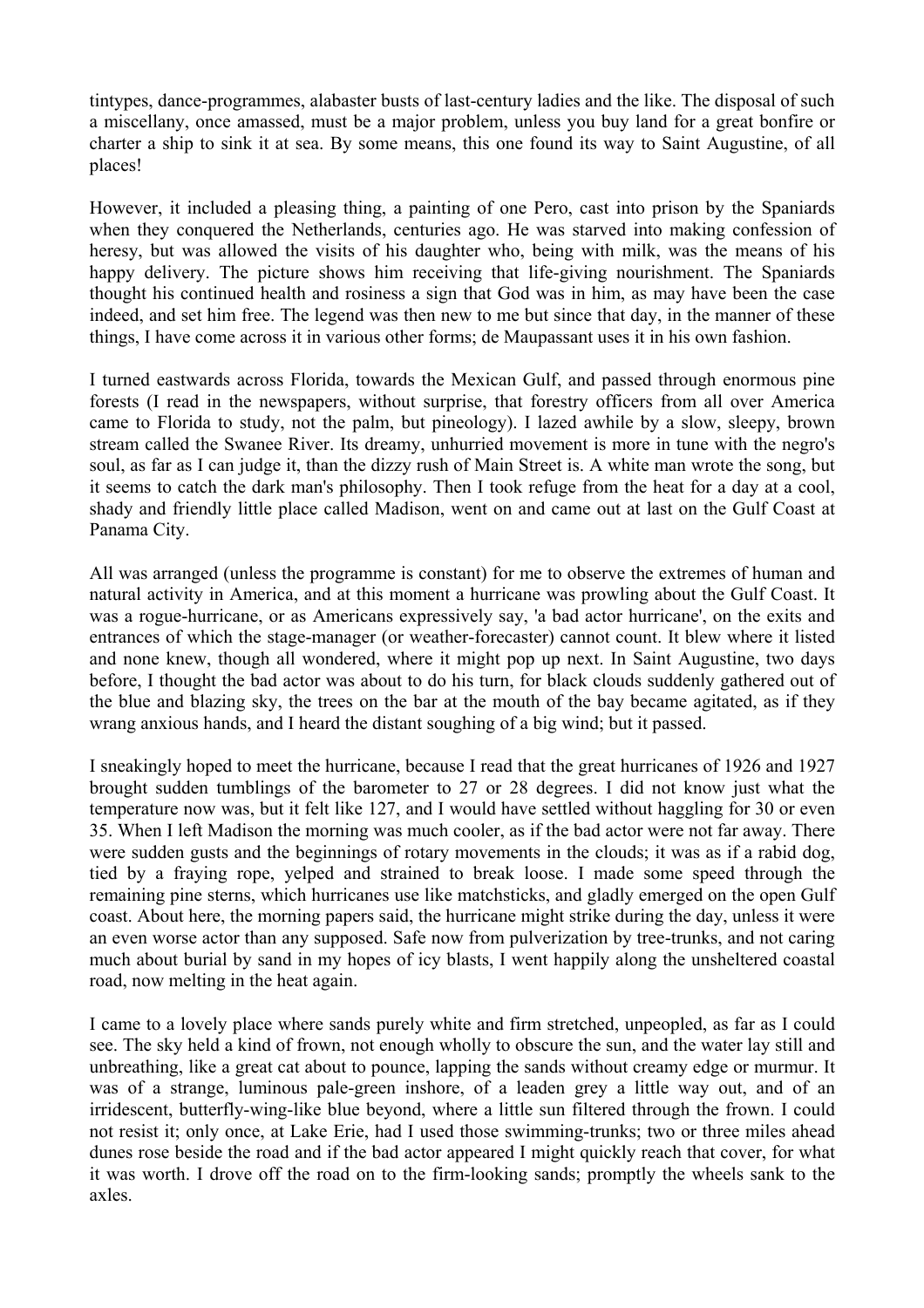I thought I would not after all welcome a hurricane. In the far distance I saw something fluttering from a lonely mast and remembered newspaper allusions to hurricane-signals. The sky's frown contained a hint of rotation and sudden gusts came. I noticed, without gladness, that it was *much* cooler. I wondered if I would be better inside a car bowling along like tumbleweed or lying flat on the ground, or trying to. I scooped out sand from under the wheels and scrabbled about for pieces of jetsam. I found nothing bigger than kindling, but forced bunches of this under the wheels which, when I started, ground them to powder and into the sand.

Then my guardian angel appeared, who wears skins of different hues but never failed me yet. A car came at speed along the empty road. I did not try to stop it; drivers are reluctant to stop in America, and I thought I could not fairly ask this one to delay, as he might dislike hurricanes. However, he stopped unasked and was a young man of strength and ingenuity. Like beachcombers we ranged those sandy plains for tindery twigs and twiglets, jammed them all round the wheels, and he rocked the car forward, backward and sideways while I accelerated and the smell of scorching rubber rose and at last one wheel was on the road and then another, and with a final, convulsive, screeching and malodorous heave the rear ones followed and I was free. May blessings attend him ever.

The devil was in, the devil a saint would be. I drove fast; more speed, less hurricane, I thought; but a few miles beyond the hurricane-signal I came to a silver strand lonelier and lovelier yet, and fell into error again. Thinking sand the only peril, I carefully pulled well into the side of the hard road by a high dune, and undressed in the car. Then I found I had left my trunks where I stuck before. I looked around. For miles either way road, sands and sea lay empty, as before life's creation. I jumped out, ran round the high dune and to the water. It was the most glorious bathe of my life. However, the sky grew uneasier, so I came out, ran tightly up the sands and round the dune to the car; parked behind it was another in which two elderly ladies ate sandwiches.

Like Lord Tom Noddy, I felt that nought was to be said, but, unlike him, that something must be done, and quickly. I leaped like a gazelle at one bound into the driving seat and on to the accelerator and pulled up, still breathless, about three miles away to get into shirt, trousers and shoes. A good actor would have handled the episode with more aplomb, perhaps. Cured now of all interest in hurricanes I went on and came at nightfall to my starting-point, Mobile, an innocent in America returning as a fairly seasoned explorer. Little time remained; I continued through Mississippi to New Orleans in Louisiana and to my homeward ship.

\*\*\*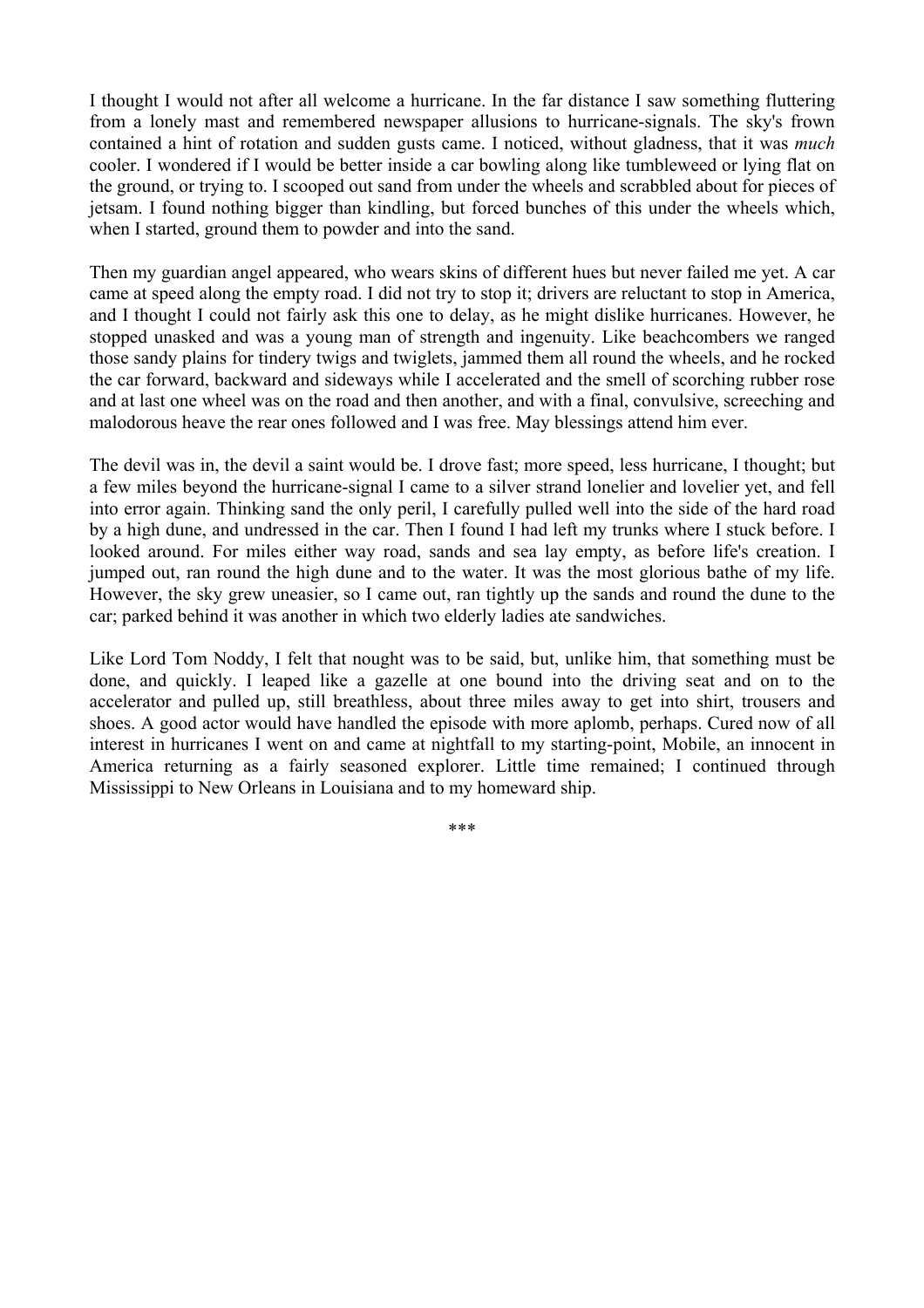# Chapter Forty-Four

### WAITIN' ON THE LEVEE

The vessel, however, was late and I thus gained welcome days in New Orleans, where Old Man River runs broad-mouthed and many-tongued into the Gulf after his long journey between banks which have seen more startling changes in a century than most rivers know in five hundred years or more. The countryside far around New Orleans is estuary and the city's soil is so permeable that the cemeteries stand above ground and the dead are put in storied vaults built on it. Given this marshy character and the temperature of those latitudes at the season when I was there, the moist heat of New Orleans was a new chapter in a book I thought to have read to the end.

The contrast between the beginnings and the continuation of the Republic is sharply shown on either side of Canal Street, a thoroughfare (so broad that four parallel street-car tracks are hardly noticed in the middle) which runs through the city to the curving Mississippi like an arrow to a stretched bow. On one side is old New Orleans, the square mile called the Vieux Carré, and on the other new New Orleans, the American city. The Vieux Carré was first French, then for a space Spanish, then briefly French again, a colonial city of Imperial France and Imperial Spain. Its physiognomy is Spanish because the older French town was burned down; its nature is predominantly French. In 1803 Napoleon held title to the million square miles then known as Louisiana, and President Jefferson said that if Napoleon took actual possession of it 'we must marry ourselves to the British fleet and nation'. Napoleon averted that by selling Louisiana for fifteen million dollars. The New Orleans French liked this new bequeathment no more than their earlier abandonment to the King of Spain and, entrenched in the Vieux Carré', indignantly watched the 'foreign invaders' arrive and encamp across the moat where Canal Street now runs. They refused social mingling and the street urchins followed the newcomers about, crying:

'Méricain coquin, 'billé en nanquin, voleur di pain ...

The urgent American spirit soon marched over all that and racial outlines have been obliterated, or new ones superimposed, in New Orleans now. Italians are most numerous among the population; next come the Germans and then the French. The Negro and mixed-breed element is large. The city is now more kin of New York than of the Old South, save in some of its residential parts. It is a citadel of the gaming-syndicate and is wide-open; drinking is hard and dubious entertainments are prolific. New Orleans, too, produces a good deal of the drama and literature of depravity which mar the American scene at this passing moment. Even hard-bitten New York reviewers sometimes recoil from these emanations 'righteously indignant in one breath and droolingly prurient in the next, like the notes of a small-town peeper on the broom closet of hell'.

The new way of life has flowed over old town and new alike, but the Vieux Carré in its physical shape remains the monument of a different one. Its narrow streets are blocked with tourist-buses and loud with the cries of guides, but on either side are graceful houses with balconies and galleries of delicately-wrought ironwork and open doorways which reveal pleasant inner courtyards, with trees and flowers, where family privacy once ruled; the change in note and tempo is that between a bebop band and a spinet. Here people lived who went at nights to the opera, theatre or ball, things which Hollywood denies to the mass of Americans today. They lived so when the country was a wilderness of beast and forest; now that the wilderness has been tamed the graceful way of urbane life has been almost lost; it is as if the wild took revenge on the city.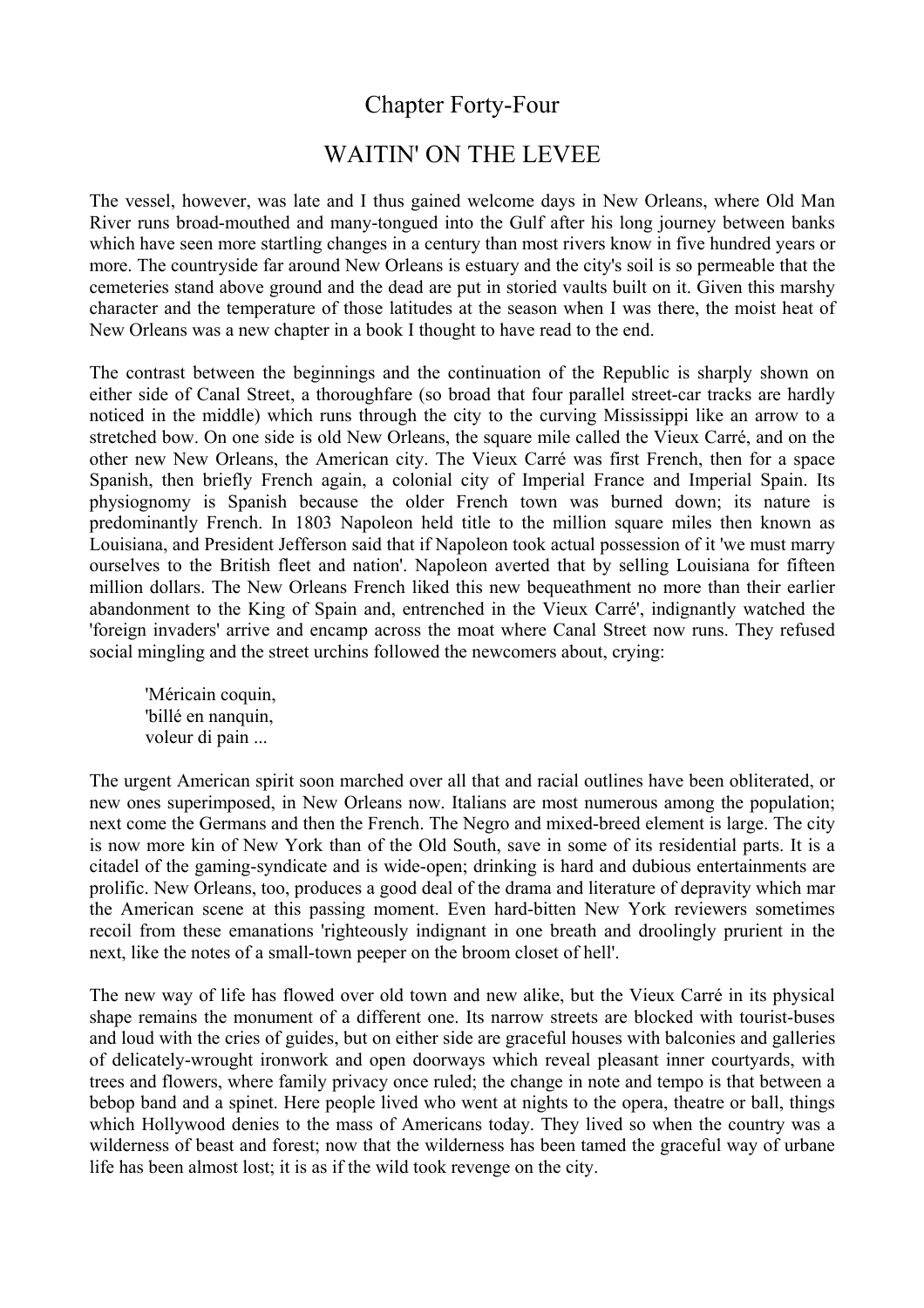The people who lived in this pleasant place, built round a cathedral, called themselves Creoles, thus claiming to be of pure white blood, chiefly French and partly Spanish, and hoped to found a new nation. The first shipload of Frenchwomen brought to the lonely bachelors of New Orleans seems to have carried ladies who, though white, were more readily wedded then than they were later included in family-trees, but the next one contained girls escorted by Ursuline nuns whose blood later Creoles gladly claimed. Even so, however, bachelors far outnumbered marriageable girls and this disproportion produced a new, brief-lived race, the famed Quadroons of New Orleans.

The Quadroons must obviously have been of both sexes, but survive in history only as lovely females (the offspring of half-breed women and white men). All travellers of that day, including Harriet Martineau, agree about the great beauty of the Quadroons; a puzzling thing because, in my observation of today, the mere mingling of colour by no means infallibly produces beauty. Anyway, the young Creole gentlemen traditionally chose a mate at one of the Quadroon Balls and installed her in a tiny house on the Ramparts until he should marry. Her ambition was to be so selected, and her dream, to be wed. That seldom happened, but she was cared for while the alliance lasted and when it ended retained the little house; she preferred this lot to marriage with a Quadroon. The Creole ladies detested the Quadroon girls.

Of all that, remains only the Quadroon Ballroom, now the home of an order of negro nuns. Above the stairway where the Creole gallants and the Quadroon beauties went to chose and be chosen, and the foreign visitors to marvel, is the inscription, 'I have chosen rather to be an abject in the house of the Lord than to dwell in the temple with the sinners'. New Orleans must have Quadroons still, for it has folk of every imaginable hue and countenance, but as a delineated group the Quadroons have vanished, and so have the Creoles. The girl who sells you a tie or handles your telegram may be a Creole or may not. The American way of life has dispersed them or impressed them into the mass and they may only be studied still in such books as Mr. George W. Cable's *Old Creole Days*, where 'Tite Poulette, Jean-ah Poquelin and Madame Delphine live shadow-like again while they wait for destiny to absorb them.

The Vieux Carré remains a pleasant place at a quiet hour and it shows how drastically the trappings of life there have changed in a short time. I liked an inscription on a marble slab in the cathedral which, like a troubadour out of his century, lyrically commemorates 'Don Andres Almonaster y Roxas, native of Mayrena in the Kingdom of Andalusia, Chevalier of the Royal and Distinguished Spanish Order of Charles III, Royal Regidor and Alferez of the Cabildo ...', and much more. (It reminded me of a noble Spaniard once portrayed by Charles Hawtrey, who at each new introduction recited all his grandeeships and ever ended with, 'I 'ave ze right to wear my 'at in ze presence of ze King - but as 'e is not 'ere I take it off!')

The Place d'Armes (now called Jackson Square, a topical and typical renaming) by contrast contains the rusty remnant of what must surely be the first submarine (unless another, recovered from the Yellowstone Lake, was earlier; I never could learn by what fantastic means it came there). No man who has seen this one will ever marvel again at the midget submarines of today. It was built to contain two men who propelled it just beneath the surface by turning a handle; if they wished to reverse they turned the handle the other way. It carried a spear with a detachable point, to which a time-fused explosive float was attached. The theory of its use was to run the spear into the side of a wooden ship and then withdraw, leaving the spearhead in the hull and the charge near enough to blow a hole in it. I believe the Civil War ended before this Southern craft could be tested.

Lost or curious communities abound in the New Orleans countryside. There are backwoods communities of Holy Rollers, Sabines said to have come first as sailors from the Barbary Coast, Walloons whose ancestors served in Napoleon's armies and emigrated to America after his fall, and Acadians. The 'Cajuns (the name has been shortened, like soldier to sojer) are as mysterious as any.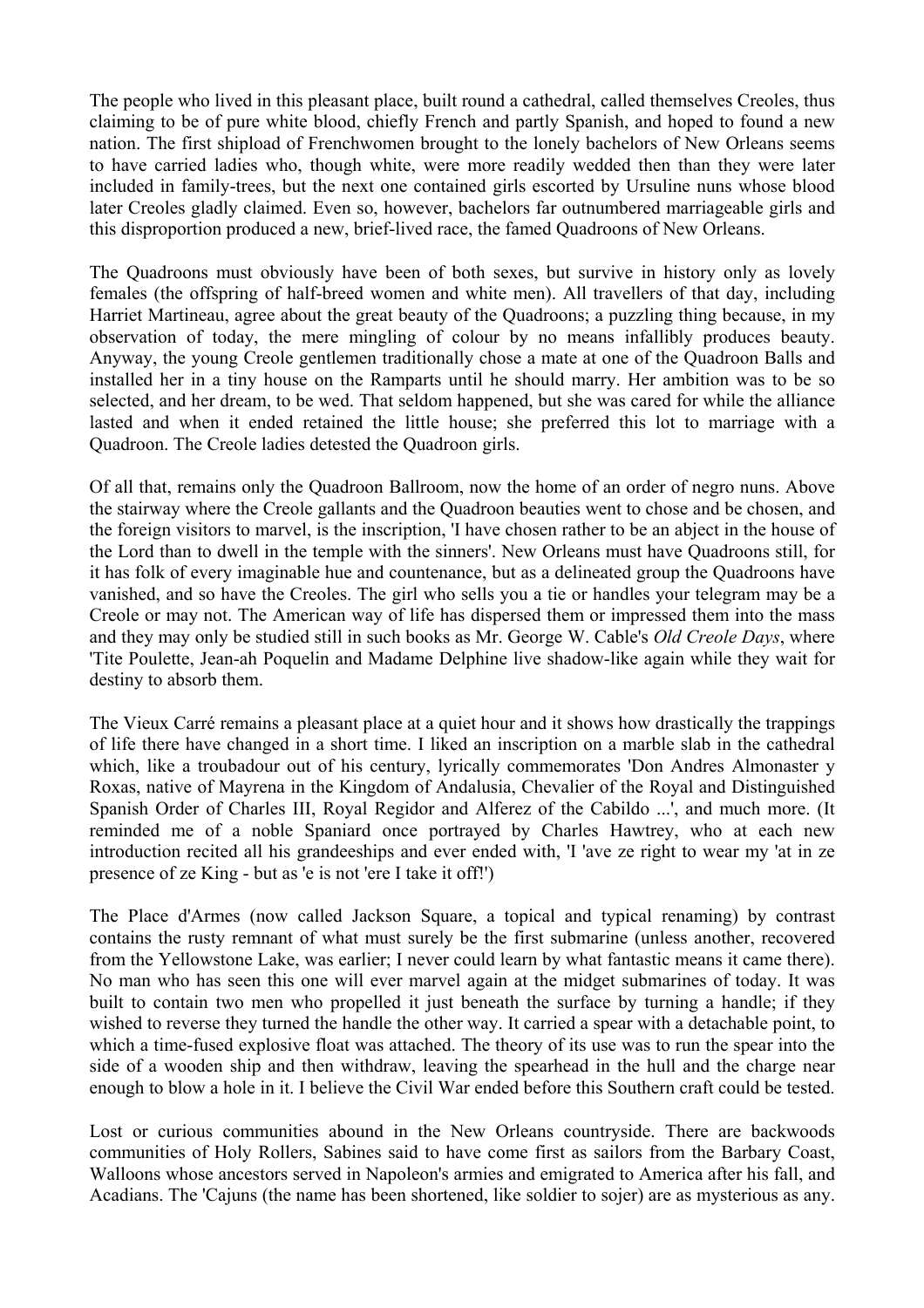Their legends give them Armenian origins; they are supposed to have been a dispersed Christian sect which wandered over Europe, settled in Normandy in the Middle Ages, and migrated about 1750 to Nova Scotia. Their expulsion from there by the British and their flight to New Orleans is the theme of Longfellow's poem, 'Evangeline'.

Voodooism, with its attendant spells, charms, evil-eyeing and smelling-out, survives among the negroes, who brought it from Africa. In Durban once I knew a woman who could not keep native servants and found they fled from some chalk marks which her little boy had scribbled on the door of their quarters; they thought themselves 'tigati'd'. This same thing continues in darker corners of New Orleans today. The countryside around is that of the bayous, well suited to superstitions. It is a mysterious, secretive region, half land and half water, where countless creeks, rivulets and streams wander tortuously through swamp and marsh, and a smuggler or slave-runner who knew his business could paddle his boat to New Orleans and back by a hundred different ways. Today great motor-roads run through it to the lair of the famous pirate Jean Lafitte, at Grand Isle.

Something strange and fierce still invests the Louisiana air. Here arose a politico named Huey Long who in the 1930s bade fair to out-Roosevelt Roosevelt in his promises of milk-and-honey. He gained a great following and did not vainly boast when, soon after President Roosevelt's election, he wrote a remarkable book called *My First Days in the White House*, the text and illustrations of which showed Mr. Roosevelt as his subordinate. He might well have reached that house; his 'Share Our Wealth' programme titillated mass-nostrils even more than the Roosevelt 'New Deal' and he held out such Socialist-Communist promises as Full Employment, the Redistribution of Wealth and Social Security. However, M'Bongo was in the other camp, and Mr. Long was an embarrassing rival. He was shot (presumably by 'a madman') in the midst of his bodyguards.

I thought I had organized my journey very well when I reached its end, New Orleans, hale and hearty. I knew I had gone too far and too fast, slept and rested too little in great heat, and neglected meals; I had to, having so much to do in a short time. I counted on the sea-trip to make good anything that needed restoration and thought I had calculated the matter to a fraction. I was wrong, for Nemesis beat me at the post. A few days before I was to sail the old malarial affliction smote me, and brought dysentery with it. I was not very well housed, having reached New Orleans at the same time as a convention of some befezzed organization, so that rooms were hard to get. However, I had a bed and took my fever into it, hoping I should be able to struggle to the ship later.

Whatever else I might waste, I thought, I would not waste time. Sweating and almost disembowelled, I propped myself against pillows and began in quavering notes to sum up what I had seen and learned in America....

\*\*\*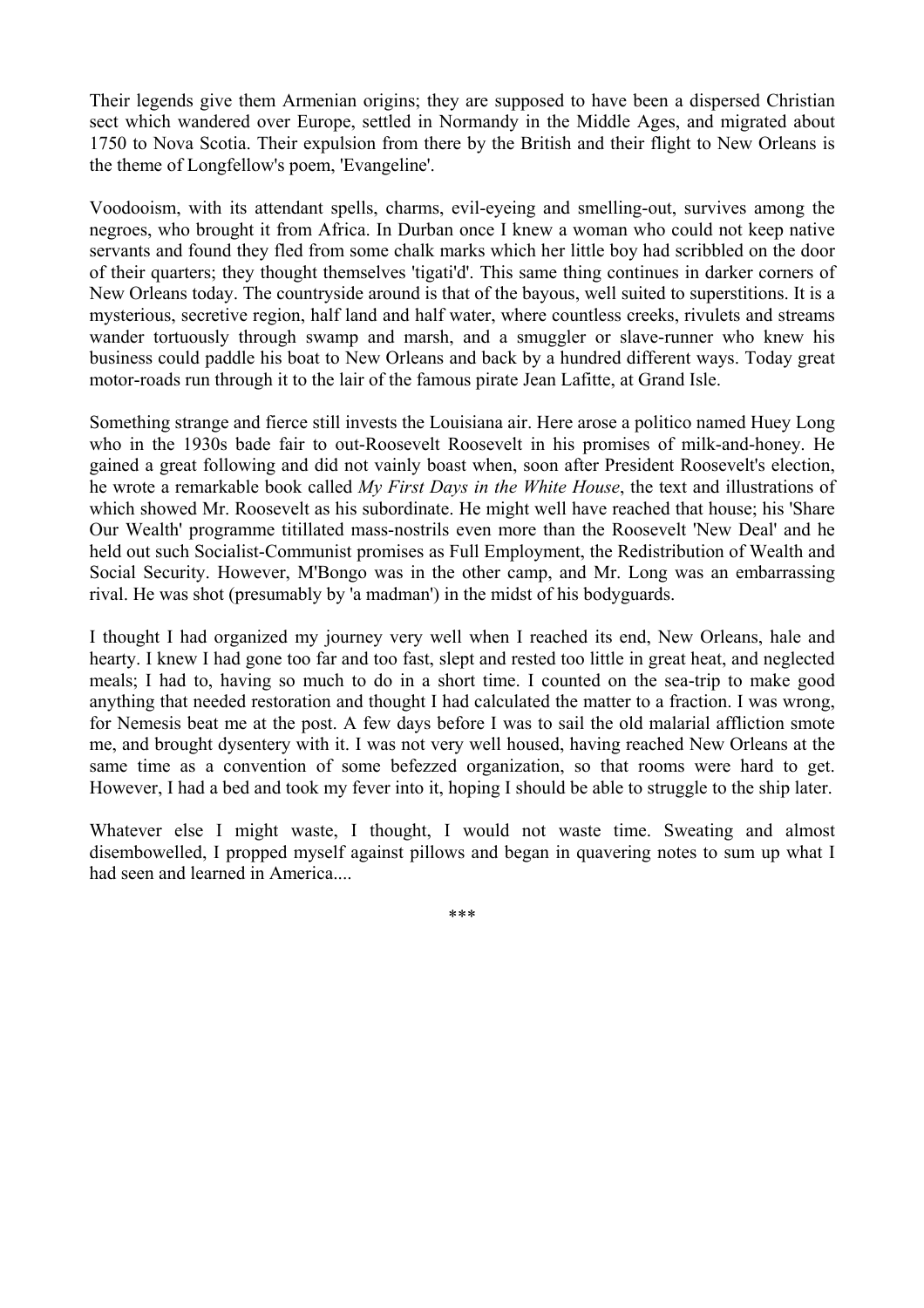# **PART TWO**

# **BEHIND THE SCENE**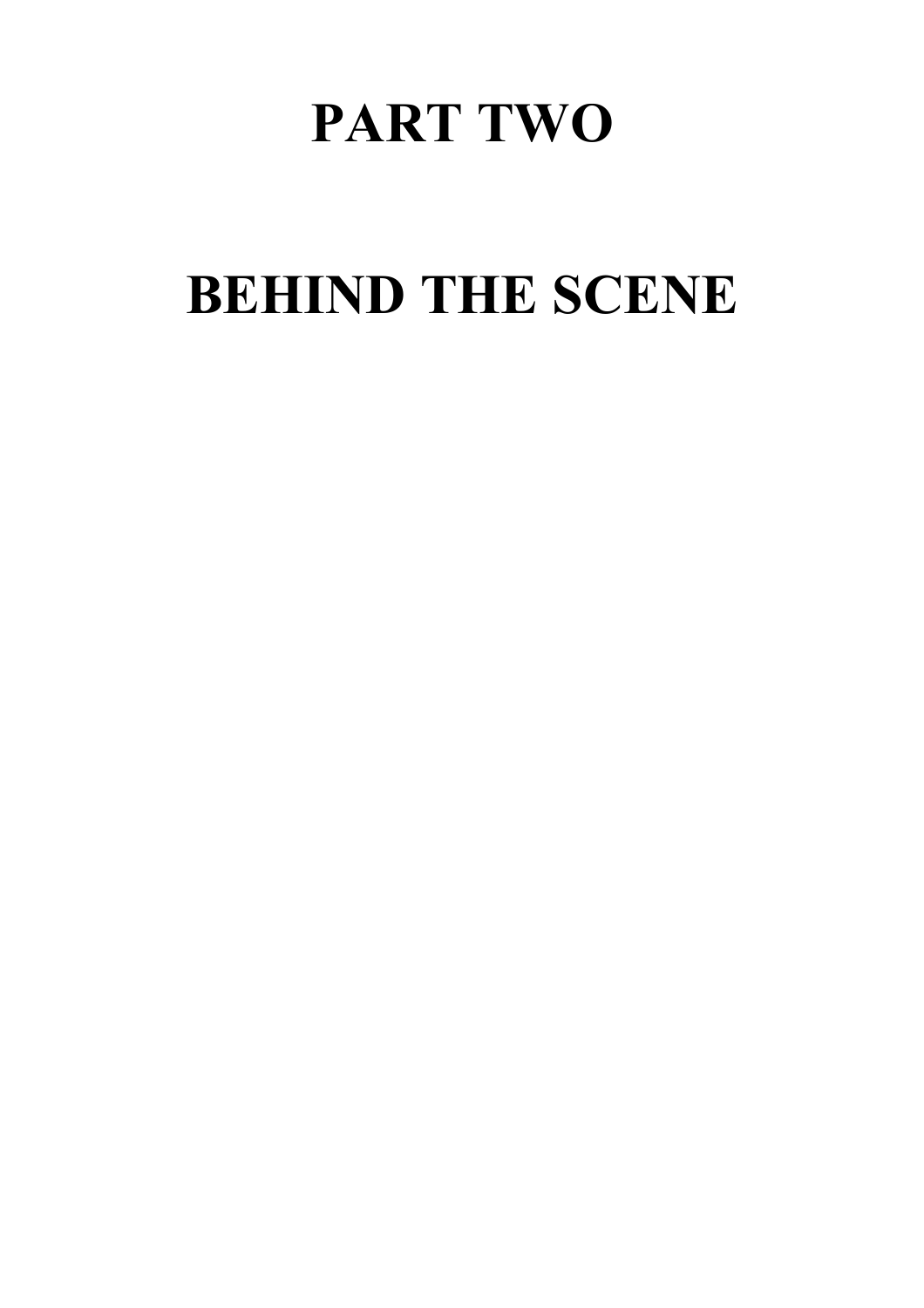# Chapter One

### THREE SERVITUDES

My experience is that a man may have many countries and one that he loves: his own. I found much to respect and admire everywhere I have been: the diligence, thrift and virility of Germans, the poetry and patriotism of Poles, the taste and urbanity of Frenchmen, the charm and friendliness of Austrians, the happy energy of Belgians, the dour industriousness of Hollanders, the mellow peasant culture of Croats and Slovaks, the indomitable nationhood of Serbs and Bulgars, the brilliant valour of Greeks. I felt all these things as part of a common Christian inheritance in which I equally shared. Cracow Cathedral, the Cologne Dom, Saint Stephen's at Vienna and Saint Peter's at Rome all meant as much to me as Saint Paul's and Canterbury, and they meant the same thing, like the Saxon and Norman citadels of England, Carcassonne and Avignon, and the Baltic castles of the Teutonic knights. Europe's many wars did not alter that; out of the quarrels of kings, popes and barons emerged ever a clear purpose and an improving way of life, commonly Christian. The century of Armageddon, I believe, is to show whether all that is to be destroyed, and the American Republic might have the greatest part in deciding the issue.

In America, again, I felt this underlying kinship of Christian purpose, but overlain now by much confusion. Its huge strength and energy are as admirable as the good nature of the masses of its people, once reached, and the beauty (and especially in the South, the charm) of its women. Americans are filled with an urgent longing to fulfil the American Dream and a deep perplexity about its shape. A great quantity of idealism, faith, hope and charity is stored up in a younger generation, particularly, which feels spiritually lost and is the easy prey of misleaders. The great question, which may decide the outcome of Armageddon, is whether this stored energy will be put to continuing the 2000-year process, the splendid results of which are clear to see in Europe, or to destroying it, and therewith the American Republic too. The sharp visible contrast between the earlier Republic of Richmond, Washington and Boston and the later one of New York, Chicago and Los Angeles shows that the decision may be balanced on a razor edge.

In America a period of spiritual pessimism has followed on the century of optimism. This is not disproved by monetary wealth or the wearing of buttons with the words, 'I am proud to be an American'. It is not a native thing either, though the tendency towards violent emotional oscillations, which wise leadership could arrest, partly derives from the experience of the frontier period when 'mind and emotion became ingrowing and nature took its revenge in the form of occasional outbursts of violent excitement'; the *Epic*, speaking of a hundred years ago, says: 'The Camp Meeting is a key to much that we shall find even in present-day life, in a nation even yet emotionally starving.' This emotional unfulfilment, a product of the excessive concentration on material things, leaves a mass of unused spiritual energy drifting about in the Republic, like loose ballast in a ship. If the ballast can be moved to one side, the ship will list and possibly founder; for twenty years, at least, an organized effort has been made to achieve that effect. Two hundred and fifty years ago William Penn said, 'Either nations will be governed by God or they will be ruled by tyrants.' The Republic has been brought to the brink of that choice by the stealthy indoctrination of the unstable body of pent-up emotionalism with the teaching that it must destroy Christian nationhood and set up a pagan world tyranny, obliterating nations.

Thus the Manifest Destiny of 1850 has changed to a destiny non-manifest in 1950. A hundred years ago the course seemed clear; westward the course of empire took its way. When the western limit was reached the vernacular question posed itself, 'Where do we go from here?' For some time past America has produced no William Penns to restate eternal truths. The leaderless mass stands irresolute, not yet quite a firmly welded nation, while many voices cry that America's manifest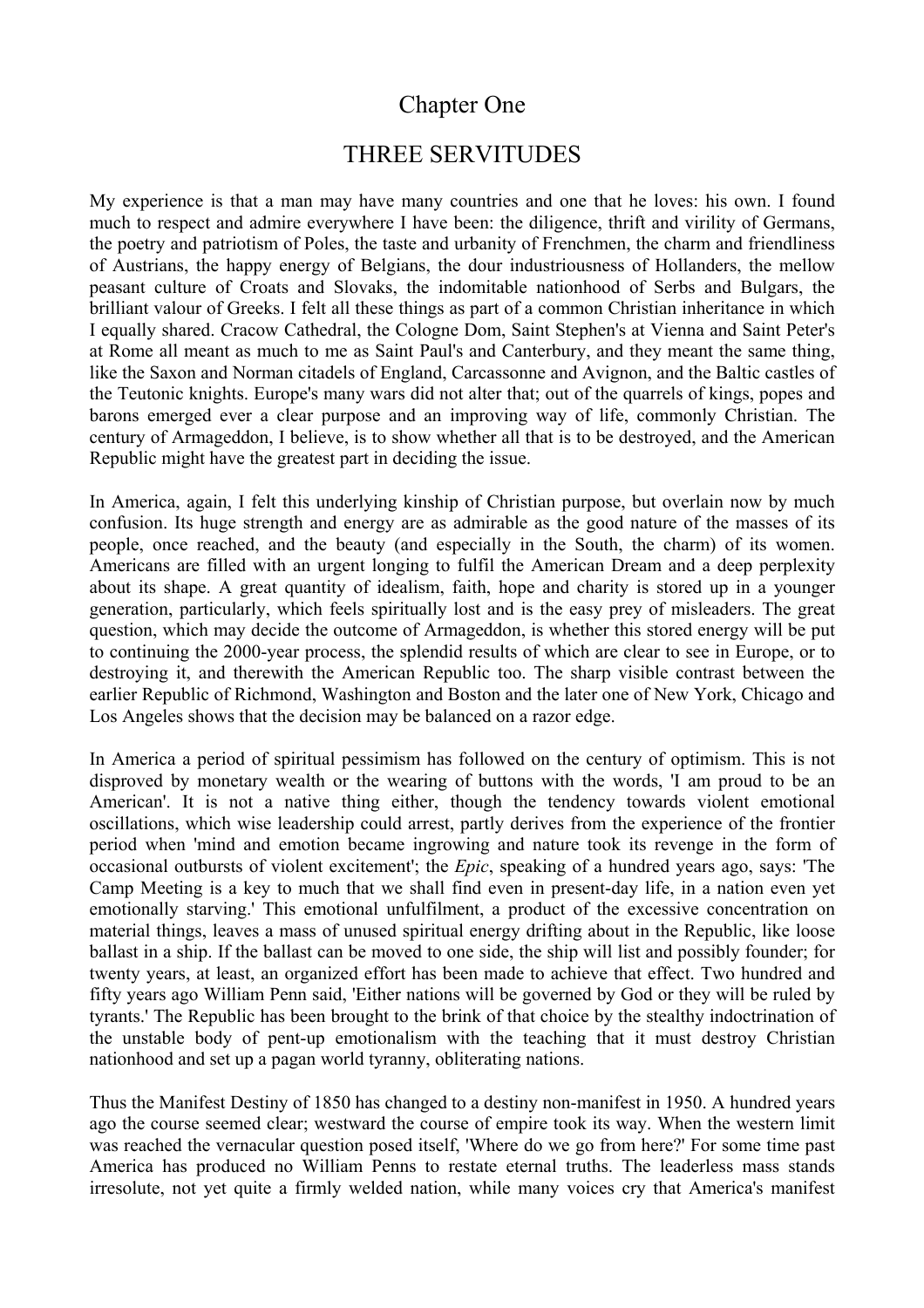destiny now is to destroy all nations and Christianity with them; the thing is more subtly said but that is the purpose.

Hatreds, passions and prejudices are to some extent innate in man and may be reduced by wise leadership or inflamed by bad. As I have gone along I have seen that they are incited, in all countries, by organized forces from outside for the purpose of setting up the World State on the ruins of Christian nations. That key once found, the dark origins of our twentieth-century wars and the strange doublings their courses took are alike plain to understand. The parent organization goes back at least to the French Revolution; all European and American wars since then seem to some extent to have been deflected by it; the second war of this century clearly was brought almost completely under its control and so directed that its outcome left but one more stage of the grand design to be completed.

This is 'the deception of nations' mentioned in Revelation as an integral part of the process of Armageddon, if Biblical prophecy be true at all. The deception of the American nation was very great, despite the outer panoply of free nationhood which it retained for the nonce at the war's end. It was promised four freedoms, but in truth was surrendered to three servitudes.

The first of these is the now visible supremacy in its affairs of a new, foreign ambition: Political Zionism. No American politician of rank today dares challenge it, and this submission has apparently been brought about by what the founder of Political Zionism, Theodor Herzl, called 'the awful power of our purse'.

The second servitude is the permeation of American public life at all levels by a second foreign ambition, Soviet Communism. This is the other prong of the pincers described by Herzl: 'When we sink we become a revolutionary proletariat.' The edifice of State is weakened at the top by the power of the purse and at the middle by the infiltration of revolutionaries. This second process began in full force with the inauguration of President Roosevelt nearly twenty years ago. Demonstrably it led to the warping of major courses of State policy and has not yet been stopped, merely a little impeded. These two foreign ambitions, ostensibly separate but born in the same place, appear to meet in the central ambition of a World State, dominated by them. Plainly they intend, if they can, to bend the strength of America to that end.

The third servitude, which helps the other two by corrupting political life at its foundations, as distinct from the higher citadels and departmental levels of power, is organized crime. The grasp of these three forces on the body politic and civic of the Republic, and their influence over the leaderless mass of spiritually starved opinion, are great enough to make America's destiny doubtful, no longer manifest, today.

This three-coiled captivity is not merely an American plight. It occurs in all the remaining nations of the Christian West and caused the ruin of those now submerged. It is greatest in America because, by all evidential signs, the emigration from Eastern Europe was mainly and deliberately directed thither, for the purposes of power. In England the visible, though unadvertised, power of Political Zionism is as great; no leading politician of any party (with one possible exception) now resists it. The deflection of major acts of State policy has been clear to see since the Balfour Declaration. Permeation of public life by Soviet Communism is considerable and official resistance to exposure as constant as in America. Organized crime, in the gaming, liquor and prostitution sense, is much less, though Eastern European figures often appear in the occasional revelations of attempted political corruption.

Essentially, the mass of Americans and of British are in the same boat now. I never in either country found any mass of people, outside the immigrant sections involved and those natives whom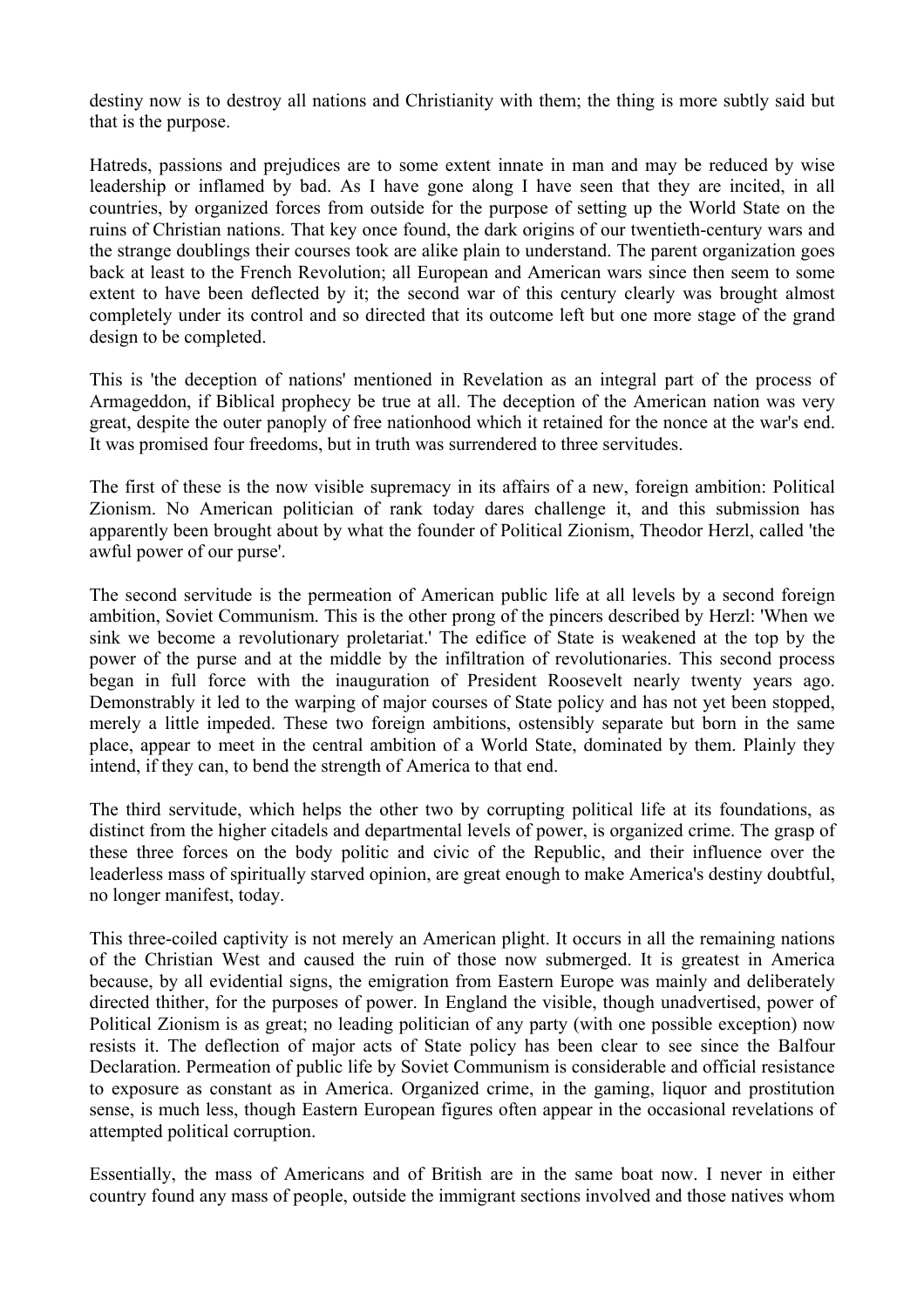they suborn, who wanted American or British nationhood destroyed, or even merged. The broad legions of people wanted to retain their own national identity under the government of God, not to disappear serf-like into a shapeless mass under an Asiatic supremacy. The question whether either nation will be able to keep its individuality, now that the occult servitudes are so strong, is the one which the rest of this century of Armageddon will answer. The course and outcome of the Second War were portents as ominous as they could be for the result of any third one. Nevertheless, I found in both countries that widening masses of opinion were becoming alert to the shape and purpose of the grand design, and as to the final upshot, Saint Mark has a word for it: 'And ye shall hear of wars and rumours of wars. See that ye be not troubled, for all these things must come to pass but the end is not yet.'

Clearly the revolution of destruction will go on awhile, like a dancing dervish pirouetting towards his foaming collapse. After seeing America I felt sure that every effort would be made to use American and British strength a third time to complete the ruin of the Christian area, and even to set these peoples against each other if the purpose could be better served that way. I felt equally sure that the grand design would fail at the last and that the end of the Christian two thousand years is not yet.

\*\*\*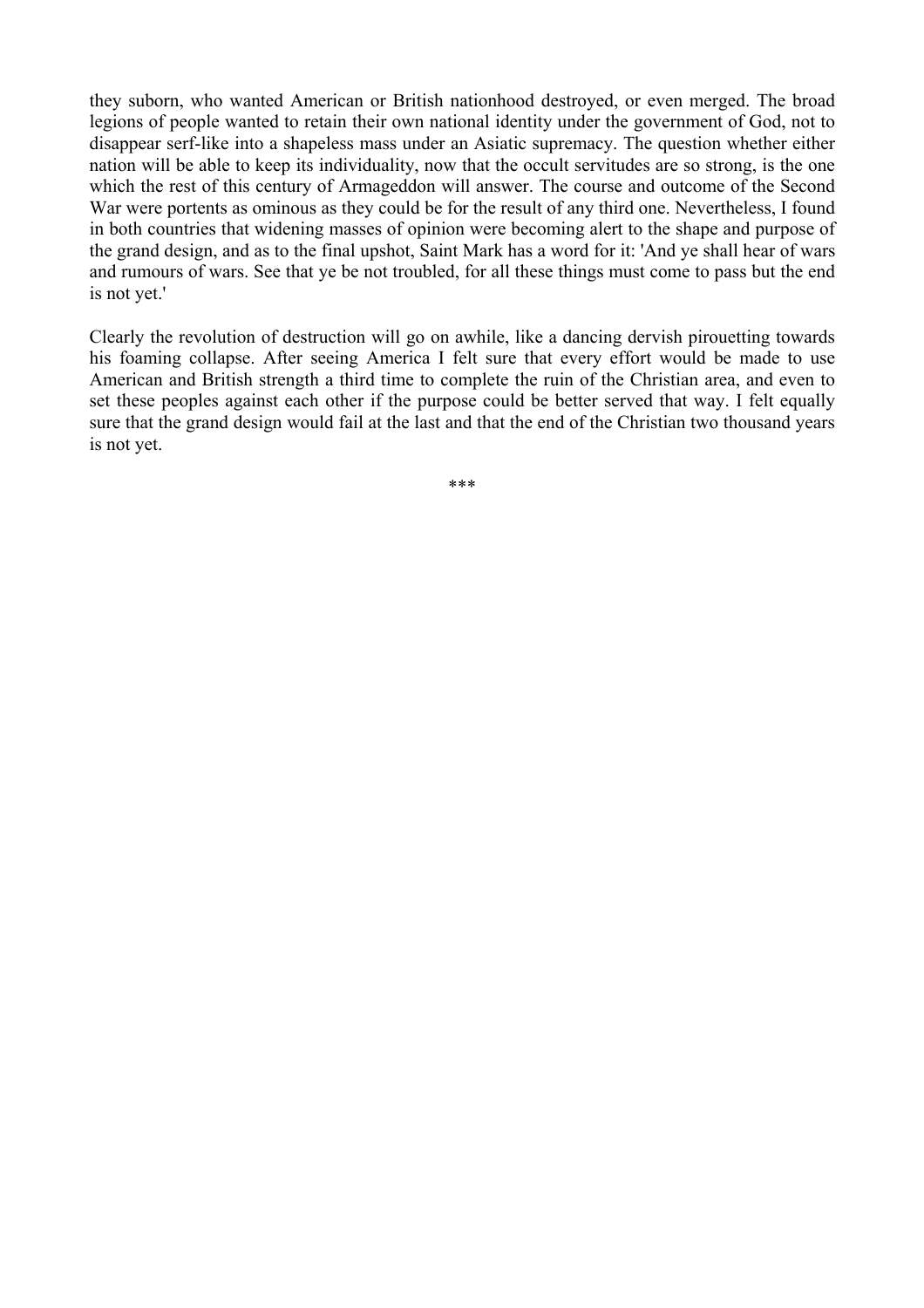## Chapter Two

### ZIONISM PARAMOUNT

The three forces which weaken the whole structure of American public life in effect serve the strongest among themselves, Political Zionism, which stands behind the seats of the mighty while the others work in lesser places, if to similar ends of power-over-politicians. The proof of this supremacy is to be found by a simple test: the extent to which public discussion is permitted.

It is entirely free in the matter of organized crime. No day passes but this is publicly debated somewhere in the Republic, in the tone that it is loathsome but normal, and not to be put down. Huey Long once said he could buy politicians 'like sacks of potatoes' and the daily talk in America is always full of such allusions to purchaseable men. The great argument, however, overlooks possible effects on national policy and treats the matter merely as one of local 'wide-openness' and parochial effects; possibly for that reason it is so free. That wireworm at the roots may imperil the whole plant is an aspect ignored.

The case of Communist permeation at the middle level is different. Public discussion is nominally free, so much so that the outer world receives an impression of 'a witch hunt' in constant progress. In truth public anxiety to know what goes on is combated, and powerful opposition is offered, from the highest places down, to the general demand for knowledge and action. The chorus of 'hysteria', 'Red-baiting' and 'anti-Semitism' reaches a higher crescendo each time some startling disclosure is achieved by persistent investigators. The great bulk of Americans have in fact been thwarted for seventeen years in their wish to have the stables cleansed (this is the case in England, too).

At the topmost level, a virtual ban on public discussion of Political Zionism proves the paramountcy of its sway in American affairs. As in England, the open expression of doubt about this territorial ambition, and support for it, has been almost driven underground in recent years. An imperial thrall has been laid on America in this matter. Traditional Americans, whose forebears detested laws of lese-majesty and the genuflections of courts, now find their leaders performing an even humbler obeisance in this direction; like foremost politicians in England, they thus emulate those Rumanian nobles who long bowed to the Sultan's rule, vainly hoping to keep rank and possessions. The Soviet ban on 'anti-Semitism' (which was in effect a veto on public discussion of the origins of Communism) has in practice been extended to the British island and the American Republic in the matter of Political Zionism. It is lese-majesty in a new form and because of it present-day Americans and Englishmen do not as a rule see the grave future courses and penalties to which support of Political Zionism has committed them.

The way in which this overlordship has been imposed on the Christian West is wonderful and fascinating to study. It has all been done so quickly and with such sure skill (and if it is evil, as I think, may be to the good in the end, for the catfish in the tank reinvigorates other fish grown lazy). Political Zionism and Soviet Communism both grew up side by side in the Jewish areas of Czarist Russia, within Jewish families living beneath the same rooftree. The golden age was then dawning for Jews everywhere. When Napoleon convened their Grand Sanhedrin in Paris in 1807 the Rabbis declared that Israel existed only as a religion and aspired to no national resurrection. All over the world even Orthodox Jews, clamant for civic equalities, strenuously denied that Israel was a nation within the nations; Reform Judaism echoed this avowal. In England Jewry vowed that if England should emancipate the Jew it would fill his heart with consciousness of country; he would think, feel, fear and hope as an Englishman. America was opening to Jews and the same pledge was made on their behalf there.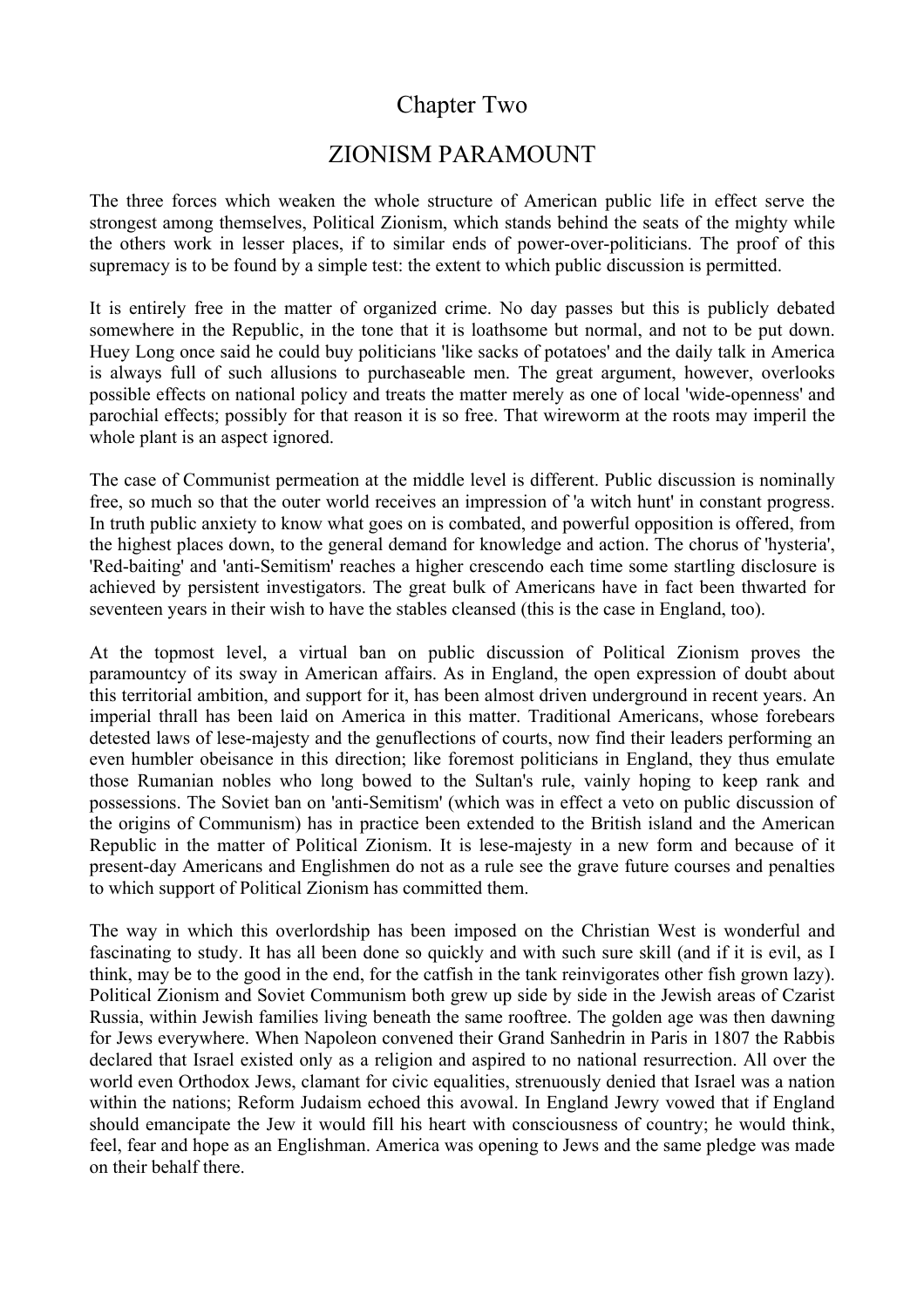It was true, too. Jews in those countries did lose much of the sense of being different which accompanied them, like a curse, down the centuries and caused them (not the Gentiles) to build ghettoes for themselves. They became good and happy Germans, Englishmen, Frenchmen, Americans. They seemed to confound those opponents of the Jewish Disability Bill in the English Parliament who argued that the Jews looked forward to the coming of a great deliverer, to their return to Palestine, to the rebuilding of their temple, to the revival of their ancient faith in its tribal form, and therefore would always consider England not as their country, but merely as their place of exile. Similarly, those events disproved for ever the lie that men inherently hate Jews.

Yet the English objectors, and Americans who raised warning voices against the new immigration, were made true prophets by the event. All that was gained was swept away by one section of the community of Russian Jews. They revived and imposed on Jews everywhere the old teaching, 'Do not cultivate strange lands, soon you will cultivate your own; do not attach yourself to any land, for thus you will be unfaithful to the memory of your native land; do not submit to any king, for you have no master but the Lord of the Holy Land, Jehovah; do not scatter among the nations, you will forfeit your salvation and you will not see the light of the day of resurrection; remain such as you left your house; the hour will come and you will see again the hills of your ancestors, and those hills will then be the centre of the world, which will be subject to your power.

The destructive achievement, in both the Zionist and Communist aspect, came from the Jews in the Russia of the Romanoffs; that is the key to understanding of the present and future. The Jews who made those two great movements were not Semites; on that point all qualified authorities agree; *their* ancestors never knew 'the hills of your ancestors'. They were the descendants of a Russian, Mongol-Tartar race converted to Judaism in the seventh century whose remote forebears never trod Palestinian soil. Their two destructive exploits are astounding, considered as feats, like those of weightlifters, but still are less extraordinary than the submission to them of leading Gentile politicians in the Christian West during the last forty years.

The tale, more fantastic than any of the Arabian Nights, is most plainly told in Dr. Chaim Weizmann's *Trial and Error*. It shows the soil where the two destructive movements grew, to their present fiery bloom, in the last decades of the past century. There was a little White Russian village 'within the Pale', with 400 or 500 Russian families and under 200 Jewish ones. The Jews kept to their own streets of their own wish, so that Jews and Gentiles were strangers to each other's ways of thought, dreams, religions, festivals and even languages. All buildings were of wood save two of brick, the church and 'the house of the richest Jew'. The Pale of Settlement was 'a prison house for Jews'; yet the typical Jewish family depicted had a house of seven rooms and a garden and some acres of land, the father employed fifty or sixty Russians in the season. There was no starvation or any pogroms in the place though pogroms were heard of elsewhere (the student of these things will often come across such statements). Russian servants were employed and the matriarch of the family went each summer to distant Bohemia or Bavaria.

It does not look too dire a picture. Yet within this Jewish household, in the 1880s, was ferment. The 'Return' was in the air, 'a vague deep-rooted Messianism, a hope which would not die'. Such families were deeply divided among themselves, so that brothers and sisters often would not speak to each other. The line of dispute was between those young Jews who wanted to overthrow the Czardom and gain power inside Russia (the later Communists) and those who wanted to recreate a Jewish nation in Palestine (the later Zionists). The matriarch said, well, if the revolutionary son were right they would all be happy in Russia, and if the Zionist one were correct she would go to Palestine, so all would be well either way.

It is a vivid picture of the beginnings of the things we now experience. It is given as one of Jewish misery, but the Russians seem to have been much worse off. In *From Pharaoh to Hitler* Mr.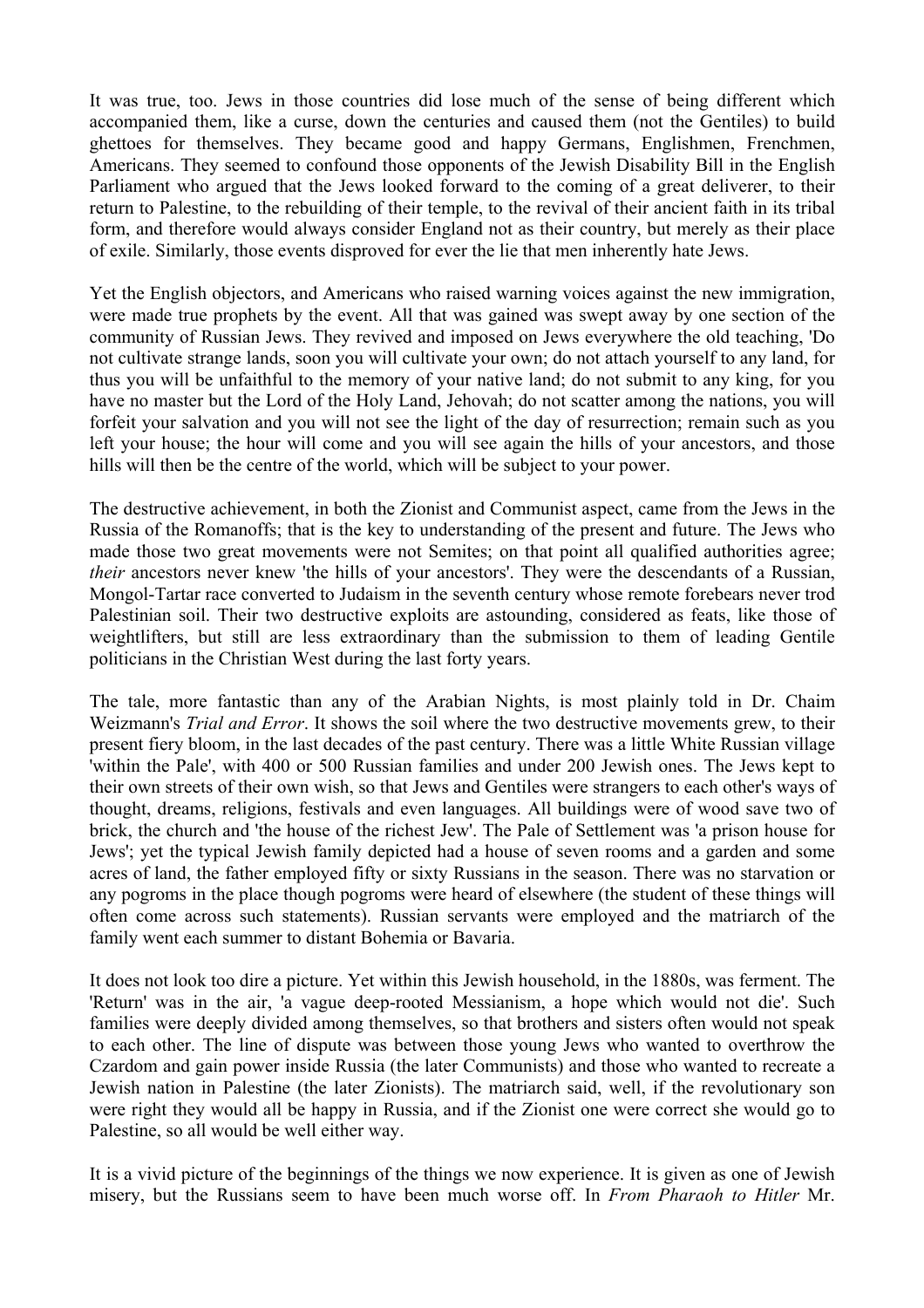Bernard J. Brown, writing as a Jew, says, 'When the Jews talk about oppression they are mistaken in assuming that they have been the only oppressed people on earth. As late as 1860 there were over 23,000,000 Christian peasants in Russia in abject slavery, while the Jews of that period in Russia followed their trades and professions, enjoying reasonable freedom and prosperity consistent with the form of government and general economic conditions prevalent at that time.' This Russia, nevertheless, the younger Jews, to judge from Dr. Weizmann, wished to destroy. True, a third body of Jewish opinion existed, that of the Jews who wished to 'assimilate' themselves, like Jews in the West. Throughout Dr. Weizmann's book these Jews appear as more detestable than Gentile 'anti-Semites'.

At that time the victory of those Jews, who wished to 'keep the peace of the city' in whatever land they dwelt, seemed certain. The whole history of the world for eighteen hundred years had been one of gradually improving humanity and enlightenment, broken only by what seemed the passing nightmare of the French Revolution, and in this upward process Czar Alexander II was a typical figure. It was he who in 1861 liberated the 23,000,000 Russian serfs, so that a new dawn broke for the innumerable races and faiths of Russia. A reconciler and unifier, he was killed at the decisive moment, like Lincoln, the Archduke Franz Ferdinand, Alexander of Yugoslavia and Count Bernadotte.

Repressive measures followed against the population generally, including Jews. The masses were resentful and, says Dr. Weizmann, 'among the Jews this first folk awakening had two facets, the revolutionary, mingling with the general Russian revolt, and the Zionist nationalist'. This, then, was the actual birth of twins long in gestation, Soviet Communism and Political Zionism. (At the Communist revolution of 1917, however, Jewish revolutionaries did not 'mingle with the general Russian revolt'; they led it exclusively, and from that day to this the leadership of Soviet Communism has continued to be predominantly Russian-Jewish, while that of Political Zionism has been almost exclusively so, though it is represented as a movement of *all* Jews throughout the world. $)^{[5]}$  $)^{[5]}$  $)^{[5]}$ 

In the decade following Czar Alexander's murder Dr. Weizmann went to school at Pinsk. He did not personally experience pogroms but 'did not need to live in the midst of pogroms' to know that 'the Gentile world was poisoned'; indeed, he knew little of Gentiles but from the first they were to him 'the symbols of menacing forces'. The frame of mind seems clearly innate, not the result of thought or experience; it might fairly be called 'anti-Gentilism', an emotional antipathy and not a reasoned antagonism. It coloured his approach to school-going: 'The acquisition of knowledge was not for us so much a normal process of education as the storing up of weapons in an arsenal by means of which we hoped later to be able to hold our own in a hostile world.'

The world, however, was not hostile to Jews. All doors were open to them, and that seems to have disquietened Dr. Weizmann more than anything. At Pinsk (where he had 'no social contact with Gentiles', who were a minority of the population) he found many assimilationist Jews. The Zionists were becoming compact and began to fight 'assimilation'. Thus Dr. Weizmann locates the actual sources of the thing which overclouds the world today; he says the foundation layers of the Zionist State are Pinsk and Vilna, Odessa and Warsaw, and many lesser-known Jewish communities of those Eastern European stretches; that is Russian Jewry.

Dr. Weizmann disliked Czarist Russia so much that, graduated at Pinsk, he crossed the German frontier clandestinely and went to Pfungstadt. He found there something previously unrealized by him; that German Jewry was exerting itself to be German (he calls this 'a queer chapter in Jewish history'). He obtained a post at a Jewish boarding school and decided that its principal, who held such views, was an intellectual coward and a toady. The sight of Jews entirely free seems to have appalled him. He was 'lonely and desperately homesick' for Pinsk, for the little village in the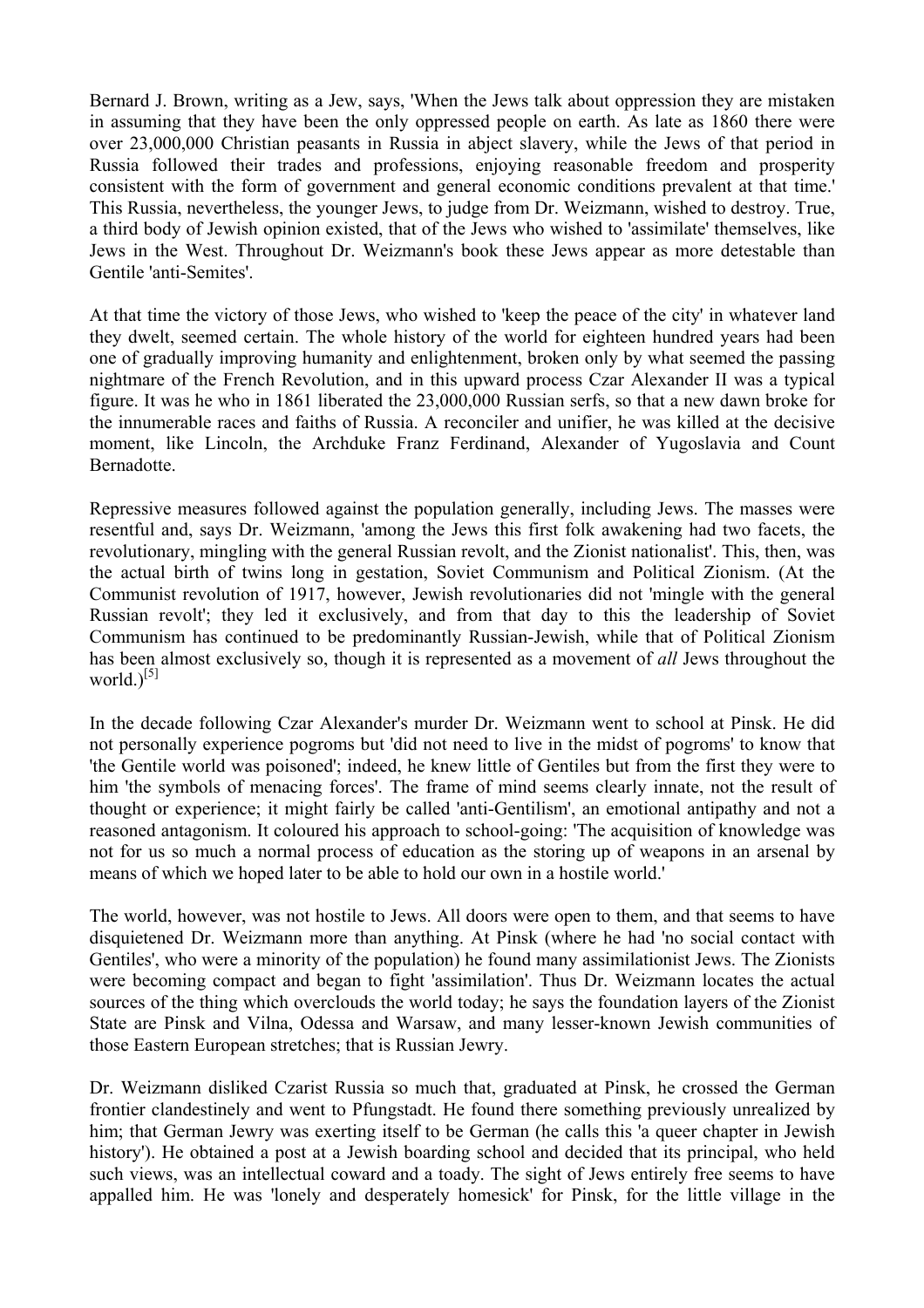prison-like Pale! 'It was better in Pinsk, though Pinsk was Russia.' He longed for the separate, ghetto-like life of the Jews there, and returned. Pinsk seems indeed to have been a good place for Jews, because his four years of military service were due 'but I managed to talk my way out of the army in a special interview with the local military commander, a decent and cultured Russian who thought it a pity to have my education interrupted!'

Later he went to Berlin, Freiburg, Geneva and other places, where he found Jewish students from Russia increasing in number and revolutionary fervour. They were militant cells engaged in fighting 'the assimilationist revolutionary movement, not on its revolutionary but on its assimilationist side'. This means that they worked *for* revolution and *against* the reconciliation of Jew and Gentile, which they saw as an obstacle to revolution. Nevertheless, the 'assimilationist' Jews remained aloof. 'I cannot say that anything resembling real intimacy ever grew up between the Russian-Jewish student colony and the Jewish community of Berlin; the gap between the two worlds was almost unbridgable.'

This great gulf was in time to be bridged by Mr. Lloyd George, Lord Balfour, later British leaders, President Wilson, President Roosevelt and President Truman, and the Jews who were happy in those Western countries were to be driven back across the bridge into the clutch of a tribal nationalism which they did not desire.

In the next ten years, as student and then teacher at those Christian universities, Dr. Weizmann learned 'the technique of propaganda and the approach to the masses'. Meanwhile a westernized Jew, Dr. Theodor Herzl, emerged as the visible leader of the conspiracy now grown into an open movement; by publishing *The Jewish State* he first proclaimed the *territorial* ambition. Not one Gentile in a million, probably, even noticed it. World Jewry, which knew what it would mean, was put in the condition of a dovecote invaded by a cat. This was the reversal of all that Orthodox and Reform Jewry alike had promised; in the end it would mean the ruin of the achievements of centuries.

In Dr. Herzl first appeared the phenomenon of this century, the Zionist operator on whose knee Gentile politicians sat as puppets. Rabbi Elmer Berger says, 'With Herzl that group of Jews which committed itself to Zionism and acknowledged him as its leader entered a peripatetic kind of diplomacy, which took it into many chancelleries and parliaments, exploring the labyrinthine and devious ways of international politics in a part of the world where political intrigue and secret deals were a byword.' Dr. Herzl began successfully to court what Mr. Bernard J. Brown describes as 'the false praise of those Christians who, for one reason or another, seek Jewish favour'.

Herzl used words which seemed of the most foolish pretension at the time, but were modest in comparison with what Political Zionism later achieved. When his first important Jewish backer died, Baron de Hirsch, Herzl wrote, 'Hirsch dies and I enter on negotiations with princes.<sup>'[\[6\]](#page-236-0)</sup> He hoped to buy for twenty million pounds a charter for Palestine from the Sultan of Turkey, who ever needed money, but that fell through. Seeking an interview with the Kaiser, he promised 'the diminution of radical' (that is, revolutionary) 'propaganda in Europe, in proportion to the development of national effort among Jews', but when the Kaiser delayed in procuring Palestine for him Herzl wrote threateningly to him, 'If our work miscarries, hundreds of revolutionaries will at a single bound join the revolutionary parties'. He told one of the Rothschilds, who feared Political Zionism, 'I will start a great agitation in which it will be difficult to maintain order ... You think it is a misfortune to operate with masses; consider well, would it not be a greater misfortune if I set the masses in motion by a tumultuous agitation?'

Herzl in such words precisely foretells, as if by divine or demoniac revelation, the working of the machine he built; the crushing of Gentile nations between the power of the purse and the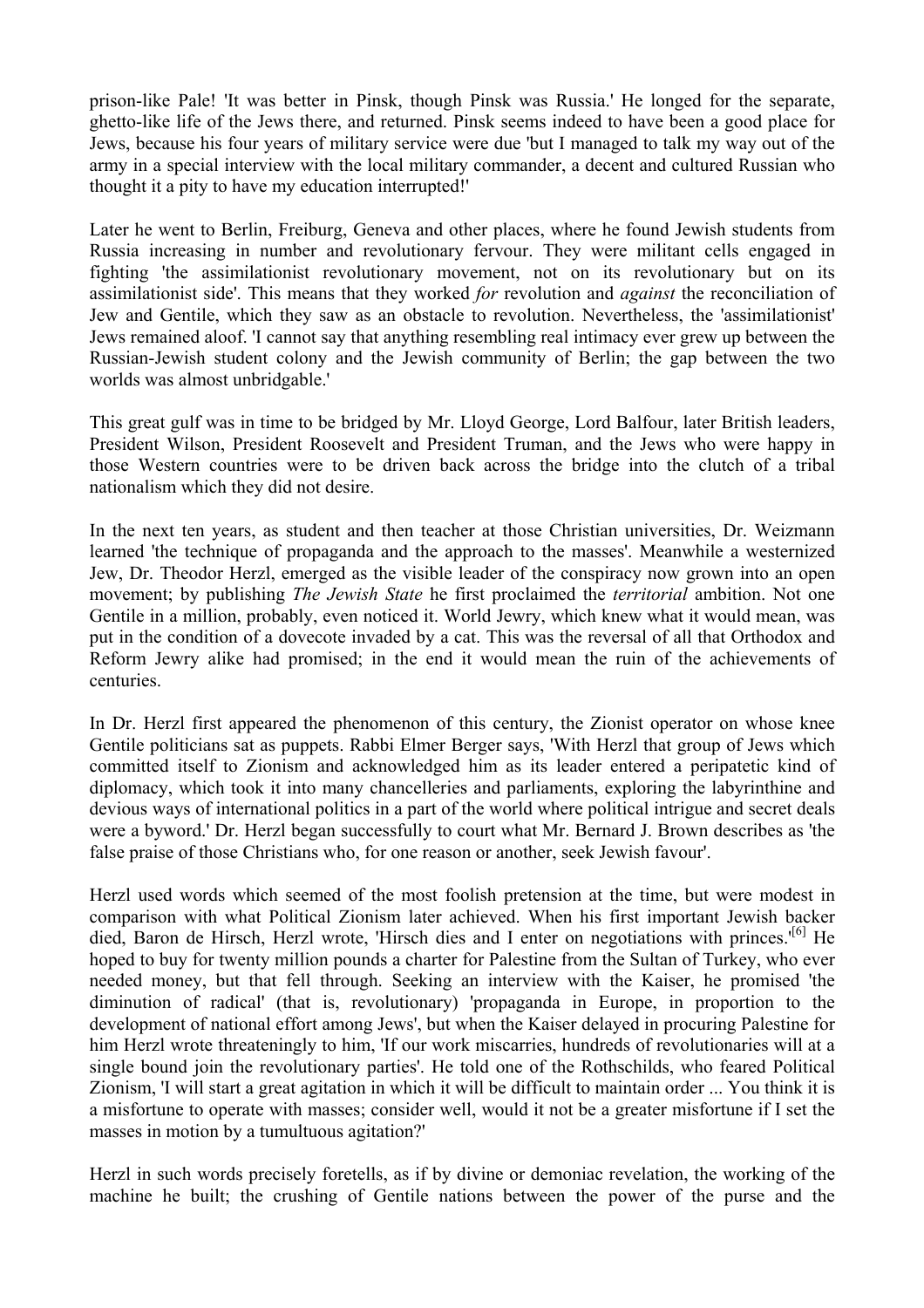revolutionary masses, both controlled from the same source. He used the famous phrase about 'England being the point where the Archimedean lever must be applied', and England was so used (though not by him) to prise open the oyster. After Herzl's death his threats became realities. He failed, or did not succeed quickly enough for those whose passions he aroused; he seems at the end to have become terrified of the thing he began. When he called the First Zionist Congress he found he was no longer master of his machine. 'There rose before our eyes', he wrote, 'a Russian Jewry the strength of which we had not even suspected ... They represented the views and sentiments of the five million Jews of that country ... What a humiliation for us, who had taken our superiority for granted!'

Russian Jewry took over, as Russian Jewry took over Soviet Communism, and Russian Jewry remains the master-force today. Herzl became a discredited Messiah. In 1903 he produced at last an offer of Uganda, from the British Government. I cannot recall any comparable donation in history, but it was derisively rejected by the Russian Jews, who now controlled a project which was gathering momentum like a wheel rolling downhill. Herzl relieved his extremists of further annoyance by dying the next year, at forty-four, an opportune death, for by sponsoring the Uganda scheme he made himself, if not quite a reconciler and peacemaker, then a 'deviationist' (in the modern idiom). Much worse than that, during a visit to Moscow he warned the Political Zionists against harbouring revolutionaries in their ranks! His death occurred at the decisive moment.

At that time Dr. Weizmann, now thirty, poor, little known outside Zionist circles, was on his way to England, which he chose as a country in which 'at least theoretically' a Jew might be allowed to live and work without let or hindrance (the words 'at least theoretically', published in 1949, seem mildly amusing in the light of all he was able to achieve; in this case practice more than vindicated theory). He went to Manchester with but a letter of introduction to a professor at the University there. He was 'very warmly received', given the use of a laboratory at a nominal rent, access to 'the Holy of Holies' (the store room where fine chemicals were kept), 'consistent kindheartedness' from workmen 'who spared no effort to produce any piece of apparatus or furniture that I asked for'. Soon the services of two research men were added and, within the year, the offer of a research scholarship and a weekly lectureship. This seems fairly sympathetic treatment and was but the beginning of much warmer friendliness. However, in 1932 Dr. Weizmann, contemplating the wild beasts of the Kruger National Park in South Africa, observed, 'It must be a wonderful thing to be an animal in the South African game reserve; much better than being a Jew in Warsaw - or even in London<sup>'</sup>

Manchester produces in its natives a moral outlook akin to the New England Conscience, or to the warm humanity of Bloomsbury and Greenwich Village. Its corporate soul responds like a harpstring to the cries of oppressed beings far away, and the farther away the better. In Manchester the newborn babe's first cry is not of pain, but already of righteous indignation about the lot of Thailanders, Vietnamese, Louisiana Negroes and Durban Indians; and the first words it says are probably 'Hands off Liberia'. If the world has a conscience (and *The Times* has said so), Manchester is its guardian. What Manchester thinks today the world thinks tomorrow and regrets the day after; the best way to foresee the tribulations of the future is to read a Manchester newspaper. Manchester adores strange causes and exotic visitors; they must be good, they've come so far, and the things they complain about are also delightfully distant. Manchester succumbs to such blandishments as charmingly as a mid-Western farmer's daughter of the 'nineties to a Chicago salesman.

Dr. Weizmann says he went to Manchester to keep out of Zionist politics for a time; but he landed in a most propitious place for their pursuit. He had what he himself calls an astounding experience of Manchester's illusions soon after he arrived. He shared his laboratory with a Japanese student and the two read with delight newspaper reports of Russian defeats in the war with Japan, then in progress; the Japanese because he was Japanese, Dr. Weizmann because he longed for his native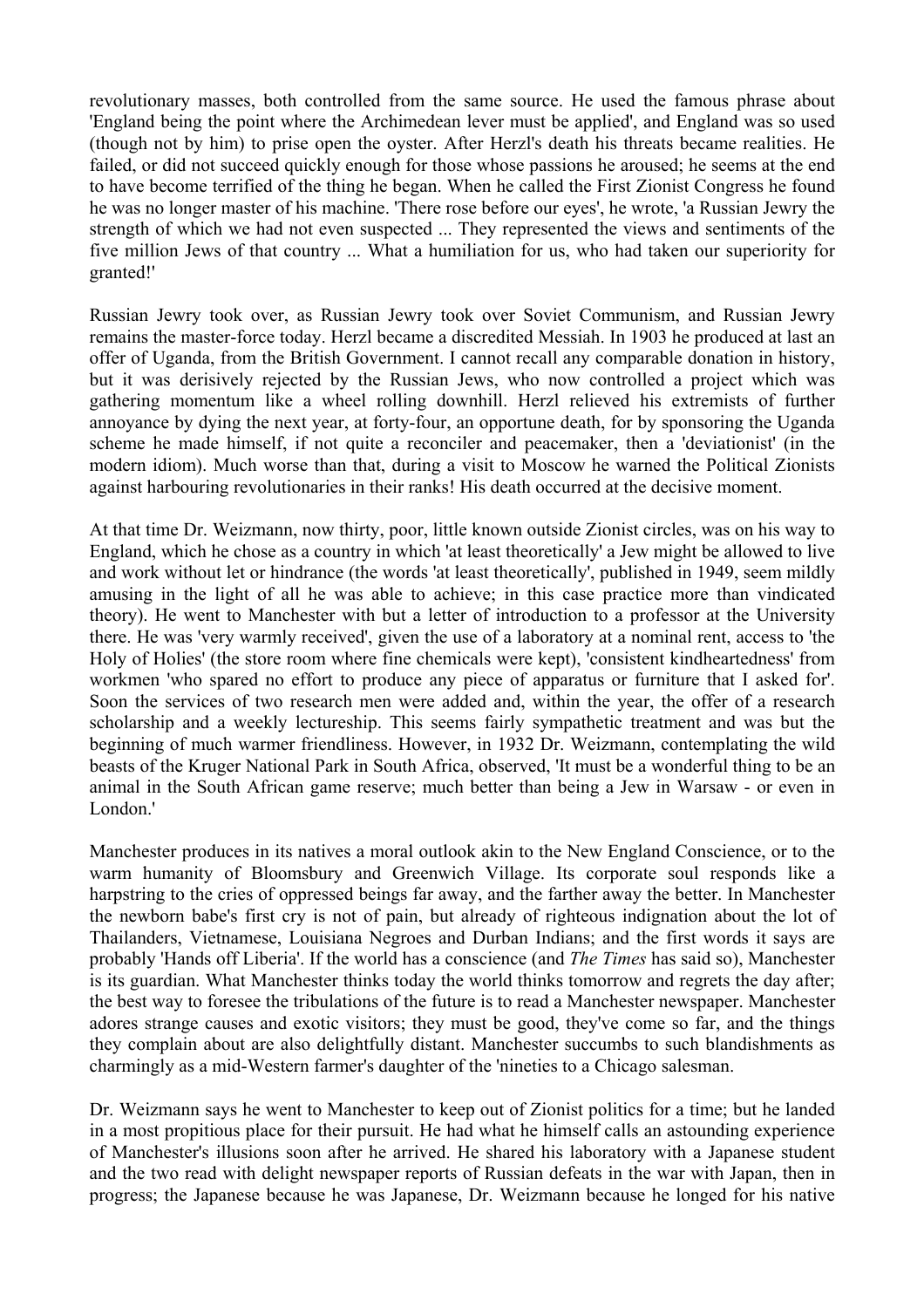Russia's defeat. Later he read in the Annual Report of the Director of Laboratories a proud eulogy of the international nature of the Manchester Chemical School and of the unifying influence of science, which made it possible for two mortal foes, 'a Japanese and a Russian, to work side by side there during the war!'

If the mere desire to do good in some vague way at someone else's expense qualifies for a place in heaven, the spirit of Manchester will one day be highly enthroned there; if the scrutiny of facts and right or wrong also belongs to the qualifying process, it will meet grave trouble at the turnstiles. At Manchester in 1906 the notion of transferring masses of East Europeans to Palestine made immediate appeal. The little matter of the Arabs there did not worry the Manchester Conscience, for the Arabs had not studied the technique of propaganda and the approach to masses or sent anyone to Manchester. The Chairman of the Conservative Party there was a Zionist (this is something which still bedevils both the large political parties in England and America). Before he was two years in England or had much command of English Dr. Weizmann found himself closeted with the lately defeated Prime Minister (and leader of the Conservative Opposition), Mr. Arthur Balfour, in an hotel room!

Does history show a more fateful meeting? A mysterious foreign ambition began to entwine itself round British policy. Dr. Weizmann, an obscure newcomer, found that Mr. Balfour had only 'the most naive and rudimentary notion of the movement' (a description which, remained good twenty years later when Lord Balfour first saw the Arabian land where, in the meantime, he had undertaken to set up a National Home for the Zionists. Being warmly welcomed in Jewish parts of it, he said it reminded him of a general election tour, but with everybody on the same side. Against the wishes of his Zionist hosts, who wished 'to spare him as much as possible', he went on to Arab Damascus and had to be smuggled away from an infuriated mob and to a ship. He may thus at the last have suspected another side to the question; he had but a few years to live).

In 1911, after seven years, Dr. Weizmann's position at the University was worth £600 and his wife's, as medical officer for several city clinics, £350, so that the joint income, as he says, was considerable for those days and possibly vindicated England's comportment towards newcomers, Jewish or Gentile. On this account, perhaps, the German Jews in Manchester were contentedly assimilated. Dr. Weizmann, however, felt most at home with the Russian Jews there; the old English-Jewish families 'might just as well have belonged to another world'. Russian Jews predominated in the Jewish community and a strong Political Zionist group took shape around Dr. Weizmann in Manchester. In 1907 he first saw the country of his ambitions; he found it a dolorous one where 80,000 Jews lived, in poverty and amity, with some 550,000 Arabs. All that was to be changed.

The First War began in 1914; long-memoried readers may recall that it appeared to be concerned with such matters as the rape of Belgium, ending Prussian Militarism, and making the world safe for democracy. At its start Baron Edmond de Rothschild told Dr. Weizmann that it would spread to the Middle East, where things of great significance to Political Zionism would occur. The first few months saw another fateful meeting; Dr. Weizmann, by chance he says, was presented to Mr. C. P. Scott, editor of the *Manchester Guardian*. Mr. Scott, whose ideas about the matter may have been as rudimentary as Mr. Balfour's, asked typically Mancunian questions ('Are you a Pole?') and was told of Dr. Weizmann's hatred of Russia, then England's powerful ally. This did not deter him from immediate enthusiasm. Thereafter when he went to London Dr. Weizmann habitually met him at the station, Mr. Scott's usual greeting being, 'Now, Dr. Weizmann, tell me what you want me to do for you'.

This led to a third fateful meeting. When the war was still four months young Mr. Scott took Dr. Weizmann to breakfast with Mr. Lloyd George (Mr. Asquith was then Prime Minister and, learning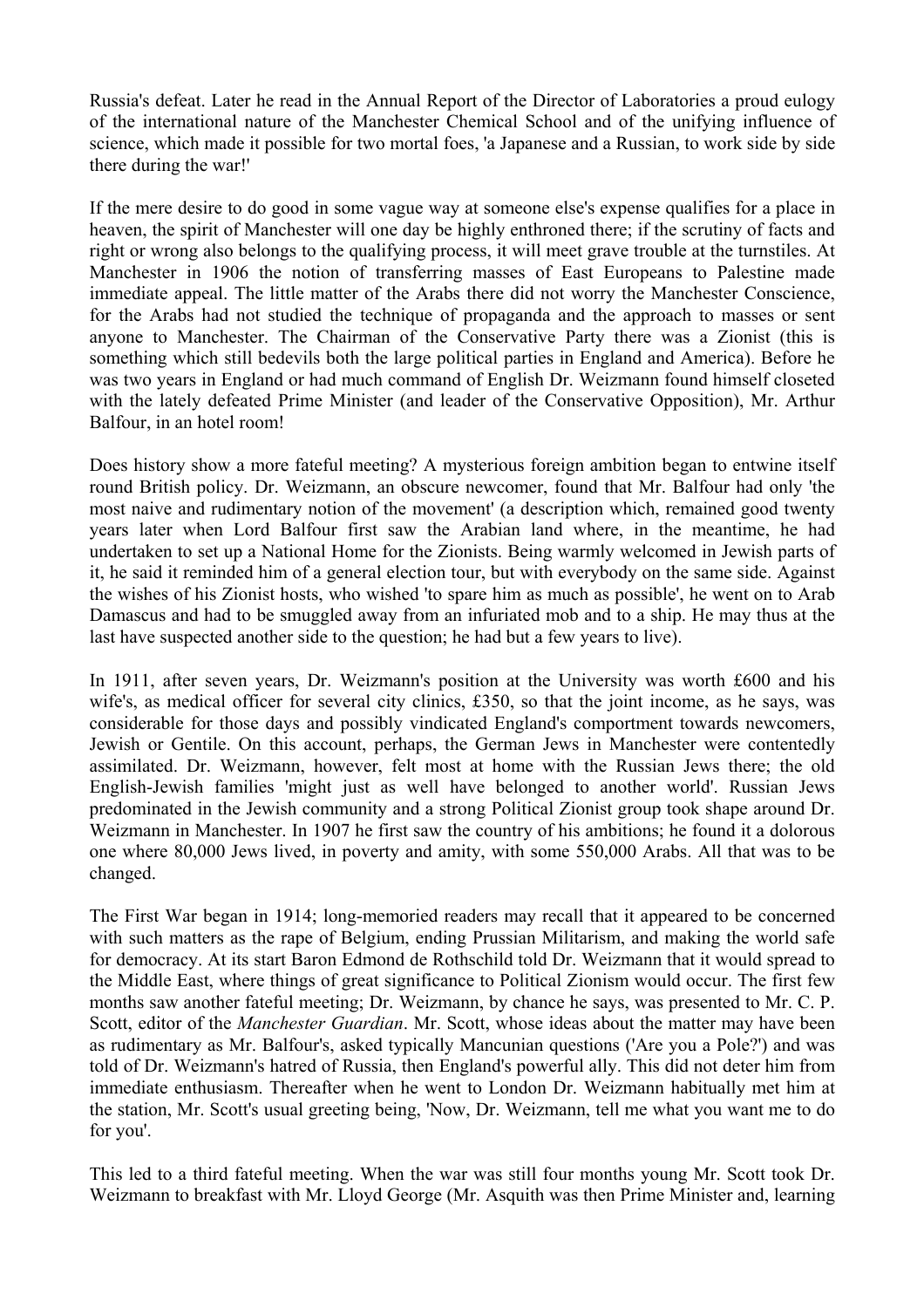of a scheme to transplant Eastern Europeans to Palestine, said it was fantastic). Mr. Lloyd George told Dr. Weizmann that a leading English Jew, Mr. Edwin Montagu, would bitterly oppose the project. Indeed, the mass of Jews everywhere, other than those from Russia, were firmly against it. At this time the curious process began; wherever established Jews resisted an enterprise which they thought perilous to Jewry, Gentile leaders turned against them. The little-known Dr. Weizmann from Russia was more kindly heard than the eminent spokesmen of Jewish communities established in England for centuries.

Mr. Lloyd George sent Dr. Weizmann again to Mr. Balfour, who apparently first asked an obvious question: how a friend of England could be so anti-Russian when Russia fought on our side? Dr. Weizmann spoke of pogroms and expulsions which made 'every Russian victory a horror for the Jews' and this seems to have satisfied Mr. Balfour, who said, 'It is a great cause you are working for. You must come again and again'. Such are the things which secretly go on in war-time. This was in 1914, when the Russian offensive saved Paris. I remember the enormous casualties the Russians suffered; without that effort the Allies might have been lost.

Whilst Czarist Russia in the east took the brunt off bowed French and British shoulders in the west, Dr. Weizmann told British leaders of his hatred for Russia. The very name of Political Zionism was unknown to the fighting-men or the watching masses, but behind the scenes this new ambition took root and stem in London. Dr. Weizmann says his meetings with Mr. Scott, Mr. Lloyd George and Mr. Balfour were but 'the beginnings of our discoveries of friends'. The thing, unless one looks for baser motives, seems today only explicable as an infatuation among public men. Political Zionism in the next few years made immense strides, and if they were not even greater this was due to the opposition of Jews, the mass of whom stood everywhere as firm as they could behind Gentile politicians who went down like ninepins.

After two years of war English Jewry still refused to demand more than 'equal rights' with the Arabs and 'reasonable facilities for immigration and colonization' in the event that the war should put Palestine in the hands of England or France. At the Foreign Office Mr. Lucien Wolf (until then accepted as the secular spokesman of British Jewry) protested that Political Zionism was a purely East European movement. He and his kind fought vainly against Gentile politicians who seem to have been possessed. When Mr. Lloyd George became Prime Minister, and prepared for the fatal deed, he told Dr. Weizmann, 'I know that with the issuance of this Declaration I shall please one group of Jews and displease another. I have decided to please your group because you stand for a great idea.' These words will first he fully tested when the great idea reaches its full consummation and I think that may not now be long.

Dr. Weizmann, curiously, wrote: 'We hate equally anti-Semitism and philo-Semitism; both are degrading.' If he meant by this anti-Zionism and pro-Zionism he ought to have hated Messrs. Scott, Balfour and Lloyd George. The circle of these champions widened and its multiplying members remained 'completely baffled' by the opposition of British Jews. The then editor of *The Times*, says Dr. Weizmann, expressed intense annoyance because anti-Zionists wrote letters of protest to his paper (in later years such expostulations were rebuked as 'anti-Semitism'). Lord Milner publicly reproved those who thought Palestine should remain what it was, Arab. Mr. Philip Kerr (later Lord Lothian and an Ambassador to America), wrote contemptuously to Dr. Weizmann, from Russia, of 'so-called British Jewry' and said no amount of talk by Mr. Edwin Montagu 'or people like him' would stem the tide.

This gestation of the thing now accomplished is fantastic to contemplate. Dr. Weizmann went to the Admiralty and found that his Zionist work thrust itself insistently into his labours there. He converted Sir Mark Sykes (Chief Secretary to the War Cabinet), Mr. Leopold Amery (later to be Colonial Secretary; Mr. Amery was 'incensed when leading Jews attacked the scheme openly'), Mr.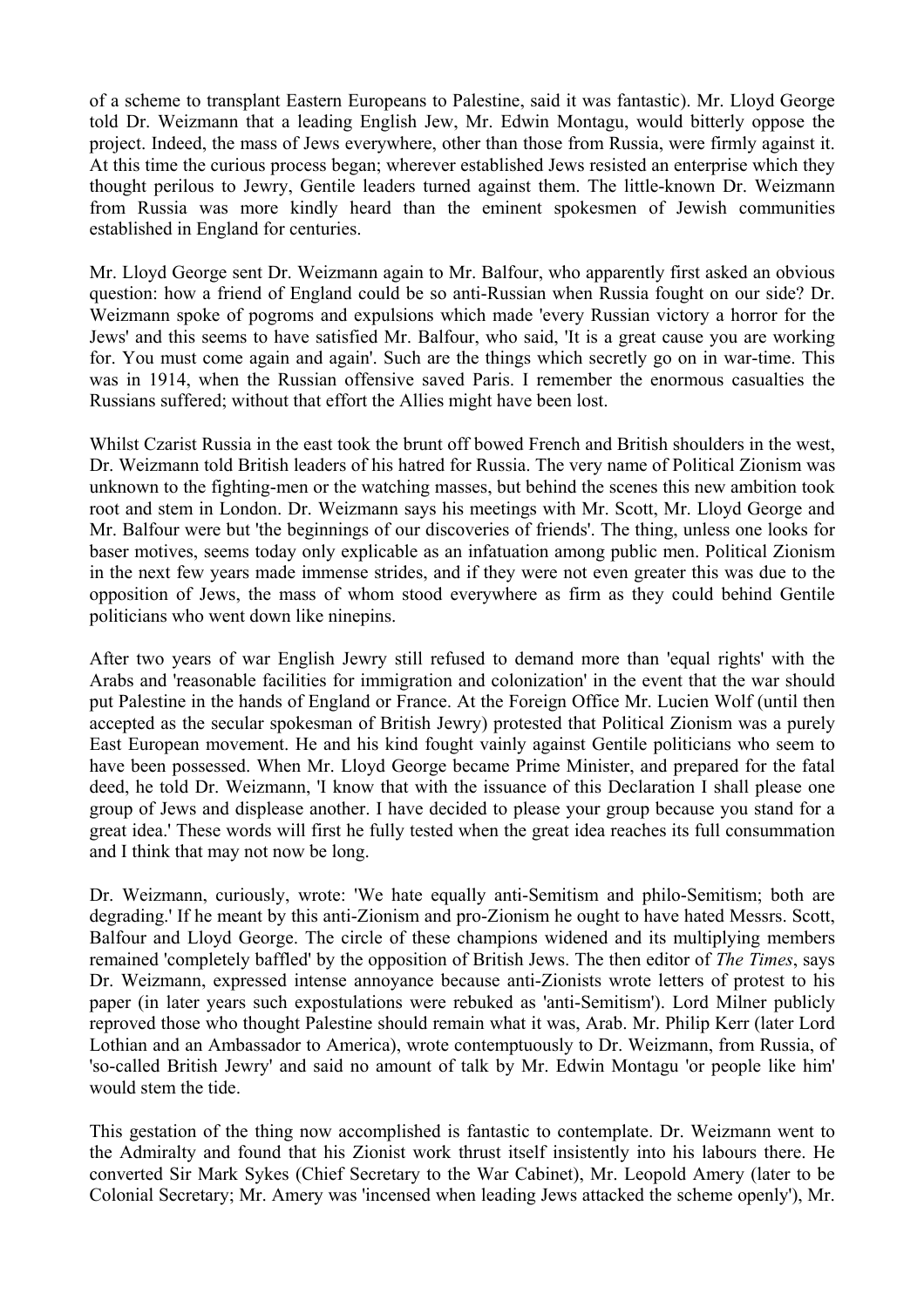Ormsby-Gore, Lord Robert Cecil; the slip became a landslide. He found his work easy then because it was in the realm of the abstract; he says, in memorable words, that 'the great difficulties, like the Arab problem, had not yet come to the fore'. In the later events the Arabs, and pledges made to them, never came much to the fore.

America, too, was now being roped in. The Jewish Question having been solved by the centuries, a new Jewish Question was thrown up there, the Political Zionist one, and the Zionist leader, Mr. Brandeis, was appointed Adviser to President Wilson on the Jewish Question; the era of The Advisers began. Then General Smuts, from South Africa, appeared in London and heartily assured Dr. Weizmann that something would be done about Palestine and the Jewish people. By this time a growing family of powerful men, freed from the peace-time checks of public debate, accepted the Russian Jews, the Political Zionists from Eastern Europe, as 'the Jewish people'.

Thus Political Zionism, which in 1880 was but a matter of violent inter-family dispute between Jewish-revolutionary and Jewish- nationalist sons in Jewish homes in Russia, by 1917 was imperiously presented to the British and American governments as the demand of the entire Jewish people. Still the great masses knew nothing of it and thought the war they fought was for the liberty of men and nations. They could not dream that one of its primary purposes was to drive a small, harmless and allied people out of its native land and install East Europeans in their place.

They were never consulted about that, though their leaders secretly vied in fervour for this cause. Dr. Weizmann says, 'Our difficulties were not connected with the first rank statesmen. These had, for by far the greatest part, always understood our aspirations, and their statements in favour of the Jewish National Home really constitute a literature. It was always behind the scenes, and on the lower levels, that we encountered an obstinate, devious and secretive opposition.' The words 'behind the scenes' and 'secretive' are notable, for the masses knew very little of the methods by which 'first rank statesmen' were won. However, Dr. Weizmann did not invariably find first rank statesmen so admirable. In a much later connection (the Czechoslovak crisis of 1938) he refers to Mr. Neville Chamberlain's 'profound ignorance' and says he does not know if it was 'typical for the British ruling class, but judging from its behaviour at that time it either did not know, or else it did not wish to know because the knowledge was inconvenient, disturbing and dangerous'. The three adjectives might equally apply to the first rank statesmen in England and America who took up Political Zionism; either they did not know or did not wish to know whither that would lead, and their uninstructed peoples were dragged along with them.

Of those 'first rank statesmen' who in 1917 prepared the first triumph of Political Zionism Lord Robert Cecil (Assistant Secretary for Foreign Affairs) is exceptionally important because he alone (Dr. Weizmann says), 'saw it in its true perspective as an integral part of world stabilization. To him the re-establishment of a Jewish Homeland in Palestine and the organization of the world in a great federation were complementary features of the next step in the management of human affairs.'

I do not know, but doubt, if Lord Robert Cecil ever explained the matter to his own people like that, but in these words a much bigger nigger pops out of the woodpile. In them the 'National Home' no longer appears as an all-satisfying end in itself, as it was first presented to be; or even as the basis of a future Zionist State, which it was denied to be. The words contain the true shape of the whole ambition, as I believe it to be, for they speak of *world* stabilization, of a *world* federation, and of *managing mankind*. If this future world federation is to surmount nations, why had it to begin with the creation of a new nation, the Zionist one, unless the 'management of human affairs' is to be assumed by that one?

In 1917, with the First War in its fourth year and the masses still all oblivious of such large schemes for their future, the secret process suddenly accelerated and cleared, as if a developing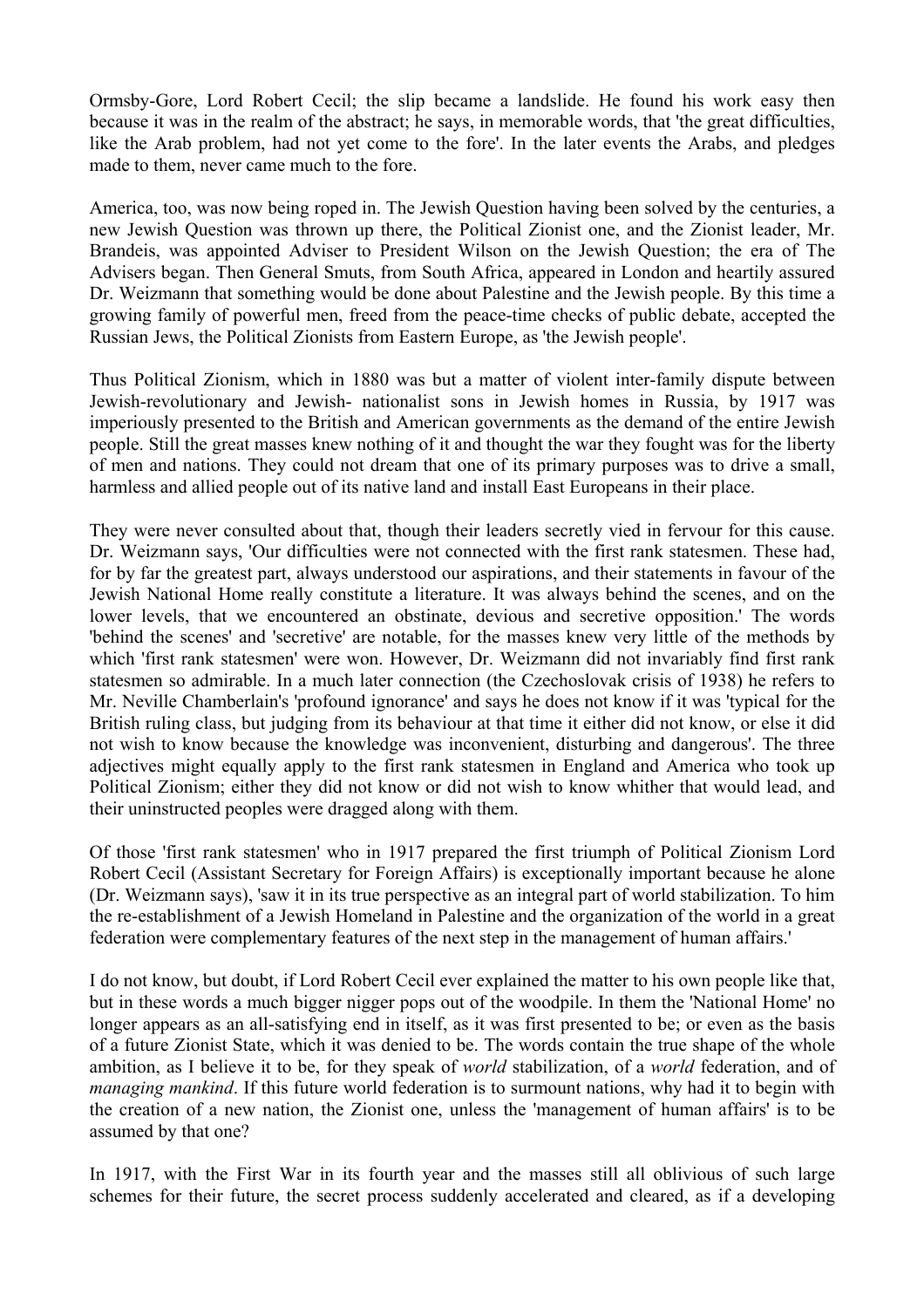fluid abruptly brought out the outlines of a negative. Either all the fates conspired, or the Political Zionists were then strong enough, to displace any front rank statesmen who still resisted and to supplant them with men obedient to their will. Mr. Asquith, the only important objector remaining, had been overthrown, and one may now doubt whether deficiencies of leadership were the cause. The real reason may have been certain secret Anglo-French treaties about Palestine which might have preserved the Arabs from their approaching fate. President Wilson was prompted sternly to denounce 'secret treaties' (Americans retained a holy horror of these two words until President Roosevelt, in 1944-45, made secret treatie's on a really stupendous scale) and Mr. Asquith went. The new government was made up of men to whom, apparently, Political Zionism was by now a foremost issue of the war (I recall with humility the importance I then attached to the French front, above which I flew). Mr. Lloyd George was Prime Minister, Mr. Philip Kerr his secretary, Mr. Balfour Foreign Secretary, Lord Robert Cecil Assistant Foreign Secretary, and so on. Lord Robert Cecil had been assured that 'a Jewish Palestine would be a safeguard to Palestine, in particular in respect to the Suez Canal'. This put the matter on a plane below mere righteousness, but even at that the final test has yet to be made and might be interesting to watch.

Another significant thing happened while the fateful issue was in the balance. General Smuts, arrived in London, was acclaimed as the symbolic figure of Boer-British reconciliation. The public masses in South Africa and England knew nothing of his admiration for Political Zionism, and hardly its name. He was invited to join the British War Cabinet, a proceeding without precedent in the Commonwealth which his Boers greatly resented. He did join it, in a status never clearly defined, and was offered the command in Palestine by Mr. Lloyd George who (General Smuts says) 'was very anxious that a determined offensive should be made in Palestine ... He was strongly under the impression that *Palestine should be made a decisive feature of the war*' (my italics). Learning from the military authorities that they counted the enterprise of little *military* value General Smuts refused the command, but in the Cabinet presented his plan for such a campaign, which was eventually undertaken. Thus as the First War drew to its end Palestine was made 'a decisive feature' and British Commonwealth troops, not for military reasons, were used to conquer the territory of the future Zionist State.

The great moment thus approached. To the last British Jewry repudiated Political Zionism, to the 'downright annoyance' of the editor of *The Times*, who spent 'a good hour' discussing with Dr. Weizmann 'the kind of leader which was likely to make the best appeal to the British public' and produced 'a magnificent presentation of the Zionist case'. In such circumstances may leading articles about major issues sometimes be written. By August 1917 Dr. Weizmann was able to inform Mr. Felix Frankfurter (later esteemed as an adviser by Presidents Roosevelt and Truman) that the only remaining obstacle was 'outside interference - *entirely from Jews*!' (these delightful words about outside interference by Jews in Political Zionism are Dr. Weizmann's). Before the decisive Cabinet meeting Dr. Weizmann wrote to the Foreign Office to protest against the anti-Zionist view being urged at it by 'a prominent Englishman of the Jewish faith'. At the last moment President Wilson cabled support for the Zionist cause and the British and American Jews were finally undone.

The overt, fatal deed followed; the Balfour Declaration fathered a 'Jewish National Home' in Palestine and, as I think, tethered the British and American peoples to the ambition of a Zionistcontrolled world federation which lay behind it. The Declaration hardly indented the consciousness of the British and American masses and they still do not see its full consequences for themselves. Its immediate meaning was only clear to the Arabs and to British officials and soldiers in Palestine. It led to thirty years of Arab risings and then to an Arab war against aggression, broken by overwhelming force. During that period Commissions were repeatedly sent to Palestine to find the reason for so much trouble and each in turn reported the blindingly obvious; that the native population objected to enforced displacement by Eastern European newcomers. Similarly (as Dr.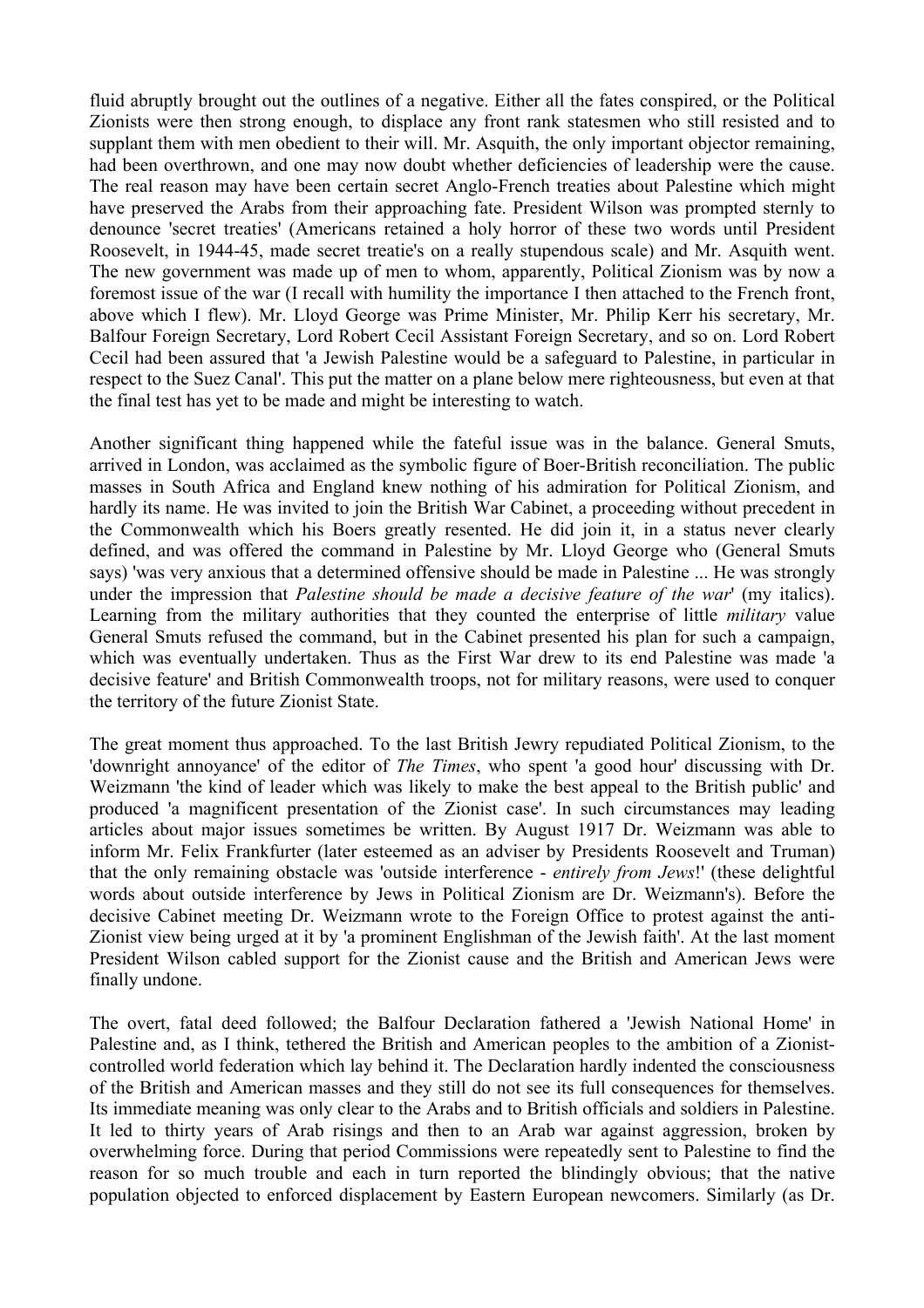Weizmann records) administrators who went to Palestine favourably inclined towards Political Zionism 'as an almost universal rule ... turned against us in a few months'.

The front rank statesmen, who thus prepared their peoples' future tribulations, were happy. Lord Balfour thought the Declaration the great achievement of his life. Lord Robert Cecil (one of the founders of the League of Nations) thought the National Homeland of equal importance with the League (soon to die). President Wilson and Mr. Lloyd George announced that the National Home would be the foundation of a Jewish Commonwealth, so that, the war being over, the broad masses were at length able to perceive this object of it. General Smuts said, 'One of the great objects we fought for in the war was to provide a national home for the Jewish people'. The people concerned, however, were never told that this was an object, let alone a great object, of the war they went into. Nor was a similar objective ever announced as the aim of the Second War; but events show that this was the fact and the peoples might logically assume that a primary object of any third war, though cloaked at the start, would be the expansion of the Zionist State, and the imposition of a world federation' and a new 'management' on mankind. In the aftermath of the Second War such aims, earlier concealed, were much more openly admitted by leading politicians, and little room for doubt remains about their future attitude.

The last day of the First War saw Dr. Weizmann, the unknown immigrant of twelve years before, lunching with Mr. Lloyd George while delirious joy filled the streets outside. After lunch the Prime Minister (now almost forgotten) was borne from Number Ten on the crowd's shoulders, watched from the window by Dr. Weizmann, whom the crowd would not have recognized, if it saw him. That strange scene appears to me still to have topical significance. The leading men of the Christian West had identified Political Zionism, a movement of the revolutionary Russian Jews, with World Jewry everywhere and forced the rising generation of Jews into this grasp. They undid the work of centuries and renewed the ferment in Jewry just when it was allayed. In doing this they scouted and affronted their own established Jewish communities. If any statesmen survive, or are growing up now, their task will be to undo what was done, and they will need the help of God and the prayers of men for that.

In that first stage of the great plan leading British politicians, editors, soldiers seem to have succumbed as if to hypnosis, and lost even patriotic prudence during the greatest war in history. Vainly did the British Jews point out that the Political Zionists were 'an international organization which included different, even enemy, elements' and refuse all truck with them. No such objections, Dr. Weizmann recalls, 'ever occurred to the many Englishmen who were encouraging us so generously in those days'.

The explanations which leading men later gave for their submission to the Russian Zionists were casual or misleading. Mr. Lloyd George gave contradictory accounts of motive. One was that the promise of a National Home was expected to rally Jewish opinion throughout the world to the Allied cause; in fact the bulk of British, American and German Jews were opposed to Political Zionism, and this remains true today to an extent only lessened by the fact that new Jewish generations have been told by British and American leaders that they consider Political Zionism to be The Jewish People; their situation is analogous to that of the Eastern European countries which had Communist governments forced on them by the Christian West. Another Lloyd Georgian version is that he promised the National Home to Dr. Weizmann, in the manner of Napoleon bestowing a kingdom, in gratitude for a new method of producing acetone, a substance much needed during that war. Dr. Weizmann (who received the cash payment customary for such services, in this case ten thousand pounds) refers to this statement with gentle irony, saying that 'history does not deal in Aladdin's lamps'. He also mentions that Mr. Lloyd George, in memoirs designed for the masses, said he first met Dr. Weizmann and became interested in Political Zionism in 1917 (the year of the Declaration); whereas, says Dr. Weizmann, they met long before that and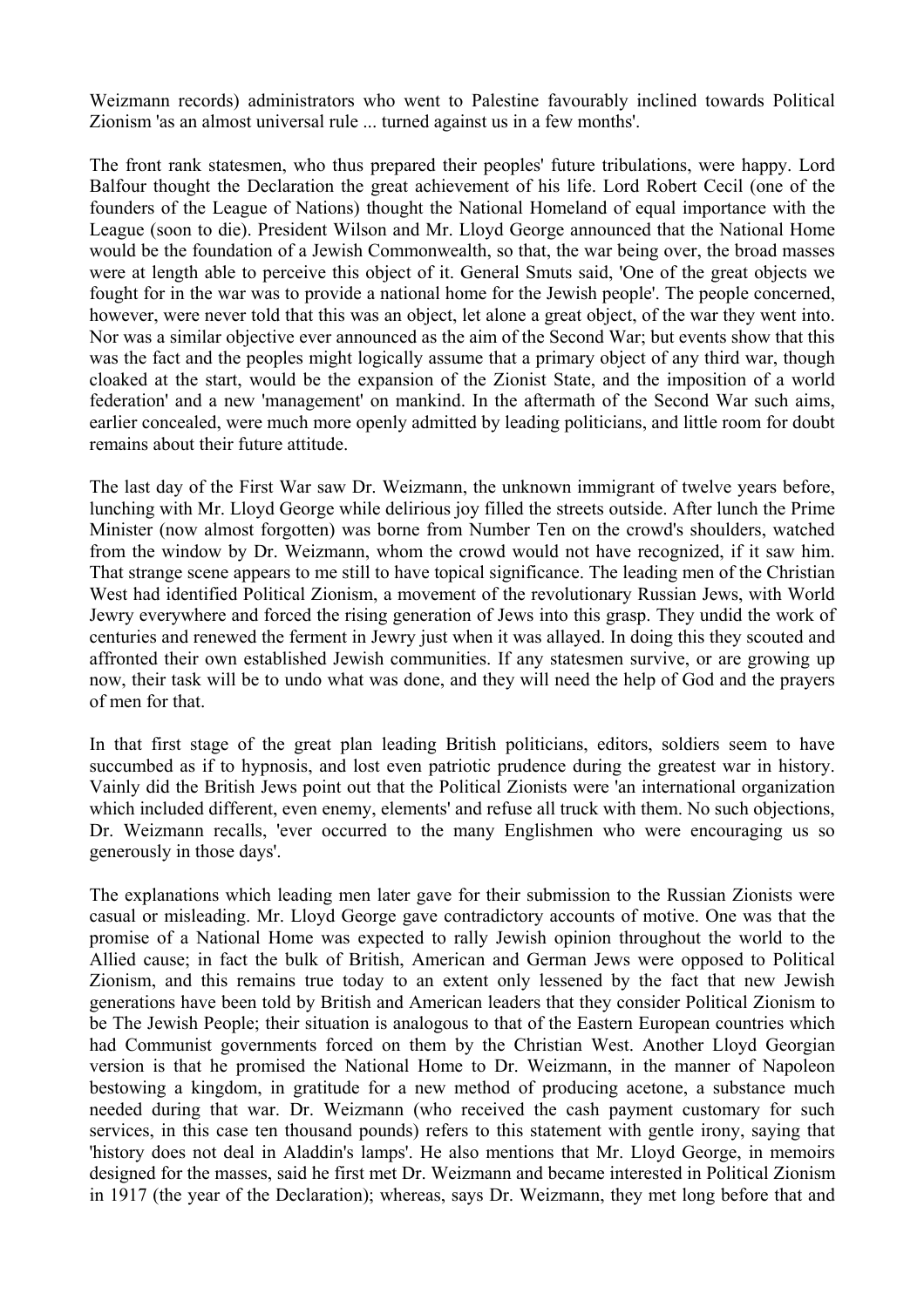Mr. Lloyd George's 'advocacy of the Jewish Homeland long predated his accession to the Premiership'.

Slowly truth emerges, with the passing of the years. A vital, or lethal, twist was given to the declared aims and purposes of the First War and this distortion continued, with ever graver effects, through the intervening years and into the Second War. Even on the low level of material advantage the thing proved a curse to the British. The politicians and editors had been told, and so informed the masses, that, the National Home once established, 'England would have in the Jews the best possible friends'. Of Jews that might have been true, but the Political Zionists proved inveterate enemies, ever crying that England should enforce their rule in Palestine by arms and killing British soldiers and officials for twenty-five years because this was not done. No such murderer ever received the penalty for murder; in no land ever occupied by the British, for periods short or long, has that ever occurred before. During the twenty years of peace and six of war the authorities in London who sent men to do duty in Palestine intervened to protect their assailants if they were killed doing it. Nothing was allowed to stop the transplantation of Eastern Europeans to Palestine. The Arabs breed fast, however, and maintained superior numbers. Clearly a Zionist majority could never be achieved unless in the confusion of another world war (which the masses thought inconceivable). Hitler arrived opportunely.

When he began to do things obviously planned to make another great war certain the Palestine adventure had broken down. Without open war the National Home could not be converted into a Zionist State. One of the last administrators, Mr. Malcolm Macdonald (the son of a Socialist Prime Minister) inherited the illusions about Political Zionism fashionable in political quarters but as Colonial Secretary, when he had to handle the actual substance of this dream, was quickly undeceived, like all others. His term of office produced the White Paper in 1939 which was a British Government's confession, after twenty-one years, of an earlier one's error; it was to restrict Zionist immigration and set up an Arab State in Arab Palestine within five years. Thereon the Second War broke out.

Just before that Mr. Churchill first appears in Dr. Weizmann's narrative as a champion of Political Zionism (his predecessor, Mr. Chamberlain, is criticized by Dr. Weizmann for speaking of Czechoslovakia as 'a little country far away of which we know very little'; however, the British supporters of Political Zionism harshly handled a little country still farther away of which they knew even less). By this time Dr. Weizmann was in touch with a new generation of first rank statesmen, most of the earlier ones being dead. The day of the great debate in Parliament, for and against the White Paper, found him lunching with Mr. Churchill, who was to speak, 'of course', against it. Mr. Churchill read his speech to his guests and asked if Dr. Weizmann had any changes to suggest.

Then the Second War began. Initially it was supposed to be about Poland, Czechoslovakia and other countries, which in the event were treated as if they were the culprits, not the victims, with the connivance of the Western leaders. The British Island survived, and also the western half of Europe, which was left in such plight that it might at any time be overrun. In the Second War as in the First the twin causes born in Czarist Russia were served; the Communist Empire was aggrandized and the Zionist State set up, with the help of American and British arms. This phenomenon having appeared in two wars, its recurrence in larger form in any third one plainly could only be prevented by the exposure and disentanglement of Soviet Communist and Political Zionist influence from British and American State policy. Possibly this is not even feasible during the present generation of first rank statesmen, who seem to accept the thrall as a normal thing. However, new generations arise and tomorrow is also a day, as the Germans say.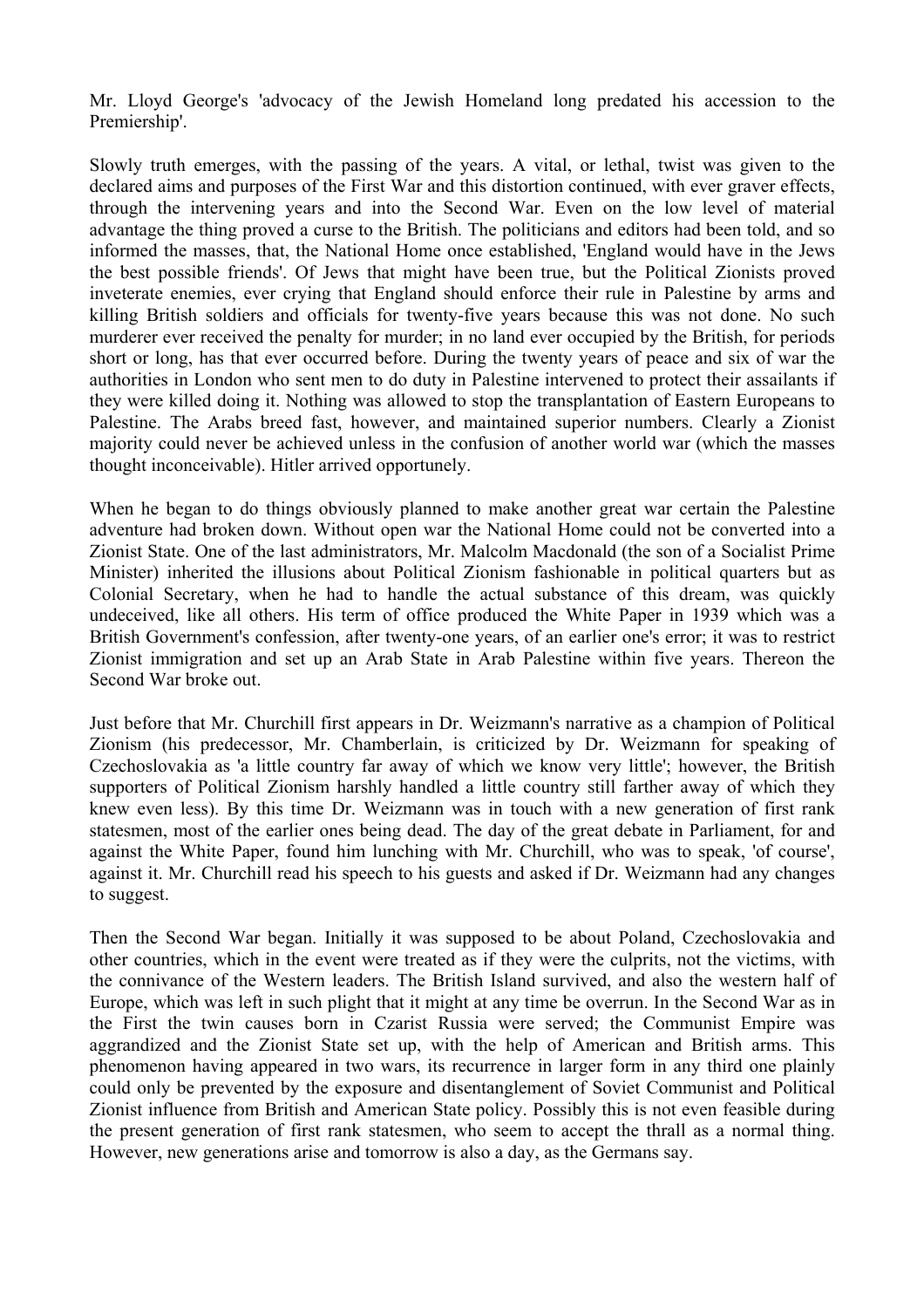During the Second War the weight of Political Zionist pressure gradually was transferred from London to Washington and applied there with practised skill, again at the decisive moment; America was drawn into the fatal coils. There was a sound reason for this. As Dr. Weizmann wrote, front rank politicians are easily won for Political Zionism, but greater resistance is met on lower levels, where public servants seem to be of stouter timber and hold tenaciously to their conceptions of duty and principle. As the Second War began he met these hindrances in England.

He records that, very early in that war, he saw Mr. Churchill (not yet Prime Minister) at the Admiralty. He said he 'hoped Mr. Churchill would see the enterprise through' and the Political Zionists would want after the war to build up a State of three or four million Jews in Palestine; Mr. Churchill replied, 'Yes, indeed, I quite agree with that'. I do not think the British islanders, at that dire moment, ever knew that Mr. Churchill conceived this among the aims of the war; if he publicly said so I must have missed it. I knew he attacked the White Paper, but also recalled that in 1922, when he was Colonial Secretary, he officially announced that the National Home would *not* mean the 'imposition of a Jewish nationality upon the inhabitants of Palestine as a whole'; any expectations that it was to be made 'as Jewish as England is English' were impracticable and His Majesty's Government had no such aim, nor did they contemplate the disappearance or subordination of the Arabic population, language or culture in Palestine; the Balfour Declaration contained nothing that need cause alarm to the Arab population of Palestine.

Mr. Churchill became Prime Minister and in August 1940 (while the Battle of Britain yet impended) Dr. Weizmann wrote to him, urging that the Zionists in Palestine be accorded their 'elementary human right to bear arms' (a matter which involved the elementary human right of the Arabs to remain in Palestine). Much later the Zionists amassed many arms, in secret ways, and used them against the British to such effect that the responsible Minister recorded a serious interference with the British war effort. At this moment, however, authorities at lower levels proved resistant and Dr. Weizmann refers to 'the frustrations we encountered'.

Mr. Churchill's memoirs are unexpectedly illuminating at this point. Without much comment he reproduces his own documents which show that long before August 1940 he urgently wanted to arm the Zionists. These papers appear in the volume called *Their Finest Hour* and perusal of them made me wonder whose finest hour that was. Mr. Churchill took office on May 10th, 1940, and says he was conscious of a profound sense of relief. At last he had the authority to give directions over the whole scene; 'I felt as if I were walking with Destiny, and that all my past life had been but a preparation for this hour and this trial.' I remember that hour very well and doubt if any of the cornered and almost defenceless British Islanders, save possibly a few initiates, thought the man who took on the burden could have room in his heart or mind for anything but the island's survival or fall. Neverthe- less, Mr. Churchill, at such a moment, diligently strove to further the Political Zionist cause, so far away.

He acquired 'the chief-power in the State' on May 10th, as France disintegrated. By May 23rd, as disasters accumulated, he was instructing his Colonial Secretary that 'The main and almost the sole aim in Palestine at the present time is to liberate the eleven battalions of excellent regular troops who are now tethered there; for this purpose the Jews should be armed in their own defence and properly organized as speedily as possible'. On May 29th, while the evacuation from Dunkirk was at its height, he repeated the order more urgently. That seemed fair enough at a moment when the British Army looked likely to be lost in France. He reiterated the order on June 2nd, by which time the salvation of the British Army had changed the situation. On June 6th he complained of military opposition to this order, saying eight battalions were needed to build up a new expeditionary force and he had only agreed to wait for eight Indian battalions to relieve them if these were sent at once. At the end of June he complained of 'difficulties' with two Ministers, particularly Lord Lloyd, the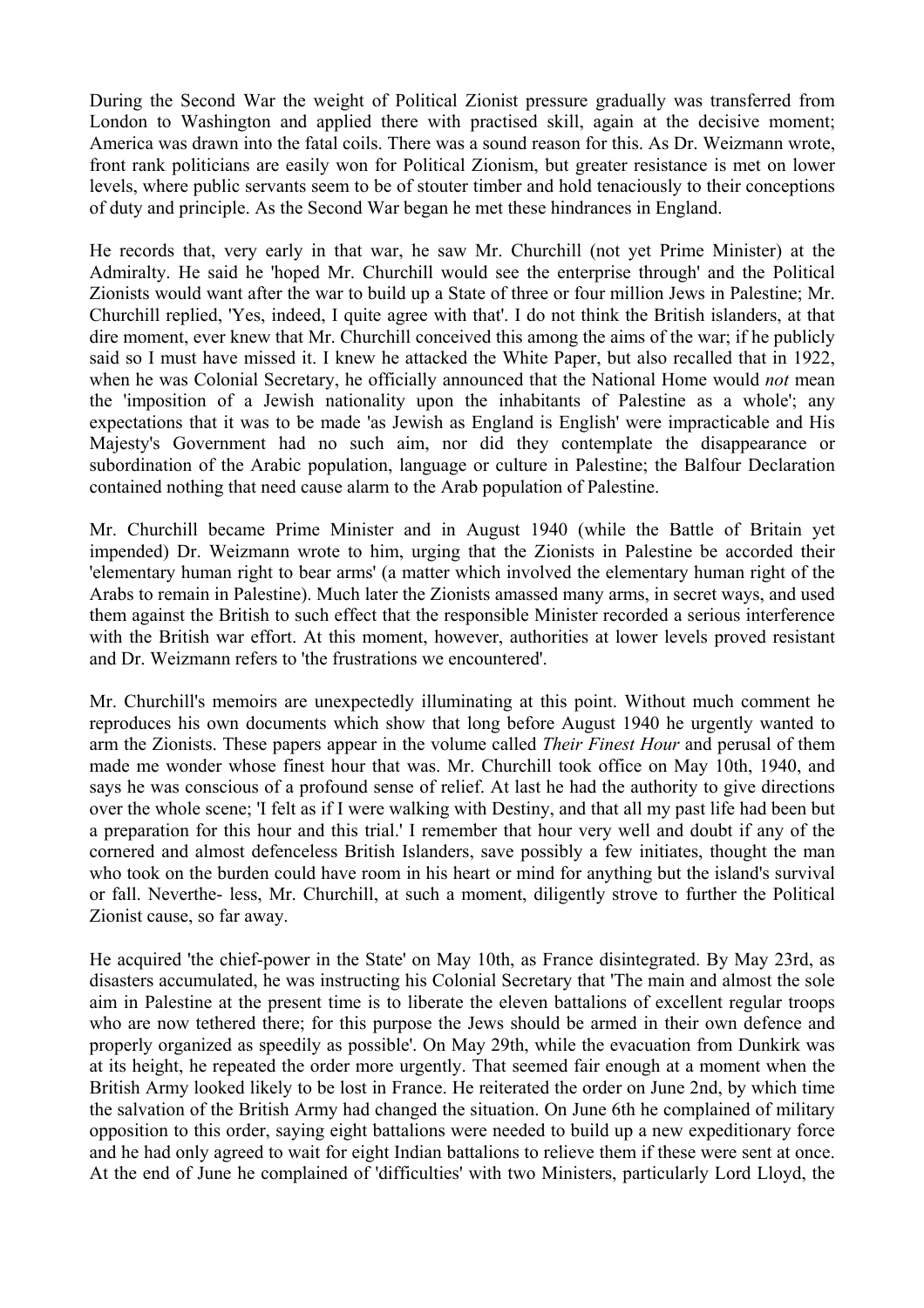Colonial Secretary responsible, 'who was a convinced anti-Zionist and pro-Arab. I wished to arm the Jewish colonists'.

I may be odd, but when I look back on those tense days of Dunkirk I still find it hard to understand that, at such a moment, a British Government could find time to think about arming the Political Zionists in Palestine. On June 28th Mr. Churchill sent a memorandum to Lord Lloyd in terms which must be rare between a Prime Minister and a responsible colleague. He said the large number of troops in Palestine were 'the price we have to pay for the anti-Jewish policy which has been persisted in for some years' (the policy was that enunciated in the statement of a Colonial Secretary, Mr. Churchill, in 1922). If the Jews were properly armed, he said, those troops would become available 'and there would be no danger of the Jews attacking the Arabs' (in 1950 this observation appears sanguine). He thought it was 'little less than a scandal that a time when we are fighting for our lives these very large forces should be immobilized in support of a policy which commends itself only to a section of the Conservative Party'. He had hoped, added Mr. Churchill, that Lord Lloyd 'would take a broad view of the Palestine situation ... I could certainly not associate myself with such an answer as you have drawn up for me' (presumably a Zionist spokesman in parliament had been prompted to put down a Question asking why the British troops were not withdrawn and the Zionists armed, or some such thing).

In July again (while the British Islander thought presumably his lonely plight to be an all-exclusive preoccupation), Mr. Churchill 'wished to arm the Jews at Tel Aviv, who with proper weapons would have made a good fight against all comers. Here I encountered every kind of resistance.' Clearly, 'difficulties at lower levels' arose; men responsible or on the spot, with a sense of duty, are not easily to be convinced that such a course as the one now proposed is right. Apart from that, the reference to 'proper weapons' is striking. At that moment the weapons of the British Army had been lost in France and the British Island was almost unarmed (I well remember the long search I had to find a forty-year-old pistol, which none other would buy, in a second-hand shop in Exeter). Mr. Churchill records that our armies were unarmed except for rifles, that the whole country contained barely 500 field guns and 200 tanks of any type or condition. Even at the end of September he was urgently appealing to the American President for 250,000 rifles 'as I have 250,000 trained and uniformed men into whose hands they can be put'. In these circumstances the urgency shown in July to give arms to the Zionists in Palestine seems at least premature; no doubt the Arabs would have held it to offend against 'the hitherto accepted dictates of humanity', to quote a phrase fired by Mr. Churchill against one Hermann Goering.

In August and September, as England's ordeal began, Mr. Churchill repeated his exhortations, and later volumes of his memoirs than I have may continue the narrative. I feel sure the beleaguered British people at that time were unaware that the arming of the Zionists, which in effect would mean the transfer of Arab Palestine to new owners, was so important in their affairs; they fancied their own plight to be a total and paramount-preoccupation. Anyway, Political Zionism did not at that moment succeed in its next objective. Responsible men at lower levels or at the scene delayed the downhill process for a while (the further services of Lord Lloyd might have been beneficial to all concerned, including the mass of Jews, but he died in 1941). By the war's end, however, the thrall was upon first rank politicians in America and the second fatal deed was perpetrated.

Dr. Weizmann went to America in 1940, 1941 and 1942. He found among 'the top political leaders' real sympathy for Political Zionism, but, once more, had trouble with 'the experts in the State Department' (professionals are often troublesome; they know something of the subject). Before his third visit, he says, Mr. Churchill told him, 'I would like to see Ibn Saud made lord of the Middle East -- the boss of the bosses -- provided he settles with you ... You might talk it over with Roosevelt when you get to America. There's nothing he and I cannot do if we set our minds to it.' Dr. Weizmann found powerful friends for Zionism, including particularly Mr. Henry Morgenthau,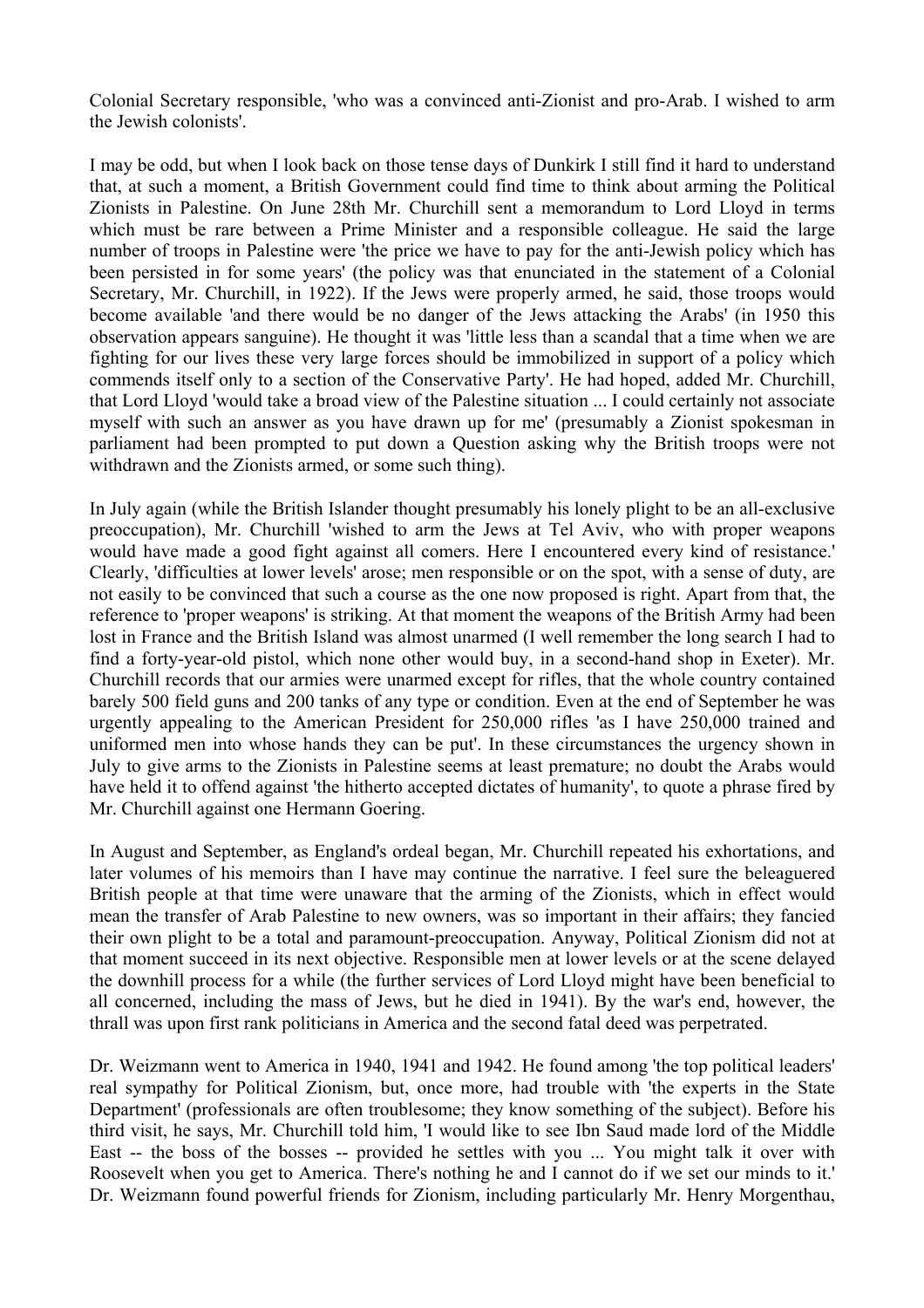Junior, whose name attaches to the Plan for Germany which, in effect, bisected Europe and made a third war as certain as any human event can be. President Roosevelt was (in 1942) 'completely affirmative' about the Zionist ambition in Palestine (though Dr. Weizmann does not clearly record whether he definitely accepted the proposition that 'the consent of the Arabs' should *not* be sought). By this time politicians everywhere were competing for Zionist favour like men struggling for the last seat on a band wagon and the British working man's Socialist Party issued its admirable pronunciamento: 'Let the Arabs be encouraged to move out as the Jews move in. Let them be handsomely compensated for their land, and their settlement elsewhere be carefully organized and generously financed' (seldom have a few words so precisely described the opposite of the subsequent event, when the Arabs were encouraged with bombs to move into destitution).

In September 1943 Mr. Churchill again gave 'friendly reassurances' to his visitor and in November 1944 was 'very specific', speaking of partition and of the inclusion of the invaluable Negev in the Zionist State now generally, though privily, proposed. Mr. Churchill also urged Dr. Weizmann, who was going to Palestine, to stop in Cairo and see Lord Moyne, one of Mr. Churchill's colleagues who was showing improved comprehension of Political Zionism (Dr. Weizmann was unable to comply because the news of Lord Moyne's better behaviour apparently was not known in Palestine, so that he was killed by Political Zionists in Cairo only two days later).

Then the Second War ended and the real trouble began. Just before it closed President Roosevelt, on his homeward way from Yalta, received Ibn Saud on his cruiser. What he said is astounding, if his words are rightly quoted by the *New York Times* of October 19th, 'No decision will be taken with regard to the basic situation in 1945: Palestine without full consultation with both Arabs and Jews' and 'I would take no action in my capacity as Chief of the Executive Branch of our government which might prove hostile to the Arab people'.

He died immediately after saying this. The fascinating question is, did he say it? If he did, it was in the nature of a deathbed conversion, return to grace, or perception of truth by revelation; the remainder of this century would look very different if 'top line politicians' habitually spoke so and acted accordingly. He died, but had he lived his political health might never have been the same again, those words once spoken. His confidant, Mr. Harry Hopkins, gives a different version, much more in keeping with the present pattern of politicianship. He says President Roosevelt demanded that Ibn Saud admit more Jews into Palestine and was 'wholly committed publicly and privately and by conviction' to his demand.

In the private commitments, at least, one may believe in these times, and whether Mr. Roosevelt underwent a last-moment illumination or not is but a collector's item, for his successor accepted those commitments. At the decisive moment American strength was used to set up the Zionist State, as British strength was used exactly thirty years before to proclaim the National Home. The war's last shot was scarcely fired before Mr. Truman requested Mr. Attlee to infuse another hundred thousand Zionists into Palestine (which thus became the first culprit to be punished for Hitler's acts!) The British Government recoiled like an executioner appalled. It was politically impossible for the first Socialist Government to begin its rule by an attack on Arabs, and thus blatantly to demonstrate that the war-against-aggression was one for aggression and against defenceless small peoples (even though support of Political Zionism and readiness to drive Arabs from Palestine was by this time the final test of a good British Socialist, too! In 1939 a Socialist leader, Mr. Herbert Morrison, wagged his finger at an errant Socialist, Mr. Malcom Macdonald, who sought in his responsible office to avert the catastrophe in Palestine, and mournfully reminded him that he was *once* a Socialist!)

The deed demanded was just too crude and in practice infeasible. Thereon, with the case of a neat change of gear, the American Republic was used to supply the desired acceleration. In this matter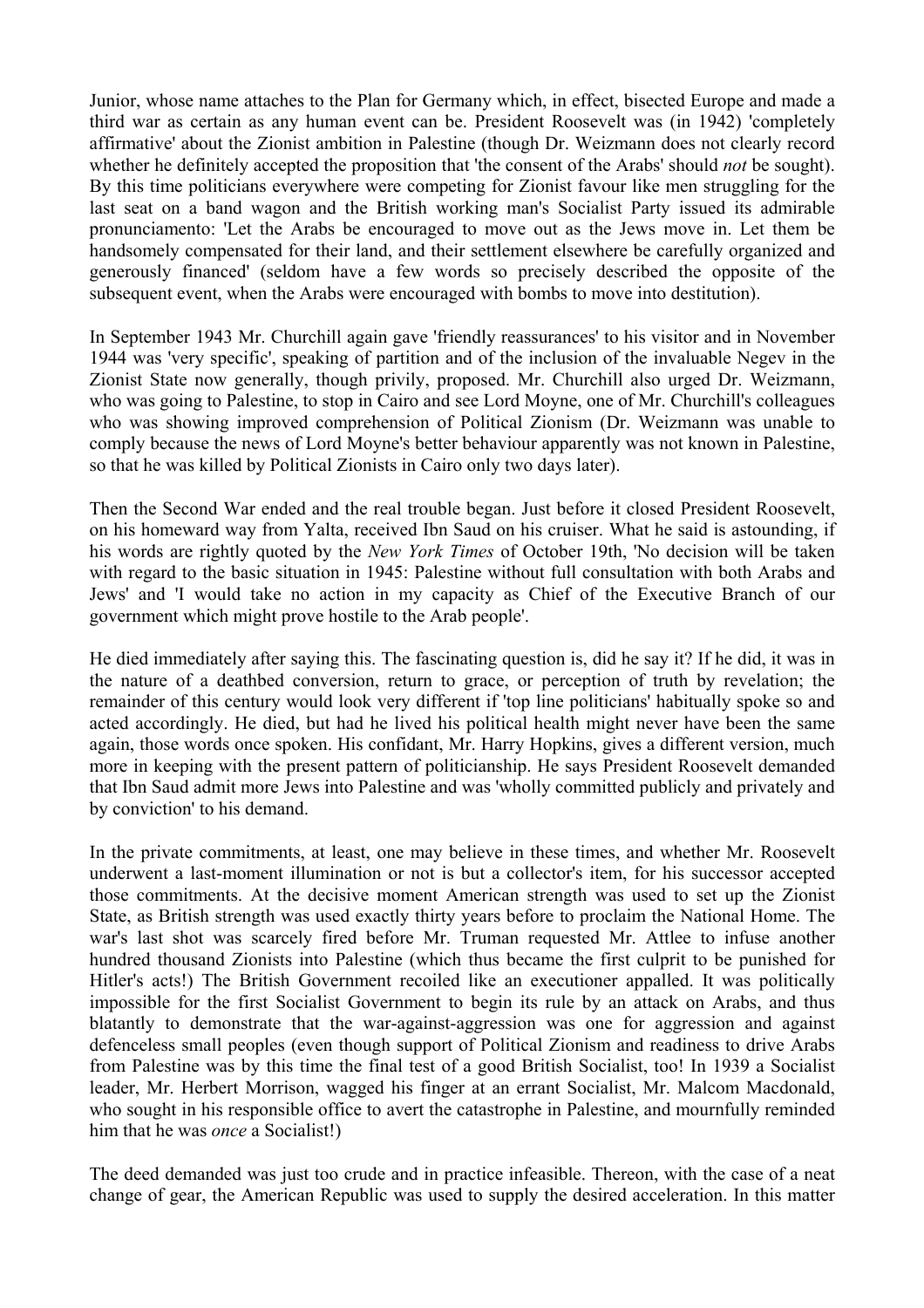the junior Mr. Henry Morgenthau was 'of particular assistance', Dr. Weizmann says (the father was resolutely anti-Zionist; this is an instance of the way in which Political Zionism, once fathered on all Jews by Gentile politicians, widened its influence among Jews of the rising generation). The son gave his name to the disastrous Plan for Germany which both Mr. Roosevelt and Mr. Churchill initialled and then publicly regretted; however, Mr. Truman followed his counsel in this matter. In Palestine the Political Zionists increased their attacks on the British until only two alternatives remained; to suppress them or get out. The British Government got out.

In New York the body called The United Nations was set up. As individual politicians nearly all had shown submission to Political Zionism, equal subservience was to be expected from any corporate body. On November 19th, 1947, just thirty years after the issuance of the Balfour Declaration (when Dr. Weizmann waited at the Prime Minister's Secretary's office in case the British Cabinet at its decisive meeting should need him), President Truman received Dr. Weizmann 'with the utmost cordiality'.<sup>[\[7\]](#page-237-0)</sup> That same afternoon the American delegation at the United Nations received telephonic instructions from the President to support Political Zionist claims.

Ten days later the United Nations, at American insistence but on legal or moral authority unknown, announced that a Zionist State would be set up in Palestine after the British withdrawal. At the last the American and British Foreign Ministers sought to avert the deed. The resignation of Mr. George Marshall (who told American Senators it would be like touching off the powder keg of a new world war) was not long delayed. Mr. Bevin as I write still politically survives a fierce campaign of vengeance, waged in newspapers throughout the world as well as the couloirs of politics. (He has since died.)

This event gave the lie to every moral principle ever stated by Western politicians as the issue of the two wars. The Arabs were inoffensive people who harmed none, had no part in causing either war, were not connected with the events in Europe which were supposed to have caused those wars, were themselves oppressed, and as the direct result of each war had their land thrown open to an invasion, mockingly sanctified in the second case by a self-elected body claiming to represent The World. The Arabs may be as good or bad as most or worse than any; that is not the point. The moral principle was publicly derided and crowned with thorns on each occasion and the lesson for the future is plain. If it is not clear enough, the utterances of top line politicians unmistakably point to a continuance of the process. They were even more enthusiastic than those of the First War about the National Home.

Mr. Truman (whose presidency was undreamed of by Americans when the Second War began), said in 1949 that the day when he recognized the Zionist State, in reality his creation, was the proudest of his life; how many Americans could have imagined that in 1941? Mr. Churchill, having accused Mr. Bevin of 'prejudice against the Jews in Palestine', described himself in 1950, in a message to the Friends of the Hebrew University of Jerusalem, as 'an unfaltering Zionist who always had the interest of the Jewish people at heart'; how many British Islanders realized that in 1939 or 1940 or understood what it implied? Mr. Anthony Eden (in whom Mr. Churchill sees the next Conservative leader in England) told Jewish ex-service men (according to the Jewish Agency) that the emergence of the Jewish State was the most memorable event in the recent history of the world; what would British folk have thought had the matter been foretold to them in that form in 1939? General Smuts told a Zionist gathering in 1950, 'I bracket the Battle of Britain and the resurrection of Israel as among the human highlights of our epoch'; yet the one was resistance to invasion, the other invasion of a small and helpless land.

Obviously the future will not improve while this exotic ambition keeps its hold on leading men in Western countries. Only increasing public alertness and a new breed of politicians could bring a change for the better. The affairs of nations are passing out of the hands of nations and entering (as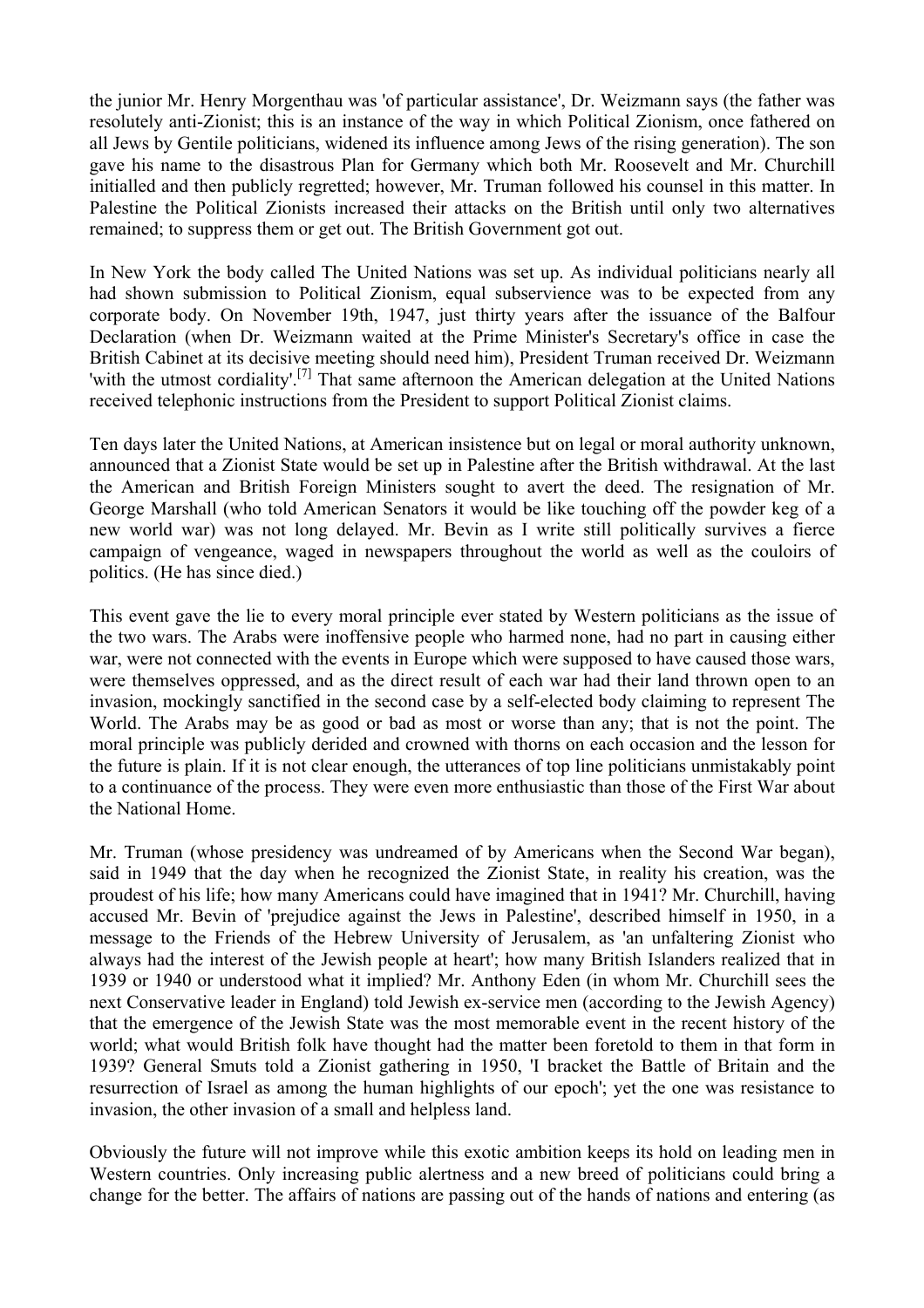Rabbi Elmer Berger wrote) 'the labyrinthine and devious ways of international politics in a part of the world where political intrigue and secret deals are a byword'. One has the feeling of being in a dark room where tentacles delicately wave and grope, and with sure grasp fix on a man, another man, and another man ...

General Smuts seems to me especially representative of a type now universal in all Englishspeaking countries. He, Mr. Churchill and Dr. Weizmann were all born about the same time. His life shows a line undeviatingly Christian, patriotic, conservative and reasonable save for the inexplicable championship of Political Zionism. He fought with his South African Boers against the British (Mr. Churchill was in the opposing ranks) and afterwards led the cause of Anglo-Boer reconciliation. The Boers did not want so quick a friendship with England and resented him; the British South Africans were glad to live under Boer leadership if the great family were preserved. Neither group knew that the Zionist cause (then unknown to the masses) was deep in his heart. His purpose in entering Mr. Lloyd George's Cabinet in the First War was to plan a campaign in Palestine and, if he could, to command it! His approved biography says he later regretted refusing it and wonders 'whether he would not prefer, to the memories he has, the thought that he entered Jerusalem'. In 1948 he said the Zionist triumph had been the one highlight in an era of tragedy and failure and 'I am proud of the fact that the last important act while I was Prime Minister was the recognition of the State of Israel'. In 1949, to a Zionist audience, he said 'I am happy to have been associated with at least one thing in my life which has been successful, and I am glad that South Africa has had a small share in the realization of the great vision'.

South Africans, like the Americans and British, never knew that *this* was 'the great vision'. General Smuts, like American presidents and British prime ministers, became caught up in paradoxes. He told his obdurate Boers that 'hankering after the past can lead in the wrong direction' but supported Political Zionism, which invoked a past two thousand years older and beyond all proof. A Boer politician, when General Smuts visited London for a Zionist gathering, said, 'He flew six thousand miles for the purpose of honouring Jewish nationalism and then he flew back six thousand miles to continue undermining South African nationalism'; this applied equally to almost any leading American or British politician. (Nor was General Smuts always so good a counsellor as British people thought; during the collapse of France he urged that those last few fighter squadrons should be sent there, which in the event saved the British Island and what else was saved by the Second War.)

When all has been examined the workings of General Smuts's mind, and that of all such leaders, remain in this, matter incomprehensible. He said, 'There never was such nonsense as this idea the Jews have that they are an exclusive, pure race. They are the most impure race on earth. I doubt if they are even Semites.' Yet he joined in the clamour against 'anti-Semitism' and called it 'the manifestation of a canker which eats into the very heart of Christianity'. If such a thing as an anti-Semite exists he might be one, for if the Jews are not Semites the Arabs undoubtedly are and he disliked them; his approved biography attributes 'racial predilections' to him and he said: 'I never saw any romance in the Arabs ... They are a bitter, recalcitrant little people.' (A curious incident in his career occurred in 1920 when a sect of African Natives, who adopted the Jewish ritual and called themselves Israelites, encamped to celebrate the Passover at a place called Bullhoek and refused to leave it; these Israelites stood fast when troops sent by General Smuts's government advanced against them, nearly three hundred of them, and one white trooper, being killed.)

General Smuts appears to be more closely identified with Political Zionism than even any other Gentile politician of these four decades. When he was made a Freeman of the City of London in 1917 (while the Balfour Declaration was in incubation) he publicly recommended the 'interesting military and political possibilities' of a Palestine campaign and spoke of 'silent, invisible forces'. He habitually used words of mystic fervour about Political Zionism and once said, 'Nothing in the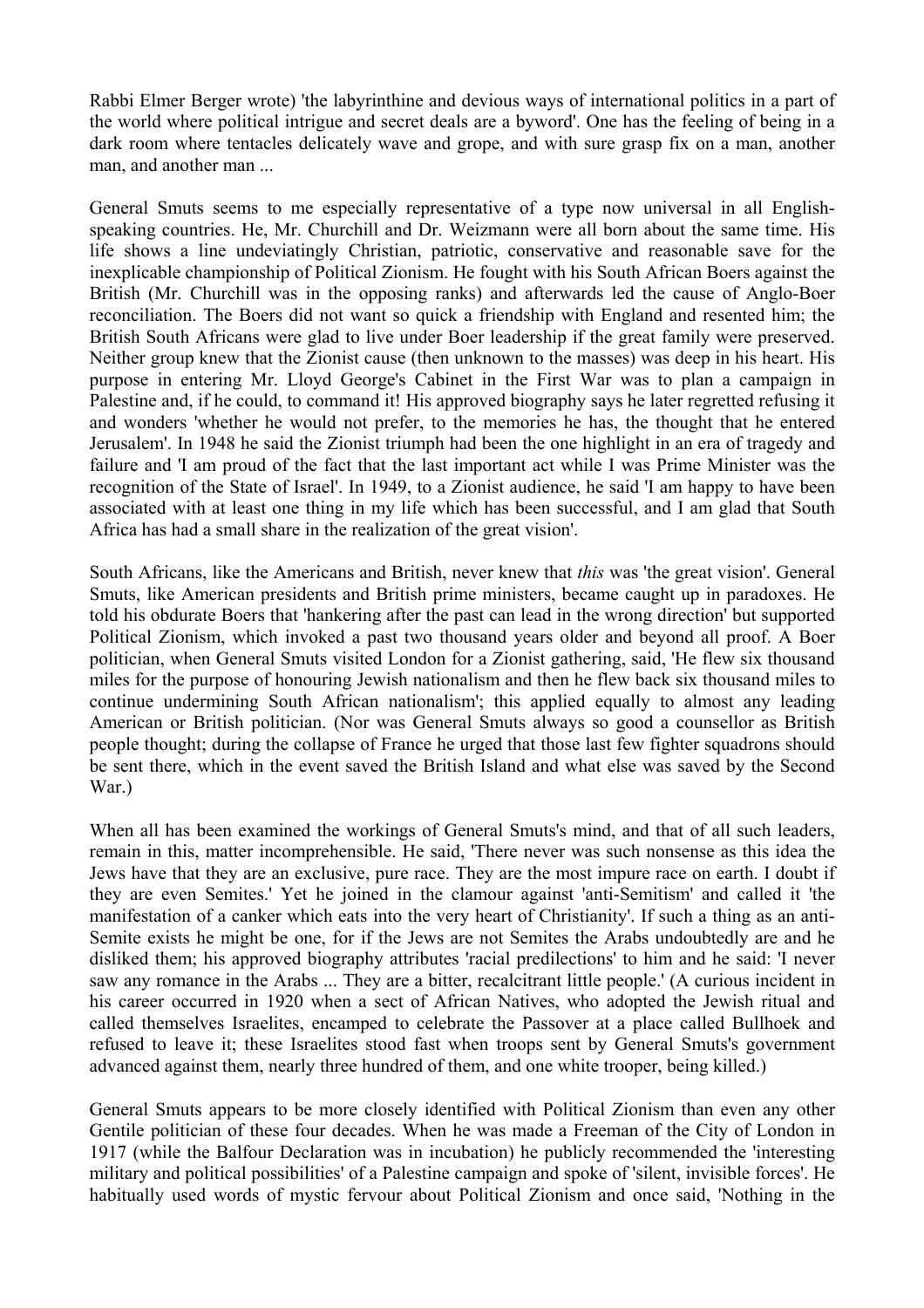whole bloody history of the human race compares with the history of the Jewish people'. Today the bloody expulsion of the Arabs from their native Palestine may be compared with another bloody expulsion in antique and barbaric times. However, he thought what has been done is just: 'It is not because I love the Jews better than other people that I support them; I love justice.' He became, as a Zionist writer said, 'the Jews' leading and accepted, perhaps their only active and consistent friend among the statesmen of the world' (in both these quotations 'Jews' should apparently be read as meaning 'Political Zionists').

Today these beliefs of General Smuts are clearly held by leading politicians in all English-speaking countries, and this will not quickly change because they have established successions loyal to this supreme, if mystic, theory. General Smuts's political heir was a Mr. J. H. Hofmeyr, who told Zionists, 'Hold fast to that Zionist ideal whatever happens, for it alone can save Jewry and the world'. Mr. Hofmeyr died but the succession passed to another Zionist champion. The same situation exists in America and Britain. President Truman upheld Political Zionism like Presidents Roosevelt and Wilson. Mr. Churchill, when he became Prime Minister, supported it like Mr. Lloyd George and Mr. Balfour, and Mr. Eden has avowed his respect for it. The thrall has spread to all other English-speaking lands. During the struggle at the United Nations Assembly to give a mocklegality to the partition of Palestine the Canadian, Australian and New Zealand delegations suddenly joined with General Smuts's South African one in ardent support for Political Zionism and in opposition to hard-pressed Britain; this was the first great dissension between Commonwealth nations, which in physical danger always immediately united.

The overriding allegiance spreads to all parties in all these countries, too, so that in this matter the English-speaking voter in America, Britain or throughout the Commonwealth countries has no choice. At the last American presidential election the Democratic candidate, Mr. Truman, displayed the Zionist State as a trump card, but the Republican one, Mr. Dewey, appeared to think Zionist favour equally essential and at a Jewish ceremony 'donned a skull cap for the first time ... since he sang in a synagogue choir as a young man'. Mrs. Eleanor Roosevelt, a leading Democratic personality, became vice-chairman of the 'National Christian Committee of the United Jewish Appeal' (which collects funds for Political Zionism); Senator Robert Taft, leader of the Republican Party, became another vice-chairman.

Both parties appear to believe the approval of Political Zionism so important that they will do anything to court it. If they win an election, they think they have won through a mass of votes 'delivered' by the Zionist interest; if they lose, they increase their efforts to gain that vote at the next election. Exactly the same situation exists in England. When the Second War ended (during which the Socialists spoke of 'encouraging the Arabs to move out and the Jews to move in') the masses of Jewry swung at once to Socialism. Suddenly Jews vanished from the Conservative benches; more Jews than ever before appeared on the Socialist ones and in the government (so that certain measures which cut deeply into the ancient British traditions of liberty and property were associated with the names of Ministers of Russian-Jewish origins).

Immediately the other party, the Conservative, redoubled its efforts, not to overthrow Socialism, but to gain Zionist support. It said it would support the Socialist Government's *foreign* policy, but when the Palestine dispute arose it moved a vote of censure on the Foreign Minister (Mr. Bevin) and Mr. Churchill's followers received the imperative three-line admonition to vote for it; in this matter *alone* was the government's foreign policy opposed (and a Conservative emissary appeared in Palestine). In 1950 a new election came and was fiercely fought in a neck-and-neck contest which brought the Socialist majority down from 140 to 6 seats.

Yet that Isomeric struggle, so eagerly watched by the world, was essentially bogus; I believe the Conservative Party management would risk losing an election rather than put up one candidate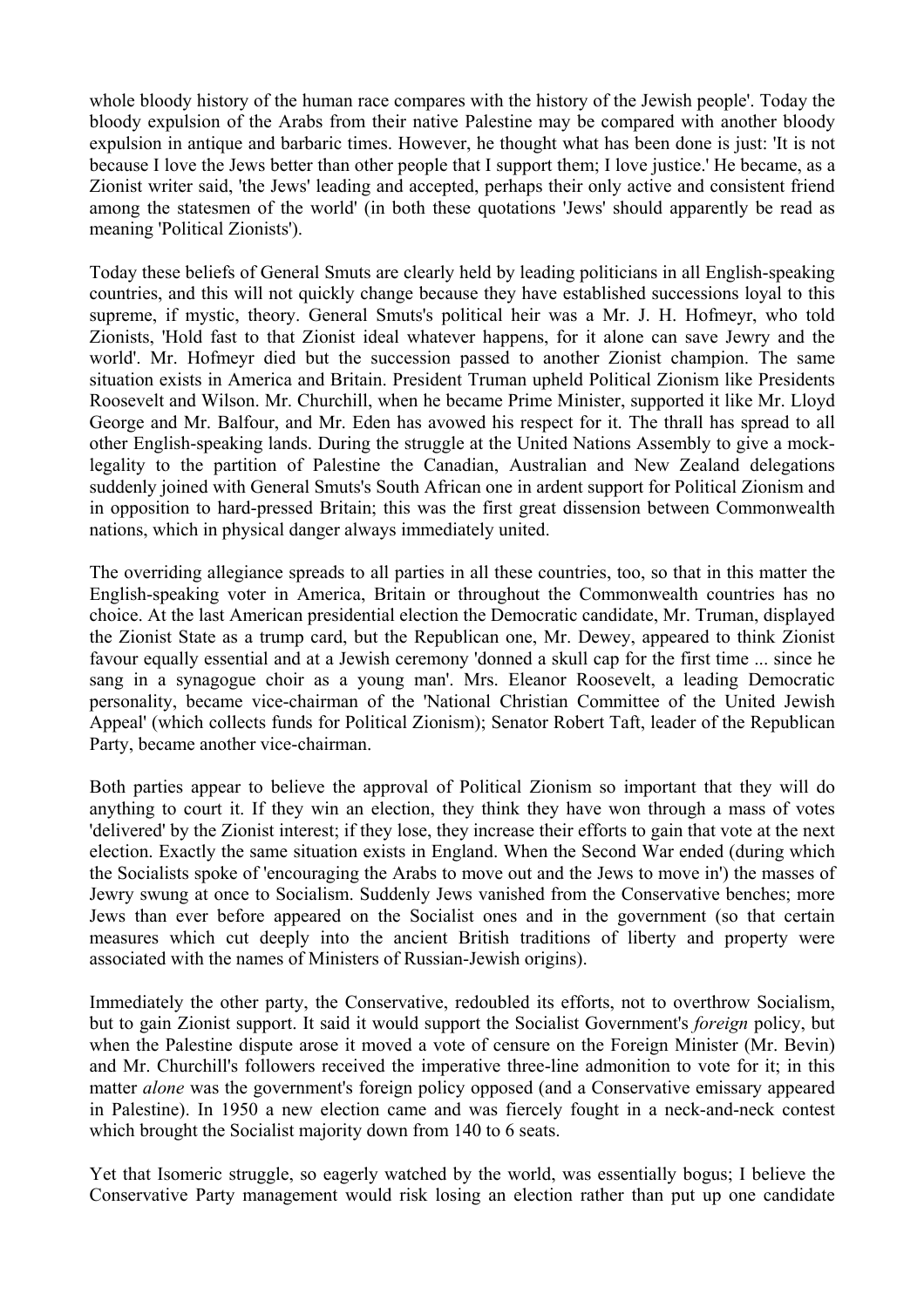anywhere who does not accept Political Zionist supremacy and may have lost this election for that sake. The proof, I hold, is the case of Mr. Andrew Fountaine.

The deadliest word of our generation is 'Adviser'. 'Advisers' are now innumerable in British and American public affairs and where they appear power usually passes from the responsible figures to irresponsible ones whose motives cannot be scrutinized. The Conservative and Socialist Parties both have 'advisory committees' at headquarters which approve or reject candidates (again, the situation is similar in America). If voters ever learn of and become curious about these bodies they are briefly told that 'the best man' to represent them is thus selected; the mysterious advisers know better than the voter what he wants. (I first noticed during the war that the Conservative Party was sending avowed Political Zionist supporters as candidates to by-elections. Often the constituencies resented this foisting of strangers on them but were overborne; I knew a resident Conservative working-man of the highest record and quality who was thrust aside in this way.)

In 1950 one candidate, who was highly thought of by the voters of Chorley, fought without official Conservative approval, which was firmly denied him. This was Mr. Fountaine. In 1946, when the Conservative Party was in very low water, he was a delegate to the annual party conference at Brighton, and demanded that the party should 'root out' subversive influences in British public life. As at the touch of a button the reproach of 'anti-Semitism' came from the platform (I told the beginnings of this story in *From Smoke to Smother*, 1948) but the feeling of the meeting was strongly with Mr. Fountaine and the party-management agreed to 'an inquiry'. The promised report (at the next conference, in 1947) ignored the demand for action to 'root out' and blandly said the party-management 'should take certain steps to ensure that the conspiracy is closely studied'.

That was the familiar end of that, but not of the vendetta against Mr. Fountaine, on whom a taboo was laid. The 'advisory committee' implacably rejected him in 1950, though what he proposed was 'Conservative policy', so that he fought alone, receiving some 22,700 votes and losing the seat only by 361. With the backing of the party-machine he would obviously have won it, which would have reduced the Socialist majority to 4. If there were 10 other such cases (I should think there might have been more) the Conservatives threw away the election in this manner. If Mr. Fountaine stands again he will presumably have to fight the party-machine anew. However, immediately after his sensational feat at Chorley vigorous moves were begun from party-headquarters to have a Political Zionist put up as official Conservative candidate at the next election. The one good sign in all this was the extent of the voters' revolt.

In about seventy years Political Zionism, a movement of Russian Jews, has established its power over the masses of Jews everywhere and, through Gentile politicians, over the English-speaking nations, the major policies of which are clearly conditioned by it now. It was a thing born of an innate hostility to Gentiles which no act of Gentile mankind could alter. The success achieved can only be understood by considering the conspiratorial beginnings, among several million Russian Jews who lived self-secluded among Gentiles, who at school, university and in their careers pursued the Zionist ambition parallel with and through their education and professional activities. There is a science of mind-control and these men proved masters of it. They achieved dominance over Gentile politicians and split world Jewry as by atomic fission, reviving in it the doctrine of a peculiar people with a Messianic mission overriding other loyalties, overruling native interests, overlording public affairs.

The propagandist approach to the masses has worked wonders. The minds of men in the mass seem like screens, on which headlines produce an impression. In America, Mr. Albert Jay Nock thought that the increase in literacy (that is, the ability to read words) went parallel with a decrease in comprehension of what was read or what went on. In evidence he compared the American periodicals of today with the much superior ones of forty years ago (a comparison apt in England,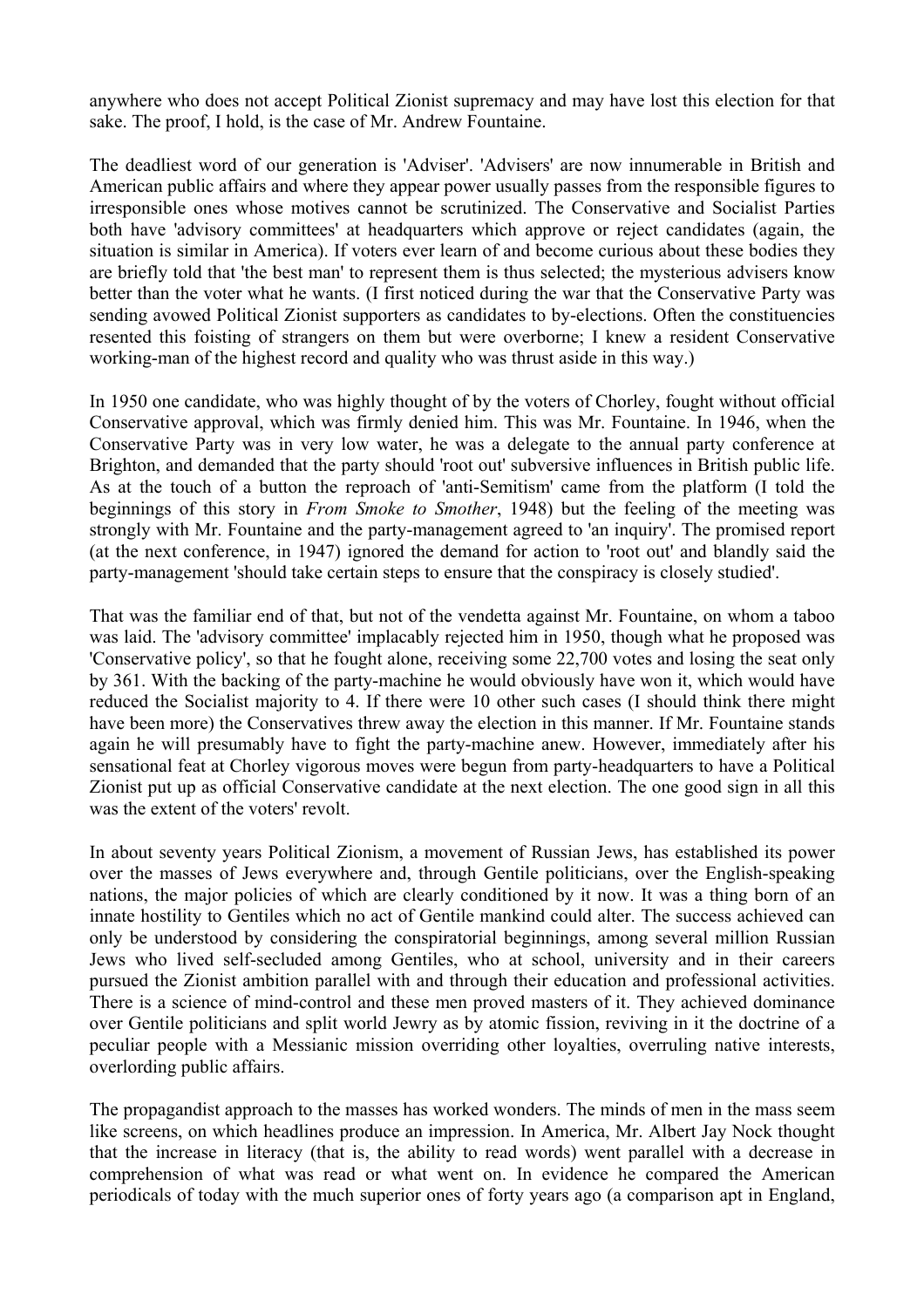too). For a decade at least the majority of Americans were as fearful of the words 'anti-Semitism' as an Alabama darkie might be of the evil eye; at that point, thought, reason and discrimination failed. Particularly, the words 'six million Jewish dead' seemed to atrophy the power to think. (A relevant reminiscence: at the Paris Peace Conference in 1919, after the First War, Dr. Weizmann maintained that 'as a group the Jews had been hit harder by the war than any other'. People still living may recall the huge casualties on all sides, the ruin in France, the massacres in Russia, the inflationyears in Germany and compare their sum with this statement.)

Mr. Nock may be right; a bench of Kentucky farmhands or Sussex gaffers, before they could read, probably would caustically have dismissed such rhetorical extravagances as this one of the six millions. During the Second War I noticed that the figures of Jewish losses, in places where war made verification impossible, were being irresponsibly inflated, and said so in a book. The process continued until the war's end when the figure of six millions was produced (and the Arabs were immediately chastised). A transparently worthless estimate was not only used for mass-delusion through newspapers, but even given official status! If by any turn of chance the American and British representatives who bandied it about at Nuremberg were ever called to answer for it, they might be hard pressed for a defence, for any impartial tribunal might tear it to pieces.

No proof can be given that six million Jews 'perished'; proof can be adduced that so many could *not* have perished. *Some* casualties in war can be precisely ascertained. Thus in six years the huge expenditure of human and mechanical effort by the Germans, Italians, Japanese and lesser foes killed 824,928 British, Commonwealth and American fighting-men, merchant sailors and civilians (Mr. Churchill's and General Eisenhower's figures). The reader may calculate how much more effort would have been needed to kill seven-and-a-half times as many people, separately. He might consider, too, the output of energy entailed, in the form of desk-work, detectives, constables, vehicles and the like, in the capture of one wanted man, say a felon or one who has lost his memory, and multiply that by six millions. Certain mathematical rules govern destruction on such a scale; you need pursuers, jailers, prisons, camps, transport, executioners in numbers inconceivable. The Germans would have needed, behind the fronts, armies perhaps ten times as great as all they disposed of, for such butchery.

In a matter where nothing is verifiable, one thing seems sure: that six million Jews were never even contained in German-occupied territories. Many Jews left Europe before the war began and the only large communities which remained were in Poland and Russia, countries from which trustworthy statistics are not to be expected. Many of those in Poland apparently welcomed the Communist invasion of 1939 and went into the Communist zone. A Jewish observer, Mr. Levine, returning to America from Russia in 1946, said. 'At the outset of the war, as we all know, Jews were among the first evacuated from the western regions threatened by the Hitlerite invaders and shipped to safety east of the Urals.' He said these privileged ones amounted to two millions.

Yet this massive assertion about the six millions was used by politicians in the highest places, by prosecutors at Nuremberg, and habitually by mass-newspapers which in lesser matters would print no statement unverified! In truth nobody outside Political Zionism knows how many Jews the world contains, partly because Jewry has always included a section which avoids prominence in statistics, partly because the numbers in the Soviet areas cannot be ascertained, partly because Political Zionism has been able to obscure population-movements. Rabbi Elmer Berger wrote in 1946, of the Jews in Poland and Russia, that he did not know how many had survived 'and no one knows'. Since President Roosevelt's time track has been lost of the increase of Jewish population in America; good observers believe it now to approach eight millions. In England the figure is similarly unknown; 'It is impossible in the absence of official statistics to do more than make an intelligent guess ... The exact number of Jews in Britain remains a mystery' (the *Zionist Record*).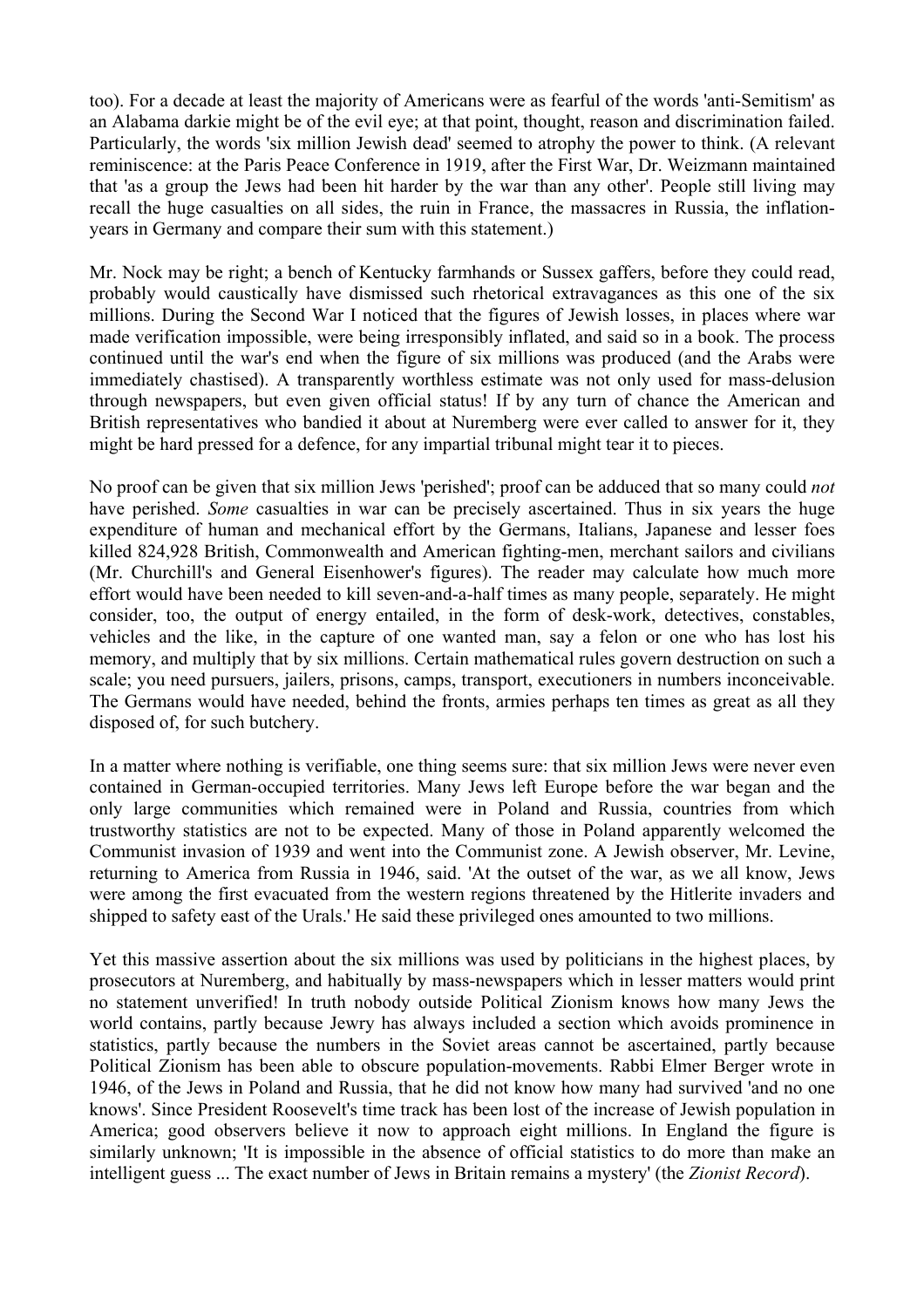In my judgment the figure of six millions was a grotesque exaggeration which an unintimidated press would never have published, save to expose. In this matter the charges brought against the German leaders at Nuremberg cannot be substantiated, yet they were apparently presented as 'the crux of the case' (Captain Liddell Hart, alluding to the trial of Field Marshal von Manstein) and the men condemned were executed on the Jewish Day of Atonement.

If ever freedom of debate returns to the world, a board of impartial accountants might be set to study this matter of the six millions, stated by leading politicians of the West, and their representatives at Nuremberg, to have perished. Until then, all the student of the times can do is to try and trace their fate in such figures as are available to him. Figures, however, are curious things; though inanimate, they have a kind of life of their own, and if stretched too far may, like elastic, inflict painful stings and surprises.

Thus the seeker after truth today can only turn to those publications which, for many decades, have built up a reputation for supplying the most authentic and carefully scrutinized statistics in all important matters of the day. The chief of these, in the United States and Britain respectively, are the *World Almanac* and *Whitaker's Almanac*. In a question so shrouded in mystery as that of the number of Jews in the world they, with all others, are thrown on Jewish statistics, and they both state that the ones they present are supplied by Jewish sources, which thus are responsible for them.

Thus the *World Almanac* for 1947 (two years after the war's end) printed such Jewish-supplied 'estimates', which gave the world's population of Jews *in* 1939, when the war began, as 15,688,259. The population *after* 1945 was not then given. The *World Almanac* for 1950 and 1951, however, still quoting these Jewish estimates, gave the Jewish population of the world *in* 1939 as 16,643,120. The Jewish estimators gave no reason why they then found the Jewish population *before* the war to have *increased* by a million; it is a large difference in a relatively small figure. In the 1950 and 1951 editions figures for the Jewish population of the World *after* the war *were* given: according to these estimates they were 11,373,000 (1950 edition), or 1l,303,350 (1951 edition).

If those estimates were correct, that would show the disappearance, if not of *six* million Jews, then of something over *five* million (assuming that the amended figure for 1939 is correct, and not the earlier one; in the second case, something over *four* million Jews disappeared, in these estimates).

*Whitaker's Almanac* for 1949 and 1950 gives total estimates, from similar Jewish sources, which approximately correspond with those printed in the *World Almanac* for 1950 and 1951. These state that the Jewish population of the world in 1939 was 16,838,000 and in 1948 11,385,200, a reduction of nearly *five and a half* millions.

But when the detailed estimates given in both almanacs are more closely compared a large discrepancy becomes apparent. The estimate of the Jewish populations of *separate countries*, given in *Whitaker's*, for 1949 and 1950, adds up to much more (13,120,000) than the total figure (11,385,200) given for the world! If this were correct, and if the larger figure for 1939 is also the right one, the decline in Jewish population would be something over *three and a half* millions, or *two and a half* if by any chance the lower estimate for 1939 were nearer the truth.

Where the real truth is, no man can ascertain, for the truth lies buried in those parts of the world where (as such careful publications wisely state in other sections) no trustworthy statistics can be obtained: Soviet Russia and the Eastern European countries forced into the Soviet area in 1945.

Thus the perspiring student will at length find, when he examines the figures for separate countries, the main reason for the large difference between the estimates published by the *World Almanac* and by *Whitaker's*. In the Jewish estimates for separate countries supplied to these publications, the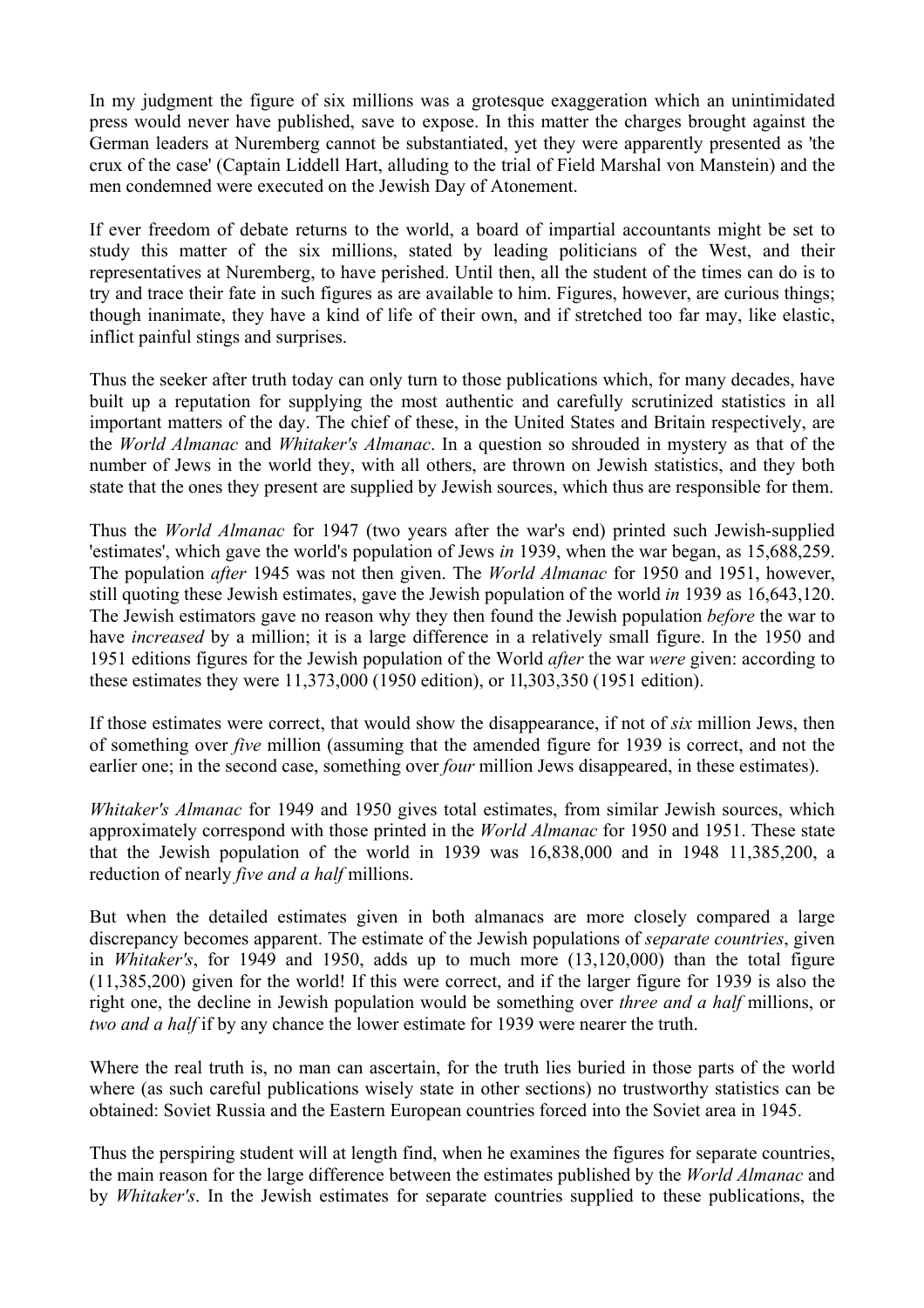Jewish population of the Soviet Union after the war is given at 2,000,000 (in the *World Almanac*, 1950 and 1951) and 5,300,000 (in *Whitaker's*, 1949 and 1950)! The first figure makes the sum, of vanished Jews, work out; in the second one, most of them reappear! That the second one is, in fact, the truer one is suggested by the fact that *Whitaker's* breaks down the Soviet population of Jews into *cities*, giving very large Jewish communities to such traditionally Jewish cities as Odessa and Kieff.

If these figures, as I believe, come much nearer to the truth, the figure of six millions, on the strength or weakness of which such grave things were done, was one which would not bear any scrutiny by independent investigators. It can never be so examined unless and until the Iron Curtain lifts or is smashed. However, if the estimates supplied to the *World Almanac* for its 1950 and 1951 editions were correct, they mean that only 2,600,000 Jews now exist in all Soviet Russia and the three traditional countries of large Jewish population in Eastern Europe (Poland, Hungary and Rumania) which at Yalta were forced into the Soviet area. Before the war this area contained between nine and ten million Jews, as far as can he estimated. According to the Jewish authority I quoted above Jews in it were removed from the regions threatened by Hitler in 1939 and 'shipped to safety east of the Urals'. He gave a figure of two millions, apparently for the Eastern European countries alone, without reference to Jews already in Soviet Russia.

Finally, as an illustrative footnote to this excursion into statistics, in 1948 the *New York Times* (a Jewish-owned newspaper) published what was offered as an authoritative, statistical article, which stated that the figure of the Jewish world population for the year 1948 was between 15,700,000 and 18,600,000.

In a time of such propagandist darkness the lot of the uneasy patriot is hard, in America as in England. Political Zionism openly shows its power, in ways wounding to native pride, in New York. Crowds of New Yorkers, flocking to hear a famous German pianist, were rudely thrust back by Zionist and Communist pickets who said he once played for Hitler; two hours before the concert was due to begin the Department of Justice (given untrammelled powers in such matters by the President) ordered him to leave the country. A Jewish magistrate refused to try young Zionists who threw refuse at a visiting Foreign Minister (Mr. Bevin). A rabbi, marrying a young woman twice found guilty by twelve jurors of Communist espionage (and at liberty pending appeal) wished her happiness with the words: 'Beyond mere conjecture there is neither proof nor certainty as to any act of disloyalty on your part.'

Literature and the drama come under the Zionist ban, which pauses at no name. *The Merchant of Venice* is in practice banned in New York (as by law in Moscow). The film of *Oliver Twist* was long taboo because the lesser of two rogues is a Jew and in this case the veto extended also to the American and British occupation zones of Germany; what Germans may see, hear or read is also coming under the spell of New York. The Gentile Americans number over 140 millions, but have no free choice from the mind's menu; the dishes are first tasted by the court official, as it were, and only those approved by him appear on it.

The press for years was almost closed to any reasoned criticism of Political Zionism, in editorial, news or letter columns. (In London, too, analogous conditions obtain. When a Zionist film about Palestine was shown there, and taken off at public protest, three leading London newspapers reported the matter at length without once mentioning the words Palestine, Zionists or Zionism.)

For nearly a decade there was in daily reality a very powerful censorship in this one matter. It produced widespread symptoms of mental claustrophobia among the American population and in 1949 began to relax a little under the stress of public exasperation, intuitive if not reasoned. It remains strong and produces a kind of mental twilight which is either that of dusk or dawn and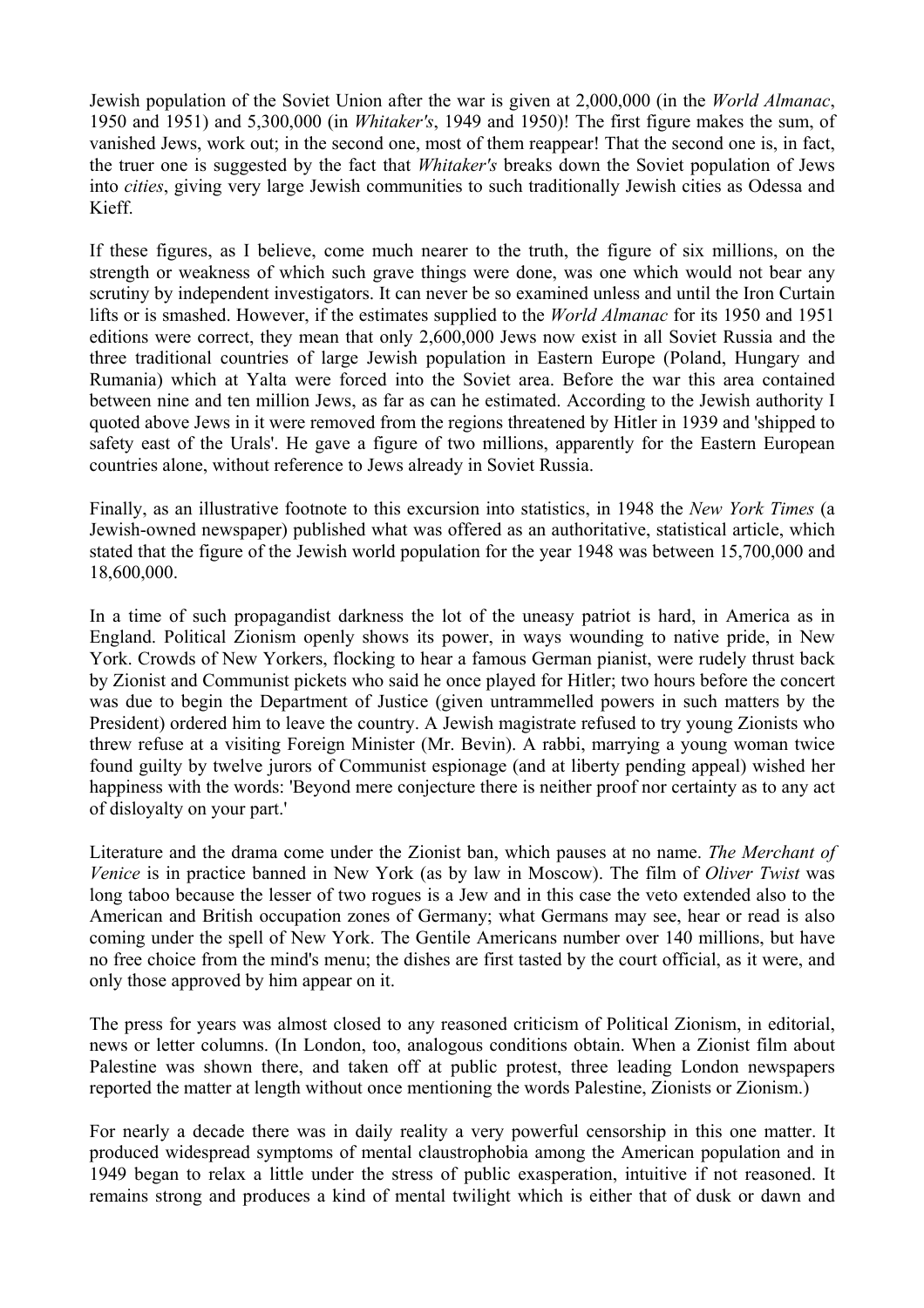must get better or get worse. Either the politicians of America (and Britain) will enact laws of lesemajesty in some form, to crush public discussion of the origins and aims of Soviet Communism and Political Zionism, or a more reasonable regime will return and the two great countries will take their destinies in their own hands again. I believe most Jews would welcome that, but at present they are all classed as Political Zionists by the leading Gentile politicians (rather as Mr. Churchill lumped all Germans together as '65 millions of these malignant Huns').

In this twilight period an important part is played by numerous semi-secret organizations which play on the fear of 'anti-Semitism'. They have public names and offices but are semi-secret in their methods of intimidation. A chief one is the Anti-Defamation League, originally a fraternal Jewish lodge but now a body of vast resources and endless activities. Its own description of its work is that it 'sends literature to various groups, works through the radio, the motion-picture industry and other media; subsidizes speakers' bureaus and publishes periodicals, pamphlets and books (from comic strips to literature), fostering goodwill and condemning discrimination, whether social, political or economic, encourages movements, meetings, programmes of all kinds, and uses every advertising media from newspaper advertisements to billboards'. This, it says, 'amounts to a highpowered educational programme geared to reach every man, woman and child every day of the year'. The Anti-Defamation League reported that in one recent year it transmitted 216 broadcasts a day, that it influenced 1900 daily newspapers with a circulation of 43,000,000, apart from rural, foreign language, negro and labour publications, that it placed 330,000 books in public libraries, as well as 9,000,000 pamphlets 'tailored to fit the audience', and distributed 40,000,000 comic-strip books to children and servicemen. Through approved lecture bureaus it presented approved lecturers to 30,000,000 people, and much more.

This is the public side of its work, and plainly represents the indoctrination of public opinion on a scale greater than any commonly practised by regular political parties. The lesser-known aspect of its activities is the keeping of dossiers and black lists. Its spokesmen (some years ago it claimed 150 public relations committees in as many cities and 2000 key men in a thousand more) have been known to call on editors and publishers to persuade them against publishing material displeasing to it. The fear of losing advertising revenue is strong in America (as in England and the Commonwealth countries). This League for some years employed a man of many aliases who published a book 'smearing' thousands of people with the words 'Fascist', 'Anti-Semite' and the like. Three American courts convicted him of libel and one judge said, 'He would do anything for a dollar'. Under the complicated State laws the book continues widely to circulate.

Similar organizations, open in name but semi-clandestine in method, exist in other countries. Signs of their activity in England have been such things as the sudden deletion (until protest was made) of the term 'Christian name' from British registration forms in favour of 'forename' ('Christmas' and 'Xmas' might he analogous cases), and the servile and superfluous announcement of twenty-one East End candidates at the last British election that they 'pledged themselves to combat racial and religious prejudice' (the creation of the non-existent thing).

In France, again, a body called The Centre of Jewish Contemporary Documentation has been formed. The title suggests dossiers and black lists and inevitably awakens memories of Ochrana and Gestapo practices. A reception was held in London in 1950 to enlist the help of Anglo-Jewry in its work, so that its activities may now be spreading through England. It was first formed in France during the German occupation 'to gather documents and information'. This collection (the speakers said) 'now contained 75,000 documents of great importance' and 'valuable use' was being made of these; the French delegation at Nuremberg 'depended entirely' on these documents and if the Centre had not existed 'the Nuremberg Trials would not have had the same result'. Thus the source of such charges as that about the six million dead is seen; the repute of American, British and French justice is involved.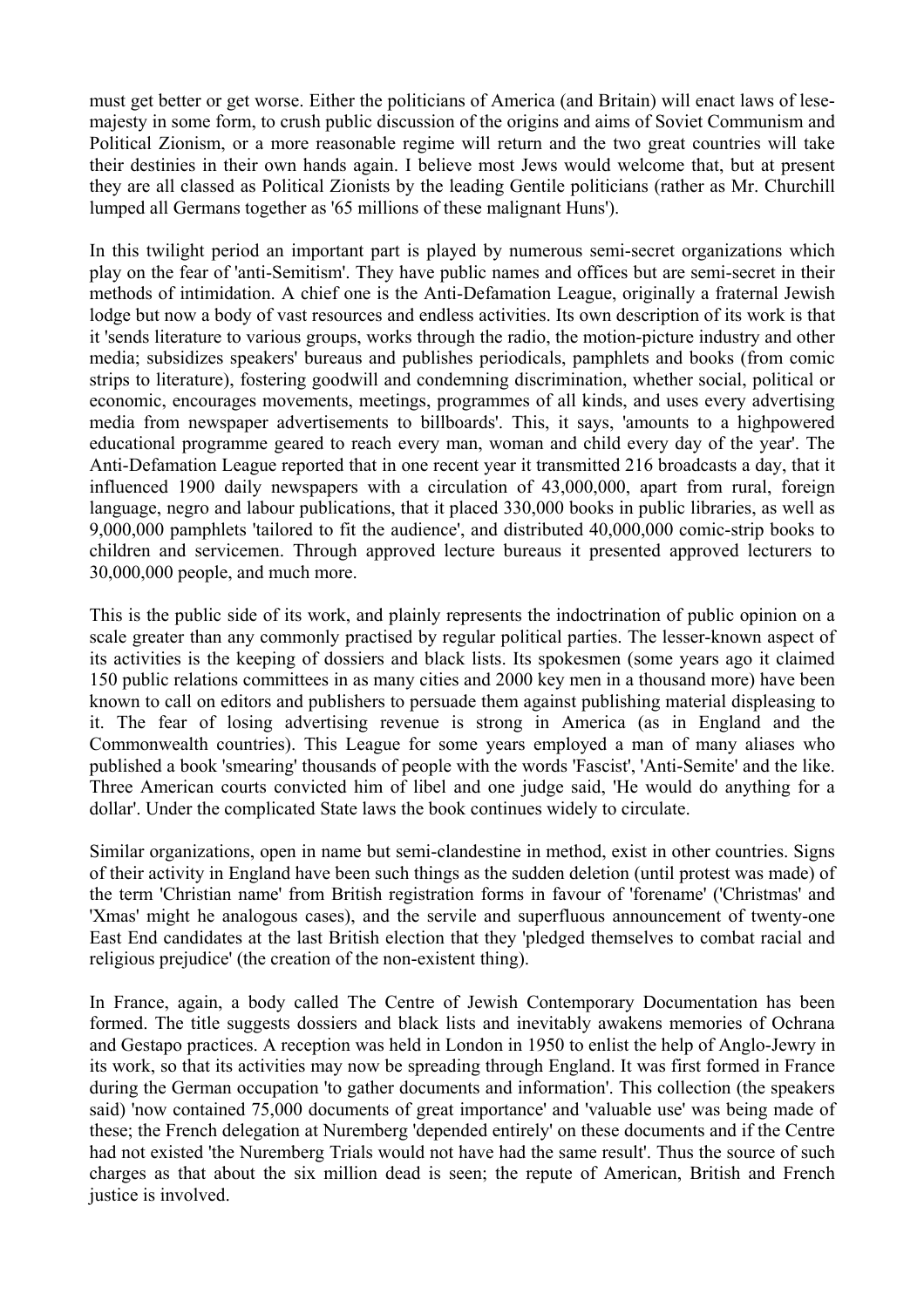All this gives the picture of a growing mechanism of power and indirect control. I said that for a decade at least the result has been almost to eliminate public discussion of Political Zionism, but that statement has one important exception. The ban runs for Gentiles only. Discussion is boundlessly free in the Zionist press. The perusal of this is somewhat humiliating to the Gentile reader who fears the hold which Political Zionism has gained over his leaders, for he finds in it all the arguments he would himself advance and would like to hear from his own representatives. The Zionist argument dominates, of course, but prudence, doubt, common humanity and reason all come to the word. The Zionist press contains all that is disallowed, in daily practice, in the Gentile mass-circulation sheets. It gives the true picture of world Jewry in renewed ferment, seeking the truth and its own soul.

The Zionist newspapers reminded me of a Jewish village in Ruthenia in 1938, where a man said to me, 'These Jews are the most disputatious people in the world among themselves, but at the approach of a stranger they close together like a sea urchin at the touch of a human finger'. In these publications I found the Jew who felt guilt because of the treatment of the Arabs; to whom the ruination of these poor peoples' homes and homeland by those who complained of homelessness was an awful thing. Next to him was the Jew who was tormented by the revived curse of dual loyalties; he did not want to become an Israeli or a Zionist-in-exile, but to remain a good American, Britisher, Frenchman or German. Next came the Jew who wanted it both ways, that is, to remain in the Dispersal and be a good Israeli; and the Jew who said, 'I supported Zionism as a Jewish Nationalist but now the Zionist State is here, for any who want to go to it, I am done with it; I propose to live as a Frenchman'. There was the Jew who wanted the new State to be one of a tribal religion, more exclusive than Hitler's, the Jew who wanted intermarriage with Gentiles, and the Jew who wanted it to be atheist and communist. There was a Berlin Jew who said five thousand of his fellow Jews there were saved by Germans and he would live nowhere else; Jews who longed to return to Europe and could not; Jews who hated Europe and adored the Communist destroyers of it. There were replies to all these opinions; the debate was open and endless.

Again, I found in the Zionist newspapers the open truth about the cry of 'anti-Semitism'. I knew it was a transferable label, moved about by the Political Zionists from one country to another in order to keep the Jewish masses on the rack; no Gentile newspaper would print that, but here it was candidly avowed. A leading Yiddish writer said the Political Zionists were keeping up the clamour of 'anti-Semitism' in order to undermine the morale, faith and hope of Jews in their American home. He said the Zionist intention was to keep Jews constantly on edge with the scare of anti-Semitism, not to let them forget the Hitler horrors, and to spread doubts, fear and despair about the future of Jews in America. Every manifestation of anti-Semitism, he wrote, was seized on and exaggerated to create an impression that American Jews stand on the brink of a catastrophe and that, sooner or later, they will have to run for safety.

He proved this by quoting a Hebrew writer in Jerusalem, who said, 'Upon us, Zionists, now lies the old responsibility of constantly raising the hair of the Jewish people, not to let them rest; to keep them for ever on the edge of a precipice and make them aware of dangers facing them' ('raising the hair' means 'making the flesh creep'). This method was explained again by a Zionist publication in Paris, which said that, while American Jews lived in a fool's paradise, they would never agree to regard that country as a place of transit for Israel, so that they must be 'propagandized'. By this means they would in time be brought to the Zionist State (where, as another Zionist writer recorded, a 'pronounced anti-Goyism' was emerging). As a companion piece to these candid Zionist statements, the Gentile mass-circulation sheets in 1948 and 1949 began to inform their readers that 'anti-Semitism' was rearing its head in the Soviet Empire (a quaint conceit). The Zionist newspapers quietly instructed their better-informed readers not to take these Gentile babblings too seriously; the Soviet remained the Jews' best friend in the world.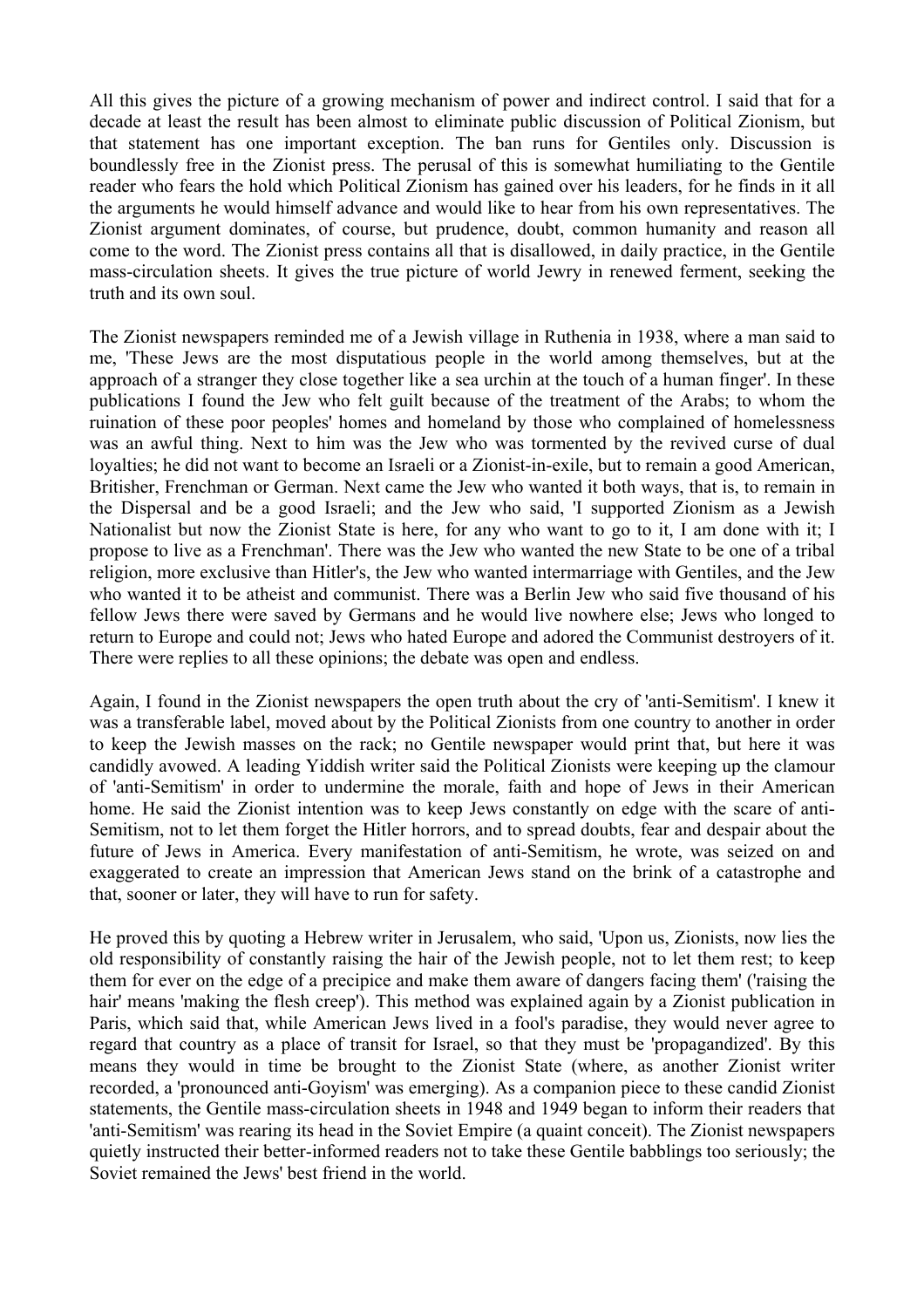These quotations show that if the Jews of the world are not to be allowed peace, it is not the Gentile masses who will disturb them, though perhaps the top-line Gentile politicians in their submission to Political Zionism and its falsely Messianic aim of ruling the world from Jerusalem. As to that, the student of these things, as he goes along, may make astonishing discoveries about the age of the ambition and the strange Gentile places where it has earlier shown itself. In Salt Lake City, for instance, I found a Proclamation of the Twelve Apostles of the Mormon Church issued in 1845. This, in a chapter headed Armageddon, spoke of a battle in Palestine and of a victory of the Jews, attended with 'the personal advent of Messiah', which will 'change the whole order of things in Europe and Asia ... The Jews as a nation become holy from that day forward, and their city and sanctuary become holy. There also the Messiah establishes his throne and seat of government. Jerusalem then becomes the seat of empire, and the great centre and capital of the world.'

I could not ascertain if this is still part of Mormon belief or why; however, it is Political Zionism. Then I learned that President Lincoln, two years before his murder, received a mysterious visitor, said to have been a Canadian and a Gentile, who told him that, though the freeing of slaves was a good deed, 'There could be no peace in the world until the Jews were emancipated' (they were then as much emancipated as those among whom they lived). This visitor also canvassed the Political Zionist ambition. Mr. Lincoln, who had the Civil War on his hands, turned the matter aside (later generations of politicians found time to listen to such callers amid even greater preoccupations). Relevantly, one of the American Communist leaders tried in 1949 said Mr. Lincoln's election in 1860 was 'supported by American Marxists and international Marxists', thus placing the Civil War in the planned sequence of revolutionary and destructive ones of these 160 years, as I do; that strengthens the belief that Mr. Lincoln's conciliatory attitude towards the South at the war's end led to his murder by Marxist forces.

Then at the revivalist meetings in Denver, held under the sign of the cross, if in a rather unorthodox spirit, I was given a pamphlet which said, 'Just as God's earthly people, having finished their wilderness journeys, were about to enter the land of Canaan, a prophecy was uttered which has been fulfilled ever since and will have a fulfilment until Gentile dominion is overthrown and the Lord establishes His Millennial Kingdom, with the Jews at the head of the nations'.

The thing is aged, many-headed, many-coiled and has many lairs. What does it all amount to now? The dream of ruling the world from Jerusalem cannot seem too audacious today to men who have already achieved so much. The Zionist State has been formed. It has about as many inhabitants as Albania or Honduras and less than Haiti, yet Napoleon in all his glory was not treated much more deferentially. Clearly its size and might cannot make the world quail, yet no politician in any English-speaking country seems willing to take office or mount the hustings without salaaming towards it and, by symbolically washing his hands of 'racial discrimination', undertaking to obey its will. Some now even openly confess themselves 'Zionists'. The strength of this new State, so tiny in size, plainly lies in the English-speaking countries themselves, which are still the strongest in the world; in the power of the purse, which it wields in them; and in the ability to control masses through the control of politicians and parties. In peace this new State fills the people with unease and in war, begun no matter where, it will clearly form the core of conflict.

It was established by violence and can only expand by violence. As to that, the past is a signpost to the future. In 1919 Dr. Weizmann said, 'We do not aspire to found a Zionist State ... We cannot hope to rule in a country in which only one-seventh of the population at present are Jews.' The Zionist State was set up in 1947 and a Zionist majority imposed by arms. In 1948 the first Zionist Premier said the new State contained barely ten per cent of the world's Jews and the ingathering of the exiles represented 'the real content of Zionism'. In 1950 the Zionist Foreign Minister said, 'A State has risen. It seems to be the crowning piece of our historic edifice ... No, my friends, that crowning piece of the edifice must be turned into a new foundation for the still greater structure of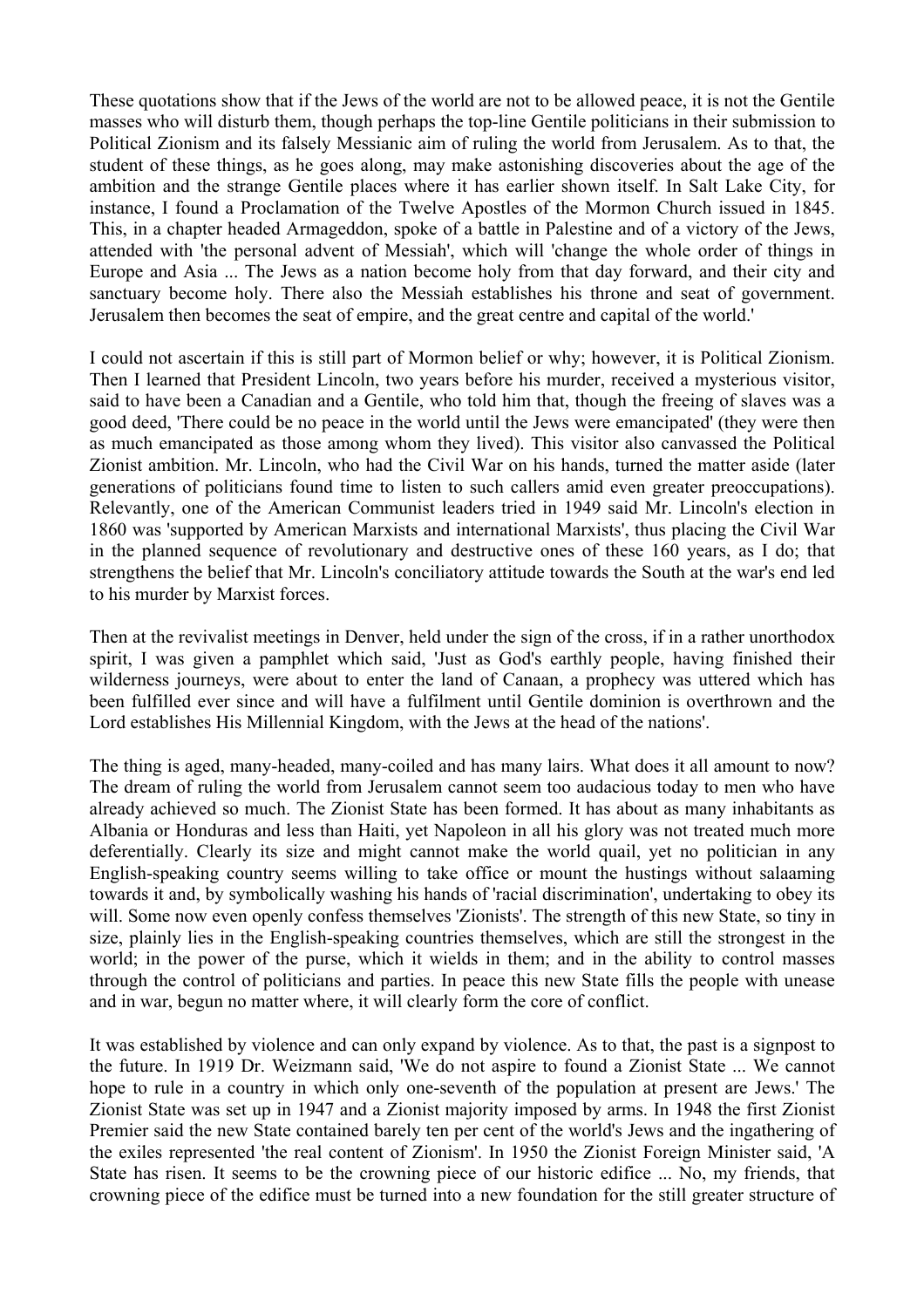the future' (and another speaker in reply said 'Let us bind ourselves this evening, not only to the people of Israel, but to the whole of world Jewry, whose aim is a greater State of Israel').

Politicians of the English-speaking countries have often demonstrated, implicitly or explicitly, that they will accept any expansion of the Zionist State, if it is presented to them as an accomplished fact, or help such expansion with arms in future. The United Nations dictate of November 29th, 1947, which set up the Zionist State, assigned Jaffa, Acre, Ramleh, Lydda, Western Galilee, Beersheba and other areas to the native Arabs. The Zionists *took* these areas and when Count Bernadotte was sent to redress the matter he was almost casually murdered. The United Nations paid little heed to this killing of its emissary. While these violent annexations were in progress Dr. James MacDonald (later to become the first American Ambassador to the Zionist State) went to South Africa and there told a Zionist audience he did not think Israel was bound by the Partition limits (typically, the only protest against this, seen by me, came from a Jewish objector, who demurred that, deeply grateful as he was for Dr. MacDonald's friendship for Zionism, 'such statements at this juncture do not make it easier to reach a settlement in Palestine with the Arabs; and this must remain our considered policy, if disaster is not to overtake us').

Two years later, in September 1949, the American Foreign Minister, Mr. Dean Acheson, asked the United Nations to place at least Jerusalem, the Holy City, under international control, and this body agreed. The Zionist Premier forthwith announced that Jerusalem would be made the capital of the Zionist State and a mild request from the United Nations to revoke this decision was answered by the establishment of the Zionist Government in it and its proclamation as the Zionist capital. To Dr. James MacDonald, now American Ambassador, fell the paradoxical part of declining to attend, as the official representative of his country, the meeting of the Jewish Community Council in Jerusalem at which the United Nations request was derisively rejected, the Zionist Premier remarking that 'The fate of the Holy City was settled three thousand years ago, when it was made the Jewish capital'. In June 1950 the United Nations agreed that 'it was impracticable at this time to proceed with the statute for the internationalization of Jerusalem'.

In March 1950 the Zionist press reported that the Zionist army was larger than ever before and included a small army, navy, air force, paratroopers 'and other surprises' (this for a State of a million beings). They announced that 'impartial American aid, followed by a substantial American development plan under President Truman's Fourth Point, would avert further trouble'. At that time British and American arms were not supplied to the new State and the junior Mr. Franklyn Roosevelt, at a Zionist gathering, demanded that none should be given to the neighbouring Arabs, while in New York also a Zionist rabbi accused the American Government of 'helping to keep the Jewish State weak in face of the mounting threat of the rearmament of the surrounding Arab countries'.

In April 1950 Mr. Dean Acheson stated that the arms embargo was lifted for the Zionist and Arab States alike though only for 'weapons of self-defence'. In June a spokesman of the British Foreign Office said Israel was 'the dominant military power in the Middle East and had greater air-fighter strength and tank-power than all the Arab States put together'. Also in June a high American Government official announced that Israel was being furnished 'with arms of American manufacture which the Arabs do not possess'. Simultaneously both great countries declared that no country in that area would receive arms if it displayed 'any aggressive intentions'. Aggressive intentions usually appear at the moment of aggression and the past history of this matter seems to make it improbable that the Zionist State would be declared an aggressor, or an Arab one the victim of aggression, in any imaginable circumstances.

All this, in my reading, plainly adds up the continued submission of American and British governments to the Political Zionist ambition, and to the preparation of Armageddon, leading to the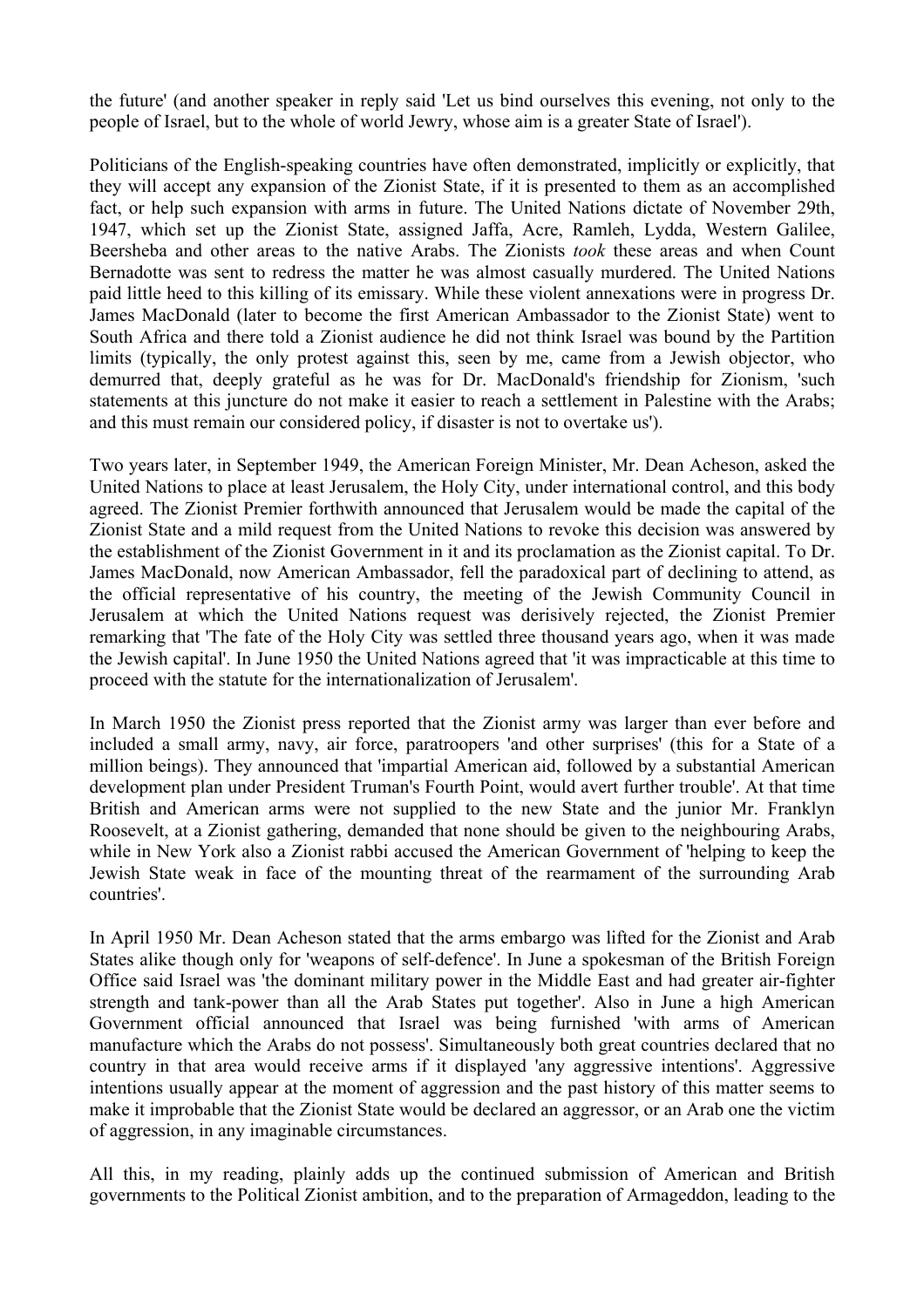Millennial Kingdom. However, in which sense the Millennial Kingdom will dawn events have yet to show, and I do not believe this strangling servitude of the English-speaking peoples, through their political leaders, can last much longer.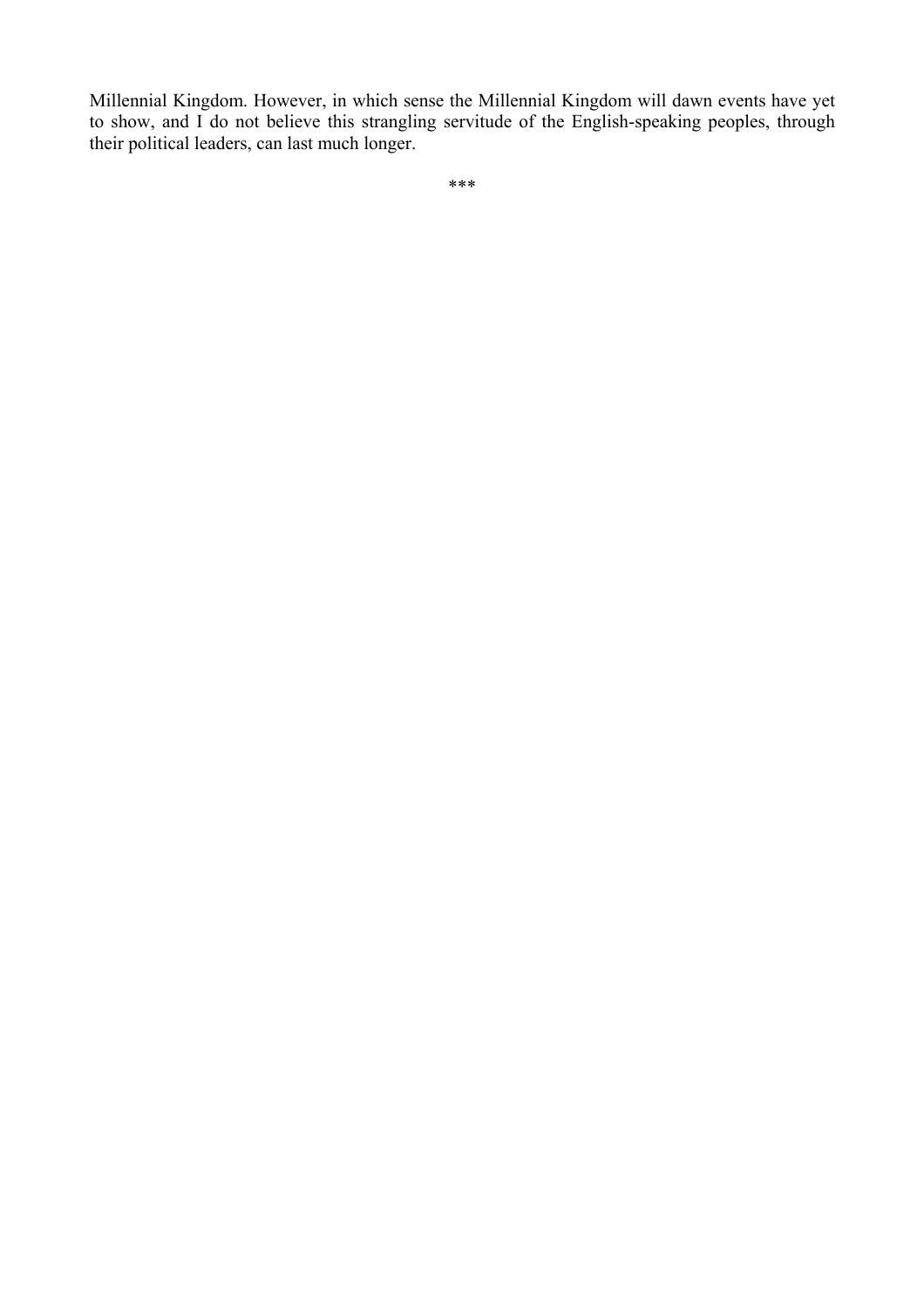## Chapter Three

## COMMUNISM PENETRANT

Soviet Communism penetrated into the edifice of the American Republic like the woodworm into furniture (which if unchecked will cause a massive sideboard to collapse). This happened also in England and the Commonwealth countries, that is, throughout the English-speaking area which is the world's last barrier against Asiatic rule. The extent of the rot is best shown by comparison with an event: of thirty-seven years ago.

On March 2nd, 1913, the Austrian Military Intelligence opened two suspicious looking packets addressed to General Delivery (Poste Restante) at the Vienna Central Post Office from Eydtkuhnen on the Russo-German frontier. They contained banknotes worth \$2700 (then about £540). They were re-sealed and detectives were set to watch who should call for them. Eighty-three days later, on May 24th, the postal clerk's alarm buzzer called the waiting detectives and they hurried to the post office, just in time to see a taxicab disappear. The trail was thus lost at the start but by chance they found the taxicab later and learned that its passenger had been taken to a café; in the cab they found the small leather sheath of a pocket knife. The trail faded again at the café, which was empty, but by a third chance they heard that a gentleman had recently been driven from it to an hotel. There the porter told them of four newly-arrived guests. They gave him the sheath and he asked each of these, as they came downstairs, if it were his. One claimed it.

He was Colonel Alfred Redl, Chief-of-Staff of the Eighth Austrian Corps at Prague. The detective rang the Political Police, who called Military Intelligence, of which Colonel Redl earlier (from 1900 to 1905) was Director. His successor, Captain Ronge, went to the post office and obtained the form which had to be filled in by persons collecting mail. He then returned to Military Intelligence and compared the writing with that of a notebook, containing the department's most secret information, bequeathed to him by Redl on transfer to Prague eight years before. The handwriting was the same: Redl's.

Meanwhile Redl was being shadowed by detectives. Apparently suspicious, he tore up and threw away some papers. A detective collected and joined the pieces and took them to Captain Ronge, who found they were postal receipts for a money-packet sent to an officer of Uhlans and for letters to addresses in Brussels, Warsaw and Lausanne. These addresses appeared in a black list of foreign espionage agents prepared by Redl when he was in charge of Military Intelligence. The Chief of the Austro-Hungarian Secret Service, von Ostromiecz, was informed and at once went to the Commander-in-Chief, Marshal Conrad von Hoetzendorff.

Redl was visited at midnight in his room by von Ostromiecz and three officers. He bowed and said, 'I know why you have come. I have spoiled my life. I am writing letters of farewell.' He was given a revolver and left alone. He wrote, 'Levity and passion have destroyed me. Pray for me. I pay with my life for my sins. 1.15 a.m.; I will die now,' and shot himself.

When this happened the First War was but a few weeks distant. He may have changed its entire course or even have caused it. His rooms in Prague yielded proof that he was a spy for Russia for ten or eleven years. For a fortune, he sold the most secret Austro-Hungarian plans and also betrayed Austrian agents in Russia to the Russians; to strengthen his position the Russians arranged for him to 'capture' a Russian spy and expose a faked organization of espionage. Above all, he sold von Hoetzendorff's vital Plan Three to the Russians, who passed it to the Serbs. Time was too short to improvise entirely different plans and the Austro-Hungarian setbacks in the first campaigns were heavy, against an enemy apparently much inferior. Further, by substituting false papers for genuine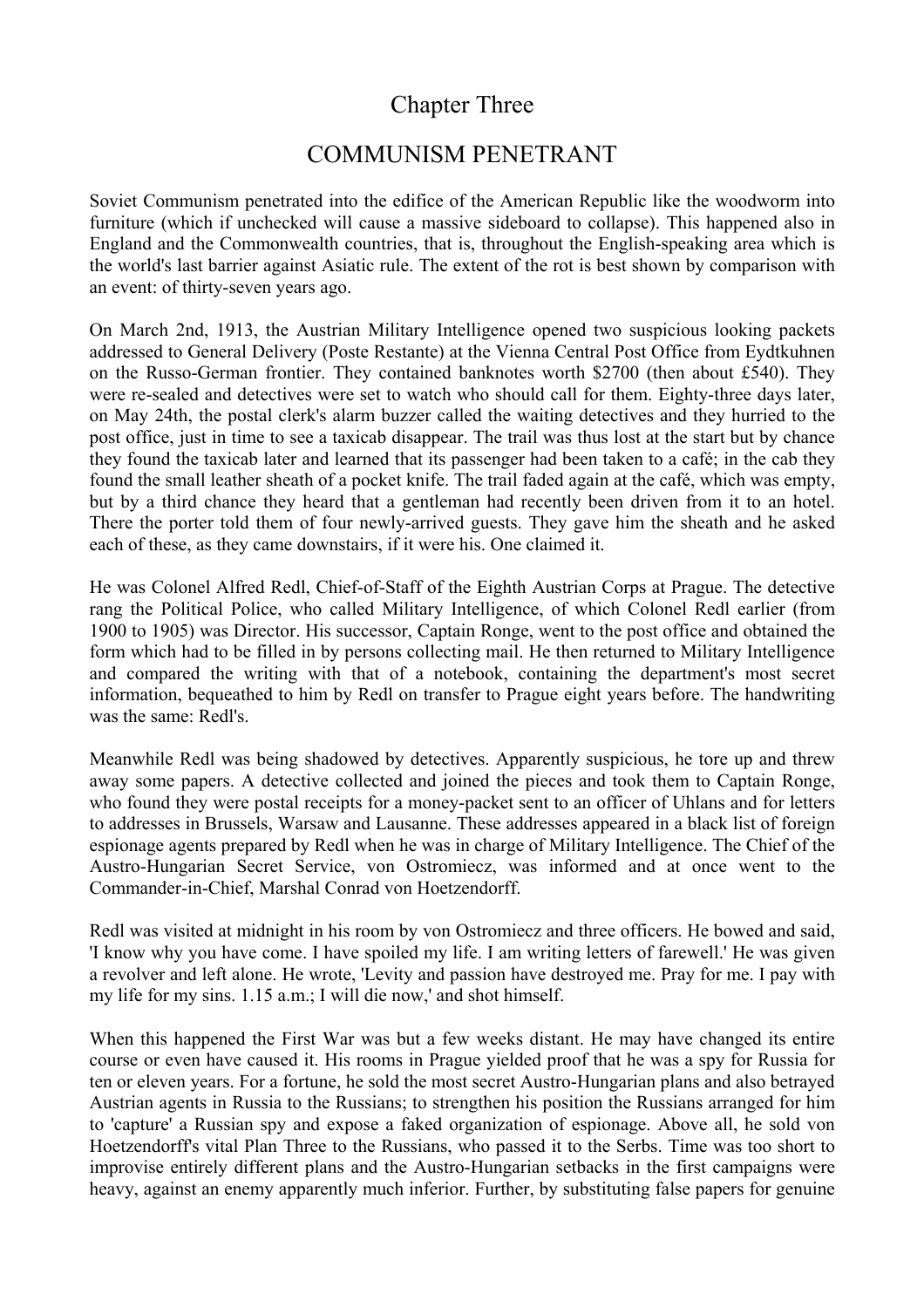ones procured by Austrian agents he misled both the Austro-Hungarian and the German general staffs about the number of new Russian army corps. Count Albert Apponyi, the Hungarian statesman, said long afterwards that, had the Austro-Hungarian and German general staffs known of those new Russian armies, they could have prevented their politicians from driving them into the First War.

Thus espionage and treason may have the direst results for nations. The vital comparison for today, however, is that *only a few hours* elapsed between Colonel Redl's call for his mail and his death. Once found out, no courts or judges were needed then; a man caught in such a deed did not wish to live. The same standard prevailed, pretty well, in all countries west of Asia. The case is different in 1950, and this difference seems to me the measure of what has happened to the English-speaking family since Communism emerged in Asia (inside the Communist Empire espionage and treason remain summarily punishable by death in peace or war).

This is what might happen if someone like Colonel Redl were detected in America, for instance, today. First, his responsible superiors might refuse to listen to evidence against him and he would remain at his post. If challenged he would not ask for a revolver but deny everything pointblank. He might rise in rank and gain greater access to national secrets. After five, or ten years uneasy patriots or penitent fellow-transgressors might force some public attention to the case. He would repeat all denials and his superiors would angrily rebuke his accusers as hysterical witch-hunters and Red-baiters. The investigators, thus finding themselves the accused, might produce *proof*! Would the culprit then collapse and the stable be cleansed? By no means; leaders of the party-inpower, judges, churchmen, newspapers and broadcasters would raise even louder clamour that he was a martyr. At last a trial might become unavoidable, and, proof brought, the verdict be of guilty. Would even that be the end? No; pending the final, supreme court utterance the chorus of 'witchhunt' would become louder yet. The whole process might occupy more years than the hours that passed between Colonel Redl's detection and his death.

That points to an immense spiritual weakening of the West, more dangerous for the future than even the geographical changes which its leaders connived to bring about. If it continued the outcome of Armageddon would clearly be the victory of the old serpent.

Before the First War a traitor was, if not unknown in America or England, then rare enough to be the exception that proved a golden rule. Faith and loyalty were, both by inherent instinct and long teaching, matters of each man's private pride. Even reason preferred a candid allegiance to a secret disloyalty, which makes life an unhappy falsehood. In the 1920s, however, young people found themselves in a world where this suddenly changed. A method was found to corrupt them without their even being conscious of the gradual process, to the truth of which they only awoke in middle age, if at all, when they often could not retreat. They made no deliberate choice between loyalty and treachery; caught first in the outer strands of a web they felt then but a gentle constraint, and only later the lethal clutch. Their leaders were at fault; they were entrapped in 'the deception of nations'.

In America Communist penetration began at the end of the First War and continued after it. Misleadership at the top took the form of official encouragement, and the stealthy process continued step by step. In 1925 Congress, at some prompting, refused grants to the Department of Justice for investigative work. In 1931 a Congressional Report stated, 'The attitude of the War Department up to now has been that, Communism being a political question, it was not the function of the Army to maintain detailed knowledge of the activities of the Communists and it therefore relied on the Department of Justice to furnish the necessary information. The fact is that the Department of Justice has had no power or authority from Congress to obtain the facts regarding Communist propaganda and activities since 1925 and of necessity the War Department has been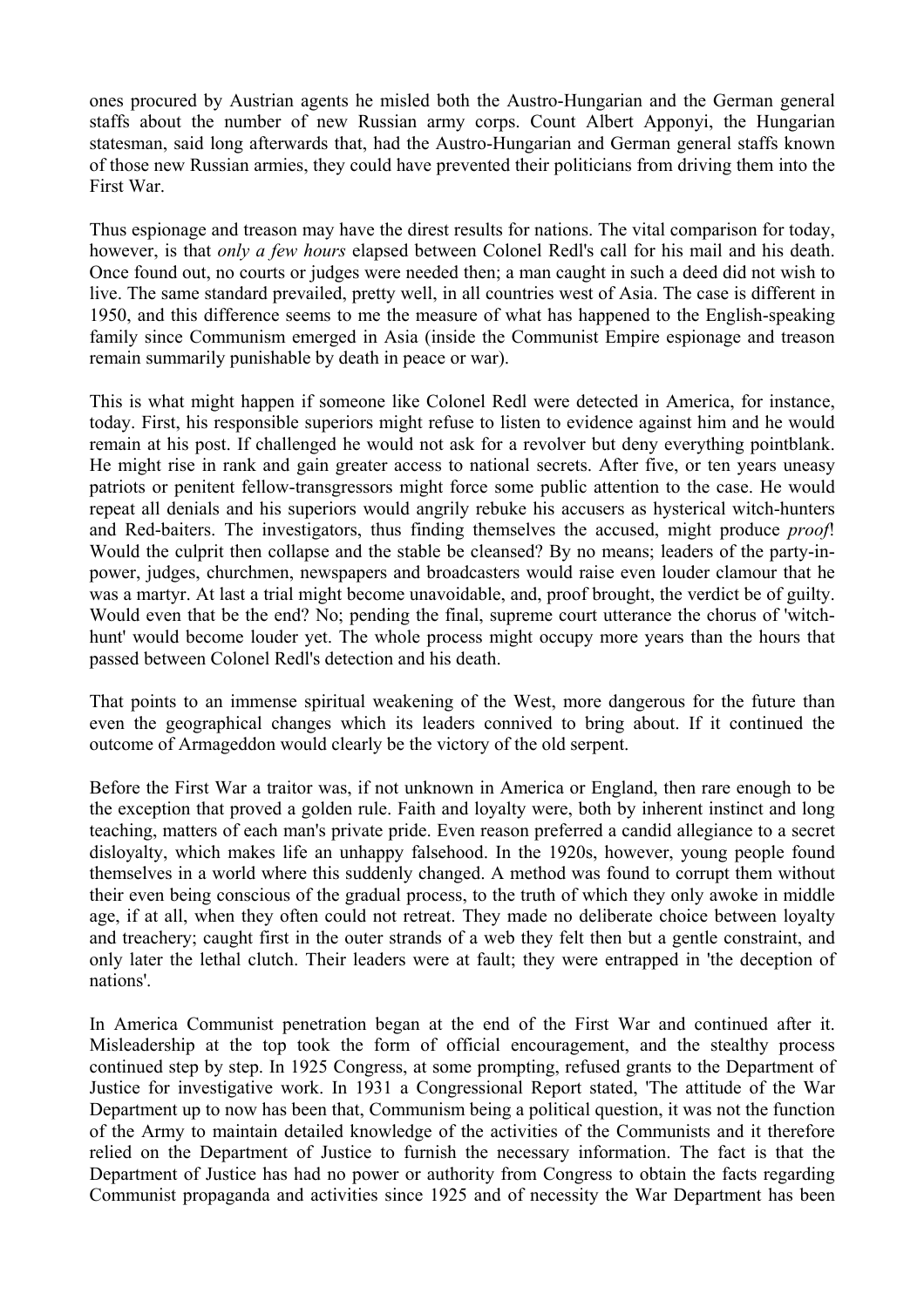ever since hopelessly in the dark regarding these revolutionary activities directed against our domestic institutions.' Thus Military Intelligence and the Department of Justice were both hamstrung. That left only Naval Intelligence, which in 1935 issued 'a comprehensive survey of Communist activities in the United States'. Thereon President Roosevelt, prompted by a body called 'The National Conference of Jews and Christians', publicly forbade further Army or Navy reports.

The only remaining defences against Communist penetration were the efforts of individual officials, officers or civilians who continued vigilant and stored up information for a better day. Such men, publicly unknown, exist in all countries, and in England may have succeeded in keeping the Navy and Air Force at a level which, by a hairsbreadth, saved the island in 1940.

The support given by high places to Communism in America may remain for ever unexplained. Given this help, the picture of the time was favourable for its success among individuals. True, its aims were beyond doubt. Its leaders, from Stalin and Lenin back to Karl Marx and Adam Weishaupt and far beyond, all plainly stated that its object was to destroy Christianity and legitimate authority everywhere; that it existed long before Marx's Communist Manifesto of 1848 but until then as 'a secret society'; that, it must use 'the Trojan horse method of penetrating established governments and communities' and 'work illegally behind the screen of legality'; that its goal was 'the forcible overthrow of all existing social conditions' and so on.

Nevertheless, the white folk have a weakness (unless it is a strength) for wanting to see an evil thing proved before they will believe it and many remained in doubt. They were encouraged by their leaders to think that the Communist Revolution was the spontaneous uprising of oppressed Russians, which it was not, and the suppression of American and British official papers about that event helped delude them (I then fell for that deception and only realized the truth when I saw Soviet Russia and studied Communism there and elsewhere). Above all, from 1917 to 1939 Communism (having been thrown out of Poland, Bavaria and Hungary by the peoples there in 1918-19) was contained in Russia.

The circumstances of that time, then, left much room for confusion, especially in young minds. Strong national leadership, which could have shown them the right path, was denied them. In 1933 Mr. Roosevelt became President. Stricken by incurable bodily misfortune in 1921, he seemed to have dropped out of politics and appears to have invested substantially in a resort, Warm Springs in Georgia, where he went to seek better health. In 1928, however, he was induced to run as Democratic candidate for the Governorship of New York by friends who took over his financial preoccupations there, amounting to \$250,000, and this led him to the presidency four years later.

His inauguration coincided with the bogus election in Germany by which, in the waning glow of the Reichstag fire, Hitler clinched his hold on the Germans. Mr. Roosevelt's first declamations also were Wagnerian, if not Hitlerian. One of the familiar 'Emergencies' of our time was in progress and Mr. Roosevelt (like many other politicians, who are repudiated by statesmen of the classic mould) invoked it to claim 'Powers': 'In the event that the national emergency is still critical ... I shall ask Congress for broad Executive power to wage a war against the emergency, as great as the power that would be given to me if we were in fact invaded by a foreign foe.' America (like England, though to a lesser degree of captivity) has never since escaped from those Powers. For twelve years Mr. Roosevelt ruled the Republic in that spirit, and in this time its foundation-timbers were much gnawed by termites, so that its major problem today (like England's) is the undoing of much that was done.

In finance, an era of prodigious deficit-spending was begun (to the cry of 'Down with the deficits'); Mr. Roosevelt spent three times as much public money as the entire line of presidents from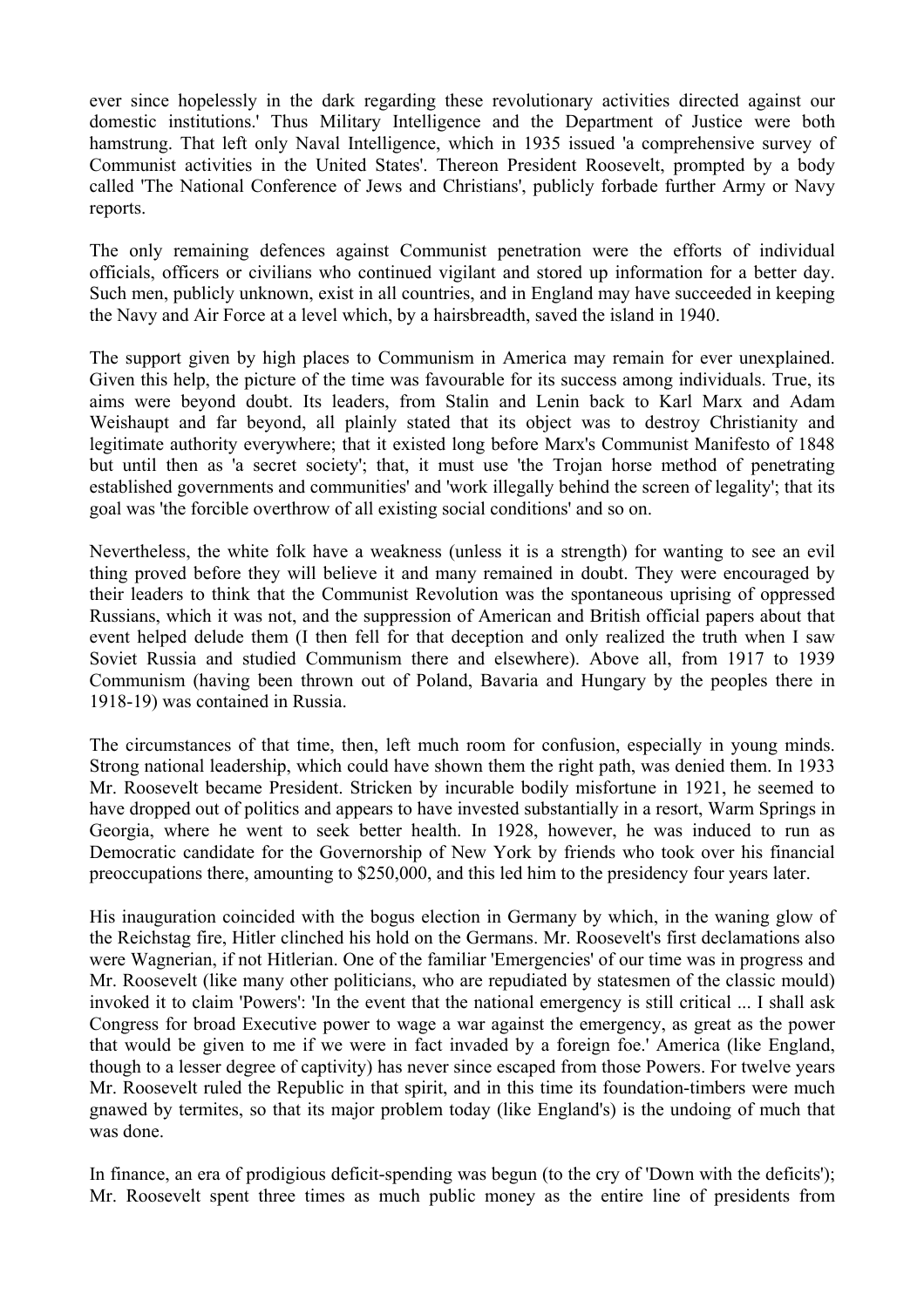Washington to his predecessor. A fundamental rule, laid down by the *Communist Manifesto*, for destroying society is 'A heavy progressive or graduated income-tax'. Mr. Roosevelt brought the Republic three-quarters of the way to the brink where Britain now stands, that at which the oily remaining step leads to confiscation. Mr. Robert Sherwood, his admirer and ghost-writer, says this cornucopian expenditure 'offered more juicy plums in the way of political patronage than had ever before been known in peacetime'.

In foreign policy, his first act was to recognize the Soviet Empire, in 1933. The Soviet in return undertook to refrain from subversive activities in America and these immediately increased on a scale un- known before anywhere; Communist publications announced that the aim was to overthrow the Republic by force and 'recognition has not changed that'. The process was clearly prepared for years before and now, as at the opening of a sluice, a stream of picked men flowed into every department of the Republic's life. During the subsequent war a second and greater stream was released into places prepared by the first permeation.

The American masses remained as unconscious as if they were drugged of this planned infusion of Communism into the arteries of their State. It was an alien injection at the source, which swept many native Americans with it in its later reaches, and I have room here for only a glimpse of one aspect of it. During the Second War American broadcasting was put under the control of a body called the Federal Communications Commission. This set up a sub-department called the War Problems Division, and complaint about it grew loud enough for a Congressional Committee of investigation to be appointed. This committee's Chief Counsel, Mr. Eugene L. Garey, said half-way through the war: 'This division was formed for the avowed purpose of unlawfully liquidating all the radio personnel in the foreign-language field that did not meet with its favour. A real Gestapo was created and a lawless enterprise was launched ... In a time of war we are asked to place our trust in lately arrived aliens whose sole claim to trustworthiness is that because they have been unfaithful to old allegiances they will be faithful to new ones. The voices of these aliens go into our homes and the unwary are led to believe that they speak with authority and official approval. They even censor our Christmas and Easter religious programmes and tell us what music we may hear. Apparently we can still read the news in our press but we can only hear what these aliens permit to us. What next medium of communication will receive their attention? Obviously, the press ... These destroyers of free speech are alien in birth, education, training and thought ... if the radio can thus be controlled in August 1943, there is nothing to prevent that control from slanting our political news and nothing to prevent the colouring of our war aims and purposes when peace comes.<sup>[\[8\]](#page-237-0)</sup>

The last sentence accurately foretold the subsequent event. The subtle control did extend to other means of communication and then to high policy; the results of the war proved it. In 1913 President Wilson wrote, 'We know that something intervenes between the people of the United States and the control of their own affairs at Washington'. Whether he or Mr. Roosevelt, as war-time presidents, found what that something was and yielded to it, one cannot judge. Several Americans told me that a president's one concern is to remain president, and if that is so considerations of national interest are likely to suffer. Mr. Roosevelt had cause to know what Communism meant. He had to send troops to break a Communist strike at a Californian arms plant (before the Nazis and Communists fell out, of course). Also, he had at that period the experience, unique among American presidents, of being booed on his own White House lawn, when he told Youth Congress delegates gathered there that if any of them were Communists (apparently they all were) 'you have no American right, by act or deed of any kind, to subvert the Government and Constitution of this Nation'.

Nevertheless, his harshest rebukes, to the end, were kept for any who urged him to check Communist penetration. Mr. Martin Dies (chairman of the Congressional committee chiefly concerned, who was later 'smeared' into oblivion) was angrily told, 'There's no one interested in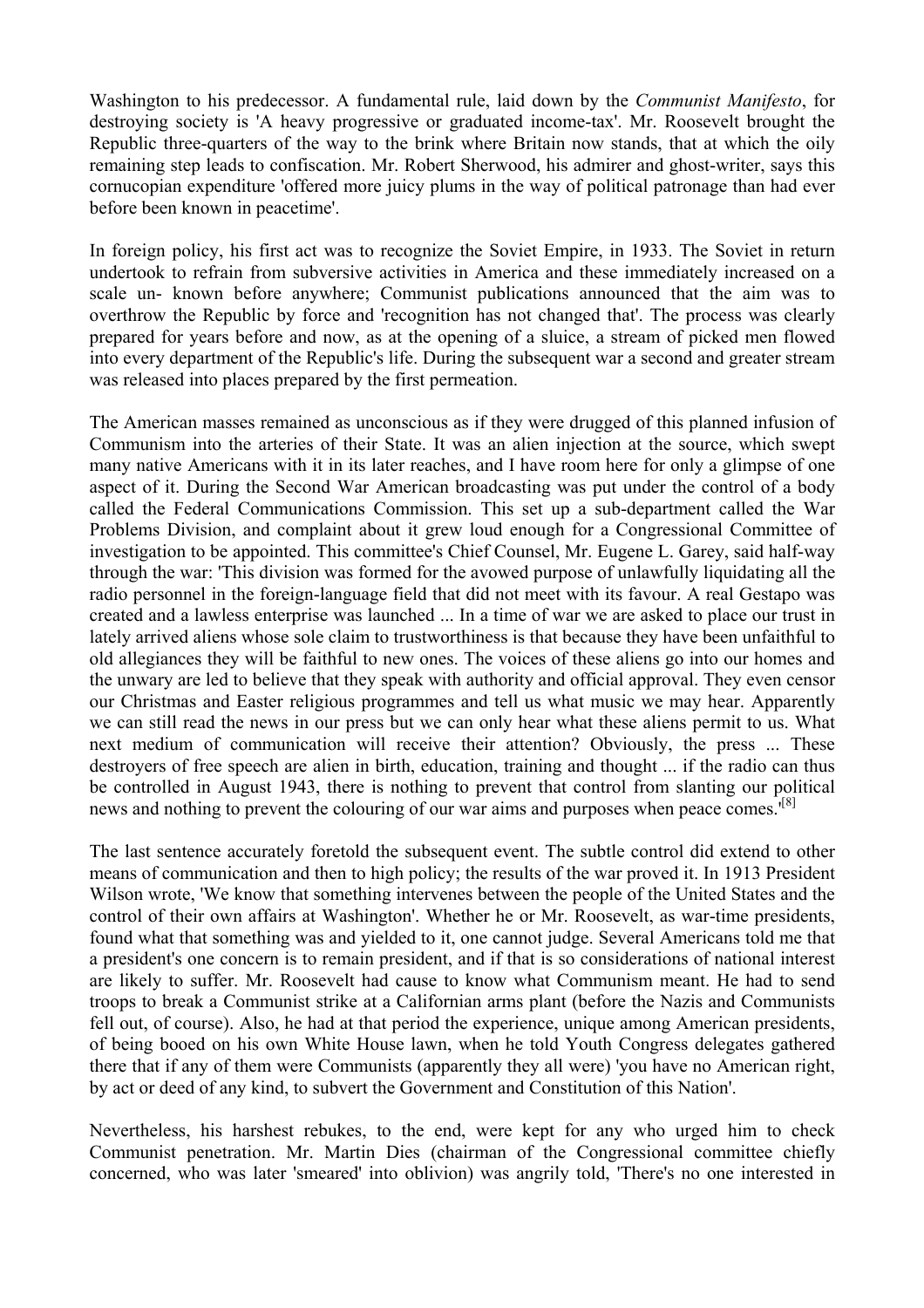Communism, no one at all. There is no menace here in Communism'. Thus conditions were created, ideal for the subversion of a State by the agents of a foreign power.

The chief victims of this twilight period in America were young people, usually native-born Americans, who fell into the clutches of the trained organizers, mostly aliens. How were they to know if treason was evil, if their leaders made a treasonable party legal? They found themselves in a bewildering world, of which Canterbury today is perhaps the microcosm. There the Archbishop teaches the Christian lesson and the Dean upholds atheist Communism. Obviously the Congregation must think that the house of God is but a debating-place where anything may be right, and this situation exists in all English-speaking countries now. If the great political, educational and religious shepherds differ so, the littlest lamb may know as well as or better than they. So it is today in many churches and more universities, especially American universities. The old notion was that university presidents, rectors and fellows knew more than the students and their teaching rested on certain principles, those of the Christian faith and of the American Constitution. The universities were themselves the products of Christian growth and their members imparted wisdom in that sense.

Now the thing has been turned into its opposite. The rule of 'free and untrammelled inquiry' prevails; at the educational bargain-counters religious, agnostic and atheist professors compete, the denials of science are opposed to the beliefs of faith, the economic bedlam of Liberalism, Socialism and Communism dominates the classrooms, and from the pandemonium the pupil may choose what he prefers. The inference for the student is plainly that his instructors know nothing, as they all vary, and he must seek the truth when he leaves the university's argument. The teaching *corps d'élite*, carefully guiding young men towards a good life, has been disbanded; in its place is an anarchic chaos from which young folk emerge leaderless into the world. The spiritual distress which is so palpable in young Americans today begins at this source. The emergent graduate often falls into bad hands and only learns the truth, which wise instructors might have shown him, after ten or twenty years of bitter disillusionment.

Such a man was Mr. Whittaker Chambers, whose story epitomizes the decline of the West, under bad leaders, during these four decades. What happened to him could not have befallen any man before 1917; for thirty-three years now it has occurred to many men in many countries. The root evil is the legalization of the Communist Party in non-Communist countries, which is akin to legalizing murder in civil law; its prohibition is the only way of protecting young people from such ordeals as that of Mr. Chambers. As long as political leaders insist that an avowedly destructive party is legal young men and women will join it and find themselves forced into degradations which, for lack of instruction, they cannot foresee. For this their national leaders, who declaim against the assassin they set free, are in truth responsible.

In 1924 Mr. Chambers left a New York university contemplating suicide, which was natural enough. He was exceptionally gifted and, had his feet been set on the right path, might very soon have become a famous writer. Instead, the university years left him spiritually adrift and morbidly despairing and in 1925 he joined the Communist Party, then a semi-underground one almost completely alien in membership. He joined the New York *Daily Worker* and earned the praise of Moscow by his editorship of its Letters Page (today Letters Pages in the majority of newspapers claiming to be Conservative, Republican, Socialist, Democratic, Liberal or Independent are used by planted men to spread Communism through the selective presentation of correspondence; they should be read in that light). He gained further approval in Moscow through some revolutionary short stories, full of rifle volleys and bleeding proletarians, which were produced as plays by Communist groups in many countries. He was thought important enough for higher tasks and in 1932 was made editor of the Communist *New Masses*.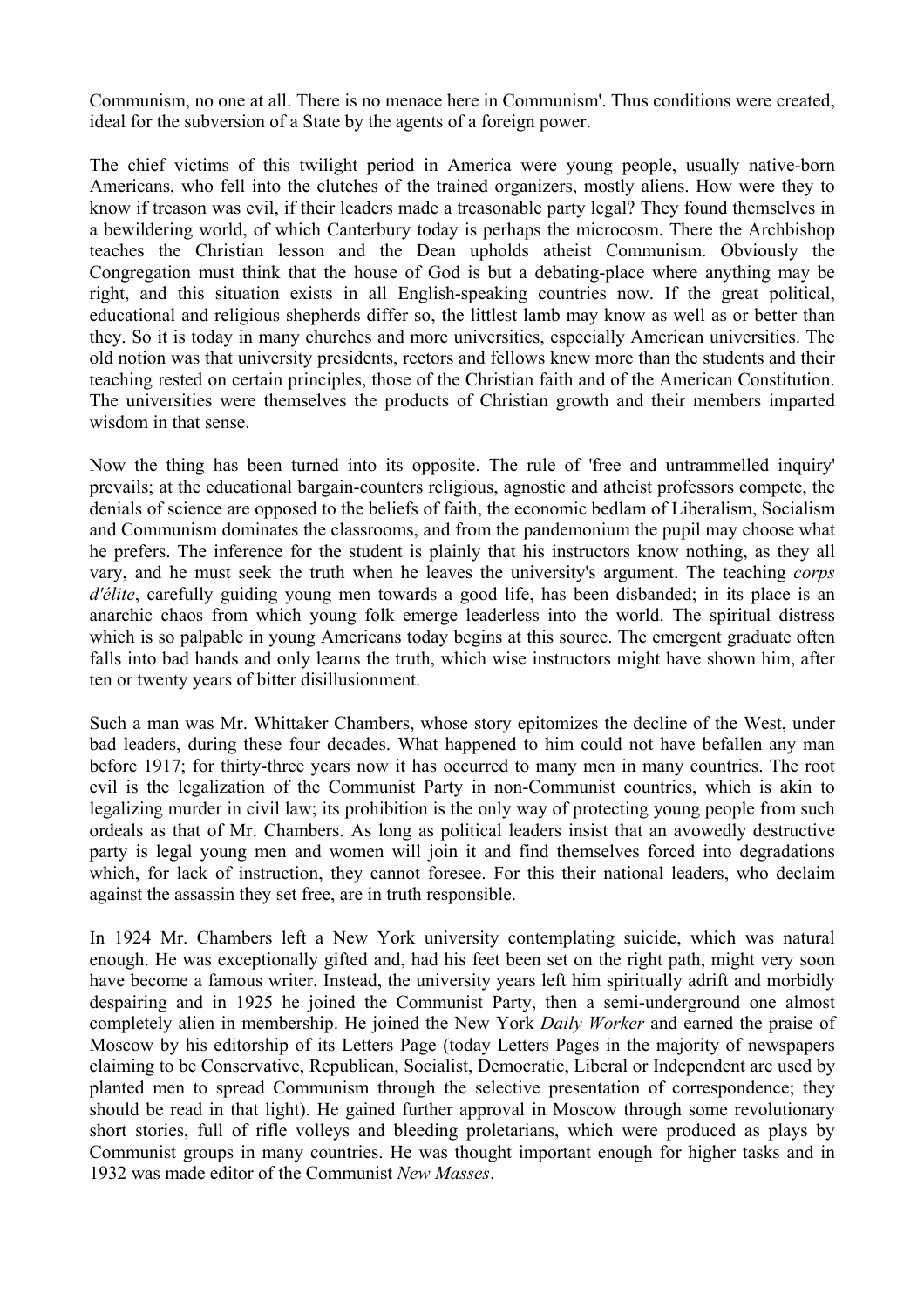Then the screw was given the first turn. Communist emissaries from Moscow told him he was 'to go into the underground'; if he refused he would be expelled from the party. He accepted, was given the usual 'cover name' ('Bob' at that moment) and disappeared from the face of America as if he were dead. With wife and baby he moved about the land, constantly taking new identities and acting as transmission-man for stolen documents, money, and instructions from Moscow, and organizer of cells and underground groups. One method of changing identity was to search the obituary notices of newspapers for a man born in the same year, write to the Board of Health for a copy of his birth certificate, and with it to obtain a passport in the dead man's name from the State Department. Clearly centuries of experience lie behind such devices; they could not be quickly invented.

Two years later he was drawn a stage further into the net. In 1934 Mr. Roosevelt was president and the intensive penetration of the Republic's organism was in progress. Mr. Chambers was introduced by another Moscovite emissary to a junior government official about his own age, Mr. Alger Hiss. An acquaintance thus began which led to developments more astounding than the affair of Colonel Redl. Mr. Hiss, another bewildered university graduate of the 1920s, was brought into government service in 1933, when Mr. Roosevelt was setting up the 'Alphabetical Agencies', that is, bodies known as the AA., FWA., TERA., RFC., and so on, all of which had billions to spend on Projects supposed to spell death for the 'Emergency'. Great staffs were being recruited and within these new, unsupervisable organizations Communist infiltrants were helping each other towards the peaks of power in the manner of mountaineers roped together. The key-men, at strategic points, were nearly always of foreign birth or antecedents; the flies in the web were often young Americans. The directors sat in Moscow with charts of the Republic's government organization before them and moved their followers into control-posts. Miss Edna Lonigan, an acute observer, wrote, 'First the network placed its economists and lawyers ... Then it moved its men into public relations. As the leaders learned more about the workings of the bureaucracy, they put their people into jobs as personnel directors. Assistant directors proved even better for the purpose. These officials were never in the headlines. But they saw the incoming applications; they could weed out those with anti-Communist records, or 'expedite' those with key names and key experience to identify them ... The duty of the ablest Soviet agents' (then) 'was not espionage. It was to win the confidence of those who directed policy ... So, each year, the network moved its men into higher and higher positions.'

Such was the true picture, now revealed, of the Republic in the 1930s as it moved towards the Second War and, more important, the Second Peace; this is the reason for the shape that war and peace took. 'When war came the veterans of eight years of conspiracy reached the highest policy levels. Always an invisible force was pushing the favoured higher' (Miss Lonigan).

Mr. Chambers and Mr. Hiss became ever deeper involved. In Washington Mr. Chambers was ordered, by the Moscovite emissary, to form a 'special group' including several persons in rising government service; among them were Mr. Hiss and a Mr. Harry Dexter White, who was secretary to Mr. Henry Morgenthau junior (of the Plan for Germany). At this time the visible Communist Party in America was negligible, maintained in that small open form (as in other countries) to delude the public into believing this was all Communism amounted to. In fact, each new member of 'Carl's' group (Mr. Chambers was now just 'Carl', a trusted Communist agent, to the others) formed a fresh cell around him in the various government departments and agencies. These young Americans, of course, thought 'Fascism' was the opposite of 'Communism' and could only be destroyed with the help of Communism. Their Moscovite masters -wished them to think that and their own political, religious and educational instructors had not enlightened them.

By 1936 all these young men (Messrs. Chambers, Hiss and White were but three of a great number) were involved beyond turning back. They were ordered to obtain secret documents from the State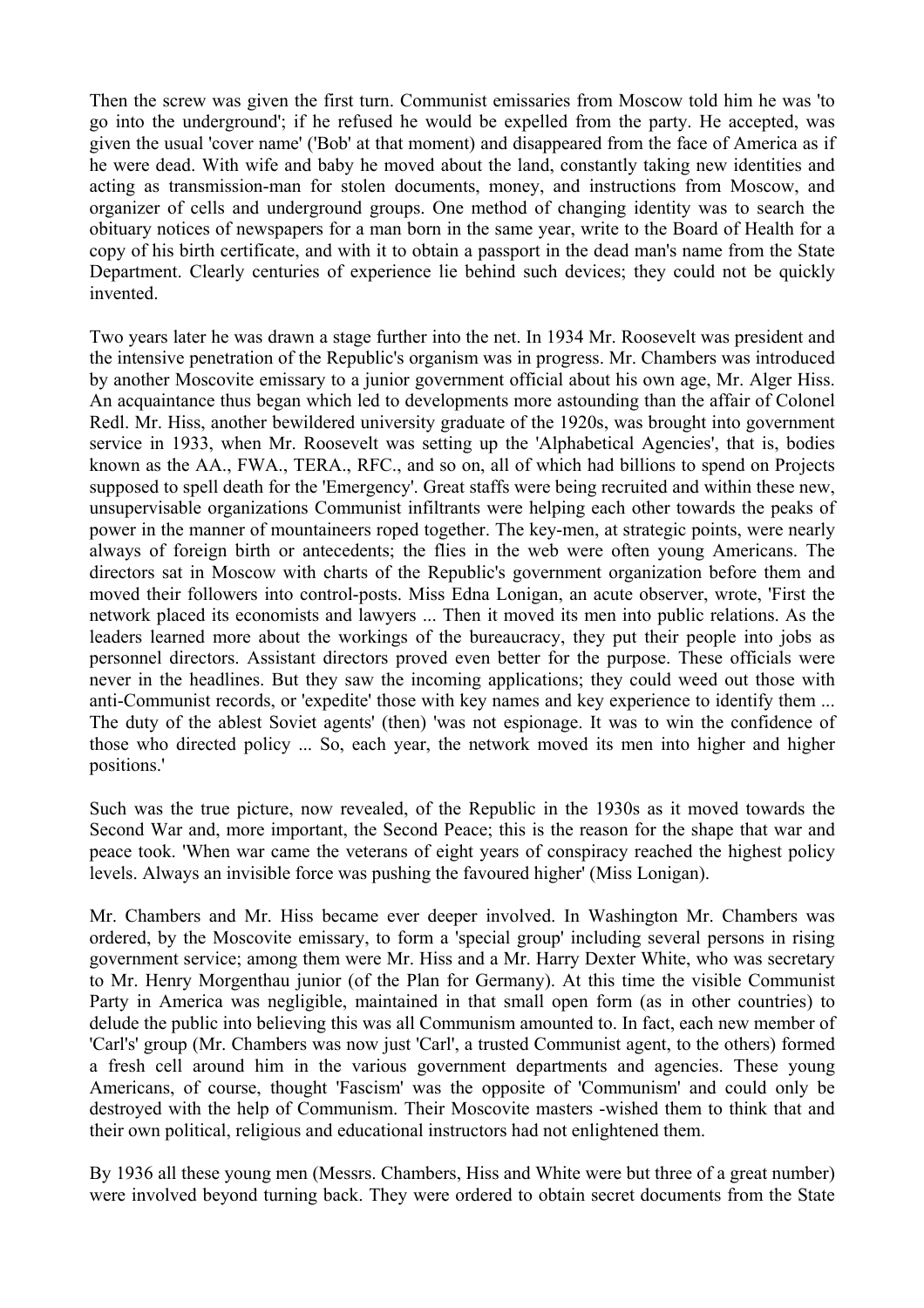Department, where Mr. Hiss was by this time employed. Mr. Chambers acted as courier. The documents were either copied on Mr. Hiss's private typewriter or the originals were given to Mr. Chambers to take to Baltimore to be microfilmed; in either case the originals were back in their official files by next morning. This happened under the nose of an Assistant Secretary of State who fourteen years later remembered wondering why the 'trade agreements division' of his Department constantly asked for secret material that had nothing to do with trade agreements!

At that point the Moscovites used a final device of entrapment which appears in all these affairs. Communist Moscow does not bribe its agents with thousands, as Czarist Moscow did Colonel Redl. For its purpose the smallest thing is enough, a bottle of whisky, a few dollars, a fur coat. The victims are so encoiled that they do not desire, and would rather refuse such tokens, but the object is incrimination, not reward. Once they accept *something*, they are hopelessly committed and at that stage Moscow will not take nay. Mr. Hiss and Mr. Chambers each received the kiss of death in the form of a Bokhara rug. The paltriness of the gifts in these cases somehow adds to the captives' ignominy.

Once a week for a year Mr. Chambers took the military and diplomatic secrets of the Republic, and of Powers friendly with it, to the Moscovite agents. For fourteen years he had paid the penalty of the confusions implanted in his mind, at its most impressionable stage, by his university experience and his political leaders. Now awakening came. One day, 'with the terror of a Catholic contemplating mortal sin', he read Tchernavin's account of Siberian labour-slavery, *I Speak for the Silent*. When he finished it his Communism was finished. After losing fourteen years he realized that 'Communism is a form of totalitarianism, that its triumph means slavery to men wherever they fall under its sway and spiritual night to the human mind and soul'.

In 1938 he went underground in a different sense. First he bought a shack on a hilltop near Baltimore, whence he could watch all approaches. Then he took a vital precaution. He collected one more batch of documents from Mr. Hiss and had them microfilmed in Baltimore, but then, instead of conveying them to the Moscovite agent in New York, he disappeared with them, and his wife and family, into the shack. A few days later, in the hope of safeguarding his family if he were killed, he deposited this package with a relative in New York. Its contents, revealed ten years later, showed that Moscow must have known nearly as much of the most vital military and diplomatic secrets of the West as if they were its own.

After a year, in 1939, he felt secure enough to resume life as Whittaker Chambers and obtained a post with *Time* magazine. He was eaten with remorse but could not bring himself to inculpate men he liked, such as Mr. Hiss, until August 26th, 1939, when the news of the Hitler-Stalin pact exploded. Then this quiet man realized that he had purveyed the innermost secrets of the West, not only to Moscow but probably to Berlin as well! He could not remain silent but feared to go to the State Department, so much permeated with Communists. He tried instead to reach President Roosevelt and to that end dined with an Assistant Secretary of State, Mr. Adolf Berle, on September 2nd, 1939, when Stalin was about to join Hitler in destroying Poland. Mr. Chambers told his story and was later informed, he says, that Mr. Berle went to the President and was told 'to go jump in the lake, only in coarser language'. In following months repeated efforts were made to have the matter investigated, notably by a Jewish journalist, Mr. Don Levine, and Mr. William Bullitt, a former Ambassador to Russia, went personally with it to President Roosevelt but was equally rebuffed.

There the matter might have ended but for a series of astounding chances, occupying many years. While the Second War went on Mr. Chambers rose to Senior Editor of *Time*, and Mr. Hiss (though ignorant of foreign countries) advanced to assistant to the head of the Far Eastern Division; special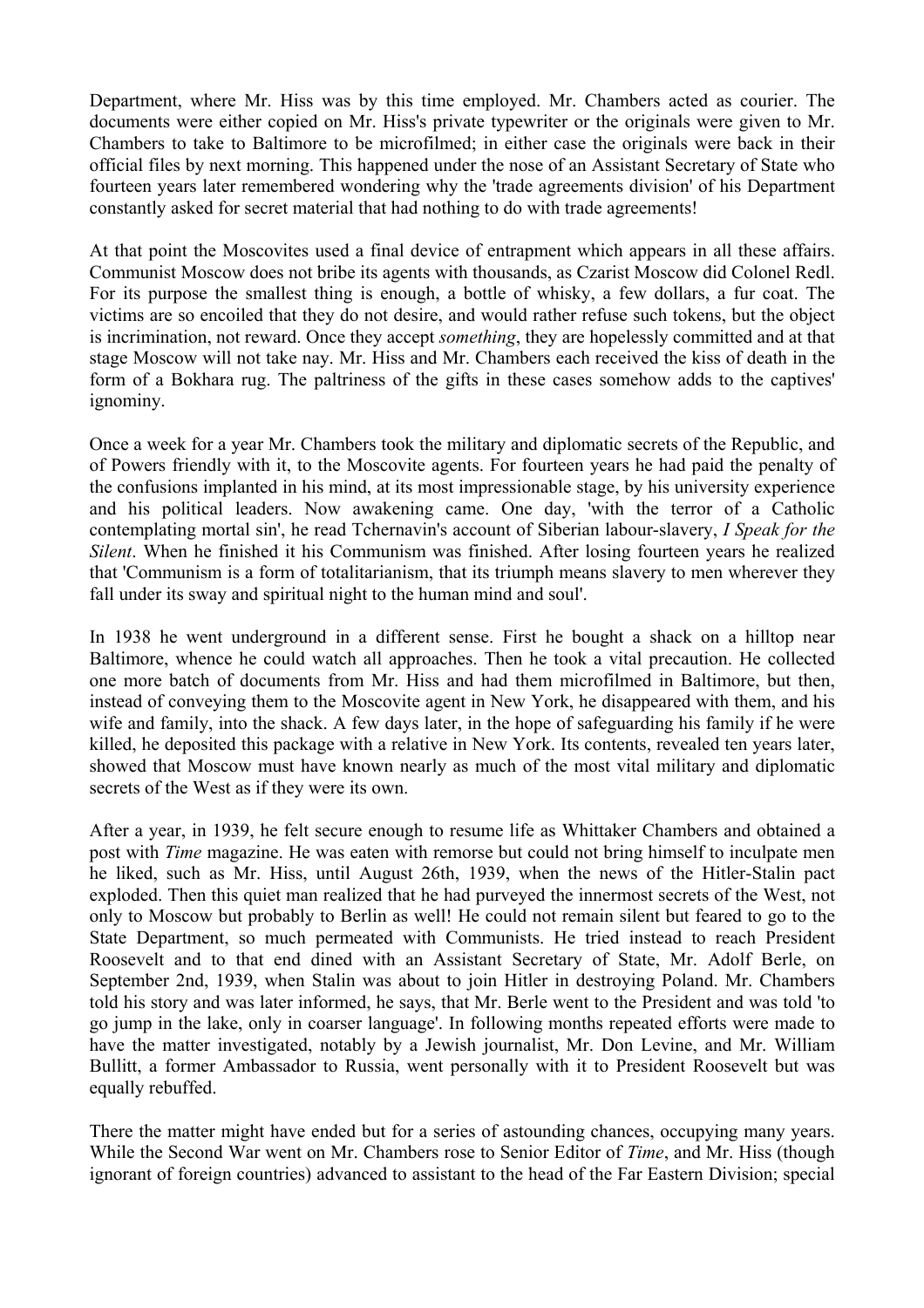assistant to the Adviser on Political Relations; Deputy Director of the Office of Special Political Affairs; and Presidential Adviser!

In this last capacity, in 1945, he accompanied the dying President to Yalta and helped draft the proposals for 'unity governments' in Eastern Europe which in effect abandoned that area to the Communist Empire (of course, no 'unity government' containing Communists would survive in those countries without the Red Army's presence, but that was also ensured at Yalta). Mr. Hiss himself said he helped formulate the Yalta Agreement and he was a signatory. Mr. Stettinius (an inexperienced man who was catapulted into the post of Foreign Minister at that time) wrote that he consulted Mr. Hiss about the Polish boundaries, a part of the world unknown to both. Mr. Roosevelt yielded to the Soviet demand for three votes at the United Nations against one American vote at a moment when he was closeted with Stalin, an interpreter and Mr. Hiss. To later objections Mr. Roosevelt replied, 'I know I shouldn't have done it, but I was so tired when they got hold of me. Besides, it won't make much difference.' Mr. Hiss next appeared as General Secretary, at the foundation meeting of the United Nations Organization at San Francisco and then, aged forty-one, was put in supreme charge of the Office of Special Political Affairs (which, according to a leading American newspaper, 'was a major voice in department affairs and a vital factor in formulating foreign policy'). At this moment Mr. Chambers's information against him had been in currency for nearly six years and the incriminating papers for that period had accumulated dust on top of a disused service-lift in New York.

In November 1945 the Canadian spy case broke and the Canadian Prime Minister flew to Washington to inform the new President, Mr. Truman, of grave matters in America, emerged from the Canadian investigations. Mr. Truman was told of something which the published Canadian Report did not disclose, namely, that Igor Gouzenko (the fugitive from the Soviet Embassy in Ottawa) stated 'the Soviet had an agent in the United States who was an assistant to the Secretary of State, Mr. Stettinius'. Mr. Mackenzie King's flights to Mr. Truman and Mr. Attlee led to no official statement, public investigation or effective action in either country, although the Canadian Prime Minister publicly spoke of the extreme gravity of his mission (he died in 1950 and 'left unfinished his last and cherished task: the writing of his memoirs').

In 1946 Mr. Hiss, still rising, went to London as principal Adviser to the American delegation to the United Nations General Assembly. However, the rumours about him were now becoming loud and embarrassing to the authorities and his star paled somewhat. He gained financially in leaving the American Foreign Service gracefully to become President, at \$20,000 a year, of one of those bodies which Work For Peace (usually in the strangest ways): the Carnegie Endowment for Peace, in December 1946. The conservative-minded gentlemen who looked after this Endowment refused to examine charges that Mr. Hiss might be a Communist and indignantly defended his 'complete loyalty to our American institutions'.

At this moment the two young men who left universities in the 1920s with minds ravaged by the confusions there were both greatly successful. Mr. Hiss stood beside a dying president at a fateful moment in the world's story, in a place where he could give a decisive slant to world affairs. He was a complete Communist, instructed when he entered government service to deny his Communism, divest himself of all traces of his allegiance and avoid open association with it. Mr. Chambers was Senior Editor of *Time* at \$30,000 a year. He had made good the lost years materially; spiritually he sought rehabilitation in religion, in the Christian and patriotic upbringing of his children, and in work on his farm. Mr. Hiss was publicly popular; Mr. Chambers felt enmity among his colleagues, who included many Communist infiltrants. The thought that the public structure of his country was riddled with Communist agents tormented him. He still hoped to expose that but still wished to keep the matter of actual espionage secret, for fear of harming men whose perfidy was but his own earlier one.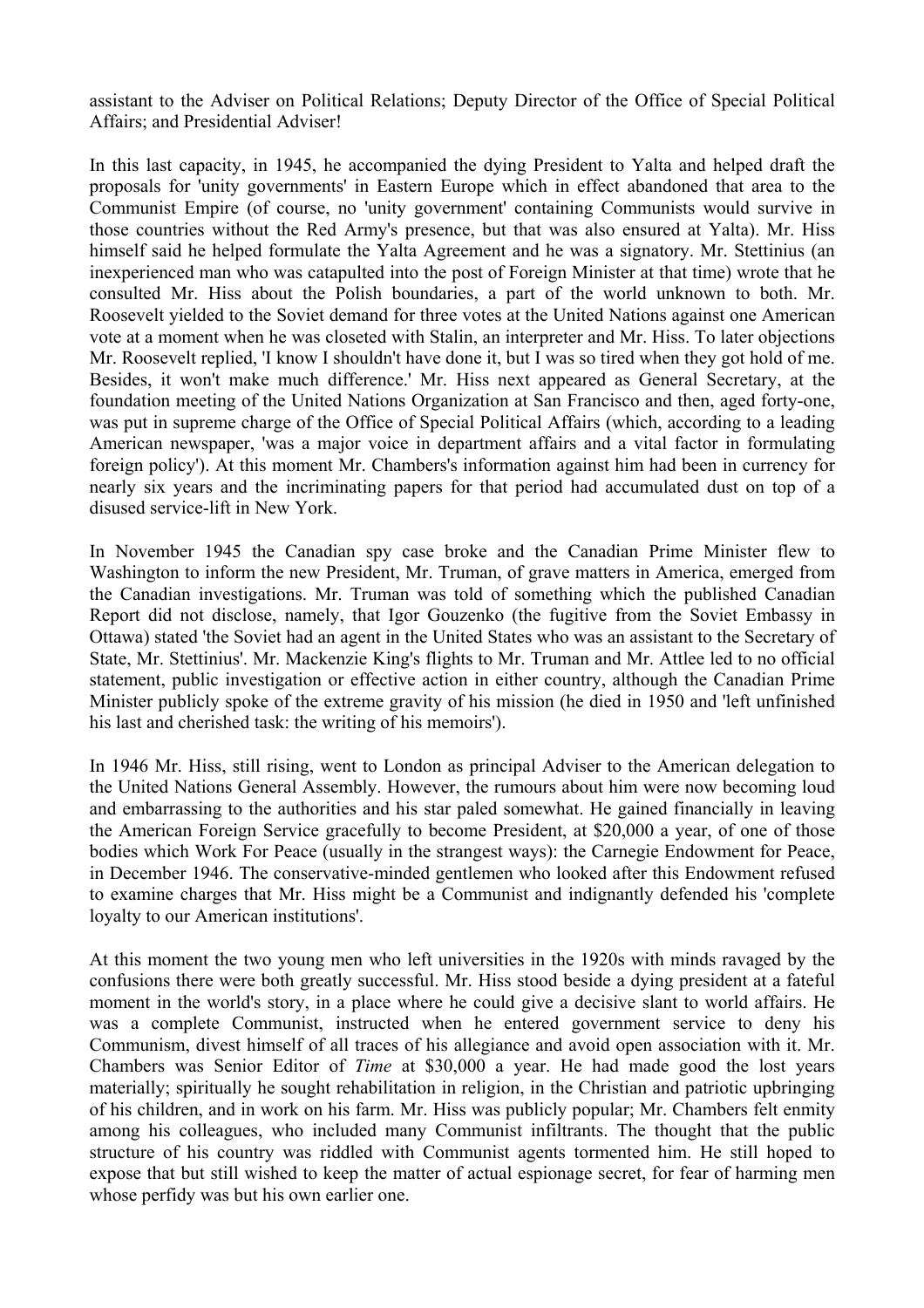Apparently he never would have achieved what he desired but for the first of a long series of chances, which led to partial disclosures but not once to the lifting of the whole dark curtain. In 1945 a Miss Elizabeth Bentley experienced the same awakening as Mr. Chambers in 1938. She, too, was in the 'underground'. Hers was another story of adolescent confusions and, in her case, of love. She was a New Englander of good old stock but at the same New York university came under the same influences and was 'a card-carrying Communist' in 1935. Her enthusiasm being noticed, she was told in 1938 to 'destroy her card', dissociate herself from open Communist associations and begin more important work. Her chief was an East European and she fell in love with him. By 1941 she, too, was a courier for stolen documents and a recipient of information from people in high places, which she passed towards the centre of the web.

In 1943 her chief died suddenly. Until that time she was 'terrifically shielded from the realities behind this thing'; now she came in direct contact with the Moscovites and by 1944 wanted desperately to break loose. Like all such penitents, she thought official departments were full of Communists and dared not go to one. She went finally to a local branch of the Criminal Investigation Department (FBI.) in a small Connecticut city. She accused a Presidential Adviser, a high Treasury official, a State Department man and numerous lesser government servants. Her story was not taken seriously, but as she said she had an appointment with the First Secretary of the Soviet Embassy, a Mr. Gromoff, detectives were set, apparently without enthusiasm, to watch the meeting. Her masters were suspicious and at that very moment insisted that she take money, the substantial sum of \$2000. The detectives saw it change hands. No haste was shown but apparently this incident helped move President Truman to approve the appointment of a Federal Grand Jury to investigate Communist espionage (in 1947!). By this time Mr. Chambers's information was eight years old; a full report of the Un-American Activities Committee of Congress had lain on two presidential desks for four years; the Canadian Prime Minister's warning was eighteen months old.

Now the matter seemed about to become public in the genuine sense. However, dilatoriness may be as effective as suppression. After a year, in April 1948, the Grand Jury still dragged on, while newspaper readers wearily wondered what to make of reports, often compiled by persons whose intention was to obscure the facts. Then the Grand Jury changed its course. The matter of espionage was dropped and the investigation turned away from hidden Communism in public offices to the question whether the *open* Communist Party 'conspired to overthrow the Government by force' (under that misleading head some open Communist leaders were later tried and sentenced). A presidential election approached and wiseheads said the matter was to be sidetracked.

Another chance brought it back to the rails. There are scrupulous journalists, and Miss Bentley, when she saw the stoolpigeons appear before the Grand Jury, communicated with one, whose newspaper at long last published her story, though without names. This enabled the ever-thwarted Un-American Activities Committee of Congress to sub-poena a number of persons involved. For the first time the American public gained some inkling of what was involved. Its curiosity was then foiled by another simple device. Nearly all the witnesses took advantage of a kink in American law which enabled them to reply to questions, 'I refuse to answer on the grounds that any answer I give may tend to be self-incriminatory'. Mr. Harry Dexter White denied everything, like Mr. Hiss, and with other witnesses turned the proceedings into an attack on the Committee's 'witch-hunt'. Once more inquiry seemed checkmated. Then, by yet another chance, another journalist recalled stories heard years before of statements made by a Mr. Whittaker Chambers. He urged the committee to sub-poena Mr. Chambers and this was done, Mr. Chambers saying wearily to a friend, 'I always feared I'd have to cross this bridge, but I hoped not to' (he had ever hoped to get the evil cured without involving individuals in 'the ultimate perfidy of espionage').

Thus, after nine years, on August 3rd, 1948, Mr. Chambers was at last heard, and *publicly* heard. He told of his efforts of 1939 to move the authorities to action, saying 'At that moment in history I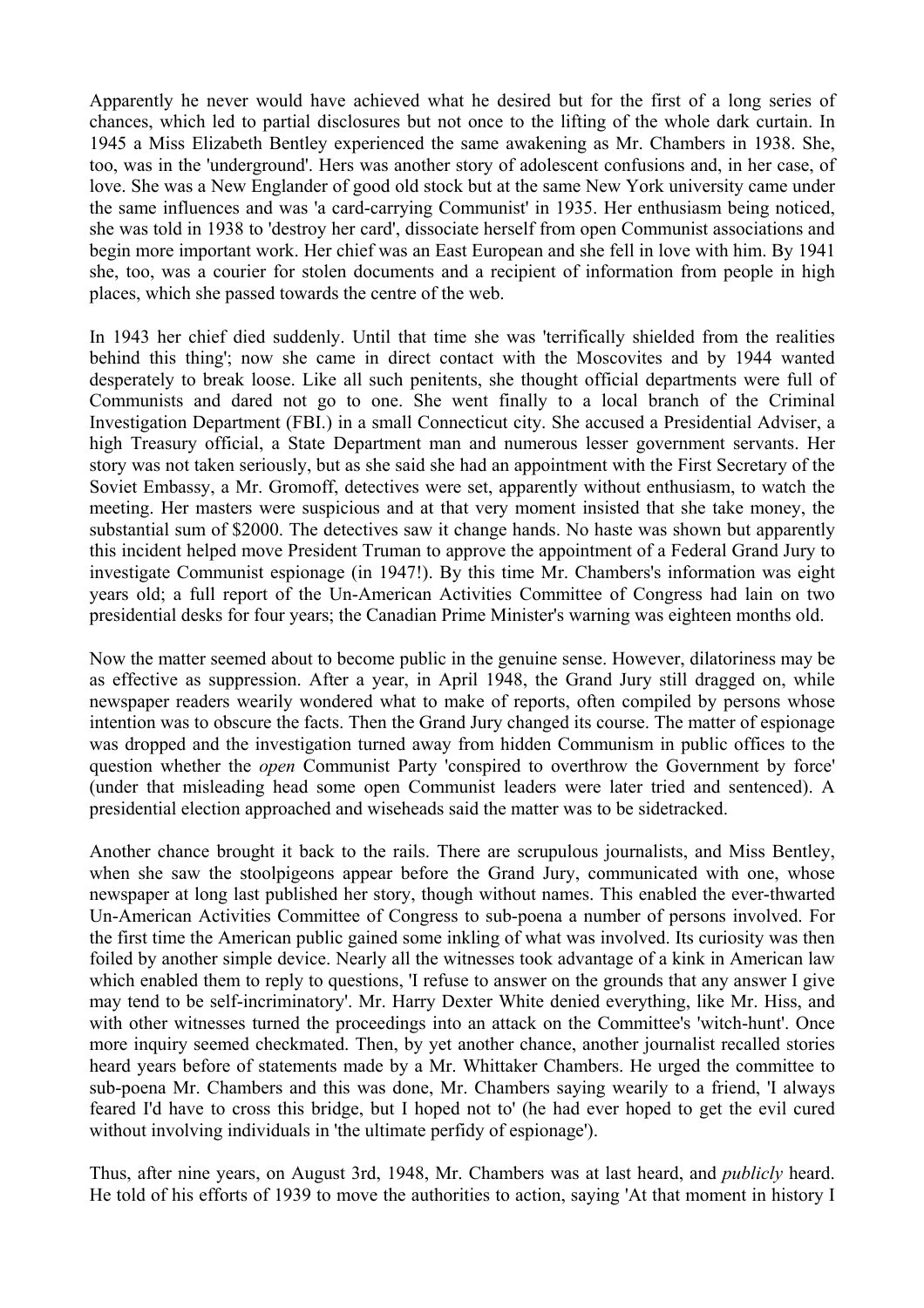was one of the few men on this side of the battle who could perform this service'. He named the members of his former 'group', among them Mr. Hiss and Mr. White. He still did not mention espionage, saying the purpose at the time 'was not primarily espionage, but the Communist infiltration of the American Government'.

The next day rabid vituperation broke loose in the newspapers, radio and Congress, against Mr. Chambers, not Mr. Hiss or the others. Two days later Mr. Hiss was heard. He denied ever knowing Mr. Chambers and any association with Communism at any time. He was presented in the press, not only of America but of the world, for journalism was thoroughly permeated too, as a national hero suffering martyrdom. The Committee was so greatly intimidated that it made to wash its hands of the whole business, but one more chance prevented this' A solitary committeeman doubted Mr. Hiss's denials and urged that a sub-committee be sent privately to Mr. Chambers to test by further questioning his claim to have known Mr. Hiss.' On August 7th, 1948, this sub-committee saw Mr. Chambers and elicited such details of Mr. Hiss's household and affairs that the proof, who was lying, was plainly within reach. Nine days later, while a tremendous press campaign continued against Mr. Chambers (he was called 'mad' among other things, a familiar Communist trick) Mr. Hiss was called again. He repeated all denials, but his answers to questions, which confirmed Mr. Chambers's information in detail, showed that Mr. Chambers must have known him, his wife and child and stayed in his house. On August 17th, 1948, they were confronted privately. Mr. Hiss, after asking to hear Mr. Chambers's voice and look in his mouth, decided he was a man called Crosley who *had* once stayed in his house. He reiterated all denials about Communism and invited Mr. Chambers to repeat his statements outside the committee-room, so that he could be sued for libel.

That put the fat in the fire. Presumably Mr. Chambers, until this moment, felt certain Mr. Hiss would not drive him into the last corner by sueing for libel, while Mr. Hiss was sure Mr. Chambers would not dare to produce his proofs, or did not know he had them.

About this time Mr. Chambers resigned his senior editorship of *Time* (which in its columns treated him not much more kindly than the other publications); this threw up the question, what motive could a man have to sacrifice \$30,000 a year and a brilliant career merely to defame another man unknown to him? The second confrontation, on August 25th, 1948, was public. When it came about Mr. Hiss was acclaimed by a host of friends throughout America; Mr. Chambers was a pariah. When one after another of Mr. Hiss's statements was broken down by evidence he denied having made them and attacked Mr. Chambers's character, as the press did outside. However, his friends cut off his last escape, for some sympathizers inveigled Mr. Chambers to a microphone, apparently to bait him, and dared him to repeat there that Mr. Hiss 'is or ever was a Communist', which Mr. Chambers promptly did. Thereon even the public wondered why Mr. Hiss did not sue and after a month he did, for \$75,000.

Now Mr. Chambers could not turn back. He went to his relative in New York and retrieved the dust-covered envelope from the disused service-lift shaft. It contained forty-seven copies of official documents (proved to have been typewritten on Mr. Hiss's machine), five rolls of microfilm which recorded hundreds more documents in miniature, four memorandums in Mr. Hiss's writing and five in Mr. Dexter White's. He took the papers to his lawyer and put the microfilm rolls in a pumpkin on his farm, the top of which he removed and replaced. At the 'pre-trial hearing' Mr. Hiss's lawyer contemptuously asked if Mr. Chambers had 'any documentary proof of your assertions' and, after ten years, the papers were produced.

The affrighted lawyers agreed that the matter was now too big for them and sent the documents to the FBI. On December 8th, 1948, the Grand Jury, ageing fast, was once more convened. The investigators retained little faith in it and what they had vanished when an inspired newspaper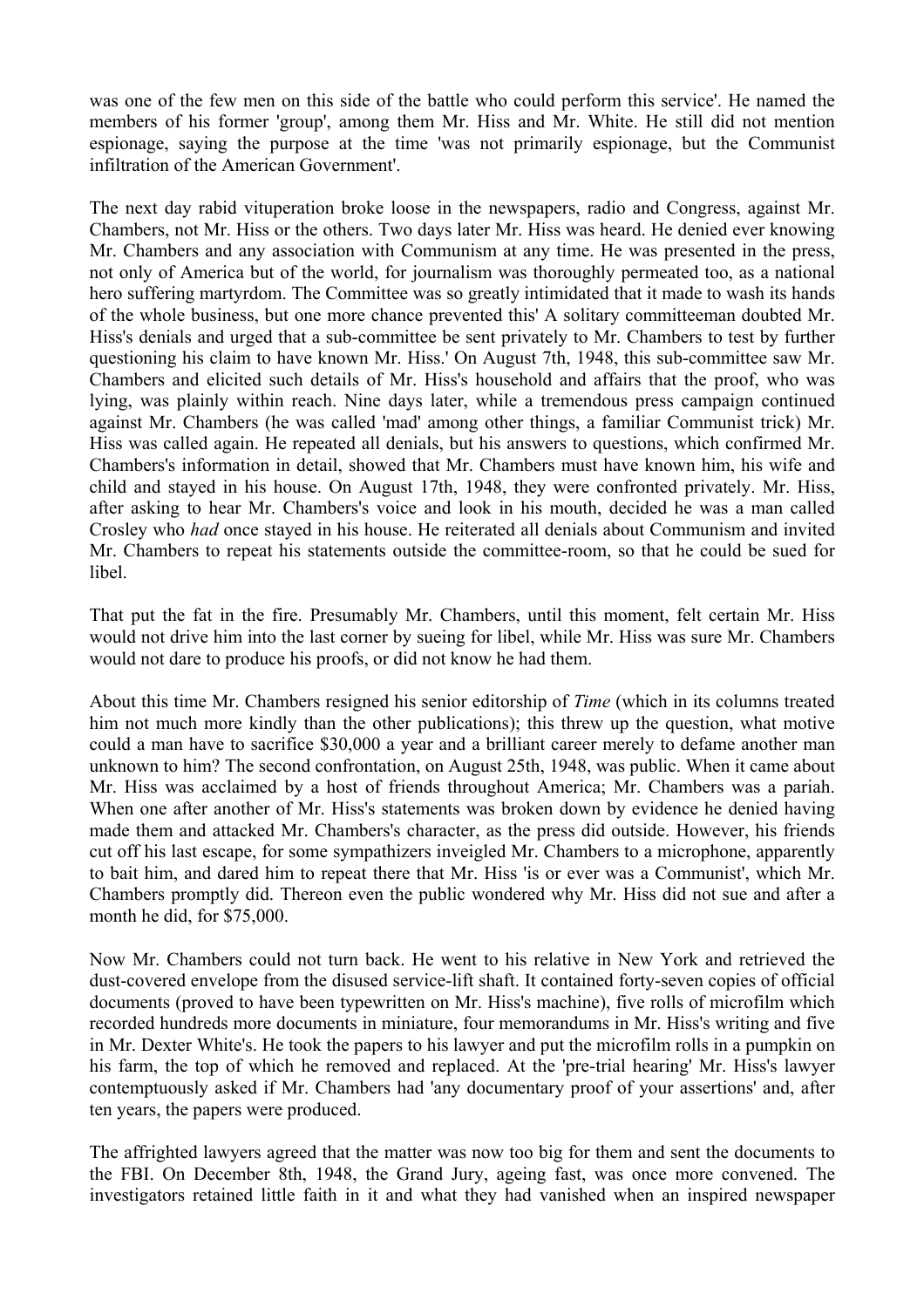announcement said 'The justice Department is about ready to drop its investigation of the celebrated Alger Hiss-Whittaker Chambers controversy' (Americans often smile about the English gift for understatement, but the word 'controversy' has seldom been outdone, or underdone, even in England).

Even at that stage the matter looked likely to be shelved but for still another chance. A third journalist cabled to the persistent Congressman who previously rescued it from oblivion that he believed 'new evidence' was in currency; would the Committee reopen its investigation? The Congressman replied that he would have the Committee's hearings reopened 'if necessary to prevent justice Department cover-up' and returned from a sea voyage to land by commandeered coast-guard aeroplane. The thing was a race for time now, for the Congressional Committee itself was about to die; an election was just over which increased the Democratic and reduced the Republican strength in Congress and soon the Committee's membership was to be rearranged and its zeal curbed, like that of the Grand Jury. It was a matter of days.

The irrepressible Congressman, returned to Washington, had Mr. Chambers sub-poenaed to yield up any *other* material in his possession. Mr. Chambers led the committee's investigators to his pumpkin patch and his last proofs, the five rolls of microfilm. They too contained the most secret information of the American and other governments. American Ambassadors in London and other capitals laid bare the minds of British and other Prime Ministers; private matters of military, naval and air forces abounded, and graver things still. The prints made a pile over four feet high. Not all these documents have been made public; even today their content is held too serious. They represented perhaps a fiftieth part of the whole mass of information which was conveyed to Moscow by this *one* group. Mr. White's memorandums were read to the House of Representatives and seriously incriminated himself and others. He died suddenly about this time, as did Mr. Laurence Duggan (a former State Department official also named in the business) and several other people. These deaths have never been publicly explained.

Of these documents an Under Secretary of State during the period concerned, Mr. Sumner Welles, said that their release to unauthorized hands in 1938 would have been 'in the highest degree prejudicial, and in the highest degree dangerous, to the national interest'. To have delivered them to a foreign power would have meant giving away also the means of breaking the most secret codes. An Assistant Secretary of State, Mr. Francis B. Sayre (whose testimony was not made public) said in comment on press suggestions that the documents were not of the highest importance, 'I violently disagree, not only because of the substance of these cables, but because some of them were in the highly confidential codes ... And for these telegrams to get out at the time they did meant that other governments could crack our codes and that, I think, is indescribably horrible.' Another point, he added, was that 'some of these cables reveal sources from which information was obtained, sources planted in foreign countries. Now, you make a cable of this kind known, you cut off that source of information from another country, and you kill what you have been working on for years' (this is what Colonel Redl did, too).

The Un-American Activities Committee now tried once more to force the government's hand by publishing the news of the pumpkin-plot papers and vague indications of their import. The Grand Jury met, and on December 10th reported, sure enough, that it could find no grounds for an indictment! It also attacked the Congressional Committee for its irritating zeal. Then the last chance intervened. The FBI., with professional energy, ran down letters written by Mr. and Mrs. Hiss on a typewriter since disappeared; they were found to have been written on the same machine which made the copies of secret documents, between their abstraction and return. At that Mr. Hiss was indicted for perjury, in denying that he furnished the copies to Mr. Chambers and that he ever saw or talked with Mr. Chambers at relevant dates (under the American statute of limitations Mr. Hiss was never charged with espionage or treason).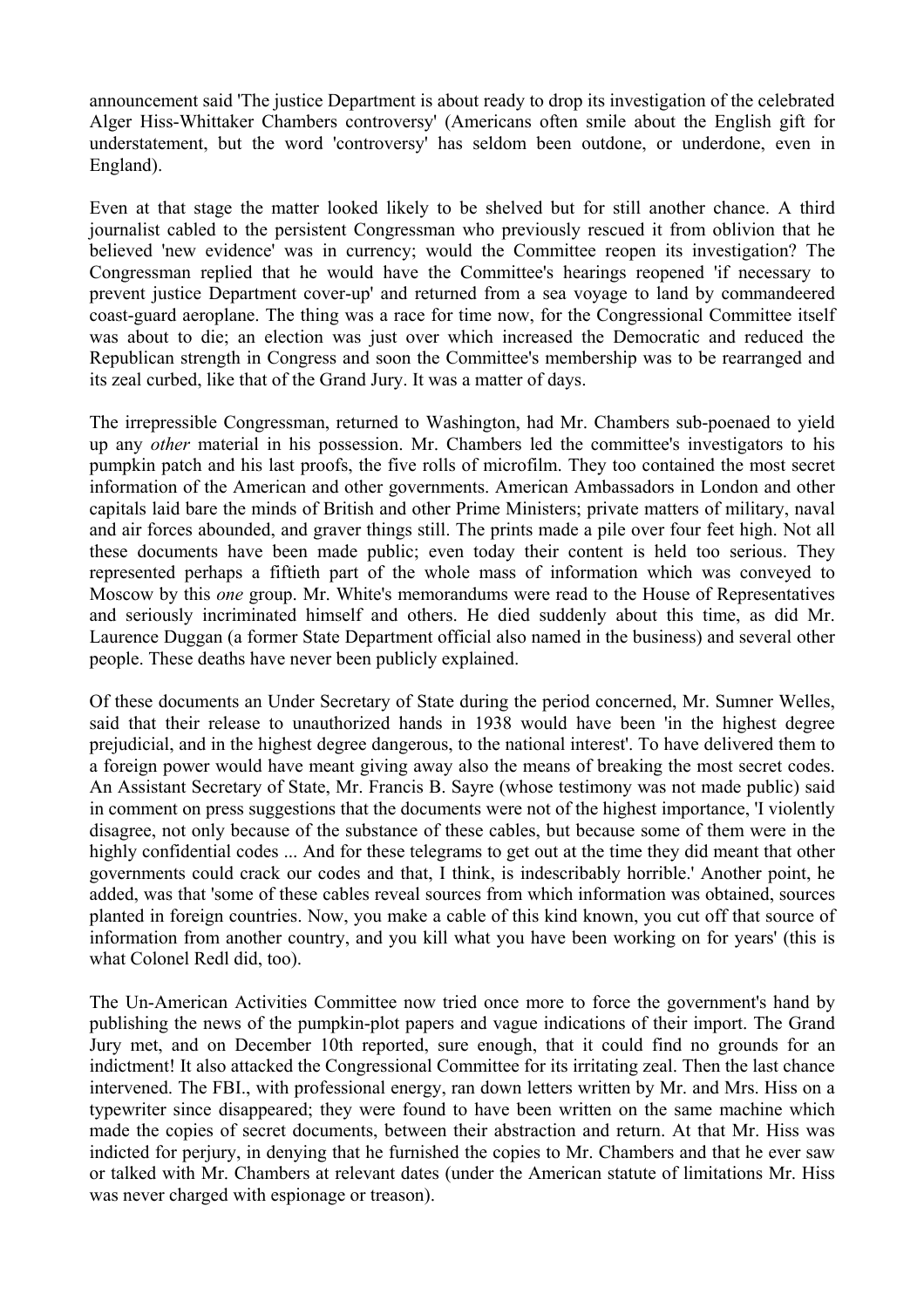During this time the presidential office repeatedly referred to the matter as 'a red herring' or 'a hysterical outcry' intended only to discredit the party in power. Just before the Un-American Activities Committee passed from Republican control Mr. Chambers made a full disclosure to it of everything he knew and had done in espionage. This material was suppressed by the new committee; if published it might give the public mind a galvanic shock so great that purification would be forced.

Even at this stage the matter might have ended in public acclamation for Mr. Hiss but for that remarkable institution, the jury system. Mr. Hiss's first trial, in May-July 1949, was conducted by a judge who once referred to Mr. Chambers as 'the defendant'; who was new on the Federal bench and assigned himself to this trial; whose nomination was refused endorsement by the Association of the Bar of New York City and by the Federal Bar Associations of the States of New York, New Jersey and Connecticut; and was supported by only one group, the New York County Lawyers Association, of the judiciary committee of which Mr. Hiss's counsel was chairman. A justice of the Supreme Court (which would have to try any ultimate appeal) offered himself as character witness for Mr. Hiss. This was Mr. Felix Frankfurter, who was initially responsible for Mr. Hiss's entry into government service; his 'young men' of the Harvard Law School in the 1920s were numerously distributed in it. However, eight jurors voted for conviction against four for acquittal. The evidence was thought conclusive by most people and found so by the next jury, in 1950, which returned a unanimous verdict of guilty.

Mr. Hiss was sentenced to five years imprisonment and this was followed by one of the most remarkable incidents of the whole affair. On hearing the news the Secretary of State of the day, Mr. Dean Acheson, called pressmen together to tell them, 'Whatever the outcome of any appeal by Mr. Hiss, I do not intend to turn my back on him'. To reinforce the solemn earnestness of his words, he spoke them with an open Bible at hand! The case of Colonel Redl filled from first to last about eleven hours; that of Mr. Hiss about eleven years, up to that point.

The Hiss case shows, that by this mid-century a massive power has arisen in the world which is now able to corrupt and enslave young people in great numbers; secretly to sway politicians, political parties and major actions of State policy; and to prevent, delay or mitigate the exposure and punishment of treachery.

This state of affairs is not only an American one but exists, in varying degrees, in England and the Commonwealth countries; that is, throughout the English-speaking area. In England no action followed Mr. MacKenzie King's warning of the extent of treasonable infusion in 1946 (if Dr. Allan Nunn May was tried and convicted, this seems only to have been because his name emerged too clearly in the Canadian revelations to be ignored). The case of Dr. Klaus Fuchs apparently became public in 1950 solely because the FBI., in America, drew attention to it (it was less successful in obtaining action about similar cases in America). Yet the British Government was warned in 1933, according to Mr. Attlee, that Dr. Fuchs was a Communist, and Dr. Fuchs's own counsel at his trial said he was always 'a known Communist and never pretended that he was anything else'. His name was one of five sent to the British Government by the Canadian one in 1946, when 'the responsibility for further investigation rested on the British Government' (the Canadian Minister of External Affairs). Yet he was allowed to continue his vital work and was enabled, by the grant of British citizenship, to take part in, and betray, atomic research work in America. In both the May and Fuchs cases the judicial comments at the trials were ignored (the Lord Chief justice said, 'Dare we now give shelter to political refugees who may be followers of this pernicious creed and who well may disguise themselves to bite the hand that feeds them?' and he was rebuked by the *Daily Telegraph, Manchester Guardian* and *Spectator*.) The Prime Minister said that, save by totalitarian methods, 'There were no means by which one could have found out about this man', despite the Canadian warning of four years before. Here is a span of seventeen years of treason unchecked, and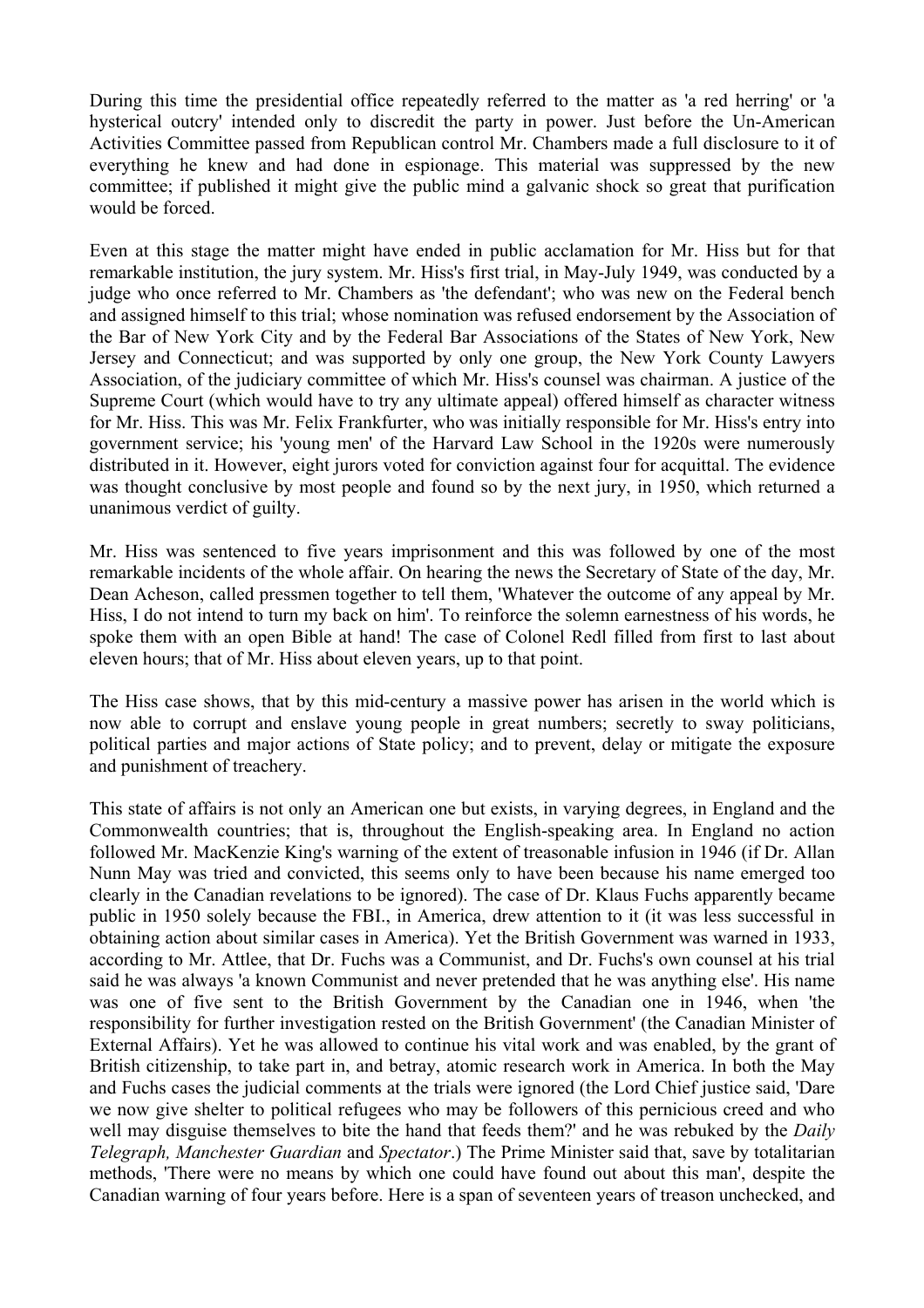in the persons of Drs. May and Fuchs only the fringe of the destructive organism was touched. In America (which received a list of 165 names from Canada) the President spoke of 'hysteria'.

Newspapers of the most respectable pretensions join in obscuring the matter and preventing exposure; possibly their owners and editors often do not even understand what goes on in their own columns. Any man who tries to expose the evil is 'smeared' as a 'character assassin', 'Red-baiter', 'witch-hunter' or 'anti-Semite' by newspapers from London to Manchester, Durban to Cape Town and Johannesburg, Sydney to Auckland, New York to Los Angeles. The 'smear' once attached to the accuser, the *facts* of the charge or inquiry are suppressed or obscured. This is the result of the systematic permeation of the press during the last twenty-five years by trained Leftist writers whose allegiance is not publicly known. A leading American journalist, Mr. Arthur Krock, wrote of 'The increase in the number of syndicated writers from Washington of Leftist persuasions. Their opinions and their versions of the facts and factors in public affairs reach millions of readers. And like-minded radio commentators are skilled in the use of inflections and tones to produce desired effects on listeners while adhering to a neutral text.' In England, a case of this kind became public when Reuter's Chief Correspondent in Berlin resigned and transferred to the Communist sector, then giving a propagandist interview to the Communist press there. He, too, was a known Communist. The fact only became public, however, because of his public action, which was apparently ordered for propagandist effect; and here, again, but one tiny corner of a great dark curtain was lifted; the general condition remains.

I was travelling in America during the first Hiss trial and saw that the American public had no means of judging the facts. Not only the judge referred to the accuser as 'the defendant'. Leading political personages, writers and broadcasters put it that way (Mrs. Eleanor Roosevelt said 'Mr. Chambers is on trial and not Mr. Hiss'), and I believe many people thought that the actual case. American news papers in the great majority are assembly-line jobs. They are made up of 'agency reports', prepared by the 'syndicated writers of Leftist persuasions' to whom Mr. Krock referred, which are widely distributed and universally used. The planting of a few trained men at these sources of news-supply enables the whole stream of information to be infected, far outside America; I satisfied myself that British and Commonwealth readers, too, could gain no authentic view of the matter. Mr. Hiss's case was not an isolated one. During 1949 and 1950 at least half a dozen major scandals of the kind deeply alarmed masses of Americans, but with each new one the clamour of 'Drop the witch-hunt' grew louder from leading public personages, newspapers and the radio.

The Hiss case is symbolic. Mr. Chambers and Mr. Hiss in their opposed figures represent the inner conflict which threatens to disrupt the English-speaking family as it awaits the final assault of Asiatic barbarism, the last stage of Armageddon. In the 1920s they were the earliest guinea-pigs of Communism in the Christian West. Now they stand, one an unregenerate Communist, ready to conspire and lie to the last for the sake, or fear, of his alien allegiance; the other a regenerate who would rather die than see that cause triumph, who has returned to religion as well as patriotism. The dark background is the political heaven in which there was no joy over the sinner who repented, but only praise and friendship for the one who did not. Somewhere in that clouded Olympus behind the two men lies the shape of the coming decision.

As to that, the whole future of America is at stake. Dr. Charles A. Beard (in *President Roosevelt and the Coming of the War, 1941*; published 1948) said, 'At this point in its history, the American Republic has arrived under the theory that the President of the United States possesses limitless authority publicly to misrepresent and secretly to control foreign policy, foreign affairs, and the war power. More than a hundred years ago, James Madison, Father of the Constitution, prophesied that the supreme test of American statesmanship would come about 1930. Although not exactly in the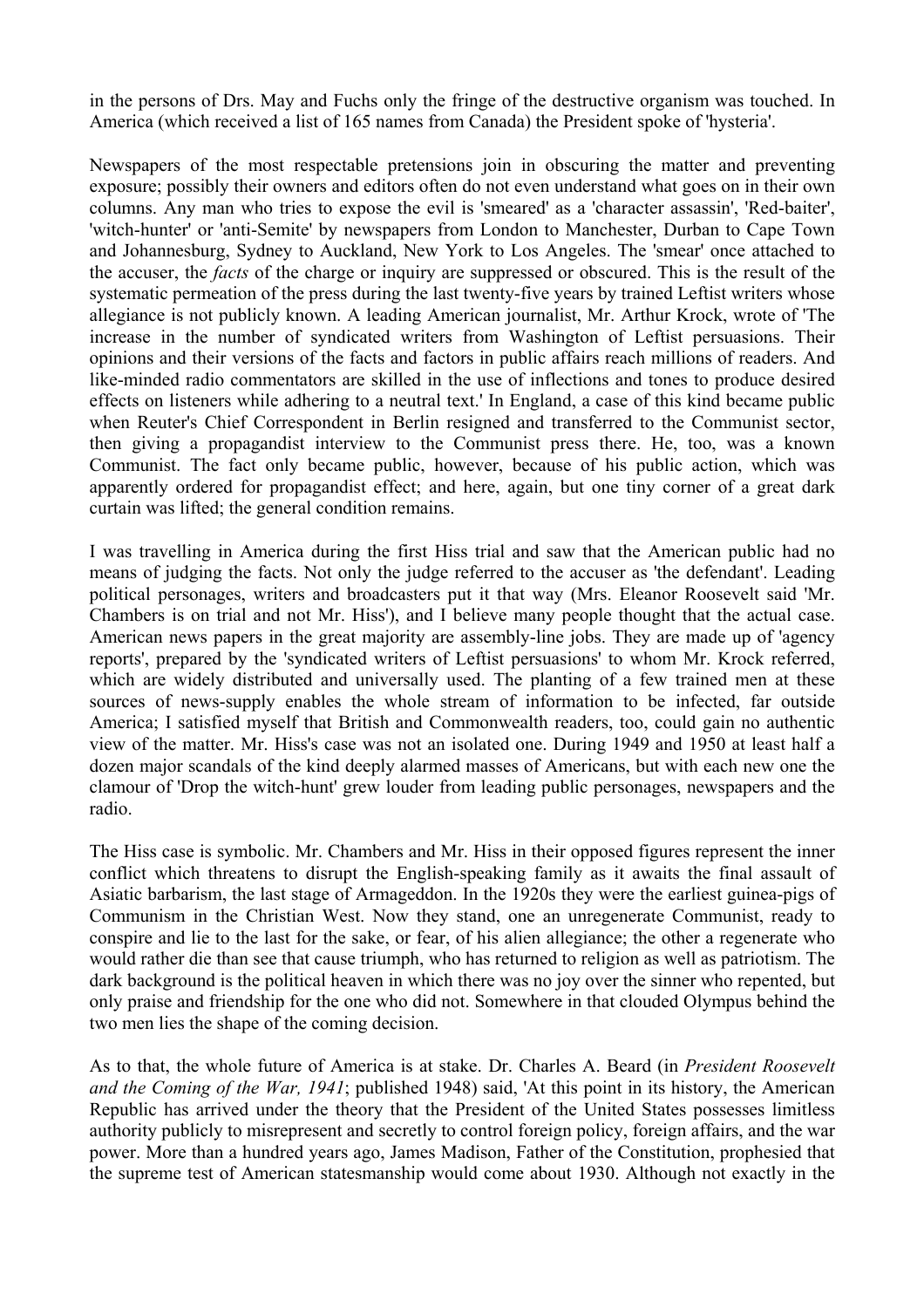form that Madison foresaw, the test is here now - with no divinity hedging our Republic against Caesar.'

If President Madison and Dr. Beard are right, the result of the test, under Mr. Roosevelt's presidency (he was elected in 1932) was that power in the Republic passed by penetration largely into foreign hands, and did not leave them when the next president succeeded. The power of American presidents has become so much infected before they use it that even a war against the Communist Empire could be turned to serve the ends of these occult controllers; to judge by the course of the Second War it would be diverted at decisive moments to serve the destructive plan in some way. President Roosevelt's actions, particularly at Yalta, show that. His own words, and abundant other evidence, prove that he was not, alone and by himself, the wielder of power, but that this was exercised by ascendant groups around him.

Whether he knew, all the time, some of the time, or none of the time, whither they were pushing him may never become clear. Towards his end (when Mr. Churchill in the House of Commons said 'The United States is now at the highest pinnacle of her power and fame' and Mr. Sherwood, the ghost-writer, urged the President to quote this in a speech), Mr. Roosevelt said, 'What Winston says may be true at the moment, but I'd hate to say it, because we may be heading before very long for the pinnacle of our weakness'. The 'strange statement' perplexed Mr. Sherwood but was a truer picture than Mr. Churchill's, whether Mr. Roosevelt realized this or was simply fey. Once Mr. Churchill, with similar rhetorical inexactitude, spoke of 'the hospitable and exhilarating atmosphere of the White House and of the American nation, erect and infuriate against tyrants and aggressors'. The American nation desired to be in that heroic posture, and perhaps thought it was, but under President Roosevelt the reality was other than the appearance.

What real purpose did Mr. Roosevelt promote through the way he used his imperial powers? He furthered the main principles of a plan for the redistribution of the earth published in 1942 (but clearly prepared much earlier) by a mysterious 'Group for a New World Order', headed by a Mr. Moritz Gomberg. What this group proposed was startling at the time but proved farsighted. The main recommendations were that the Communist Empire should be extended from the Pacific to the Rhine, with China, Korea, Indo-China, Siam and Malaya in its orbit; and that a Hebrew State should be set up on the soil of 'Palestine, Transjordan and the adjoining territories'. These two projects were largely realized. Canada and numerous 'strategic islands' were to pass to the United States (the reader should keep these 'strategic islands' in mind). The remaining countries of Western Europe were to disappear in a 'United States of Europe' (this scheme is being vigorously pursued at present). The African continent was to become a 'Union of Republics'. The British Commonwealth was to be left much reduced, the Dutch West Indies joining Australia and New Zealand in it. The scheme looks like a blueprint of the second stage in a grand operation of three stages, and substantial parts of it were achieved; what was not then accomplished is being energetically attempted now.

Certainly President Roosevelt would not publicly have owned such a plan, but his actions all furthered it. The fighting leaders in America (and in England) both thought they saw plainly what they fought for; to sustain each other. On the eve of America's entry into the war the Chief of Naval Operations, Admiral Stark, prepared a memorandum which stated, as the major national objectives, 'defence of the Western Hemisphere and prevention of the disruption of the British Empire, with all that such a consummation implies'. The same dominant aims were declared in another memorandum, jointly prepared by the two Chiefs of Staff, General Marshall and Admiral Stark. The fighting leaders in England, and the political ones, in reverse circumstances would clearly put 'the prevention of the disruption of the United States' at the head of the list. President Roosevelt, the potentate, in truth thought differently. In 1950 his speeches and papers were published; being edited by a Mr. Samuel Rosenman, one of the three ghost-writers who prepared his speeches, they are of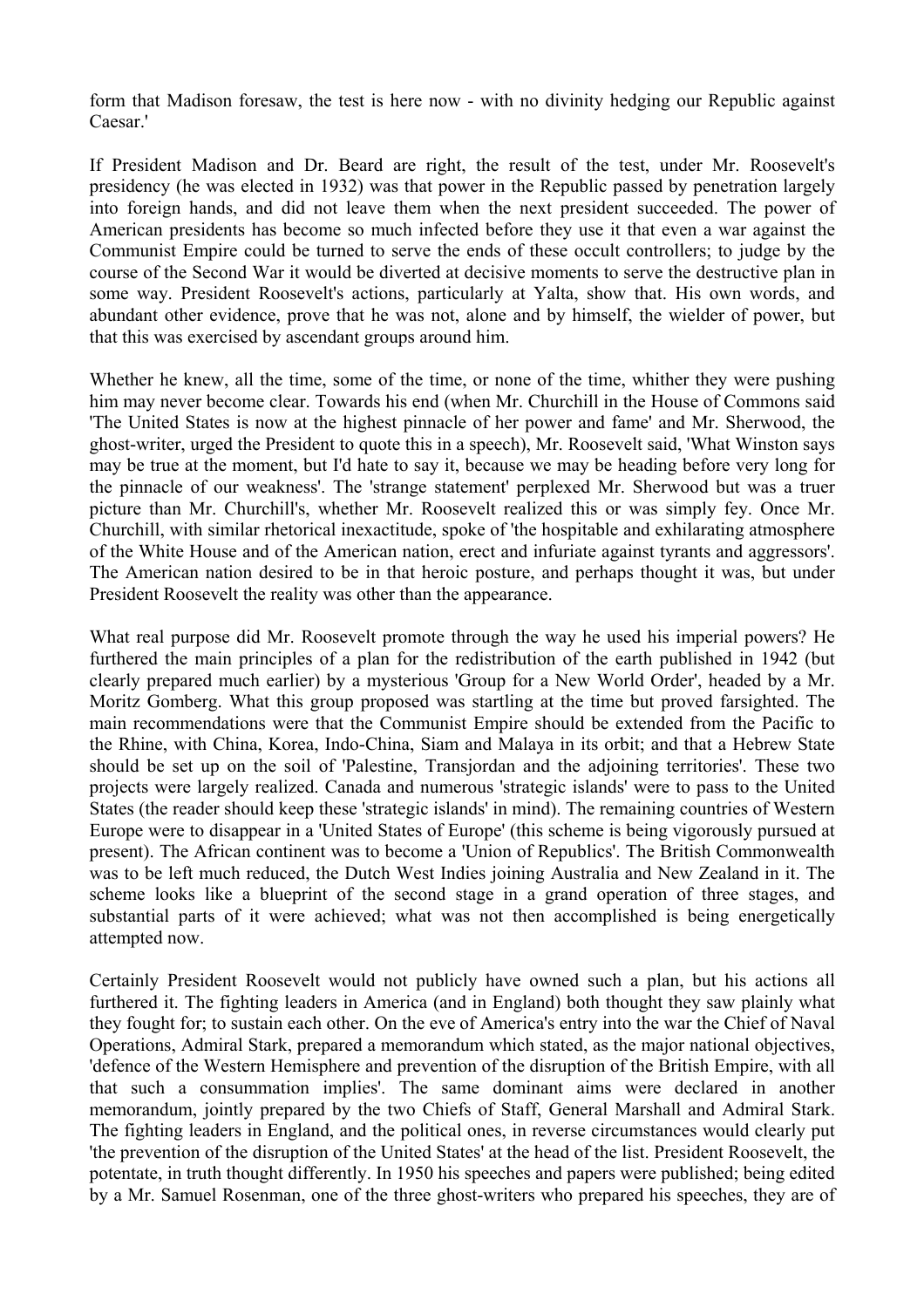especial authenticity. Mr. Rosenman records that, in answer to a journalist who asked if Mr. Churchill expected the British Empire to remain intact after the war, Mr. Roosevelt said, 'Yes, he is mid-Victorian on all things like that ... Dear old Winston will never learn on that point.'

Then what were Mr. Roosevelt's private ideas about the British Commonwealth, his ally, and how far did Mr. Churchill understand them? Mr. Roosevelt's views seem to have been constant and different from what was publicly supposed; he wanted to redistribute the Commonwealth, in collaboration with the Soviet and to enlarge the Communist Empire. Mr. Churchill seems to have moved about between incomprehension of this and sudden, irritable perceptions of it. Mr. Roosevelt may or may not have understood the ultimate purpose of destroying *all* nations; his experience was not great. Mr. Churchill, more widely travelled and deeply versed, knew it well. That appears from his own words: 'No sooner did Lenin arrive in Russia than he began beckoning a finger here and there to obscure persons in sheltered retreats in New York, Glasgow, Berne and other countries, and he gathered together the leading spirits of a formidable sect, the most formidable sect in the world'; and, 'The citadel will be stormed under the banners of Liberty and Democracy; and once the apparatus of power is in the hands of the Brotherhood all opposition, all contrary opinions, must be extinguished by death. Democracy is but a tool to be used and afterwards broken; liberty but a sentimental folly unworthy of the logician. The absolute rule of a self-chosen priesthood according to dogmas it has learned by rote is to be imposed upon mankind without mitigation progressively for ever.' No shred of doubt, then, remains in Mr. Churchill's case that he knows what it is all about.

These two men in the 1940s wielded, or outwardly appeared to wield, imperial power, untrammelled. Mr. Churchill says this was the office he liked best: 'Power in a national crisis, when a man believes he knows what orders should be given, is a blessing.' To me it seems a curse, in the light of the two wars. However, it set them both free to pursue purposes which the masses inferred to be those of preserving their own countries, first, and sustaining their allies, second.

One of Mr. Churchill's first actions seemed oddly aberrant; the offer, as France fell, to merge the British and French nations. It would have meant the surrender of national identity in one direction while it was being defended to the last in another; to this day I am grateful to the Frenchmen who rejected it. The idea was not Mr. Churchill's. He says he was 'by no means convinced', and 'the implications and consequences' of this 'immense design' were not in any way thought out; yet he made the proposal. (A prime mover, he says, was M. Jean Monnet of France, who in 1950 was a prime mover in an analagous project, that to unite British, French and German heavy industry under 'a supreme authority'. In this form the plan of the Group for a New World Order goes on and it seems to me all in tune with the aims of the Brotherhood.)

Mr. Churchill was a heroic figure then, yet the British Islanders, had they been told more, might have been disturbed at some of the things he contemplated. As France collapsed he told these islanders, 'Our Empire beyond the seas, armed and guarded by the British Fleet, would carry on the struggle'. Yet later Mr. Harry Hopkins reported to President Roosevelt, 'Churchill believed that if the United Kingdom fell, the Empire would be ended, at least temporarily, and the leadership of the remaining units of the British Commonwealth would pass to Washington'.

Had that happened, Canada would presumably have passed to the United States (as the Group for a New World Order foresaw), but why should it have happened? At that time the British Government urged the French Government with all its might to withdraw with its fleet to the French overseas empire and continue the battle from there. Marshal Petain was even accused of treachery for not doing so (and as I write the nonagenarian is still in a fortress on that account). No reason offers why the King, government and fleet should not have gone to Canada to fight on from there. The British Islander today may be more than ever grateful to Lord Dowding and all those who resisted the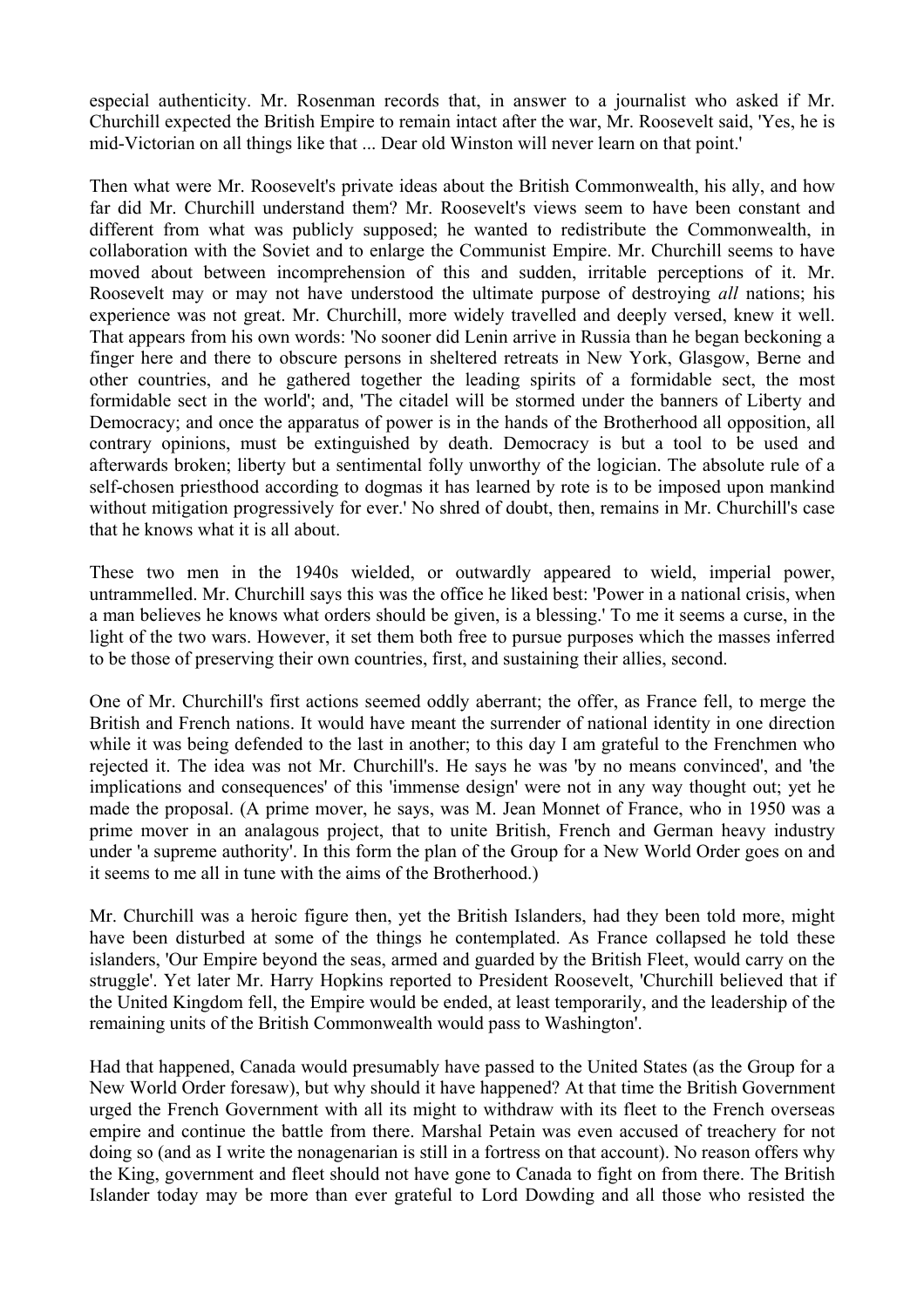pressure to have the last British fighters sent to France. At that time several messages from Mr. Churchill to President Roosevelt spoke of the British fleet 'crossing the Atlantic' (not 'going to Canada') in the event of a successful invasion of Britain, and at one point the Canadian Prime Minister and British Ambassador in Washington seem both to have taken alarm.

Then the curious matter of the 'strategic islands' arose (which the Group for a New World Order also foresaw to pass to America: the ruling idea may be that the World-Government-to-come can best hold the world in thrall from this chain of ocean strongholds). Mr. Churchill suggested to Mr. Roosevelt that the Republic should acquire on 99-year leases naval bases on certain British West Indian islands, in return for the use of fifty old destroyers. He says, 'There was, of course, no comparison between the intrinsic value of these antiquated and inefficient craft and the immense *permanent*' (my italics) 'strategic security afforded to the United States by the enjoyment of island bases'.

Much later (November 1942,) Mr. Churchill seems to have been seized by sudden suspicions, for he said, 'Let me make this clear, in case there should be any mistake about it in any quarter. We mean to hold to our own. I have not become the King's First Minister in order to preside over the liquidation of the British Empire ... Here we are and here we stand, a veritable rock of salvation in this drifting world.' However, if that needed saying Mr. Churchill's earlier actions may have caused the need. Apart from the islands, there was his strange pronouncement of August 1940, 'The British Empire and the United States will have to be somewhat mixed up together in some of their affairs for mutual and general advantage ... I do not view the process with any misgivings. I could not stop it if I wished. Like the Mississippi, it just keeps rolling along. Let it roll.' I never found, in America or my own island, any who wanted the two countries 'mixed up', unless they were hangers-on of 'the most formidable sect in the world' which desires the destruction of all nations.

Mr. Churchill in 1940 may have overestimated his knowledge of what was in President Roosevelt's mind; this would explain his somewhat aggrieved later protest, for by that time he was enlightened. In June 1942 a Mr. Molotoff visited Washington and President Roosevelt told him there were, all over the world, 'many islands and colonial possessions which ought, for our own safety, to be taken away from weak nations' ('our' apparently meant the Communist Empire and the United States. These islands were nearly all in possession of the Republic's fighting allies, particularly the British Commonwealth). The President was specific: the Japanese should be removed from the formerly German islands they administered 'but we do not want these islands and neither the British nor the French ought to have them either. Perhaps the same procedure should be applied to the islands now held by the British. These islands obviously ought not to belong to any one nation'. Mr. Roosevelt, then, did not want the 'strategic islands' for the American Republic, but for the New World Order.

Mr. Roosevelt then turned from islands to mainland 'colonial possessions' (which, the reader will recall, the Group for a New World Order allotted to the Communist Empire). The President 'took as examples' Indo-China (French), Siam (*not* a 'colonial possession' but an independent kingdom), and the Malay States (British), and proposed changes of authority there. Mr. Molotoff was favourably impressed. Mr. Churchill seems to have become restless when he learned about these proposed dispositions (extended later also to India and Hong Kong). Thereon Mr. Eden, visiting Washington, was moved to mention that President Roosevelt did not suggest any comparable American gestures and to inquire about the President's constitutional powers for reshaping the world while it was still at war. Mr. Hopkins then consulted an Assistant Secretary of State (Mr. Berle), who reported that the President 'could do anything he liked 'without any Congressional action in the first instance' and 'the handling of the military forces of the United States could be so managed as to foster any purpose he pursued'.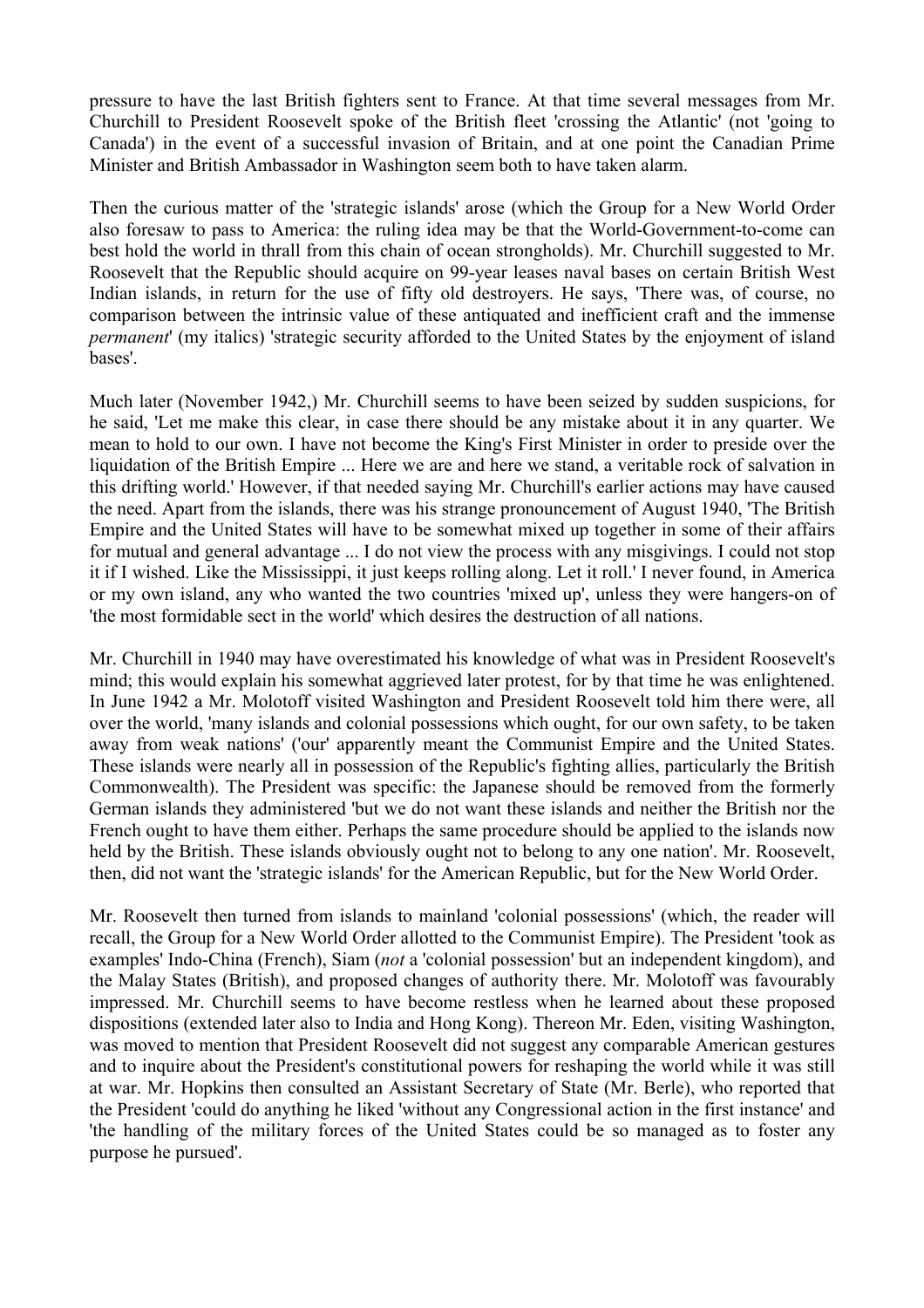Such evidence is conclusive but if it were not the last nail of proof is driven home in a book published in 1950 by Admiral William D. Leahy, personal Chief of Staff to Presidents Roosevelt and Truman (*I Was There*). This shows plainly that Mr. Roosevelt's grand design was for a large apportionment of the globe between the Communist Empire and the United States, at the expense of the British Commonwealth and French Empire. Support of Communism in China, too, was primarily intended to prevent a British revival there and in the planning of the Pacific campaign everything was done to exclude the British and make China and Japan into a Soviet-American sphere of influence. Admiral Leahy shows that President Truman, when he succeeded, accepted and applied this policy without question. The results of it confront America today. Charity in search of motive might conclude that President Roosevelt's inexperience and superficial knowledge of world affairs and ill-health blinded him to what he did and that his facial expression at the end reflected an awakening inner consternation about the purposes for which he was used.

In fact he furthered the aims of the 'formidable sect' and perilously weakened his country at home. He is the great example of the apparently powerful man, used by others for ulterior aims. In reality he was not even president at fateful moments. Mr. Hopkins was that and he was like a blind man playing with high tension wires. History shows no stranger partnership than this, which built up the Communist Empire to its present peak of menace.

I told how Mr. Roosevelt emerged from political oblivion to become, first Governor of New York, then President, wielding exceptional Powers against a permanent Emergency. Constitutional restraints irked him from the start; if he did not, like Hitler, proclaim himself 'the supreme magistrate', yet in a similar spirit, when his actions were challenged, he attacked his Supreme Court and threatened to pack it with compliant justices. His and Mr. Hopkins's assaults on the obstructive judges because they were 'elderly' read oddly thirteen years later; years in those cases denoted physical health, but neither Mr. Roosevelt nor Mr. Hopkins were to live long enough to be accused of old age. Immediately he became Governor, in 1928, Mr. Roosevelt began a huge programme of welfare expenditure which he inflated from a State to a national one when he became President. In 1928 he first chose Mr. Hopkins, then a little-known charity-appeal organizer, to conduct this spending which later, again, swelled into a world-wide distribution under the name of 'Lend-Lease'. Mr. Hopkins never enriched himself but sovereignly dispensed more money than any man, or probably any thousand men, in the world before, free from all supervision. What manner of man, then, was this Mr. Hopkins?

He, too, was a typical product of the years of confusion. Born in humble circumstances, he emerged just before the First War from a small college where his favourite professor was a man who, during years in England, fell in with the London Economic Club and the Fabian Society and who believed 'the democratic nations would learn to co-operate through a United States of the World'; the familiar influences appear at the start. Another professor, from whom he first learned about 'the strange, remote, gigantic mass that was Russia', was a converted Jew from Bohemia who conducted a course on Applied Christianity. Mr. Hopkins was 'permanently influenced' by what he thus learned of 'the Christian ethic and the teachings of Tolstoy'.

Arrived in the outer, bewildering world Mr. Hopkins (through the second professor) obtained a small post with a mission in the East Side slums of New York, which were then (1912,) full of Eastern European gunmen of the Peter the Painter or Stem Gang type. Four men ('Gyp the Blood, Dago Frank, Lefty Louie and Whitey Lewis') were executed for the murder of a gaming-house owner, Herman Rosenthal, and one day, when Mr. Hopkins lectured on civic betterment to a boys' club, a lad rose and said 'I move that the whole club stand up for two minutes in honour of the four gunmen who died today'. Mr. Hopkins was 'profoundly puzzled' but, typically, concluded that 'society' must be to blame. He had a hard life, enlisted in the organized claques for Caruso and Geraldine Farrar at the Opera House, joined the Red Cross in 1917, returned to charity-appeal work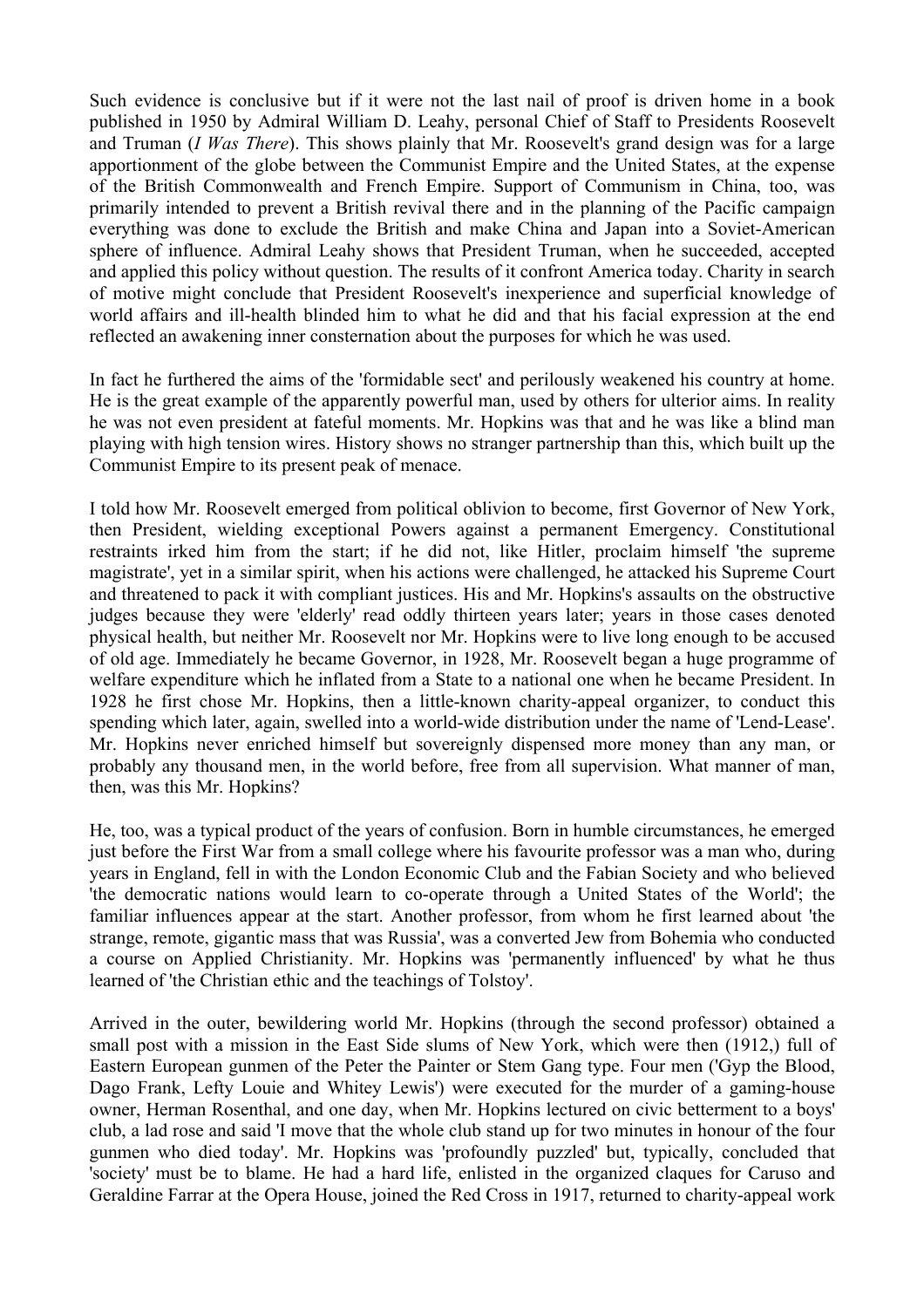in 1921. Employers or colleagues of that period depict 'an ulcerous type, intense, seeming to be in a perpetual nervous ferment, a chain-smoker and black coffee drinker. Most of the time he would show up at the office looking as though he had spent the previous night sleeping in a hayloft. He would wear the same shirt three or four days at a time'; 'Harry never had the faintest conception of the value of money. But then, that is true of most social workers. Although in no sense personally dishonest, they can become unscrupulous in the handling of funds. They can convince themselves that the worthy end justifies the means.

Thus the later global replanner and dispenser of untold billions. From 1933 on he was 'in all respects the inevitable Roosevelt favourite'. In 1937 he spent six months in hospital, a large portion of his stomach being removed, and in 1938 was told by Mr. Roosevelt he would be the next president, or at least Democratic candidate. Further illness possibly prevented that; in August 1939 he had 'about four weeks to live', but recovered and 'was taken into the White House to live in May 1940'. From then until the war's end he was in decisive matters 'the de facto President' or in others 'the second most important individual in the United States Government during the most critical period of the world's greatest war, yet he had no legitimate official position nor even any desk of his own except a card table in his bedroom' (Mr. Robert Sherwood, his biographer, who was also brought into the White House by Mr. Hopkins).

Mr. Sherwood, though an admirer, calls him 'a profoundly shrewd and faintly ominous man' and says when he entered the White House 'he was to all intents and purposes physically a finished man who might drag out his life for a few years of relative inactivity or might collapse or die at any time'. However, not inactive, he lived in President Lincoln's study, which was the best guest room, assigned to King George VI during his visit in 1939; 'it was conveniently located for Churchill, being right across the hall' from the room occupied by Mr. Churchill during his visits.

A dying president delegated to another dying man such authority that he became in fact, all unsupervised, the president. Unhindered power to dispose of the money, arms, manufactures and military operations of America was his, or anyone's who could control his mind. Today's map shows the results. Mr. Hopkins lacked training and knowledge for a task involving the fate of hundreds of millions of beings. He cultivated crudeness in thought, manners and speech, and talked of 'cracking down on the bastards' if he were opposed. This appealed to Mr. Roosevelt, who liked to put on the Common Man air (the widespread American weakness to which Mr. Somerset Maugham alluded). The two men especially liked to deride professional members of the American Foreign Service as 'pansies', 'striped-pants' and 'cookie-pushers'.

Mr. Hopkins entered on his empire with the birth of Lend-Lease and reigned for four years. Mr. Churchill says that by November 1940 Britain had paid to America, in cash or British-owned shares requisitioned from their owners, nearly 5,000,000,000 dollars, so that its resources were almost exhausted and further American supplies could not be paid for. Hard bargains were driven. At American request the British Government sold the Courtauld business in America to the United States Government for a low figure and it was then sold through the markets at a much higher price. An American warship was sent to Cape Town, despite Mr. Churchill's appeals, to carry away British gold gathered there. After that the barrel was empty, and 'Lend-Lease' appeared. Under a statute of 1892 the American Secretary of War might 'lease army property when in his discretion it will be for the public good'. This was invoked (December 1940) to help Britain, President Roosevelt saying in a 'Fireside Chat', 'If Britain should go down, all of us in the Americas would be living at the point of a gun'.

Appearances belie realities; not Britain was to be chiefly succoured. The Lend-Lease Bill was passed against the protests of many Americans who wanted to help Britain but feared their money might in the end arm the Red Army. *Three months later* that became the case. In June the Fascists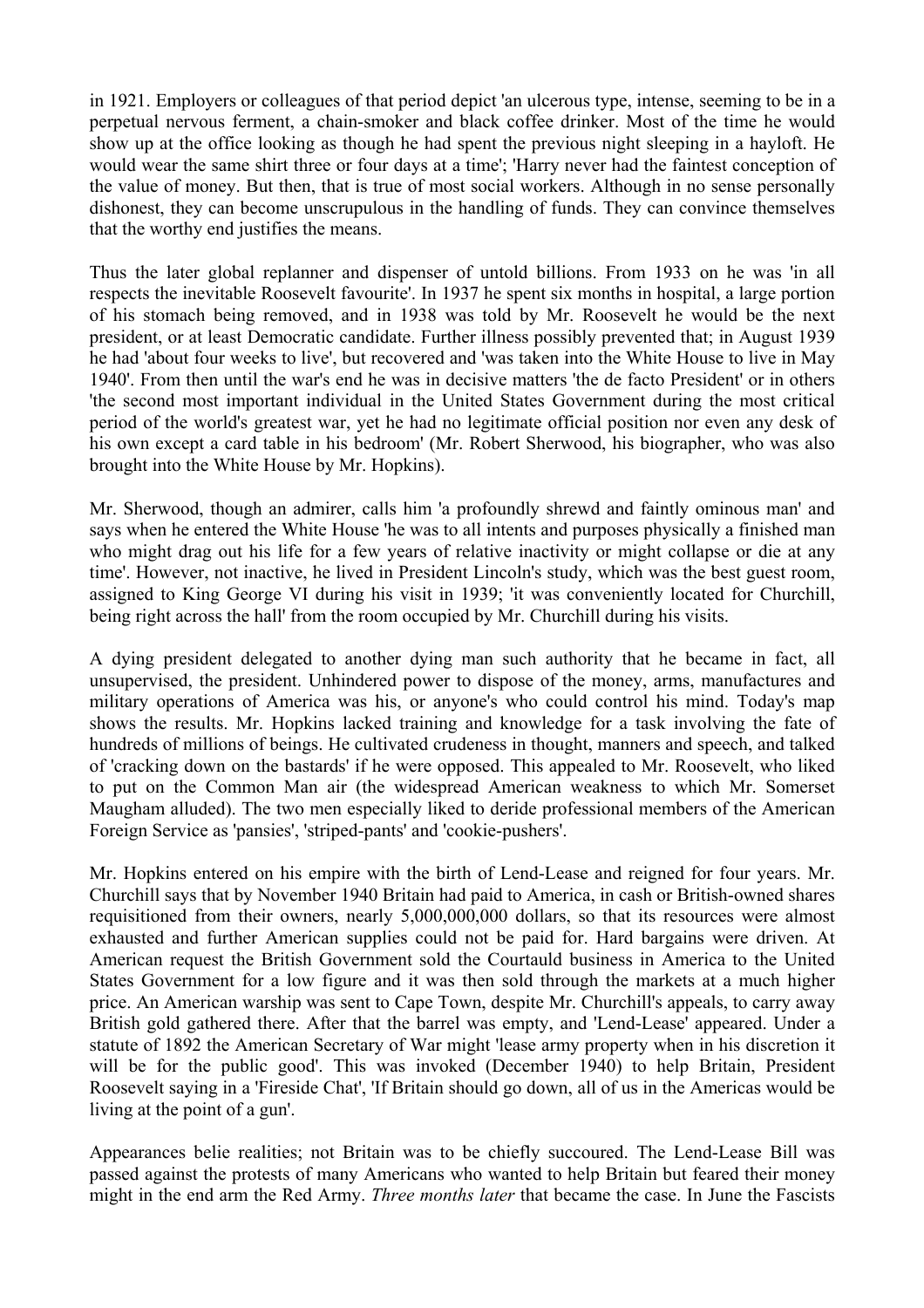red and brown turned against each other and Lend-Lease became an inexhaustible supply-line to the Communist Empire. The sums which passed through it (say, over £20,000,000,000,000) are beyond human comprehension, and where it all went is hard to determine. Mr. Sherwood appears to say that about a fifth went to the Soviet Empire, but the share might be much larger if the countries it was helped to annex were included.

Some idea of the possibilities is given by the Report of a Congressional Committee on Military Expenditure for the year 1949, which asked, 'What became of the vast quantities of war material on hand at the end of hostilities?' The American Army, it stated, then had material sufficient to equip only eighteen fully-equipped divisions 'although at the end of the war it had some eighty-nine fully equipped divisions and great additional quantities of material in the pipe line'. The Report' also asked what happened to the 86,000 tanks produced during the war; in 1949 the Army could only produce 16,000, most of them obsolete.

After the Second War's end this vast quantity of arms disappeared, somehow, somewhere. Private soldiers may not lose a button without reprimand. The direction in which most of it went seems obvious. The American Army was precipitately disbanded, Western Europe left almost undefended, the Soviet Empire up to Berlin gorged with soldiers and weapons.

Mr. Hopkins, though without formal title, was put in sole charge of this stupendous distribution. That meant world power, for it meant the control of foreign policy. He decided who should have weapons, and also merchant shipping, vehicles, food, fuel, industrial equipment (among other things, plans of the Tennessee Valley Authority's great power plants were supplied, and machines built from these are now being used in atom-bomb and other production in the Soviet fastnesses). The State Department in Washington and American Ambassadors abroad were excluded from the daily business of foreign relations; the foreign missions besieged the bestower of gifts, Mr. Hopkins. He appointed his own 'Expediter of Lend-Lease' in London, so that the functions of the American Ambassador there (as Mr. Walter Winant sadly complained) virtually ceased. Mr. Churchill, with messages for President Roosevelt, would cable to Mr. Hopkins and receive replies from him. The experienced Foreign Minister (Mr. Cordell Hull) sometimes received polite notes enclosing copies of Mr. Hopkins's cables 'for information'. A Cabinet Committee (representing the State Department, Treasury, Army and Navy) at first expected to supervise this gigantic diffusion of money, arms and goods, but it was thrust aside and Mr. Hopkins became supreme arbiter.

The results now show how he used the power. Right at the start (July 1941) he went to Moscow to discuss deliveries. He told Stalin that the American Government would be unwilling to send really big stuff, like tanks, aircraft and artillery, until 'the relative and strategic interests of 'each front, as well as the interests of our several countries' were fully and jointly explored in conference.

This seems the first and last time any suggestion was made that the causes and outcome of the war should he discussed before the Soviet Empire was put in a position to ignore any conditions. Thereafter supplies were continuous, increasing and unconditional, though pious hopes about this or that were sometimes expressed.

In tackling Stalin, Mr. Hopkins was the opposite of the picture painted of him by Mr. Roosevelt: 'When he's talking to some foreign dignitary, he knows how to slump back in his chair and put up his feet upon the conference table and say, Oh yeah?' Mr. Hopkins said 'Oh yes!' not 'Oh yeah?' He emerged from the presence in a state of awe that remained with him, so that a friend had to remind him he was a down-to-earth American, as good as any man if not better.

Thus supplies began without any irritating condition save one: that repayment should begin five years after the war's end (I doubt if this matter was strictly pressed, in 1950). Only one obstacle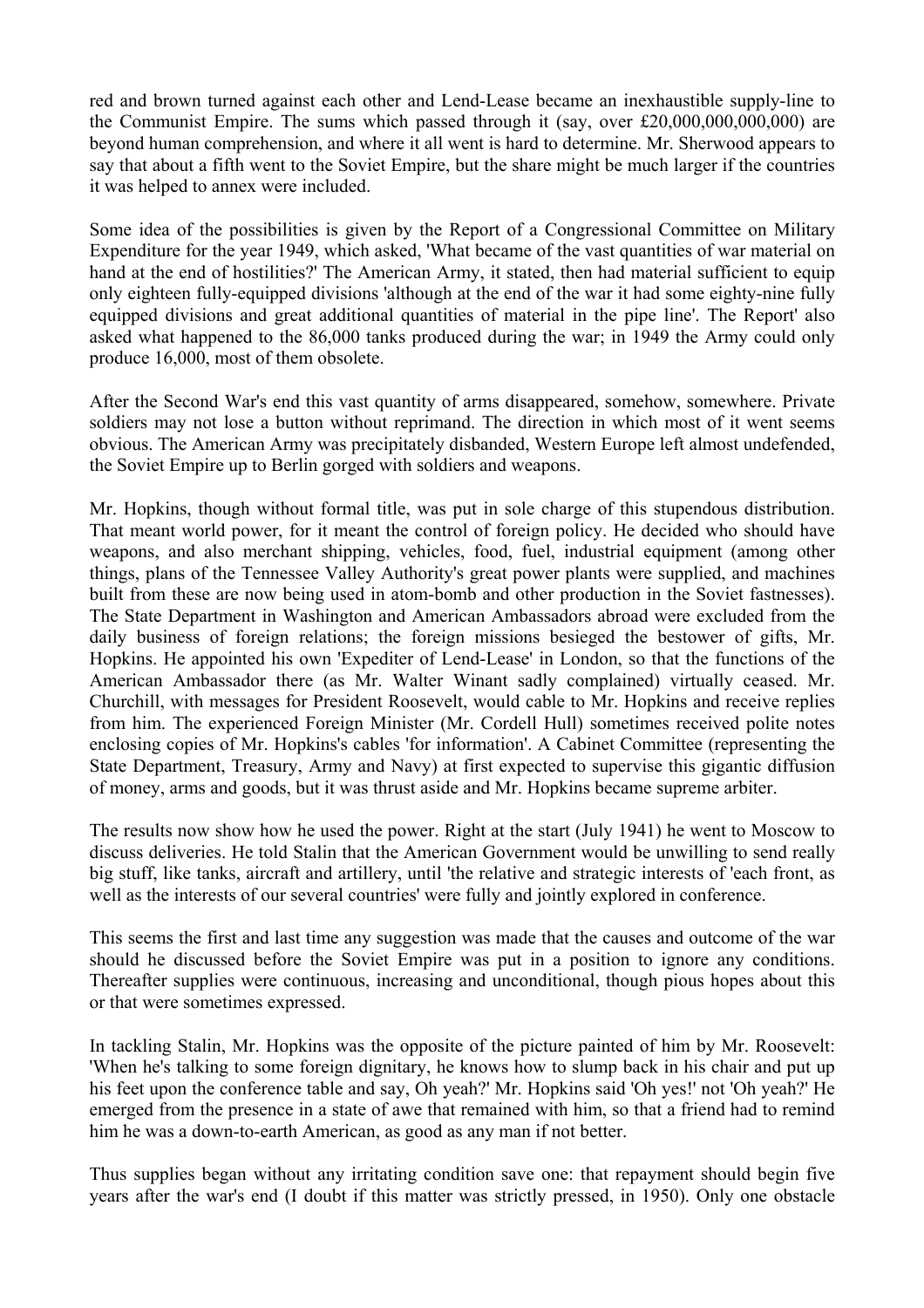remained. Mr. Hopkins, now 'Chairman of the President's Soviet Protocol Committee', was in 1942 irritated by a committee-member who urged that 'before we extend further aid to the Russians we should demand that they provide us with full information concerning their military situation as the British have consistently done'. Italics should be sparingly used but Mr. Hopkins's reply deserves them because it explains what truly went on and what confronts the world today:

*The United States is doing things which it would not do for other United Nations without full information from them. This decision to act without full information was made with some misgivings but after due deliberation* (whose deliberation, Mr. Hopkins did not mention; presumably Mr. Hopkins's). *There is no reservation about the policy at the present time but the policy is constantly being brought up by various groups for rediscussion. I propose that no further consideration be given to these requests for rediscussion*.

That was final, and fateful for America and the world. Mr. Sherwood says, 'The repeated warnings of possible Russian perfidy that Roosevelt received in 1941 and throughout the years that followed only served to make him increase his efforts to convince the Russians of America's incontestable good faith', and presumably Mr. Hopkins was the master-mind in this. At this point Mr. Hopkins, to judge by such words, seemed only to desire the triumph of the Soviet Empire and I wondered if he ever stated what he thought the war *was* about. I found he repeatedly described the grand purpose. It was, in splendid simplicity, 'to defeat Hitler'. Mr. Churchill elaborates: 'There he sat, slim, frail, ill, but absolutely glowing with refined comprehension of the Cause. It was to be the defeat, ruin and slaughter of Hitler, to the exclusion of all other purposes, loyalties or aims.'

These are hard words, used in praise, but apparently true, especially the ones about 'exclusion of all other loyalties' (which might almost form an indictment). If Mr. Hopkins's refined comprehension reduced the Cause to the slaughter of one man he was sorely disappointed. One of his last experiences on earth was to hear from Stalin's august lips scornful disbelief of Hitler's death, and Stalin should have known, because by that time his soldiers were in exclusive possession of the Place where Hitler committed suicide, omitting to leave his body behind. On his return to Berlin Mr. Hopkins was apparently the first American citizen to be allowed into this place. He had told the sceptical Stalin he hoped to find Hitler's body there. He found only some books in Hitler's office, which he took for souvenirs.

'The exclusion of all other loyalties'; those are remarkable words indeed. Did the master of rhetoric who used them realize, on this occasion, how precisely they described the sober but sinister truth? A man in Mr. Hopkins's position ('de facto President') should have but two loyalties, the primary one to his country and the secondary one to his country's allies. These cannot be 'excluded' (and Mr. Churchill is not one to use words carelessly) without other loyalties taking their place. Mr. Hopkins did in fact put loyalty to the Communist ally (so recently Hitler's own ally) above loyalty to all his country's other allies; his own words testify to that. Therewith he also put it above loyalty to his own country; whether his mental and physical health enabled him to see that or not, the event proved it for his country was left facing another and worse war. In effect his actions advanced the aims of that 'Brotherhood' or 'most formidable sect in the world' which Mr. Churchill so well understood, and it is hard to see why Mr. Churchill thought so highly of his comprehension.

'Other loyalties' indeed suffered grievously after Mr. Hopkins entered the war. In its later years the picture behind the scenes was rather like that of a supper party at the Borgias, culminating in the toxic banquet at Yalta. The Communist Empire had a primary and a secondary aim. The first was to add as much territory as it could to its domains through the war. The second was to prevent the rise of men, or groups of men, in the remaining European countries who would become national heroes of liberation there, forming strong cores around which those nations would rally in the third stage of Armageddon. The weaker and more leaderless those remaining nations were left, the easier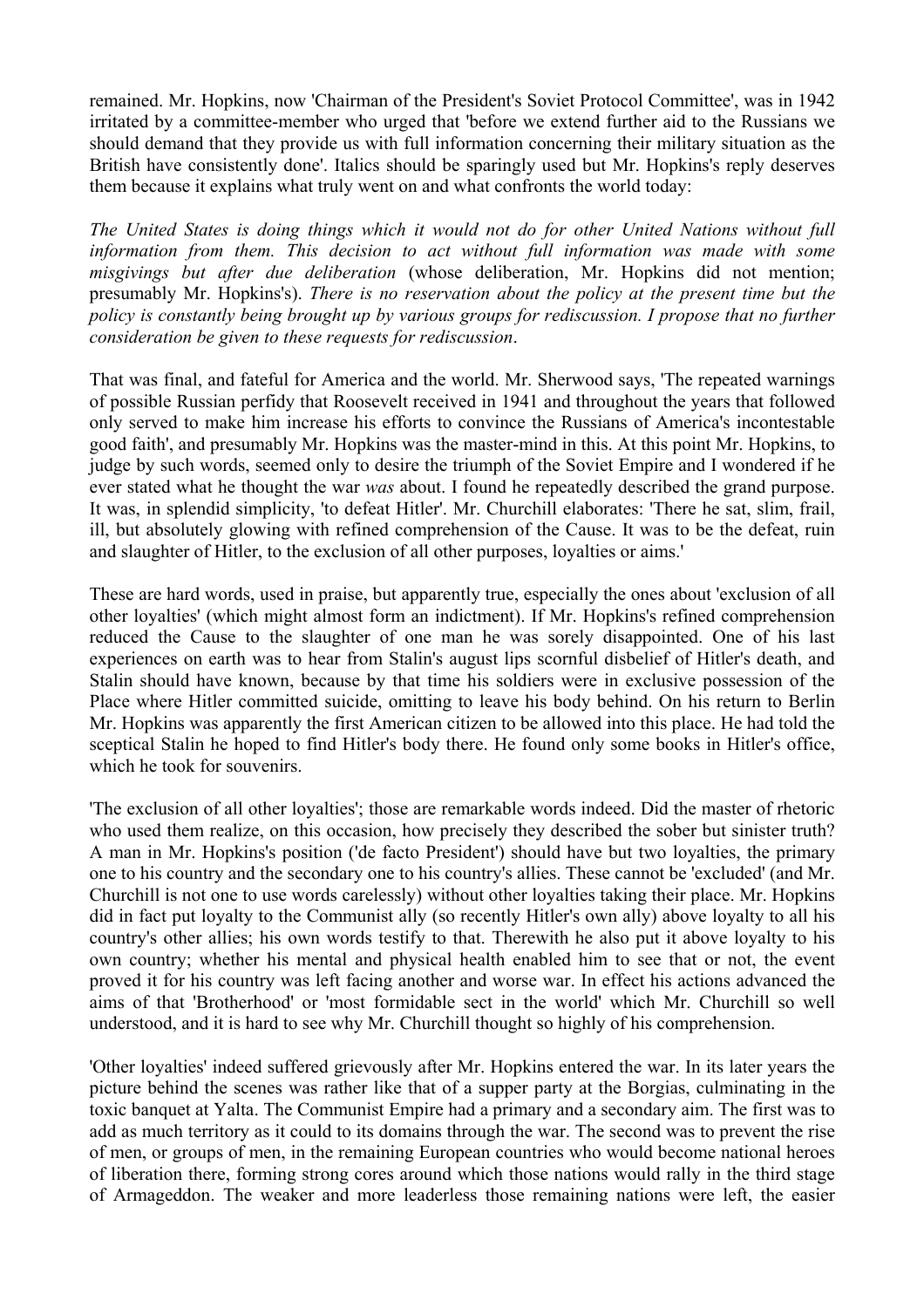would the final triumph be. The actions of Messrs. Roosevelt and Hopkins, and unhappily those of the British leaders, also lent themselves to this process, which was to make a third war harder to prevent and more difficult to fight if it came.

The reader may remember how thankless the lot became, as the war went on, of any who at the start threw in their lot with the enemies of the man whose 'defeat, ruin and slaughter' was the Cause. King Leopold of the Belgians was called traitor because he stayed with his army to the last and did not join his government in exile. King Peter of Yugoslavia was dethroned because he formed a government in exile and did not stay with his army to the last ('He asked me,' says Brigadier Fitzroy Maclean, Mr. Churchill's emissary to the Communist usurper, Tito, 'what prospect I thought he had of recovering his throne after the war. I replied, None, unless he could somehow go back and take part in the war of liberation, side by side with his people, as his father had done in the last war'). King George of Greece sinned mortally by staying with his army to the last *and* then forming a government in exile; after that his allies insisted that he should not remount his throne without a public referendum.

General de Gaulle, having fought with us from the start, was pictured as a nuisance and probably 'a Fascist'. Otto Strasser, the one German who fought Hitler in Germany and in exile from 1933 on, was held a virtual prisoner in Canada and as I write is still forbidden even to return to his country, where men who crushed attempts to kill Hitler are allowed to organize political parties. As to Poland (Mr. Churchill wrongly calls a section of *Their Finest Hour*, 'Alone!'; the Poles then fought with us on land, at sea and in the air) it was 'the first to fight' and its liberation intact was pledged by Mr. Eden on July 30th, 1941. Yet it was handed to the Communist Empire; the Poles, logically, did not appear at all in the ultimate Victory Parade. Mr. Churchill even thought, by 1949, that the Poles 'doomed themselves by their follies' to 'awful slaughter and miseries' (from a sea-girt island it may appear folly to live in a country squeezed between the Rooshans and the Prooshans).

In China Chiang Kai-shek incurred the odium generally attaching to allies. His troubles began during Mr. Hopkins's reign. The accumulated evidence of the various inquiries and exposures which have occurred since the Second War ended now overwhelmingly suggests that Communist infiltration in American government departments and more particularly in the war-time agencies which were set up, was strong enough for the Communists to delay Lend-Lease deliveries to Chiang Kai-shek, or rather, to ensure that he received no deliveries. When the great flow of supplies to the Communist Empire began the Chinese emissary in Washington protested to Mr. Hopkins, 'I have now been in the United States over fourteen months pleading for help of planes ... In these fourteen months not a single plane sufficiently equipped with armaments and ammunition so that it could actually be used to fire has reached China.' By November 1942 Madame Chiang Kai-Shek told Mr. Hopkins, 'Everyone in China is afraid that the United States is going to sell them down the river', a prescient fear. Mr. Roosevelt's arrangements at Yalta, and subsequent American support for the Communist demand to be taken into Chiang Kai-Shek's government, did what else was needed.

Mr. Churchill's part in such affairs shows curious alternations, as if different lights played on him. His offer to 'release' Greece from its own intention to fight the Nazis if attacked, in 1941, horrified the British Ambassador and notary commander, who knew the Greeks meant to fight in any circumstances, against any comers, for their own honour, without any other's leave or objection. Had Greece accepted the proffered 'release' it would presumably be now part of the Soviet Empire, and the general situation that much worse. Mr. Churchill averted that through his heroic interventions in 1945, when the Communists tried to clinch the matter by invasion and massacre.

The Yugoslav affair seems beyond reasonable explanation. Knowing the Balkans, I think only future tribulation can come from the political course Mr. Churchill pursued there, apparently with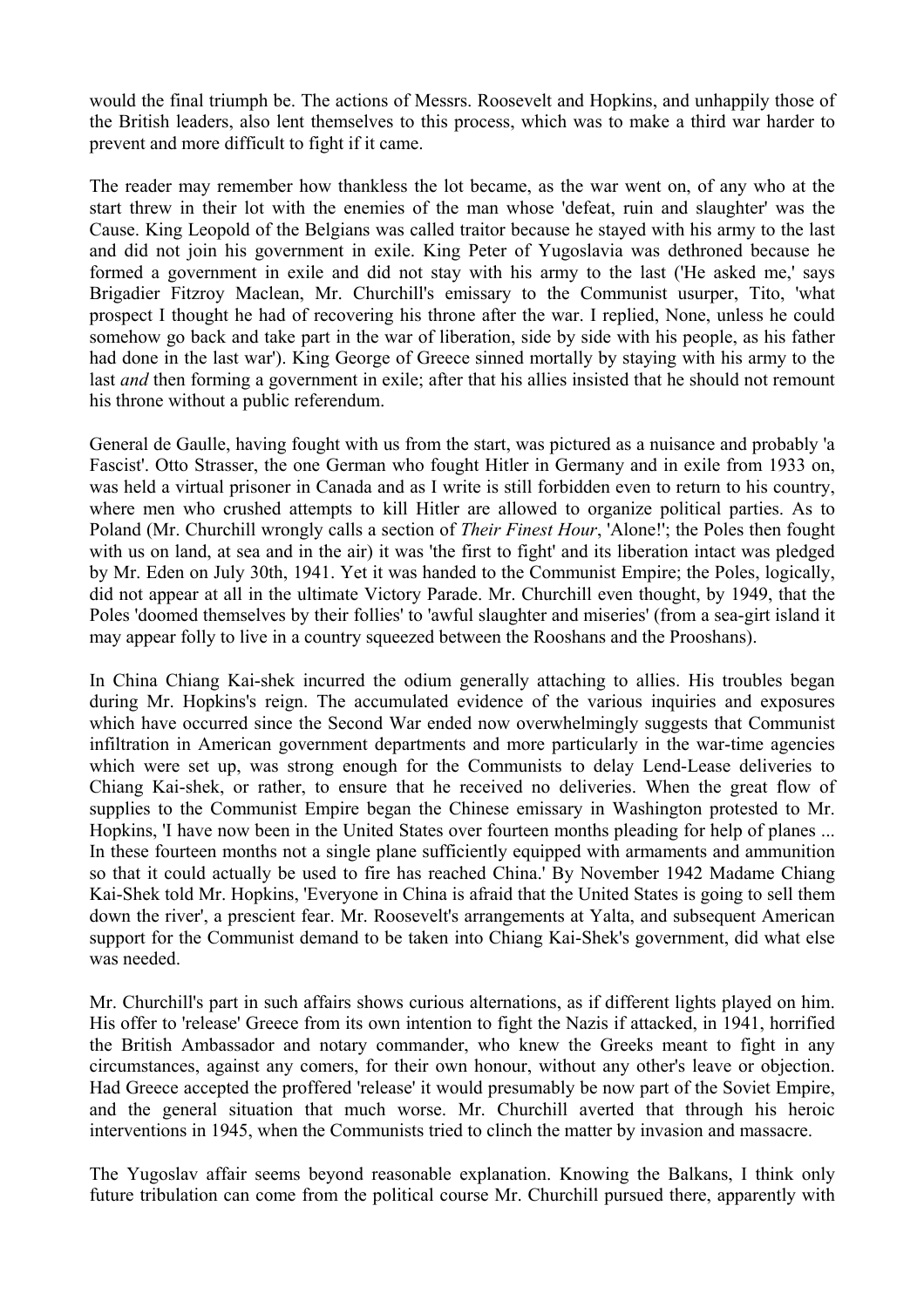the support of Messrs. Roosevelt and Hopkins. After the war he complained of the 'Iron Curtain', but Communist Yugoslavia is its southern pin, and he put it there. His emissary's account of the abandonment of King Peter ('to whom the British Government was morally under a definite obligation, who had thrown in his lot with Great Britain in her hour of need, and to whose government they were politically committed') will remain painful reading for all time. While Britain had few arms to give, King Peter's general was supported; when they were in lavish supply, the Communist leader was supported; at the end the King's general was shot by Communists in khaki uniform using British or American weapons - it is gruesome. Some words of Mr. Churchill (used about the abandonment of Czechoslovakia in 1938, by Mr. Chamberlain's government) might apply in this case: 'There is one helpful guide, namely, for a nation to keep its word and to act in accordance with its treaty obligations to allies. This guide is called honour.'

In all that the American and British masses had no say or authentic information. Mr. Churchill's dictum, 'At no time was the right of criticism impaired', is substantially misleading. The *right* may have continued, but the public expression of criticism, at the time when it might have done good, was in practice much restricted. The press and broadcasting, in England as in America, were controlled by official agencies which effectively operated to reduce criticism to a minimum, and quite apart from that, the newspapers and radio were thoroughly permeated by Communists. Writers of my own experience and knowledge were virtually excluded, or they would have said, much earlier and in suitable terms, what Brigadier Maclean's American top-sergeant said when he saw that Red Army trucks rolling into Belgrade in 1944 were American ones: 'It makes you sick to think of these unprintable unmentionables having all this good American equipment.' At that time the world did not know of atom bombs and when it did learn of them was for some years told that America had a monopoly, but in fact, under 'Lend-Lease', atomic compounds also went to the Communist Empire and no doubt remains now that secrets of manufacture also travelled that way, from sources American and British. Further, the industrial capacity of the Soviet Empire, behind the Urals, was being greatly expanded in the same manner, and that was something not so important for the outcome of the Second War as for preparing a third.

Nevertheless, up to the very last one means remained of making good these deeds and forcing the Communist Empire to conclude the war in the spirit in which it was begun, namely, by liberating the nations overrun. This was to send the American and British armies right across Germany and beyond and let them do the liberating. However, that possibility was foreseen too, and arrangements made to prevent it. In 1943 Mr. Hopkins thought 'there was no understanding between Great Britain, Russia and ourselves as to which army should be where' after the defeat of Germany. Either this lack of understanding was carefully nurtured until the Red Army stood on the Berlin line, which meant the bisection of Europe and a third war unless the grace of God should avert one (man would not be able to), or an understanding to that effect was reached.

In that last stage Mr. Hopkins, possibly all unknowing, was acting as the chief instrument of a mechanism of power controlled and permeated by Communism. Soon after the invasion of Normandy he telegraphed a warning to President Roosevelt against meeting Mr. Churchill 'without Uncle Joe'. The vital matter of who should occupy what 'zone' dragged on in some committee and eventually settled itself in the shape visible today: the extension of the Communist Empire to Berlin. The British and American military commanders, given free hand, could have occupied all Germany and much beyond.

At last, as if Stalin himself were planning every detail, Mr. Hopkins's four years approached their climax. In October 1944, when the last coup alone remained in doubt, Mr. Cordell Hull resigned the American Secretaryship of State (Foreign, Office). He was the one experienced professional still near the hub of affairs and for years had been bypassed, Messrs. Roosevelt and Hopkins sending their dispatches through military channels so that they should not reach his eyes or those of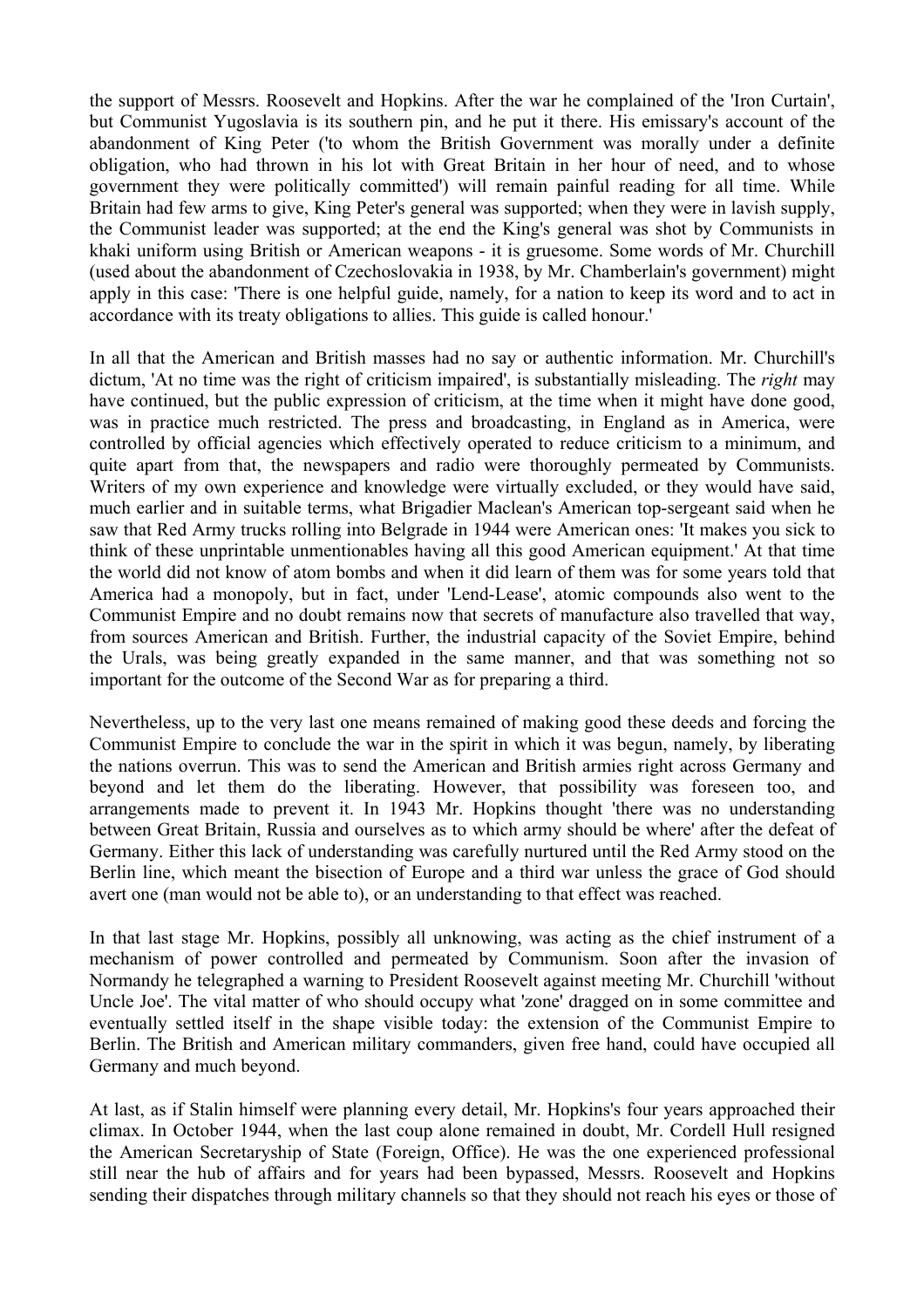American ambassadors abroad. All checks and restraints were now slipped. A man of standing, Mr. James Byrnes, might have been appointed, but some years before had told Mr. Hopkins to 'keep the hell out of my business'. A completely unqualified one, Mr. Edward Stettinius, was therefore selected; his part was to do what Mr. Hopkins said.

This determined the shape of the American delegation to the vital Yalta Conference, where all that had been hatched was to pop out of the egg. Its four leading members were President Roosevelt, Mr. Hopkins, Mr. Stettinius and Mr. Alger Hiss; three had but a short time to live and the fourth was a Communist. Mr. Hopkins was in reality the chief delegate. He only left his bed to attend full meetings; the American delegation otherwise gathered in his bedroom. The place of meeting (in Soviet territory) was chosen by Mr. Hopkins, who over-rode all objections of Mr. Roosevelt's other advisers. Mr. Hopkins says that President Roosevelt was already unclear of understanding; nevertheless he remembered to tell Stalin 'privately' that the British ought to give Hong Kong back to the Chinese, who were already abandoned in Mr. Hopkins's and presumably in Mr. Hiss's minds to the Communists. Then Mr. Stettinius, prompted by Mr. Hopkins, revived the proposal for relieving Britain of colonial possessions and 'strategic islands'. This angered Mr. Churchill, who also fought hard for 'the rights of small nations', at that stage unhappily a cause already largely lost, in Yugoslavia among other places.

Mr. Sherwood thinks President Roosevelt 'would not have agreed to that final firm commitment' (he appears to mean the betrayal of China) 'had it not been that the Yalta Conference was almost at an end and he was tired and anxious to avoid further argument'. These reasons might explain concessions in a matter of a few dimes but seem inadequate in one of such dimensions. The documents suggest that Mr. Roosevelt at that moment was beyond knowing what he did or resisting any pressure from those around him. The American Republic, materially, was at its greatest strength; through its President it was spiritually at its weakest.

The Yalta Conference must surely be unique in history. Acted as a play in a theatre, it would challenge credulity to such extent that the playgoers might laugh it off the stage. It had a strange sequel, a little human footnote still not legible. It was the end of the Roosevelt-Hopkins partnership! The last meeting over, President Roosevelt wanted Harry the Hop to help him write his speech to America, on the homeward voyage. Suddenly Harry the Hop would not comply! He 'sent word' that he must leave the ship at Algiers, rest, and then fly to Washington. Mr. Roosevelt was 'disappointed and even displeased'. His farewell (when Mr. Hopkins emerged from his cabin to go ashore) 'was not very amiable'. The two men never met again; the great partnership ends in a row of dots, a query mark and the present ordeal of mankind.

Mr. Sherwood writes for nine hundred pages as an ardent admirer of both men. At the end he seems suddenly to shrink, Dorian Gray-like, from the picture of America under their sway which he has drawn. He finishes the amazing tale by expressing the hope that 'a phenomenon like Franklin D. Roosevelt will not recur ... in the interests of the nation and indeed of the entire world, which must never again be in the position in time of peril of placing so much reliance on the imagination, courage and durability of one mortal man' (nevertheless America, and Britain, are more than ever in that position now). Mr. Sherwood was left in an 'alarmed awareness of the risks that we run of disastrous fallibility at the very top of our Constitutional structure'. He says there is 'far too great a gap between the President and the Congress' and adds that 'the extraordinary and solitary Constitutional powers of the President remain and, in times of crisis, they are going to be asserted for better or for worse'. He particularly mentions (and in my observation this is a most vital point) the added power, to lead or mislead, which was given to Mr. Roosevelt for the first time among Presidents but remains with his successors: that of commanding a direct audience of many millions through broadcasts.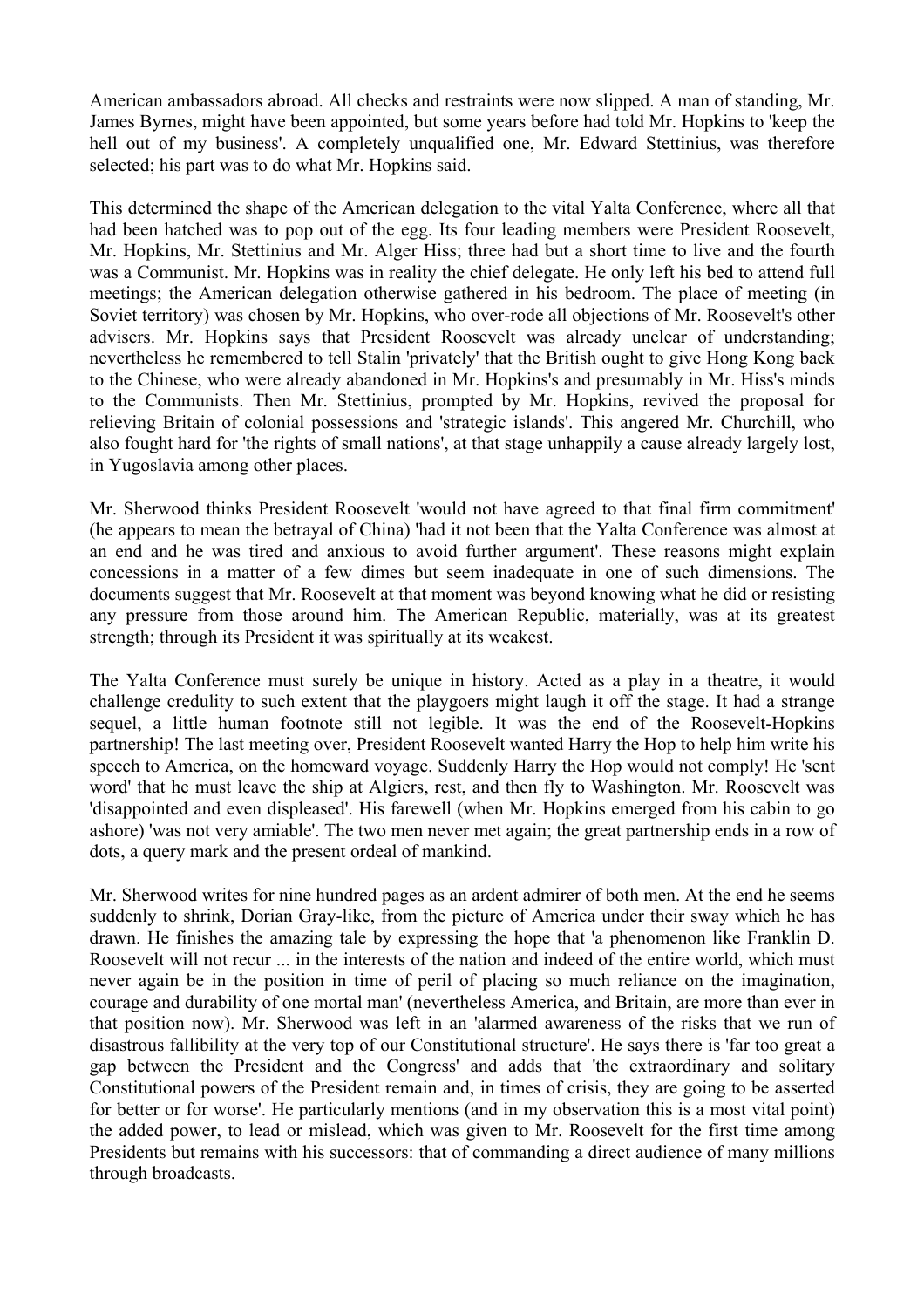Mr. Roosevelt, and the man who in fact supplanted him at decisive moments, both were made the instruments of Soviet Communism, which had penetrated the roost on which they stood to a degree they probably never knew. They refused ear to all arguments against subversion at home or the probity of the Communist Empire. Their minds had been moulded to think that such honest misgivings were but the emanations of 'racial discrimination', 'Red-baiting' or 'anti-Semitism'; so perverse are the top-line politicians of our time that they would make it treason to denounce treason, and this is both an American and an English situation.

The power which deluded these men grew up, like Political Zionism, among Russian Jewry. To that Dr. Weizmann's book, among much other evidence, appears to be conclusive testimony. Communism is the product of the revolutionary son (as Zionism was that of the nationalist son) in those households. The directing forces of both movements remain Russian-Jewish; each new disclosure reaffirms that and many more Jews than Gentiles have spoken to it. Dr. Oscar Levy wrote in 1920, 'Jewish elements provide the driving force for both Communism and Capitalism for the material as well as the spiritual ruin of the world'. Mr. Maurice Samuel wrote, 'We are trying to rebuild the world to our needs and unbuild it for the Gentiles ... We, the destroyers, will remain destroyers forever ... Nothing you will do will meet our needs and demands. We will forever destroy because we need a world of our own.'

Such statements, made by non-Jews, would today be denounced as racial defamation but are true of the group of Russian Jewry which produced Soviet Communism. It did *not* include *all* Russian Jews; once again, Russian Jews have attacked it more strongly than Gentiles, and have been ignored by leading Gentile politicians just as the established Jews in England and America were ignored. For instance, a Russian Jew, Mr. J. Anthony Marcus, in 1949 gave evidence for a United States Senate Committee which was appointed to consider matters of Immigration and Naturalization, with particular reference to 'Communist Activities among Aliens and National Groups'. He said, among much else:

I am here because I owe an eternal debt to this country, as do many millions more immigrants. I came here from Czarist Russia as a lonely immigrant boy in 1910, seeking the freedom, economic and educational opportunities which were denied to me in the country of my birth ... Here in America such opportunities were mine for the mere asking and on equal terms with the native-born citizens. Within four years after landing here with the munificent fortune of \$14.28, with an English vocabulary of three words ('street' and 'hurry up') I not only made my way from modest beginnings in industrial plants to a post in the United States Immigration Service but had managed to save up enough money to bring over from Russia my widowed mother and six brothers and sisters ... The life of a person is entirely too short to enable him to repay so great a debt to the generous, warmhearted and fair-minded people of America ... In a modest way I have tried through the years to make some repayment ... Ever since landing on American soil I have felt that since my ancestors had contributed nothing to make this country free, prosperous, generous, progressive and cultured; since my ancestors did not struggle and die in the process of clearing the wilderness, fighting the Indian wars, freezing in the covered wagons as they blazed a trail from coast to coast for future settlers, suffering hunger and thirst while building this great continent, the least I could and should do is to help preserve its liberties for all time to come. The same duty devolves upon every immigrant here.

Prior to the First World War, countless thousands of immigrants came here without any intention of becoming full-fledged members of this democracy. They were bent on exploiting our political and economic opportunities and returning to their homelands as soon as America had served their purpose ... Since the conclusion of the First World War, a new type has made his way here. Some have discovered that one did not have to labour in factories, mines, mills or fields to earn a living. One could earn a much better living, and satisfy their exaggerated ego besides, by stirring up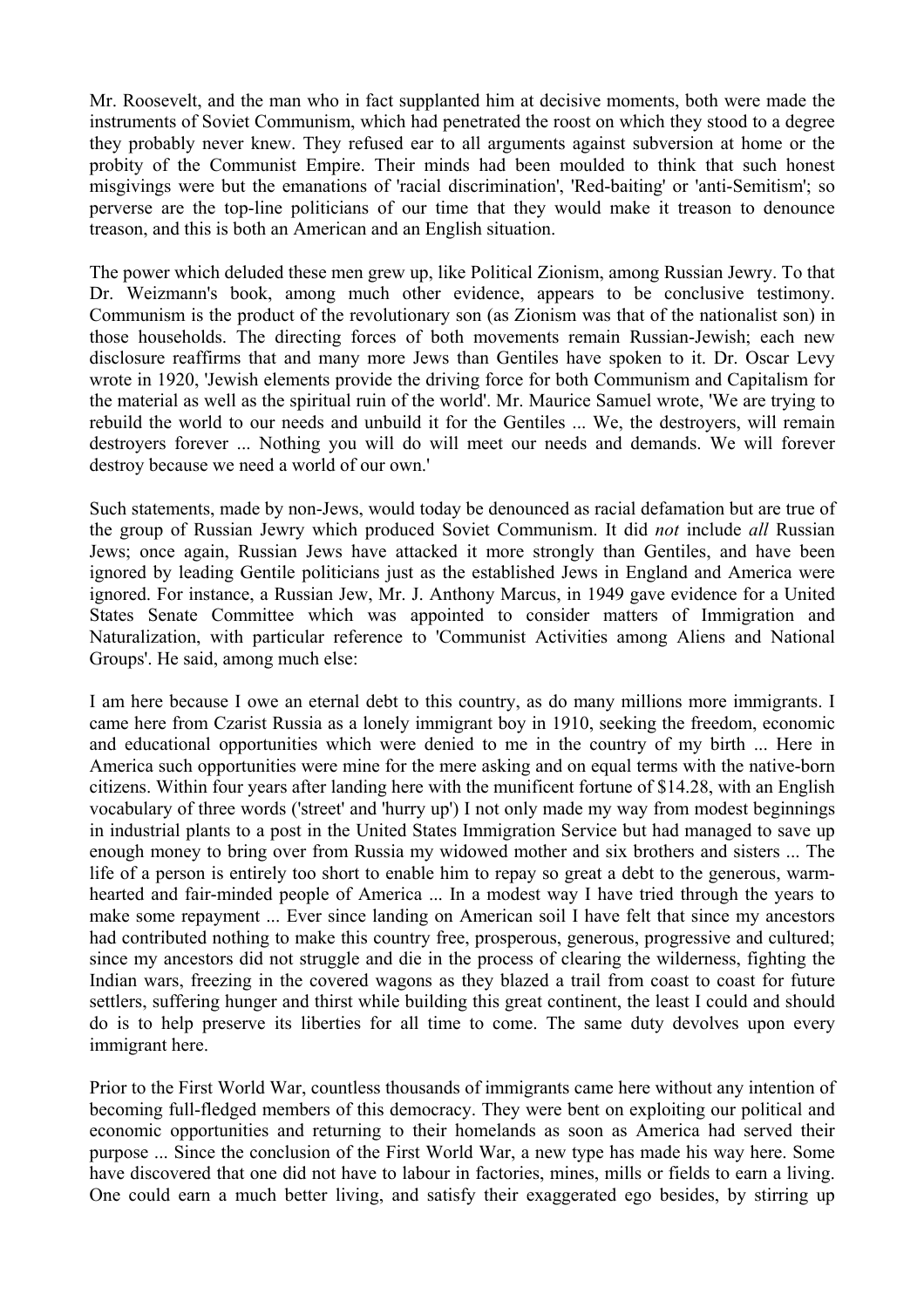political and labour trouble among their compatriots, promising paradise on earth *à la* Stalin to the uninformed, unthinking and ungrateful. This is very important, because there are hundreds and hundreds of organizations in the United States that have very large memberships and ... they are being pressed by their relatives abroad, who are being pressed by their respective totalitarian governments, to do their bidding on our soil ... Reluctantly, I must confess that too many of my fellow immigrants, both naturalized and those still aliens, are largely responsible for the subversive movements plaguing this country today ... They remained aliens to our language and at heart.

... The presence here of large bodies of ethnic groups, alien at heart and spirit to our way of life, is the outgrowth of lax immigration laws ... On the basis of nearly thirty years of close contact with the operations of the Soviet Government here and abroad, I most earnestly urge you to heed this warning ... Bad as it was prior to the Second War, since its conclusion matters have taken a turn for the worse. The satellite nations -- Czechoslovakia, Poland, Hungary, Rumania, Lithuania, Latvia, Bulgaria and so forth -- have millions of their former nationals in this country, some naturalized and many not. They, in turn, have millions of relatives and friends in their former homelands ... By bringing pressure to bear on those relatives overseas, by reprisals or threats thereof, they [the Communists] can and do exert pressure on their American relations to do the biddings of their Communist governments ... As a former immigrant, I deem it my duty to speak frankly to fellow immigrants who in these troubled times, by omission or commission, fail to show their appreciation of what this country has done for them....

Such statements apply, not to World Jewry, but to the cohesive body of Russian Jewry, non-Semitic in origins, which has thrown up the two destructive movements of today and has in effect landed armies of political paratroopers in America and England. Until now, and for thirty years past, words like those of Mr. Marcus have had no effect on the Gentile political leaders who facilitated the process and the bulk of Jews and Gentiles alike are caught in this destructive mechanism. Indeed, the most rabid hatred is kept for Jewish objectors to it. An American rabbi, Mr. Morris Lazaron, once said, 'There is no room in this country for any race, Italian, Russian, Polish or Jewish, to set itself up as a private community and build a wall around itself'. The sober opinion received an inflammatory reply from a particularly fanatical Political Zionist leader, the late Rabbi Stephen S. Wise, who said, 'This Jewish apostle of Christian-Jewish goodwill stands exposed in the nakedness of his bitter and unyielding anti-Jewishness. If there were such a thing as decent public opinion in America, Rabbi Morris Lazaron would nevermore be permitted to stand before a Jewish meeting.'

That violent group of Russian Jewry, from all I have seen as I have come through the decades, is the one which has perfected two methods of gaining political control over leading politicians of the West and over the masses of Jewry. I believe the majority of Jews, and very few Gentiles, understand this, and I think most Jews would join with Gentiles in opposing something equally harmful to them both, if they could. Both are thwarted in that by the present permeation of political machines in great countries, especially America, by these political paratroopers from afar. The actions of President Roosevelt and Mr. Hopkins appear to represent their greatest success in mindcontrol to date. They have shown stupendous skill in their work; had this been applied to improving relations between men a dazzling prospect of betterment might face the world today. But their driving force is essentially hatred, and for that reason I believe they must fail in the end. Their dupes are inwardly the unhappiest folk I know, for their lives are living lies. Serving no positive purpose, but only a destructive one, they are the victims of 'the deception of nations' and in time must destroy themselves.

However, as matters stand today in the political parties, they can only be checkmated by some counter-movement sprung from the loins of the masses. I think this birth, or renascence, is occurring now.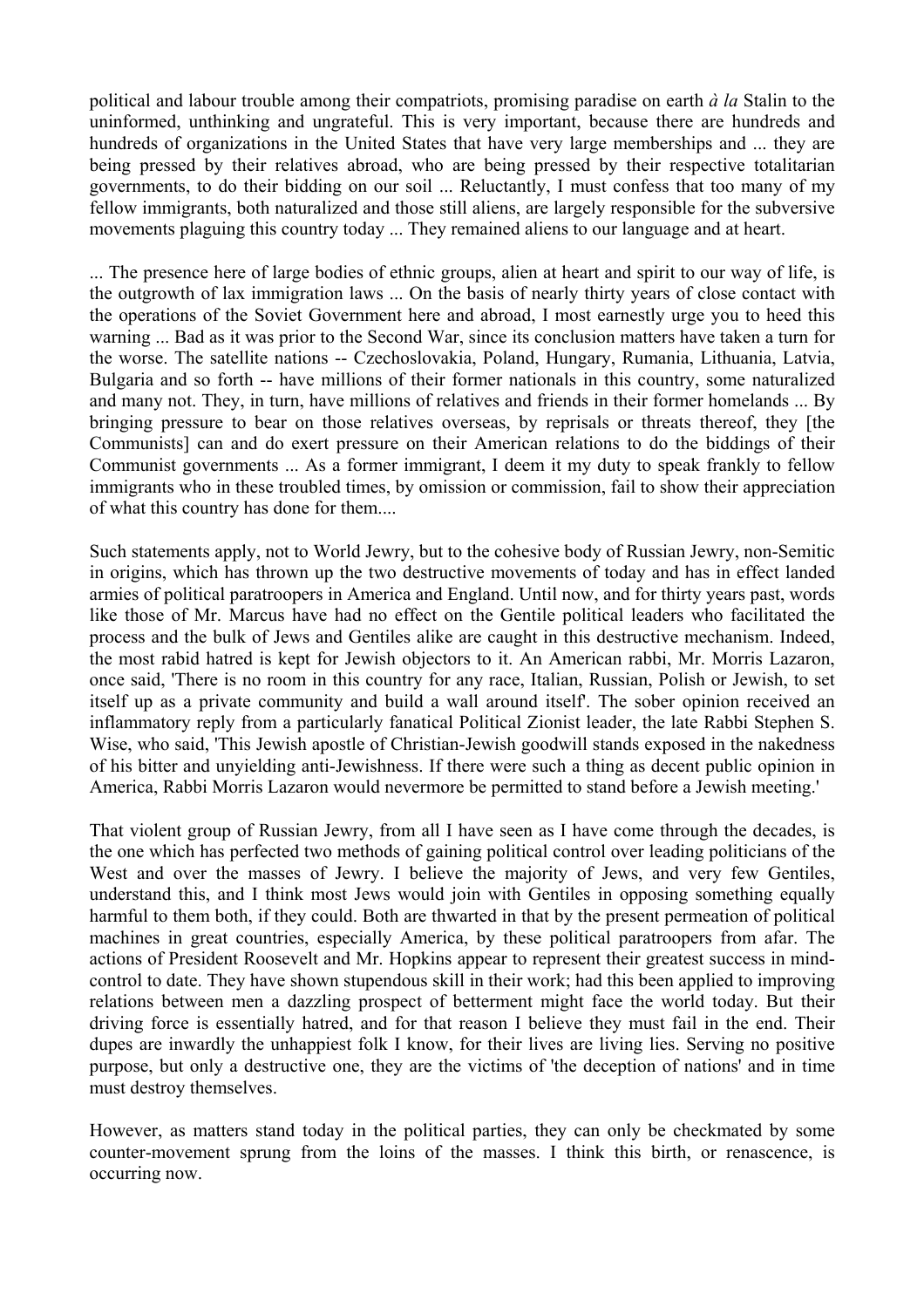## Chapter Four

# LOOKING BACK

From the deck I watched the lights of New Orleans, of the Mississippi's banks and of the last land slip past until the night was black; the ship was out at sea and America was astern. So that was that; I knew the whole area, from Moscow to San Francisco, where the destiny of the world is being forged. Now I had seen everything.

All the world is waiting for the sunrise; there was more truth in that trite ballad of the Second War than its writer or hearers knew. Since 1914 the world has been waiting, and it must wait awhile yet. This feeling of a world waiting to know its own fate, like a prisoner while the jury is absent, has accompanied me everywhere I went. I felt it first in Berlin in 1929 (and today it must lie heavier than ever on that city); it hung over Vienna when I went there in 1935, and over Prague and Budapest and Belgrade and Warsaw in 1938 and 1939. It was more tangible than ever in Paris in early 1940, and heaviest of all over my own London a month or two later.

Still the unanswered question presses on all the peoples, and ever more onerously, and in America it was tangible and vibrant, too. Men know in their hearts, though few of them admit, that the ordeal which began in 1914 is not over but continues; it must continue until the ambition which has been pursued during these four decades succeeds or fails, until the Western nations are free again or have been wholly enslaved, not through defeats in battle but by the alien conspirators at home to whom they have opened their gates.

The feeling of constant suspense which troubled Europe between the wars has spread to the American Republic. Its people intuitively know, if they do not consciously realize, that in the next stage of the process they will be in the thick of the clash. But what the process is very few of them perceive. I think personal experience, of the actual event, is necessary to that. They are in a clutch which they feel but do not understand. They are like the Berliners in 1932, the Viennese in 1937. Only their anticipation is palpable.

To my mind, they are in a similar boat to the British Islander, though not yet quite so far downstream. They are being steered, under pretence of going to fight 'emergencies' and wars of arms, towards the serfdom of the World State with its terrible great sword and its oceanic watchtowers. But only at a high level of enlightenment, like that of Mrs. Alice Duer Miller in *The White Cliffs* and of Professor J. Frank Dobie in *A Texan in England*, does a perception of that inexorably-linked destiny, or doom, survive. Professor Dobie wrote, 'It is not only their common language, their common inheritance of the noblest literature on earth and many common material and national interests that dictate a decent partnership between America and the British nations; it is a common civilization'.

That is in fact the stake, but I do not believe that the forces which have become so strong behind the American and British governments desire the continuance of that civilization. They wish to destroy it and the time seems to me to be ripe for the culminating attempt.

I found in America, if my eye was true, at this time a great bewilderment, a sense of premonition and a spiritual leaderlessness, all things which I knew from Europe and my country, between the wars and after the second one. The structure of government and all the means of public information have become so infested that the masses of men simply cannot tell where truth or native interest lie. The machine has taken charge, and only when men see with their own eyes whither it takes them will they now know whether this was good or bad for them, and turn to resistance if they still can.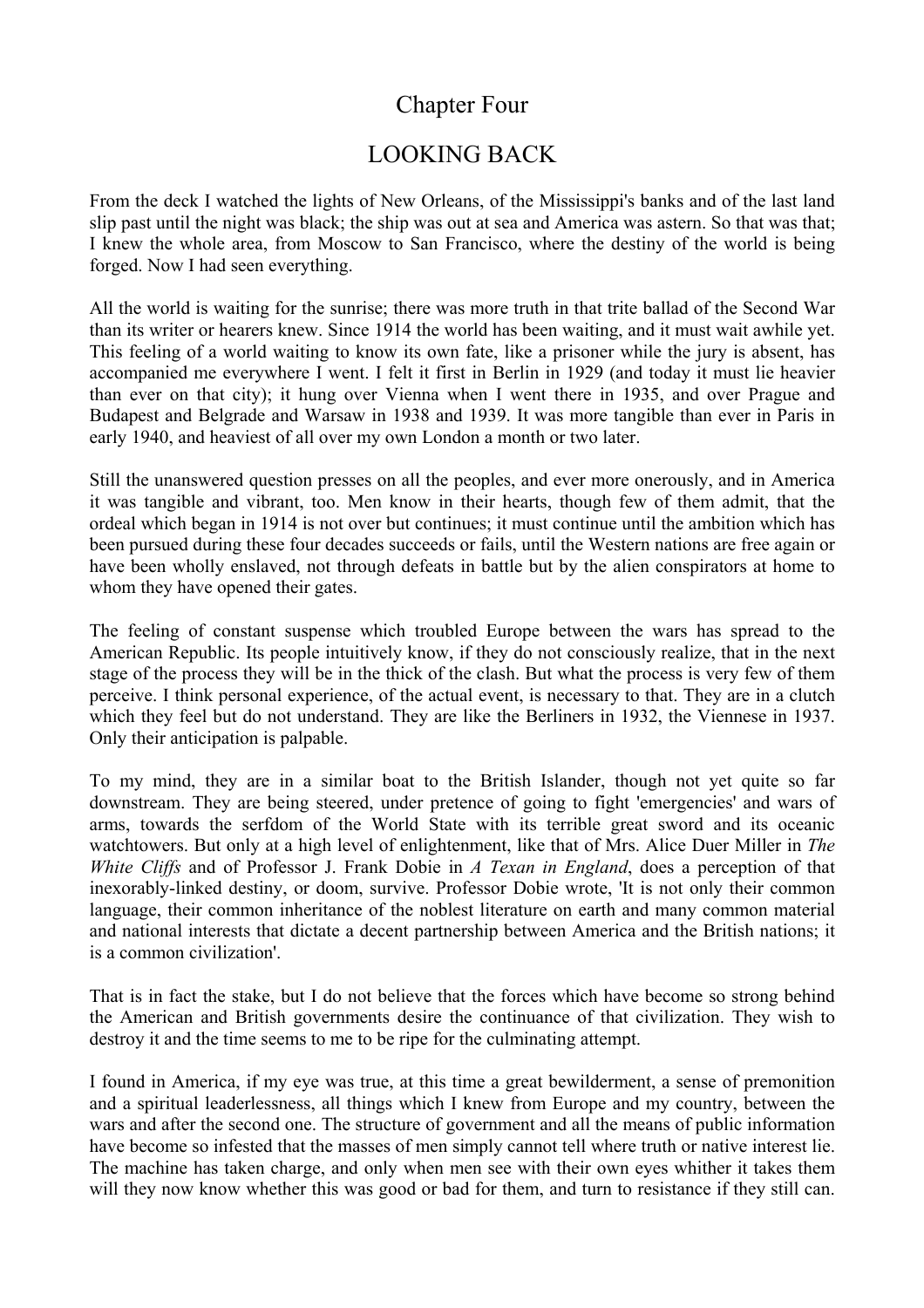America, my own country and what remains of Europe are, I thought, in one ship now, and it is being steered towards the harbour lights, or the wreckers' light, of the World State. I think those lights false ones, set up on rocks. To judge what this great scheme portends for mankind, you need to know the men who are truly behind it. I think I know them, after these twenty-five years of political exploration. However, all should be able to form an opinion about that before very long.

Meanwhile, it was a fine experience and I was the better and happier for it. I looked back with regret as the last of America faded astern, and turned my face towards new travels.

\*\*\*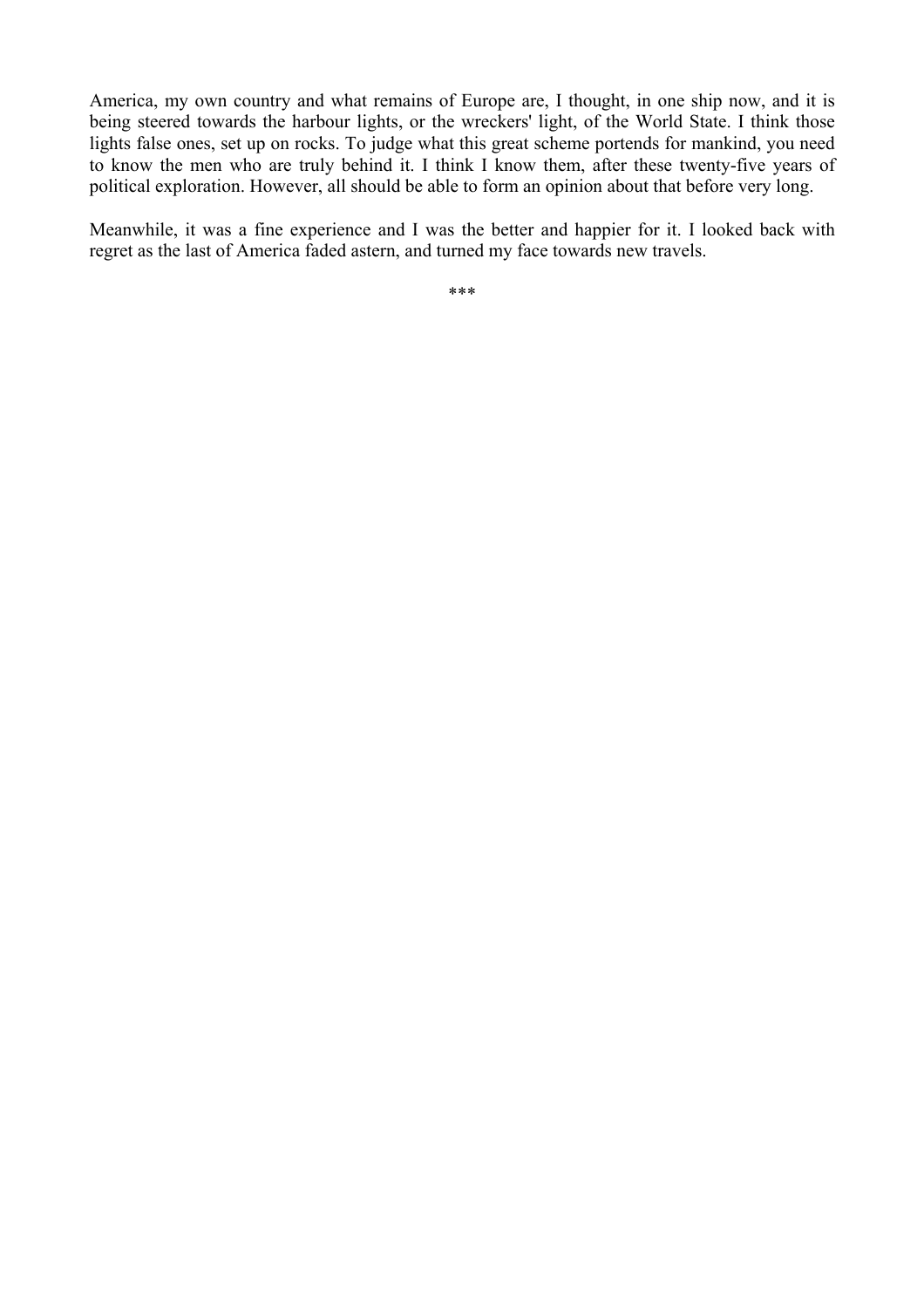#### POSTSCRIPT

I finished this book in June 1950 and a few days later American troops were sent to South Korea to fight Communists from North Korea. The book was meant to be a picture of America on the eve of events which, I thought, clearly impended. Now they have begun; I think they are intended to start the third stage of Armageddon.

In the year that followed I travelled far and wide again, in Africa, then in Canada, and once more into the United States. Thus I often saw The Boys as they set out on one more journey: splendid Rhodesian fighting-men and South African airmen (Boer and British) sailing from Durban; Canadians entraining at Montreal; my own fellow-islanders training for the fray in Canada; Americans reporting for duty. Fine men all, the very best; the breed does not deteriorate, but improves.

But for what *purpose* were they being sent? Watching them, I recalled those ominous words of President Roosevelt's legal adviser: 'the handling of the military forces of the United States can be so managed as to foster any purpose you pursue'. That applies, also, to British, Canadian, Australian, New Zealand and all other military forces, in these times.

Though I feel myself still in the first flush of youth, I come to feel myself also like the Old Man of the Sea when I watch these departures of The Boys. 1914 ...! 1917 ...! 1939 ...! 1941 ...! 1950 ...! In these first contingents are always many who go for sheer love of a campaign; behind them, later, come the masses.

As I foresee them, the events which began with the landing in Korea will comprise the third and probably the final stage in Armageddon and will continue from now on without genuine interruption, whether the Korean affair for tactical reasons is allowed to subside, or is inflated into a third world upheaval. The purpose pursued, by those who truly wield power in the world now, will in my opinion be to reduce America and Britain, both, to slave-status in a World Federation dominated by 'that most formidable sect in the world' to which Mr. Churchill once alluded. This brotherhood has in the last thirty years become so powerful in America and Britain that its chances of success are good. 'When the fox hath once got in his nose, he'll soon find means to make the body follow', said Shakespeare, and this particular fox has in Washington and London got in much more than its nose.

That at least is my opinion, but before adding such argument as I can to support it I beg the patient reader's ear for some explanation of myself. The man who has closely followed these things from their open beginning in 1914, as I have, and has broken away from daily journalism because hidden restraints prevent both the accurate reporting of facts and the unimpeded building of opinion on them, treads a curious path. He becomes a free and thus a happy man. But the very reason that moved him to this self-liberation is that the times are bad and infested with falsehood. The tale he freely tells, therefore, is one of a bad time getting worse, before it can get better; the only difference is that he can at least say what he sees.

This exposes him to the danger that 'the nature of bad news infects the teller'. He has to beware of that contagion, to which such as the late Mr. H. G. Wells succumbed (who was so oppressed by the sense of coming evil that he at last thought the end of the world was at hand, whereas only his own impended).

A trained journalist is better equipped to write of such matters than a novelist who turns to moralizing. I am not tempted to moralize, only to report. My training shows me the deep truth of Shakespeare's warning about the contaminatory danger of bad news, so that I try to shun the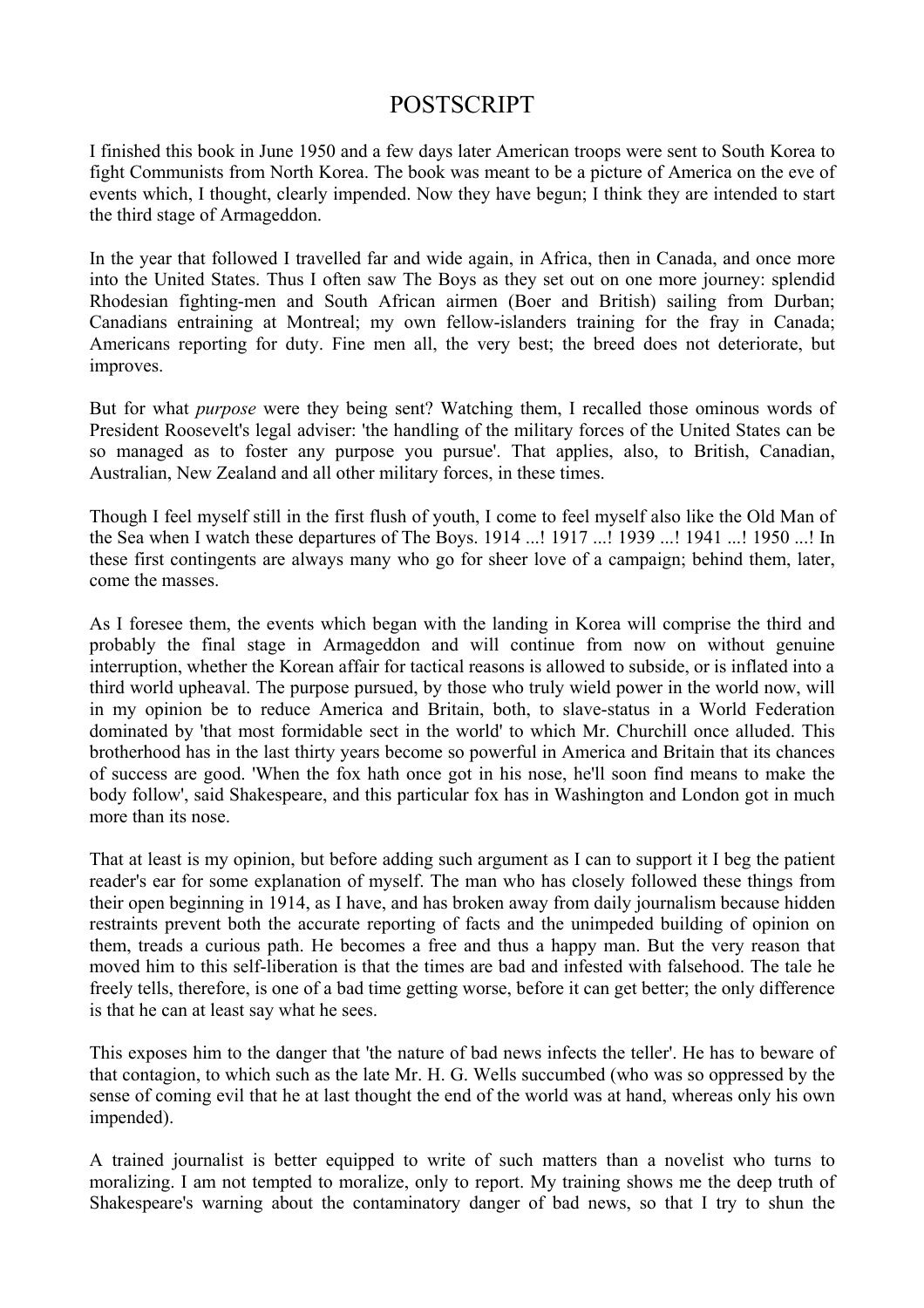personal infection while telling bad news from book to book (at the moment there is no other news), and I hope one day to report the happier sequel.

Merely to shout warnings is also useless, for 'by a divine instinct men's minds mistrust *ensuing* danger'. (Who but that Founding Father of wisdom would have seen the *divine* root of what seems, in the passing instant, a devilish inertia?) Nevertheless, a writer should write, though he should always remember those two great truths, and I write to try and show the true shape of current events behind the smoke-screens thrown out for the masses.

Dogmatism is another danger. My native way of saying things sometimes gives an abrupt shock to the reader's newspaper-born notions of what goes on in the world, stinging him to sharp cries of grief or rage. A man who has seen as much as I have of the sequence of events that began in 1914 is easily moved to impatience at the false public presentation of them and the surrender of the mass-mind to transparent falsehoods. However, no mortal is qualified to cry, 'Lord, what fools these mortals be!', so I want to curb my natural spleen, and in offering my opinions about far Korea to the reader to say, Come, let us reason together'. Then he can make up his own mind.

My *opinion*, then, is that the Korean affair, whether it remains localized now or is puffed up into a third universal war, is either the beginning of the end, or the end of the beginning, of Armageddon. I think the 'military forces' engaged, and their operations, will be 'handled' to pursue certain 'purposes', and I think the overriding purpose is to enslave all The Boys, on all sides, to a tyrannous world authority, for which the present United Nations Organization is a rehearsal. In two earlier books (of 1948 and 1950) I said that, in view of the outcome of the Second War, no faith could be put in any third war begun as one of 'The West against Communist aggression', or the like, unless the political leaders of America and Britain were set free from the secret thrall which they have in recent generations accepted. With that as the basis of my argument, I hope the persevering reader will scrutinize with me the beginnings and present stage of the Korean episode.

In the sequel to Mr. Roosevelt's imperial gift of 'special rights in China' to the Communist Empire (which, under further American pressure, by 1950 had extended to include *all* China save an island yet unconquered, Formosa), the Korean peninsula was partitioned like Europe and Palestine. North Korea was occupied by Soviet and South Korea by American troops.

Events then followed the pattern now familiar. An American expert, General Wedemeyer, was in 1947 sent to Korea and in that year reported to President Truman that the Communist North Koreans would be sent by the Russian Communists against the South Koreans once the Soviet had 'induced' the United States to withdraw its own troops from South Korea. On that, United States forces *were* withdrawn (1948); the North Korean Communists *did* invade (1950); and President Truman (without consulting the American commander, General MacArthur), ordered the American forces to return, broadcasting that this event 'makes it clear beyond all doubt that the international Communist movement is willing to use armed invasion to conquer independent nations ... The free nations face a worldwide threat. It must be met with a worldwide defence'. The United Nations Organization was hurriedly called together to proclaim the President's action a United Nations one. In England, the Prime Minister spoke of 'a worldwide conspiracy against the way of life of the free democracies' and his Attorney General said South Korea was 'one of the lighthouses of liberty, which we cannot serenely allow to go out' (Sir Hartley Shawcross, one of the prosecutors of Nuremberg, also referred to 'the world conscience').

Up to that early stage in the affair, then, it could be interpreted in two ways. Either this sudden war against 'Communist aggression' was genuine or it was false. Either the leading politicians of the West had suddenly awakened to the true nature of Communism; or military operations were being begun and would be 'handled' to allow certain other, overriding 'purposes' to be pursued.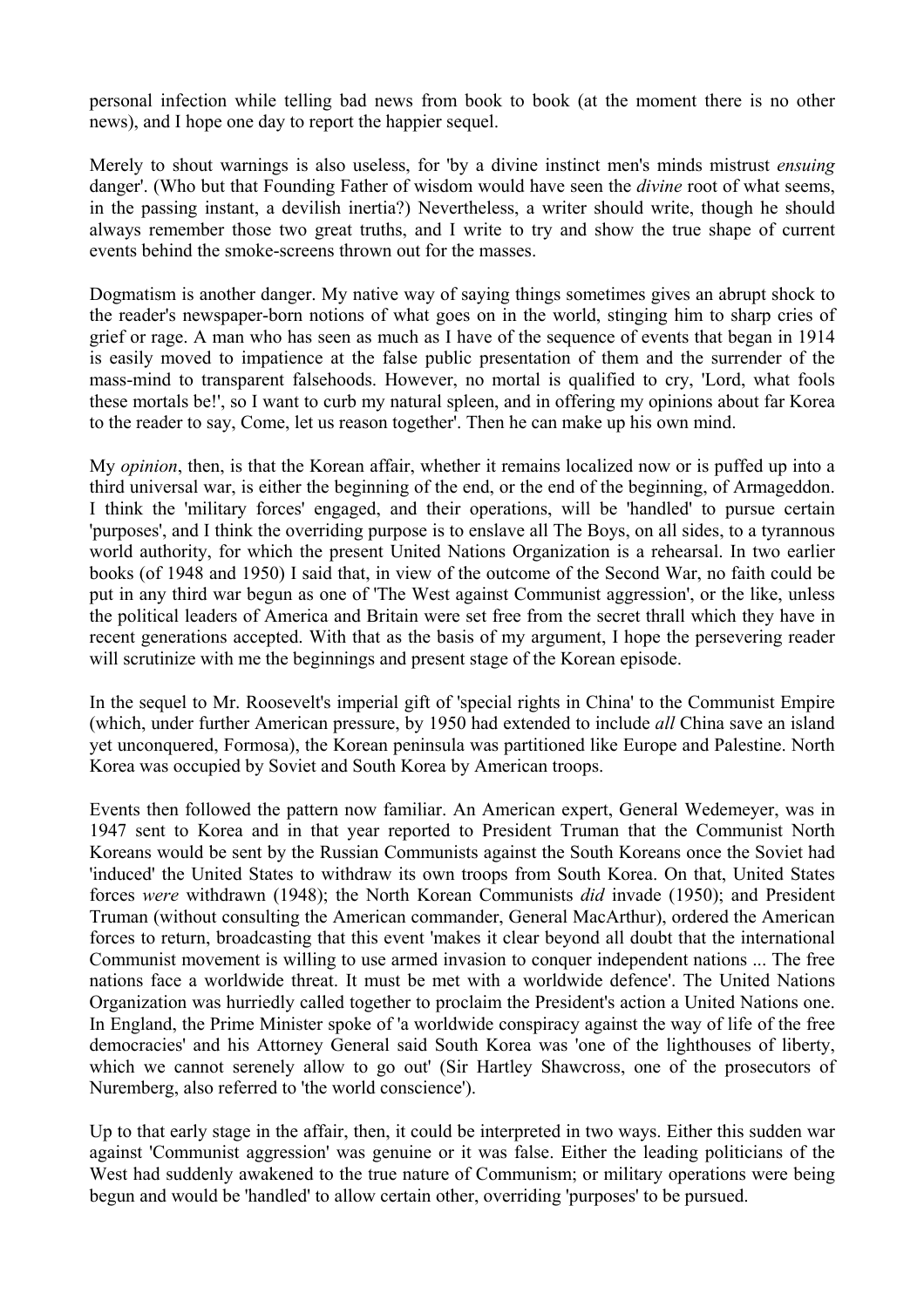What are the signs either way, of genuineness or falsity? The genuine motive can only be tested when the world is able to survey what comes of it all, and that might be some time yet. Many things, however, meanwhile pointed to a continuation of the false one.

First, only five years earlier eight separate European nations, and half of Germany, were surrendered to 'Communist aggression' through secret arrangements made by President Roosevelt which limited the Anglo-American advance in Europe in 1944-45. These countries were forced, by the arrival of the Red Army, to submit to Communist governments, appointed by Moscow. The United Nations Organization, today eager to check 'Communist aggression' in fact sanctioned those aggressions and annexations by admitting the puppet-governments to full membership, so that each Soviet vote was echoed by several dummies. All these governments, with the parent one, remained members of the United Nations Organization when it set out to punish 'Communist aggression'; indeed, for some time the American Commander's operational reports, and requests for reinforcements, were rendered to the Soviet delegate there, who was for the time president of the Security Council!

Second, soon after the Korean campaign against Communist aggression began, the American President sanctioned large loans to Yugoslavia, a Communist State. True, its head was *supposed* to dislike and be disliked by Stalin, but it was beyond any question a *Communist* state. Was the war, then, to be one against Communism in one place and for Communism in another?

Third, and most important, Korea was a geographical pendant of the Chinese mainland, and at American insistence a Communist Government had been foisted on China, too (the Secretary for War under whom General MacArthur operated, General Marshall, but a year or two before had played the chief part in that). Now all that remained non-Communist was this South Korea and the island of Formosa, where the Chinese anti-Communist leader, Chiang Kai-shek (who had been fighting Fascism *and* Communism longer than anybody else in the world) stood with his last forces. He at once offered an army of trained troops to fight 'Communist aggression', and this aid was promptly refused by the American President, who also forbade him to attack his enemies on the mainland.

No reasonable man, I think, can in all this find any genuine sign of a resolve to stamp out Communist aggression or to liberate the world, at last. The picture is that, of saying one thing and doing another, of declaring A Cause to the masses but 'handling' military operations to pursue other 'purposes', which caused the political loss of the Second War, after it was militarily won.

That was particularly clear in the case of Chiang Kai-shek. His unpopularity, in the parliaments and newspapers of the West, could not have been greater had he been a Communist aggressor; indeed, I think it would then have been much less. Having fought all comers for twenty years, and being now embattled in his last island stronghold, he had no friends anywhere. The same process began, of 'smearing' a national leader, which was used (if the patient reader will cast his memory back) with *every* anti-Fascist ally during the Second War. To be on the side of the West, to fight valiantly against Hitler, was a political death-warrant, and sometimes a mortal one. Generals Bor and Anders of Poland, Mihailovitch of Yugoslavia and his King, King George of Greece, General de Gaulle of France and Otto Strasser of Germany, and many more, all received 'the treatment' in this way; now Chiang Kai-shek's turn came. The campaign against him proves the complete infestation of the newspapers of the West, whatever political label they display; and behind it was the massive fact, that he could have thrown large armies into the battle to take the brunt off The Boys from America, from Britain and the British countries overseas. *That was not allowed*!

Next came the turn of the American commander, General MacArthur. He believed it his duty to destroy the enemy and win battles; outside America, and even in large parts of that country, the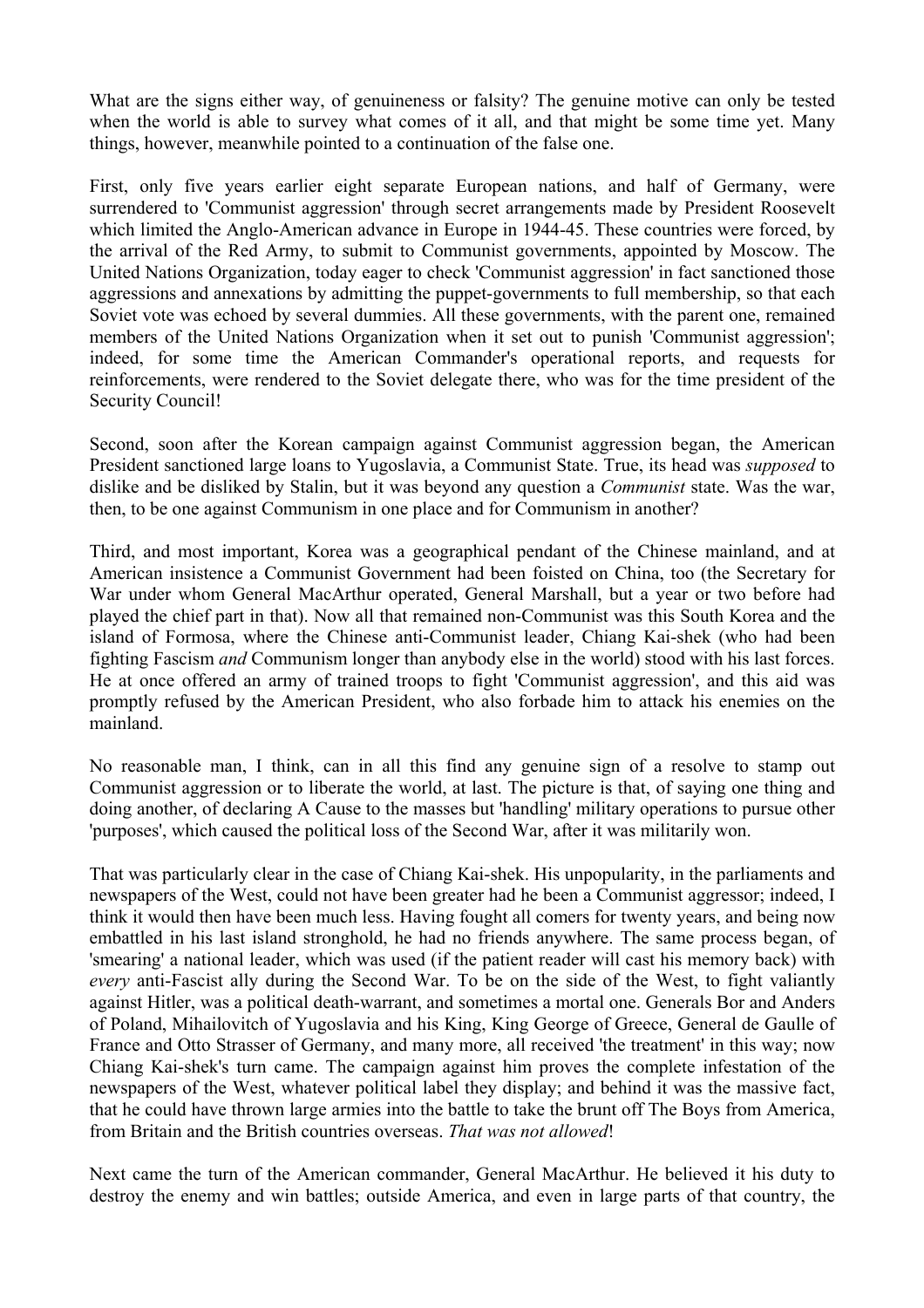mass-newspapers, now so largely controlled by the conspirators of these times, made him as unpopular as Chiang Kai-shek. He did not stop at the 38th Parallel (I hope one day to see a fighting, advancing army perform the delightful military exercise of stopping at an imaginary line, particularly if a good position for the enemy lies on the other side of it); he wanted to bomb the enemy, even to use Chiang's soldiers! In a war against 'Communist aggression' these were clearly disgraceful, almost mutinous ideas; he was dismissed.

I heard his tumultuous public welcome and his speech to Congress from a ship at sea, and landed in North America while the furore continued. General MacArthur is a soldier of a well-known American school. When you have been trained at West Point around 1900 by instructors whose own instructors were still fighting the War of Independence, you see everything in terms of redcoats and continue to fight all your battles against King George III; it is an amiable weakness that only disappears in the course of several centuries. Thus General MacArthur in 1945 did not want the British 'to assume control of any territory that we recaptured from the enemy' and 'refused to use any British divisions until after an assault on the Japanese mainland was under way'. In his speech to Congress General MacArthur, while putting all cogent facts of the Korean affair plainly before America, also contrived to suggest that it was all, in some odd way, mixed up with British 'colonialism' (he did not explain what this had to do with an American President's decision, first to leave Korea and then to reoccupy it). However, that is unimportant. The important thing was his gigantic public welcome, which to my mind sprang spontaneously from the hearts and throats of the great mass of Americans who feel, though they cannot understand, the falsehoods that have beclouded the matter from its start. *If* they are to fight Communism, they wanted to fight it, destroy it, and get the thing done; if not, then they wanted to get out. General MacArthur's orders from Washington (they must count among the most curious of all military history) were merely to 'ensure the security of his command'.

General MacArthur may have been mistaken about the date, thinking it to be 1775, not 1951, but in the main matter at issue he was a symbol of truth among falsehood, and a genuine one. For that reason his tremendous welcome came from the great mass of Americans who felt and feared the falsehoods and longed for truth.

If he was sent, without being asked, against a 'Communist aggressor', he wanted to fight successful battles, destroy and drive back the enemy, win the campaign. When he felt a hand reach out from behind and arrest him each time he tried to do those things, he thought it was a treacherous hand, and protested loudly. He did his country and the world a great service, for by his stand and dismissal large numbers of people for the first time had the brutal contrast, between what the politicians said and what they did, put luridly before them.

Also, The Boys might at some stage in these proceedings wonder to what end they are being used, if any commander who seeks to destroy the enemy is to be dismissed. It is a piquant reflection, that the final success of the Plan for Mankind can probably only be averted now by the recurrence of similar incidents, by the loud protest of a politician here and a general there against the deception of nations. General MacArthur's dismissal was presented to the public masses as the necessary assertion of 'the civil authority over the military', a phrase once valid. Today, when 'the civil authority' in all great countries has clearly passed into other hands than those of the visible politicians, it is an artful deception.

General MacArthur went the way of every politician and soldier, for many years past, who has rebelled against this occult rule. To the close student of the records, General Wavell's relegation from the battlefield, during the Second War, looks very much as if it was the penalty for his reluctance to have any truck with the major disaster which was being prepared in Palestine. The dismissal of General Sir Frederick Morgan (the chief planner of D-Day, and 'an exceptionally fine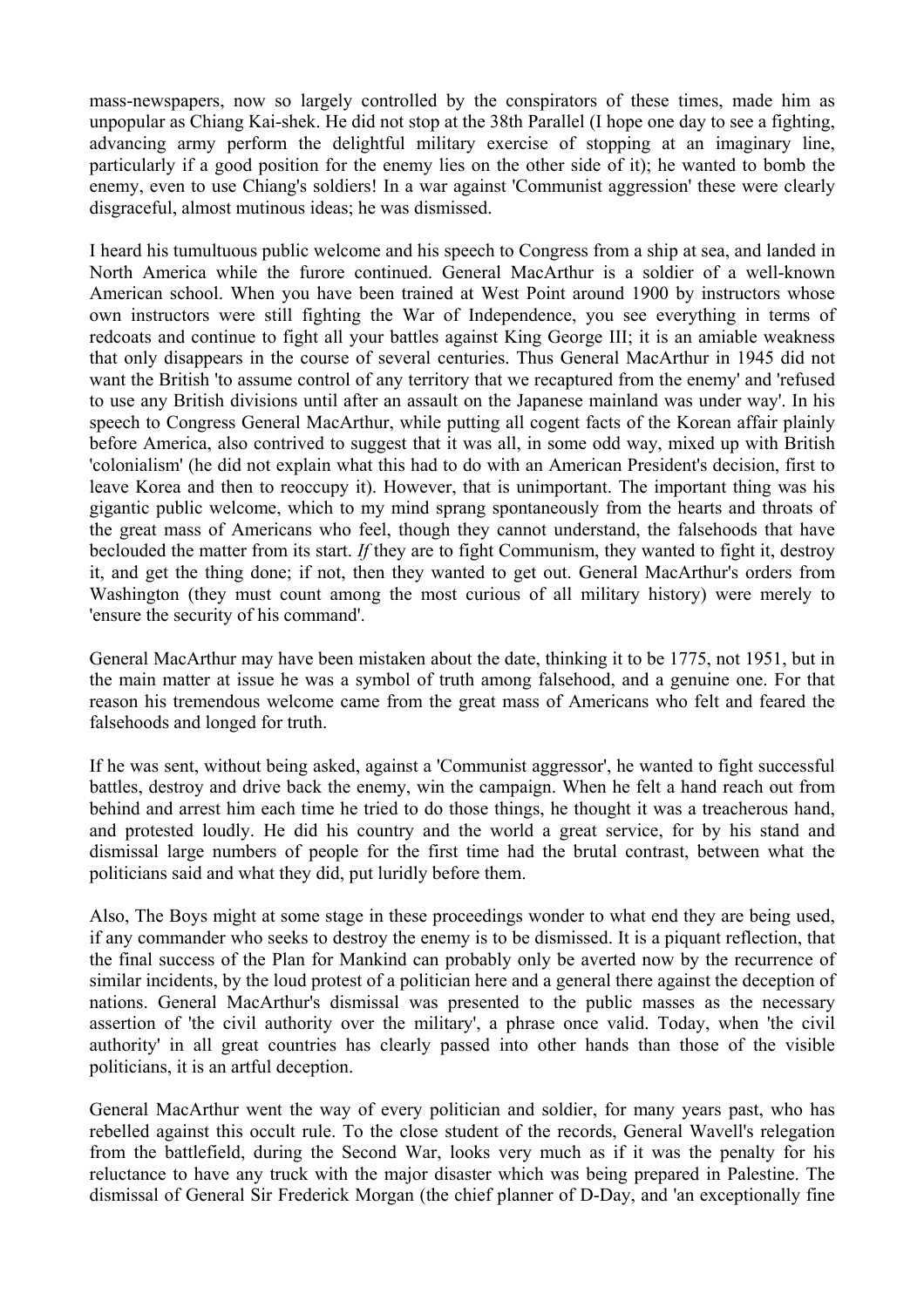officer' according to General Eisenhower) *was* openly the consequence of his public warning that, in the confusion following the fighting's end in Europe, mass-movements of Eastern Europeans were being made to bring about that new centre of world-unrest in Palestine. General Marshall resigned after opposing the recognition of Israel; and only reappeared in the American scene after lending himself to the enforced Communization of China. Mr. Bevin, the only statesman of the last thirty years, was pursued to his deathbed for his opposition to the Palestinian adventure, being described in Zionist newspapers just before his end as 'a symbol of anti-Jewishness almost as definite as Hitler'!

General MacArthur's dismissal was, I thought, certain from the very start of the Korean Affair unless he understood and accepted the meaning of a certain event at its outset. He was made, *not* the commander of the American, or of Allied forces, but 'the United Nations commander', and as a pledge of that status he was sent a United Nations flag. This was indeed a retreat from Old Glory and, knowing something of his character, I was at the time surprised that he submitted. The United Nations flag is in the same colours as that of the new Zionist State, and is almost indistinguishable, in colouring and device, from one used by the Soviet State for its 'International Peace Movement'.

But that was not all. This particular banner, bestowed on General MacArthur, was an especial one: that carried by Count Bernadotte, the emissary of the United Nations murdered on a mission of peace to Palestine! His death went unpunished; it was tacitly overlooked by the United Nations; his proposals were ignored and their opposite accepted.

Thus no more arrogant and open emblem, not of 'The United Nations Organization' as visible to the masses, but of an inner authority ruling it, could have been chosen to present to General MacArthur. There is a sardonic and obviously deliberate symbolism in such episodes as this.

To my mind, the choice of that banner clearly meant that any commander, in the Korean affair or any later one that might grow out of it, must without question carry out his orders received or expect dismissal. It is a great gain to the world that the first commander thus involved did prefer dismissal and did obtain the world's eye for a moment with his public exposure of the inherent falsity of the situation. This is not a matter of the supremacy of 'the civil' over 'the military' authority, but of that of 'The United Nations Organization' and of whatever forces in truth control that body, of which Mr. Alger Hiss was a founding father. The answer to that question supplies itself: on the very first line of this organization's first ledger-page stand two fatal entries written in red: the expulsion of the defenceless Arabs from their native Palestine, with the proclamation of a Zionist State; and the mock-legalization of the Soviet Union's annexation of half Europe.

Thus any commander who intends to keep a 'United Nations' command, while this state of affairs continues, must carry out *any* orders, no matter what his military knowledge or national pride tell him he ought to do. Up to the present the picture of a commander who conforms to that idea is given by General Eisenhower, of himself, in his book, *Crusade in Europe*. At the time, when the thing was in its beginnings, he may well have failed to see its true shape. I do not think that can be hidden from any future commander, who will have before his eyes the way military victory in Europe was converted into political defeat, and the obvious reappearance of symptoms of that same result in Korea.

It fell to General Eisenhower to obey orders to make the Anglo-American advance in Europe, in 1944-45, conform with the Soviet advance from the east, so that in the end Communism swallowed half of Europe. The Anglo-American military commanders, left to pursue purely military ends, could have averted that calamity by pressing right through Germany, and beyond. General Eisenhower repeatedly mentions recommendations by Mr. Churchill in some such sense, but says he had to oppose them because they were 'political', where he was tied to 'military' considerations.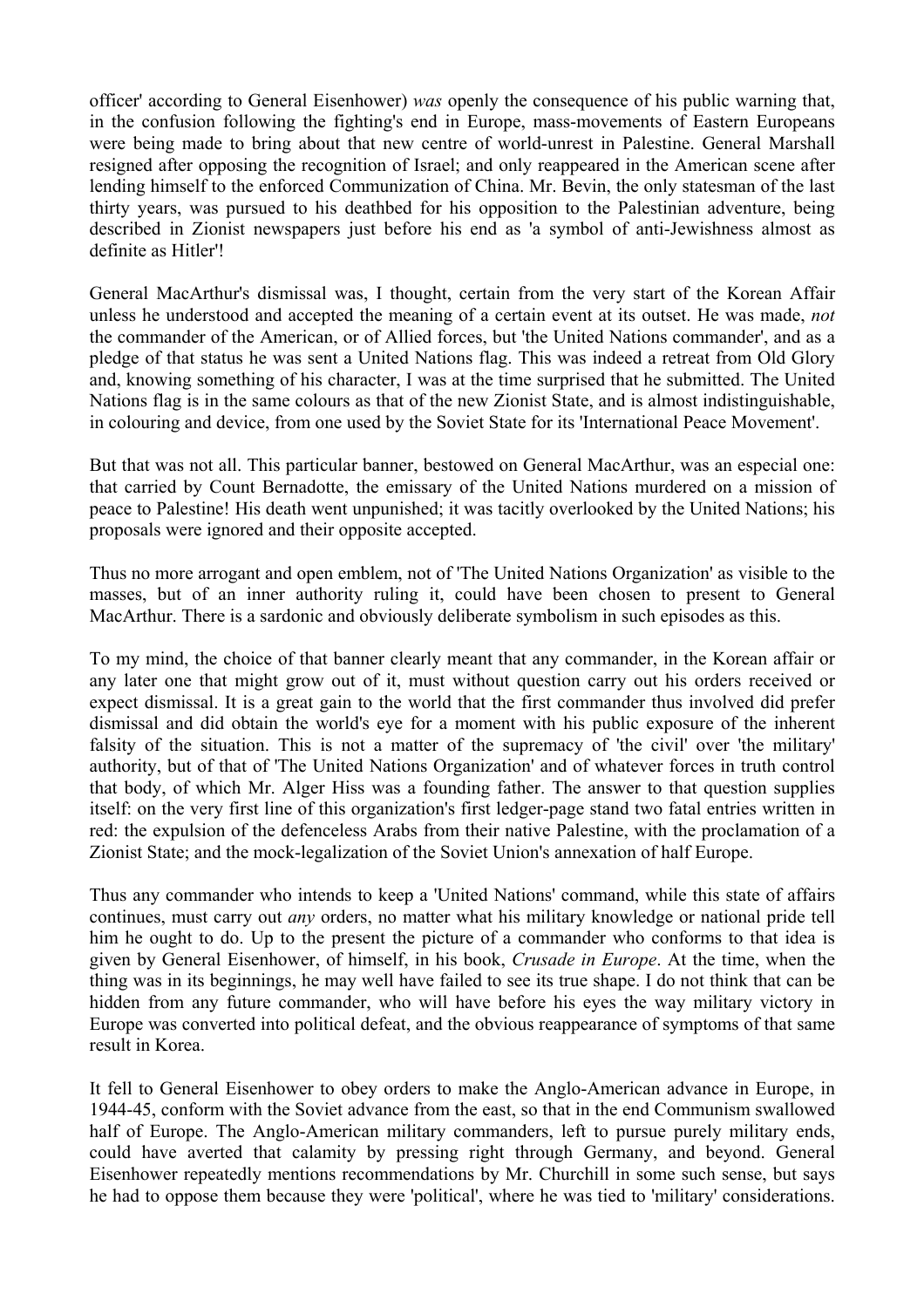However, the supreme order to let the Red Armies get to the Berlin line first was the greatest *political* one of these 1951 years, in my judgment.

Instructively, General Eisenhower refers to General Montgomery's reputation for excessive caution. He mentions this only to refute it, but by alluding to it at all gives the rumour further currency. Then he mentions two occasions on which General Montgomery, after the Normandy landing, urged a quicker and more vigorous advance; on both occasions General Eisenhower declined! The second occasion was in September 1944, when General Montgomery urged that, if given full support, he could rush right on into Berlin and end the war. 'I would not consider it,' General Eisenhower says; and the picture of Europe today may be the result.

In 1951 General Eisenhower is Supreme Commander in Western Europe, and events might have shown him that situations arise when a commander would do better to demur than yield. Of General MacArthur's dismissal, he said 'When you put on a uniform, there are certain inhibitions which you accept'. In his book, however, he said, 'The American soldier ... is an intelligent human being who demands and deserves basic understanding of the reasons why his country took up arms and of the conflicting consequences of victory or defeat ... Belief in an underlying cause is fully as important to success in war as any local esprit or discipline induced or produced by whatever kind of command or leadership action.'

The question arises from that, whether the American soldier, surveying Europe as the Allied victory in 1945 left it, and Korea after the first year's fighting, has any clear 'basic understanding of the reasons why his country took up arms', or of 'the underlying cause'. I do not see how a belief in those essentials can be reconciled with unquestioning submission to orders which might blatantly conflict with 'the reasons' or 'the cause', and think it might be grave if General Eisenhower took with him into his second Supreme Command an inflexible respect for 'certain inhibitions'.

For what *was* the result of General MacArthur's dismissal? How far did it clarify 'the cause' or improve the prospects? The answers may be learned from the remarks that were made about it by leading men who approved of it. First, President Truman himself announced that his country 'would not strip itself of allies in order to follow General MacArthur into direct war on Communist China' (the Chinese Communists, as I have neglected to mention, by this time were making war on General MacArthur, and his successor). But if anyone 'stripped' the American forces of allies, it was apparently President Truman, who from the first forbade Chiang's anti-Communist Chinese to fight the Chinese Communists, and refused the aid of their armies! Words lose all meaning in these debates.

Then the British Defence Minister, a Mr. Shinwell, announced that General MacArthur's dismissal had opened the way for the United Nations and Red China 'to get together'. Red China, with its puppet North Korea, was 'the Communist aggressor' against whom this enterprise was originally launched. Now the aim was 'to get together'.

Then, while American cheers for General MacArthur still resounded, the Canadian Minister for External Affairs, Mr. Lester Pearson, declared that it was 'a mistake to say the United Nations forces were fighting in Korea to defeat Communism. The purpose there is to defeat aggression by Communist states'. He added that 'until the war is ended there can be no question of even discussing whether Formosa should be handed over to the Peking regime' (the Communist Government foisted on China) 'and the same view holds in regard to the recognition of the Peking Government'.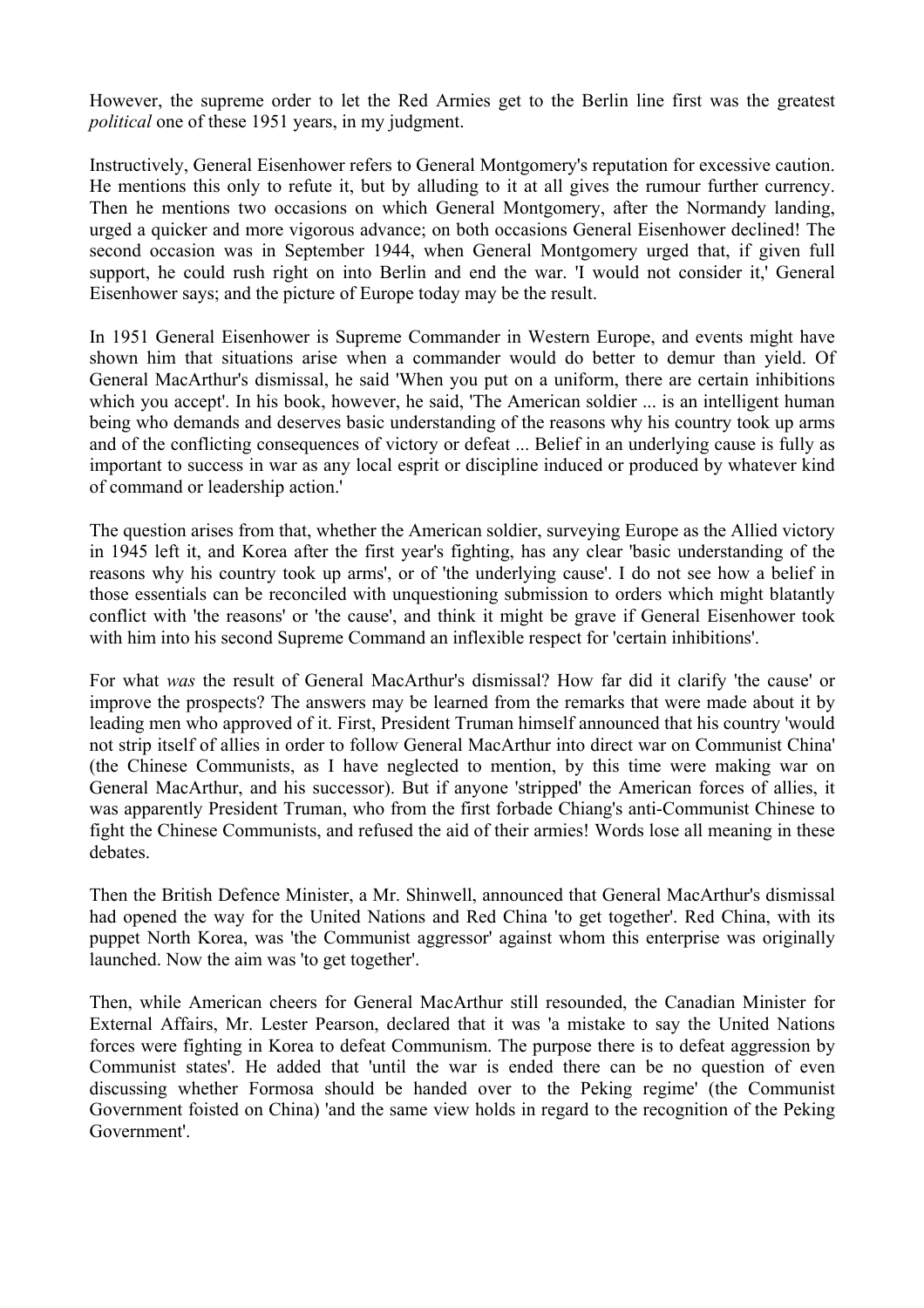That is clear. It means that when the war *is* ended there *can* be 'a question of discussing whether Formosa should be handed over' to the Communists, and there *can* be 'a question of recognizing the Chinese Communist Government'.

That would mean rewarding 'Communist aggression' by handing over to the Chinese Communists the last unsubdued anti-Communist stronghold, and a further reward in the form of recognition. That would be a repetition of the events of 1945 in Europe: the expansion of the Communist area, the increase of Communist voting-strength in the United Nations Organization, the abandonment of the anti-Communist (or anti-Fascist) leader. It would be the exact opposite of 'the reasons' and 'the underlying cause' proclaimed to the masses when the war was begun!

That should explain the mass of American enthusiasm for General MacArthur. He was seen as the symbol of truth against untruth. At the time the statements were made, which I have quoted above, ten thousand Americans had fallen in Korea, and mounting numbers of British, Canadian, Australian, New Zealand, South African, Greek, Turkish and other soldiers. Surely at some point The Boys must learn for what they are sent to fight? To masses of Americans, in any case, it must have seemed that the exposure of a Mr. Alger Hiss (and to numbers of British Islanders, that of a Dr. Nunn May, a Dr. Klaus Fuchs or a Dr. Bruno Pontecorvo) was wasted energy, if events were to follow such a course as this.

I do not see how to escape the conclusion that, at any rate up to this point, military undertakings were once again being 'handled' to pursue the 'purposes' of groups which have become supremely powerful in America and England, and that these purposes were the opposite of any 'cause' publicly proclaimed. I think the aim is so to direct events that the last obstacles to the setting up of the despotic World State shall be broken down; and these are, the remaining rights of property and liberty in the American Republic and the British Island.

For the great secret which has been discovered in the Twentieth Century is this: that once you can get The Boys marching you can behind their backs destroy all these remaining obstacles. You can do anything at all! The solution to all problems lies in the magic words, Emergency Powers.

In England this process has been carried half-way to completion, or perhaps a little more; only the last coup is needed. Income-tax is already nearly half of income, and taxation only begins there. Men may no longer freely buy food, choose their occupations or build homes. They have as yet the right to fair trial. All these inroads on property and liberty were begun under Emergency Powers in the First War and enlarged under those taken by Mr. Churchill in the Second War. The restoration of those rights was promised but in the event the Socialist Government of 1945 prolonged the Emergency Powers *temporarily*, from year to year. The Korean enterprise once begun, they were made *permanent* at once! Now they can only be thrown off by some great change or upheaval in England; the people are half-way back to where they were centuries ago.

America almost escaped from President Roosevelt's Emergency Powers after 1945. Save for the great increase in taxation, they mostly fell away. The Korean enterprise once begun, President Truman reintroduced his predecessor's 'State of National Emergency', and America followed England on to the downhill path, though some distance behind.

In both countries the chief device recommended by Karl Marx's Communist Manifesto for reducing a free country to slave status ('a progressive income-tax') was at once applied. President Truman announced that his country 'must be taxed until it hurts'; in England a Mr. Strauss, Minister of Supply, foretold 'severe new taxation', and this quickly followed.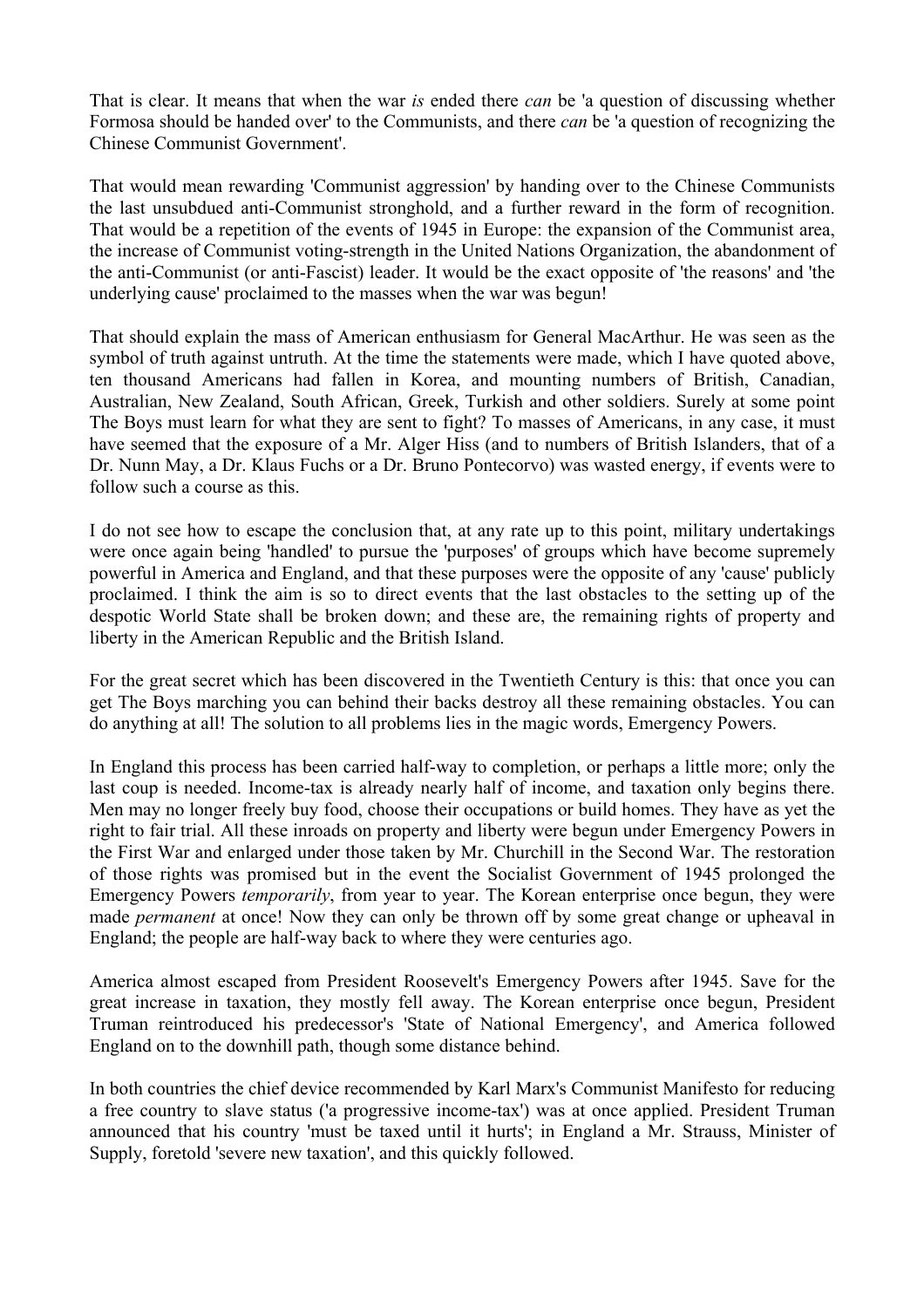The Plan goes on, by the methods now tried and tested. I do not now see much likelihood that effective public opposition to it will arise before it is completed, because there is no effective public realization of it. The chief reason for this is the astonishing submission of the world's newspapers to it. They are now so very largely served by news-agencies and political writers working from a central source that their infestation by news and views, all coloured to serve the hidden purpose, is almost absolute. Since I first set foot in a newspaper office thirty years ago the deterioration in this matter has been fantastic; since I shook that dust from my feet twelve years ago I have watched it constantly increase in speed.

I do not believe that far Korea has much more than the importance of a starting-button in these events. A few years from now men will have forgotten where it is, and have to jog their memories to recall that, like Poland, it was once proclaimed to be 'a lighthouse of liberty'. I think the events which will grow out of this event will prove to be mainly concerned with a different territory, the one known to biblical prophecy as Armageddon.

Already tomorrow's events are taking shape there. 'If the war should spread' (wrote a Zionist newspaper, while all the world and his wife looked at Korea) 'the Middle East is seen as a potential danger zone, and new talks have taken place in Washington between Israel representatives and the United States State Department on the subject of arms shipments to the Near East and protective measures if Israel is threatened'.

Why is that particular piece of the globe held so vital by those who, quite transparently today, control the acts of great governments? I think the answer is contained in some words spoken in 1950 to a Zionist audience by the World Zionist leader, Dr. Nahum Goldman (once again I am obliged to a Zionist newspaper for knowledge of them). He said of Israel, 'The state has been established in one of the most difficult geographical positions in the world. It is very hard to find an explanation, but it is a unique geographical position. In the days when we were trying to get the Jewish state with the consent of the British Government and at one of the private talks I had with Mr. Bevin, he said: "Do you know what you are asking me to do? You are asking me to deliver the key to one of the most vital and strategic areas in the world." And I said, "It is not written in either the New or Old Testament that Great Britain must have this key".'

That applies to any other country in the world today, not alone Great Britain.

Of the many methods by which these great ambitions are pursued, far behind the scenes visible to the public masses, I can offer one other small but vividly illuminating glimpse (also from a Zionist newspaper). At the time of the numerous exposures of Communist agents in British and American atomic research in 1950 (the case of one 'Professor Pontecorvo' was in discussion at the moment), a Zionist publication printed these statements:

'The matter has brought into question, though still in a friendly and rather delicate manner, the position of other foreign-born scientists, the overwhelming number of whom are Jews from different parts of Europe. In fact, investigation has now revealed to the public that atomic research is to a large extent a Jewish science ... It is of some interest to disclose that before the war a proposal was put forward to Dr. Weizmann to bring together some of the most noted Jewish scientists in order to establish a team which would bargain with the allies in the interest of the Jews ... Only recently I saw the project as originally outlined ... by a scientist who had himself achieved some renown in the sphere of military invention.'

In the picture of such larger ambitions the Korean affair dwindles to the size of a speck, or perhaps of a starting-button. As to that enterprise, whether it is to grow into a third world war or not, no confidence can in my opinion be placed in any military or verbal campaign against 'Communist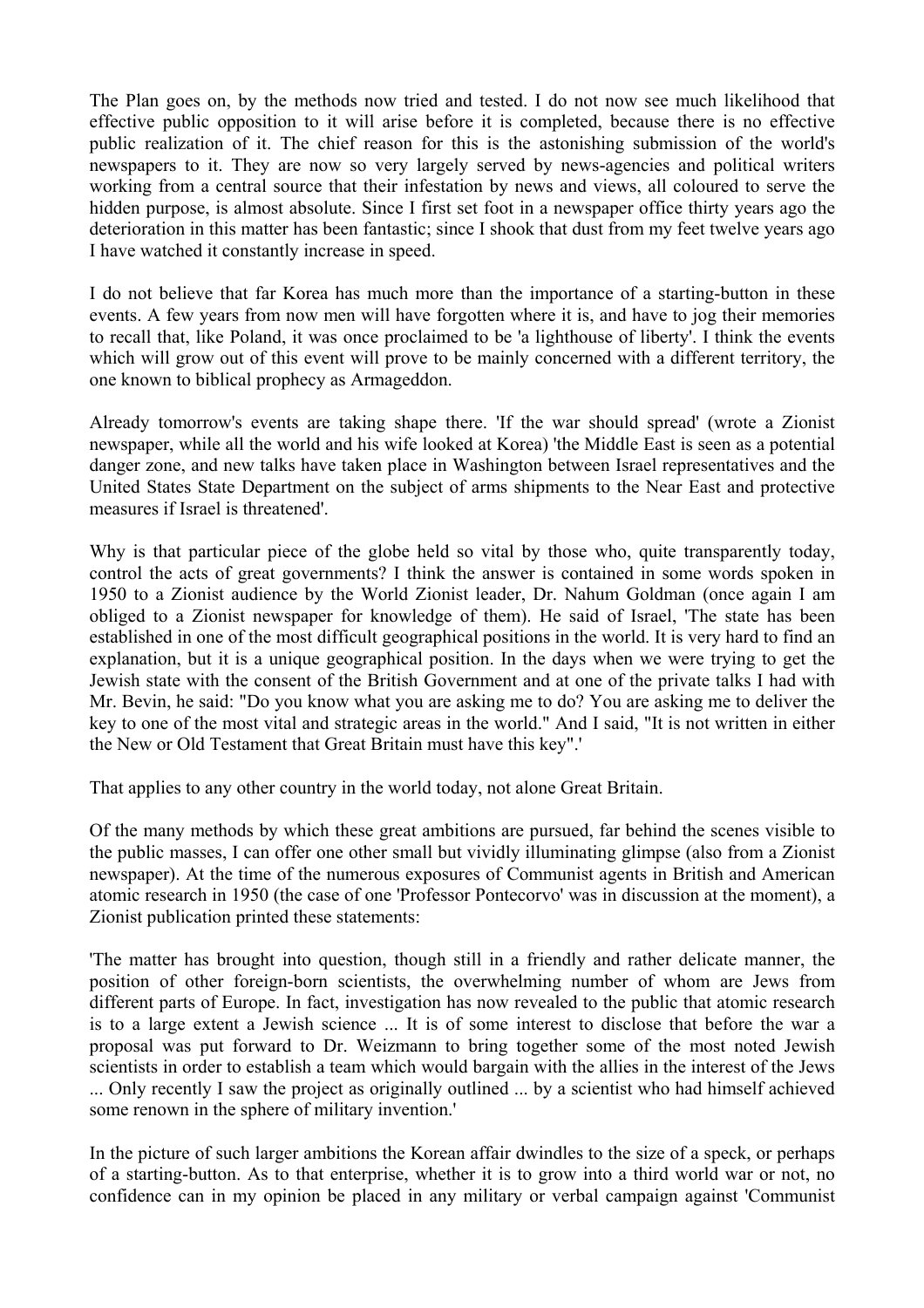aggression' while the victims of such aggression are represented by Communist commissars in the debates of the United Nations Organization; while the Communist Party is left legal in the great countries supposed to be united against Communist aggression; while Communist permeation remains unchecked and unexposed in their countries and while their peoples are by the screw of Emergency Powers ground ever deeper towards Communism.

The Korean undertaking could not at its start be accepted, until proof appeared, as a genuine bid to punish 'Communist aggression' or check Communism; the political leaders of the two great countries chiefly concerned, America and Britain, had for many years done their utmost to prevent the exposure of Communist infiltration into their own governmental machines and today still continue to cloak it, while publicly accusing and abusing 'the worldwide Communist conspiracy'. The conversion was therefore too sudden to be accepted without proof by deed. The first year of the Korean affair, however, at every stage gave greater cause to doubt the genuine conversion and genuine motive, and to suspect the continuance of the secret, false one.

If the real motive is to increase the authority of the United Nations Organization over peoples, and to tighten the submission of peoples to it, the forward-looking reader should bear in mind that among its delegations Communist voting-power is very strong and will be made stronger, as the direct result of the Korean episode, if that is to lead to the abandonment of Chiang Kai-shek and the mock-legalization of the Chinese Communist Government by its admission to the United Nations.

Quite apart from that aspect, anyone who knows the permanent staff of the United Nations Organization would smile at the notion that it would wholly and genuinely support any attempt to check, repress or punish Communist aggression. The permanent staff was assembled in those days of greatest confusion which surrounded the fighting's end in Europe; the days when Mr. Alger Hiss was Presidential Adviser and first Secretary-General of the new world directorate. It is permeated through and through with Eastern European Communists and Zionists, the spiritual kith and kin of the persons who have appeared, as at the turning of stones, in those fragmentary exposures of espionage and subversion which have occurred in the last five years in the United States, America and Britain. This particularly applies to those organs of it, called 'Unesco' and the like, which are clearly intended to be shadow-ministries of the future World Government.

In these circumstances, any World Government arising out of the United Nations Organization in its present form would be a tyrannous, despotic thing comparable only, in my judgment, with the carpet-bagger-and-scallawag regime which the North inflicted on the prostrate South after the American Civil War, or the Soviet on prostrate Eastern Europe after the Second War of this century. If the U.N. stables ever were truly cleansed, that might alter, but they have not yet been and no sign appears of any true intention to purify them.

Beyond that, to my mind, lies the point where hopeful portents appear in the darkening, downhill process. Until the Western world sees the actual reality of what threatens, it will not believe, for authentic information is now denied the masses and in any case men's minds disbelieve dangers yet to come. But when the plan succeeds and the thing happens, men will at last see its face, and know its clutch. Not all the carpet-baggers and scallawags could prevent the American South from putting itself together again; the South survived and revived. That is the later stage to which I look now in the greater picture.

The picture is that of 'the deception of nations'. Revelation says that the final attempt will fail and the old serpent be put in chains. That final attempt seems to be beginning now and in its last stage, as I judge, aims at the disintegration of the American Republic and the British Commonwealth, not at that of the Communist Empire. However, the happier outcome is yet to follow, and I expect by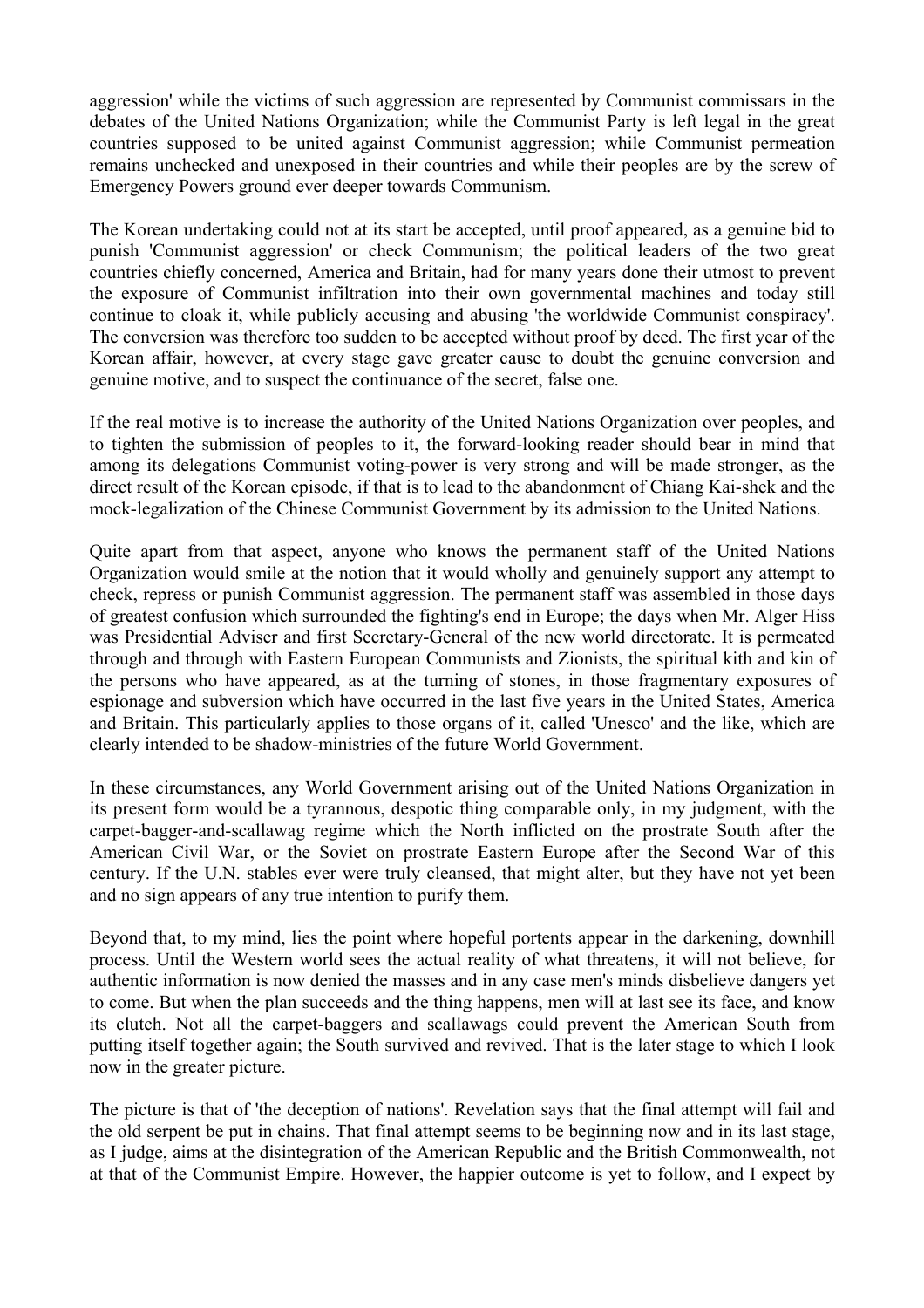way of later travels, farther and wider, one day to come to and witness that liberation from the thrall which began in 1914.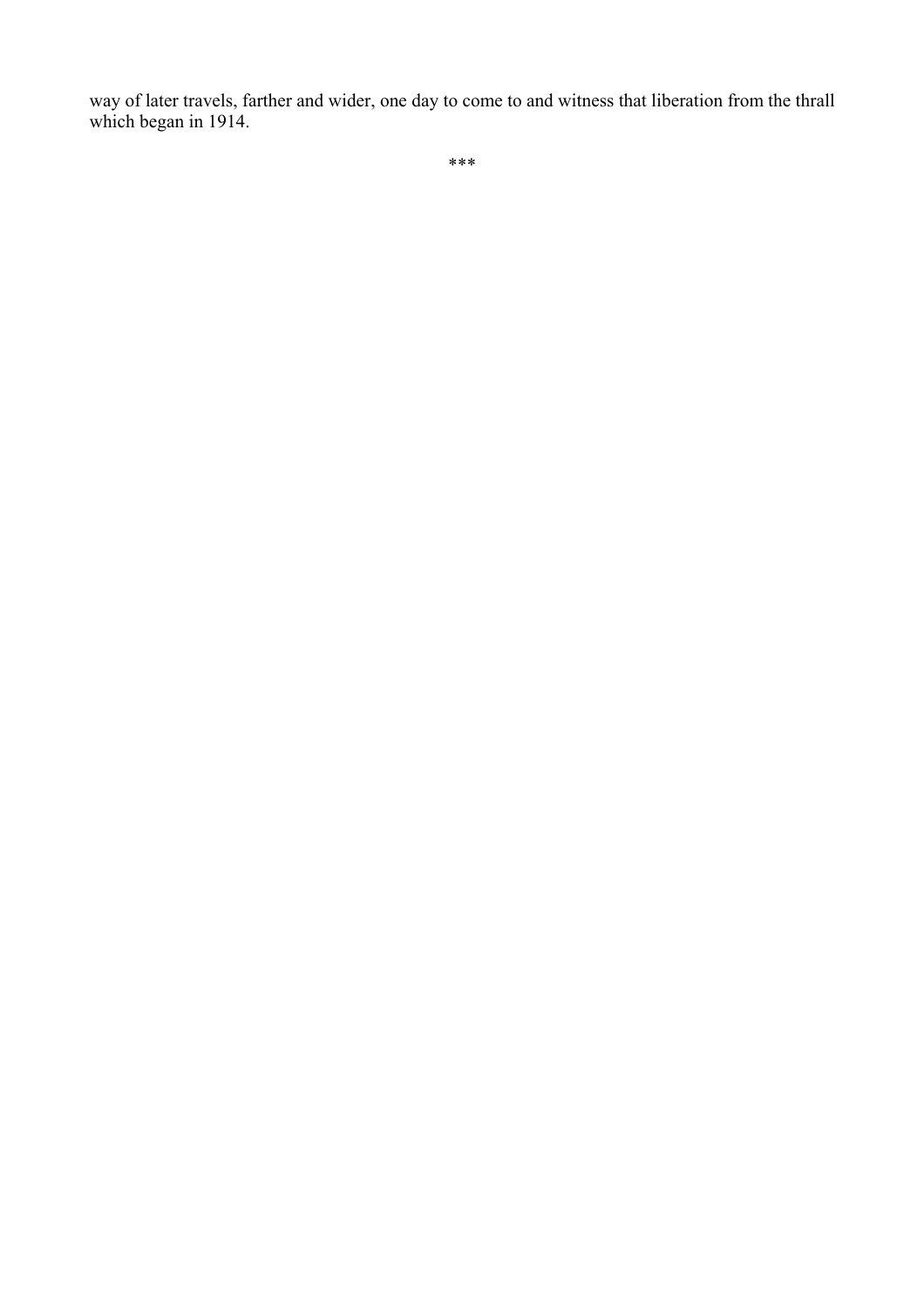## P. P. S., JULY 1951

Between the writing of the Postscript and the publication of this book came the event which calls for the Post-Postscript: the truce-parley in Korea.

This event was foreshadowed in an allusion made previously [ed: fourth paragraph of *Postscript*}: 'whether the Korean affair for tactical reasons is allowed to subside, or is inflated into a third world upheaval'. For tactical reasons which I think obvious, the intention as I write seems to be to allow the Korean affair to subside. The reason appears to me to be that the Korean war was coming too near to achieving its declared aim: a heavy defeat for 'Communist aggression'. I do not believe that result was ever genuinely desired by the forces which began it, and think the major facts of the year's fighting, 1950-51, plainly demonstrate this.

Before the truce-talks were even announced an American commentator, Senator Joe McCarthy, in a speech which was suppressed by nearly all newspapers everywhere, said, 'This Administration, which has given us this caricature of a war, is now bent on an even worse horror: a phony and fraudulent peace.' I think this opinion accurate and borne out by the facts now available. If that is so, it equally vindicates one I expressed in two books published after the Second War (*From Smoke to Smother*, 1948, and *Somewhere South of Suez*, 1950): that the great governments of the West are at present plainly servient to or infested by the agents of two super-national forces, Soviet Communism and Zionist Nationalism, which pursue overriding ambitions; and that while this condition continues no confidence can be put in any war proclaimed at its outset to be one of 'The West against Communism'. I thought that any such war would in the event be 'handled' to destroy the last defences of personal liberty and property in the English-speaking countries and to enslave them all to a bogus World State which would in truth be a Communist-Zionist directorate.

That would be the continuation of the process begun at Yalta, where the military victory of the West was transformed into the political victory of these overriding forces, so that the major results of the war were the expansion of the Communist Empire and the erection of the Zionist State, both through the political leaders and military strength of the English-speaking countries. The course of the Korean campaign, in my view, showed that these overriding forces remain powerful enough to bend all military operations to their overriding ends (whether the truce now in negotiation is completed or the fighting is renewed).

The theory may be tested against the facts now known. The Korean war is unlike any other in history. Its course, like that of the Second War after the Communist Empire changed from alliance with Hitler to alliance with the West, seems to me to have followed 'a secret pattern to which we do not as yet have the key'. The words, again are those of Senator McCarthy in his speech of June 14th, 1951, before the United States Senate, which I hold to be the most important document made public (though suppressed by newspapers) since the Canadian Spy Report of 1946 and any who wish to understand the real war that has been in progress since 1939, or 1914, should obtain it. I think, however, that my theory, given above, provides 'the key'.

I support the statement that the Korean war was, or is, unlike any other in history with the following arguments.

It was begun, on his own authority, by an American president without any consultation of the American people. That in itself is not new in history; despotic rulers have often sent their people into war so. What is new in history is that the American representative at the Nuremberg Trials, instructed by the same president, made this very thing a capital charge against the Nazi leaders. He pressed for and obtained from the chief defendant, Goring, an admission that the German people were not consulted when Hitler decided to make war on Soviet Russia. This point was laboured in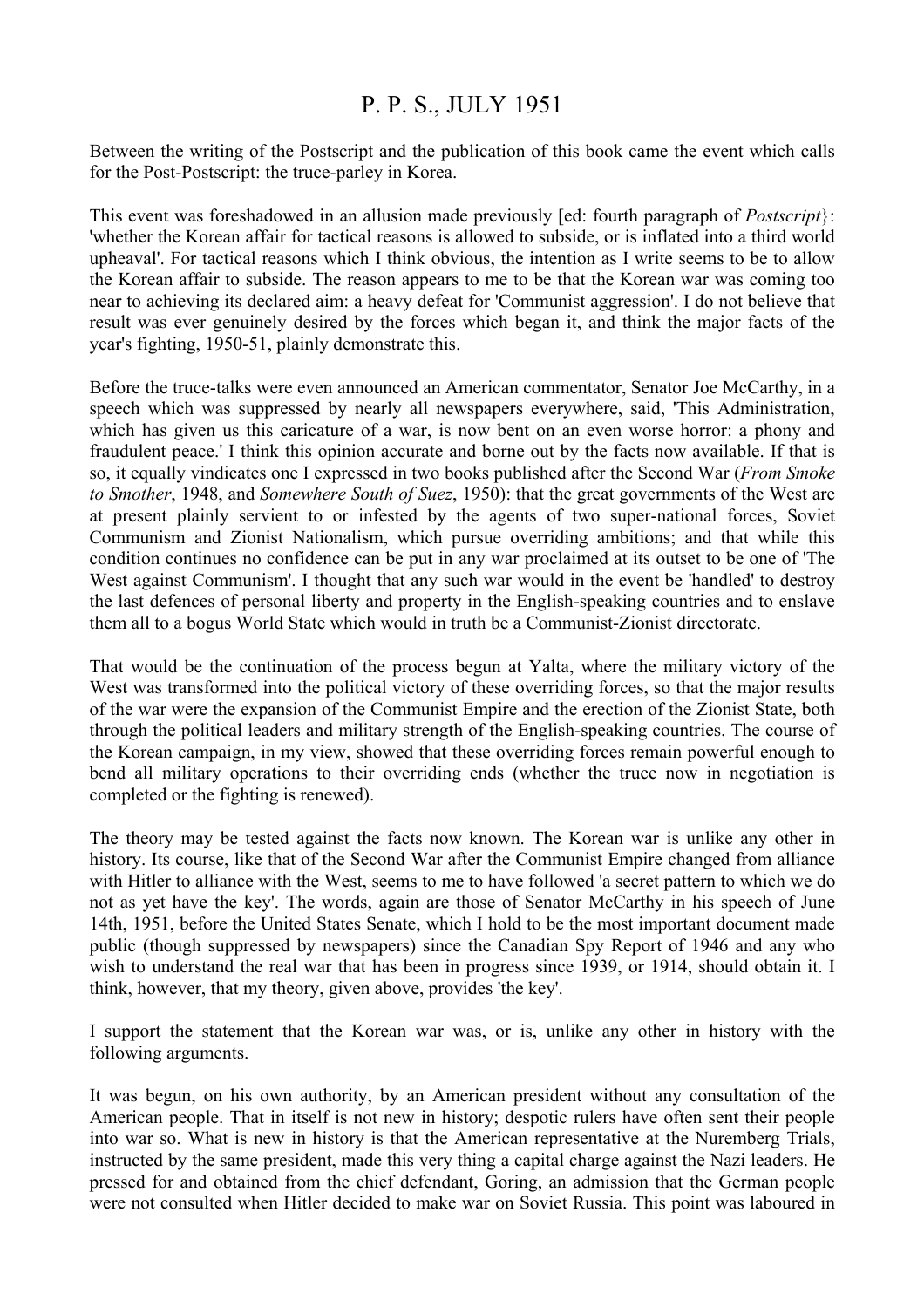order to lay emphasis on the criminal irresponsibility of the Nazi leaders, and the consequent guilt of individual German generals in following it.

Similarly, the British and other peoples were not consulted when they, too, were sent into the Korean war, following the Americans. All these English-speaking peoples have now surrendered their birth-rights to the dogma of 'emergency powers', set up during two world wars, under which governments in the English-speaking world may at any instant throw their peoples into foreign war, or domestic servitude, without further explanation than that of 'an emergency'.

The supreme importance of that, to my mind, is *not* so much that these peoples can now be drawn blindfold into war, for, unlike most others, I do not see war in itself as the supreme evil. The greater importance of it is that they have also surrendered the power to scrutinize their governors' motives for beginning a war, the conduct of military operations, or the political outcome. The campaign may be so 'handled' as to produce their own political defeat at the moment of military victory, which means that the men of the English-speaking countries can be marched, through 'emergencies', to their own enslavement.

When I first visited America, in 1949, one of my earnest acquaintances, an American who seemed at first sight a simple man, surprised me by a deeply perceptive remark. He spoke of the machine of mass-suggestion which has been built in the last twenty years and said, 'I guess this country could be brought to fight any other country in the world after one month's propaganda treatment by the politicians, press and radio.'

He erred, however, by thirty days. Not even thirty seconds of propagandist preparation now are necessary to set English-speaking soldiers on the march, from the American Republic, the British island, the English-speaking countries oversea. Again, the supreme importance of that is not so much that they are sent to fight, willy-nilly, but that they have no insight into or control over true motives or real results. When they have fought and won, under this System, the political triumph can be handed to their enemies.

General Eisenhower, who carried out the order which left half Europe in the Communist clutch, wrote in his book that soldiers demand and deserve the truth about the reasons for a war they fight, and need 'belief in an underlying cause'. In Korea the valid reasons and the credible cause were not to be perceived. The war 'against Communist aggression' there was begun by governments, in the United States and Britain, which for five years (since the Canadian Prime Minister's urgent flight to and warning of the American President and the British Prime Minister in 1945) refused to expose the Communist infestation of their own departments, agencies and services; they always indignantly denied that the condition existed when some public expostulant called attention to it.

The exposures of it which occurred in the United States and Britain before and during the Korean war (such as that of Mr. Alger Hiss and many others in America; of 'Professor Pontecorvo', Dr. Klaus Fuchs, Dr. Alan Nunn May and others in England) were *in every case* brought about by outside action, such as the persistent denunciations of a repentant Communist agent, or imperious summonses from Moscow to desert), and *never* by the act of the London or Washington Governments.

From the moment of the Canadian Prime Minister's warning (and in the case of America much earlier, for President Roosevelt was given proofs in 1939) the concealment of this situation by those governments has been a clear sign that no 'war against Communist aggression' undertaken by them could be held genuine, unless its course and outcome proved this. If the infestation were not admitted, exposed and removed, the hidden forces clearly, from the outset of any new war, would work for the political victory of the alien power to which they owed allegiance. Yalta was the first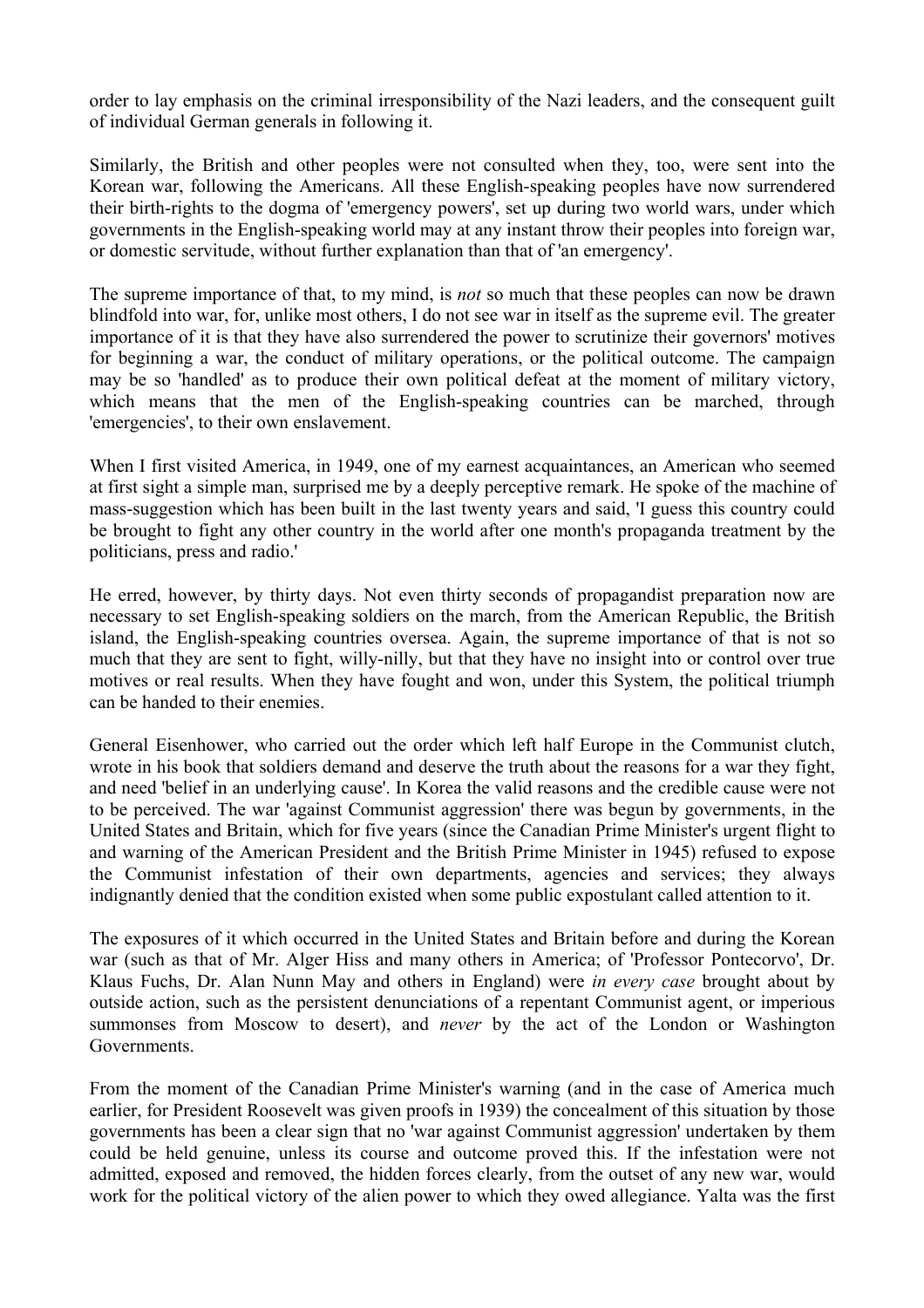major proof of their strength; Korea has yet to prove or disprove whether it is to be the second. Obviously, until Communism is outlawed in the English-speaking countries, and the general condition altered, of which the sporadic revelations have given only the most partial glimpses, political defeat must be feared as the outcome of any war into which the men of the Englishspeaking countries are sent, no matter how complete their military victory.

What were the signs of a genuine determination to arrest 'Communist aggression' in Korea? I do not know of a clear one, but the causes for continued misgiving, until unmistakable reassurance is given, were innumerable. The Korean campaign was waged under a Defence Secretary, in the United States, who was earlier responsible for enforcing Communism on China, through pressure brought on the anti-Communist leader, Chiang Kai-shek, and the cessation of supplies to him. Politically, it was begun under a Foreign Secretary there who publicly proclaimed that he would 'not turn his back' on the convicted Communist agent (President Roosevelt's chief adviser at Yalta) who had been exposed in his own Department.

The war was conducted as one of 'The United Nations Organization'. This was clearly the first *political* defeat of the forces from the English-speaking countries which chiefly fought it, for the Communist parentland and all the countries thrust into its grasp by this very United Nations Organization in 1945 were full members of it. When the American commander in the field claimed his immemorial military right of 'hot pursuit' of enemy aircraft, the American Secretary of State claimed that this could not be demanded from the United Nations Organization because the Communist Empire, from its seat, would veto this military action! Thus the commander in the field was in vital operations subject to the enemy's orders!

That is new in history, and even newer was the case of Formosa. This island was the last stronghold of the Chinese anti-Communists. In past history none would have presumed to deny their leader, Chiang Kai-shek, and his armies their natural right to fight the Chinese Communists, even before these joined the Korean Communists in the attack on South Korea, ordered by the common masters in Moscow.

Chiang Kai-shek's offer to fight the Chinese Communist aggressor, however, was refused by the President who rebuked General MacArthur for actions liable 'to strip the United States of allies'. That was not all. The American Seventh Fleet was ordered to protect the Chinese Communist mainland from any attack by the Chinese anti-Communists on Formosa! The order simply stated that the Seventh Fleet should immobilize the anti-Communist leader on his island and prevent any landings by him on the China coast.

Thus of two American brothers, sent out in the name of 'an emergency', one might have been sent to Korea to fight Chinese Communists and the other, if he were a sailor with the Seventh Fleet, have had the duty of protecting them! That might equally apply to two British brothers; for all I know British naval units may have shared in the blockade of the anti-Communists on Formosa.

It is in respect of this transaction, particularly, that I used the words, 'The Korean war is unlike any other in history', and venture to think of it as transparently suspect in its motives and conduct.

The Korean war ended (in saying this I am assuming that the truce will be completed and the fighting not be renewed) with the dismissal of the American commander who wanted to win it. As soon as he was gone the word 'truce' began to echo through the corridors of the United Nations Organization, the Communist Empire's representative then pronounced it as publicly as he would have uttered the veto on 'hot pursuit' of Communists, there was a mysterious journey of the American Defence Secretary to Japan, and, as suddenly as the war began, the truce-parleys started. The picture is that of semi-secret agreement among master-minds on both sides of the supposedly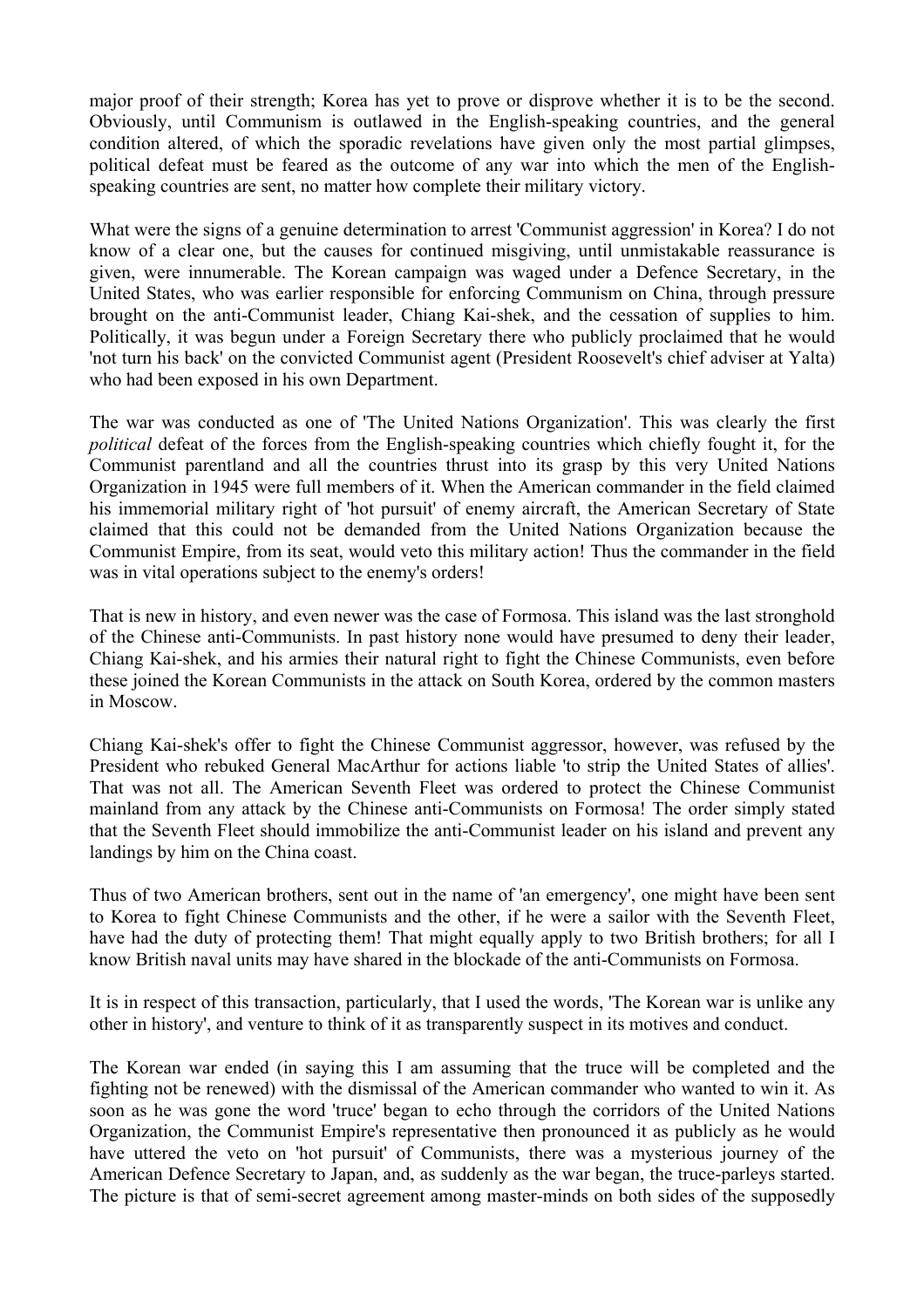opposed lines; it looks to be like a discussion at the board of directors of a chainstore undertaking about rivalry between local branches.

The case of General MacArthur becomes more instructive as it recedes in time. He asked in his speech to Congress, 'Where is the merit in fighting an enemy merely in order to give him military advantages?' A commander of that mind might have found himself unable to carry out the order of 1945 in Europe, to 'let the Russians take Berlin'; had there been such a general, and had he been dismissed, the state of the world today would fully have vindicated him.

The British reader may not realize that General MacArthur is but one of a number of American generals who have been relegated, have resigned, or have not received the promotion that seemed due to them, apparently because they felt and rebelled against 'the impossible dilemma between duty and conscience' which is recurrently thrust on generals in these days of overriding, occult powers. To my mind, this dilemma arises from the fact that, in those mysterious, higher circles, the notion prevails of 'handling military operations' to produce other results than those which the military commanders and the masses believe they fight for. They feel the inhibitions from above, the restraining hand, the falsity of the situation into which they are thrust, the danger to their men and their victory.

Another reason why, I feel, the Korean war may be called unlike any other in history is that General MacArthur was dismissed for questioning his orders just when the last German generals were being hanged for unquestioningly obeying orders! The words I quoted above, 'an impossible dilemma between duty and conscience', are those of a great authority, Lord Hankey, when he commented in the House of Lords on the Nuremberg Trials. The American representative there, Mr. Justice Jackson, with the approval of President Truman set up the principle, new in International Law, that 'the fact that the defendant acted pursuant to order of his government or of a superior shall not free him from responsibility'. The German leaders and generals were hanged, among other ostensible things, for obeying 'the obsolete doctrine that orders from an official superior protect one who obeys them'.

The highest appointments in the American fighting services, as a result of the Korean war, apparently went to generals who accepted this 'obsolete doctrine' of unquestioning obedience. General Marshall, the present Defence Secretary, once told Congress that in enforcing Chiang Kaishek's submission to the Communists he merely carried out the instructions of an authority higher than himself, and this answer seems to have been taken as conclusive. (It was General Marshall who in 1942 proposed that the United States should withdraw from the war in Europe unless the British agreed to a cross-Channel invasion that year. Hardly any American troops or craft then were ready to take part in such an operation, to which Mr. Churchill's dictum of the time applies, that a hasty, reckless invasion might have proved 'the only way in which we could possibly lose this war').

Similarly General Eisenhower, commenting on General MacArthur's dismissal, spoke of 'certain inhibitions' which a commander (presumably, other than a German commander) must accept. The phrase must be taken to cover the last stage of operations in Europe in 1945, which were subordinated to the order of President Truman (given on the advice of General Marshall and the other Chiefs of Staff) 'to let the Russians take Berlin'.

Another point in which the Korean war, I think, may fairly be said to be unlike any other in history is that on three separate occasions before it began the American Foreign Secretary, Mr. Dean Acheson, stated that neither Formosa nor South Korea fell within the American defence perimeter. As the Communist invasion of South Korea then was immediately met by an American counterlanding, the observer can only surmise that American opinion was at that time becoming restless,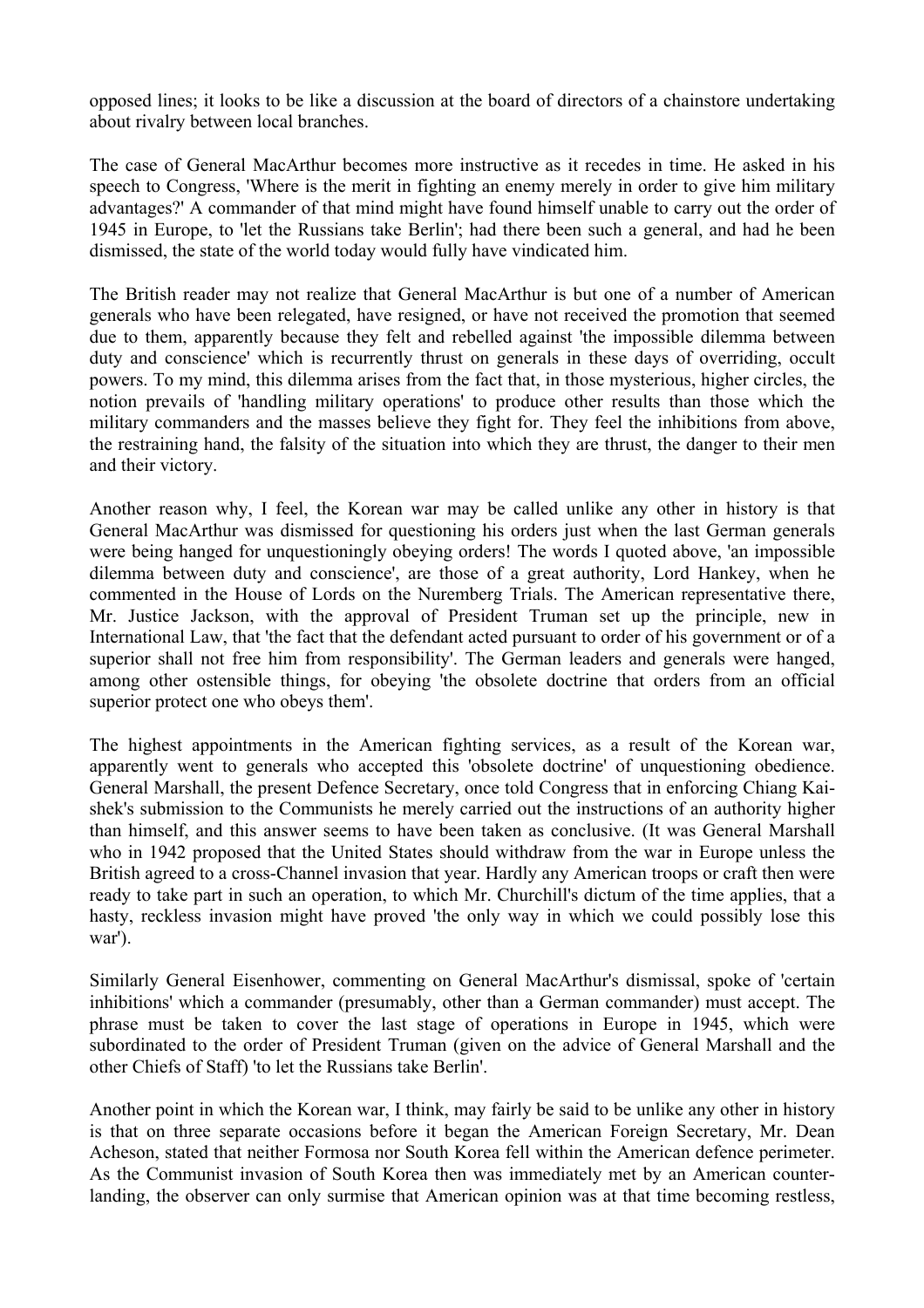so that a token of apparently genuine anti-Communist sentiment was thought in high political circles to be necessary. The greater fact remains, however, that the American commander was not allowed to make the countermove effective.

It seems to me clear that all these political and military moves were directed, by agreement on the higher levels of all countries concerned, to some ambition not yet revealed. I think it to be the progressive subjugation of the English-speaking countries to the World State. I might be wrong. Is there any sure test by which the genuineness or fraudulence of the Korean war may be judged?

I think one offers: the question of Formosa and that (linked with it) of Communist, China's admission to the United Nations Organization over the body of Chiang Kai-shek and his anti-**Communists** 

Here is another matter in which the Korean war may, without fear of challenge, be called unlike any other in history.

At its start and for some time thereafter the official spokesmen of the American, British and Canadian Governments (the three chiefly engaged) repeatedly recommended that Formosa should be handed over to Communist China (as China itself had been handed over to Communism); that Chiang Kai-shek's government should be abandoned as the Polish and many other governments were abandoned during the Second War; and that Communist China should be given membership of the United Nations Organization in place of the anti-Communists, then, and as I write still, the representatives of China there.

It seems to me astounding, even in these times, that this proposal to fight a war 'against Communist aggression' for the purpose of rewarding Communist aggression with territory and power should have been so openly made in such high places, and have been so supinely received by the peoples of the three countries.

The observer of these times may see an intentional and sardonic cynicism in the terms which are currently used to describe soldiers from the English-speaking countries. If they can openly be put to such purposes as this, it may not be accident that they are coming to be spoken of as 'bodies' (a word against which Mr. Churchill was moved vehemently to protest during the Second War), 'General Issue Joes', or beings 'expendable'. It was in tune with this growing practice (also new in history, I think) that an official American spokesman, in June 1951, said that after the glorious inauguration of the World Force in Korea, American contingents would in future be 'earmarked' for United Nations service. 'Earmarking', I believe, is a term hitherto used about cattle.

As the Korean war went on, however, a new factor arose in the situation, with which the planners at high levels may not sufficiently have reckoned. This was the casualty-lists. The death of thousands of American soldiers made an impression in America, painful enough to disquieten party-managers, who live with thoughts of the next congressional or presidential election. The martyrdom of the Black Watch and the Gloucesters, also, was vibrantly felt throughout the British Island and Ulster.

From this moment a change occurred in the allusions made by leading politicians to Formosa, the desertion of Chiang Kai-shek and the elevation of Red China. In Britain and Canada no retraction was made, but the politicians became quieter about the matter. In America, however, where the bereaved were much more numerous, a complete alteration was made. The government's official spokesman said, frequently, publicly and plainly, that the United States would not allow Formosa to be thrown to the Communist wolves on the China coast, or Communist China to be received in triumph at the building of the Board of Directors in New York.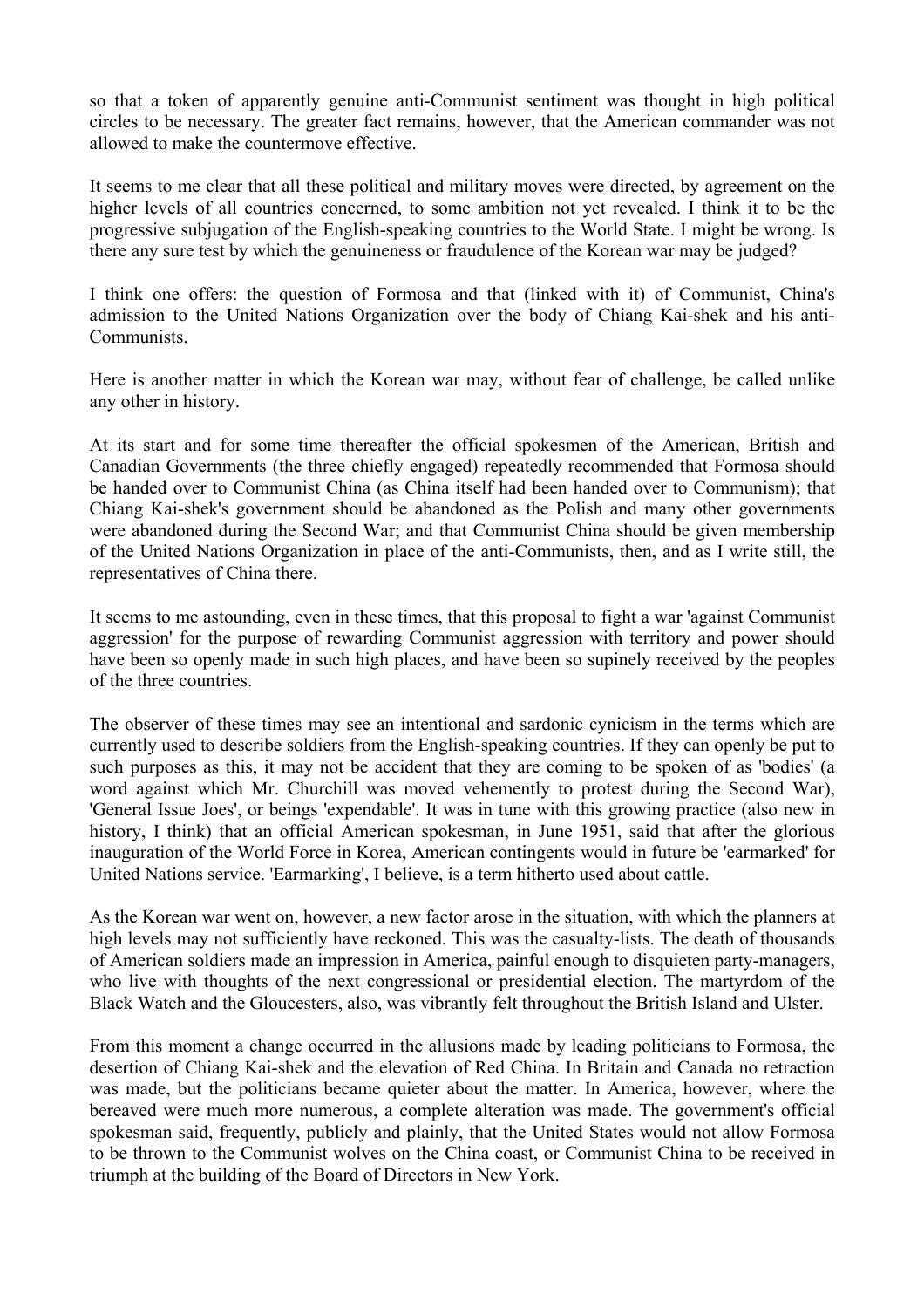That is the point at which all may test the matter for themselves. If in the sequel, sooner or later, Chiang Kai-shek is abandoned like so many before him, if Formosa is handed over to his enemies and these are admitted to join the other Soviet puppets in New York, then the Korean war was fraudulent in its motives from the start, and the only genuine thing about it was the casualty-list of English-speaking soldiers, and those from Turkey, Greece and elsewhere.

I believe that this was in truth the issue at the root of the whole affair. As long as Formosa remained an anti-Communist stronghold, China was not wholly Communist; the Communist area could not be further expanded; and the number of Soviet satellites in the United Nations Organization would not increase. Islands are notoriously difficult to conquer, as the British Islander should know. The plan existed (the official statements of members of the governments leagued to check 'Communist aggression' exist to prove it) to save Communist China the pains of conquering Formosa by using the United Nations Organization to make another mock-legal transfer, in the name of a war against Communist aggression!

I do not believe that plan has been dropped; I think the truce parleys in Korea are a sign that it will be pursued by other methods. It may not be quite so easy now, given the suspicious and resentful state of American opinion, to complete the transaction, but the attempt will in my judgment be made, and by its success or failure the shape of the future may be known. If a truce is called in Korea, memories in the English-speaking world will cool; in America the Communists will repeat the 1945-46 campaign to 'bring the boys home'; soon the stage may be clear for another Yalta.

All that is in flux at the moment, with the approach of an American presidential election probably the decisive factor. The Communist Empire slightly prefers, on balance, to have the Democrats in office there, rather than the Republicans, and for that reason might delay its hand until after November 1952. The party-managers in America might calculate that Formosa could be handed over and Communist China honoured before that, and an election yet be won.

Whatever the moment and the method, the powerful forces which at present clearly can bend leading politicians of the English-speaking countries to their will, and use the United Nations Organization as their instrument, plainly hold Formosa and the strengthening of Communist China to be of major importance in their plans. I think they will not desist from the attempt to enthrone the Chinese Communists on Formosa and in New York, and they will have strong support in London, Washington and Formosa.

Korea, then, was the first full and open test of the uses which will be made of the fighting-men from the English-speaking world, if their governors continue to subordinate them to the United Nations Organization. As they were sent to fight they were in fact plainly told that the aim was to help the enemy to military and political successes; General MacArthur was right about that, even if he merely felt and did not fully perceive it. This is the result of surrendering national sovereignty and national interests to a coterie or committee, housed on New York's East River, which claims to represent The World. A 'secret pattern' is being woven there and in its design the armies of the English-speaking world would be but puppets. Another, greater war, waged under these auspices, would in my opinion merely repeat the history of Korea on a greater scale, if Korea is to repeat that of Yalta. Ominously, as the Korean truce-parleys began, a report came from Washington that General Eisenhower desired 'an Allied army with a single flag, uniform and command to defend Western Europe'. The flag, presumably, would be that under which Count Bernadotte was murdered and General MacArthur was dismissed; to what effective extent Western Europe would be defended may unhappily be judged by the example of Korea, which has been largely destroyed and seems likely to be left in the Limbo-like state of Europe, at the best.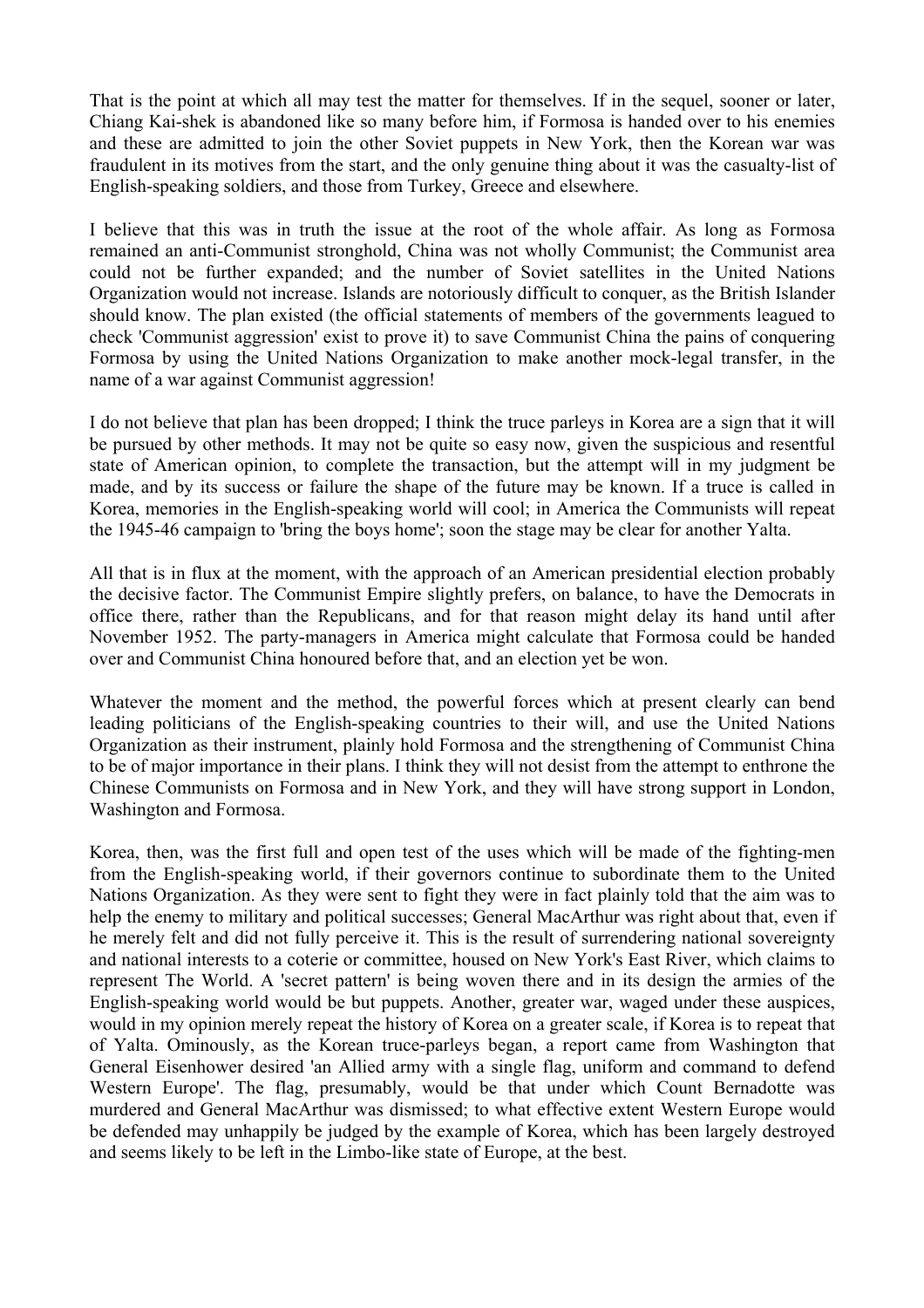That might be inferred, too, from the words of the American President when the Korean truceparleys began. I heard him make a speech to a listless audience, which was more interested in the fire-crackers, on July the Fourth, 1951. He did not proclaim the victory of the cause he had proclaimed when he ordered American troops into Korea a year before, but that of another, quite different cause, and as I judge the true one: 'Men of the armed forces in Korea, you will go down in history as the first army to fight under a flag of a world organization in the defence of human freedom.'

*That* was 'the victory' then: that for the first time in history men were brought to fight under the flag of an organization calling itself a world one. How far they were allowed to defend human freedom, they may judge by what yet comes of the Korean episode. If it leads to a further increase in their enemies' strength within the 'world organization', the lesson would be plain, quite apart from what happens to the Koreans.

This surrender of English-speaking troops to the purposes of 'a world organization', the motives and ambitions of which are unknown to them, was only part of the successes which were won, through the Korean affair, by the World-Planners. Another part was the further diminution of personal liberty in the American Republic and the British island. All the American President's speeches, after the truce-talks began, followed the line begun by President Roosevelt nineteen years before: the 'emergency' continued, there must be more and more taxation, more and more 'controls', less and less 'human freedom'. The American Republic is being dragged down the road descended, before it, by the British people.

The 'emergency' goes on and clearly will continue until the forces which now dominate national governments succeed in their aim of reducing the English-speaking world to slave status within their World State, or are exposed and defeated. In that grand design of the twentieth century Korea is but a stepping-stone towards the final stage of Armageddon.

By 'partitioning', through this bogus United Nations Organization, three flashpoints for the culminating struggle have been made: in Europe, on the bisection line; in the Far East, in Korea; and in the Near East, in Arab Palestine.

The great centre of the conclusive conflict, in my judgment, is to be the Near East. This part of the world's surface, in my opinion, is 'earmarked' to be the true seat of world government, and the people who live there realize this much more clearly than the English-speaking peoples who have been and will be used to conquer it.

The Prime Minister of the Zionist State has recently declared (in New York) that 'the Jewish State is not the fulfilment of Zionism'; that the present small state 'has jurisdiction only over the Jews living in it' whereas 'Zionism embraces all Jews everywhere' and 'we are still very far from the Zionist ideal'; that within the next ten years four million Jews must be brought to the Zionist State.

The perceptive reader may survey for himself the future prospects which are opened by these ambitions. Two world wars and thirty-four years of local Arabian warfare have been needed to set up the Zionist State and to transport a million Jews to it. There are not four million Jews in the world who wish to go to the Zionist State. To enable this new transfer of populations the cry of anti-Semitism would have to be raised anew, probably in the later stages of some new war. To gain the true perspective the reader should bear in mind the vast sums of American money which are being poured into this part of the world, in order 'to increase the ability of the recipient countries to defend themselves' (the words are those of an official American Government spokesman), and the lengths to which American party-managers, on both sides, apparently feel themselves forced to go, in the competition for the Zionist vote.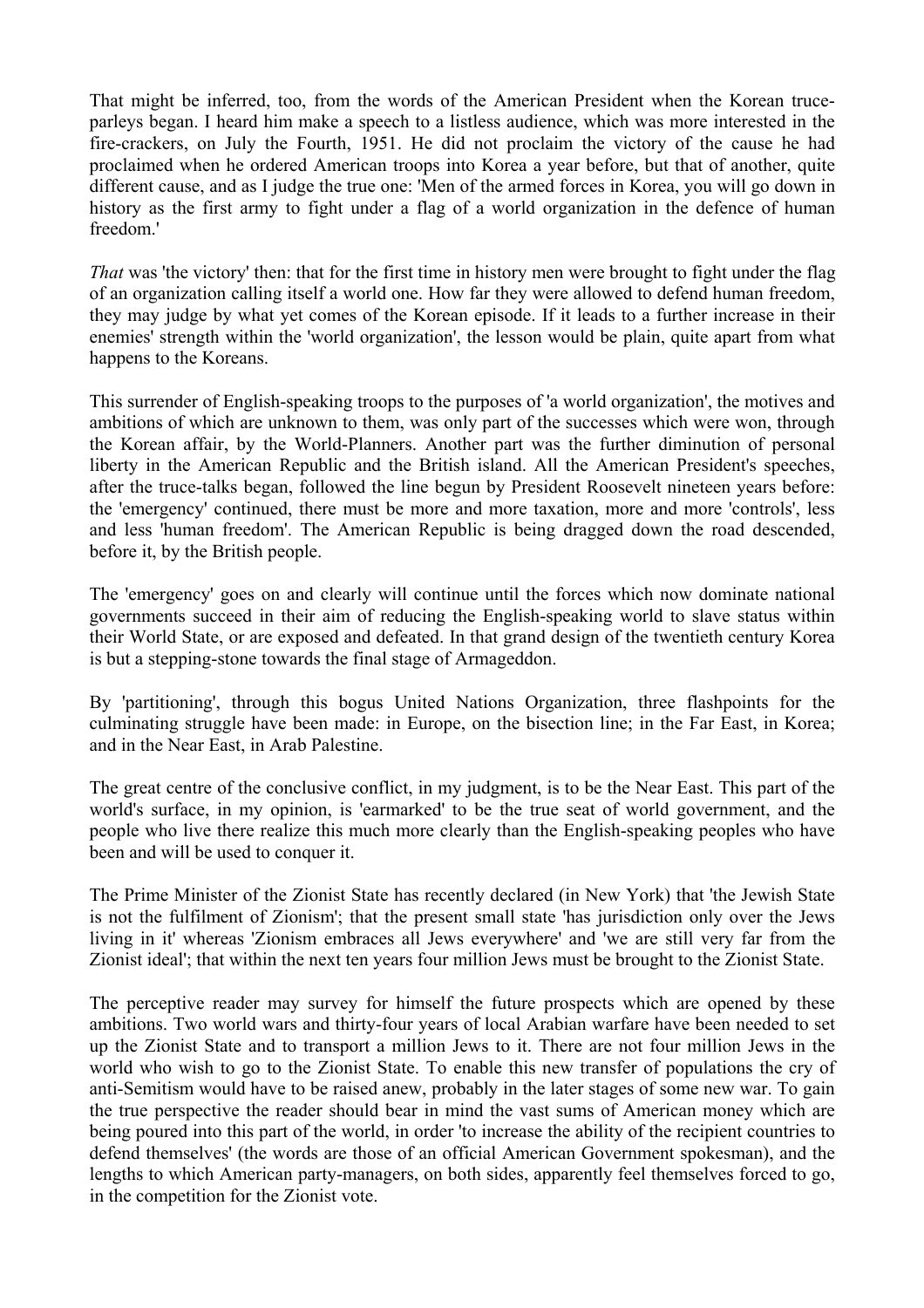The signs of the outcome are clear to see, from the anti-British outbursts in Persia to the assassination of King Abdullah of Jordan (the only Arab ruler who ever showed an inclination to make a deal with Zionist Nationalism). The Near East is the great powder-keg, and the World Planners are dancing round it with spark-scattering torches. At present few signs offer that the leading politicians of the English-speaking countries will shake off the thralls which have led them, for thirty-four years or more, to support by their deeds (whatever their words) the two exterior forces which have brought about the present situation. Soviet Communism and Zionist Nationalism. Until they outlaw the one and break loose from the other, the twentieth century and the English-speaking peoples must move relentlessly towards their final test in the place called in the Hebrew tongue Megiddo.

I can imagine that some future historian, writing perhaps a hundred years from now, might say something like this: 'In considering today the events which enabled conspiratorial sects from Asia and Eurasia to gain power over the then mighty nations of the West and bring about the short-lived but bloody fiasco of the World State, from the cruel effects of which they are even now but slowly reviving, the historian is struck by the apparent absence of protest or resistance among the leaders of those Western nations, which thus were deprived of what they had gained during two thousand years. Very rarely, from what one can now tell, did a leading man see what impended or succeed, if he saw, in making his voice heard. The Canadian Prime Minister, in 1945, was ignored by the American and British leaders. A British Foreign Minister, Mr. Ernest Bevin, in 1945-51 seems to have perceived the immense omens of the Zionist State and vainly to have tried to keep his country from lending countenance to it. A British general, Sir Frededek Morgan, at one phase tried, equally vainly, to call public attention to the grave danger of that enterprise. An American general, one Douglas MacArthur, at a later stage (the astonishing campaign of 1950-51 in Korea) was dismissed for his resistance to the hindrances that were placed on his leadership. In all countries a rare politician, soldier or writer tried to stem the Gadarene stampede, but on the whole the process seems to have been one of infatuated self-surrender to the forces of destruction. So much has been lost of the truth of those days that today's historian is himself at a loss to account for much that was done or was not done, and for public acquiescence in it all, but even when that is said two things remain to puzzle him: the fewness of the public men who resisted the occult forces which were truly in control, and the apparent lack of public response even to their warnings.'

To any such comment I offer a reply across the century to come: 'At the mid-twentieth century the forces conspiring to enslave all the countries of the Christian West, especially the English-speaking ones, were so greatly in control of public information, of every kind, that the masses knew next to nothing of what went on and what impended. Public men, by the mid-century, had come to fear these inhibitors too much to tempt their wrath, and any who did risk that ire were defamed by so powerful a machine of the spoken and written word that even the masses, after lending an eager ear of hope renewed for an instant, in the nature of masses then dully turned their backs on the speakers and shunned them, thinking they must be evil after all. In that way they were brought again and again to pit themselves against each other, always in the name of "freedom", for their own mutual destruction and enslavement; thus the shortlived but bloody fiasco of the World State came about. Only when they experienced it did they know the truth and rise; and God must have willed it so, good scribe of the year 2051, for "by a *divine* instinct men's minds mistrust *ensuing* danger".'

\*\*\*

#### END

\*\*\* prepared by Truth Seeker - www.douglasreed.co.uk \*\*\*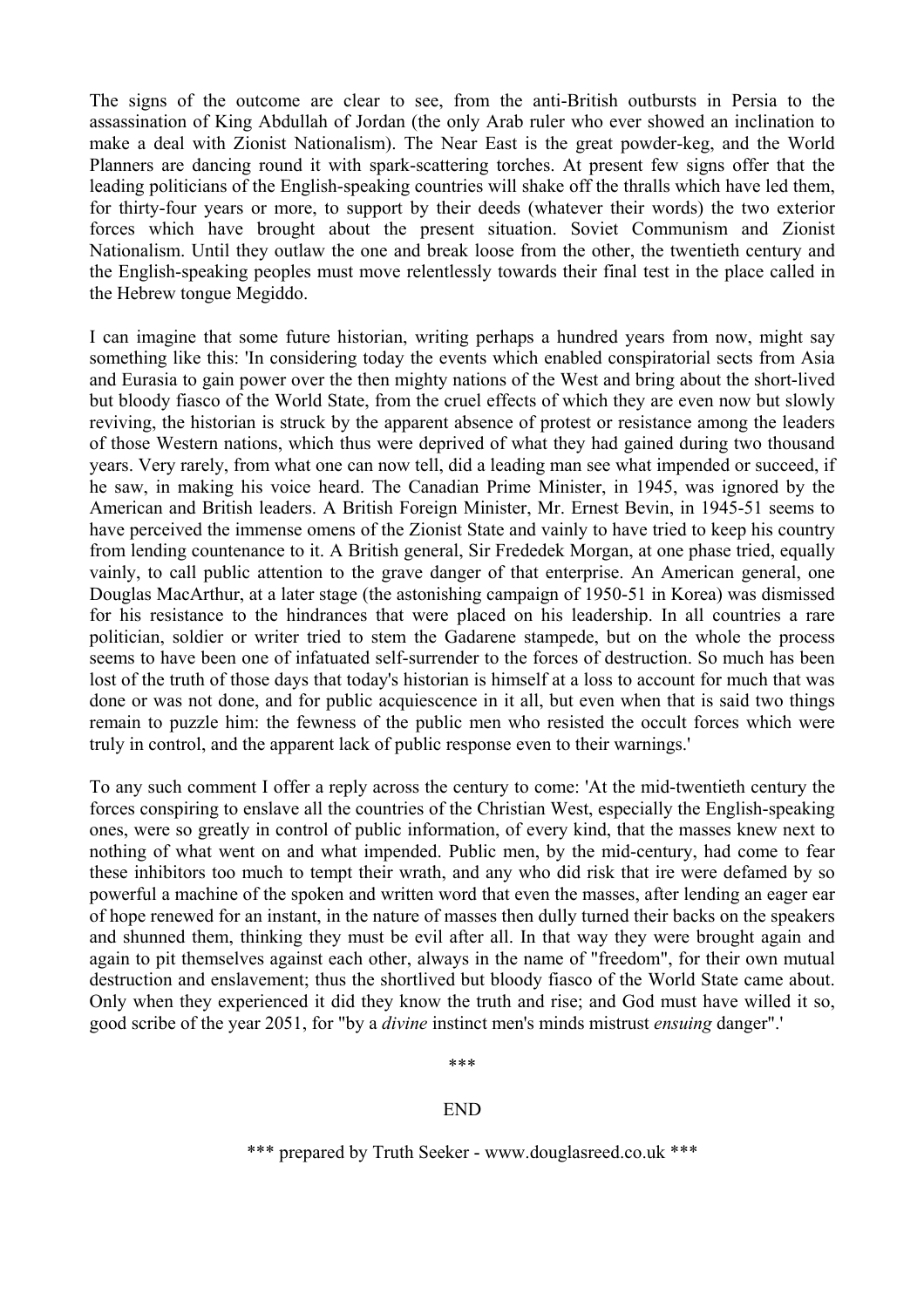#### NOTES

1: The secession dispute itself is one of history's recurrent jests, summed up by an American humorist in these words: "If you admit the right of secession, sir, my sympathies are with the South; if you deny it, God bless his Majesty!"

2: Who simultaneously attacked, but did not kill, the Secretary of State, Frederick Seward, the only other man in Lincoln's Cabinet who unfalteringly pursued reunion and reconciliation.

3: It is a striking reflection that in its homeland, Italy, ever racked by revolution and war, the weak State authority has never yielded to the Mafia, but fought and fights it constantly down, whereas in the mighty American Republic it has achieved its present peak of power, as the Senatorial inquiry of 1950-51 fully and publicly confirmed.

4: In 1950 a Crime Committee of the U.S. Senate held an inquiry lasting a year into organized crime and political corruption. Its report, issued in May 1951, tallied in many conclusions with these observations of a casual outside observer.

5: The first Communist Government, according to the American Ambassador in Moscow in 1918, consisted of ninety per cent of Russian-Jewish revolutionaries returned from America, and the ban on anti-Semitism, with a death penalty, clearly identified the regime. In the following thirty years Russian-Jewish dominance in international Communism was repeatedly shown by sporadic disclosures in Canada and America, and this continues today. In Russia itself this dominance appears to have persisted up to the present time, though masked by the withdrawal of recognizably Russian-Jewish figures from the more visible places of power in the Soviet Union. In 1946 an American Jewish authority, Mr. Louis Levine, reported at Chicago after a visit to Moscow, that many of the high ranking government officials were Russian-Jewish: 'They did not look Jewish but they spoke to me privately in Hebrew or Yiddish.' Russian-Jews, or men of Russian-Jewish origins, predominated in the two short-lived Communist governments of 1918-19 in Hungary and Bavaria, which fell because the Red Army, on that occasion, was not present to enforce their survival; they reappeared in the Communist Government imposed on Hungary by the Red Army after 1945. The dominant Russian-Jewish influence in the Government foisted by the same means on Poland was remarked by an American Ambassador, Mr. Arthur Bliss Lane, and an English M.P., Major Tufton Beamish, in books published in 1948 and 1949 and many other observers. The same thing happened in Rumania. In Soviet-controlled Eastern Germany, according to a Zionist newspaper, 'life has brought changes for the better; not a few Jews today occupy high positions in the Government and Administration, positions which no Jew had ever before held in Germany ... The Supreme Judge in the Eastern Sector of Berlin is a Jew and so are several senior judges in the provinces outside Berlin.' Could the facts be ascertained, I think most of these men would prove to be Russian-Jews or of Russian-Jewish origins. The first Israeli Government consisted of eight members, all but one born in Russia or Russian-Poland. The Communist and Zionist movements, therefore, appear both to be still under the paramount control of one section of Jewry, the non-Semitic Russian-Jews or Jews of Russian antecedents, which now, in fact, rules over most of Asia and a large portion of Europe and extends a powerful influence through America and England. A clear picture of the whole process, however, cannot be gained without considering the fact that Gentile politicians in Christian lands have decisively helped it, and that anti-Zionist Jews have probably opposed it more strenuously, though as yet no more effectively, than non-Jewish leaders anywhere.

6: A bright sidelight on the methods used in the 'negotiations with princes' (and, after their disappearance, with politicians) which led to the rise of Zionism to its present status of a world power: Crown Prince Rudolf of Austria, heir to the doomed Habsburg throne, committed suicide on